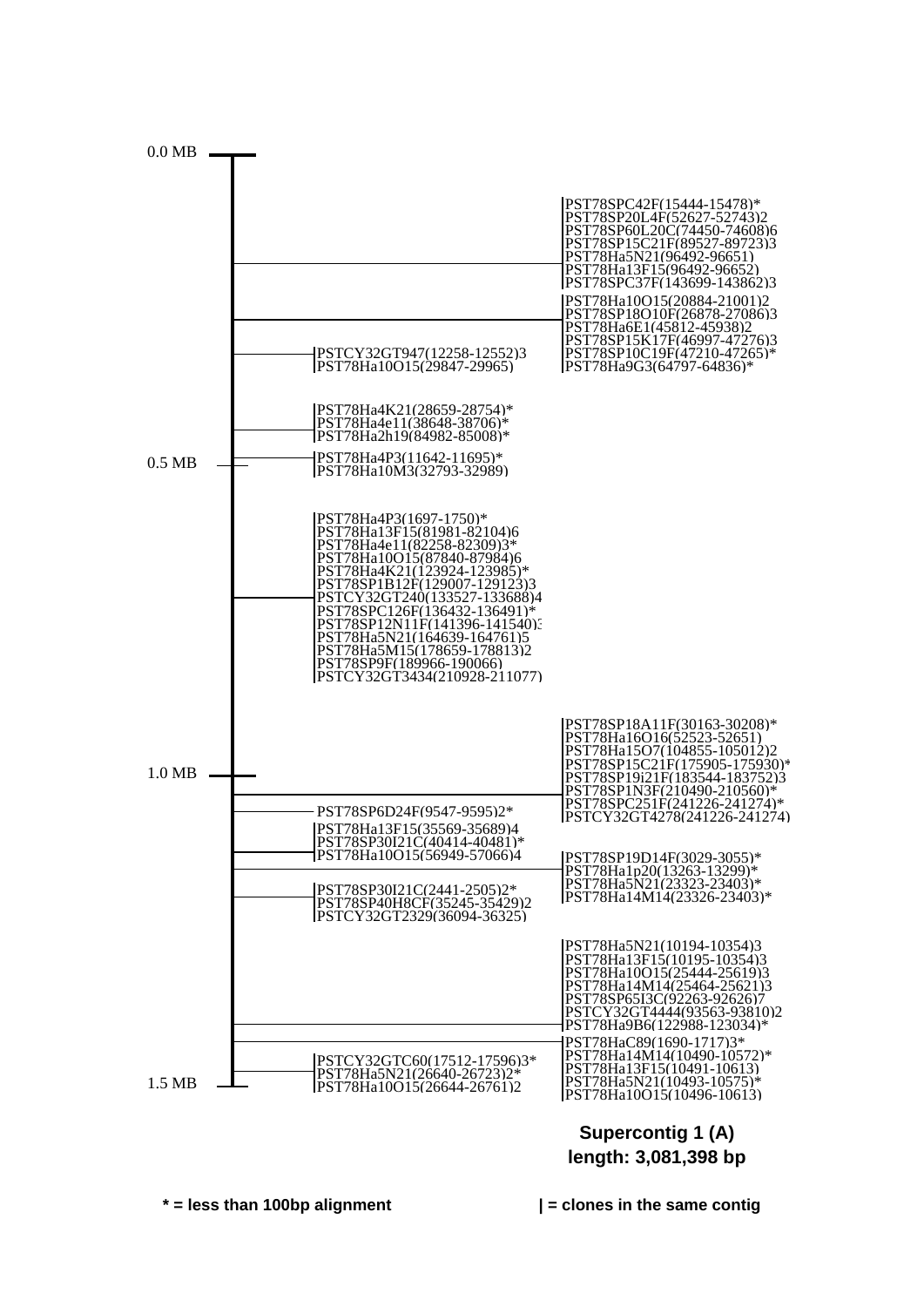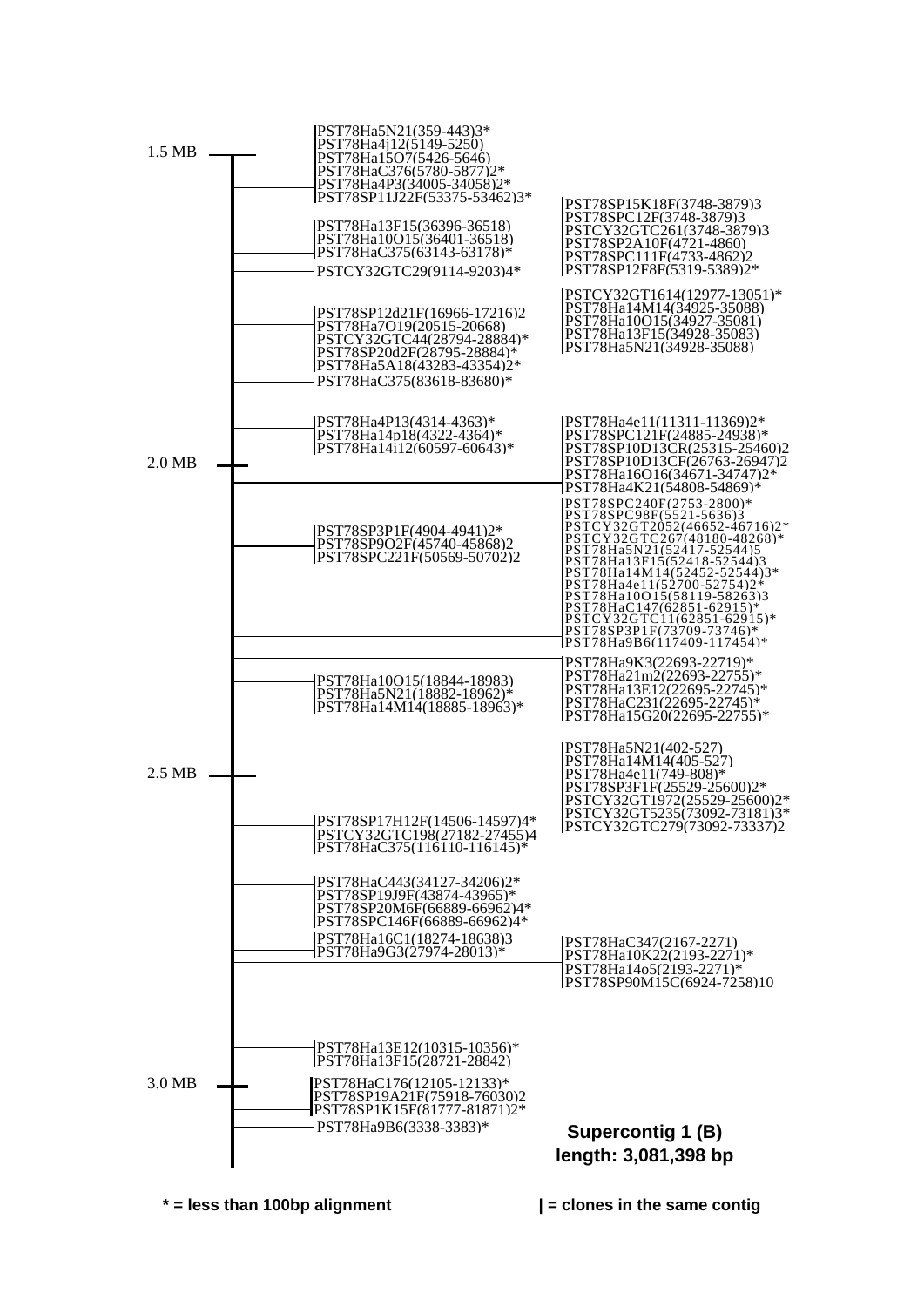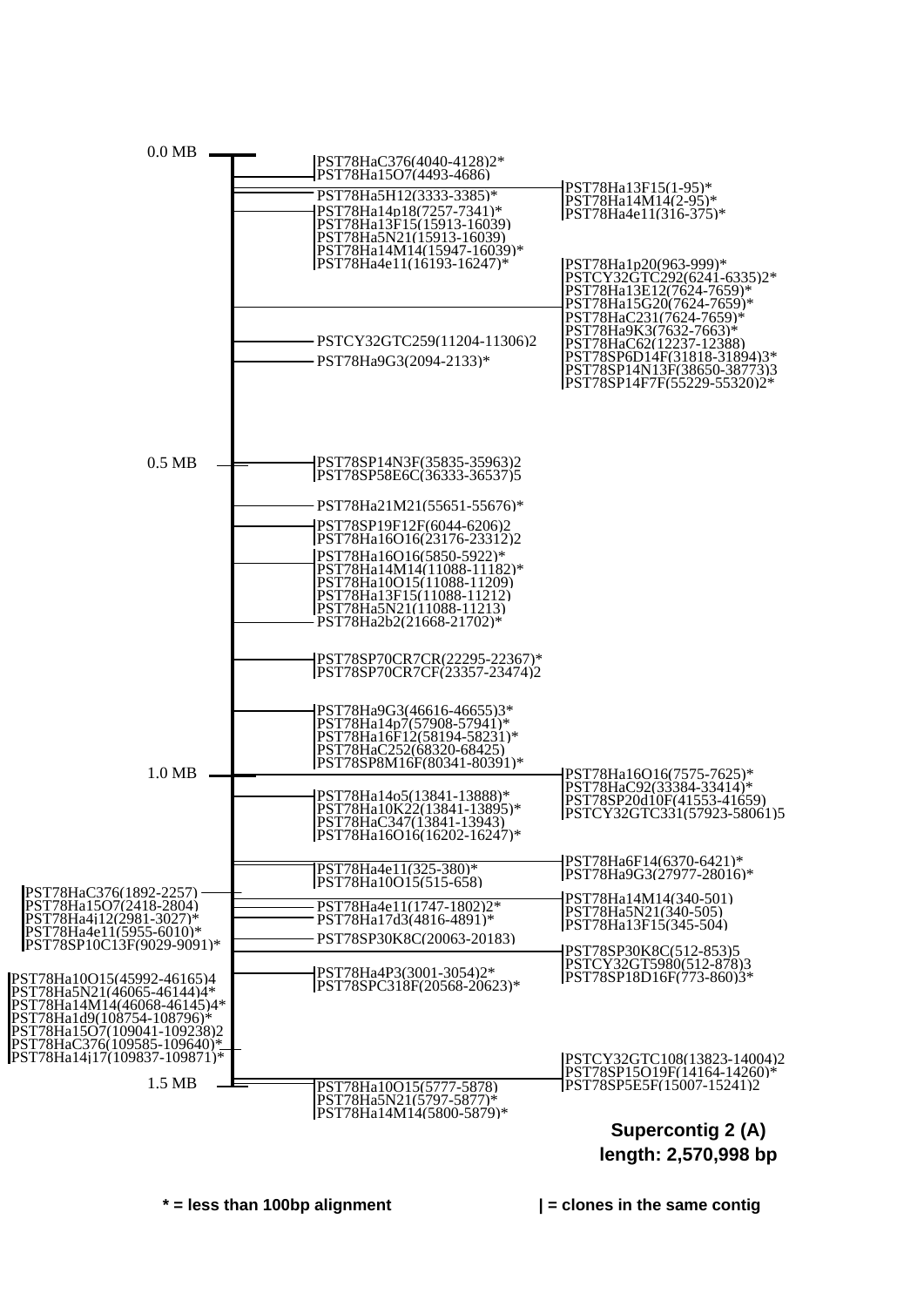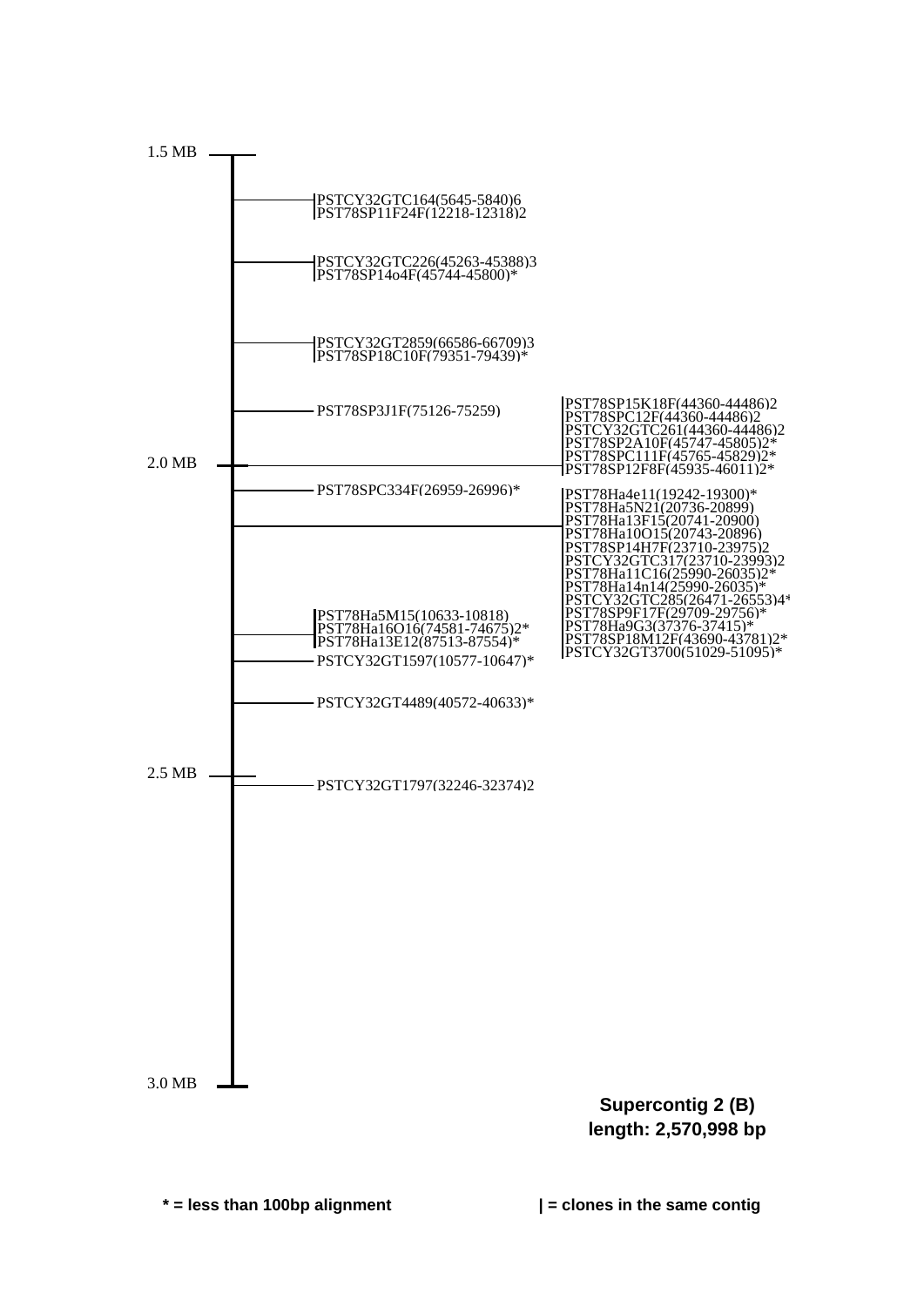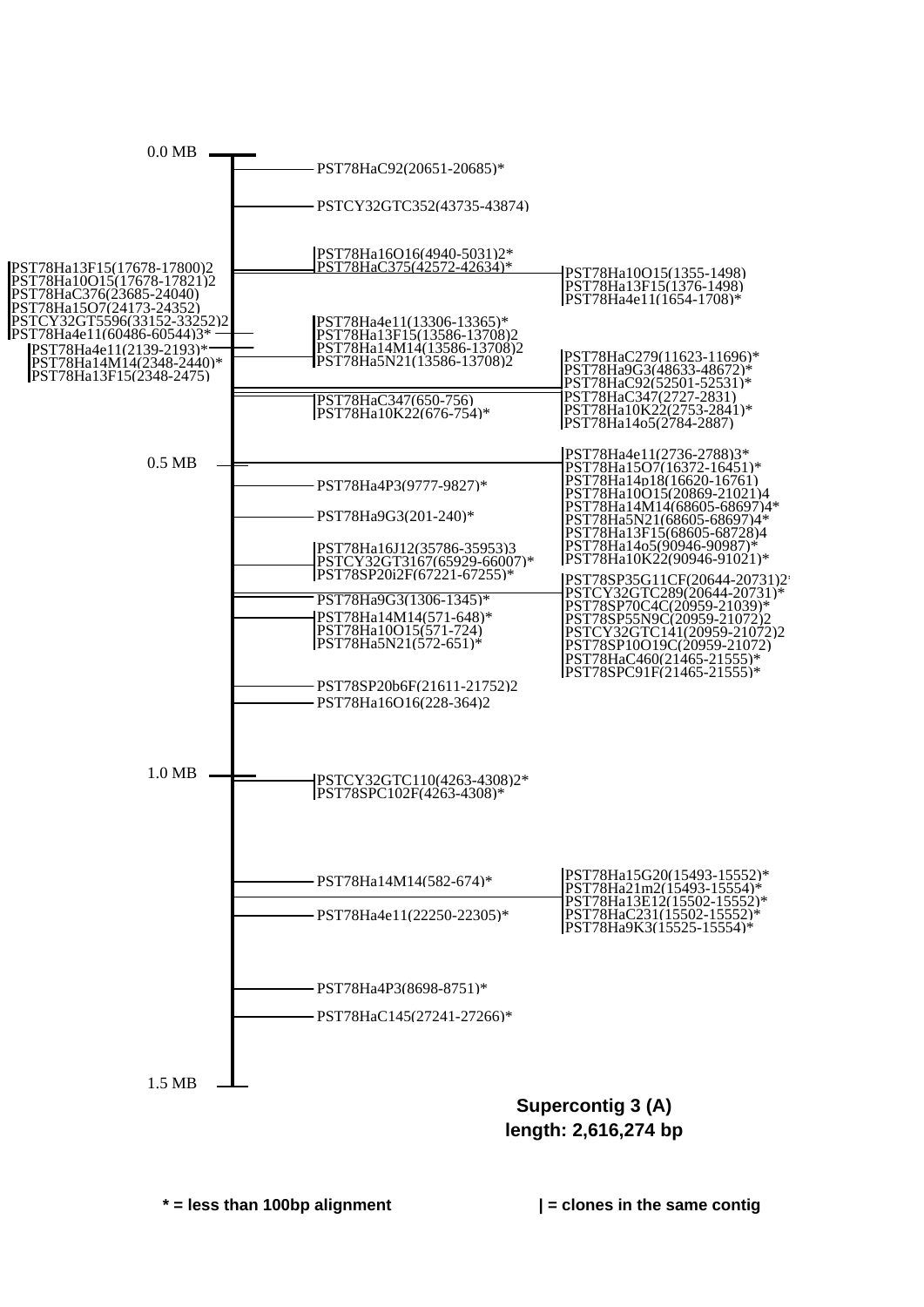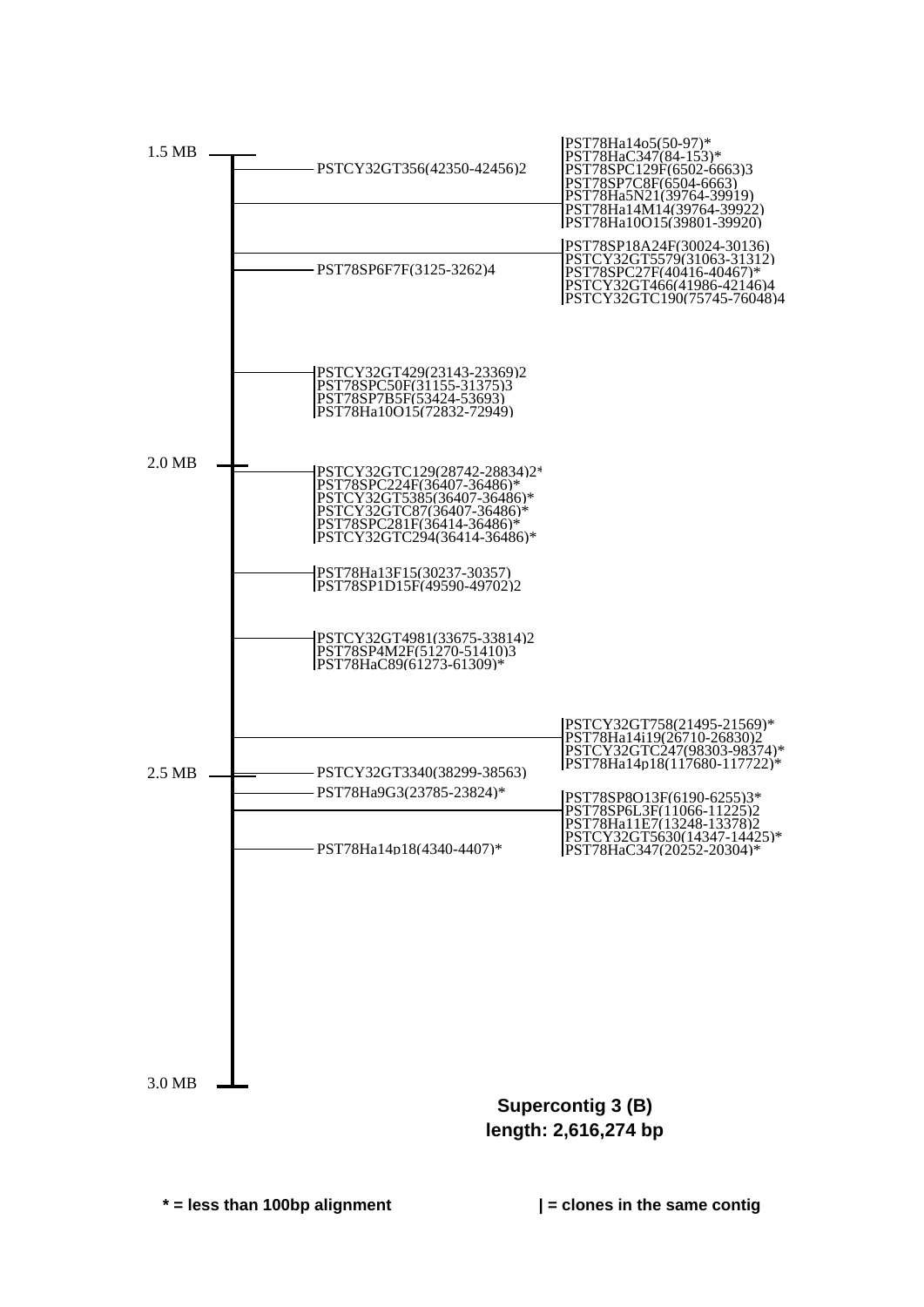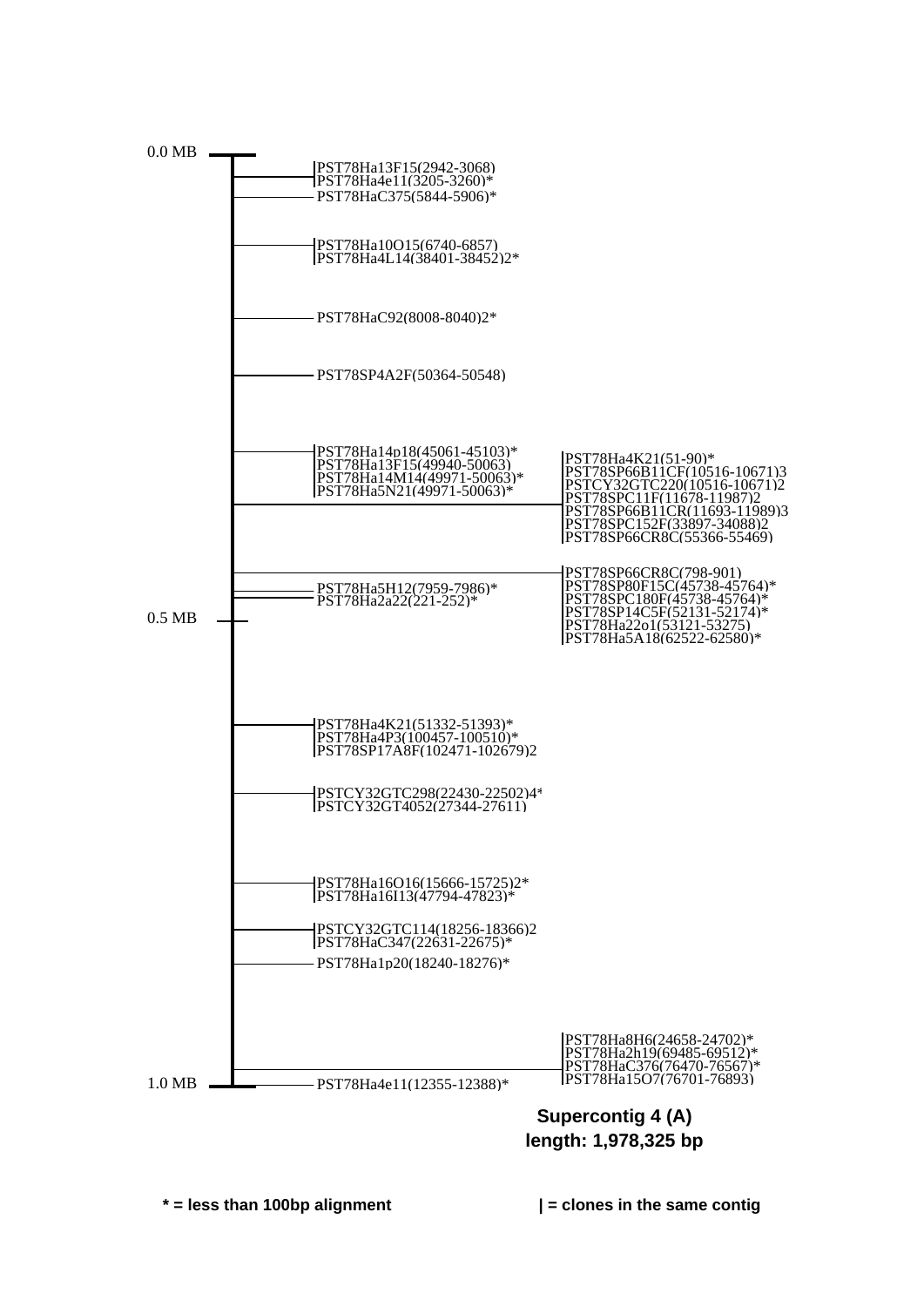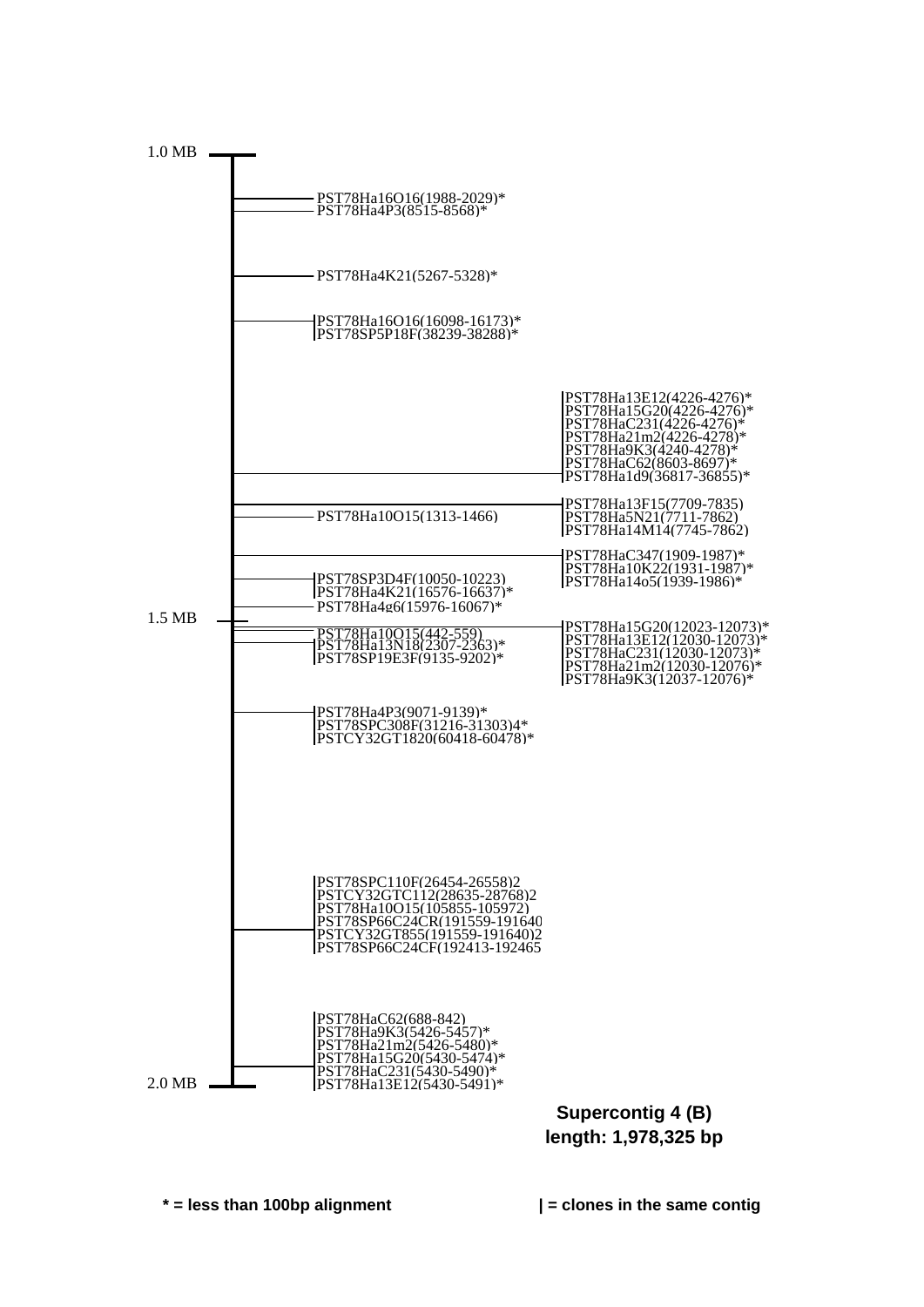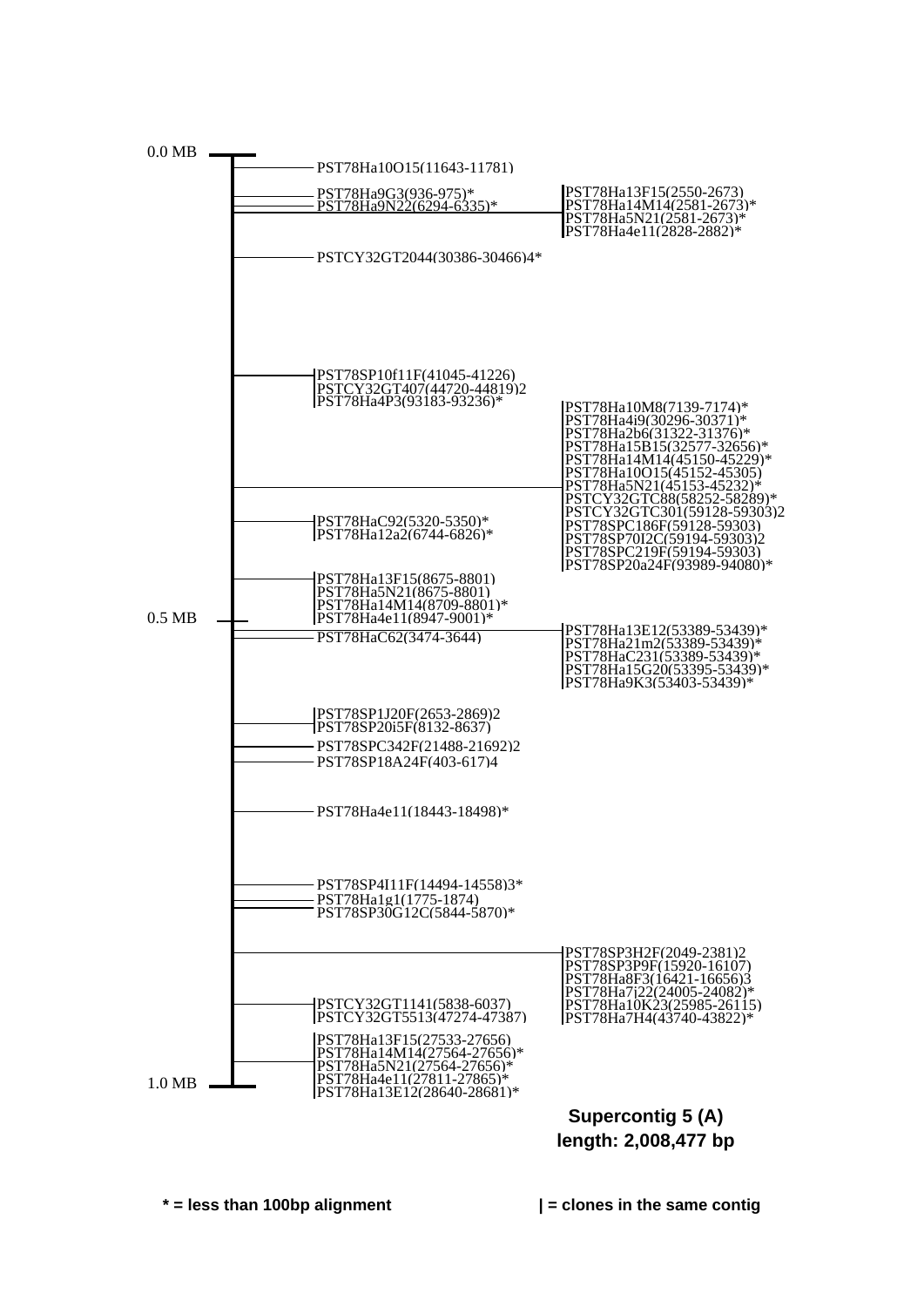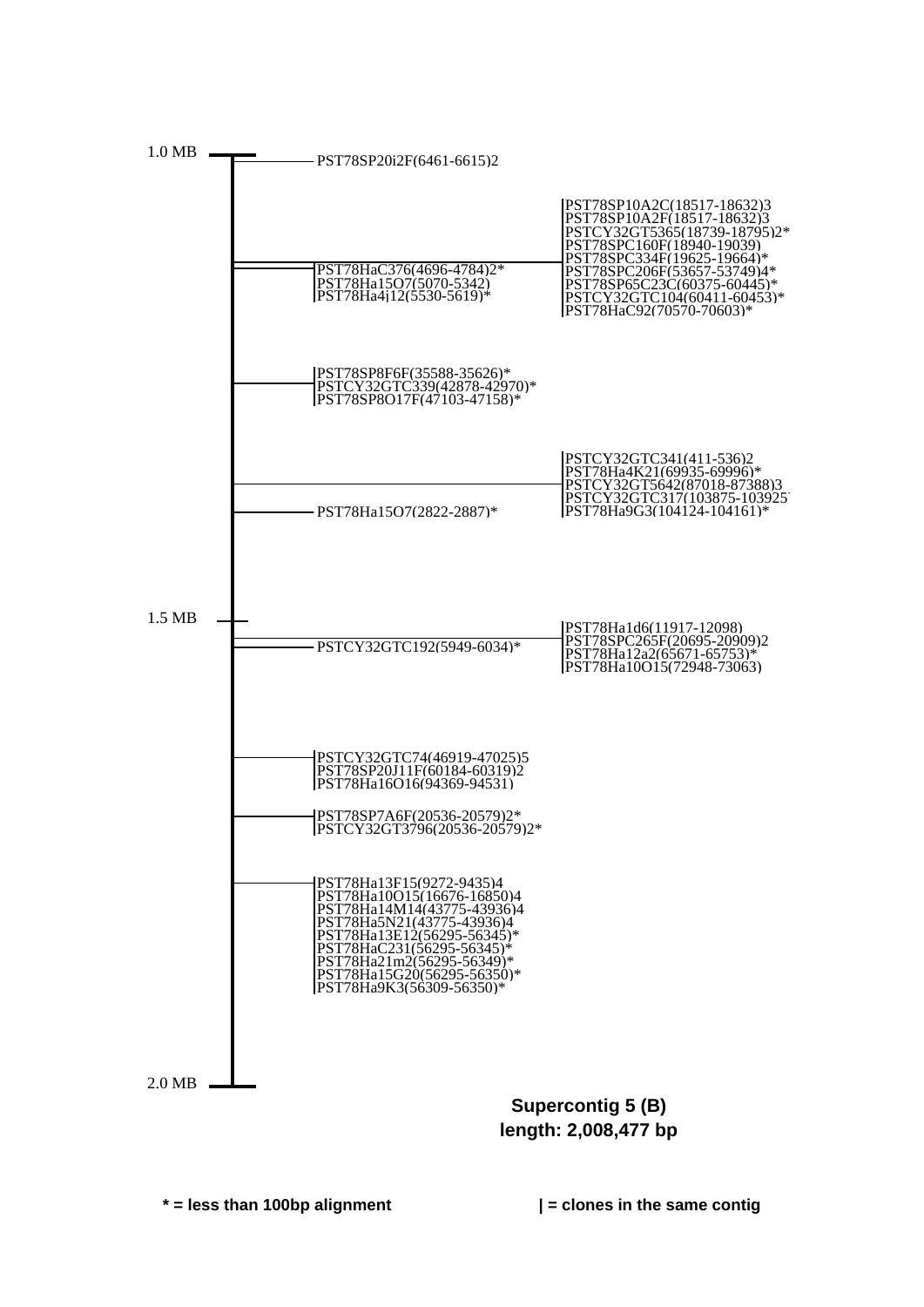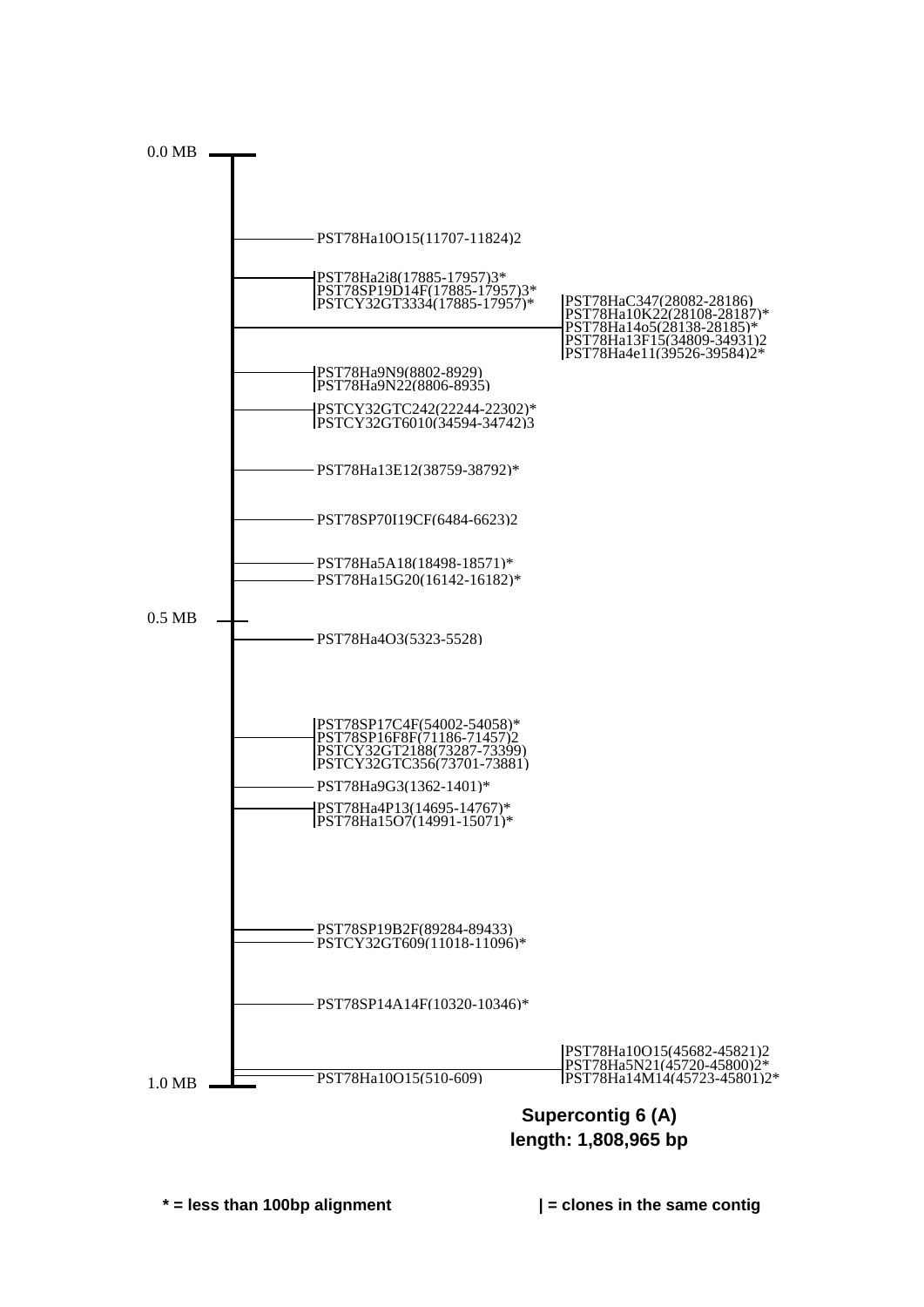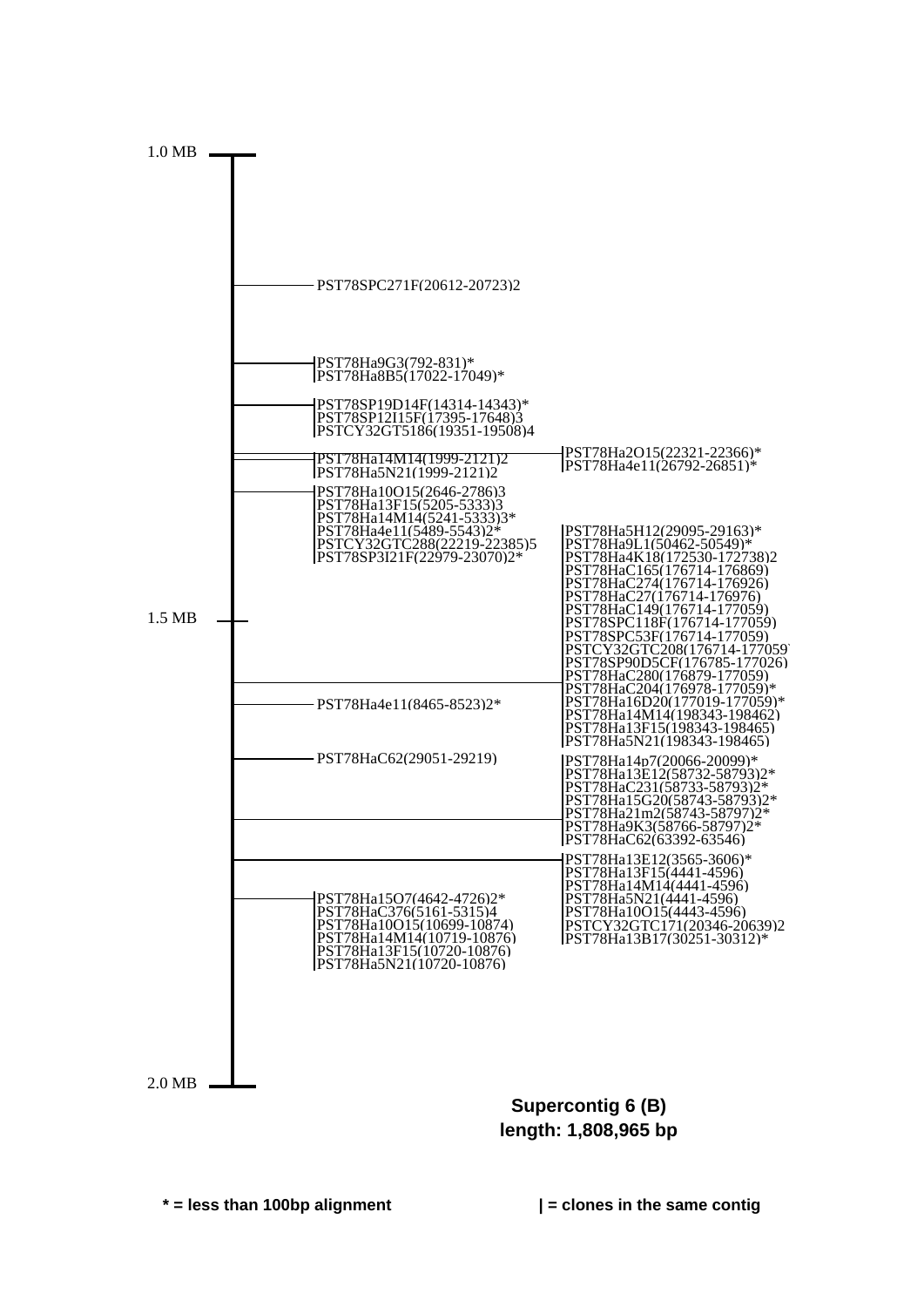

**length: 1,797,936 bp**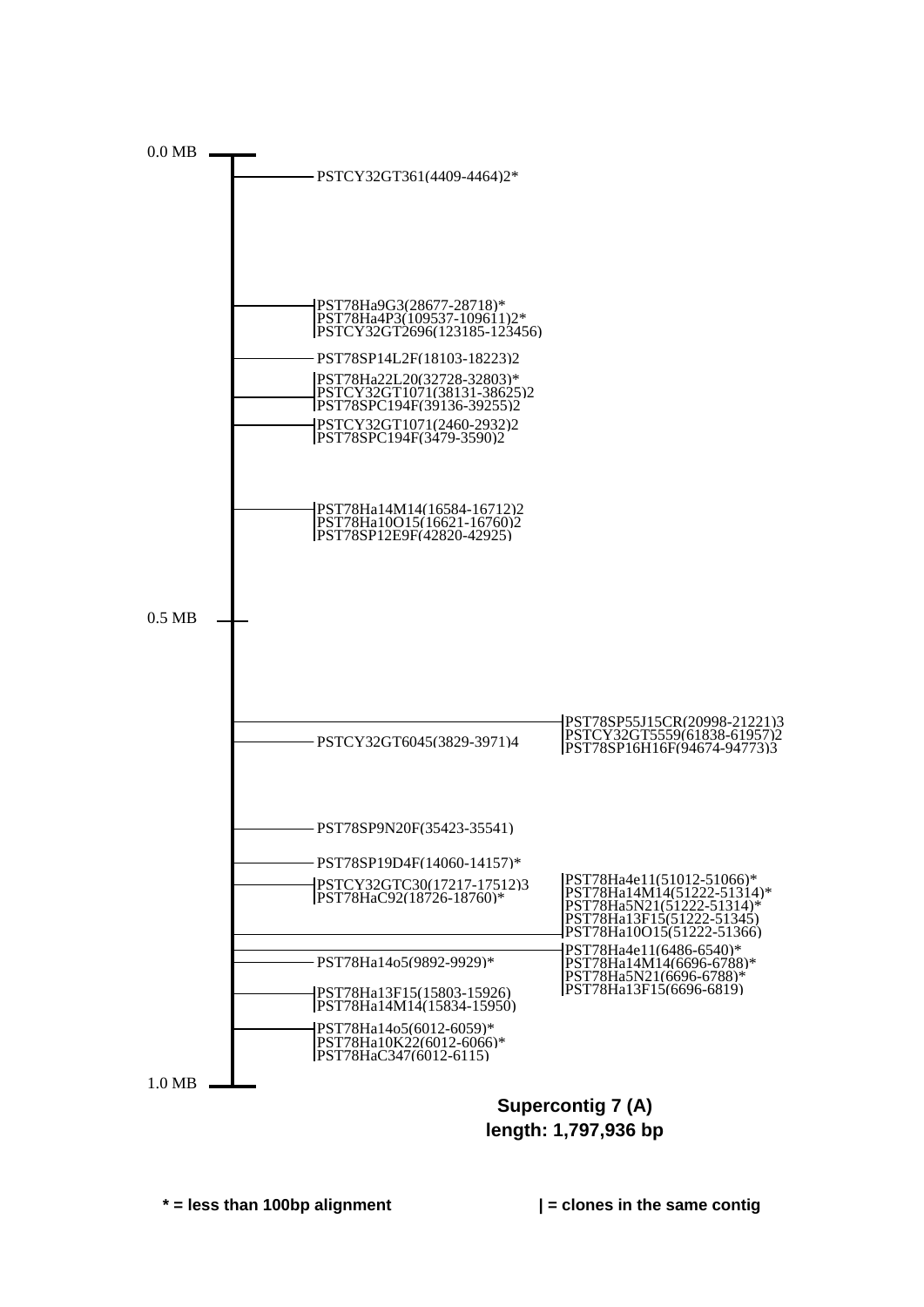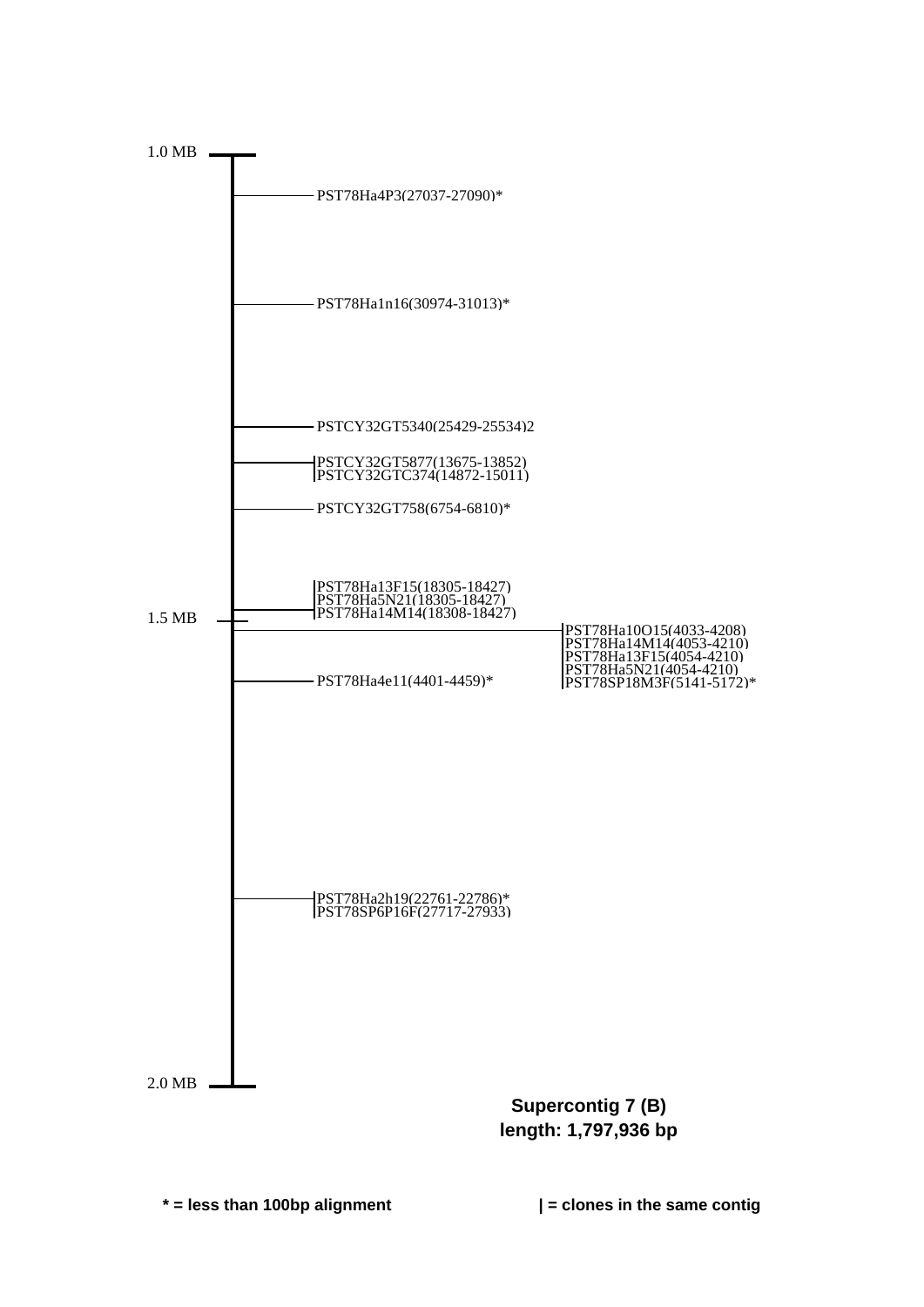

**length: 1,737,638 bp**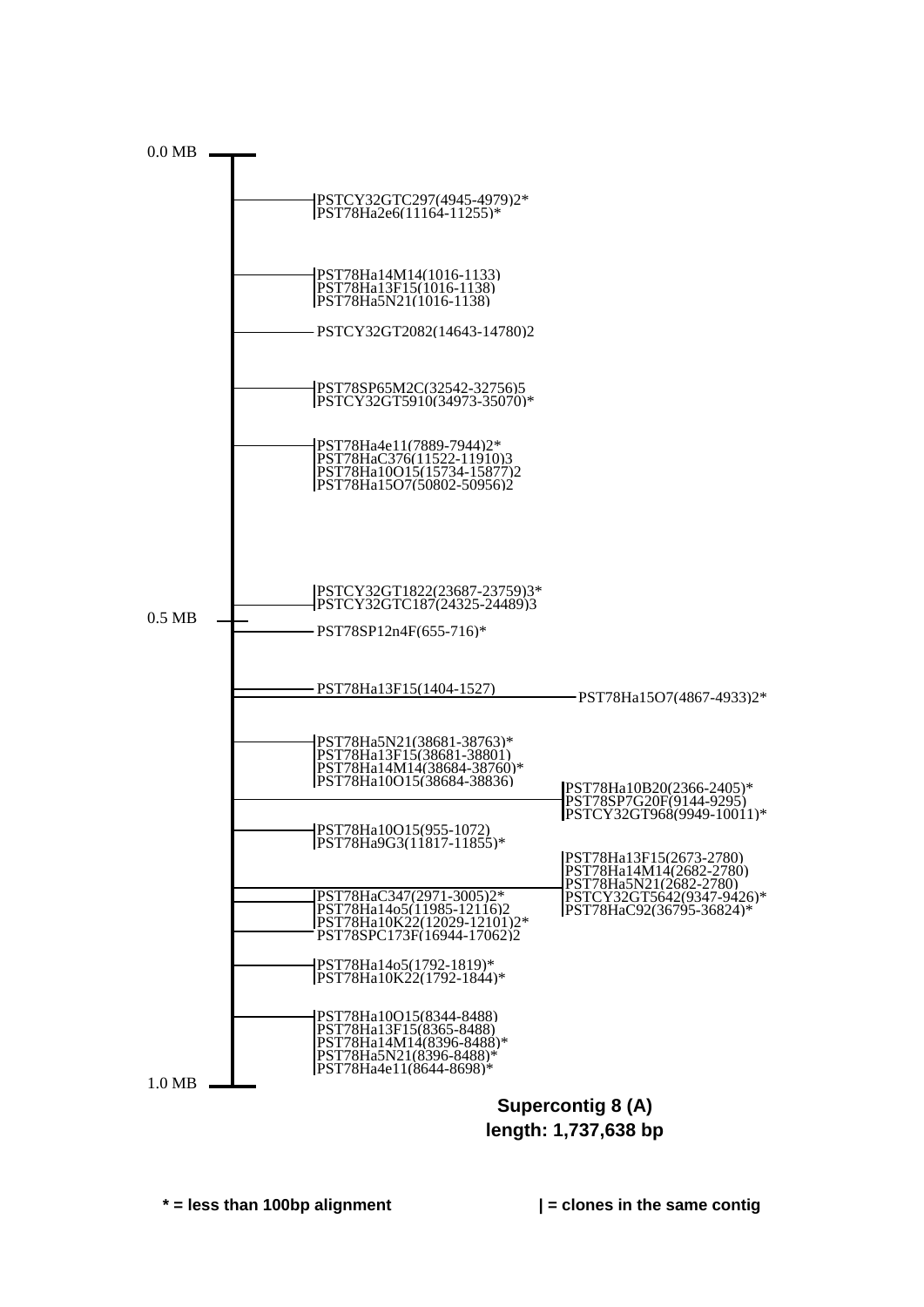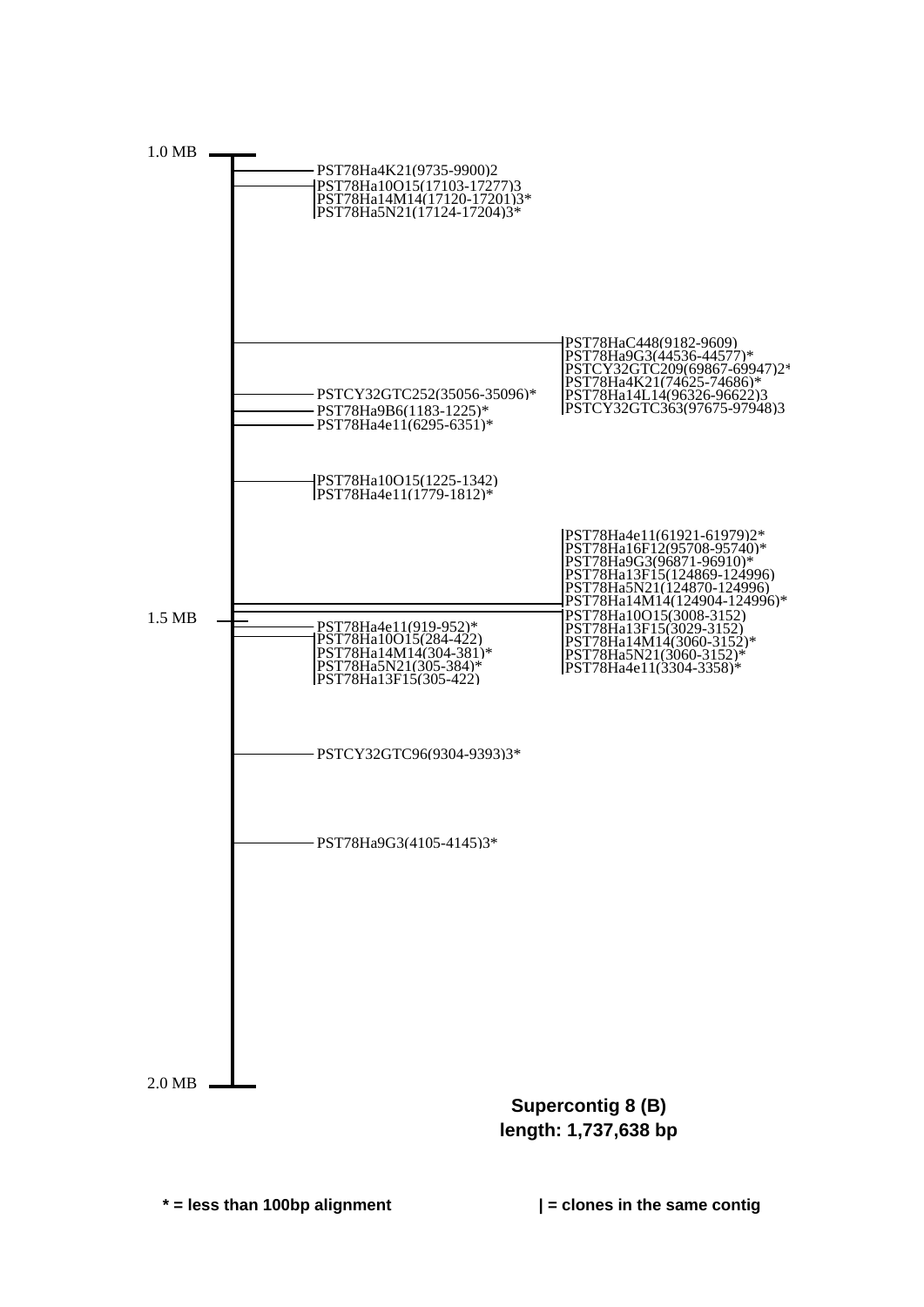

**length: 1,714,174 bp**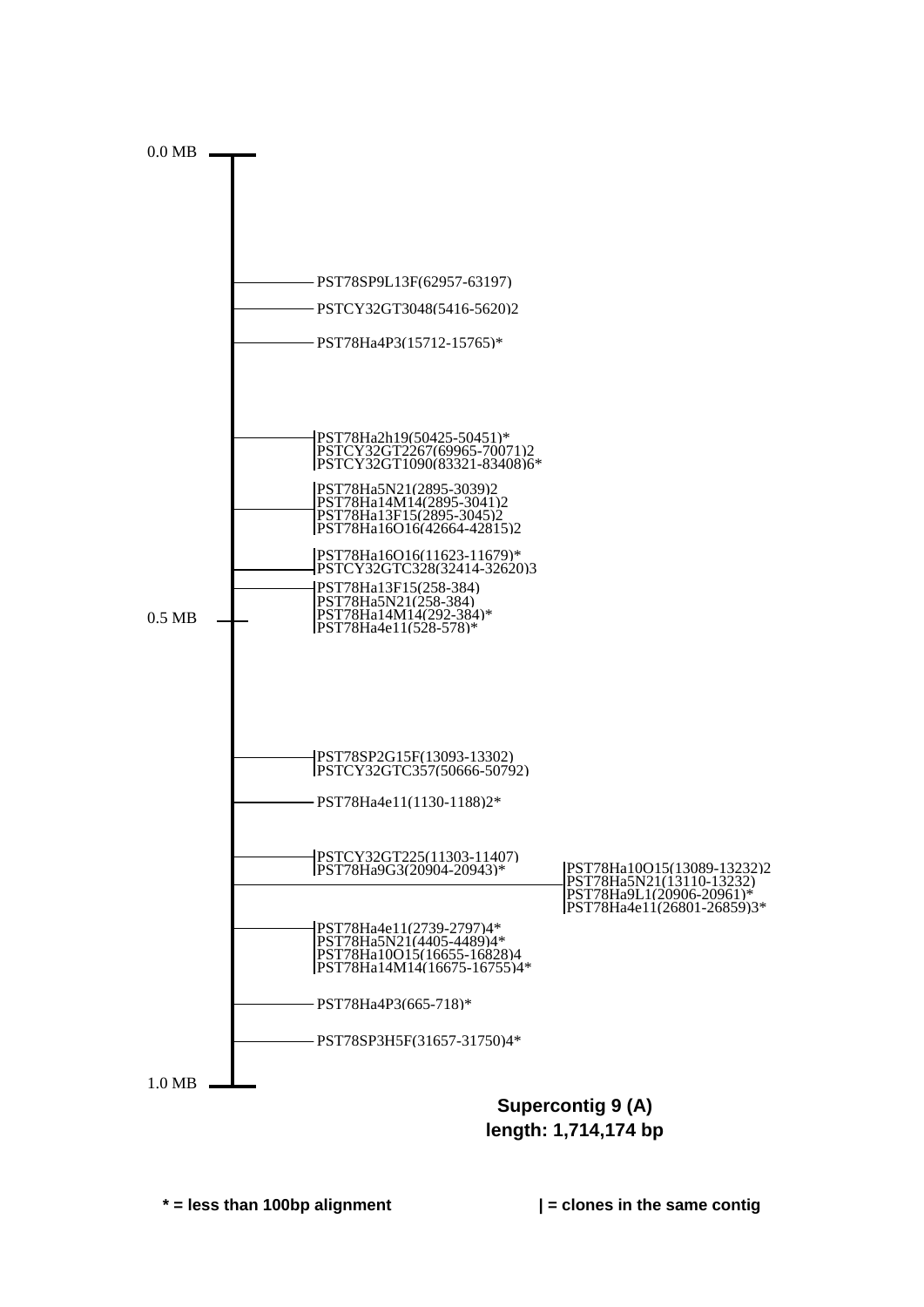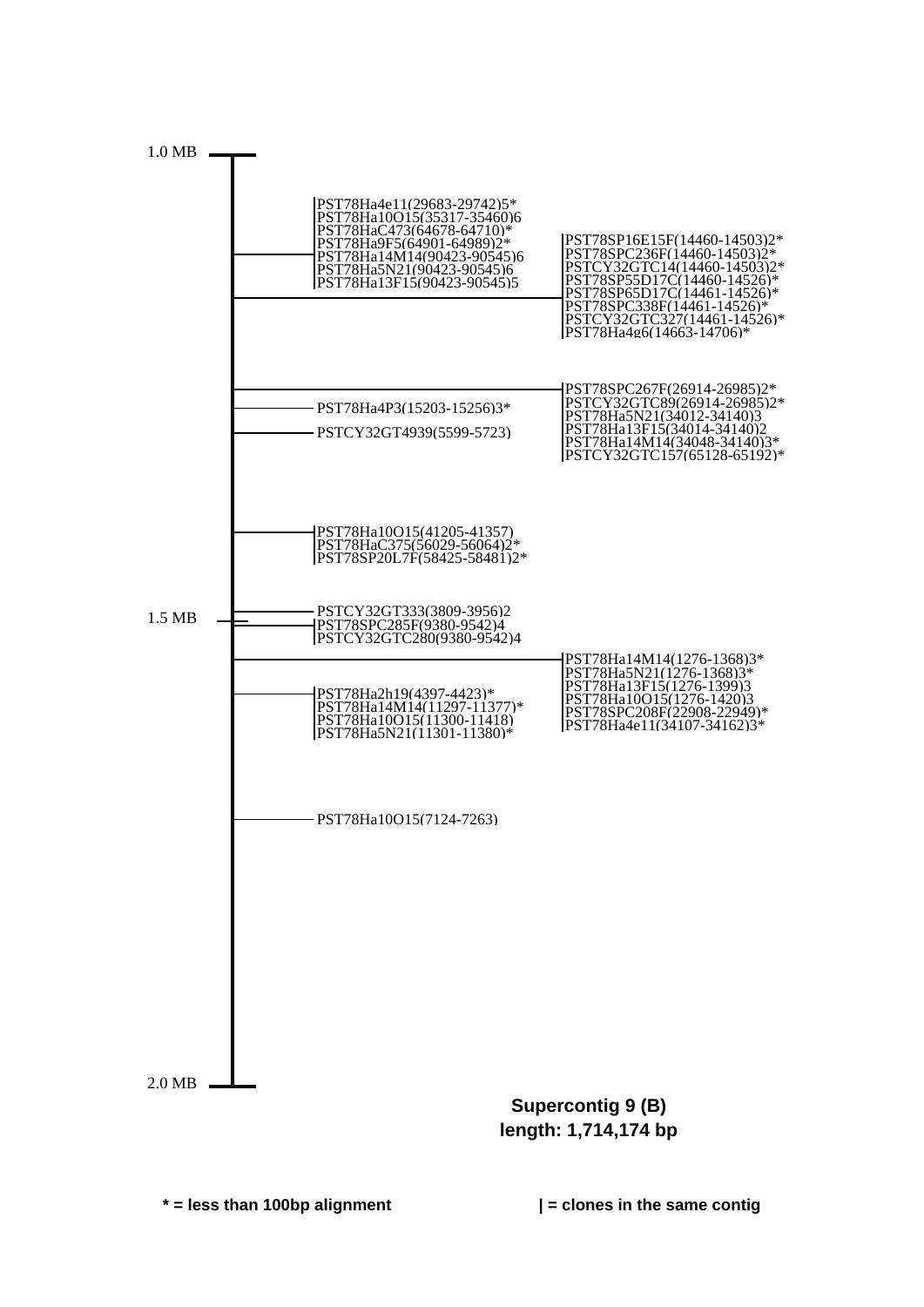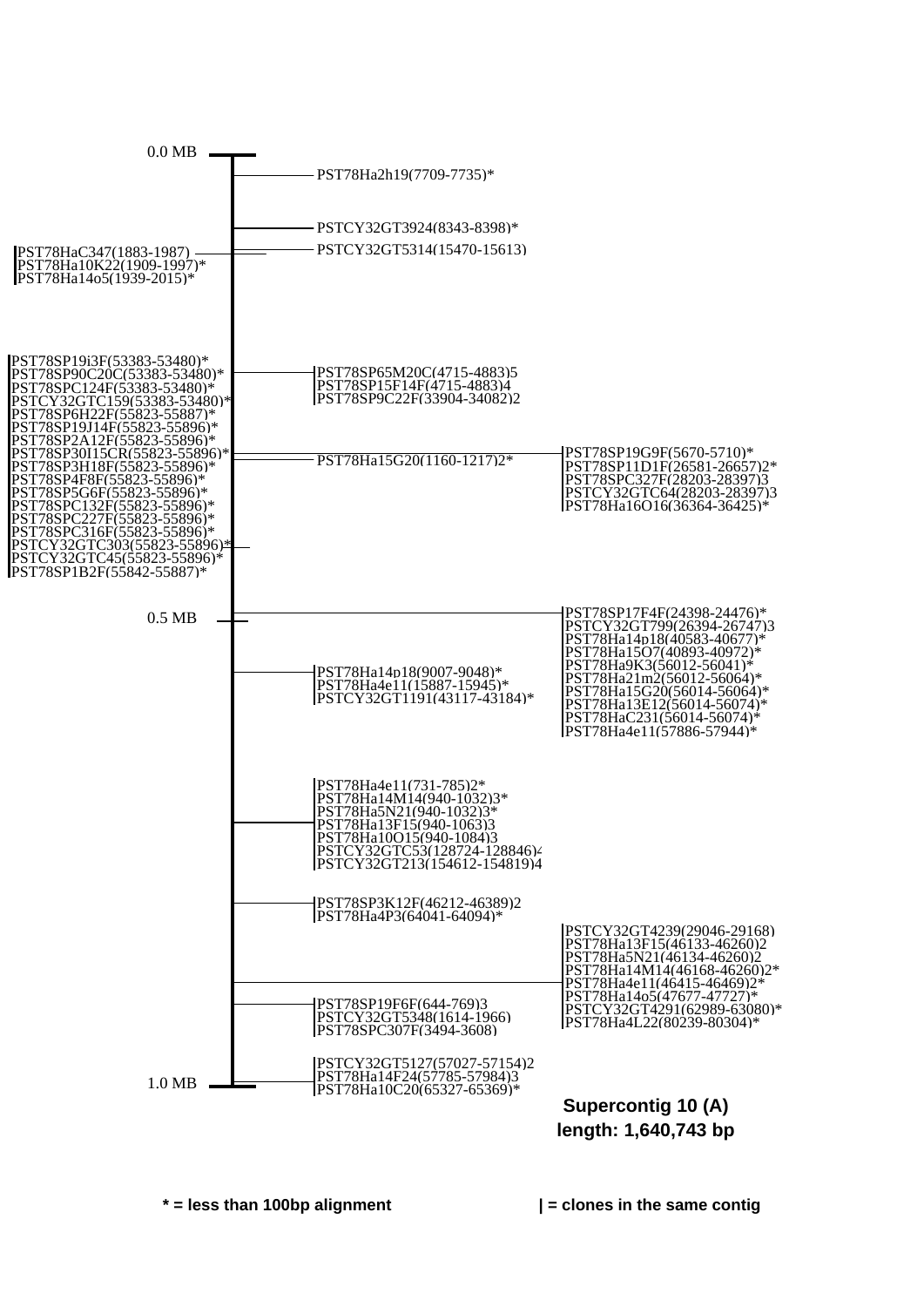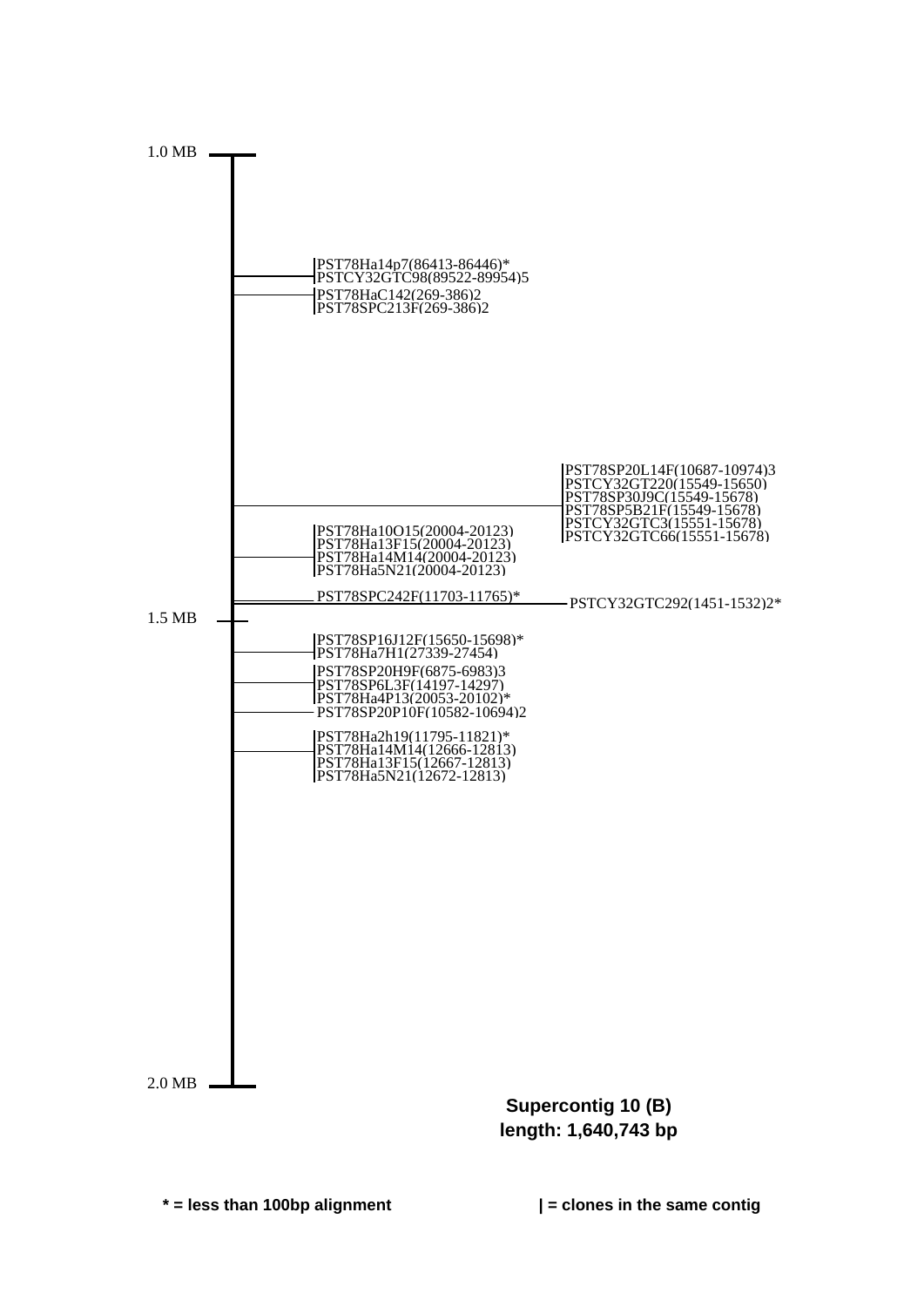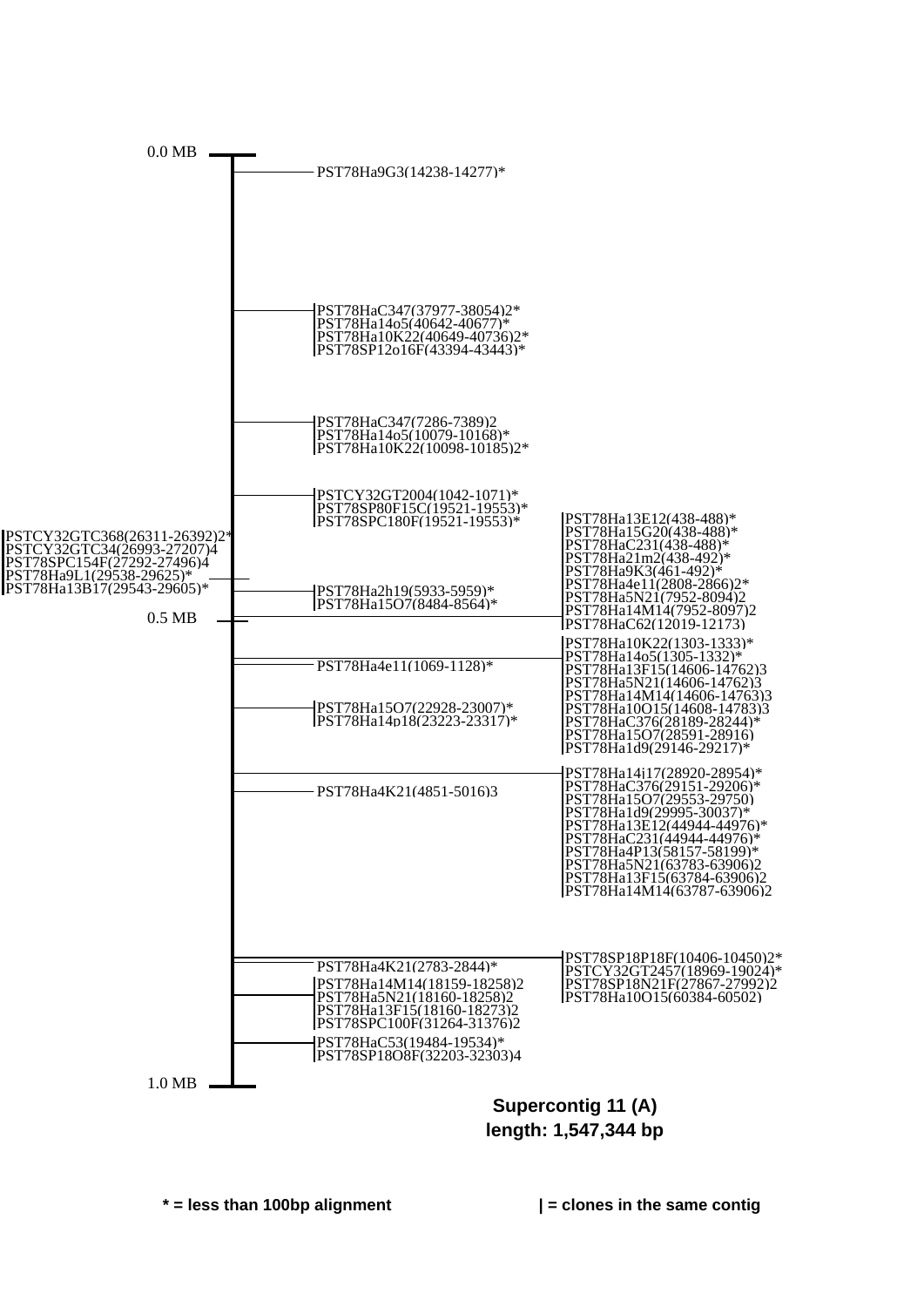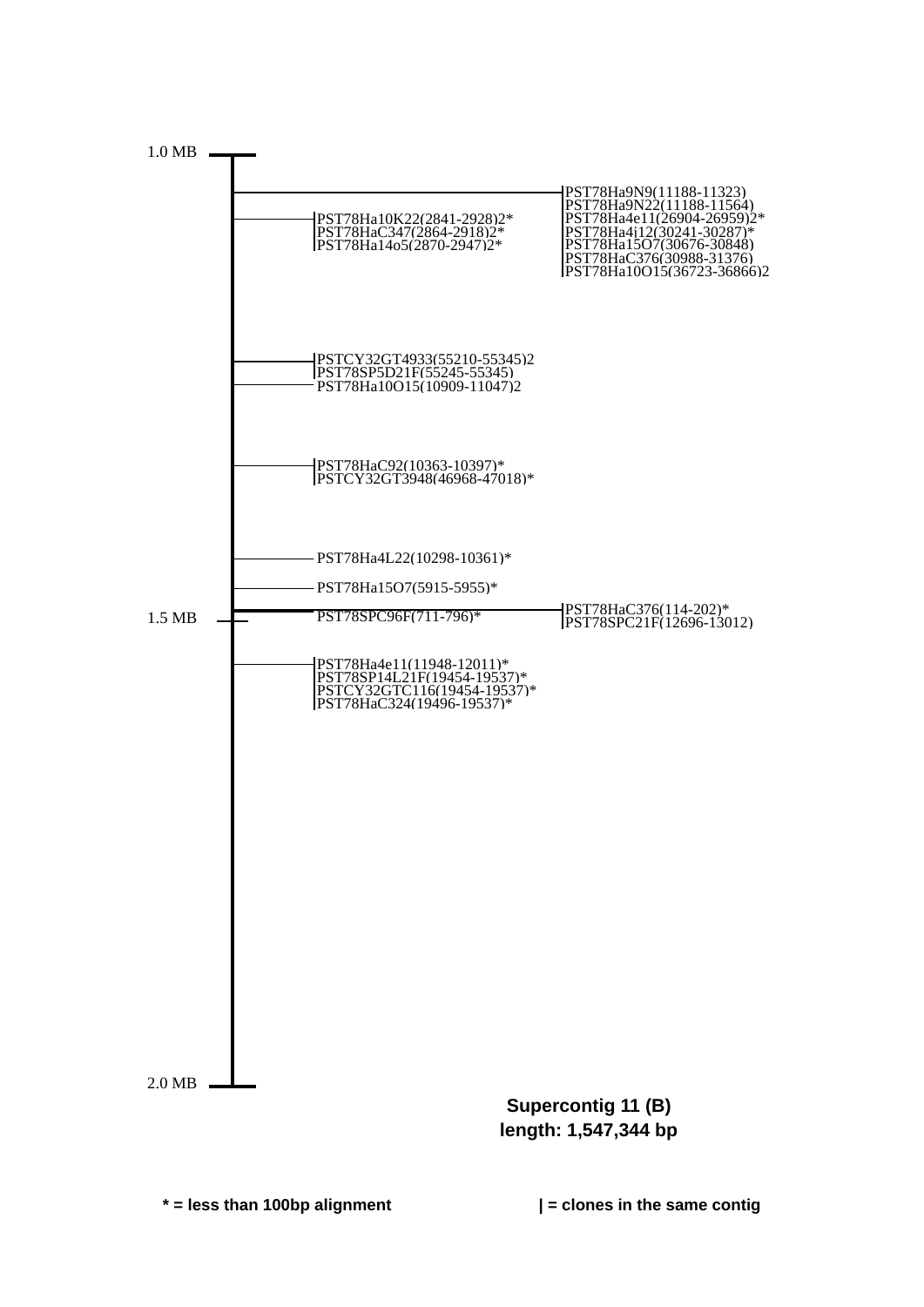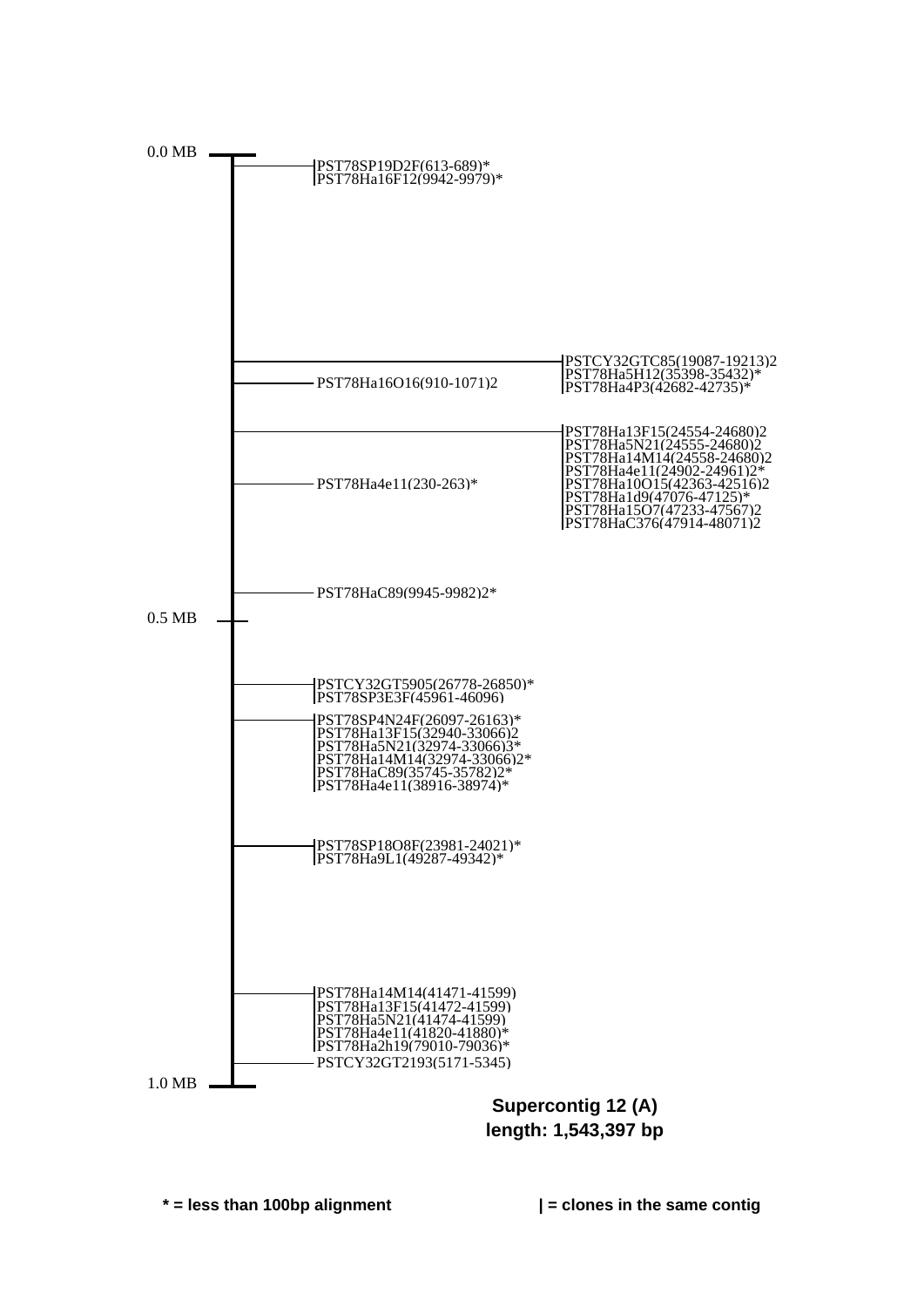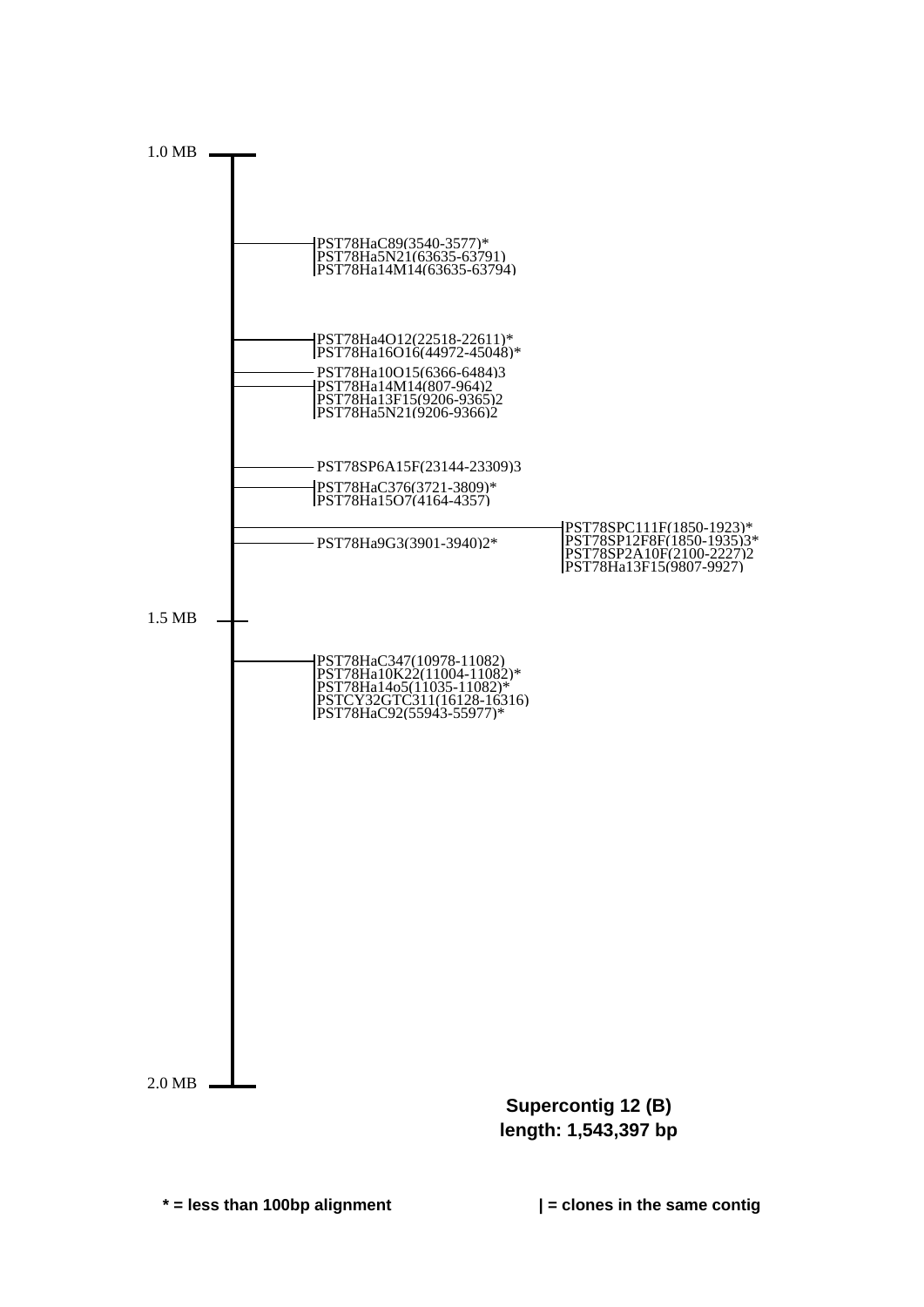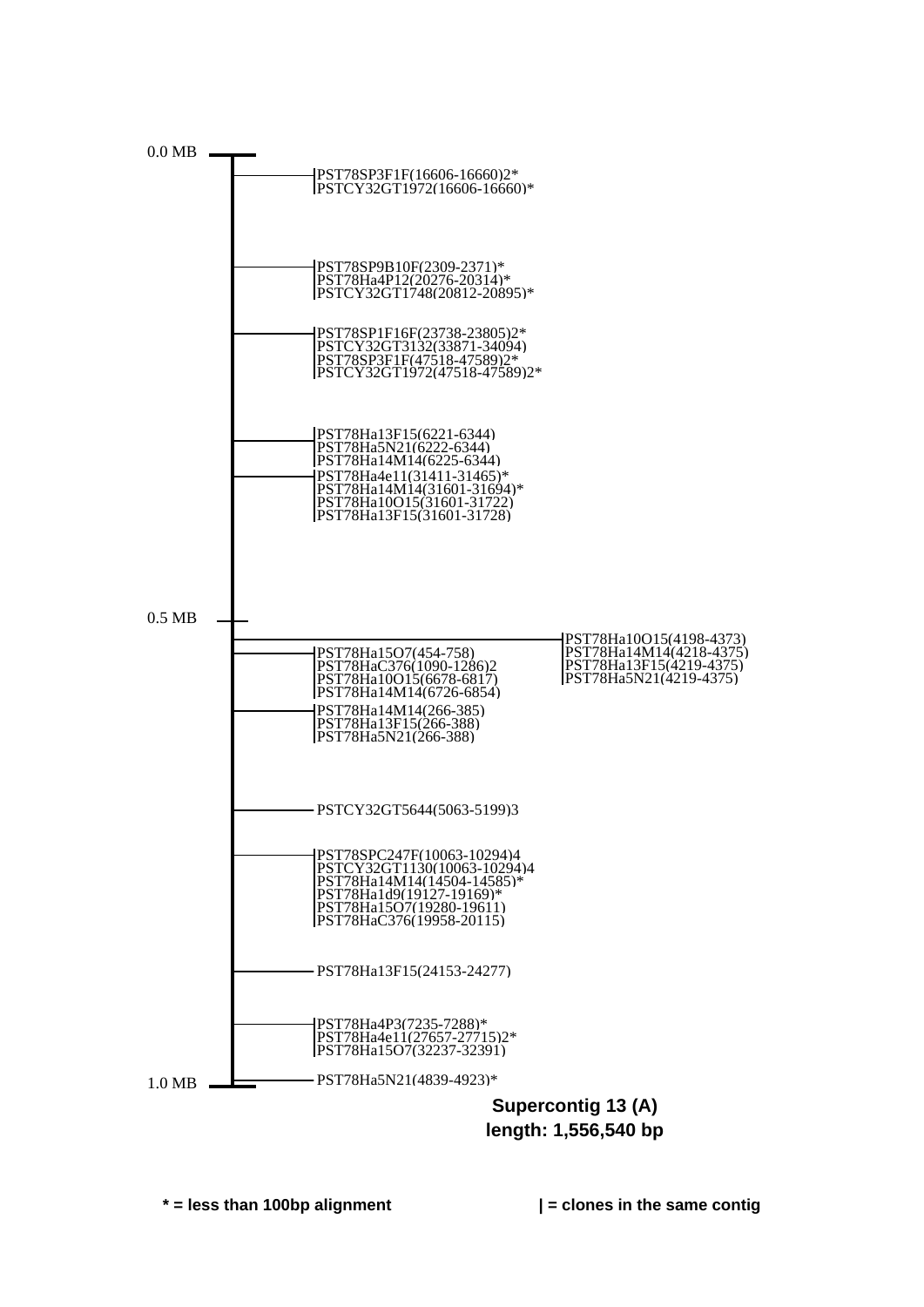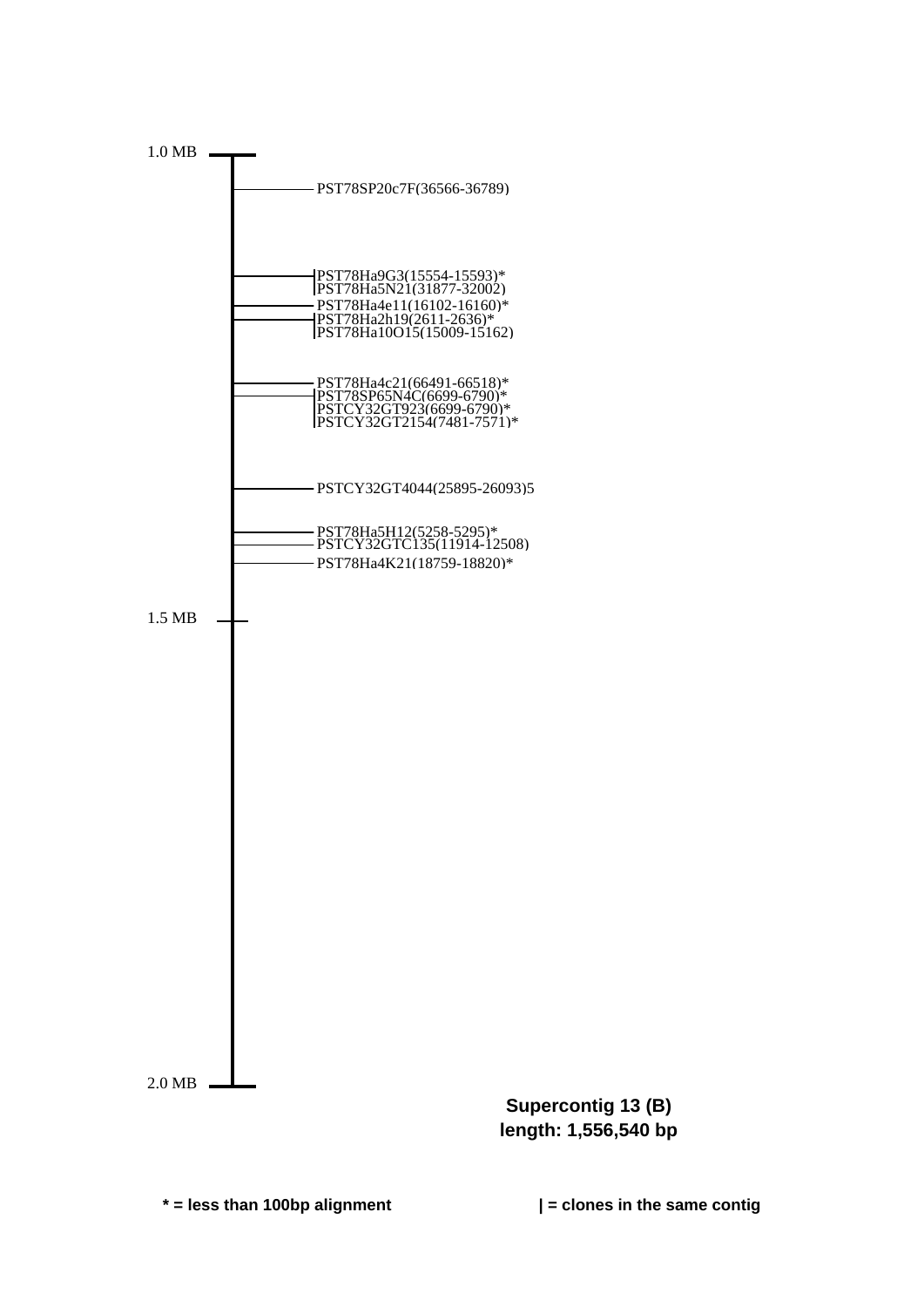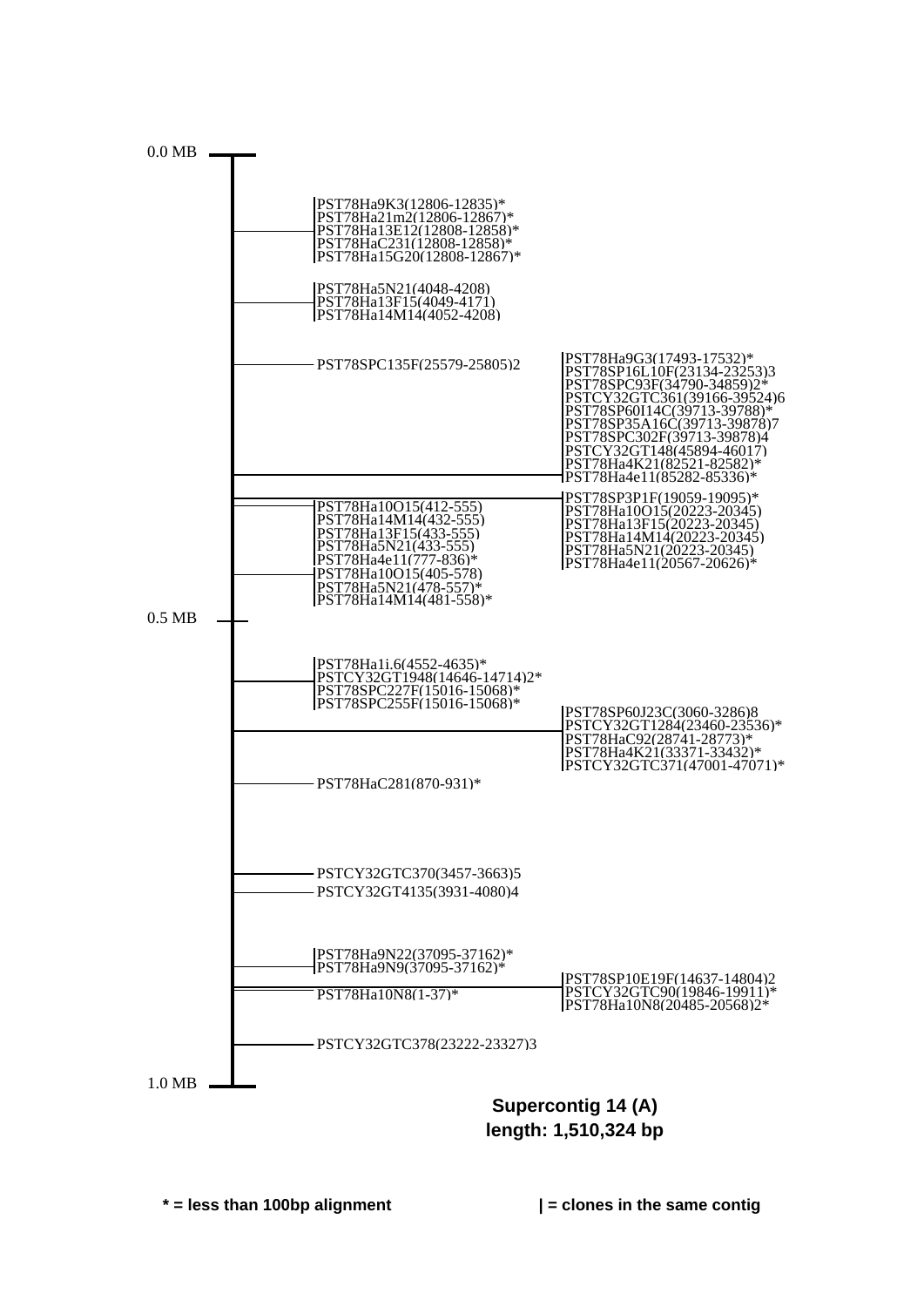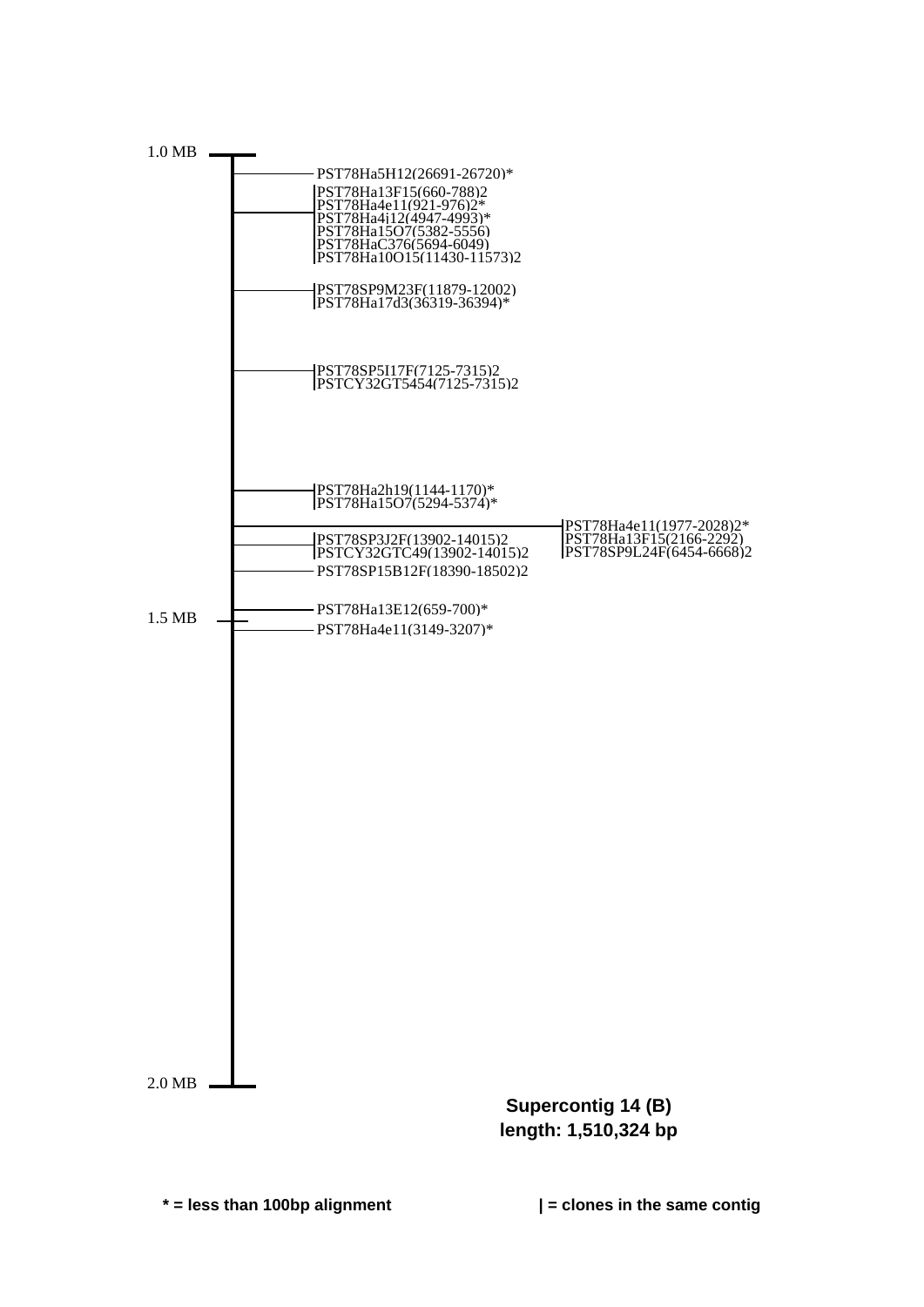

**\* = less than 100bp alignment | = clones in the same contig**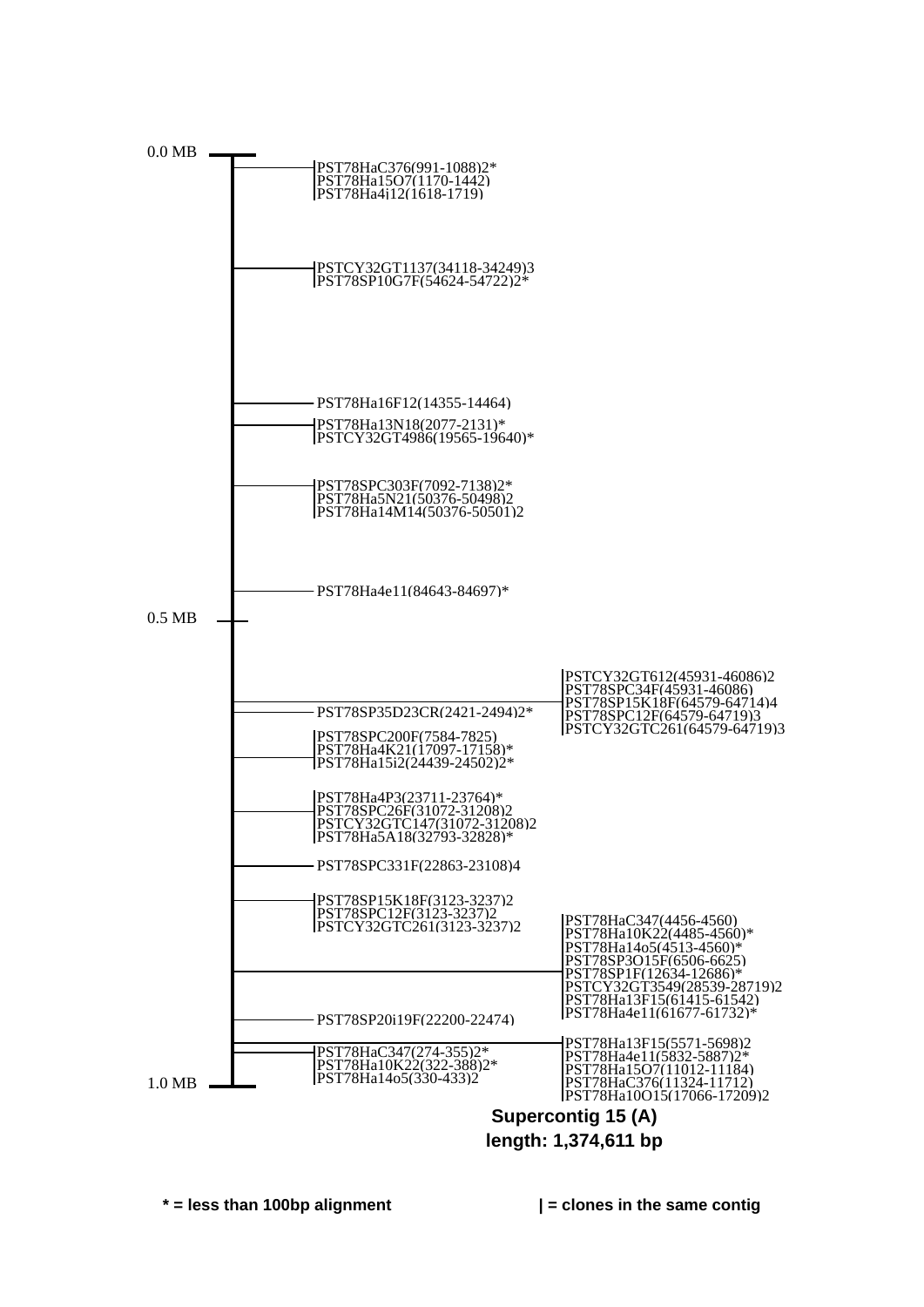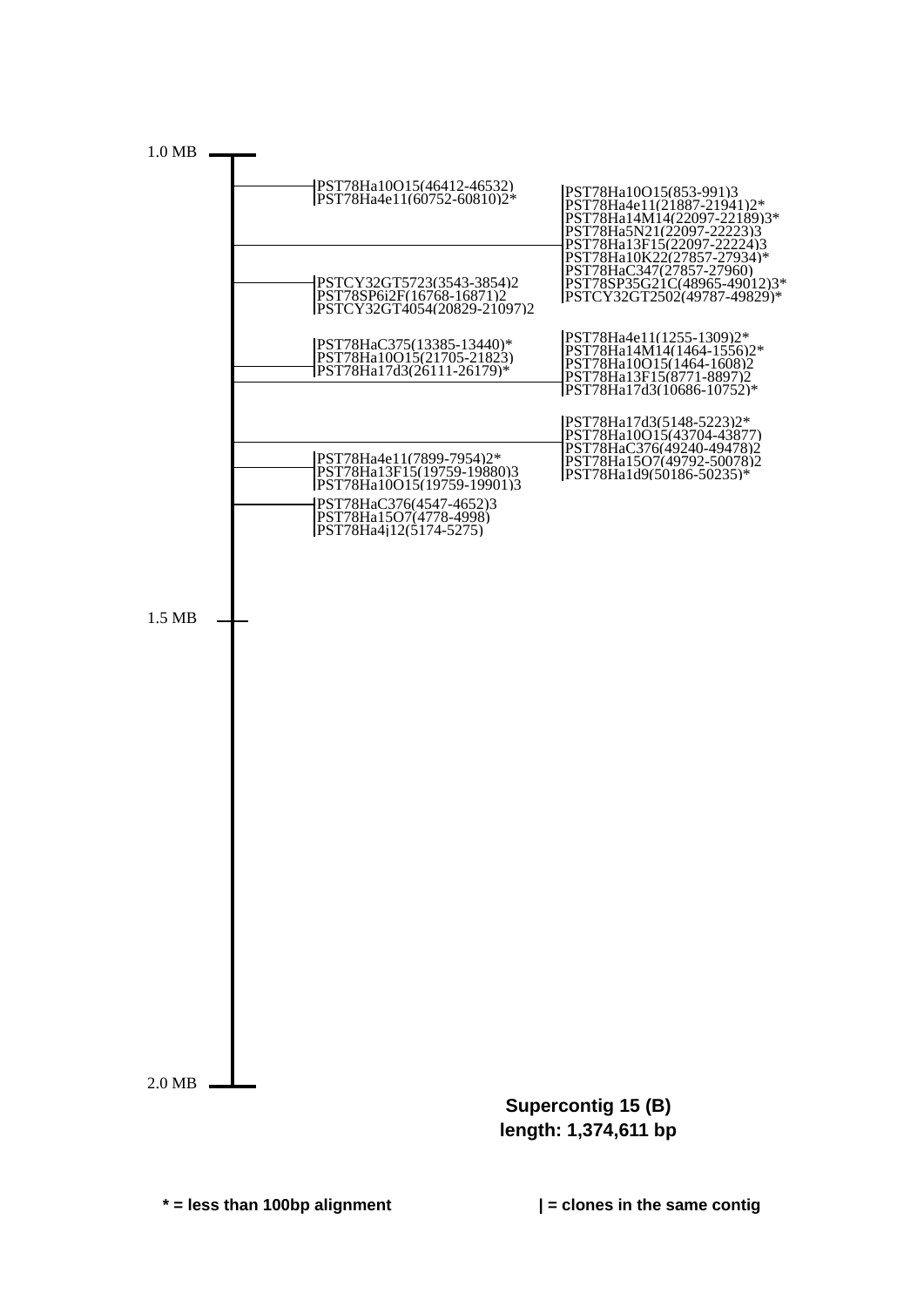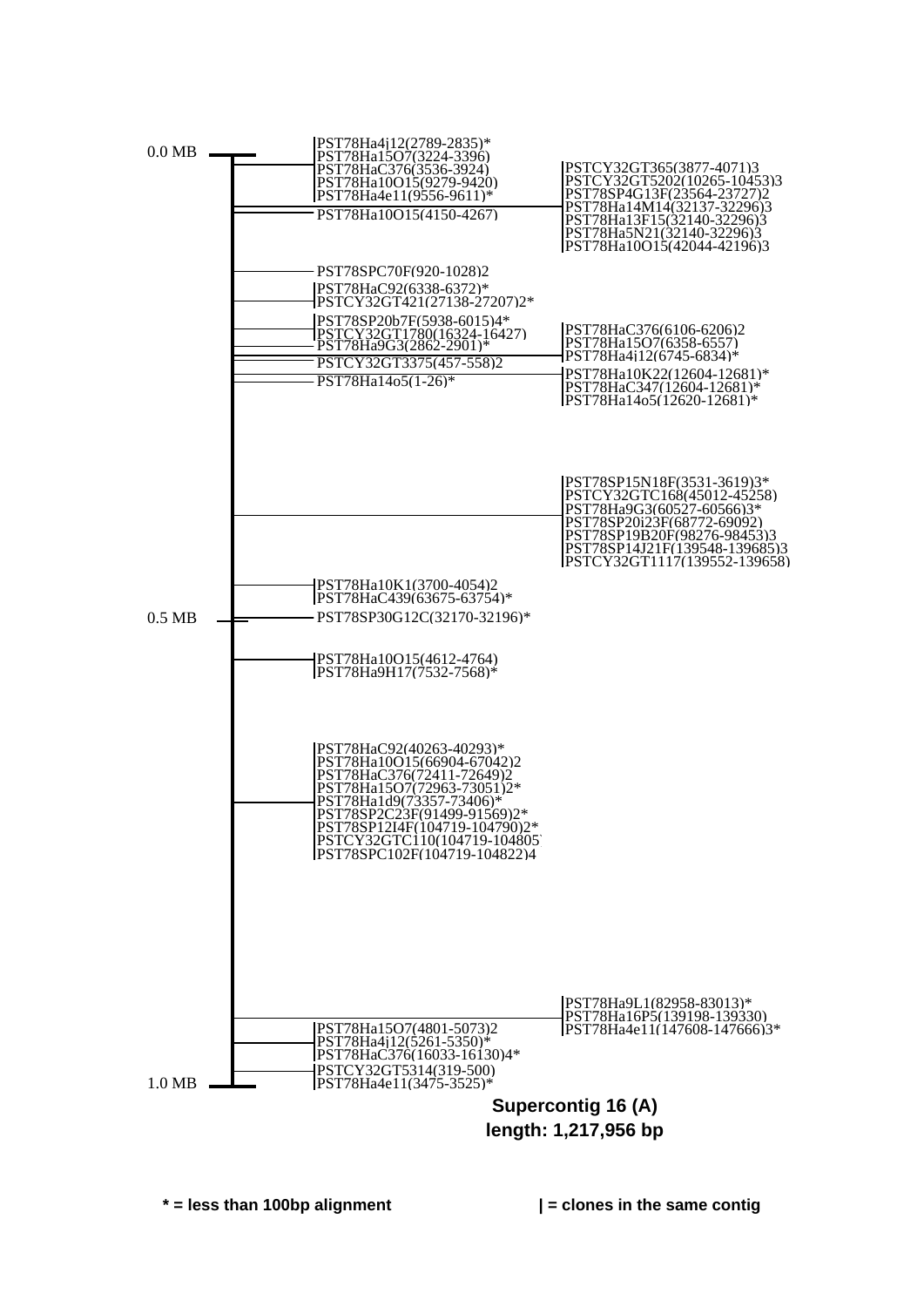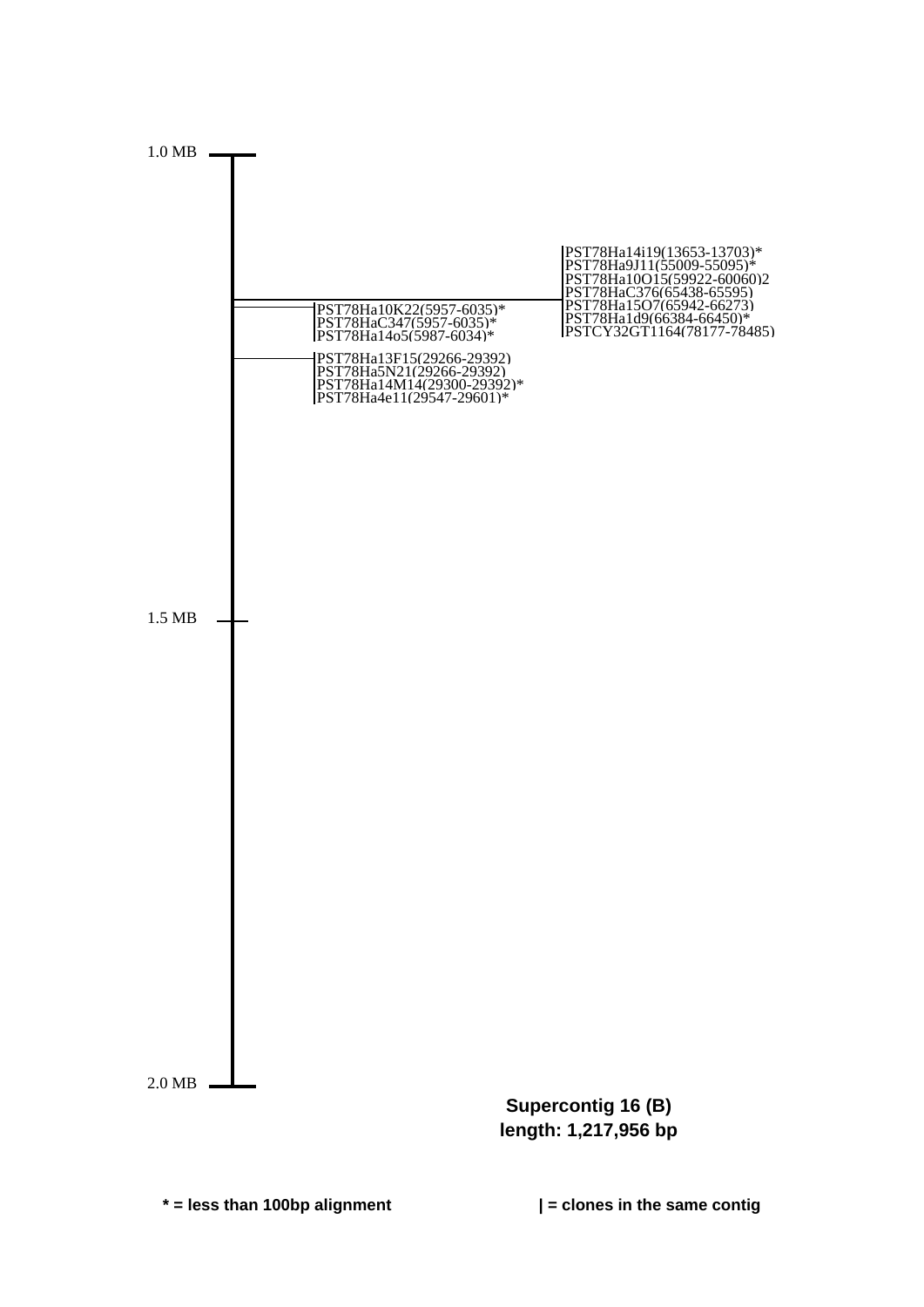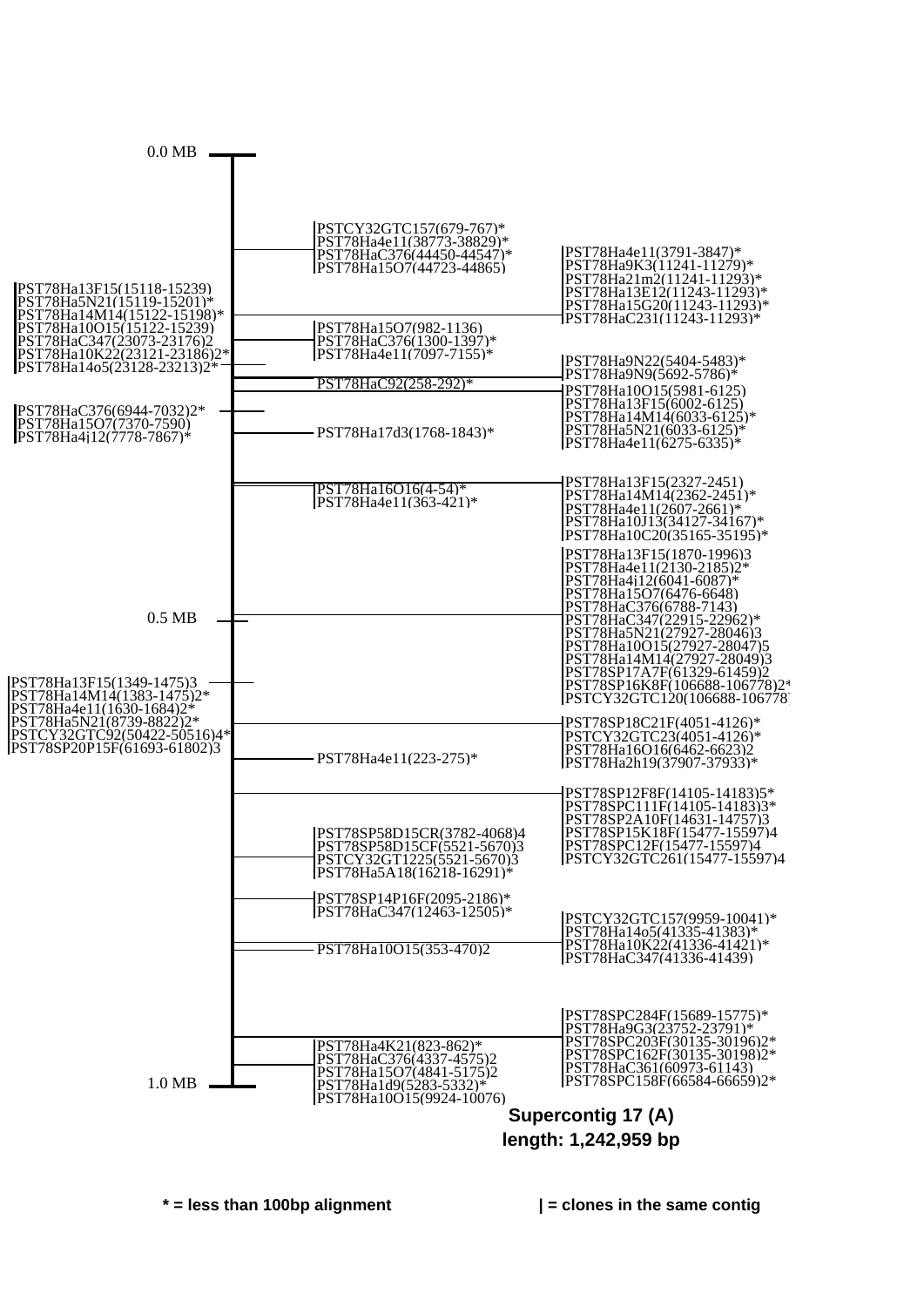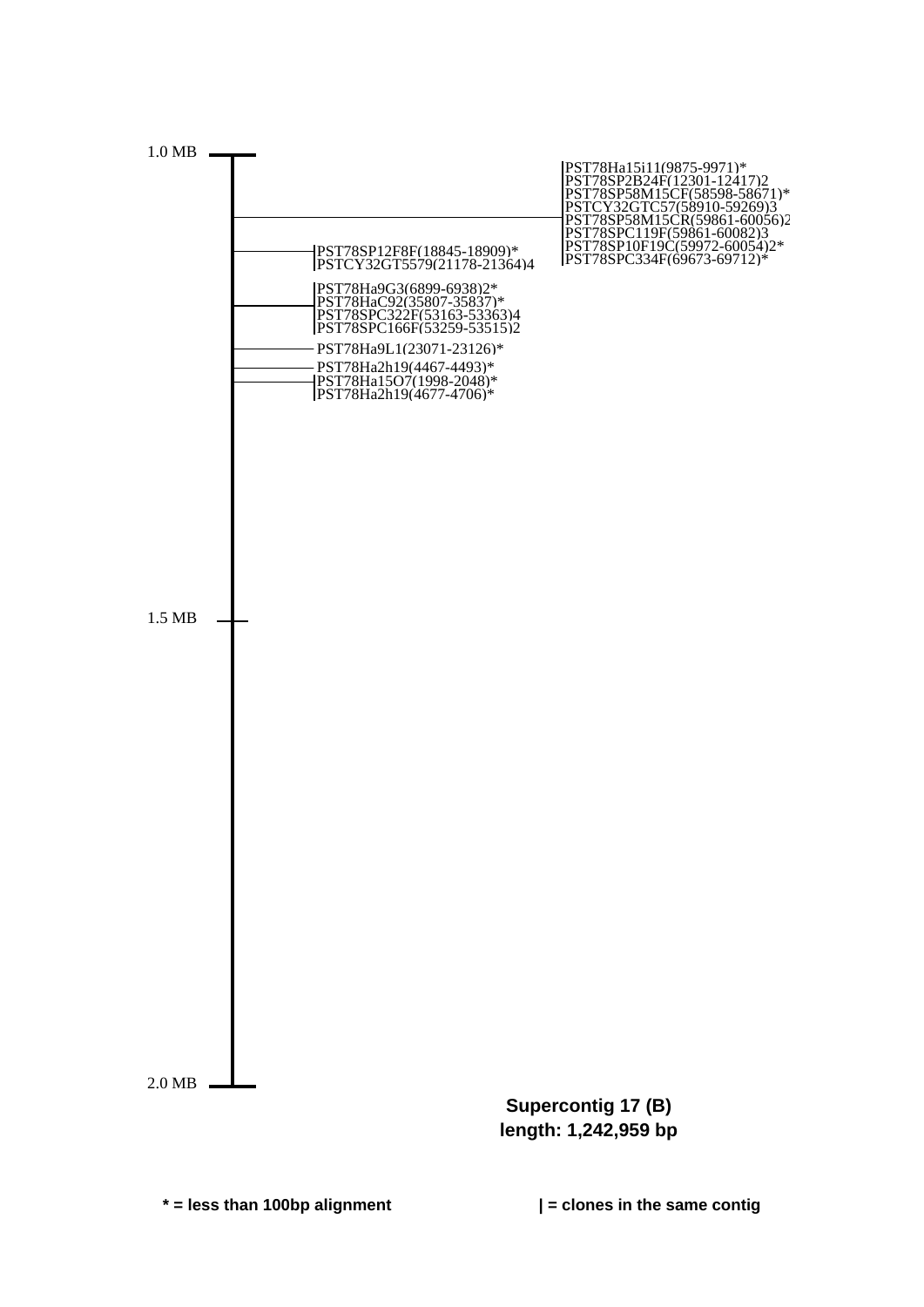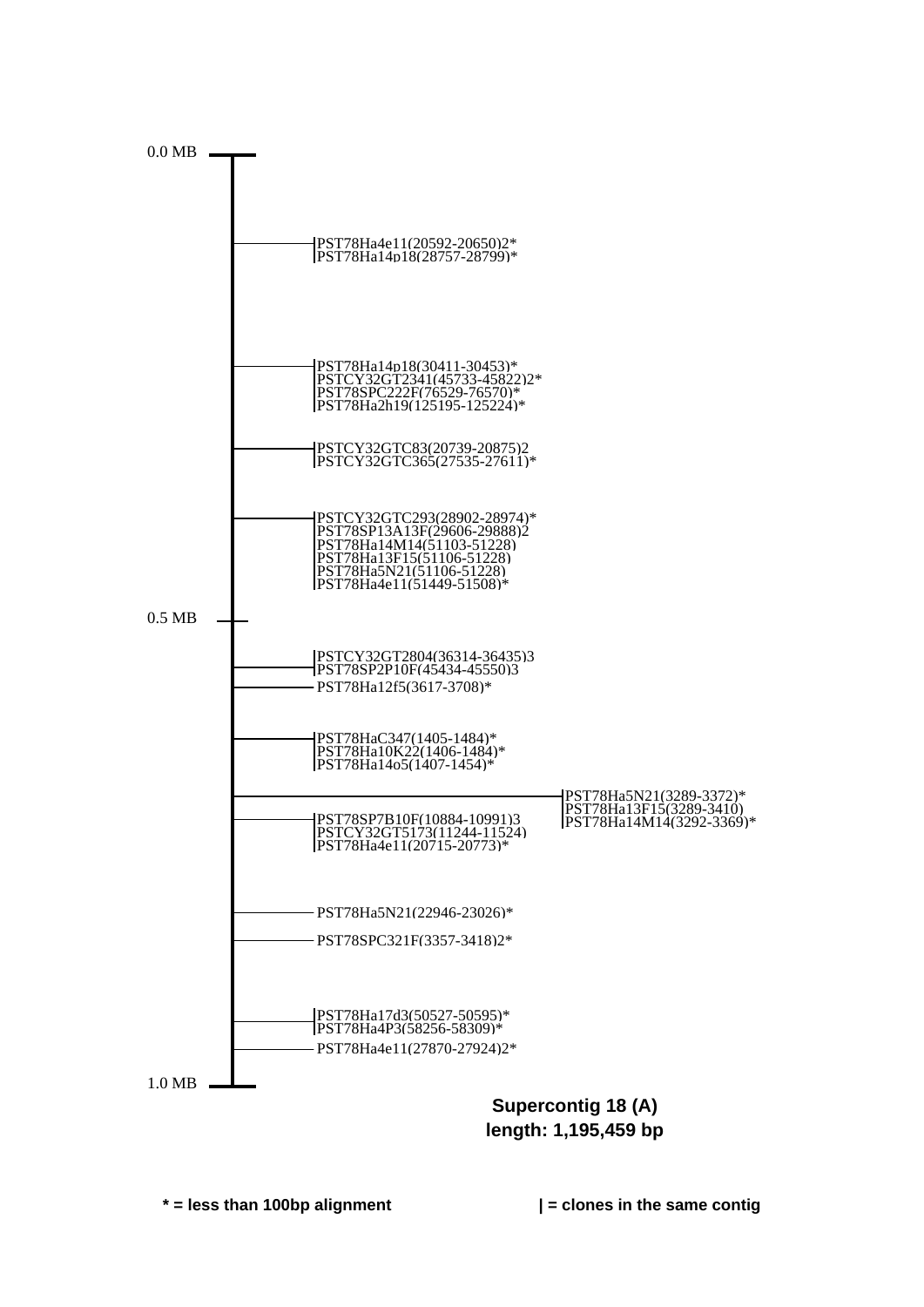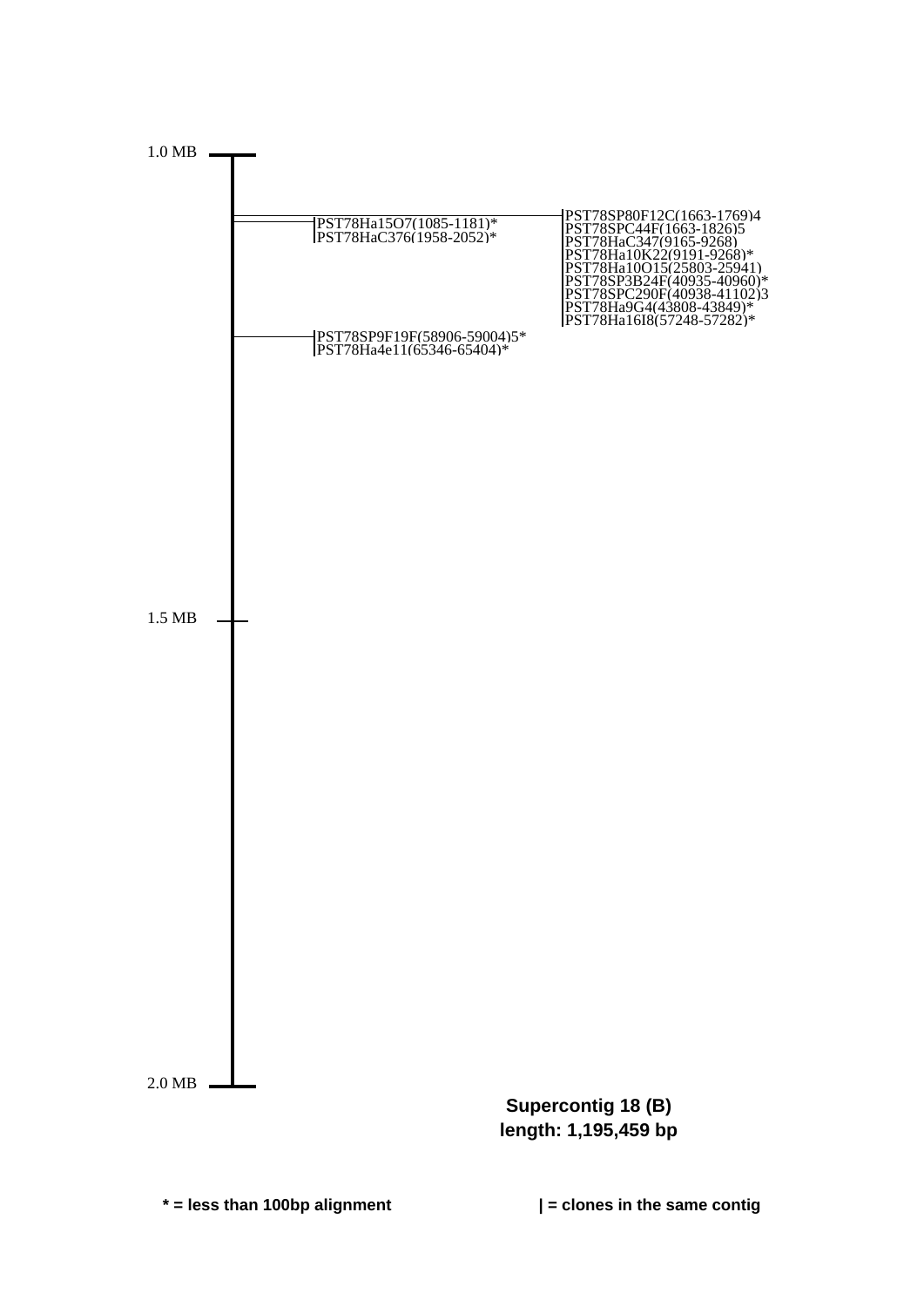

**Supercontig 19 length: 1,137,327 bp**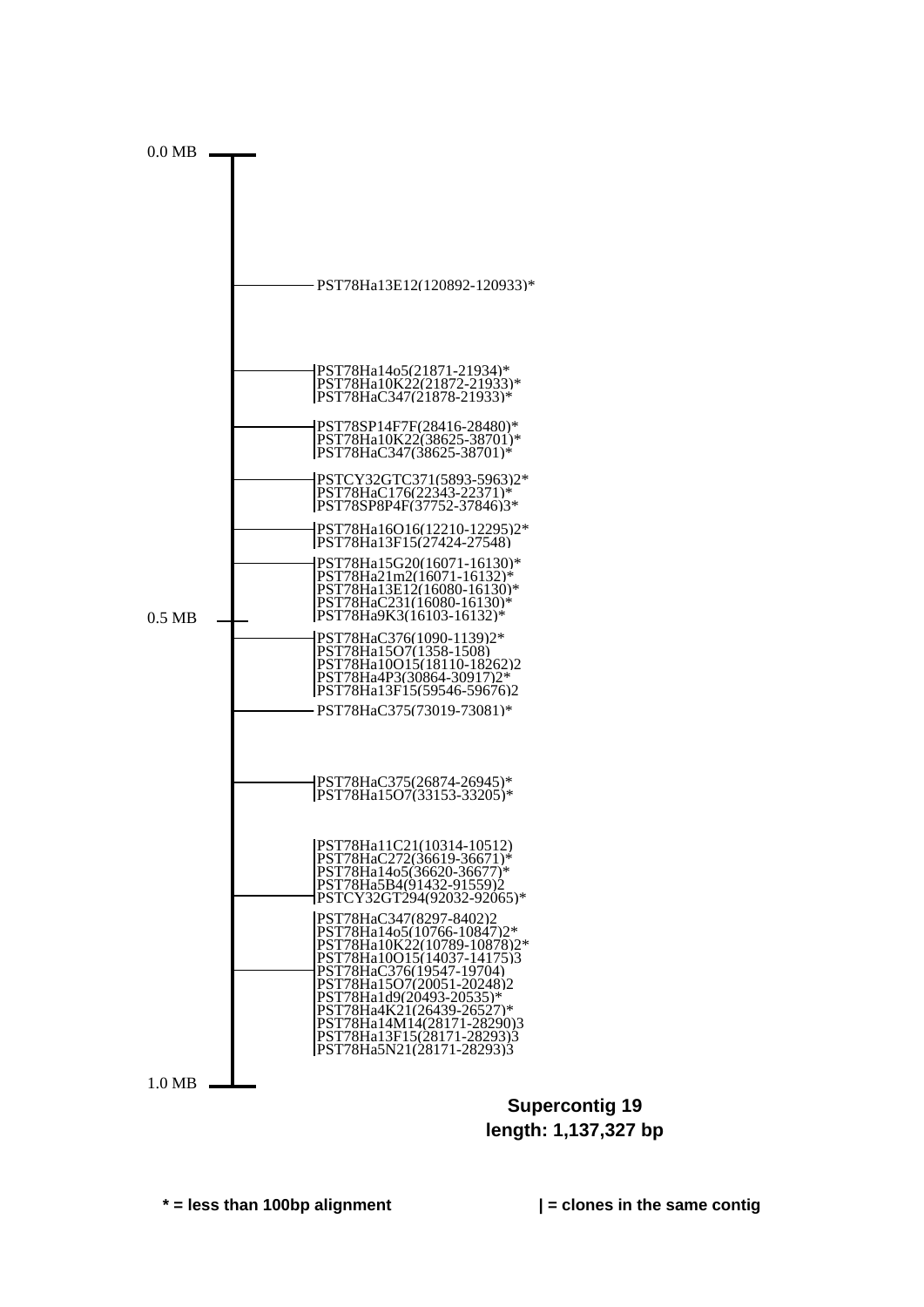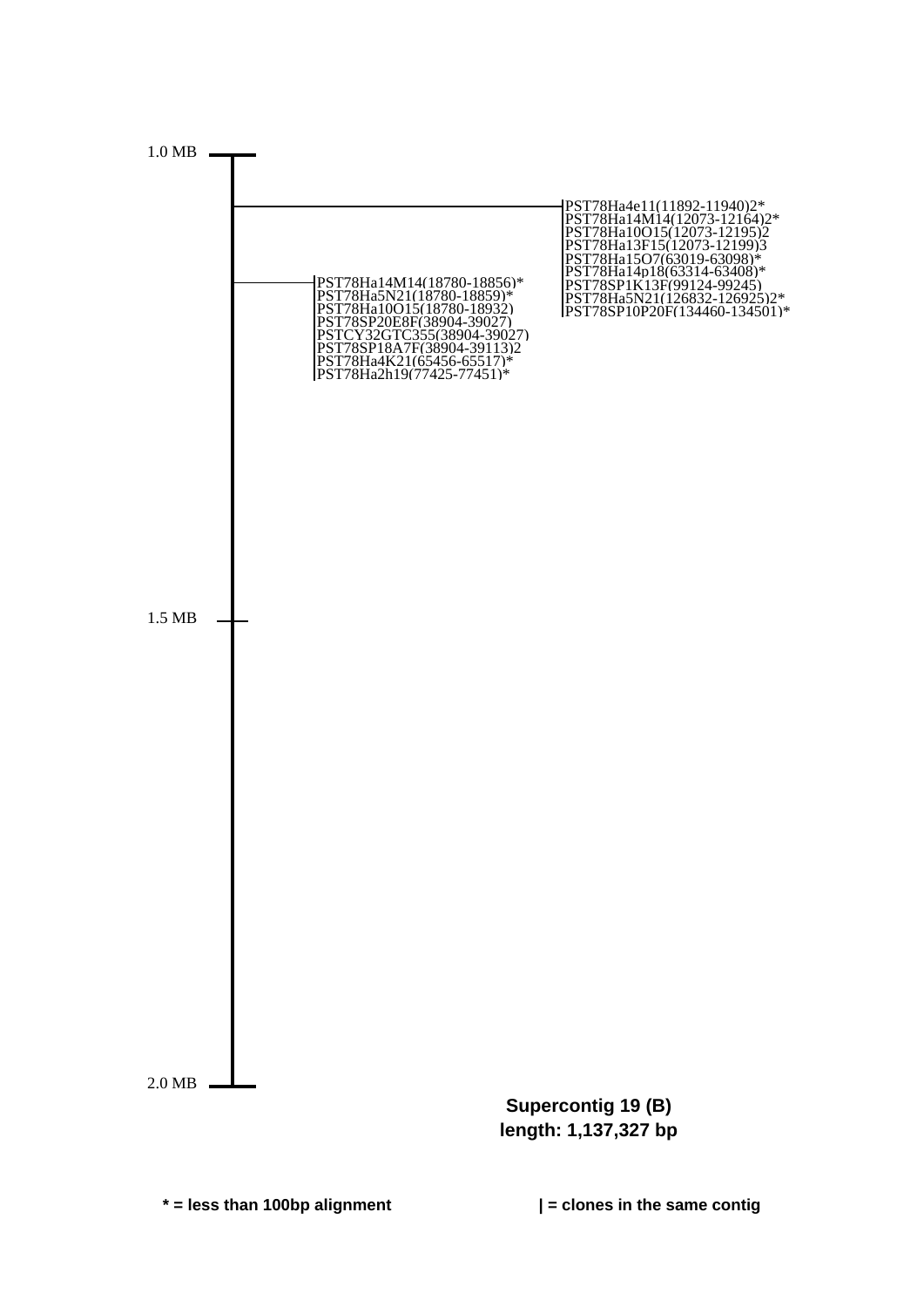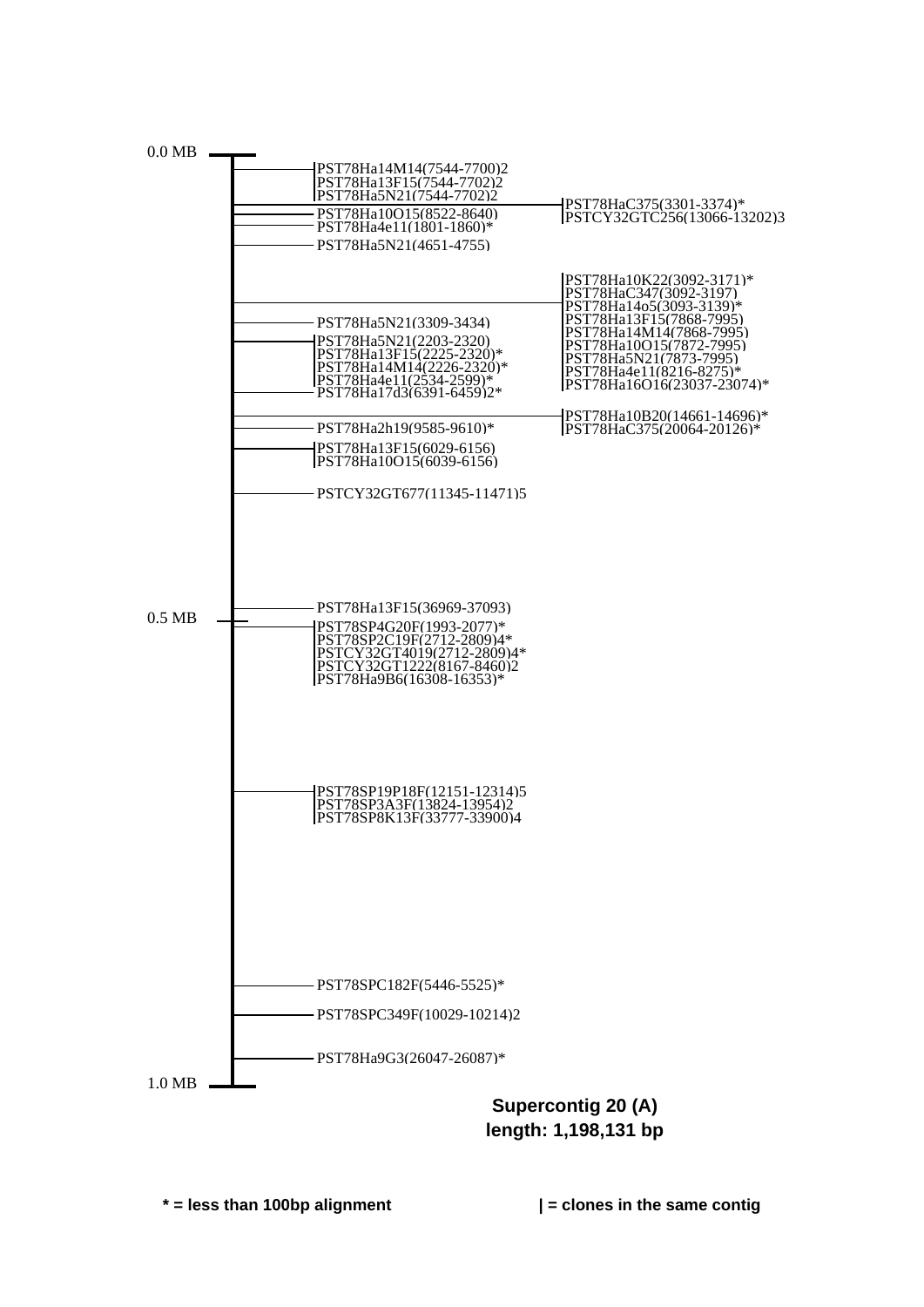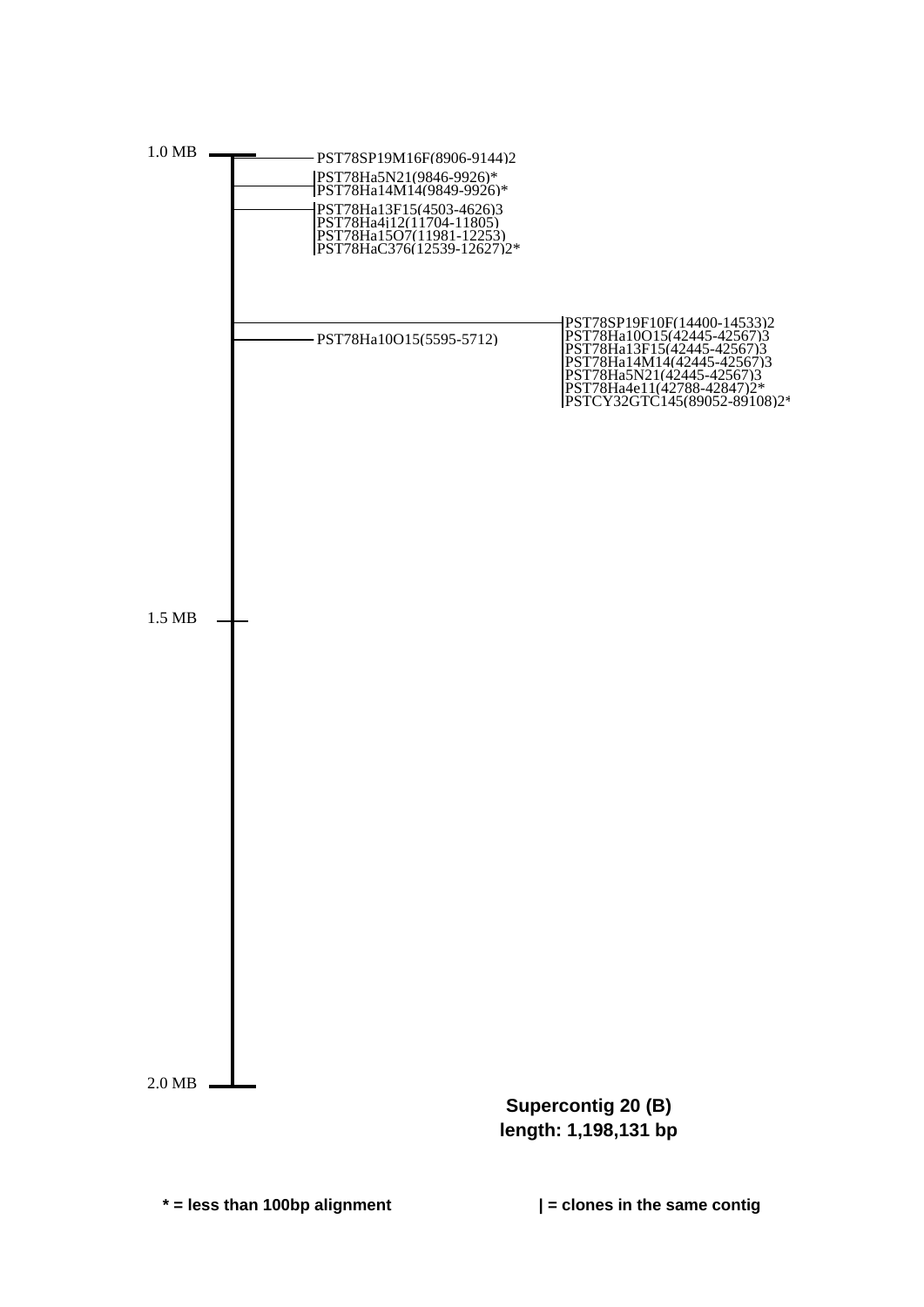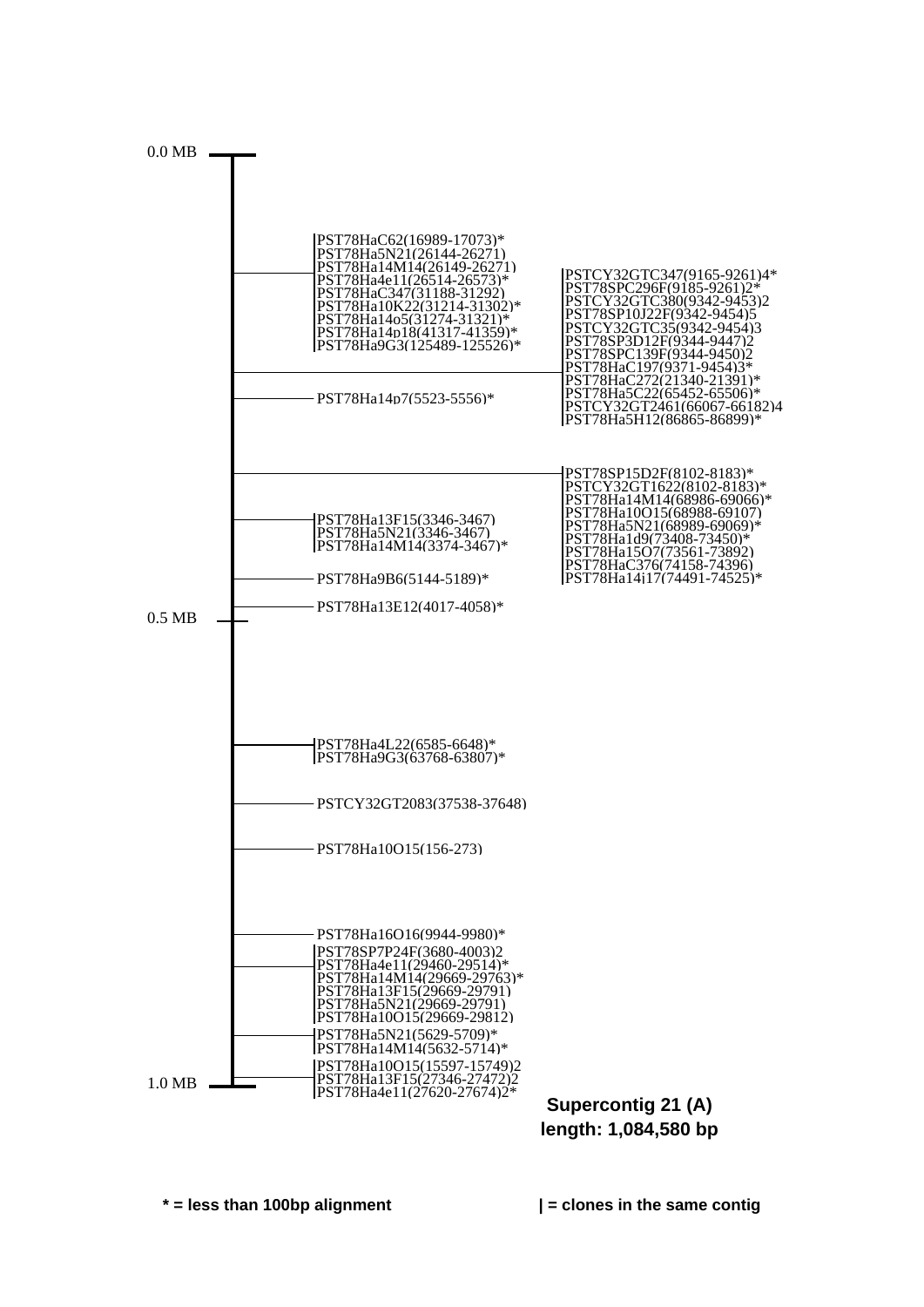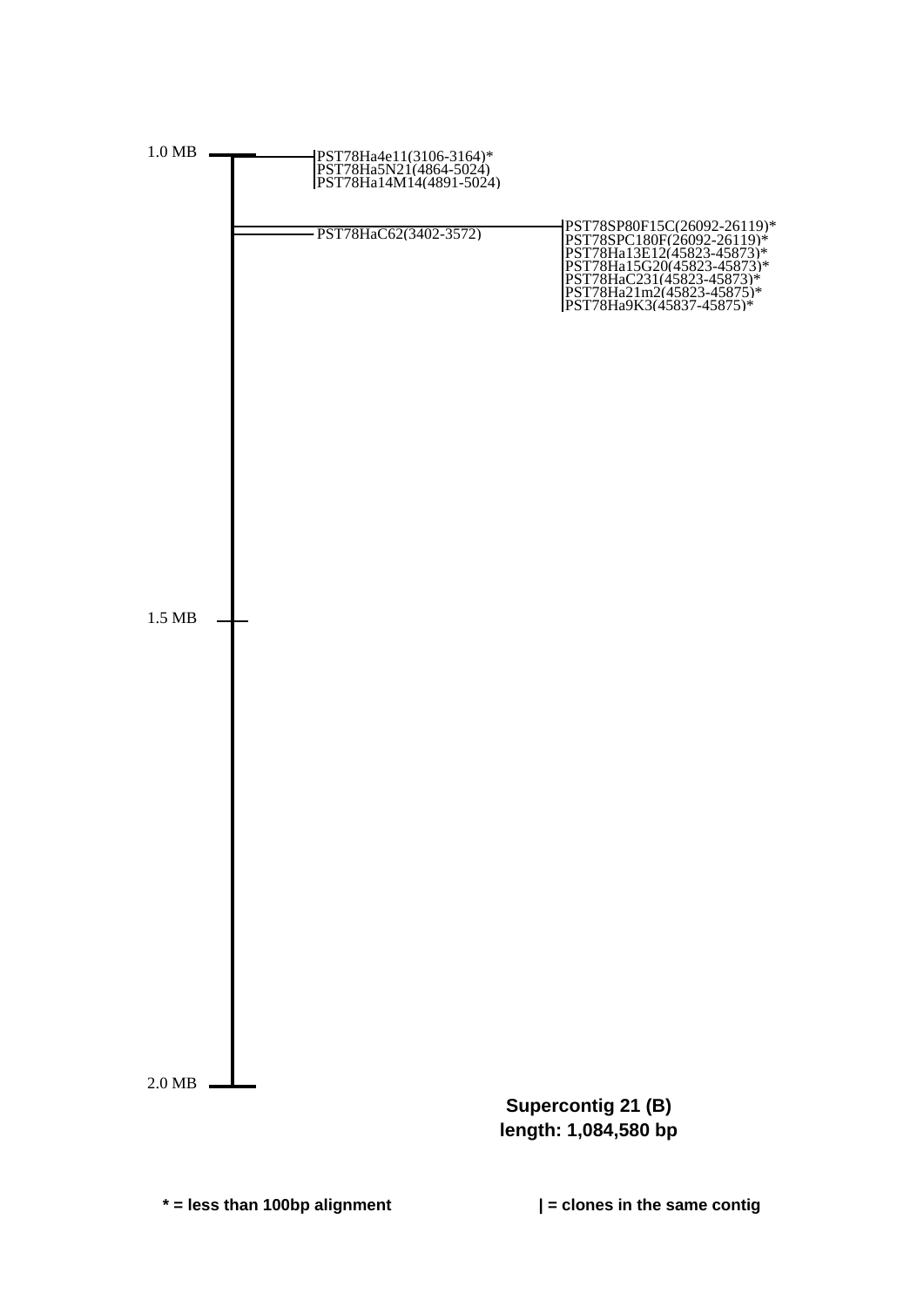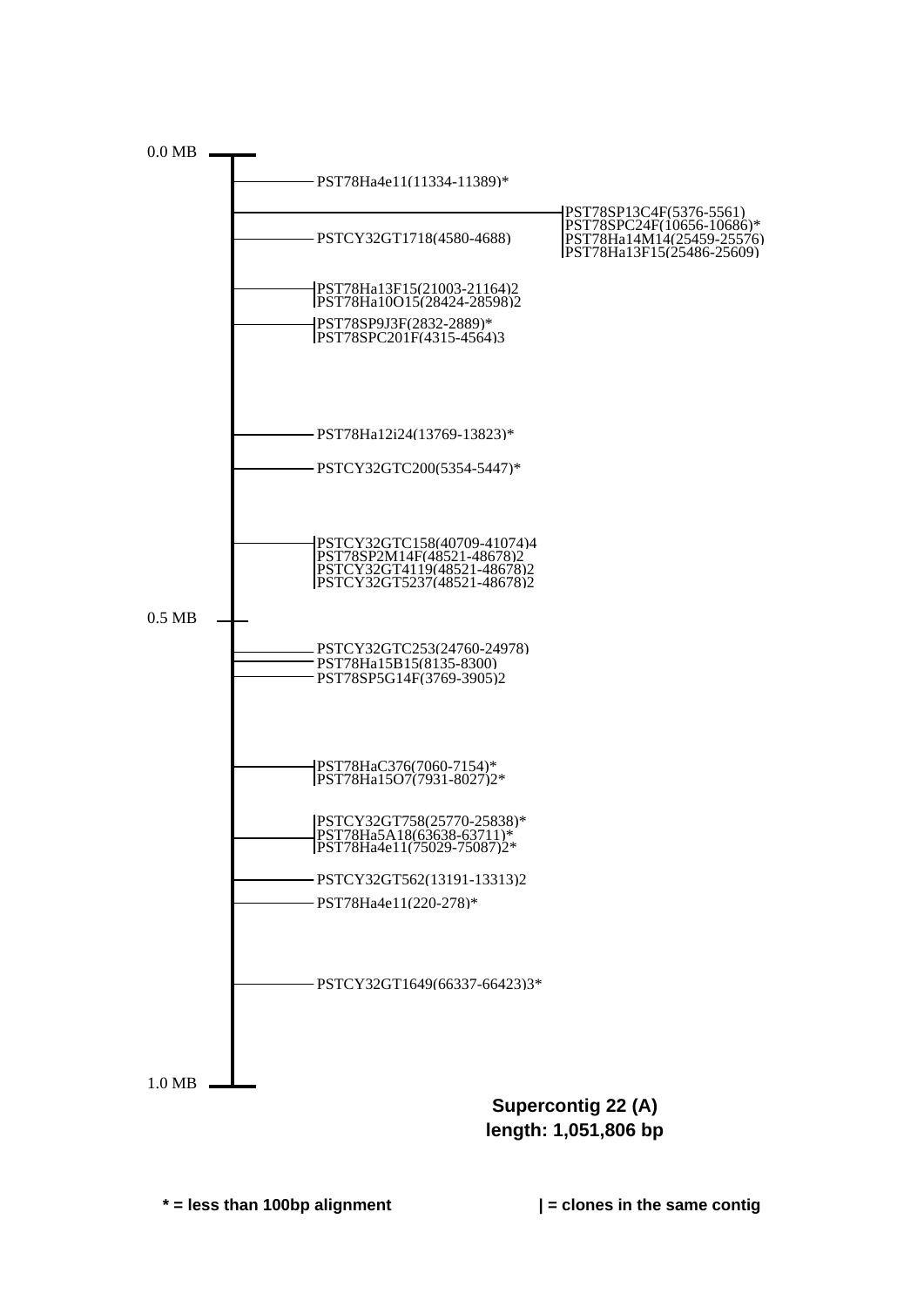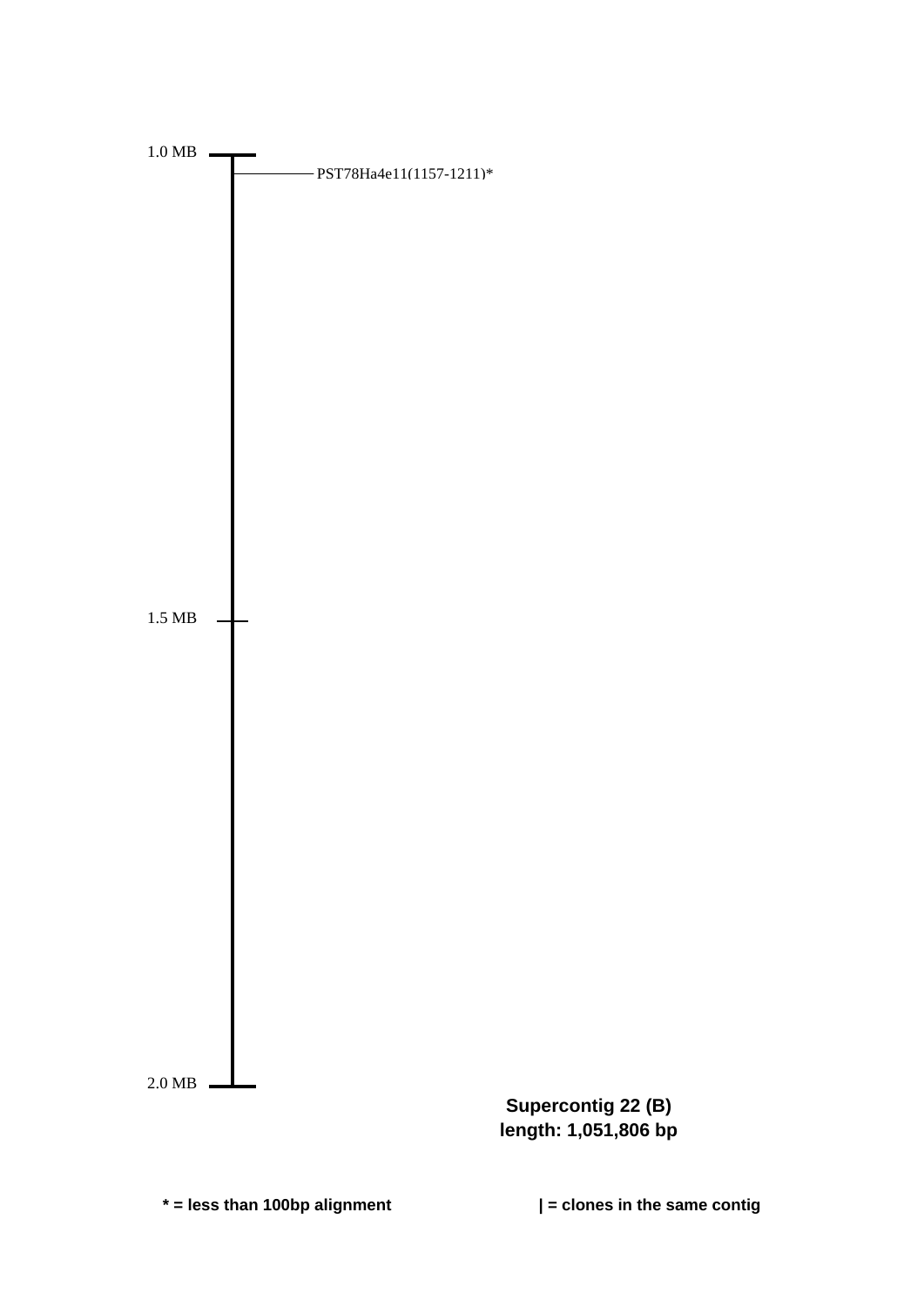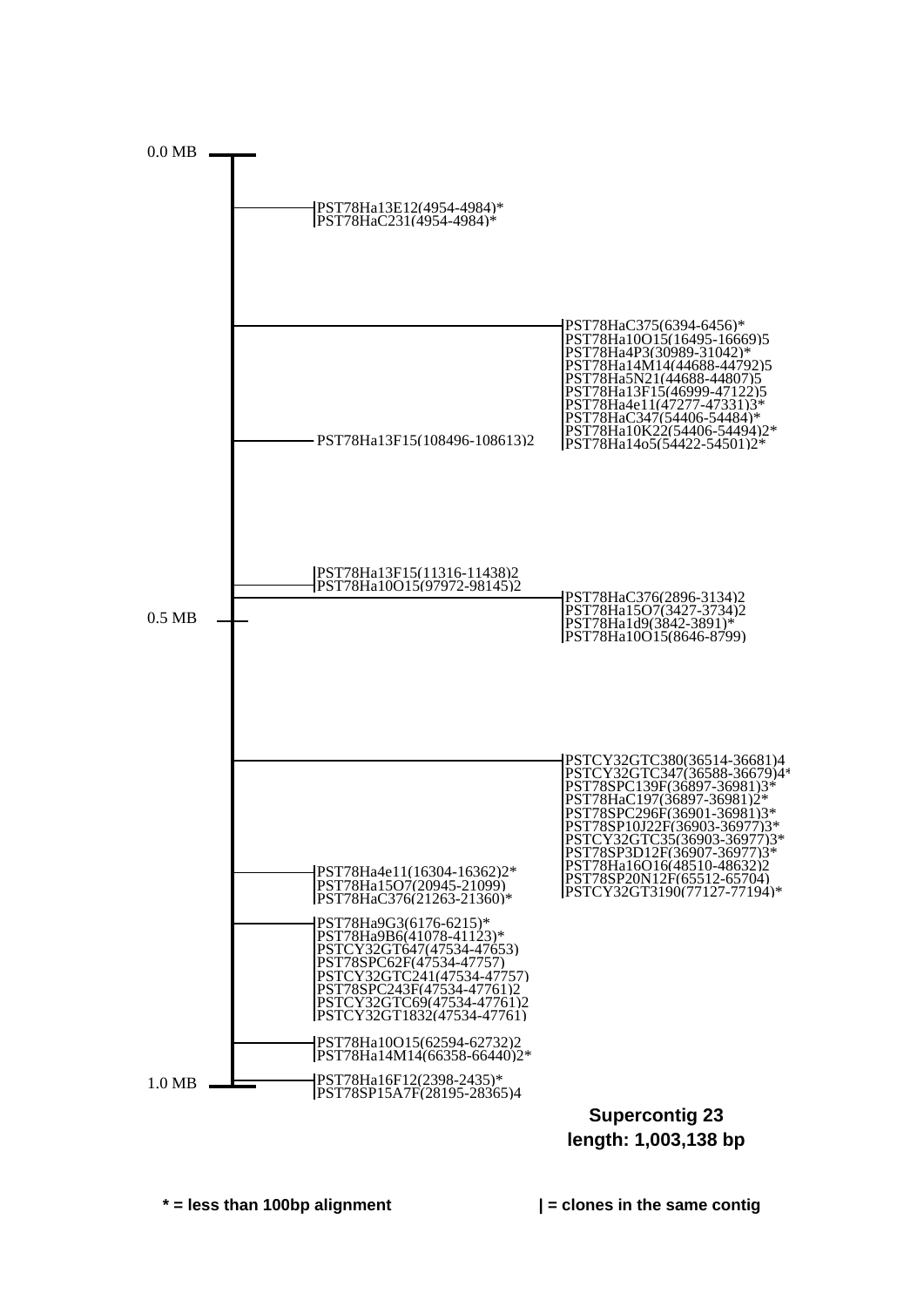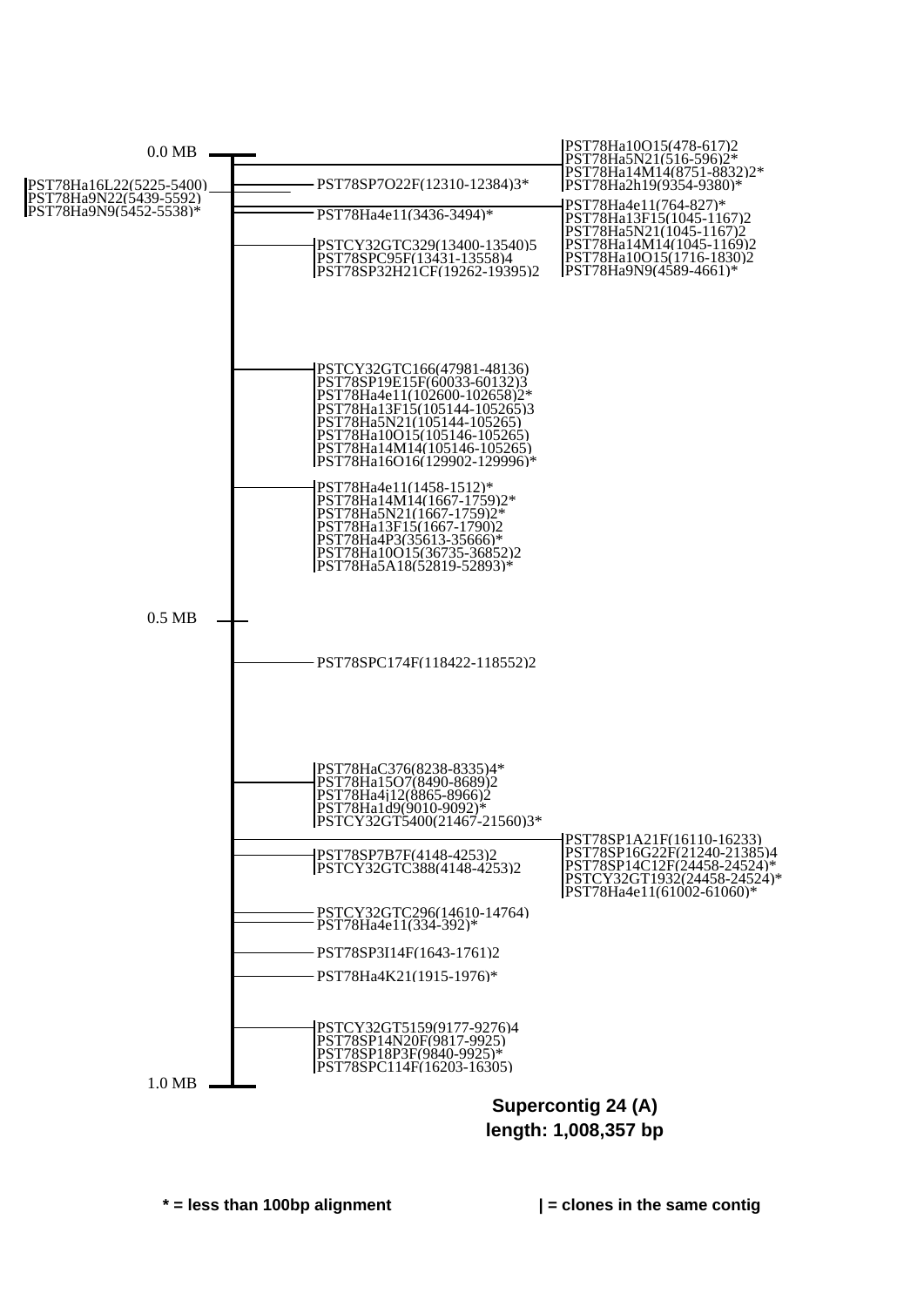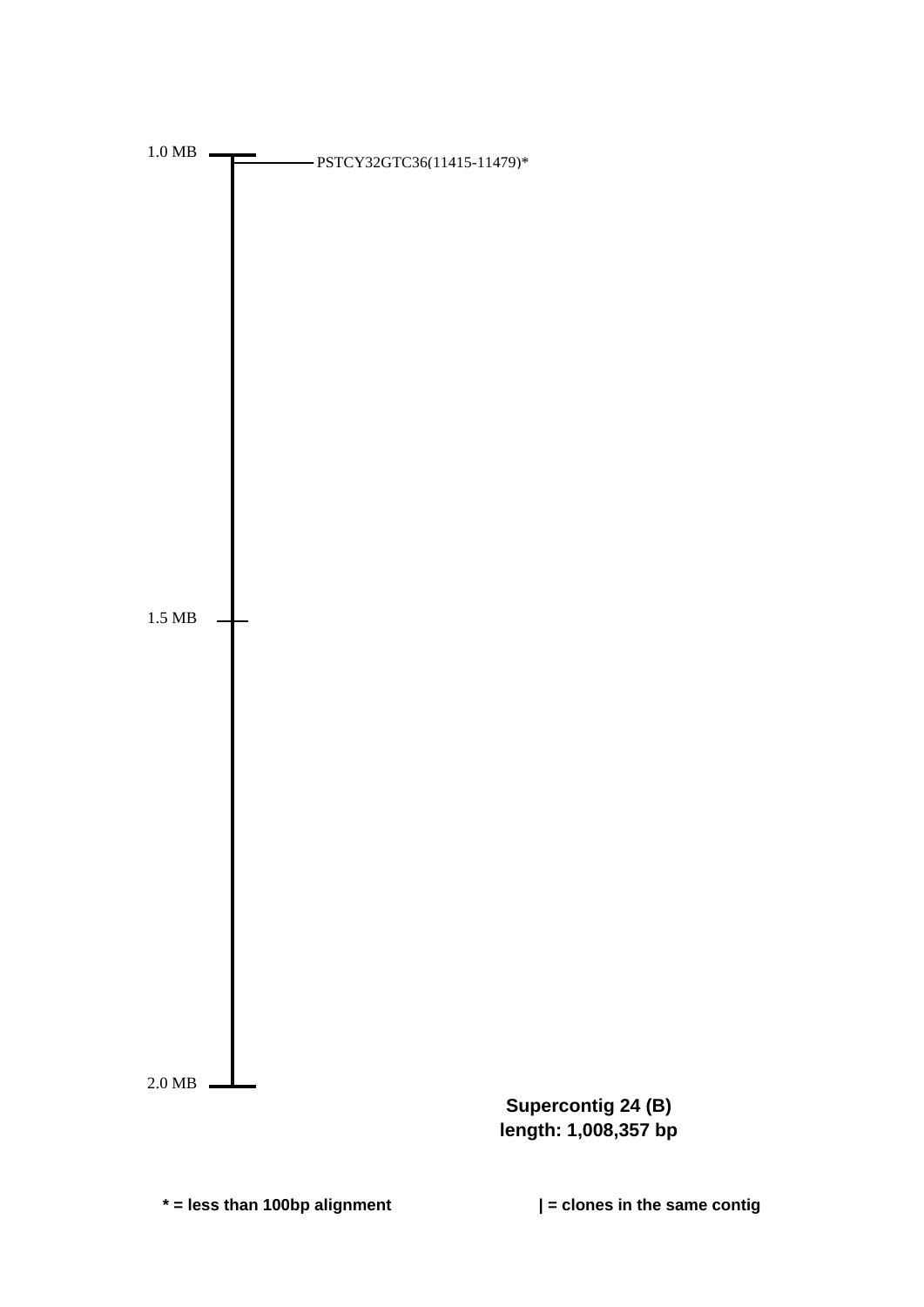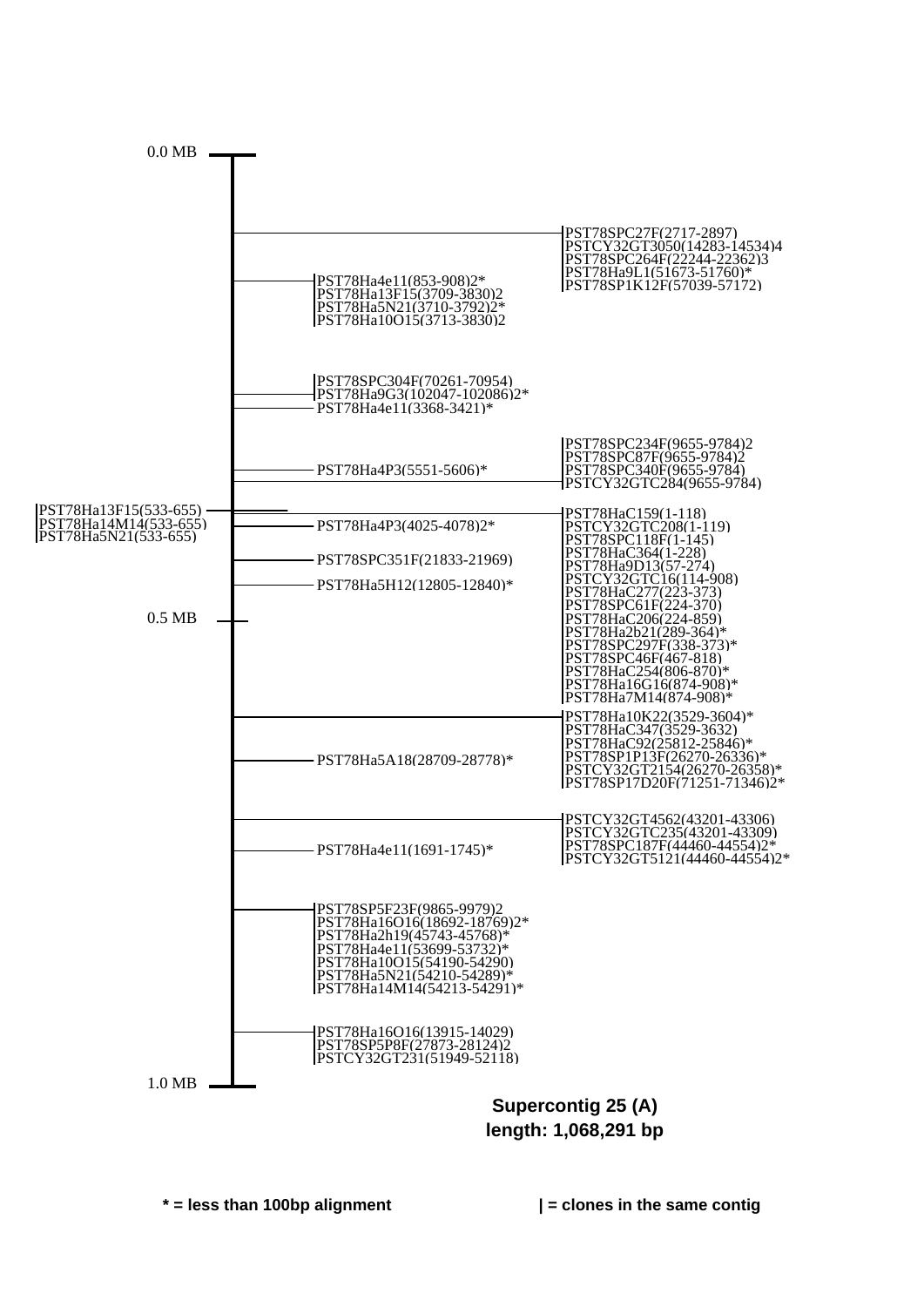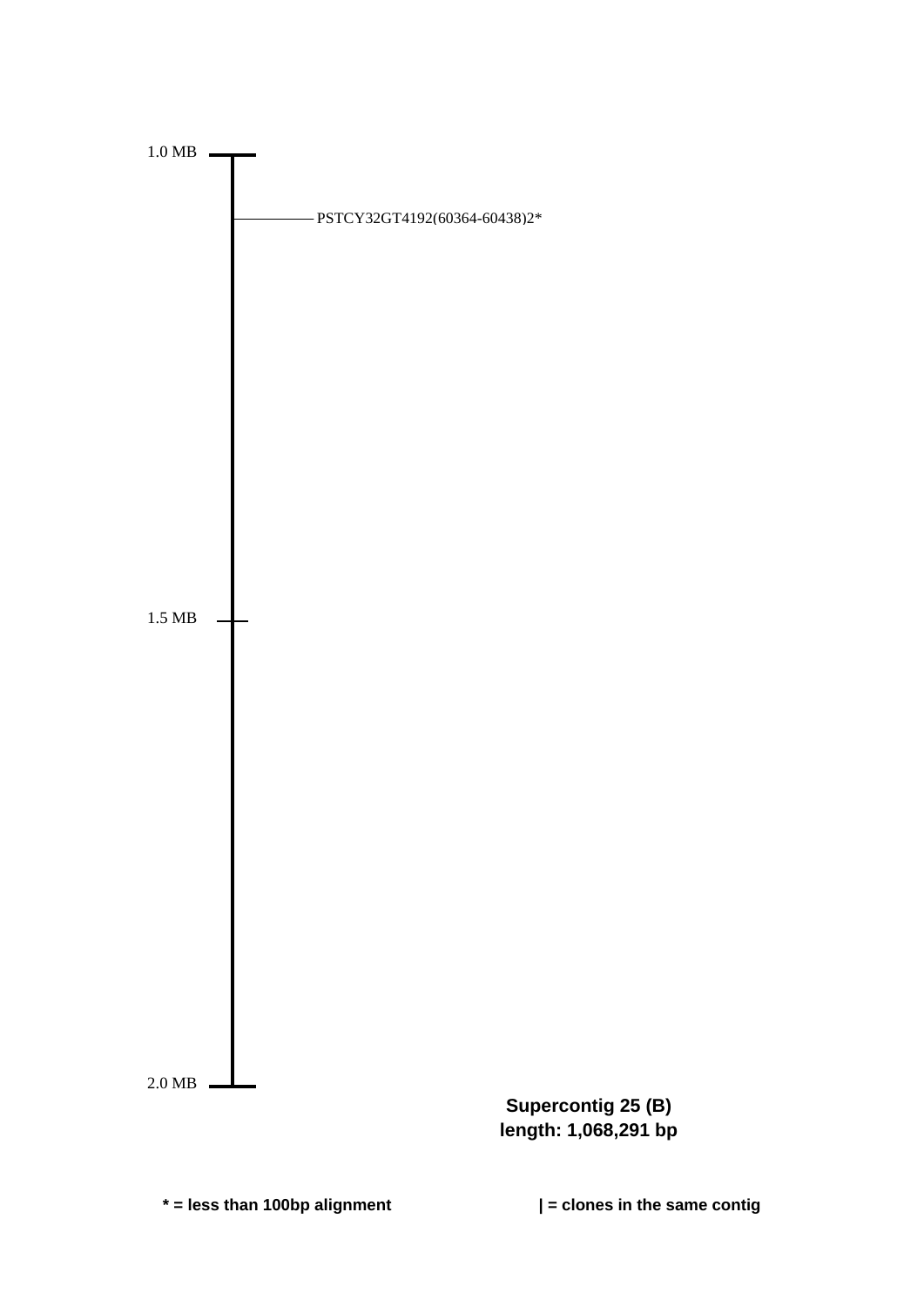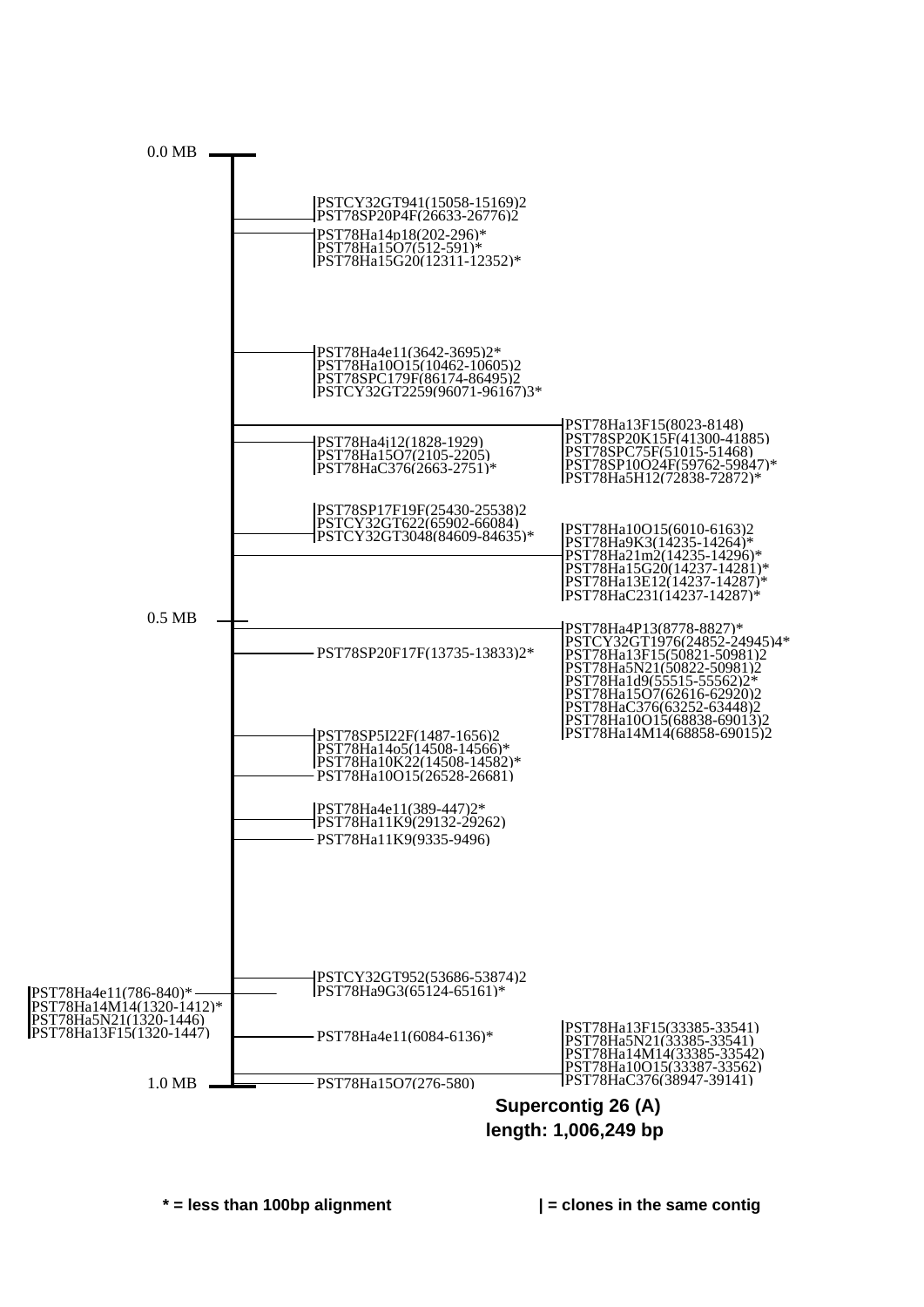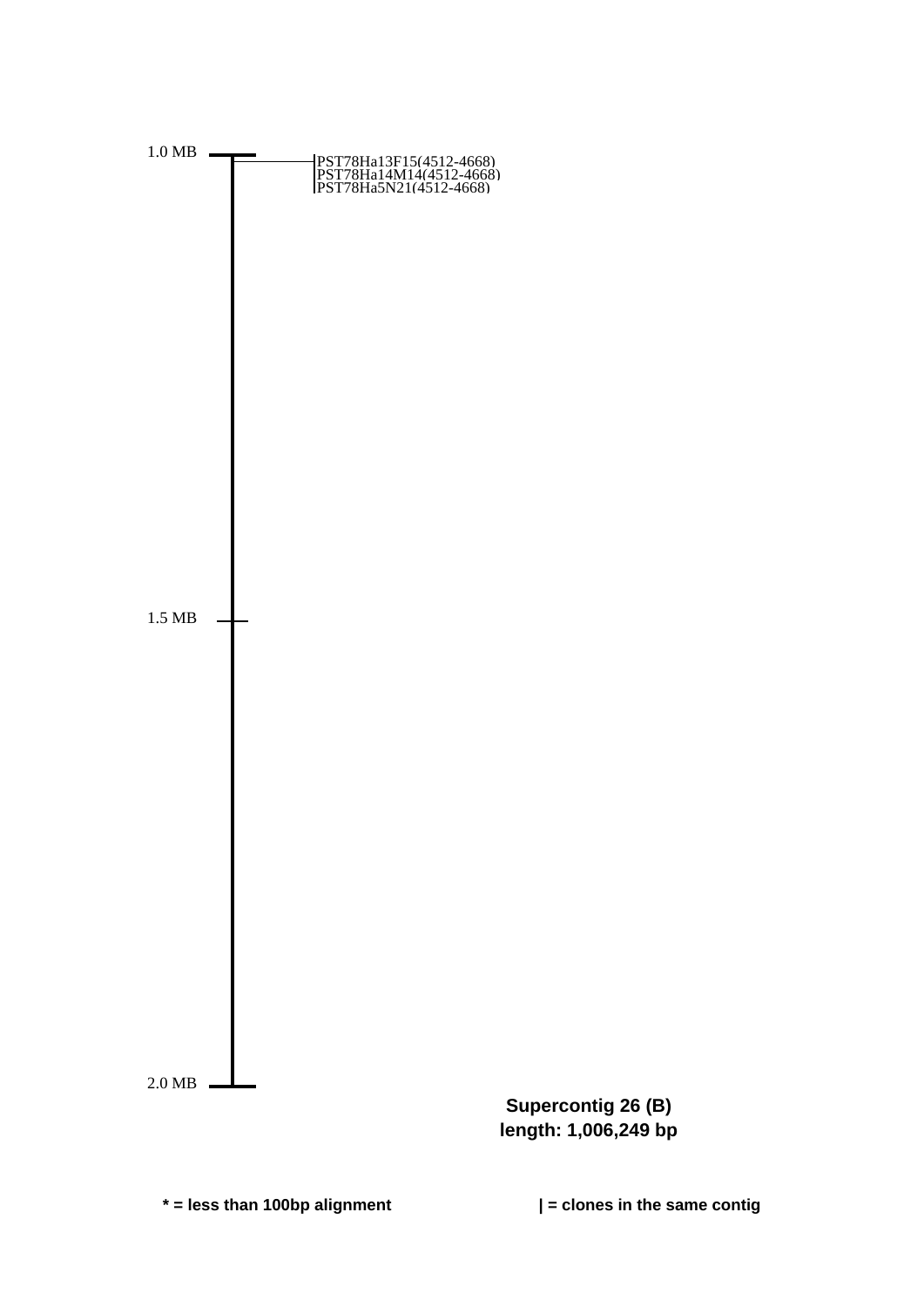

**length: 1,005,714 bp**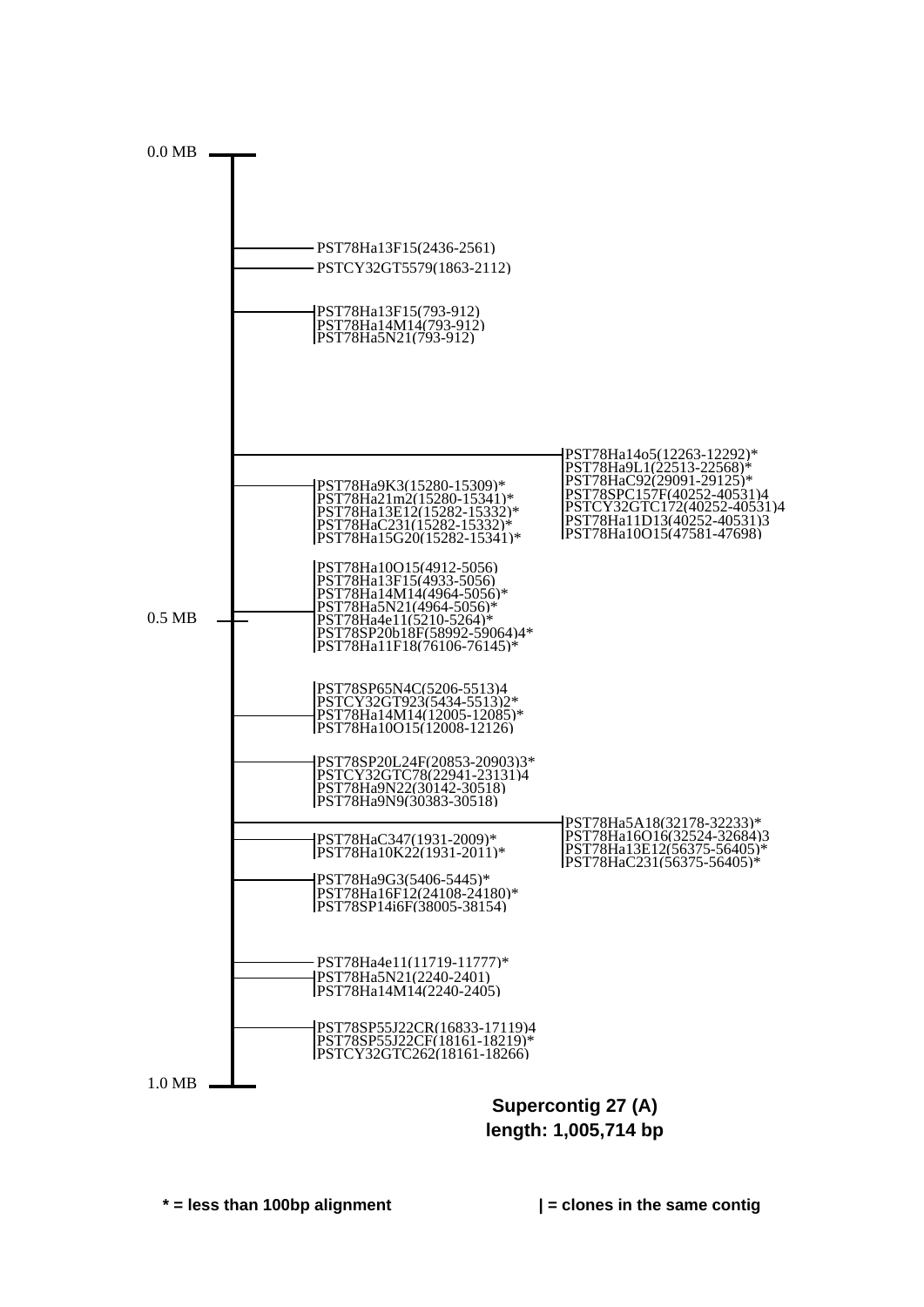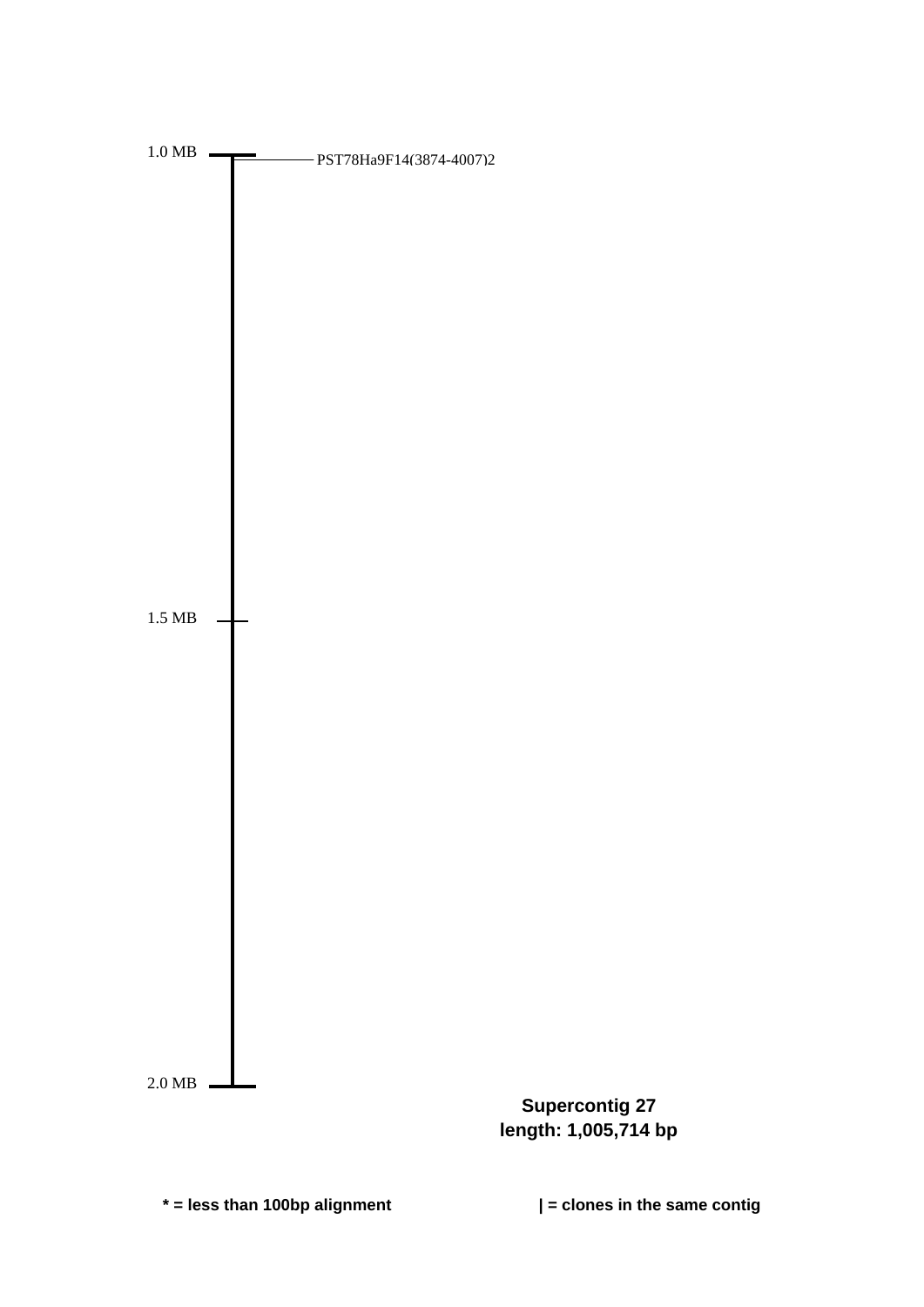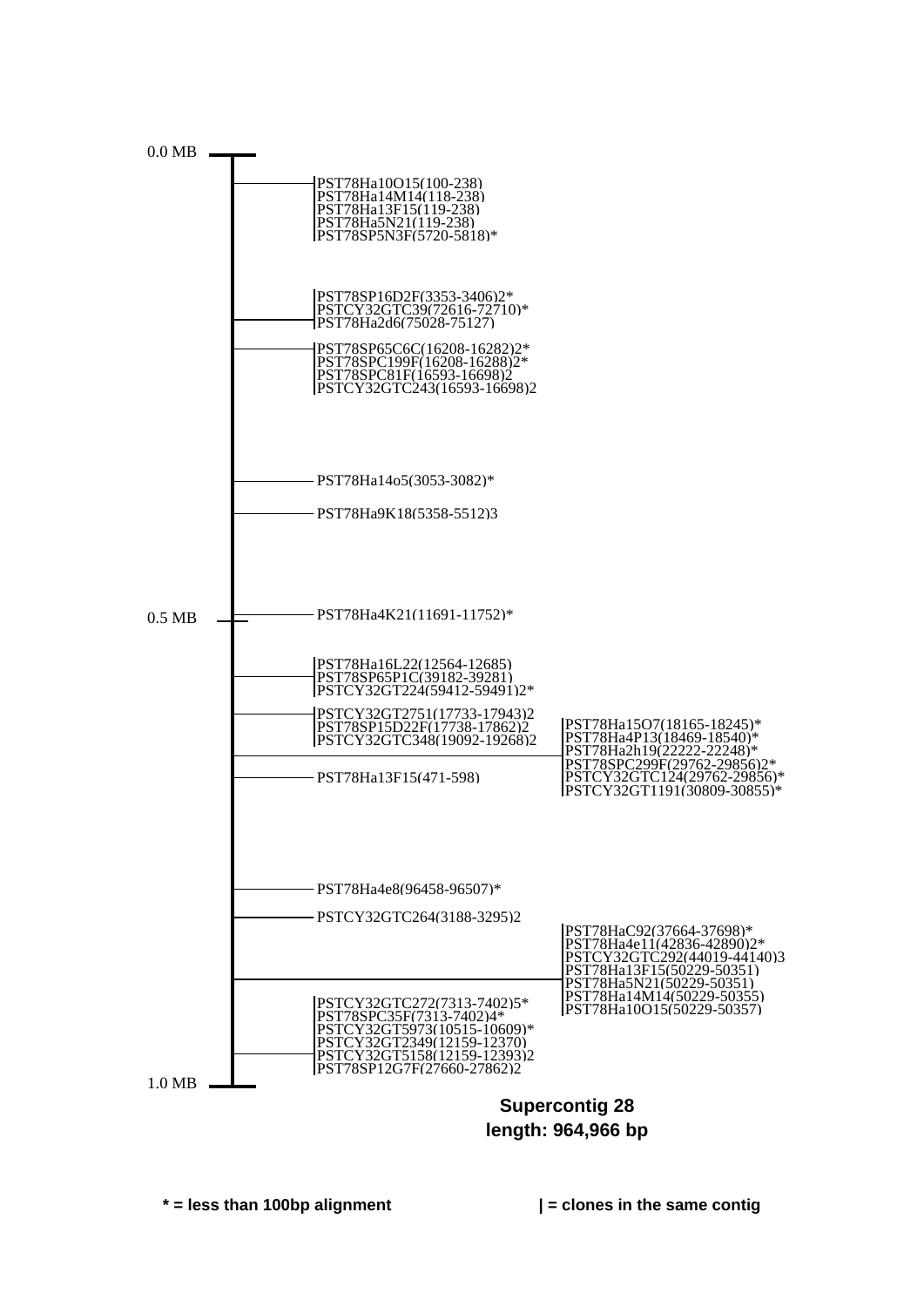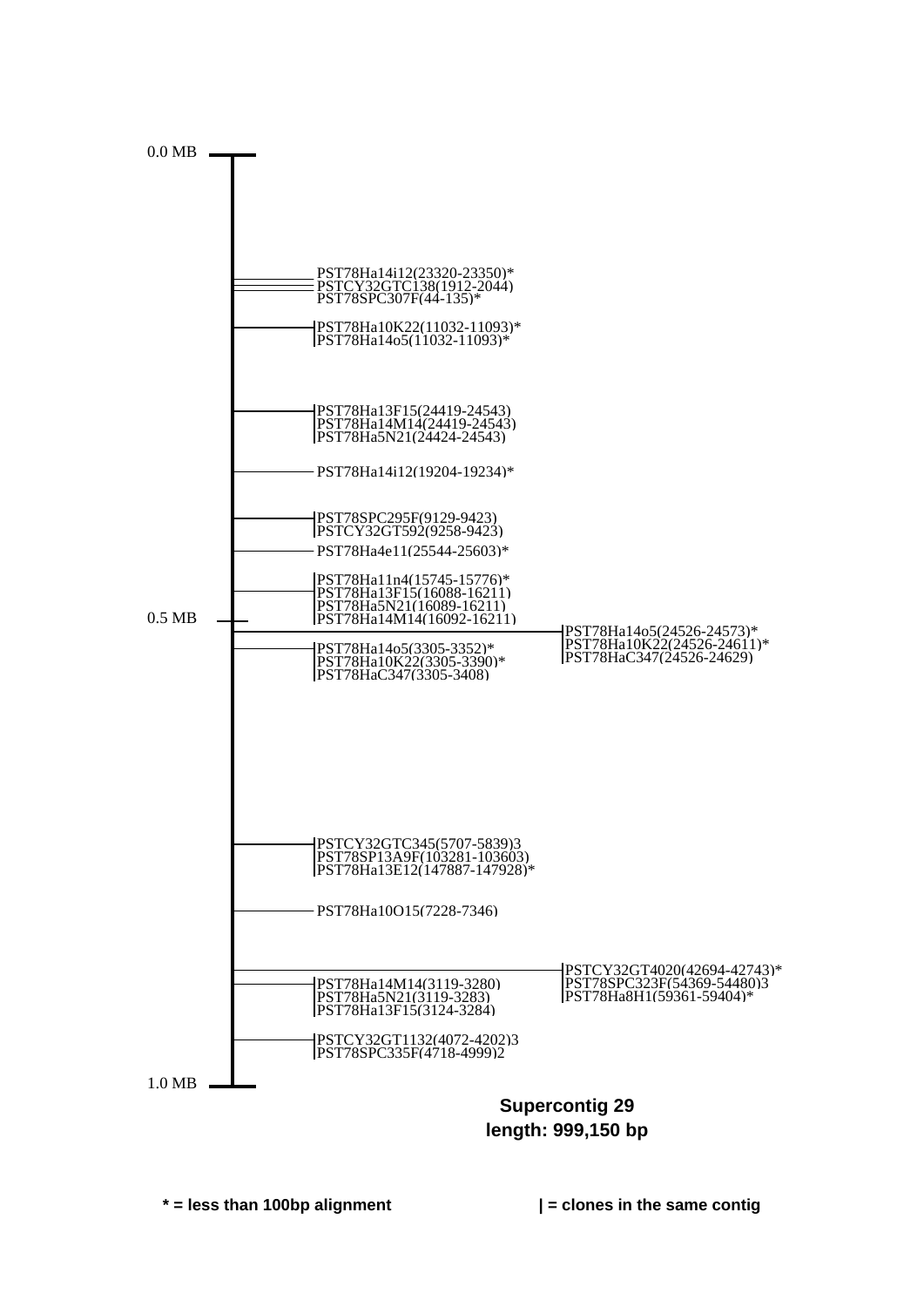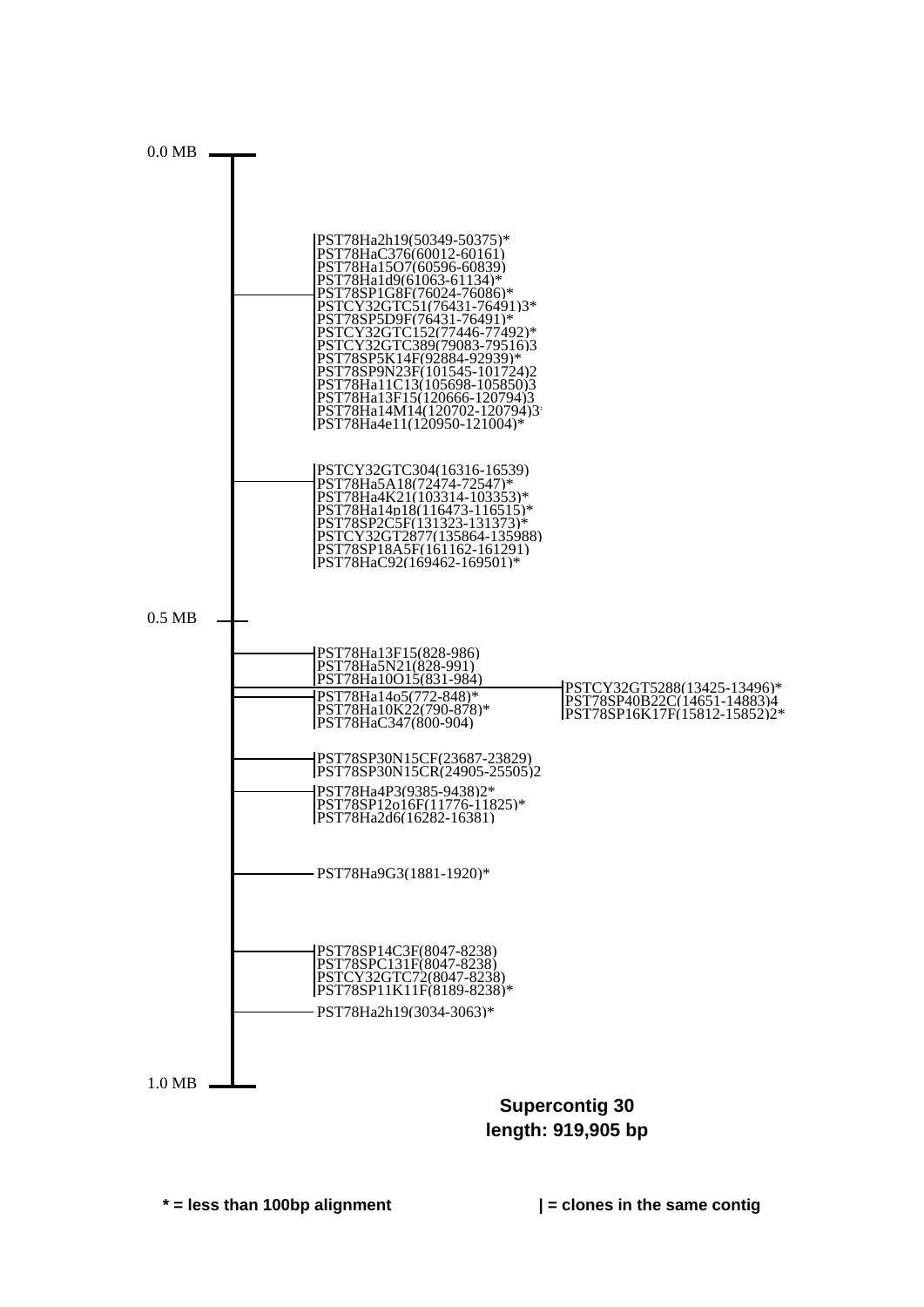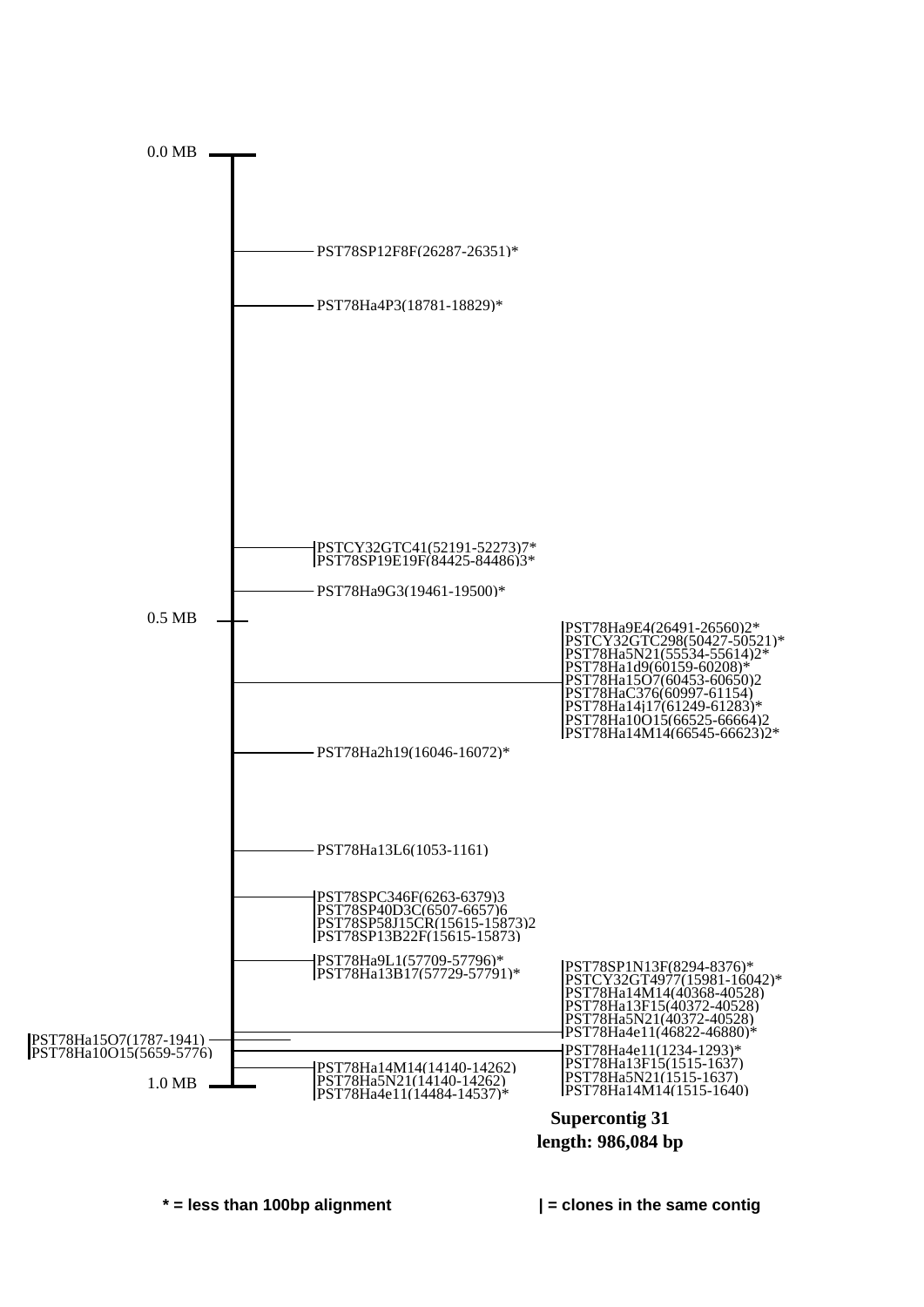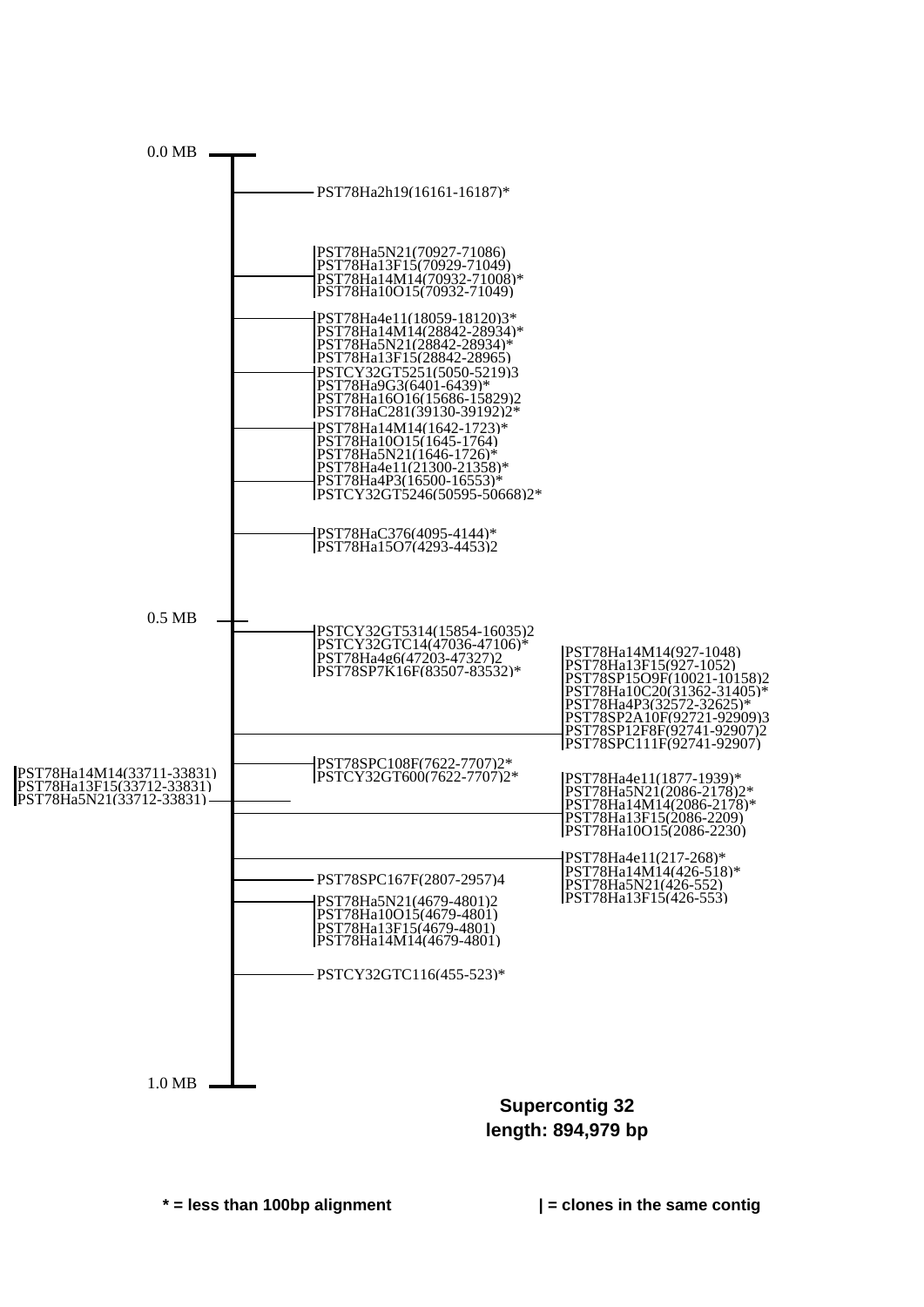

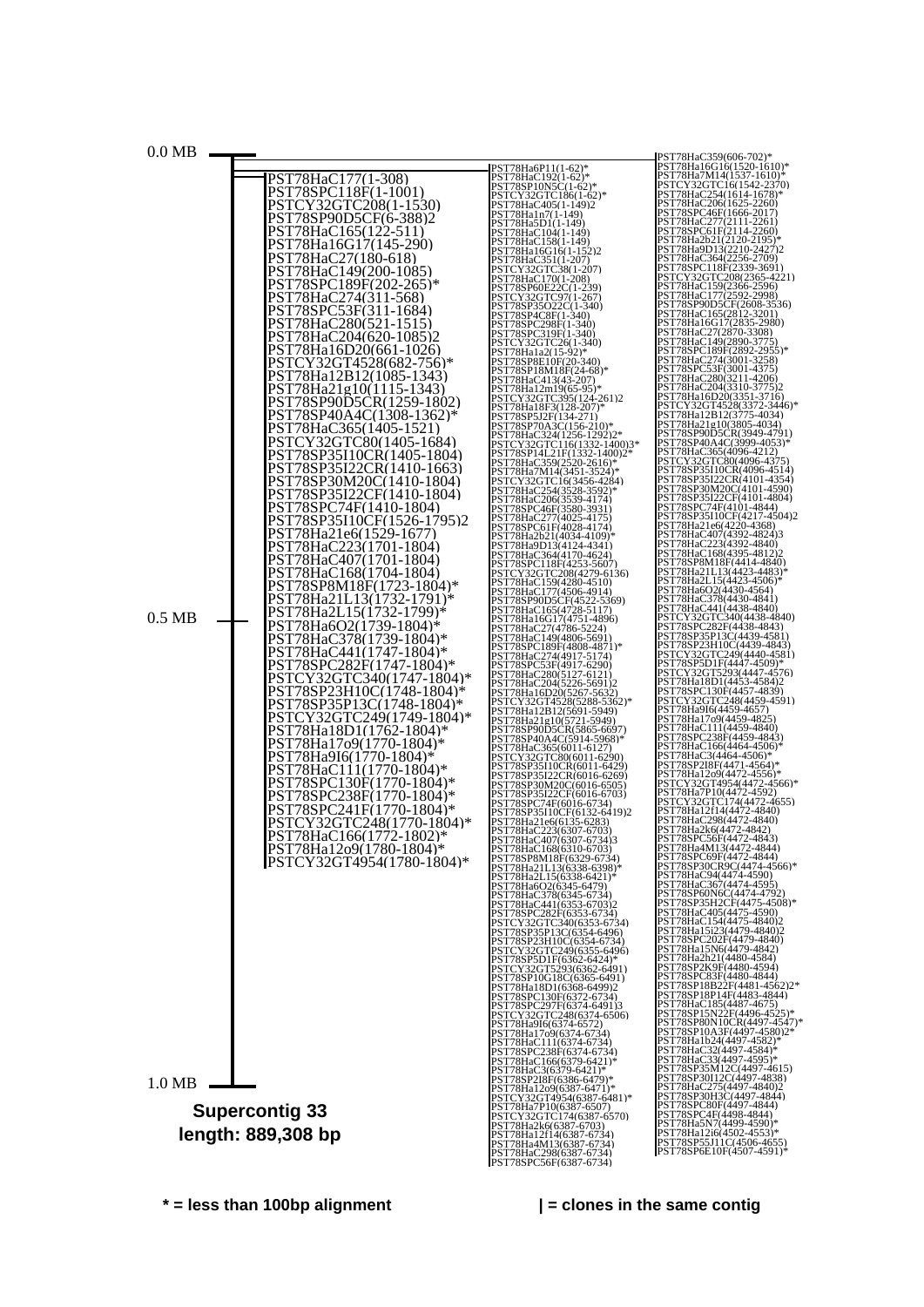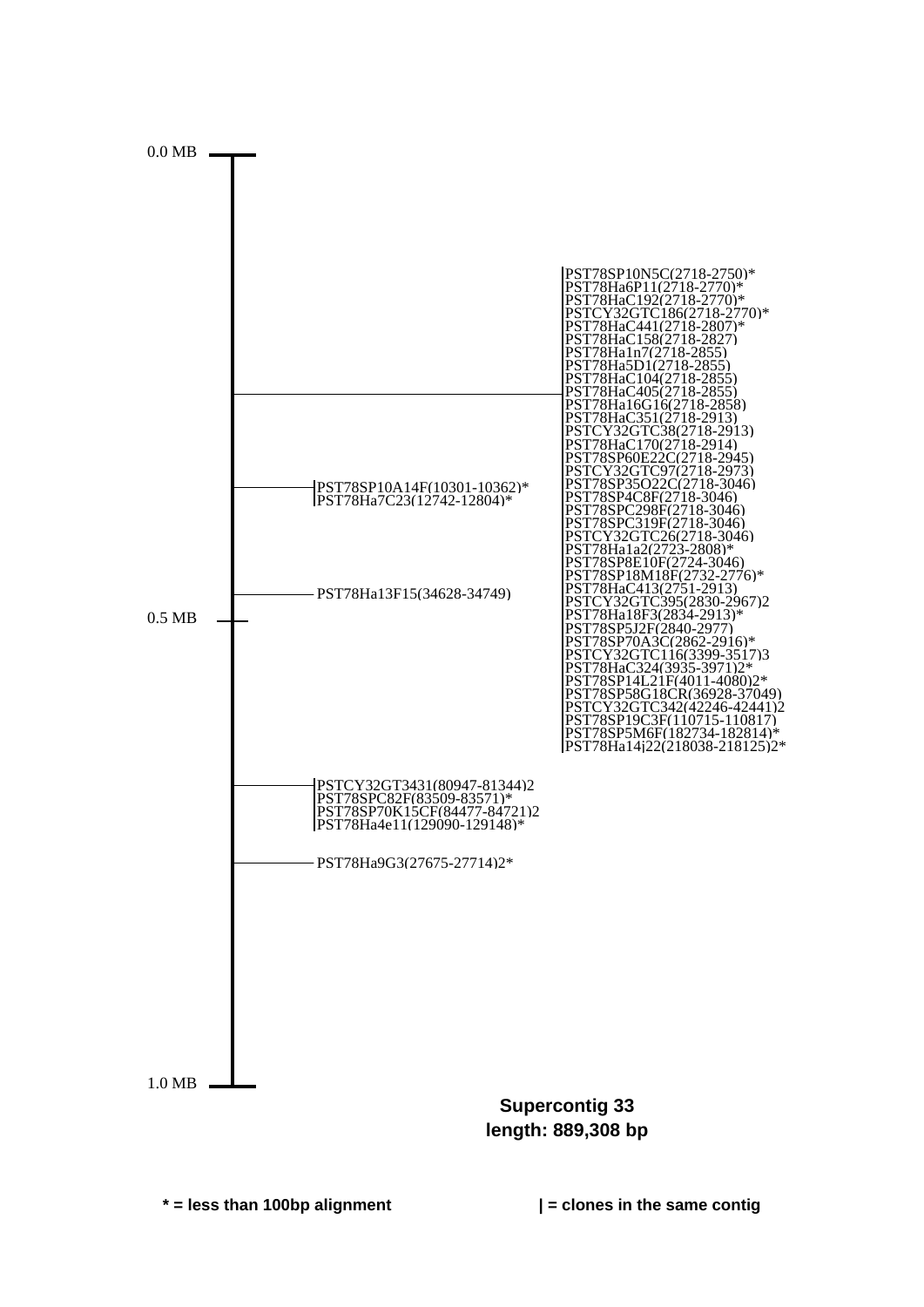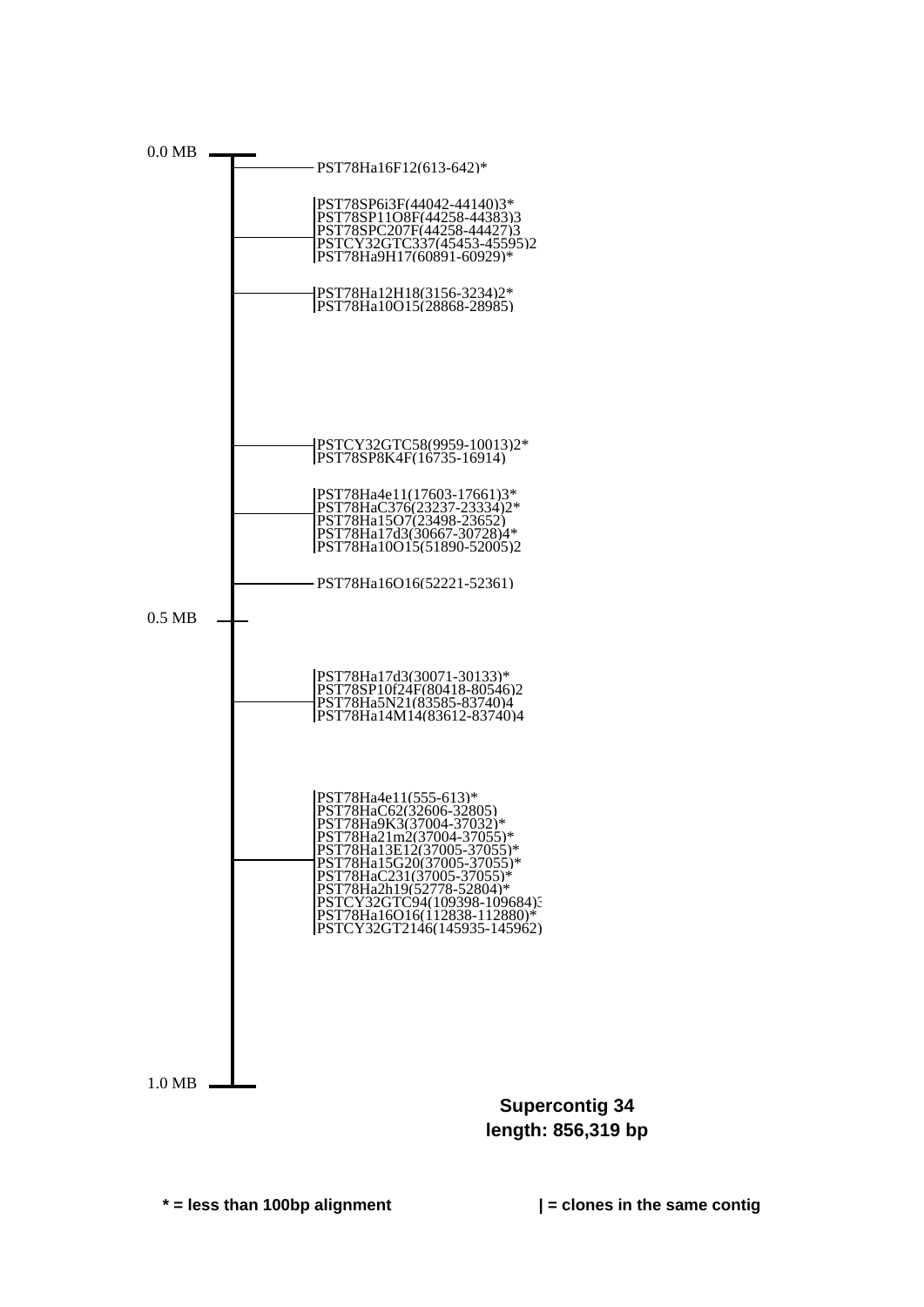

**length: 904,227 bp**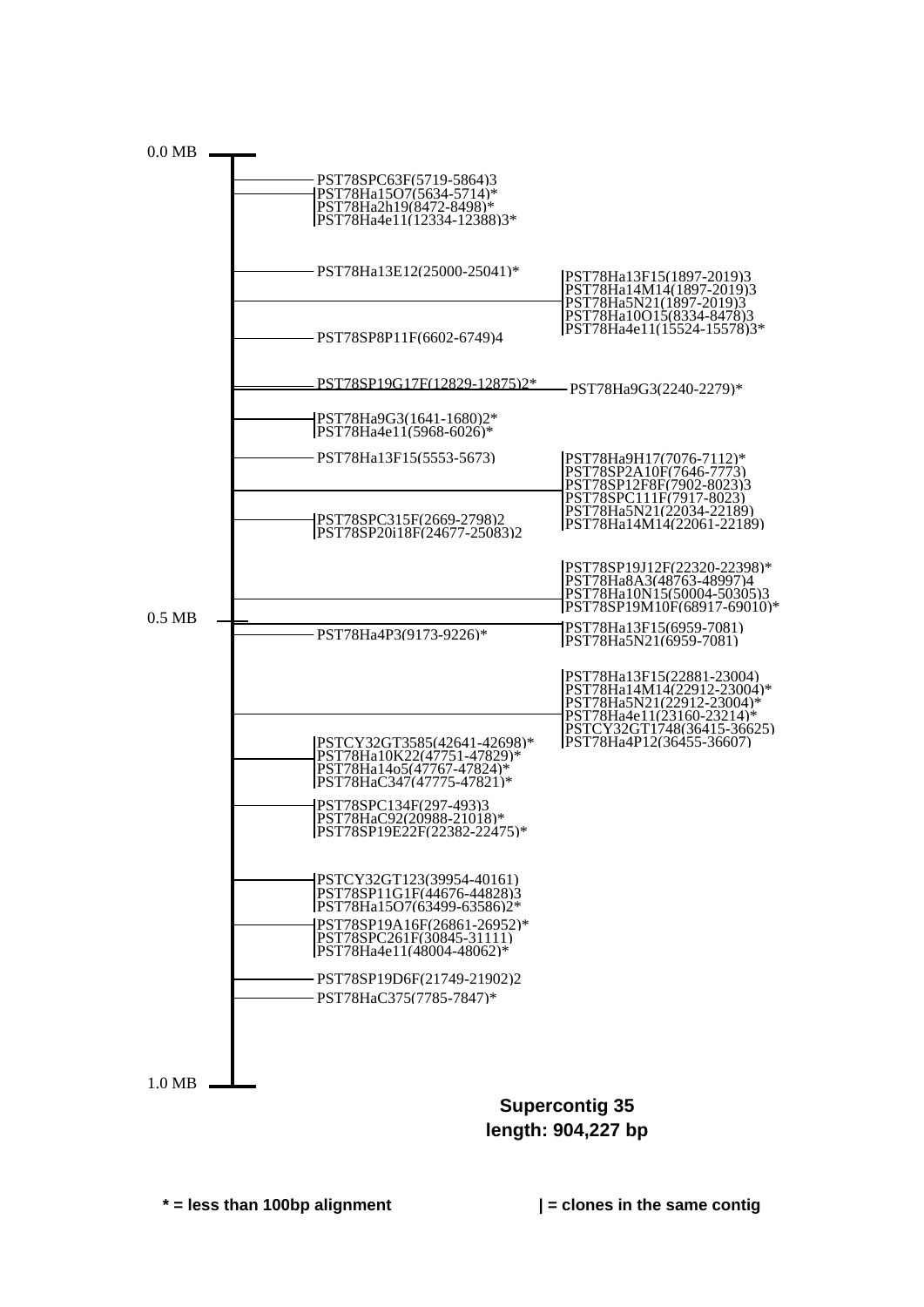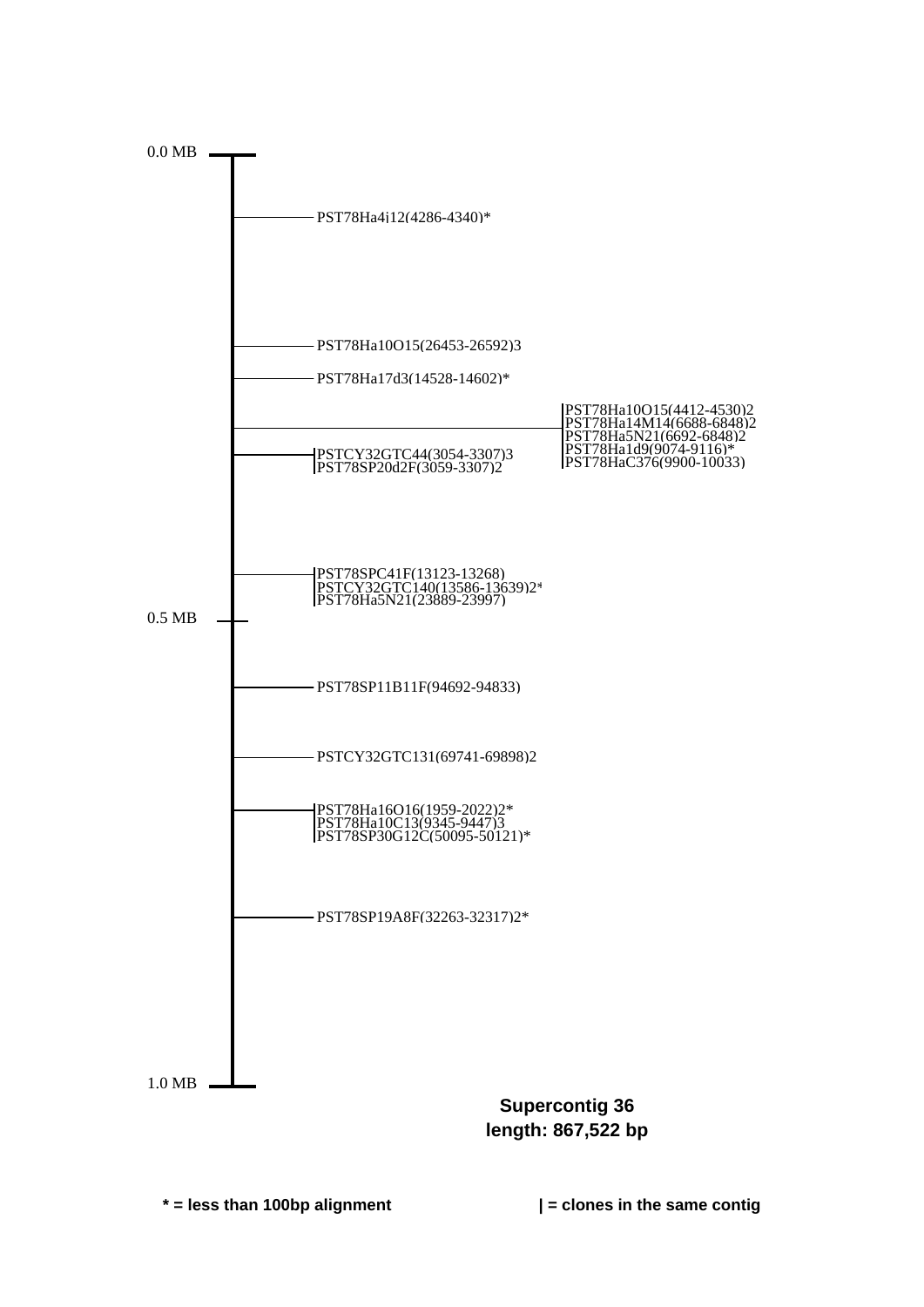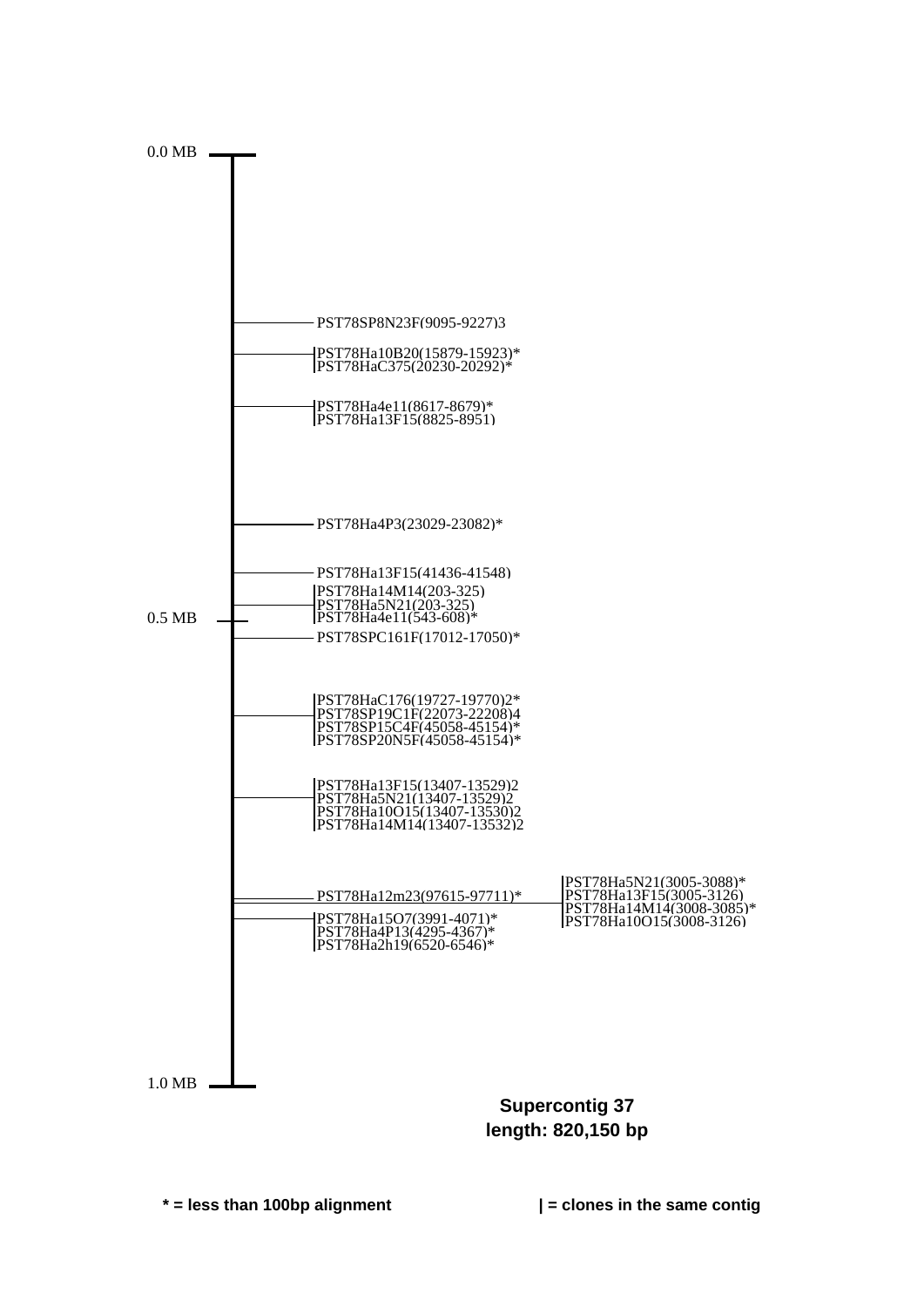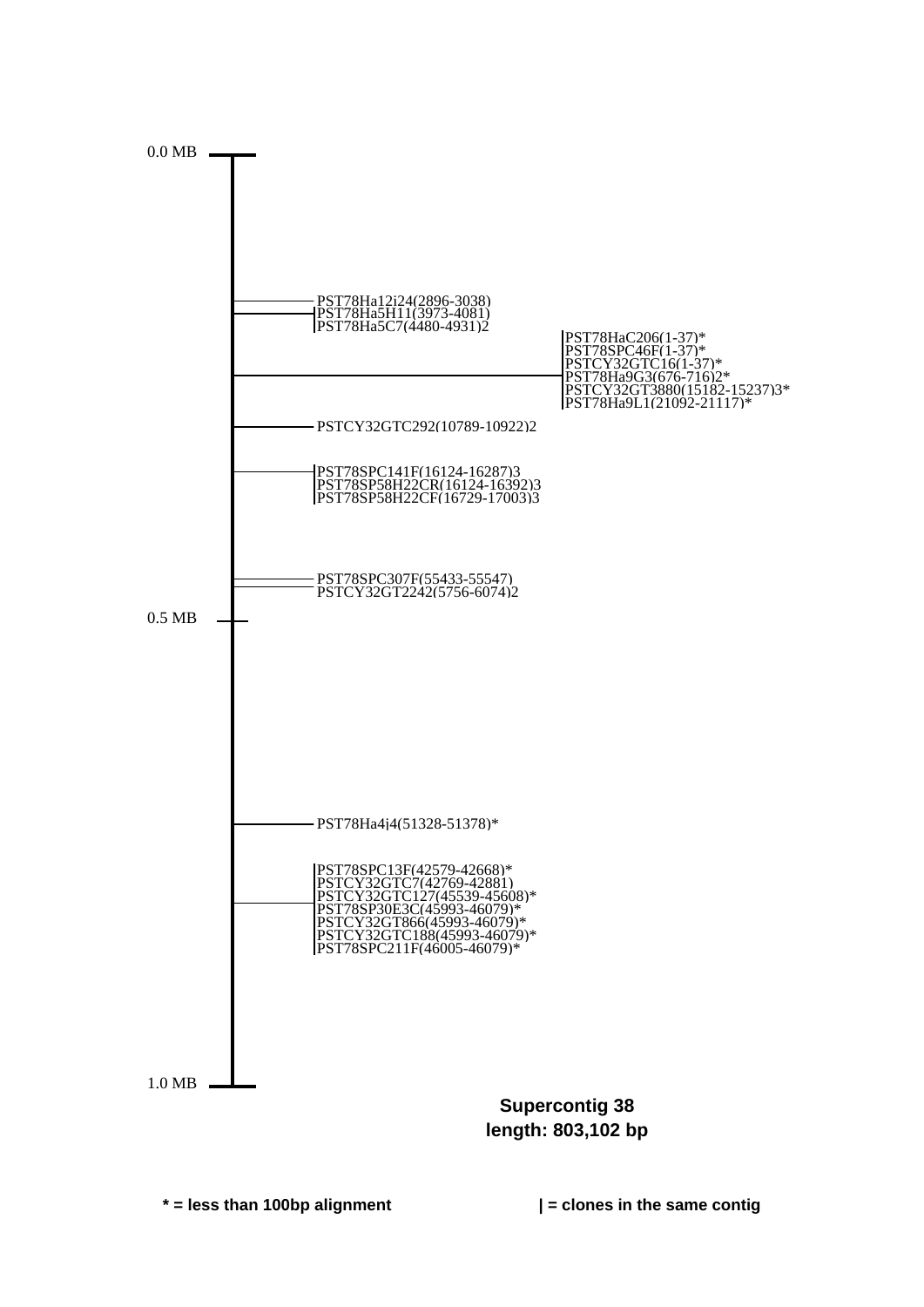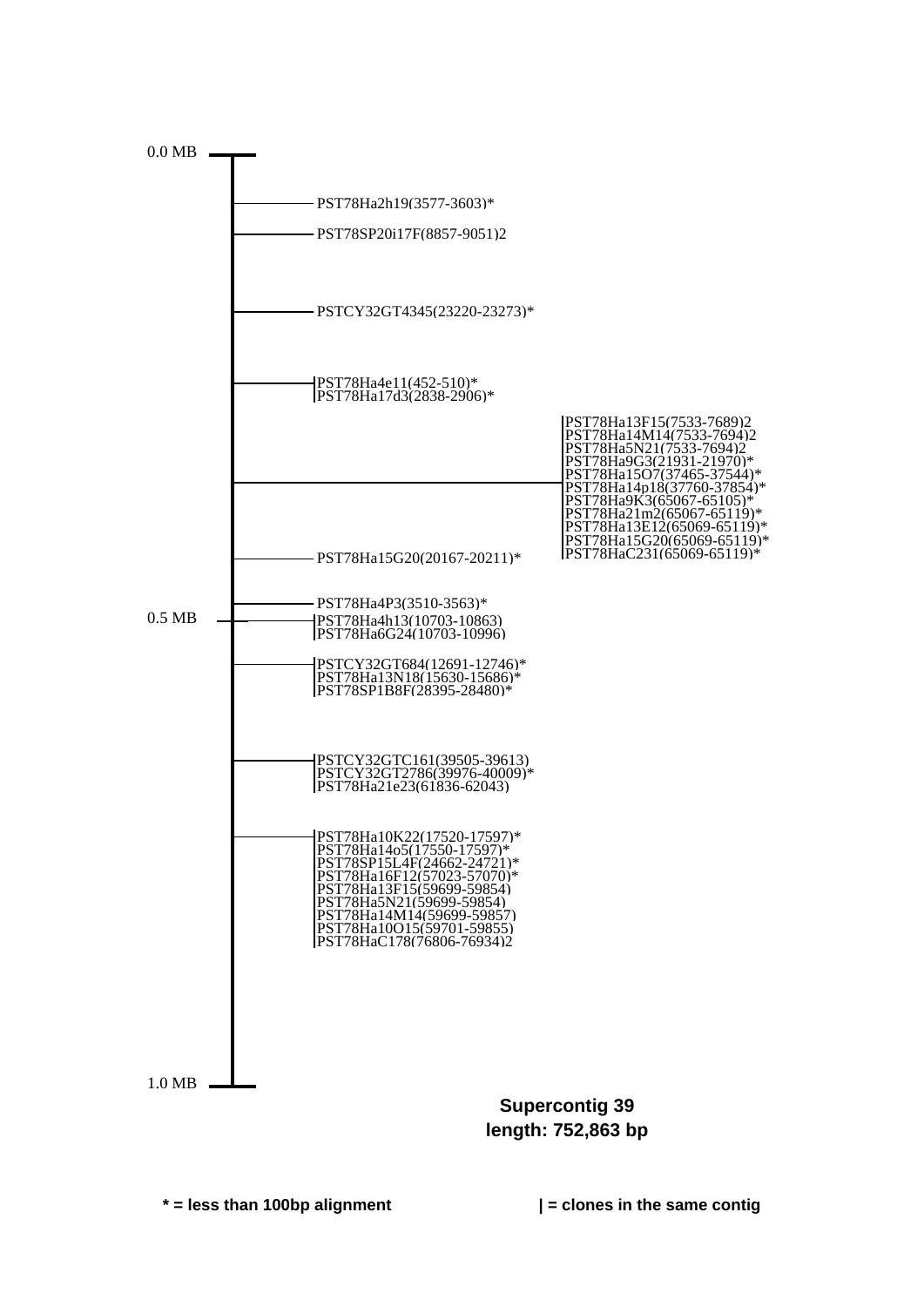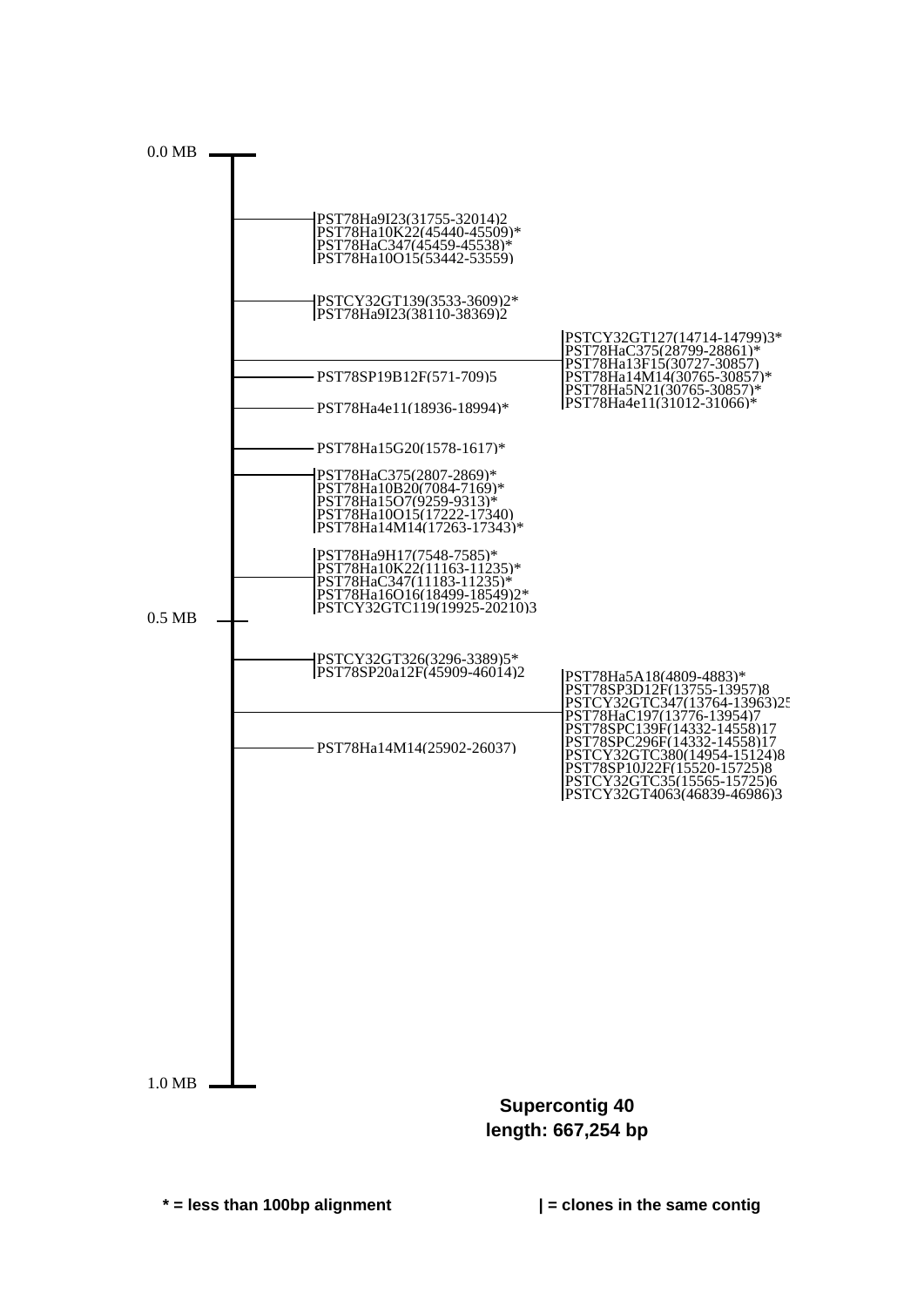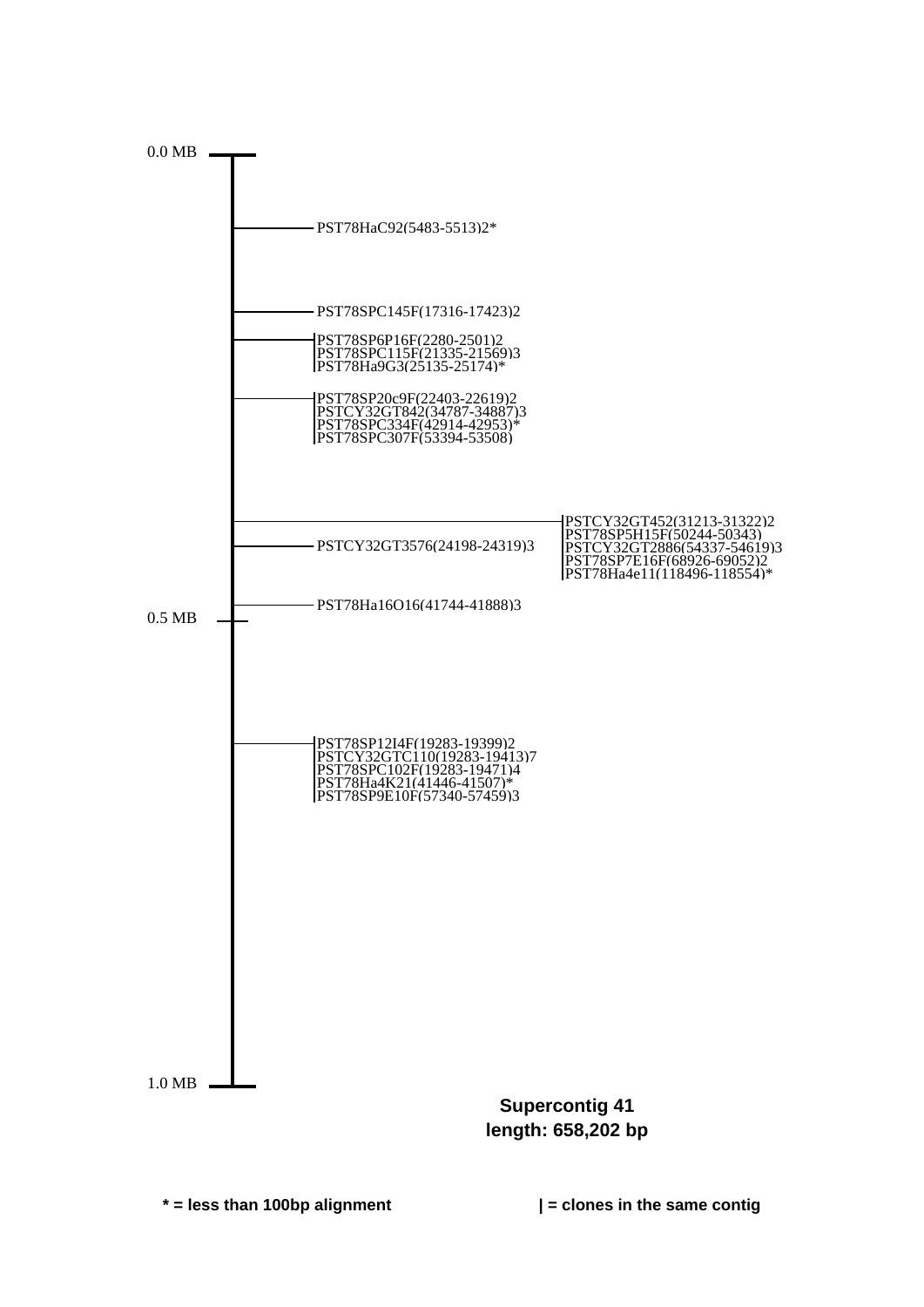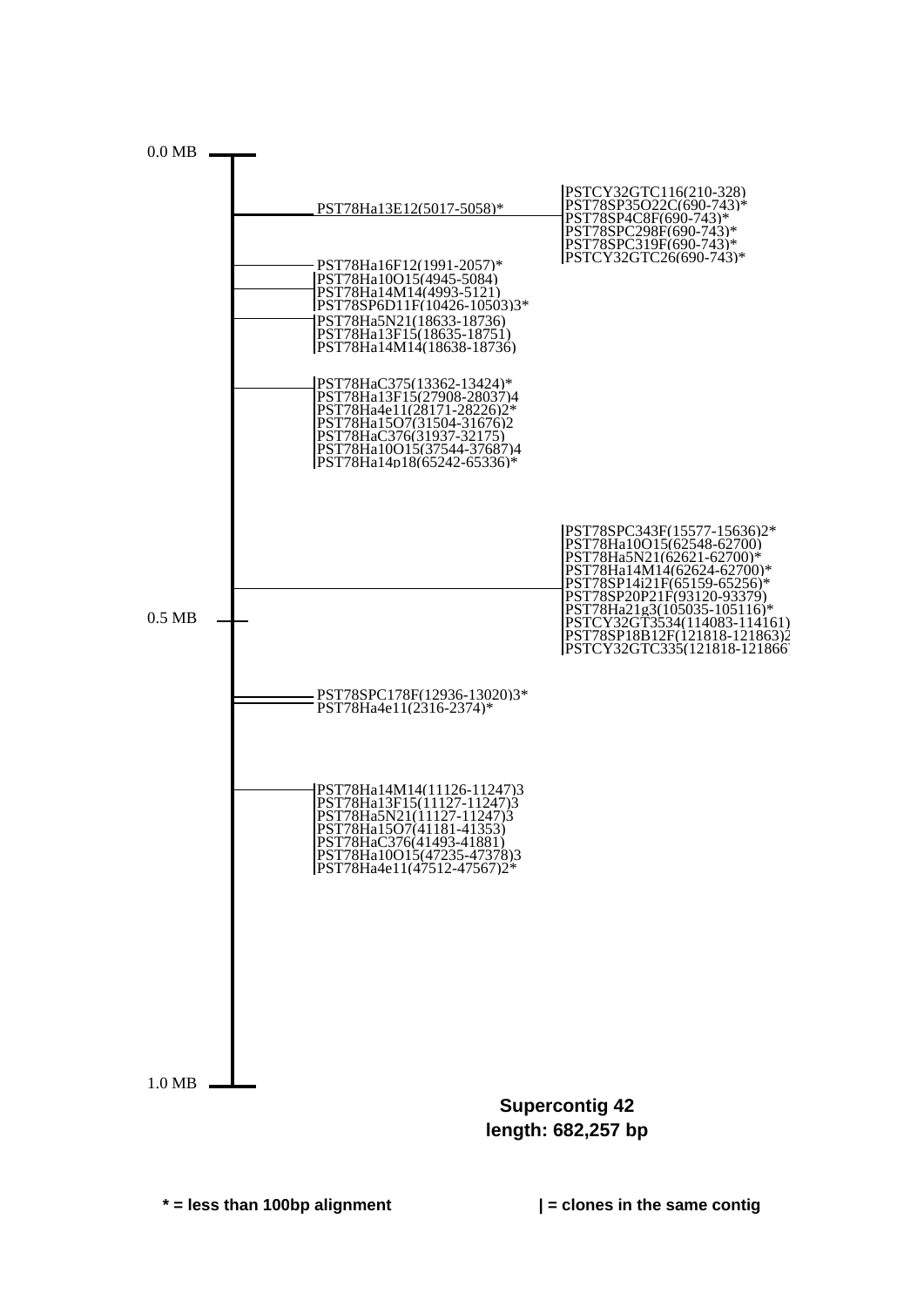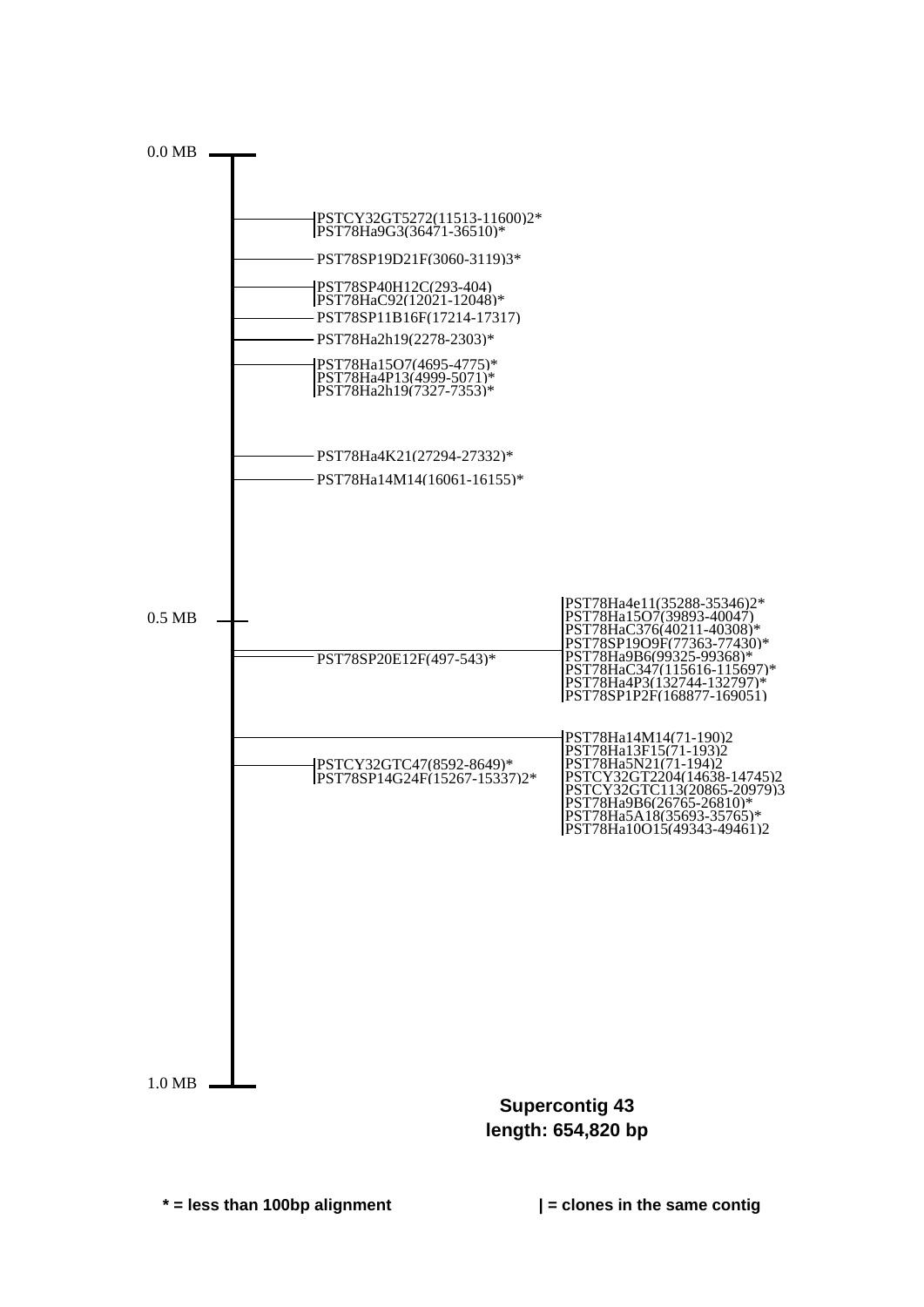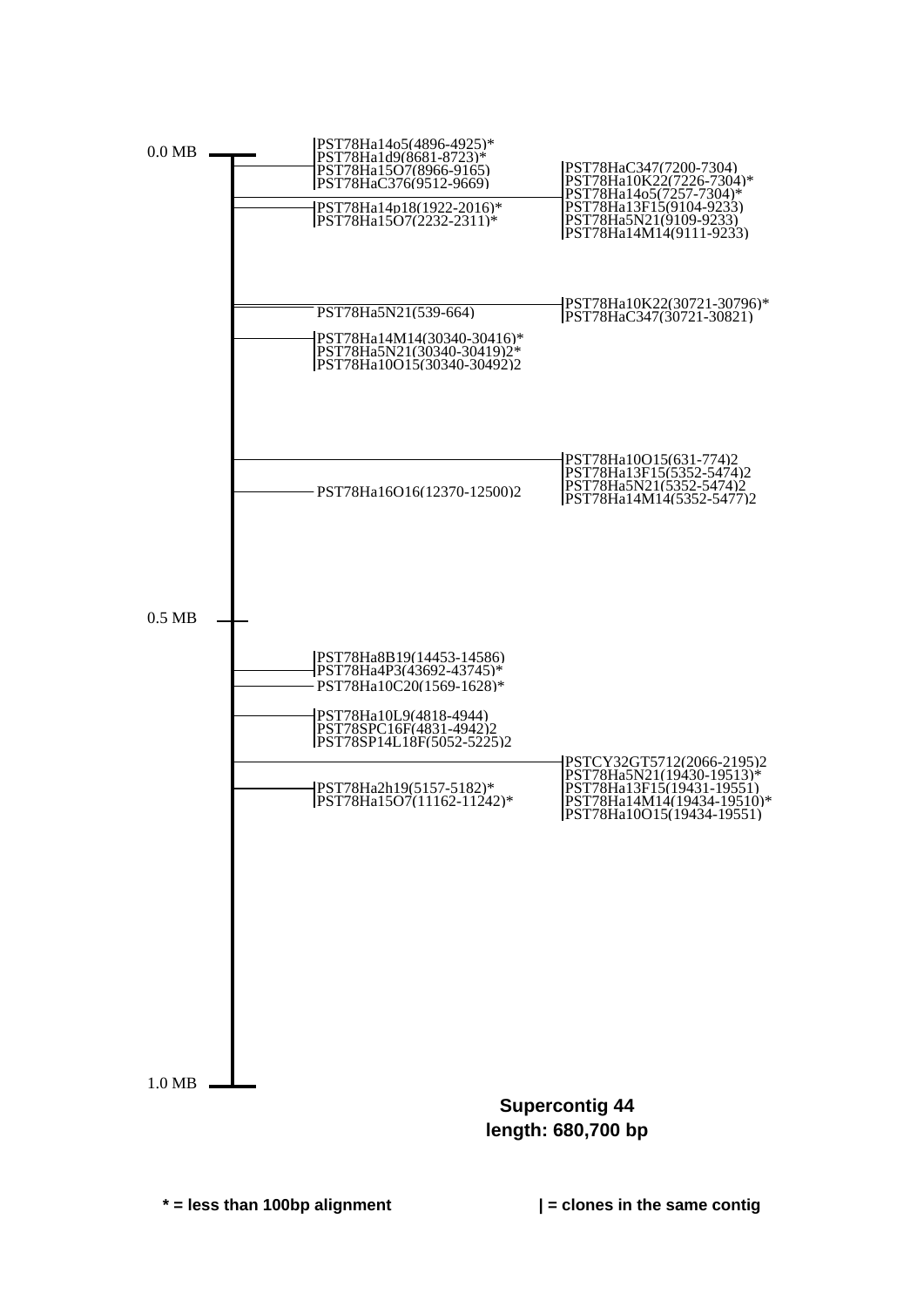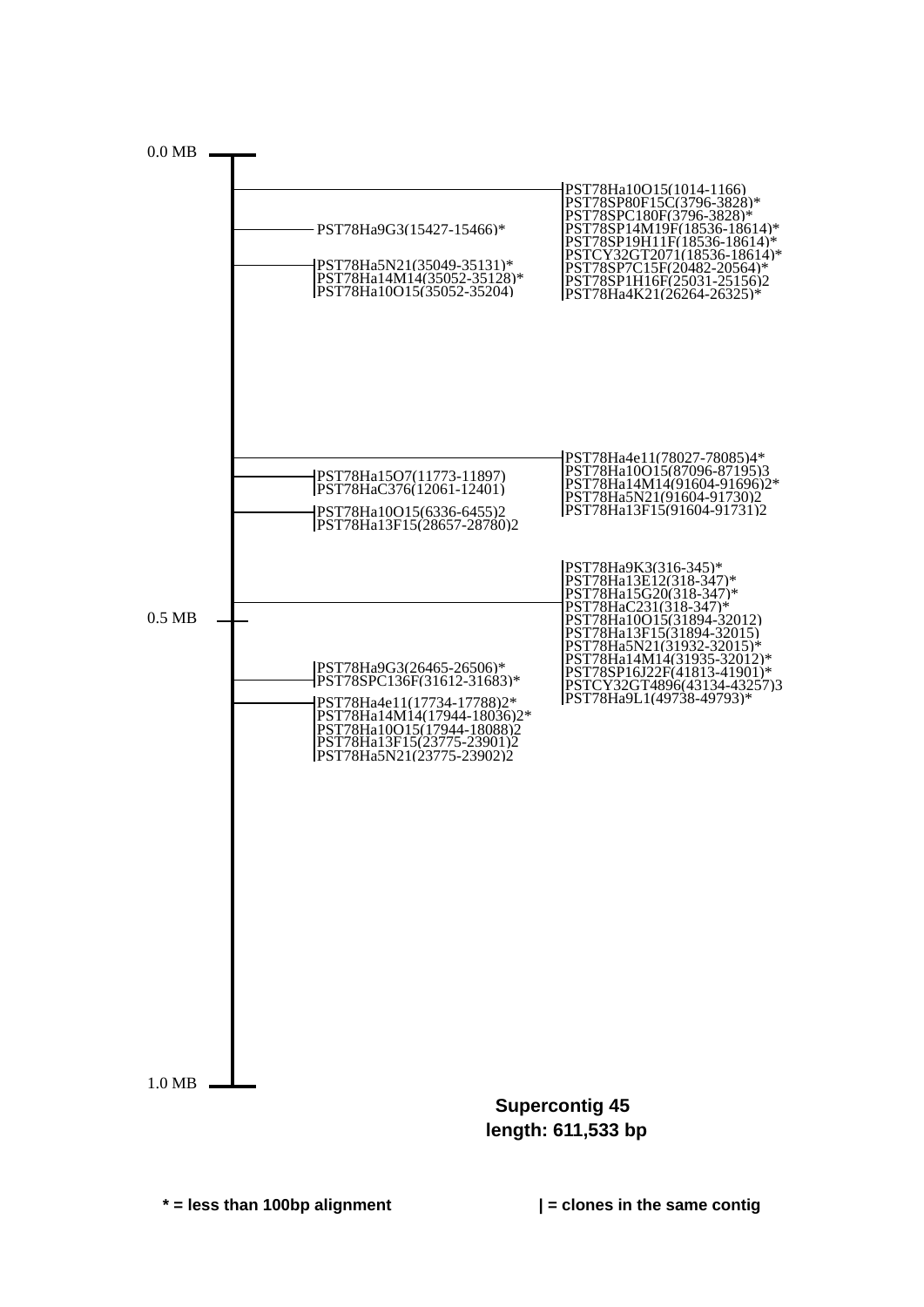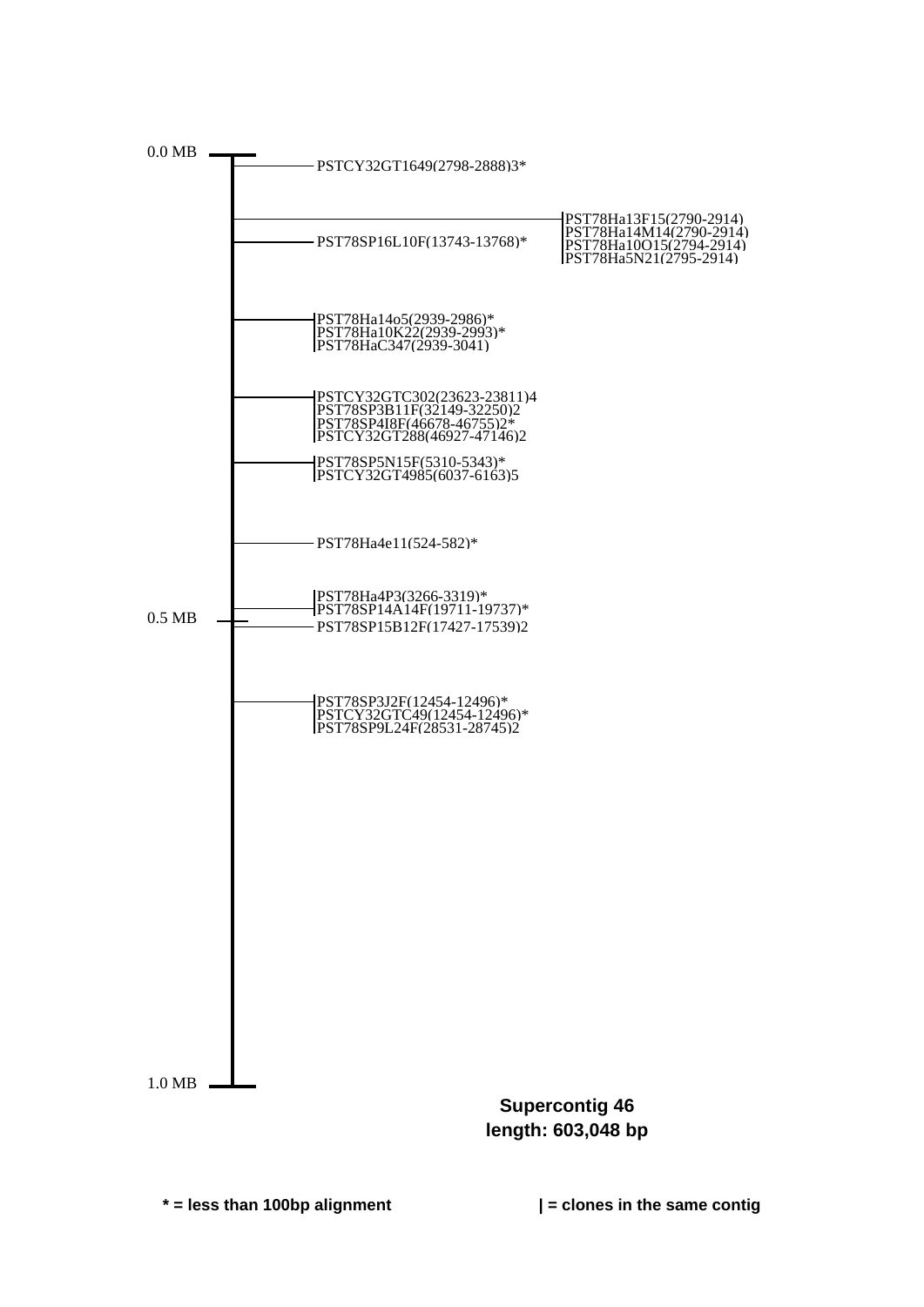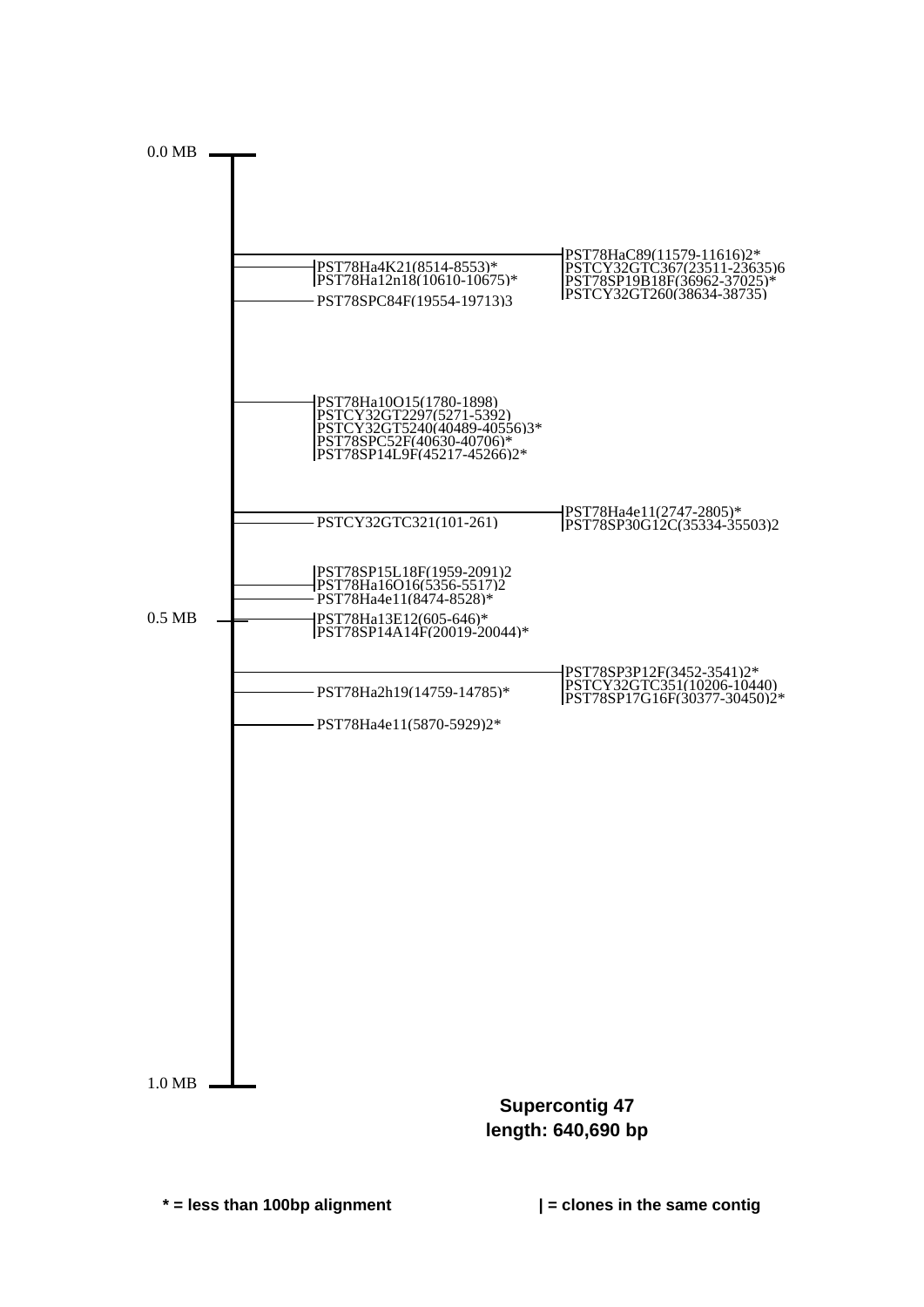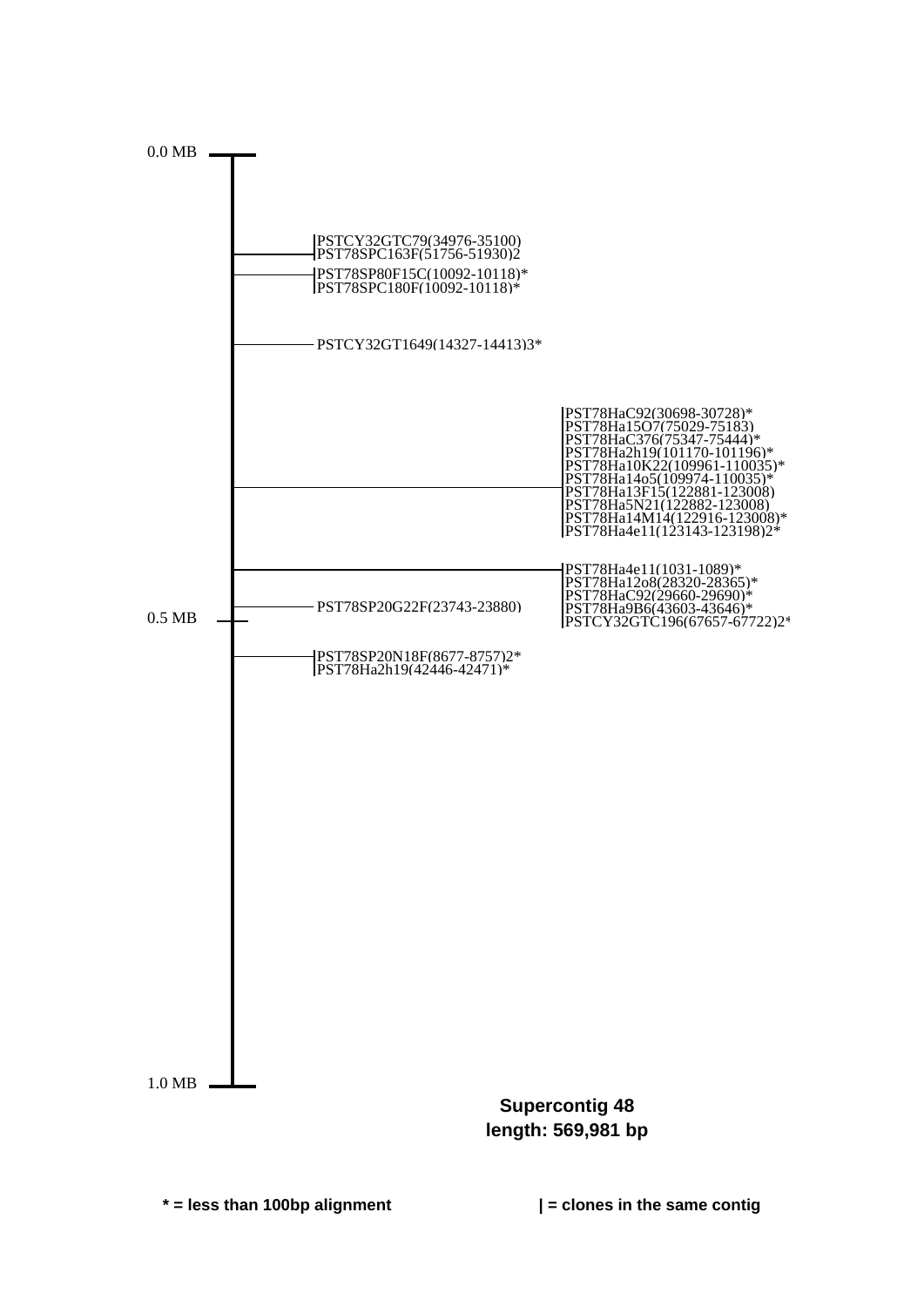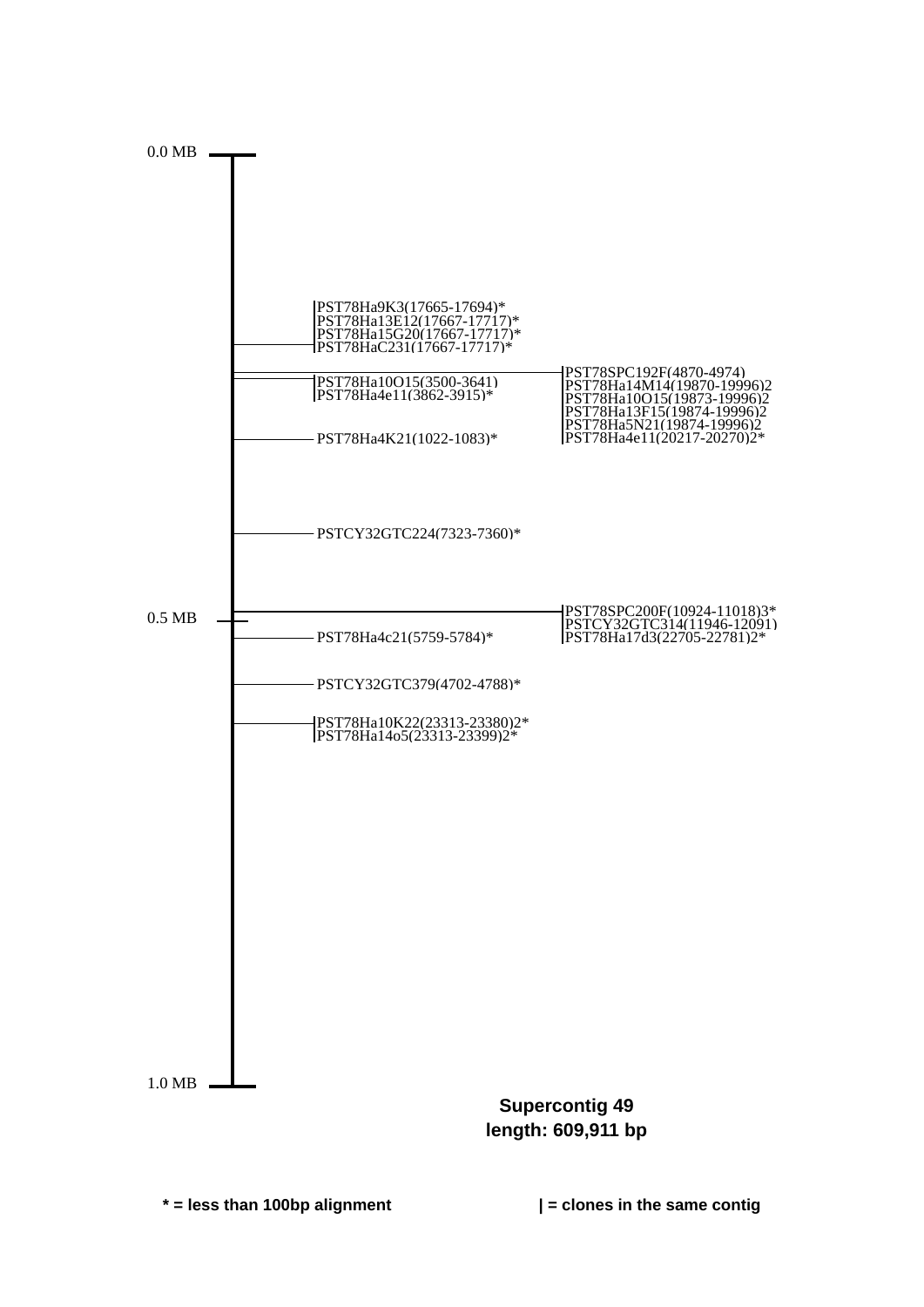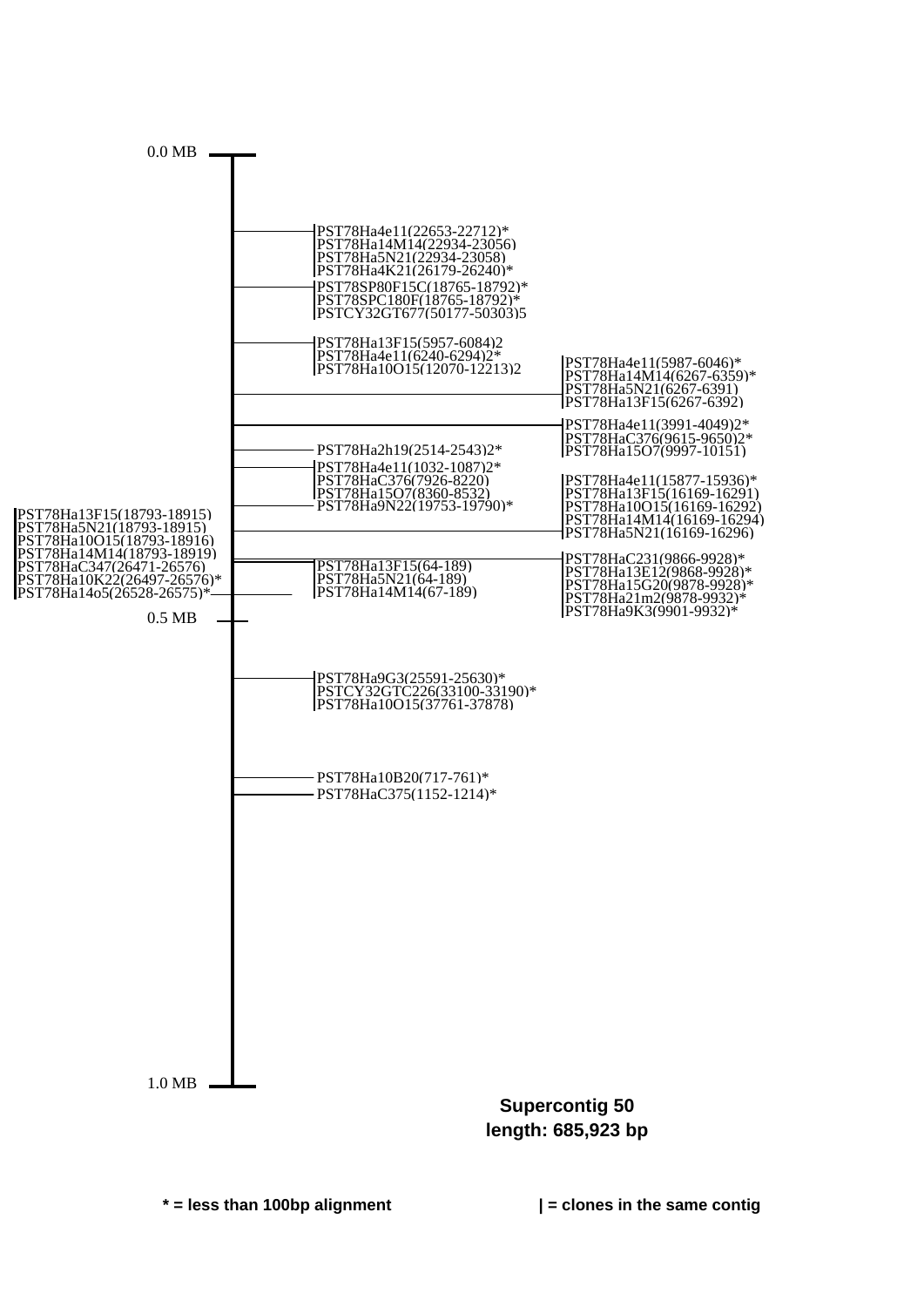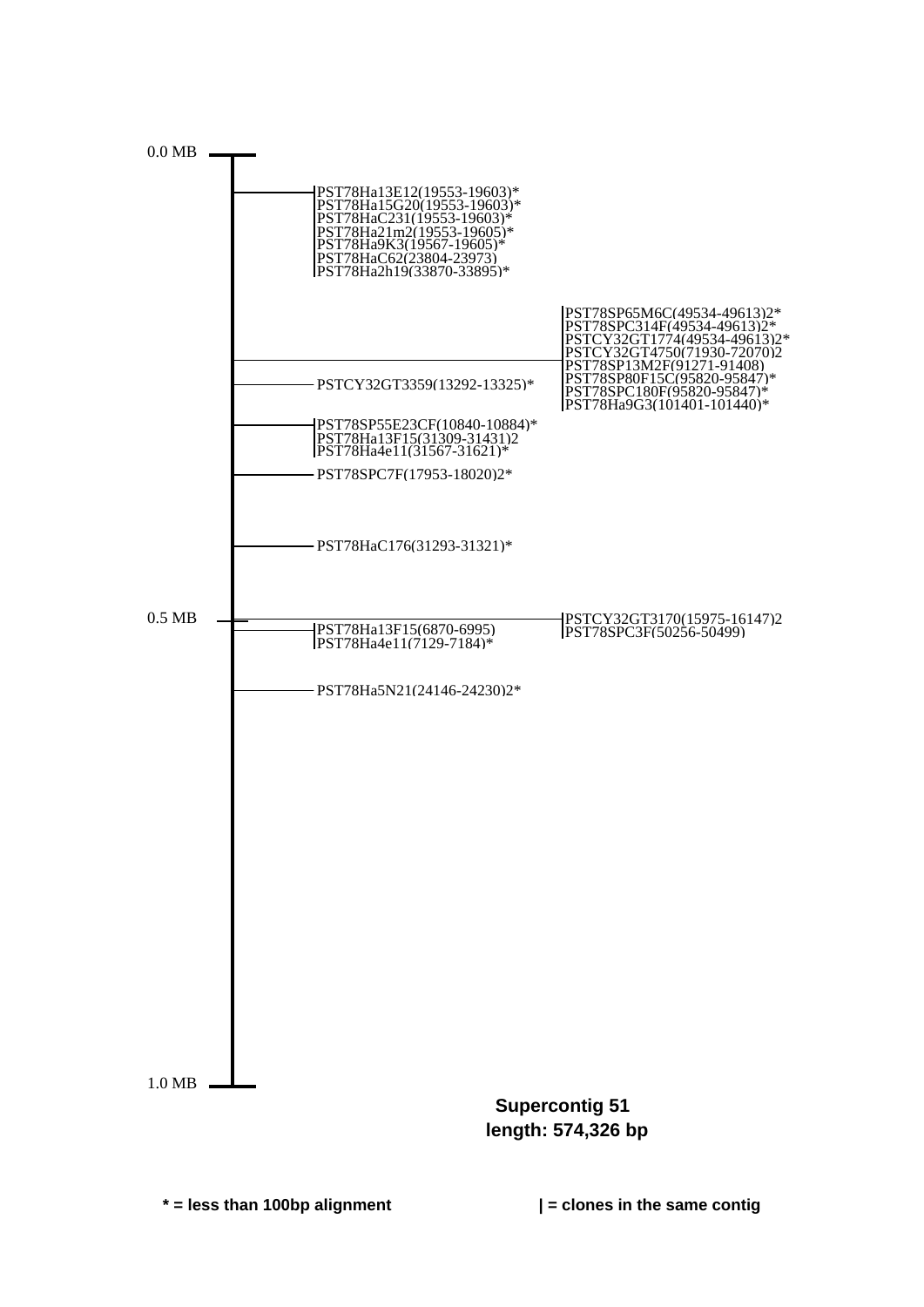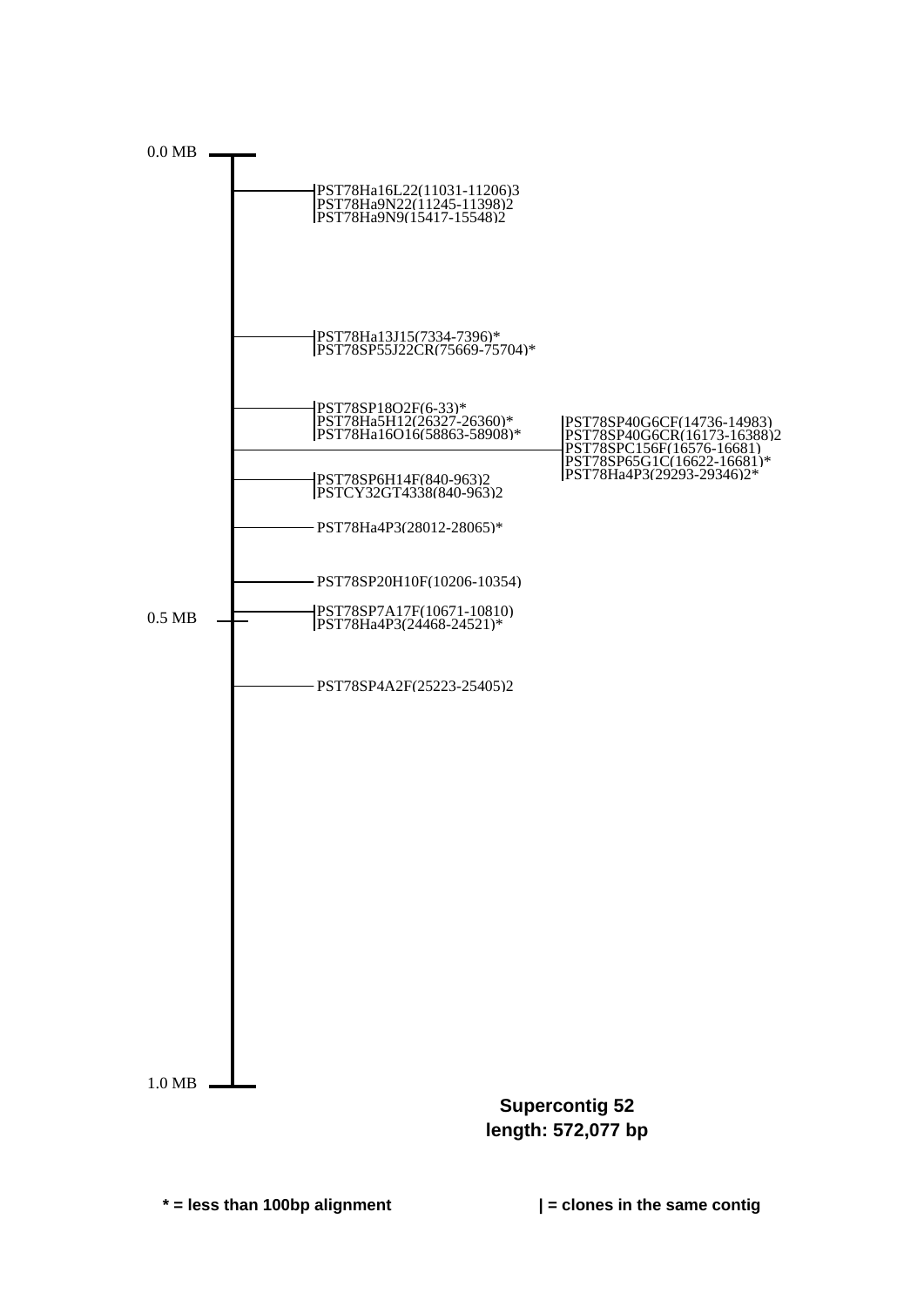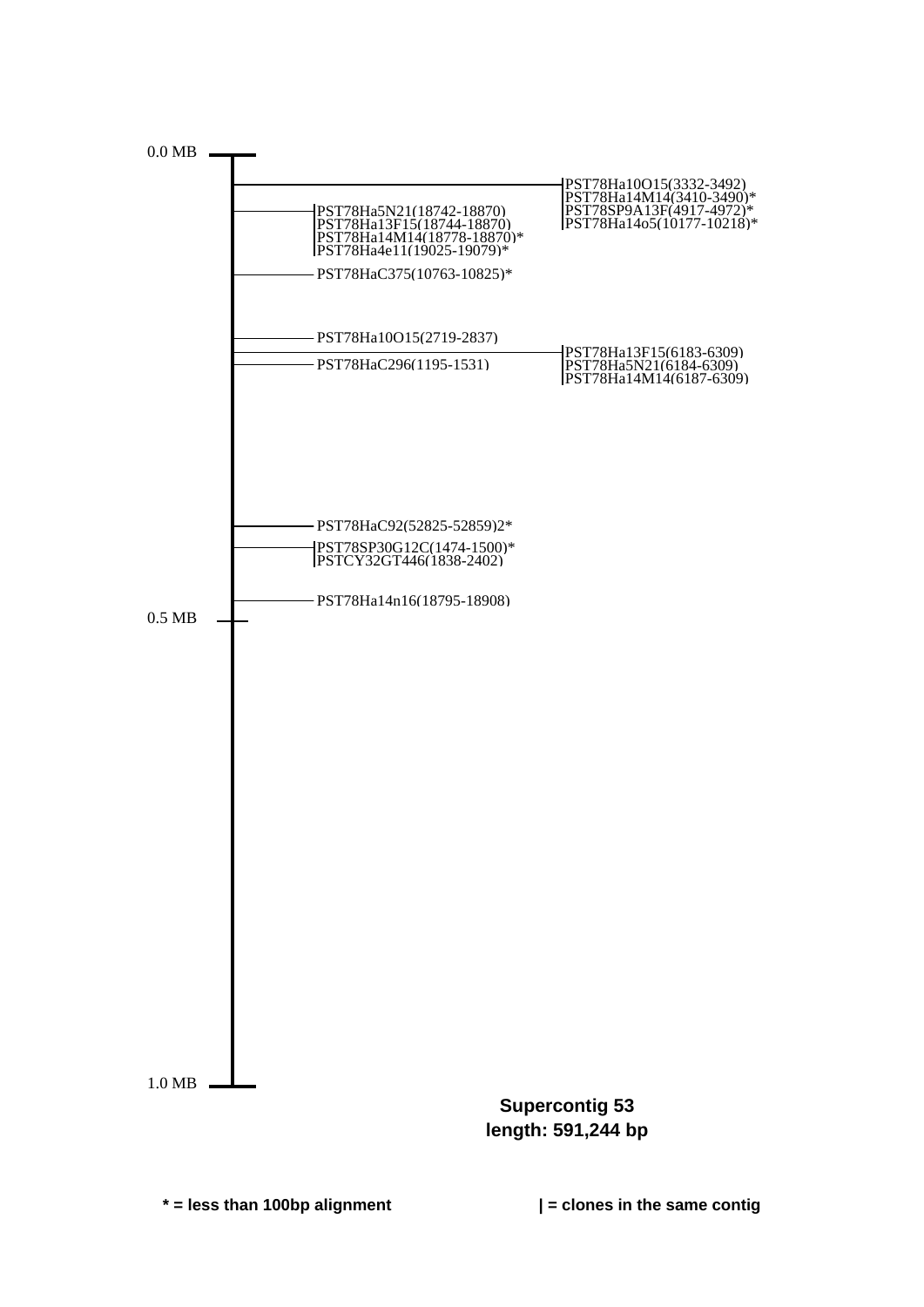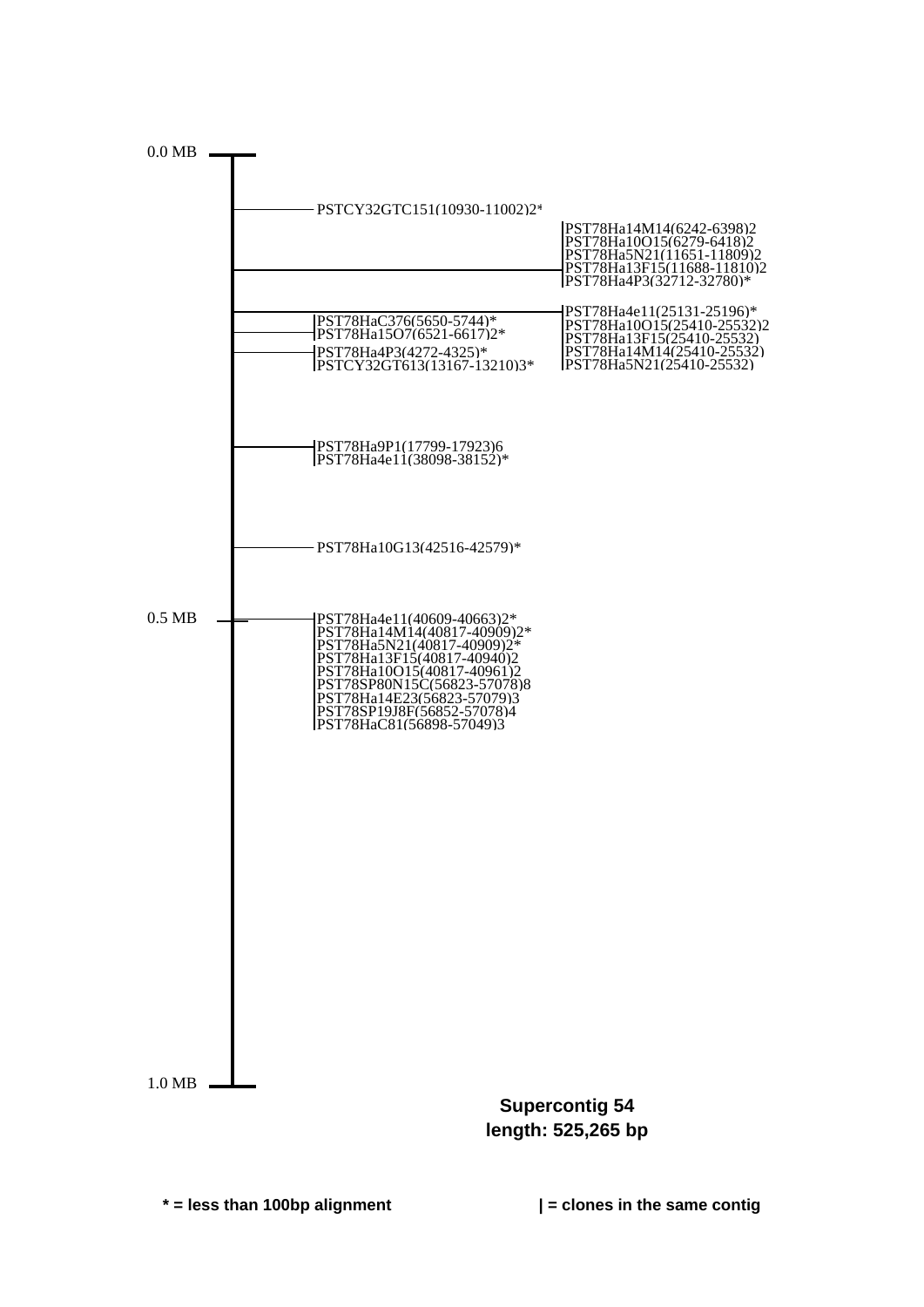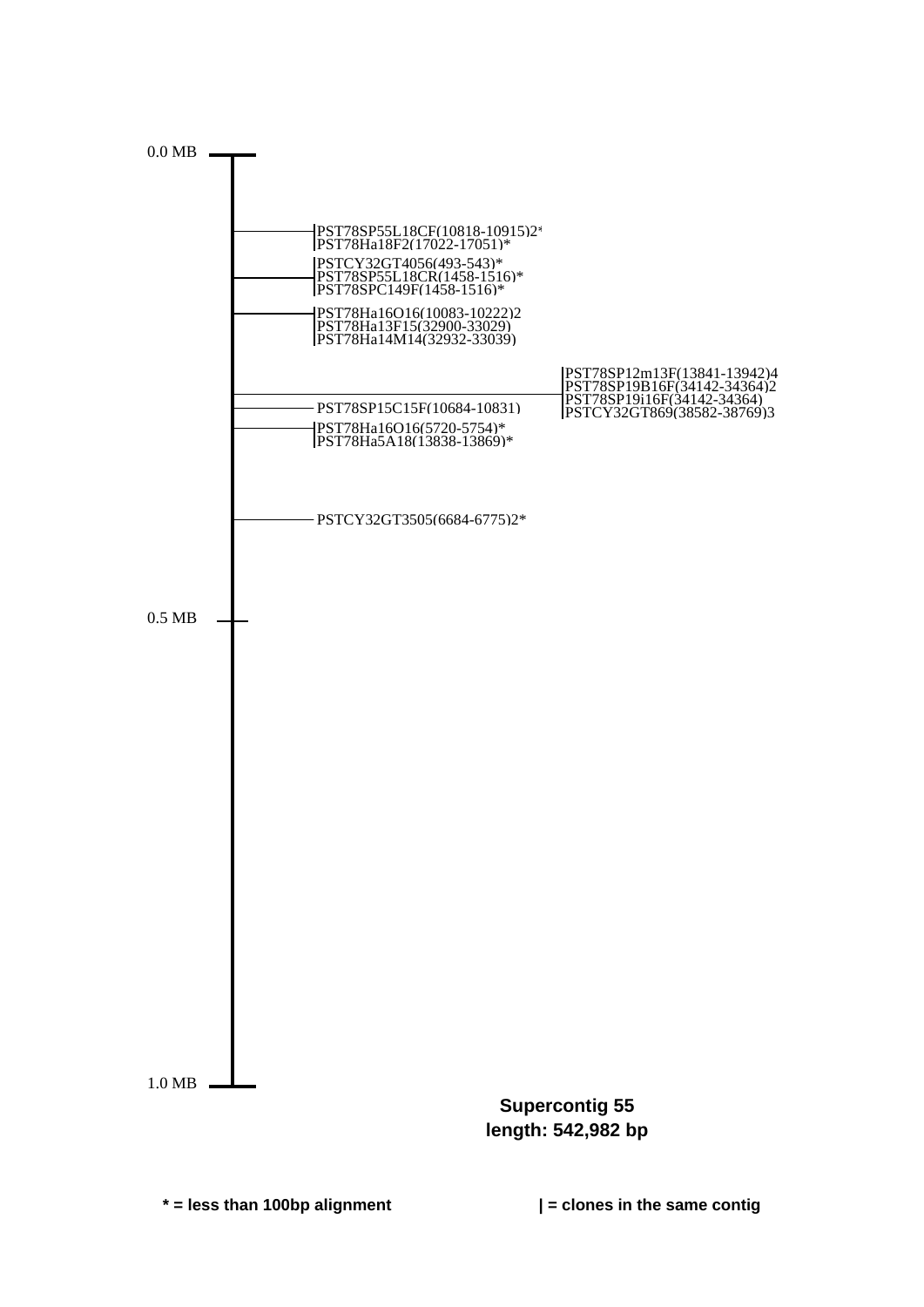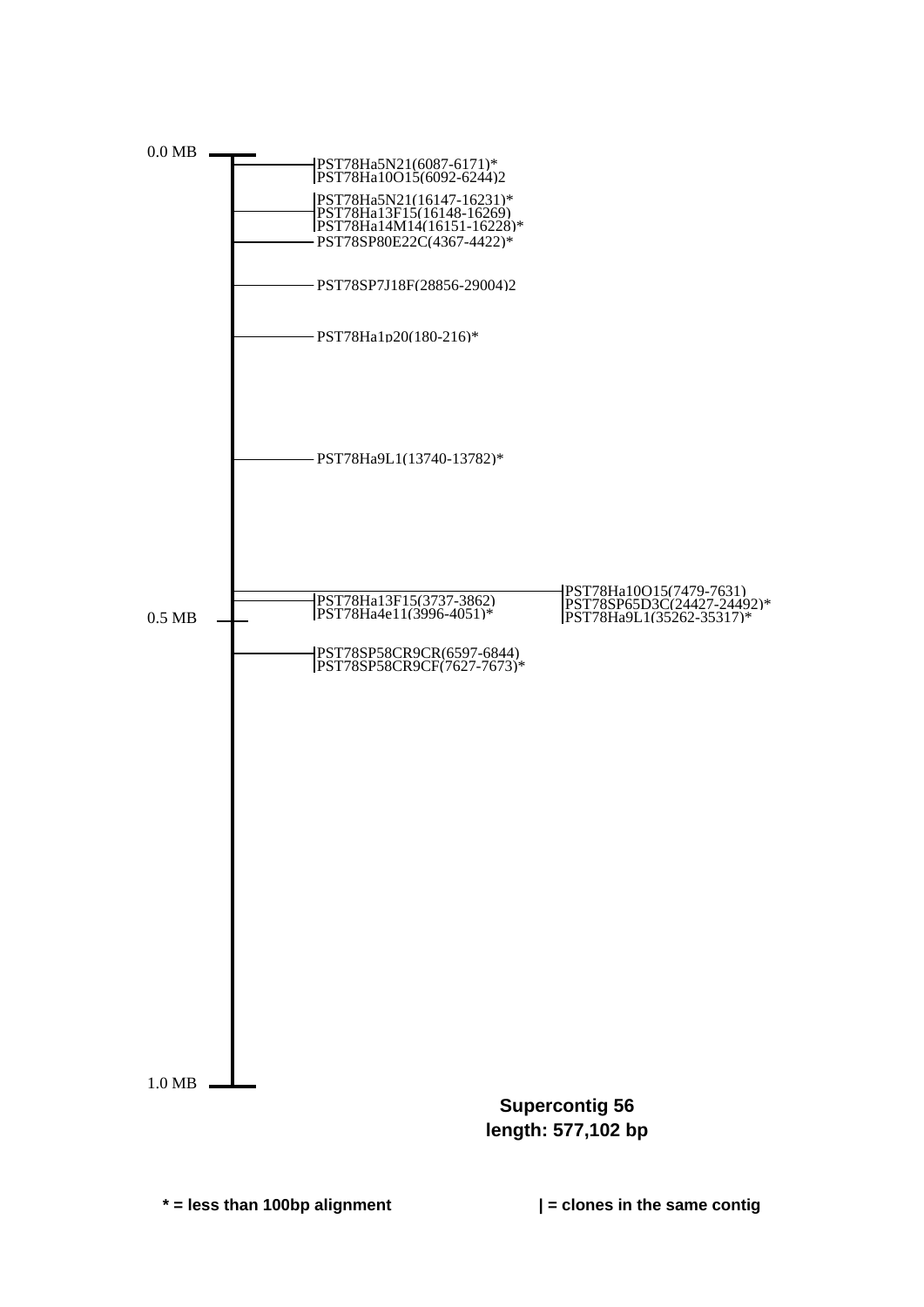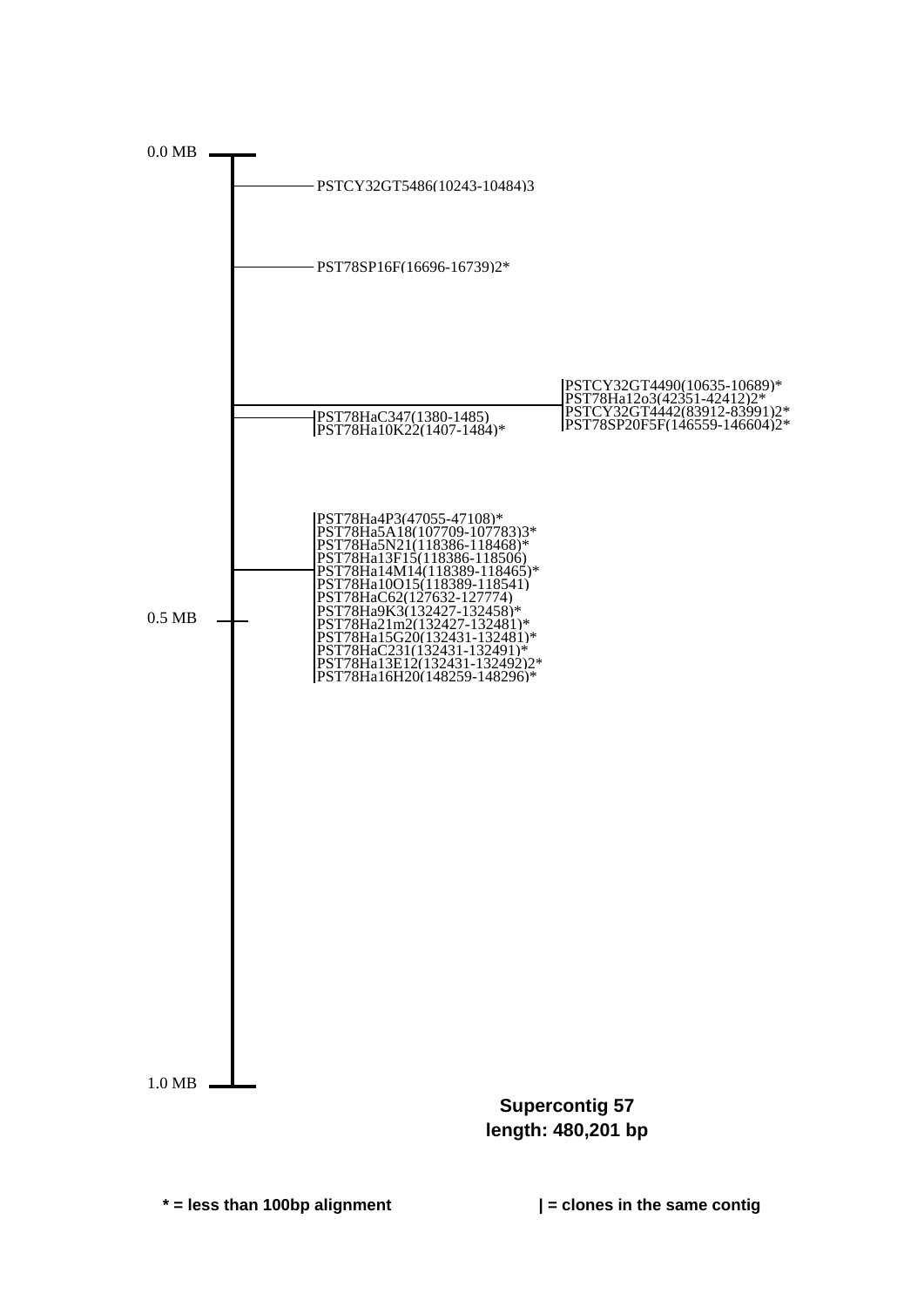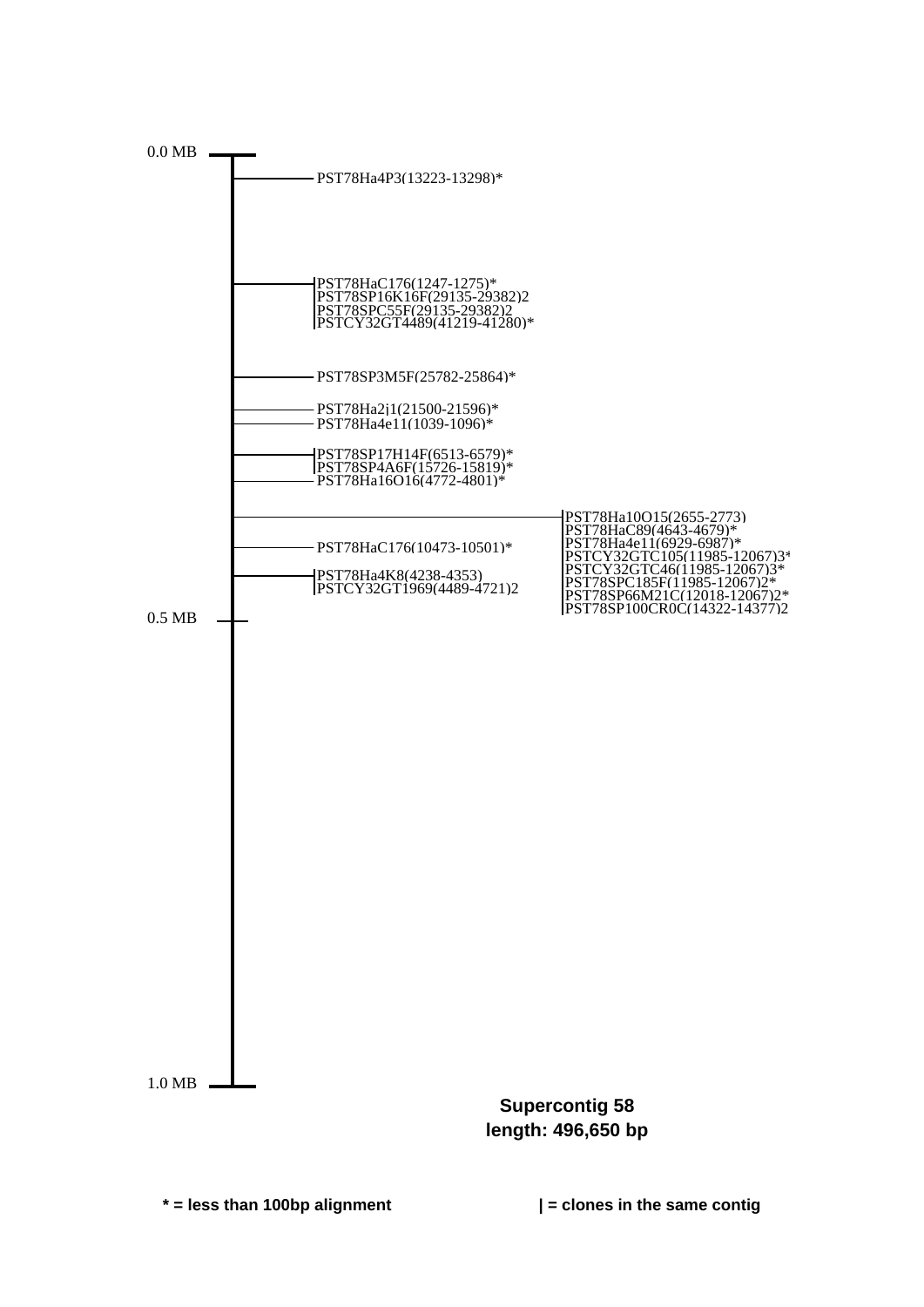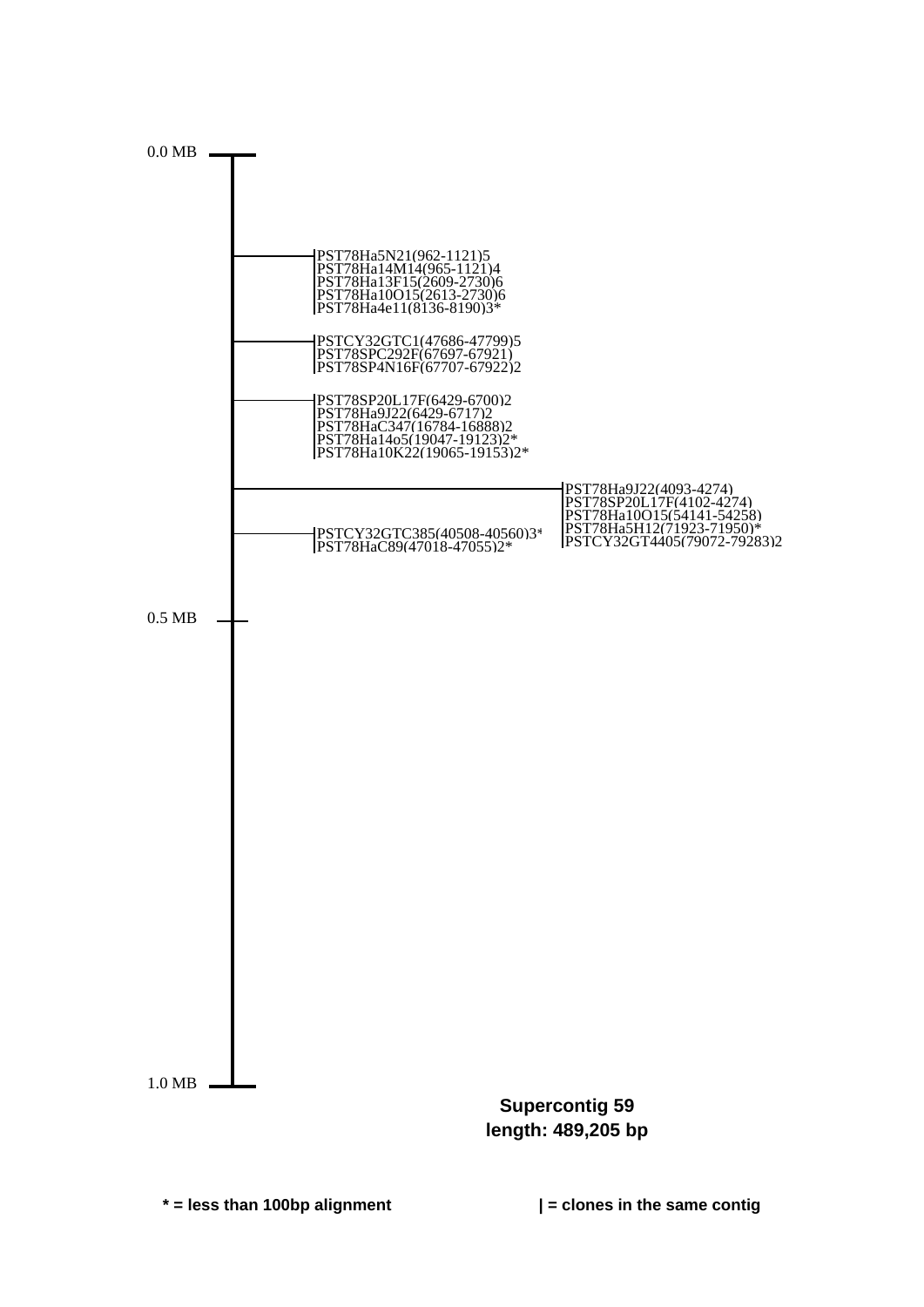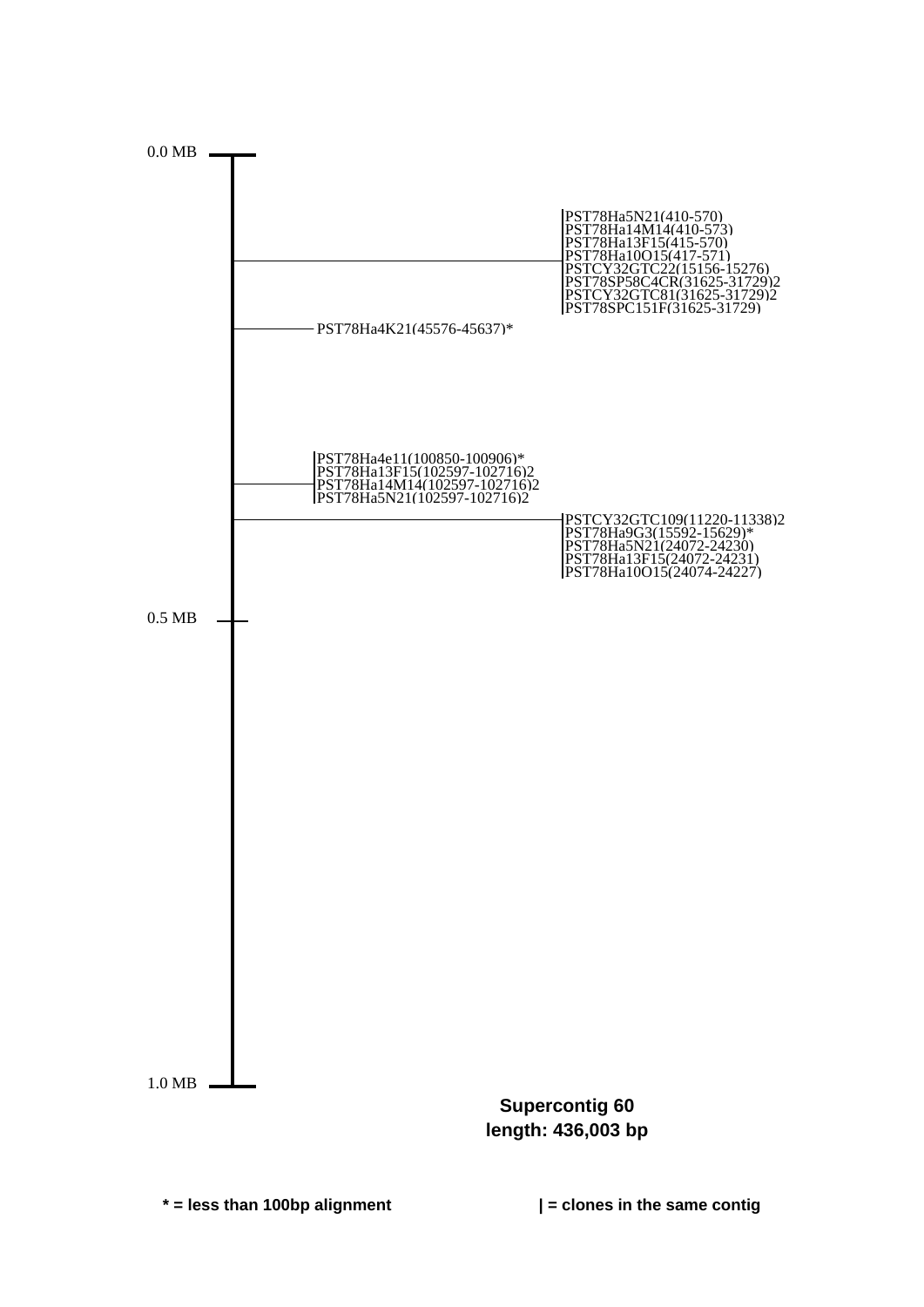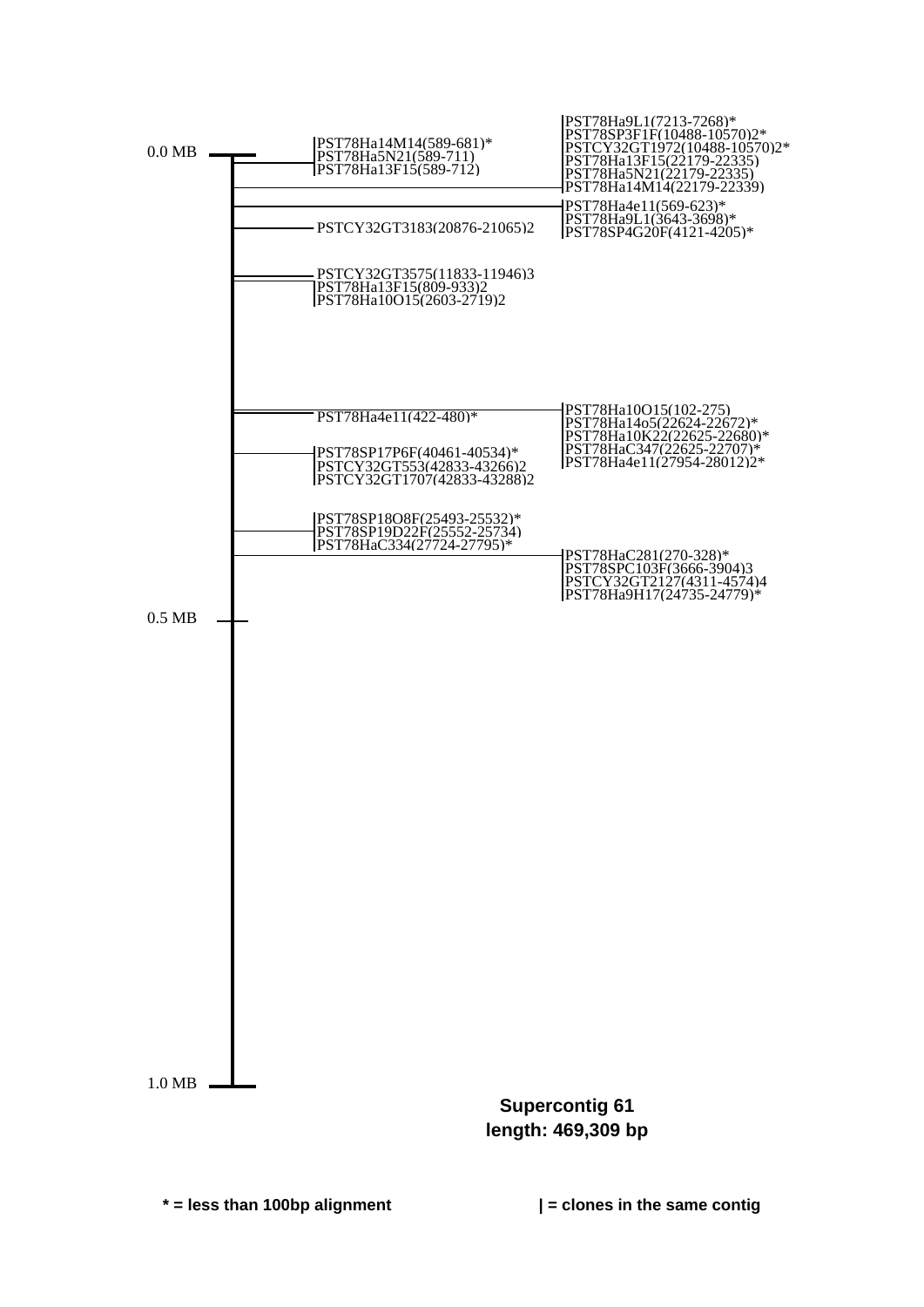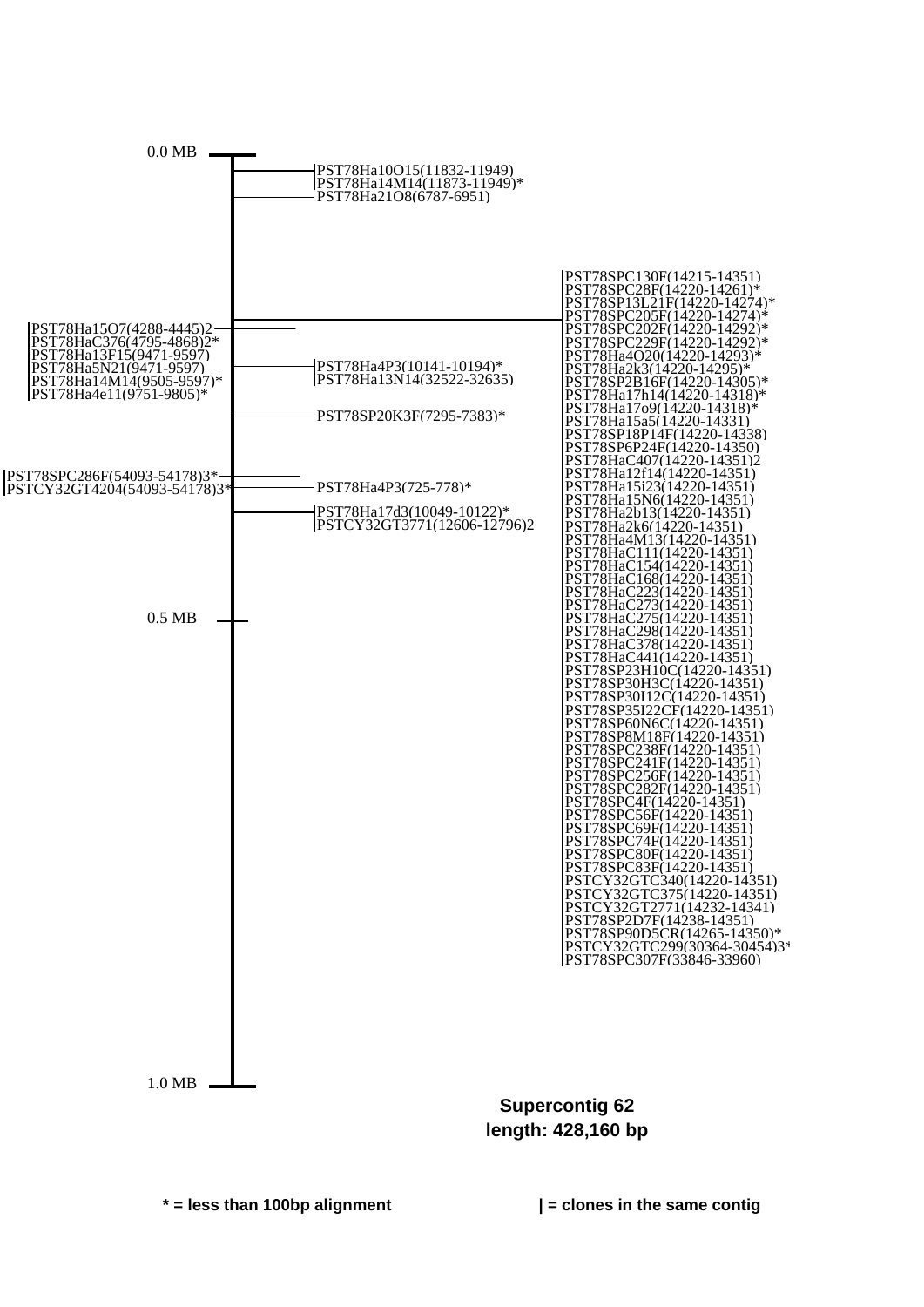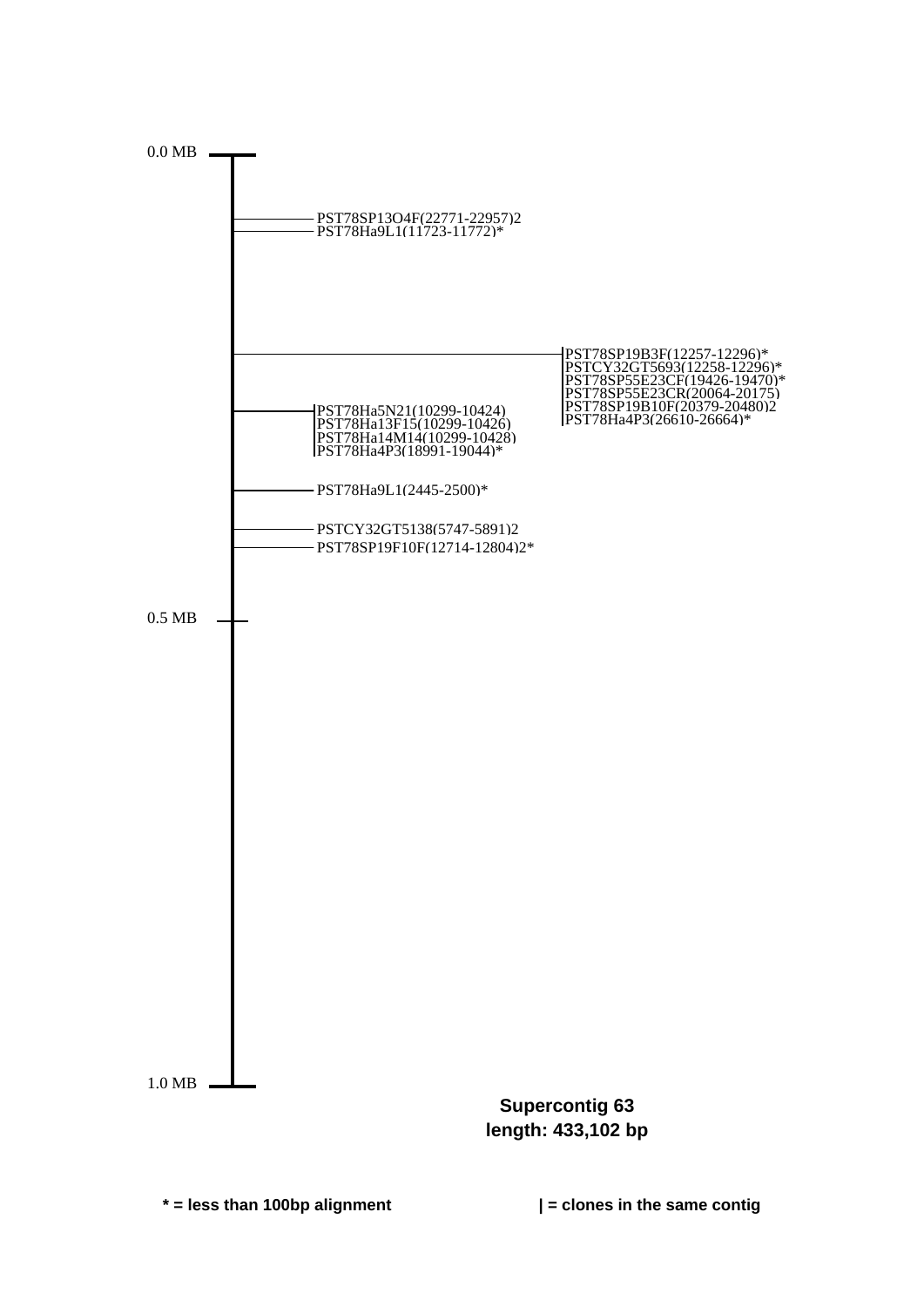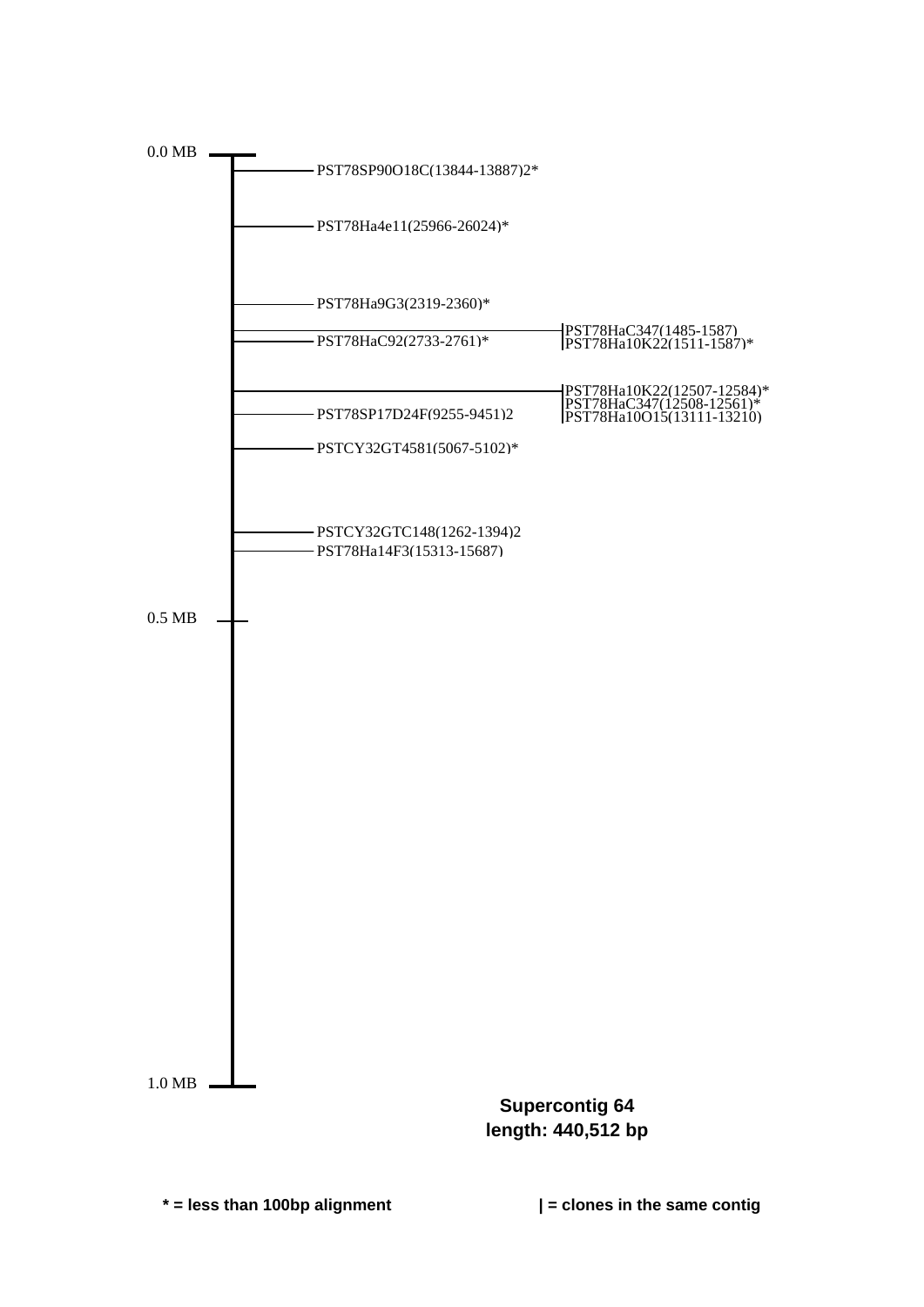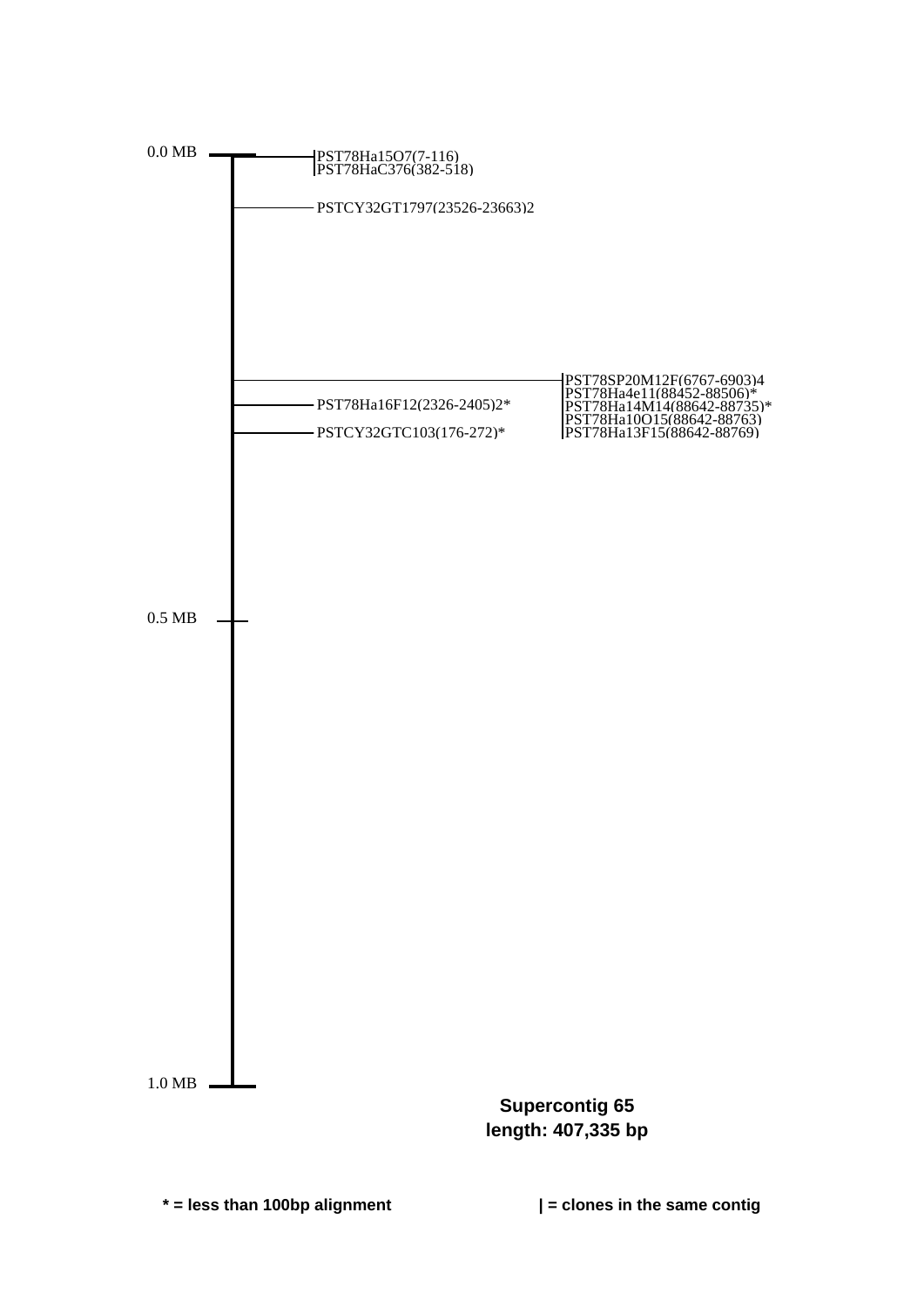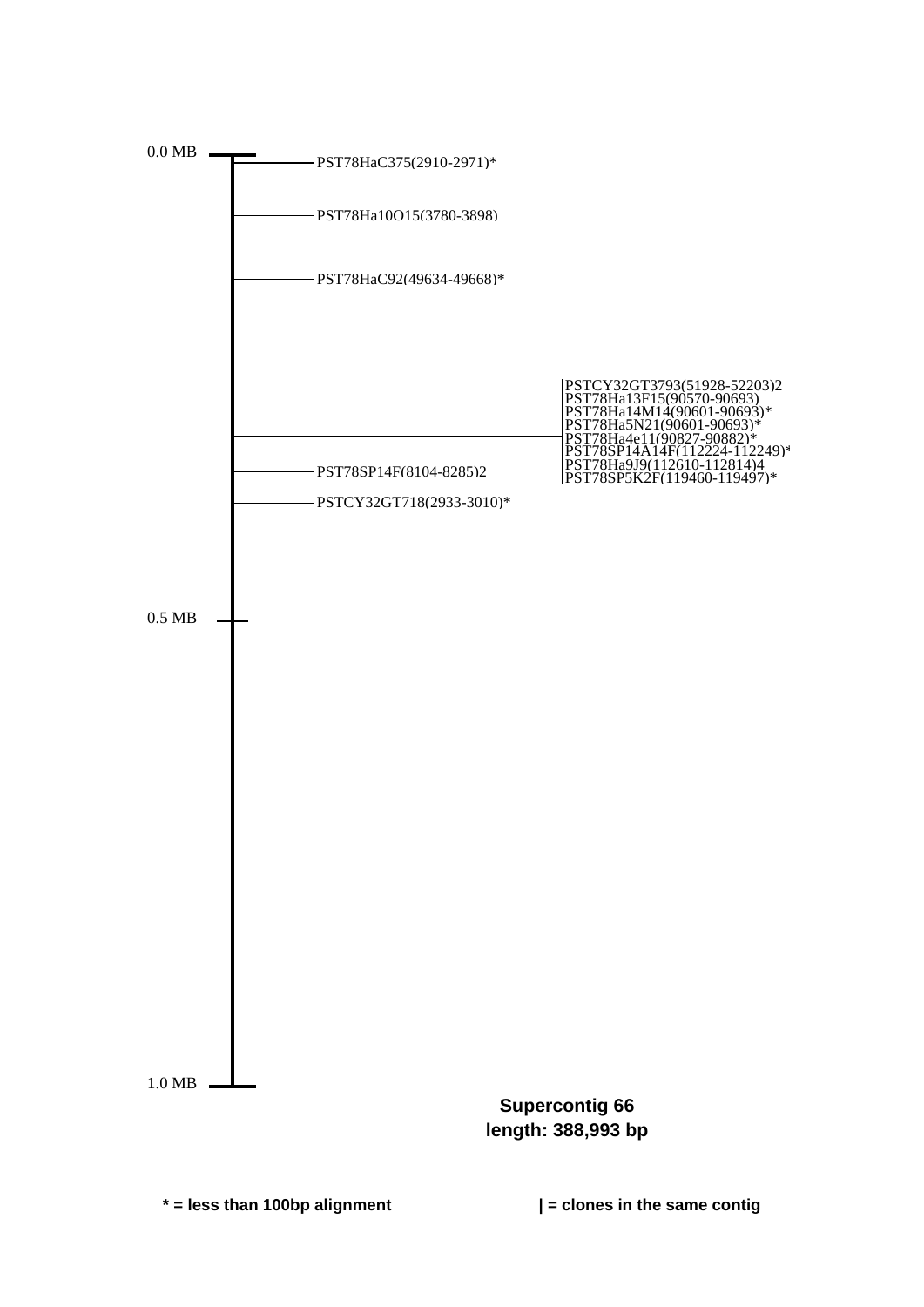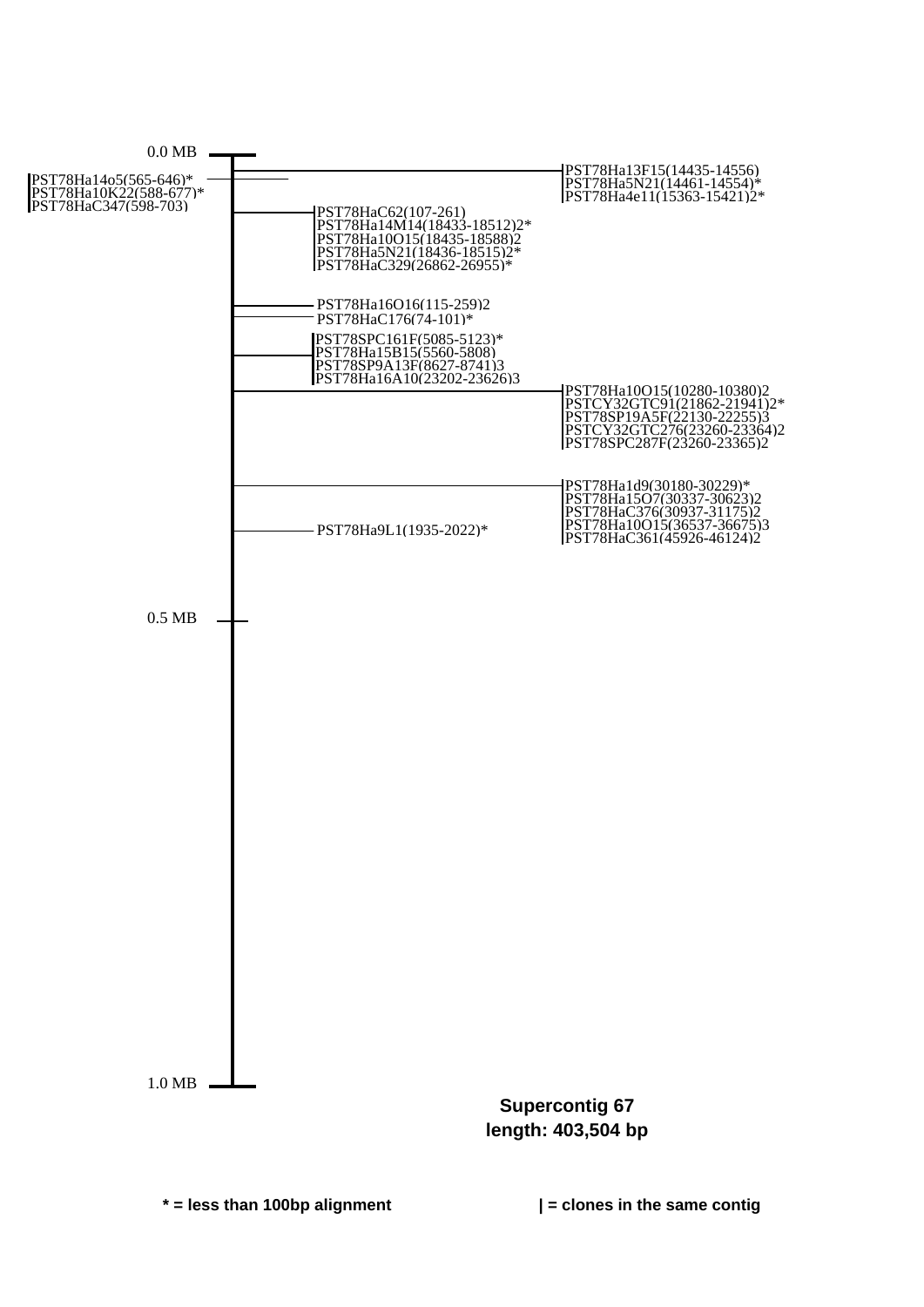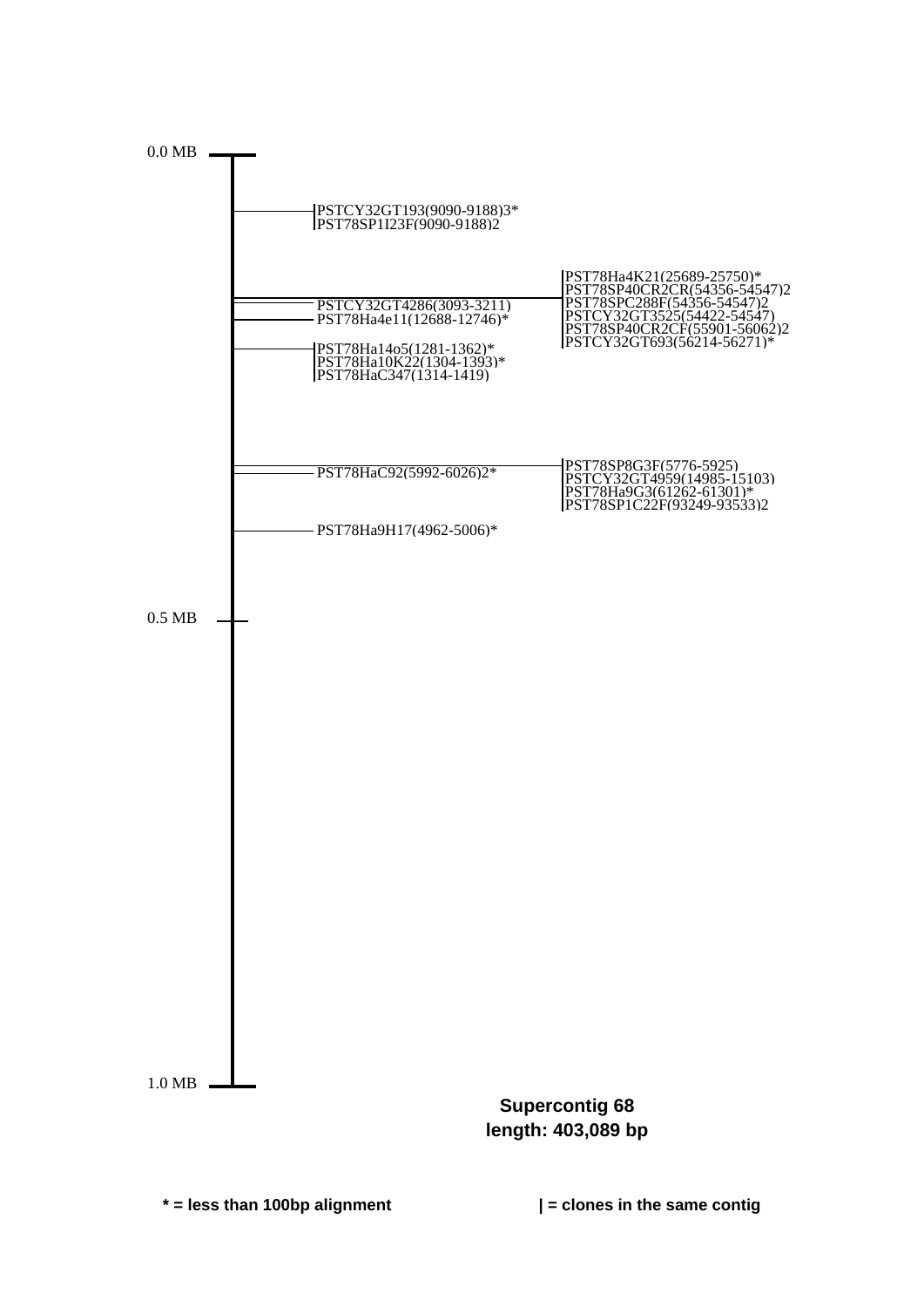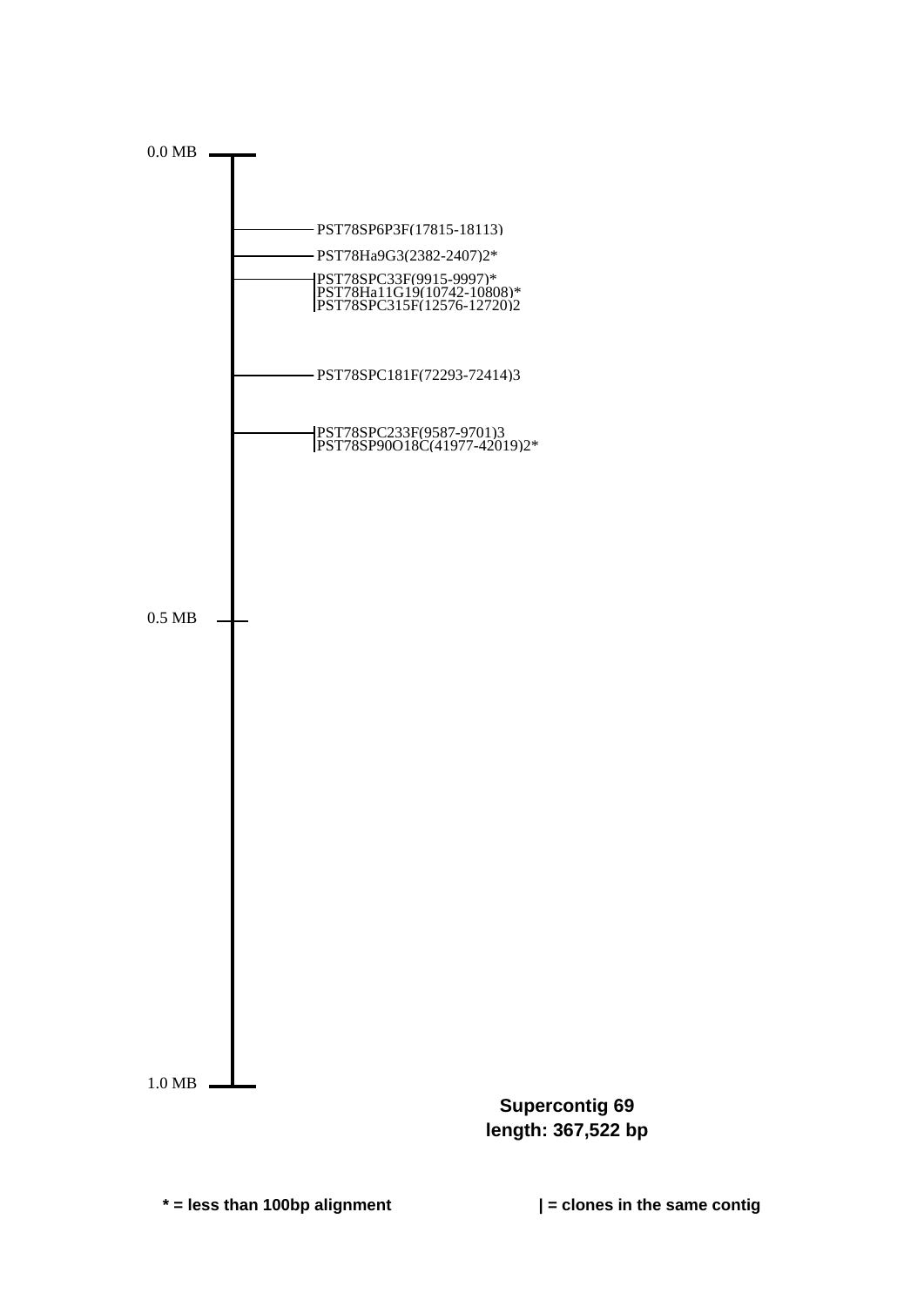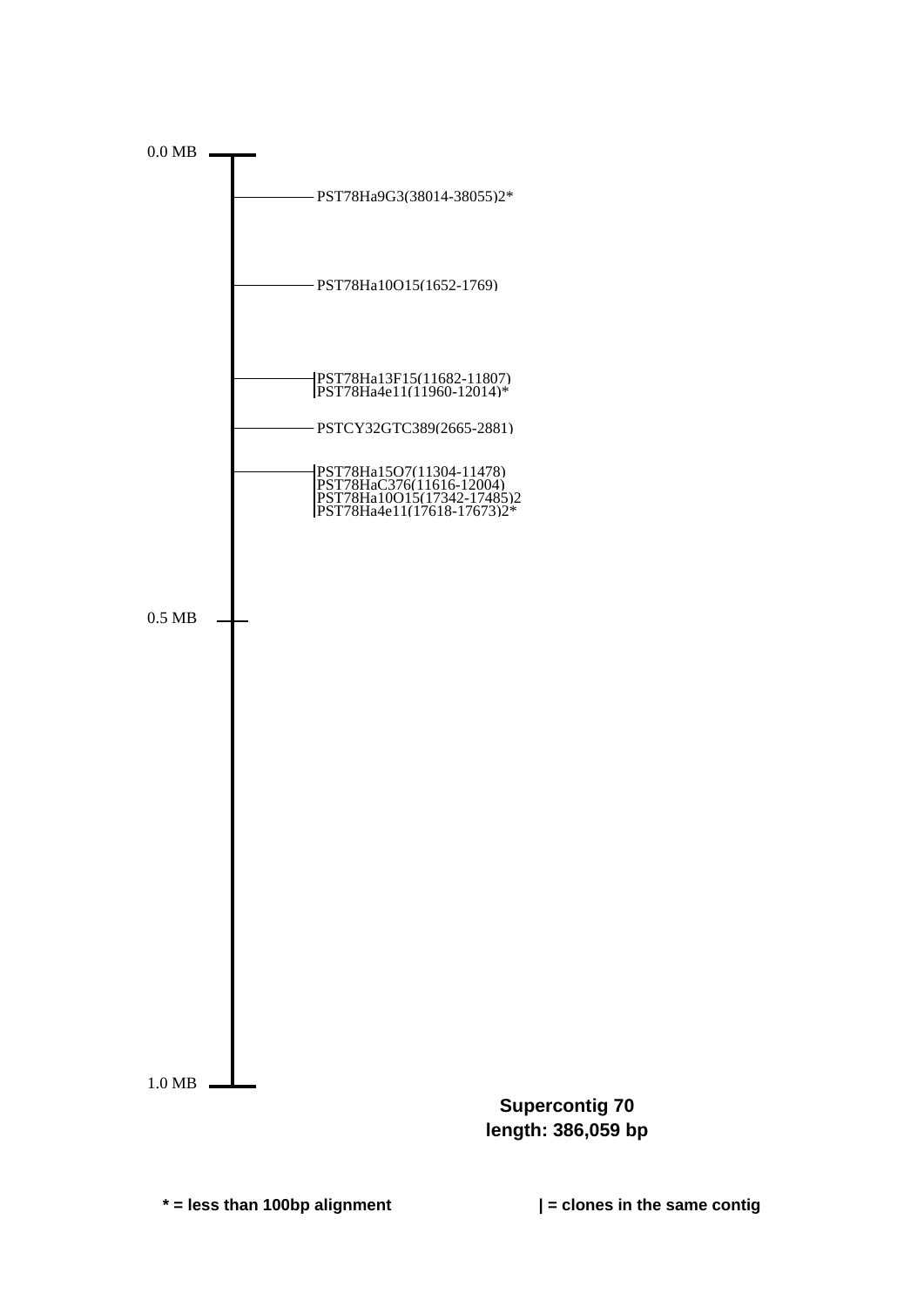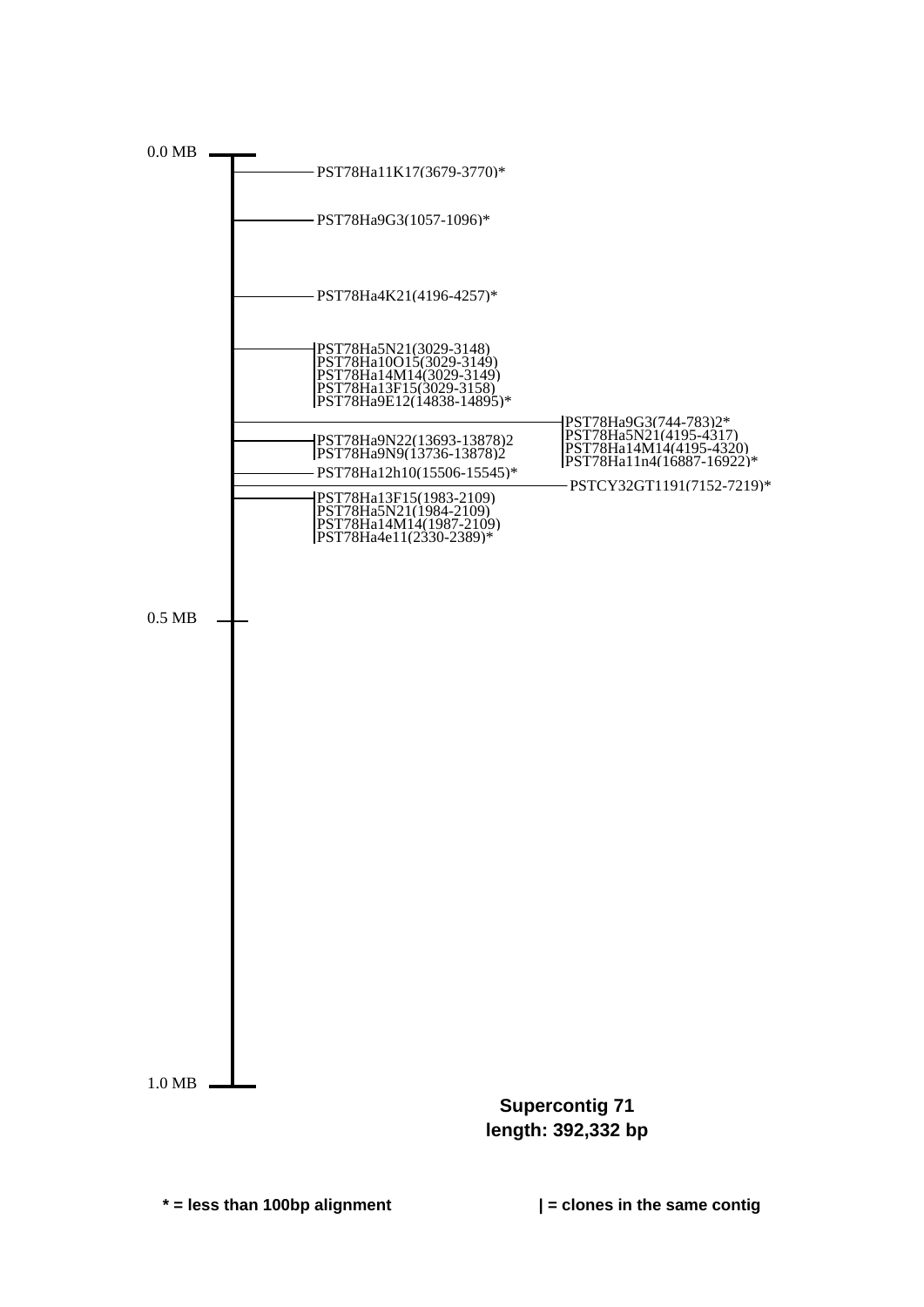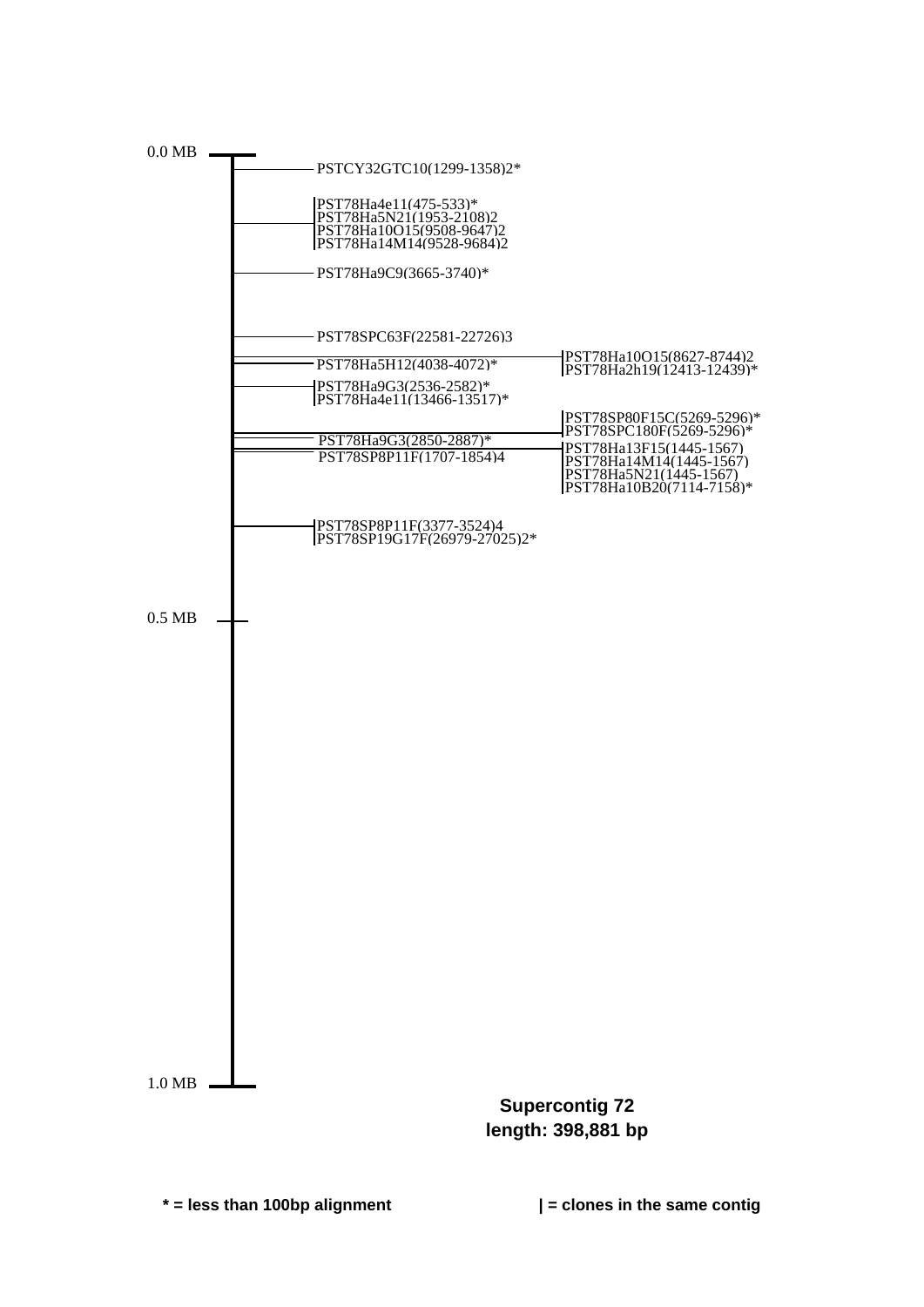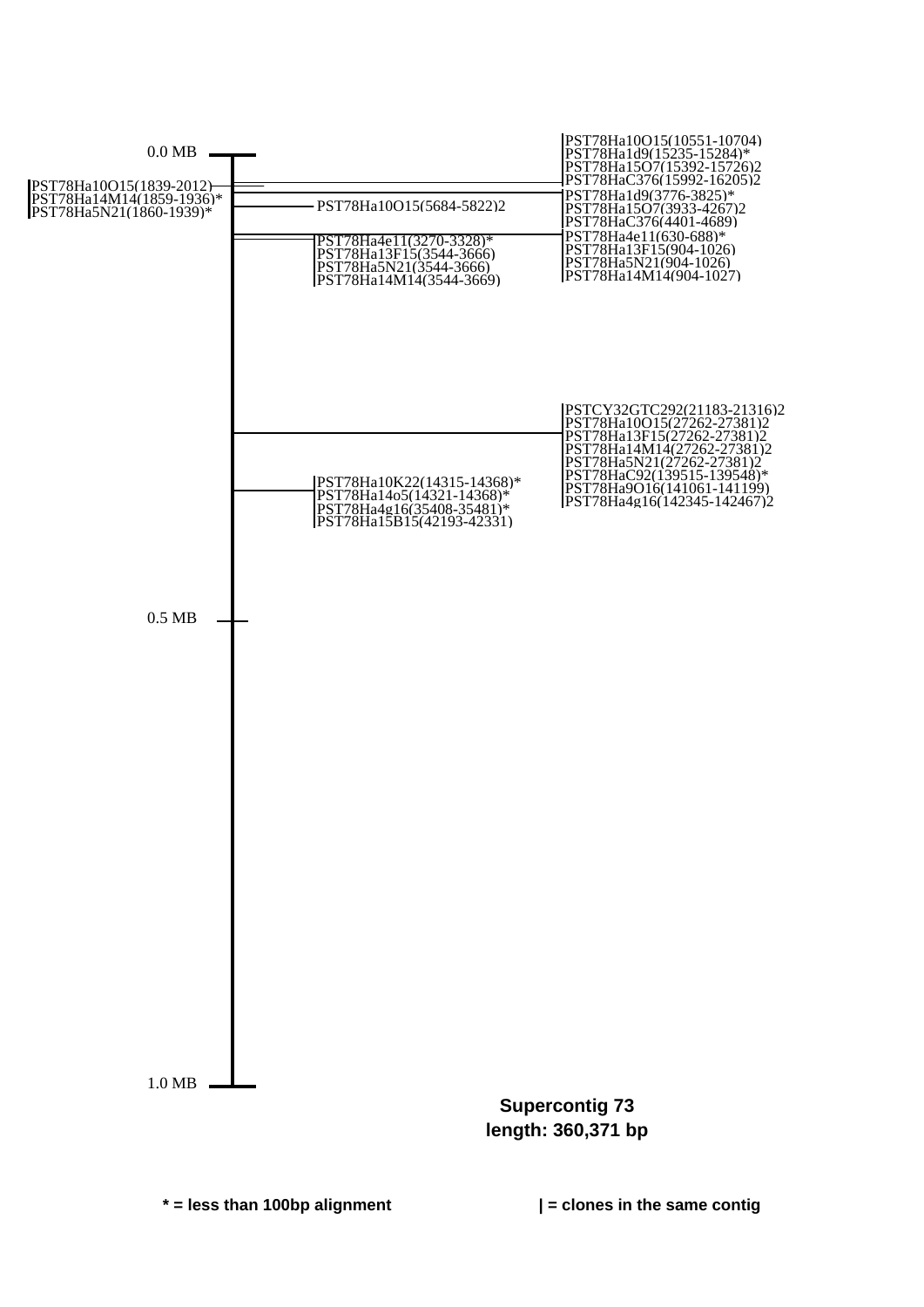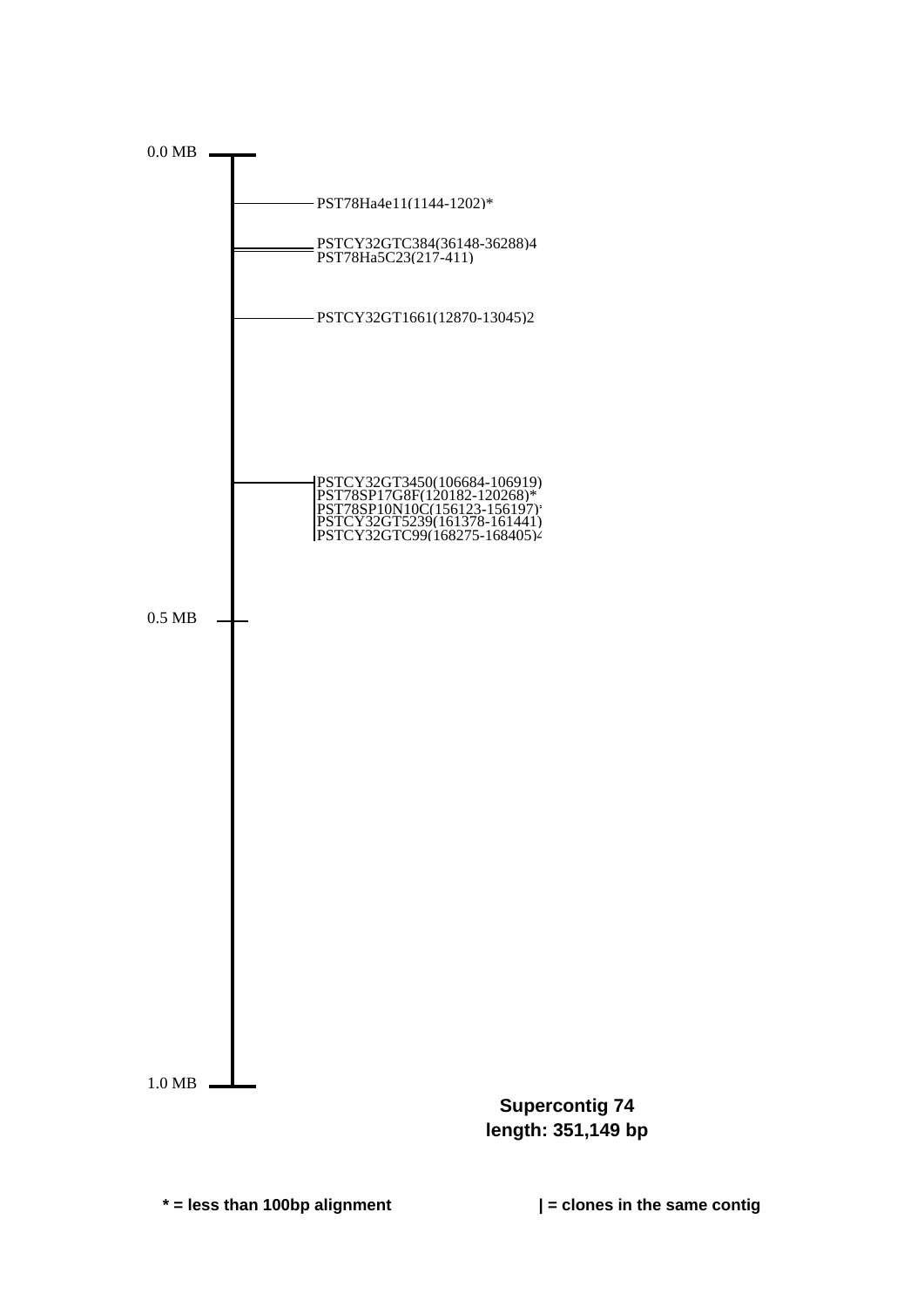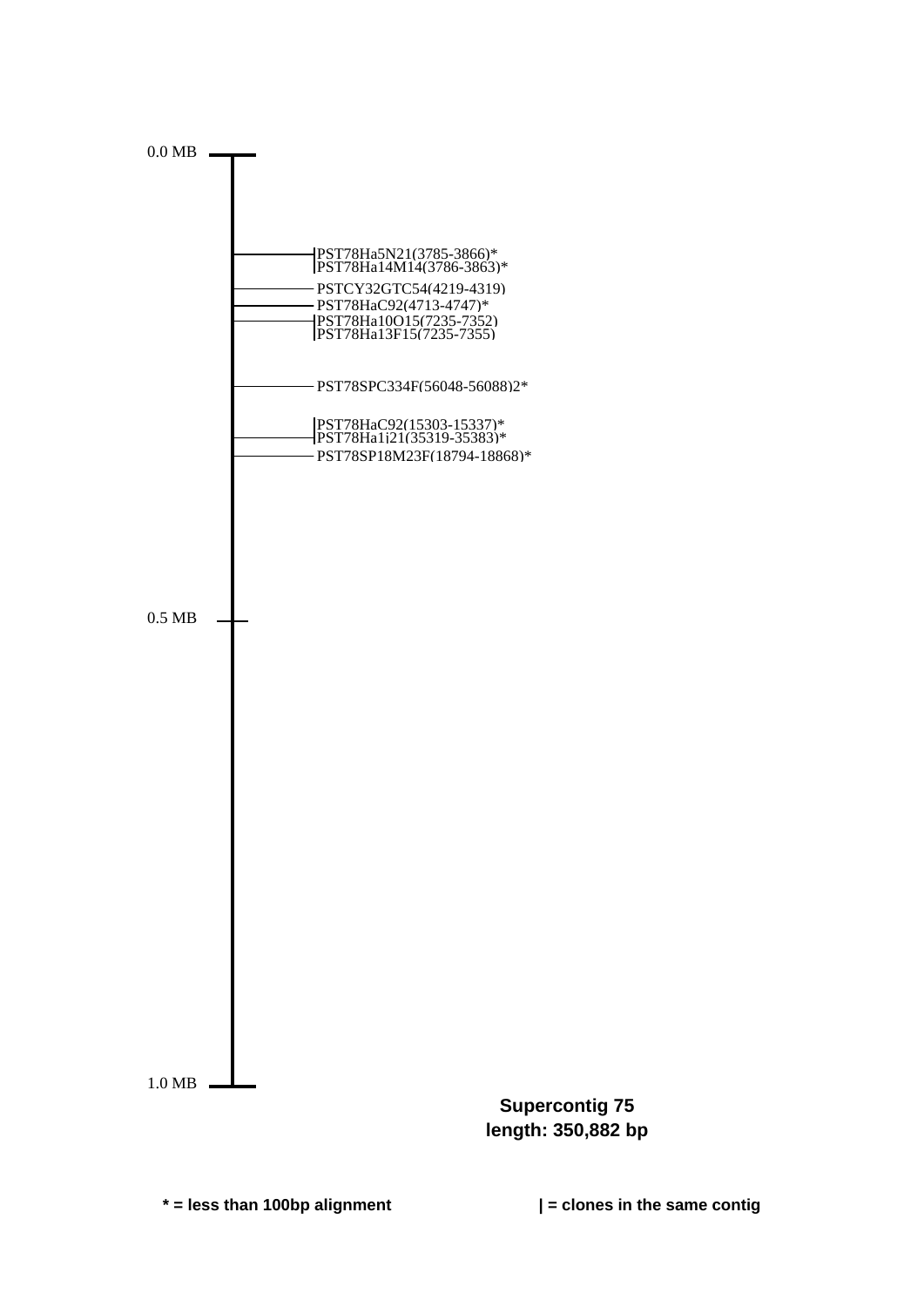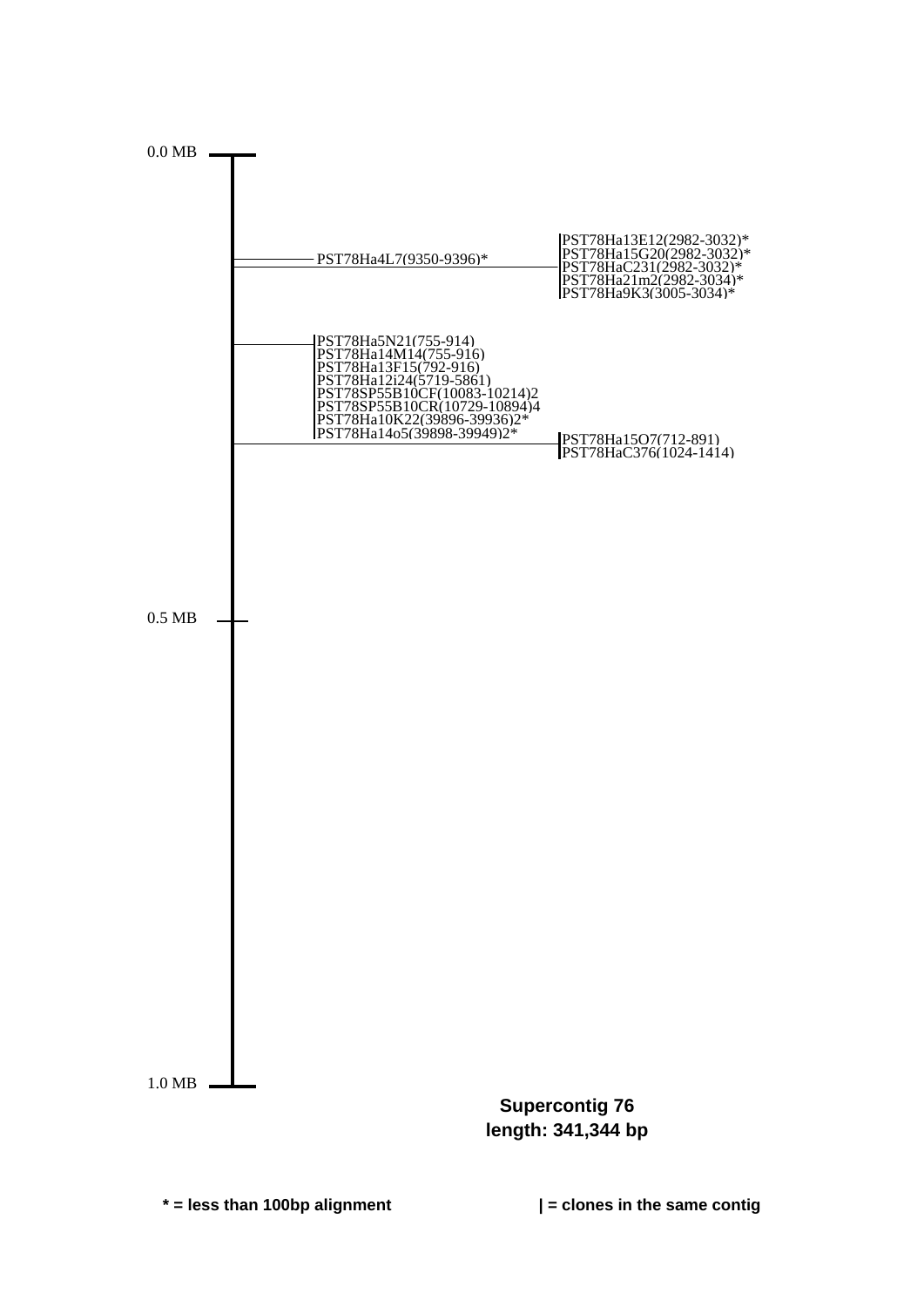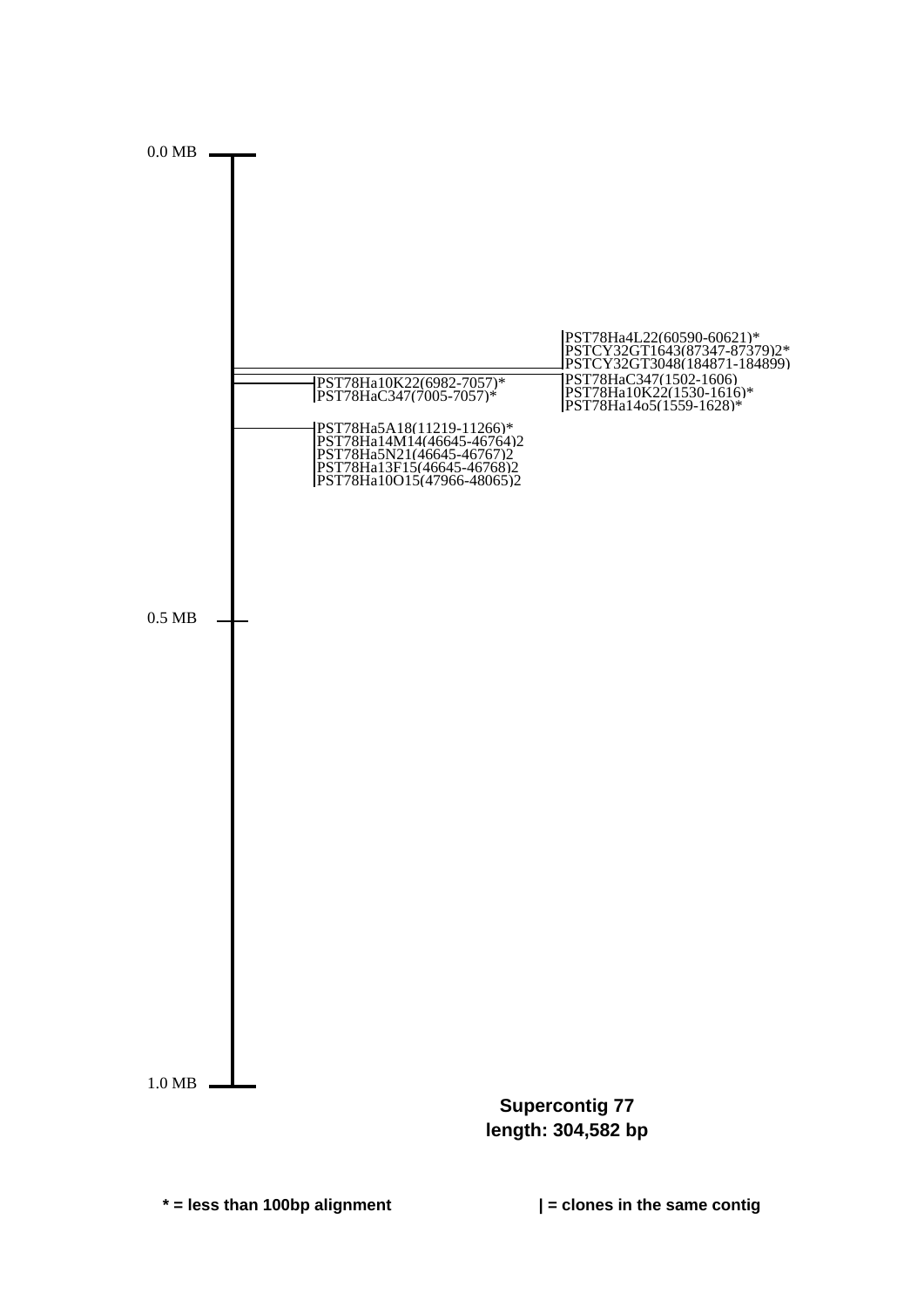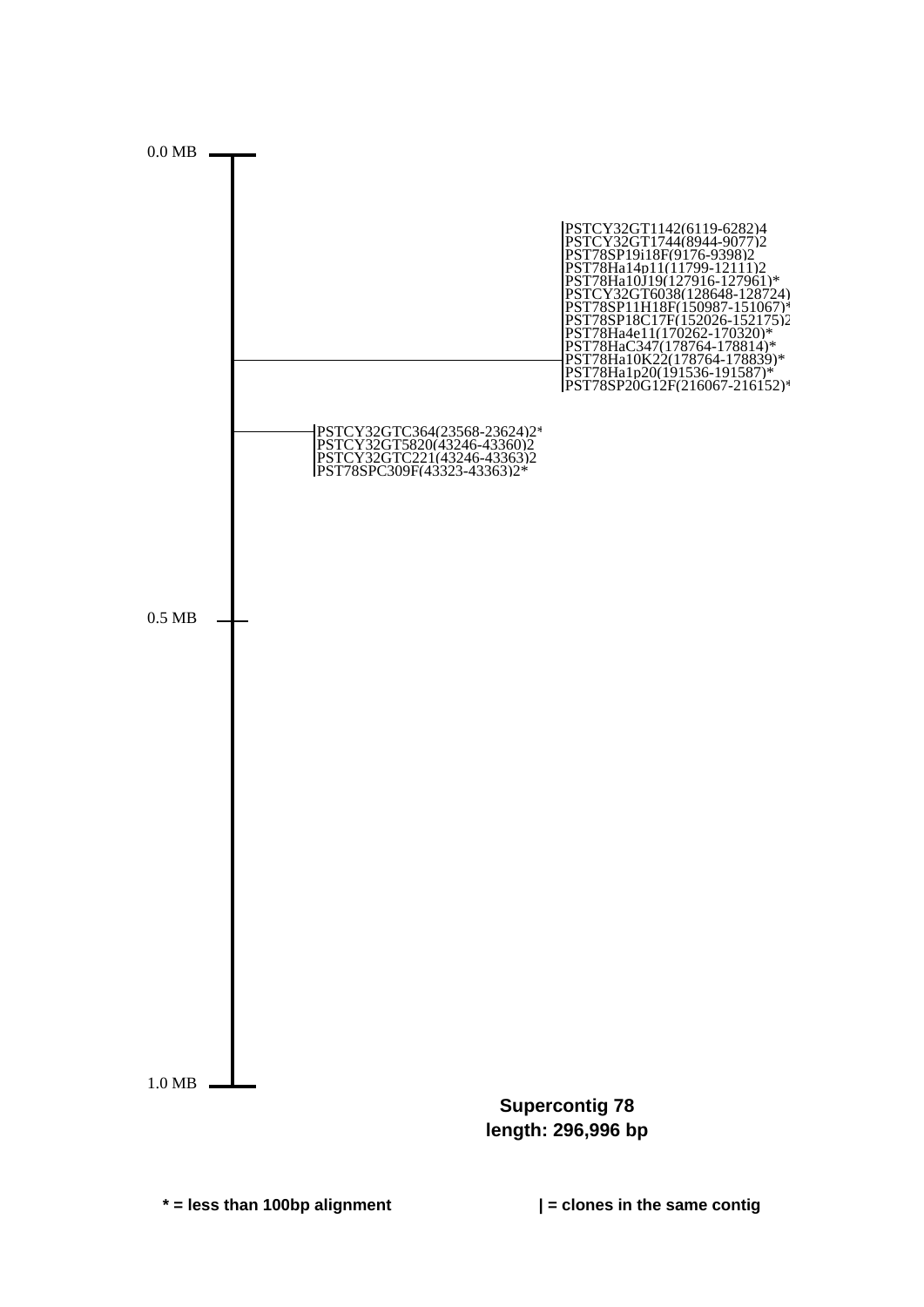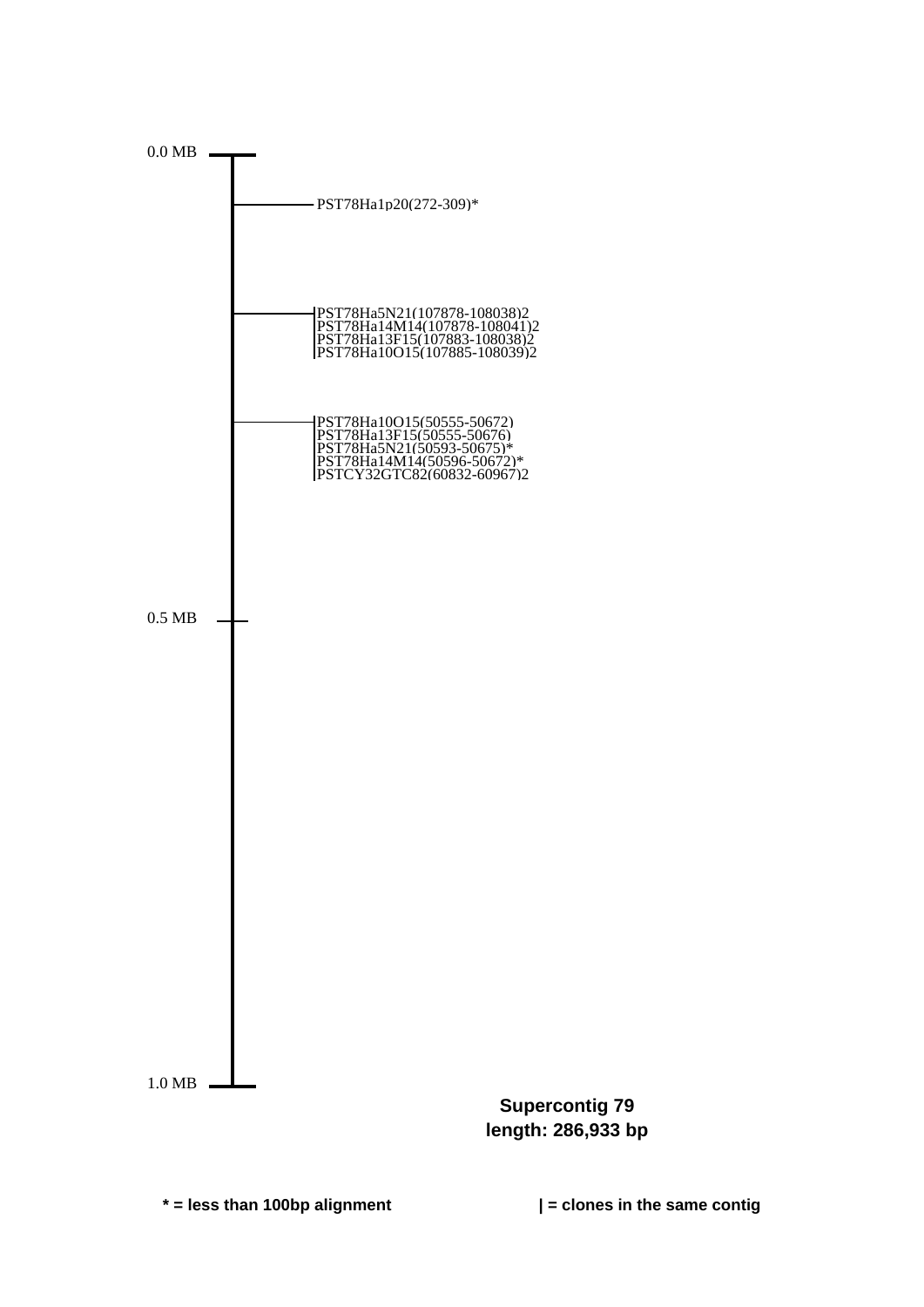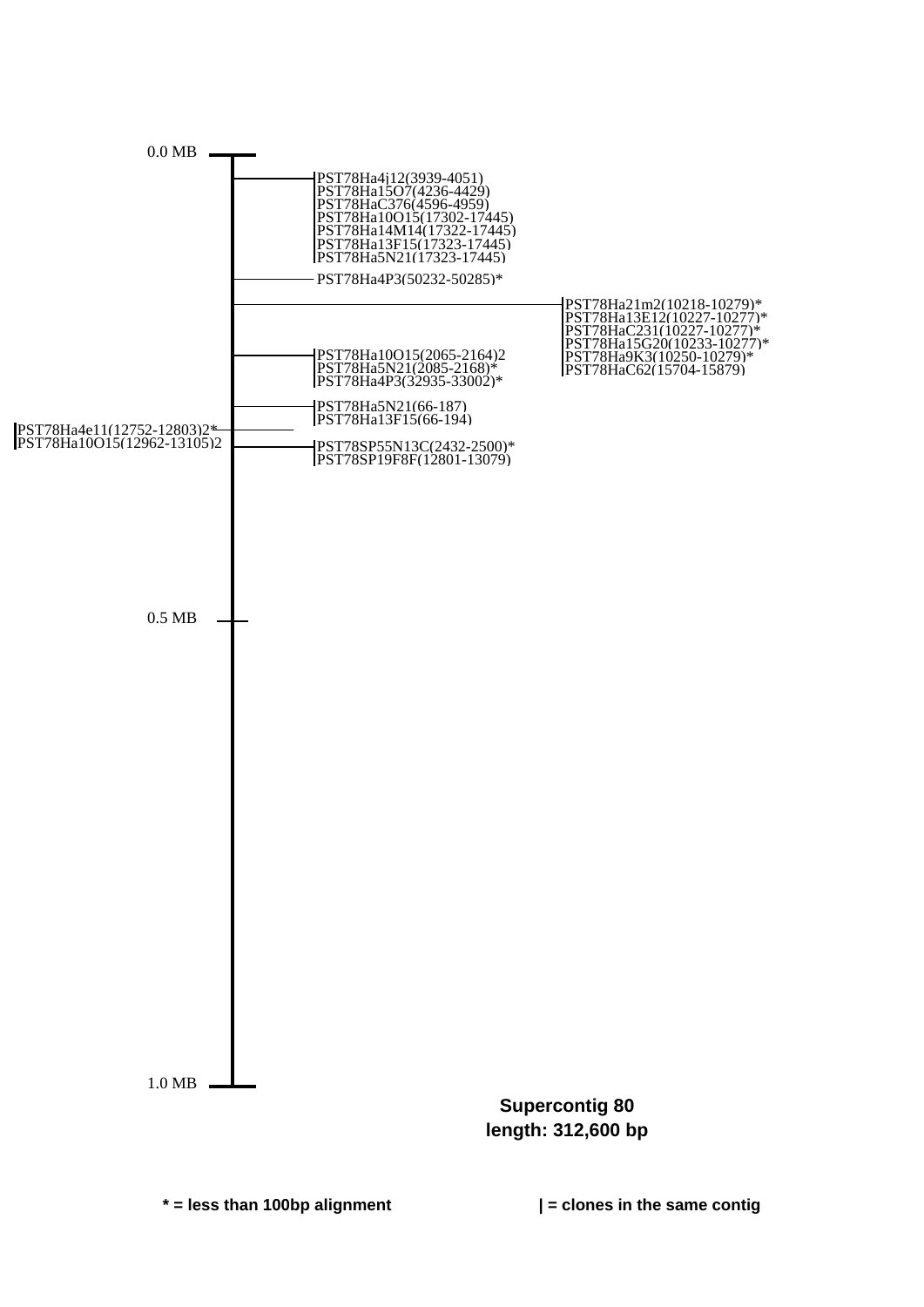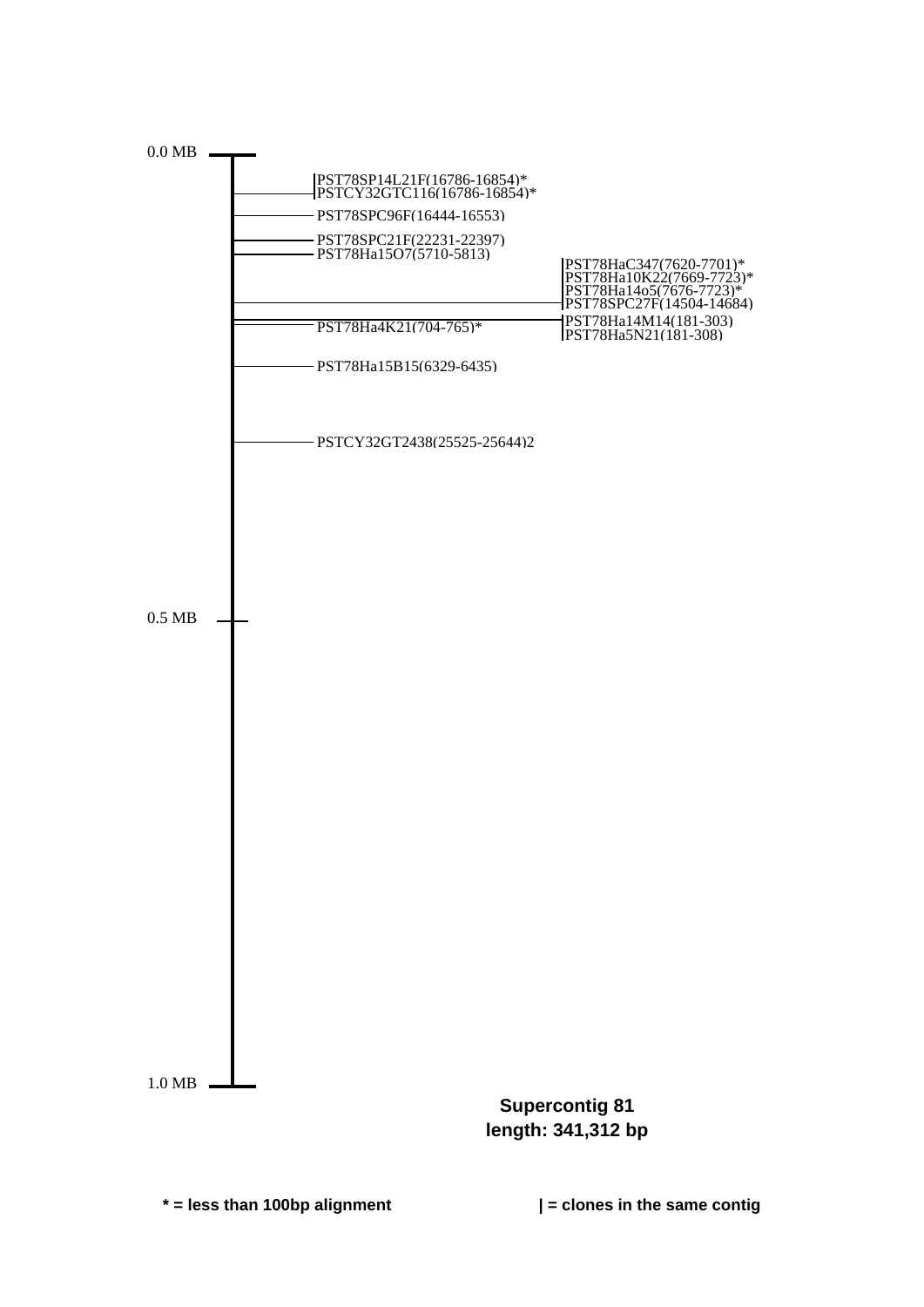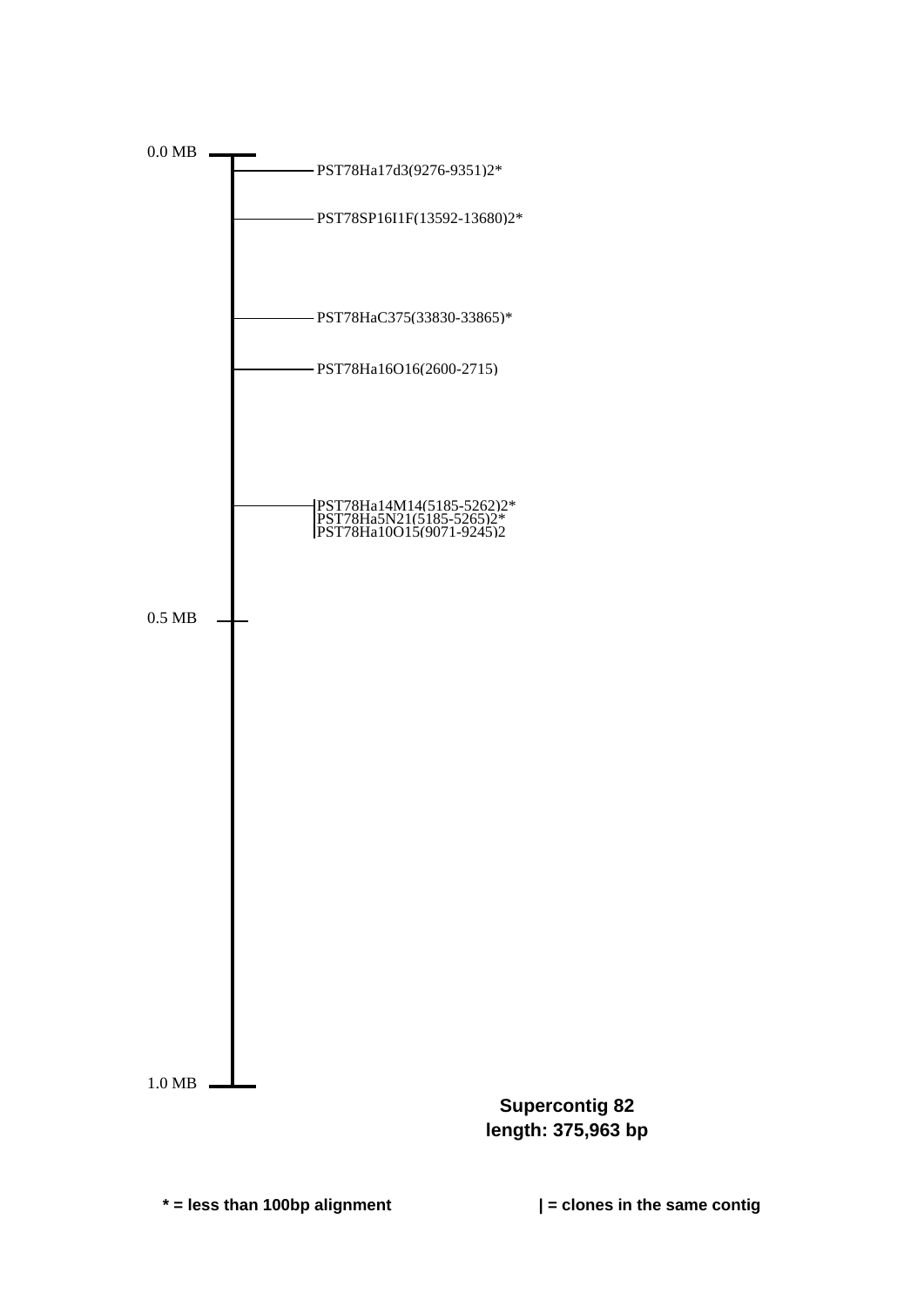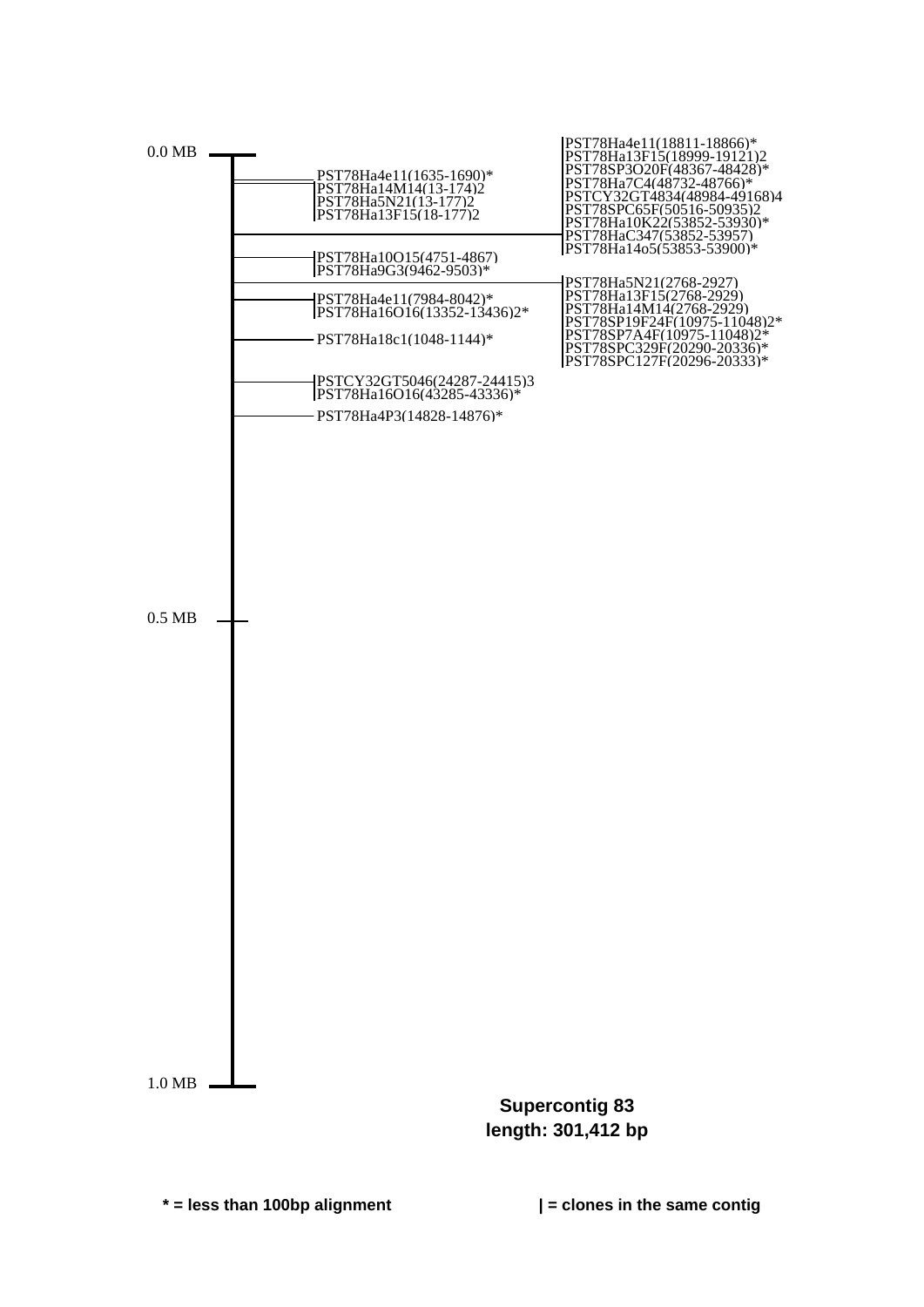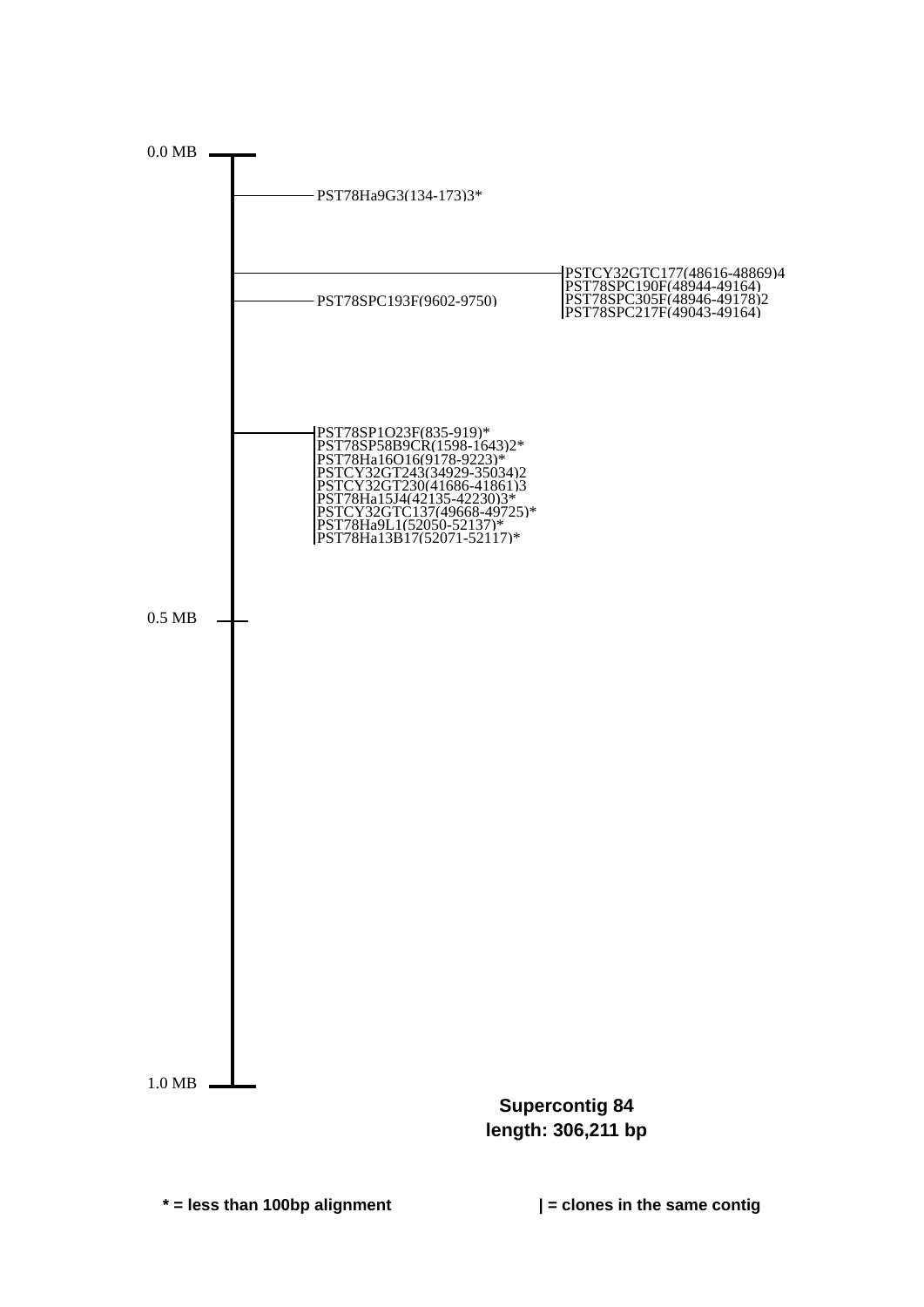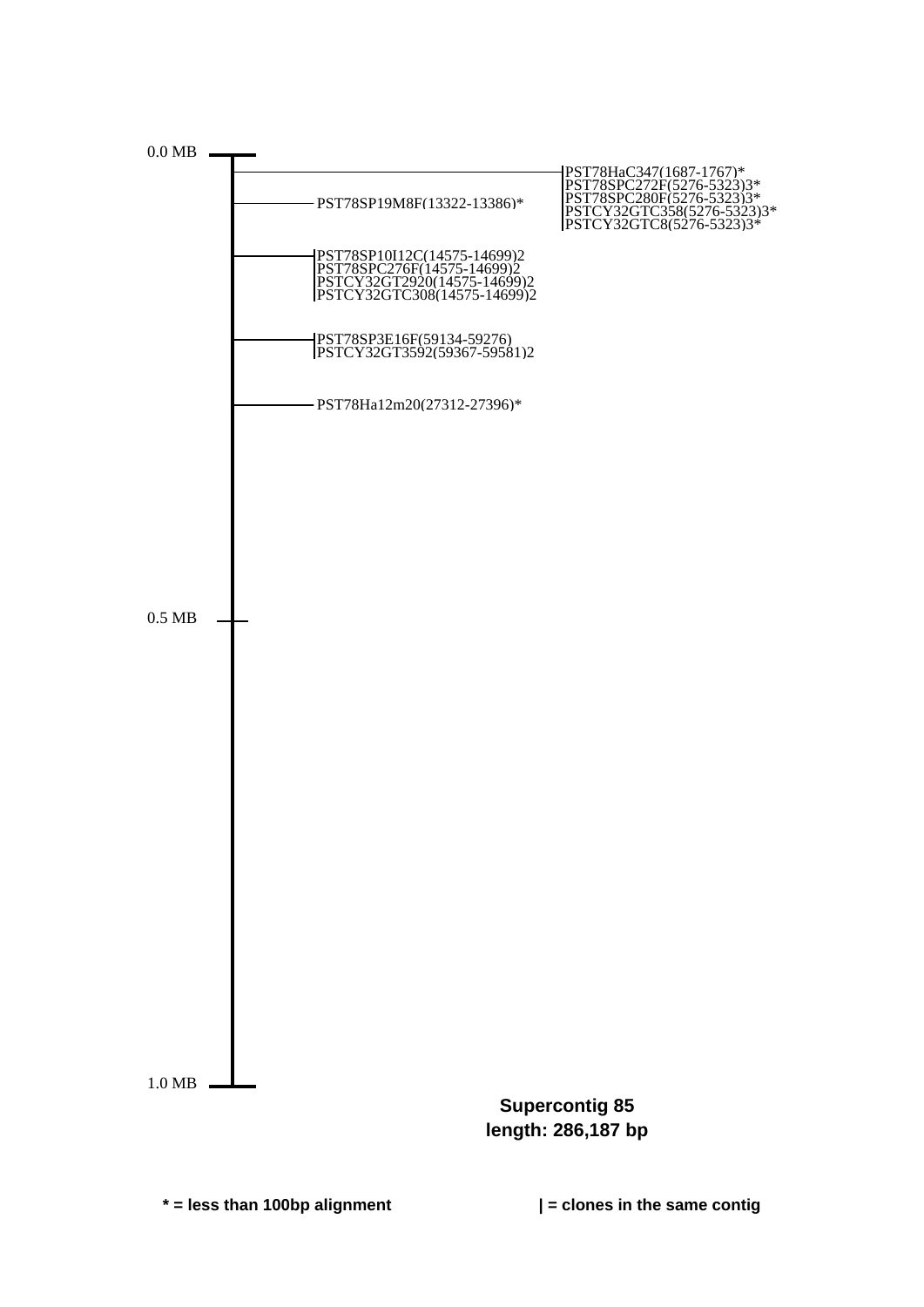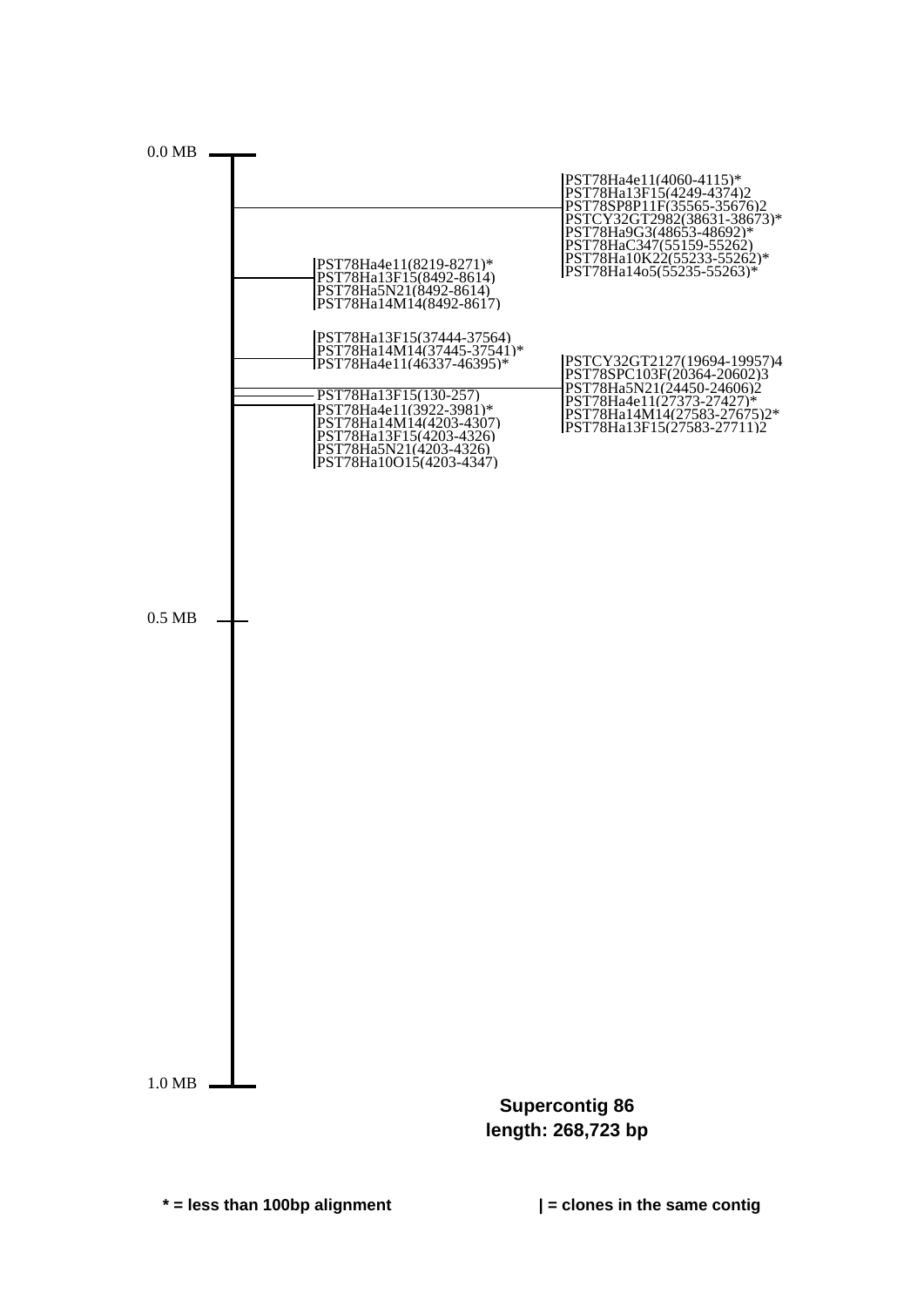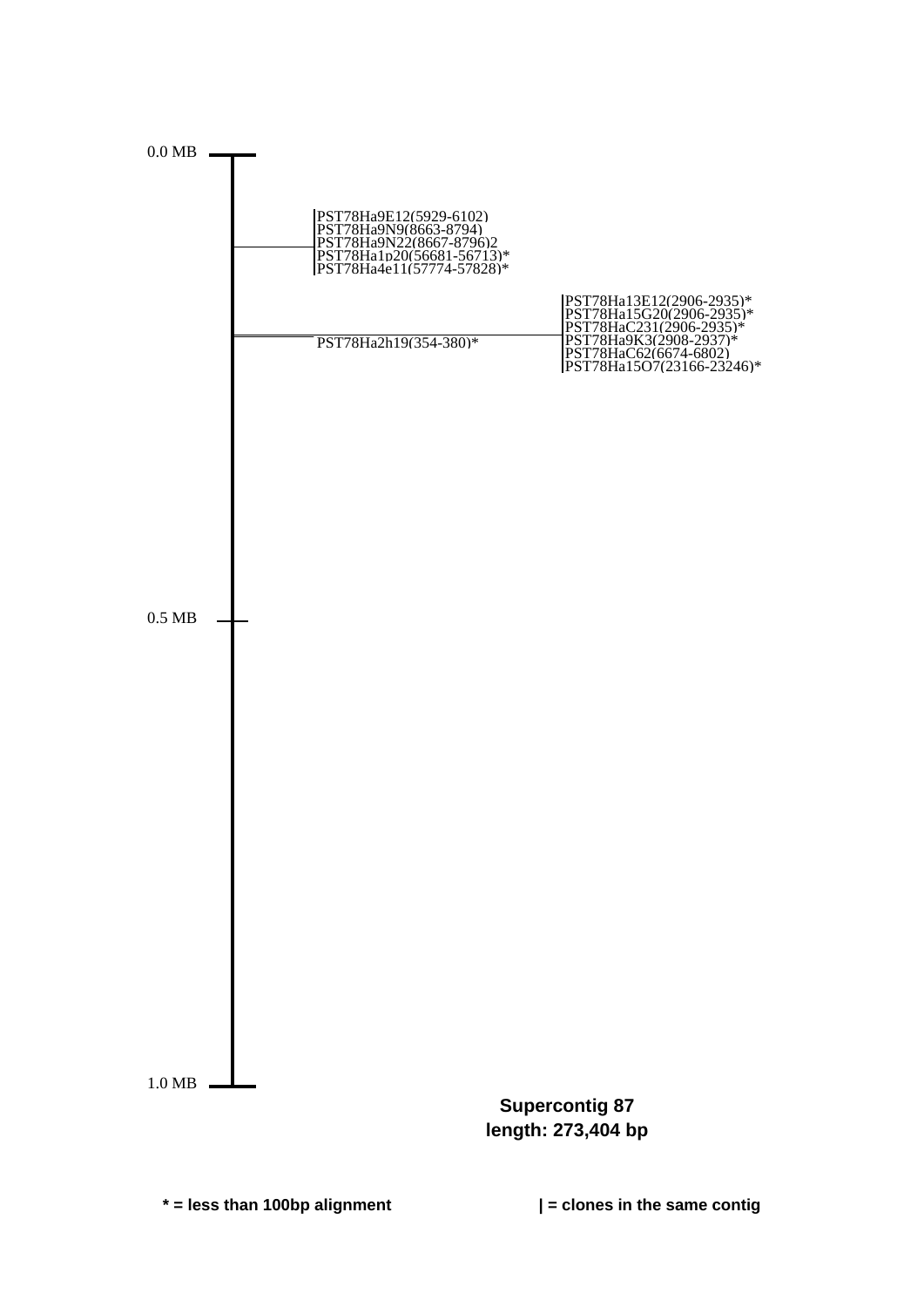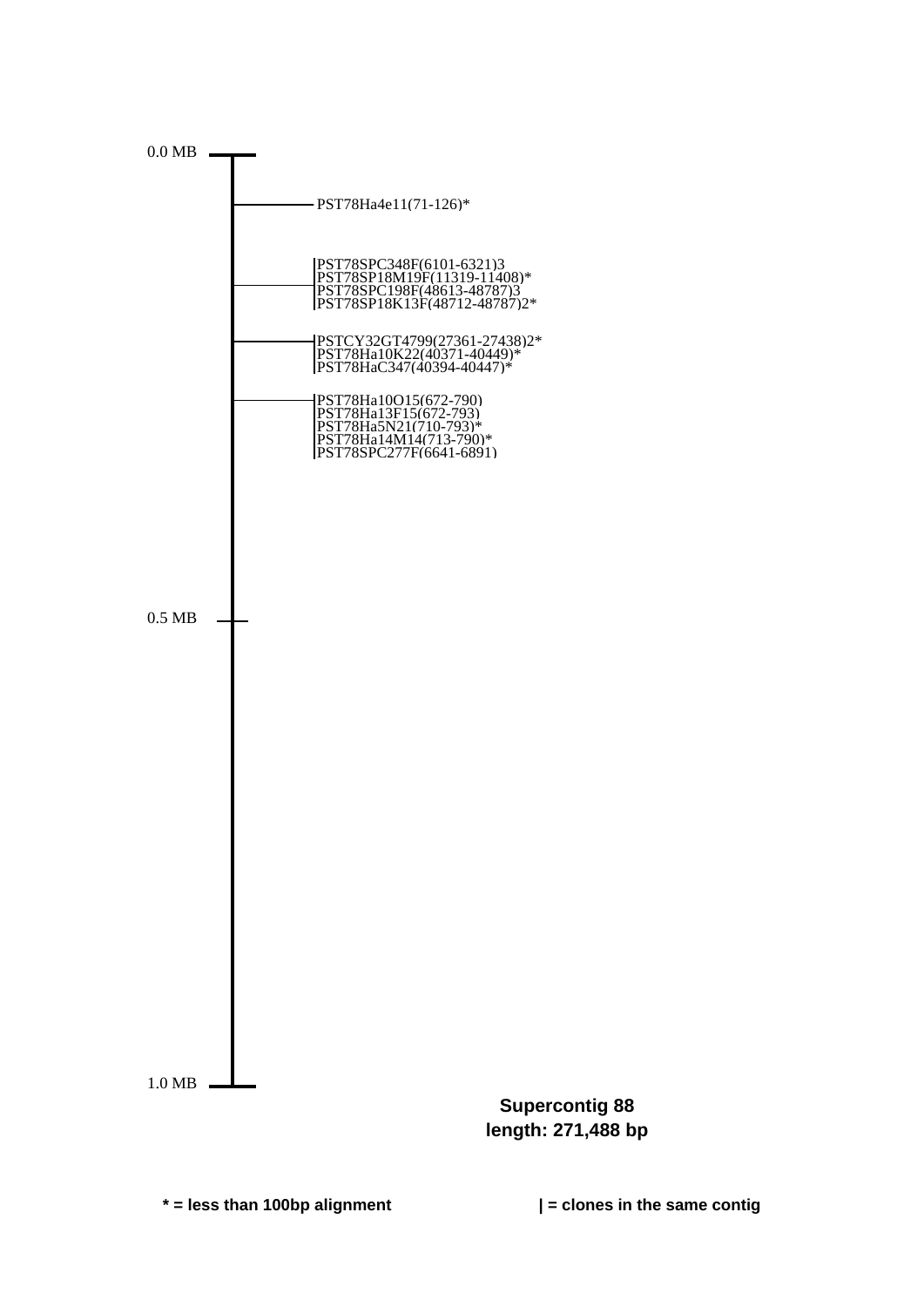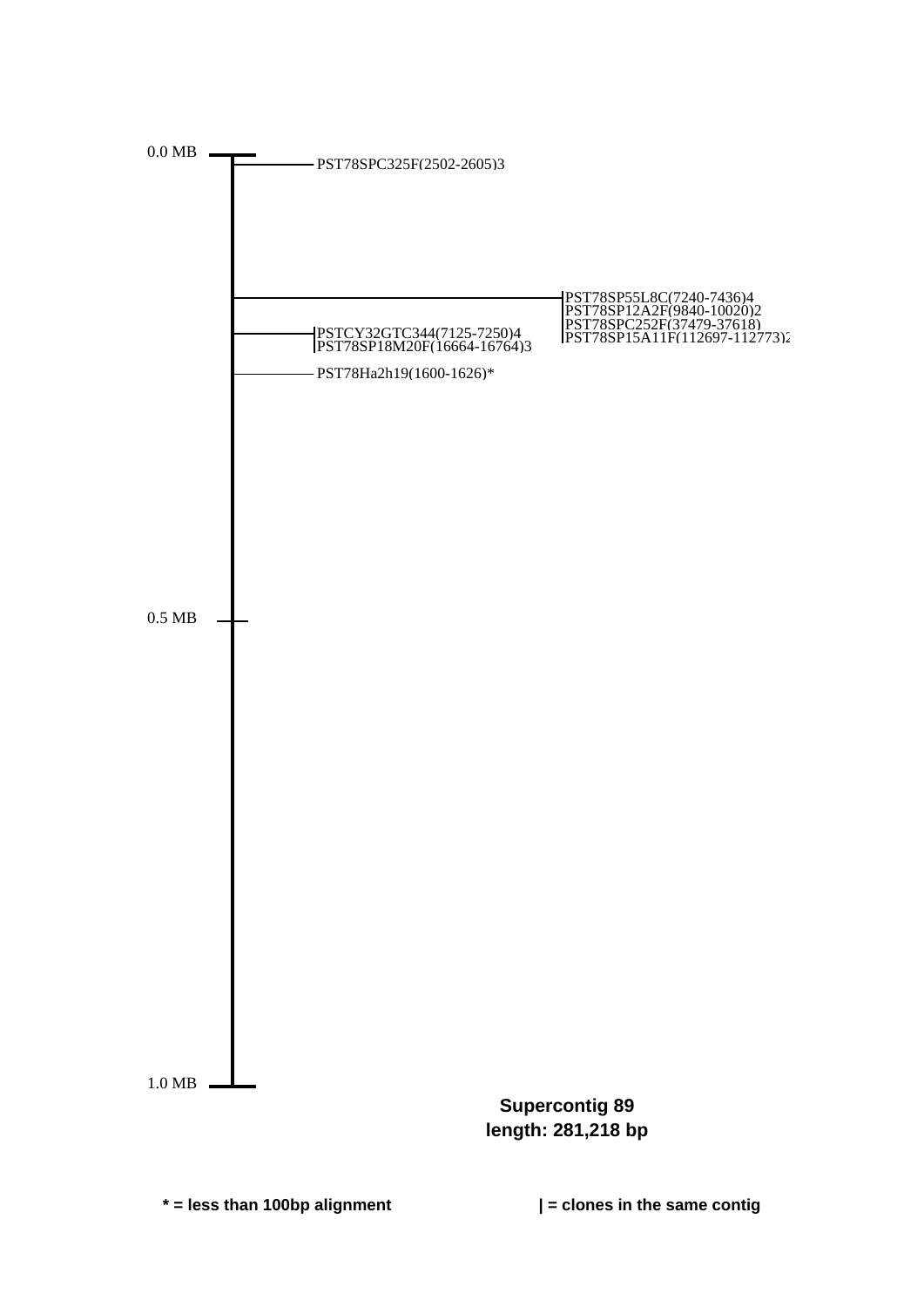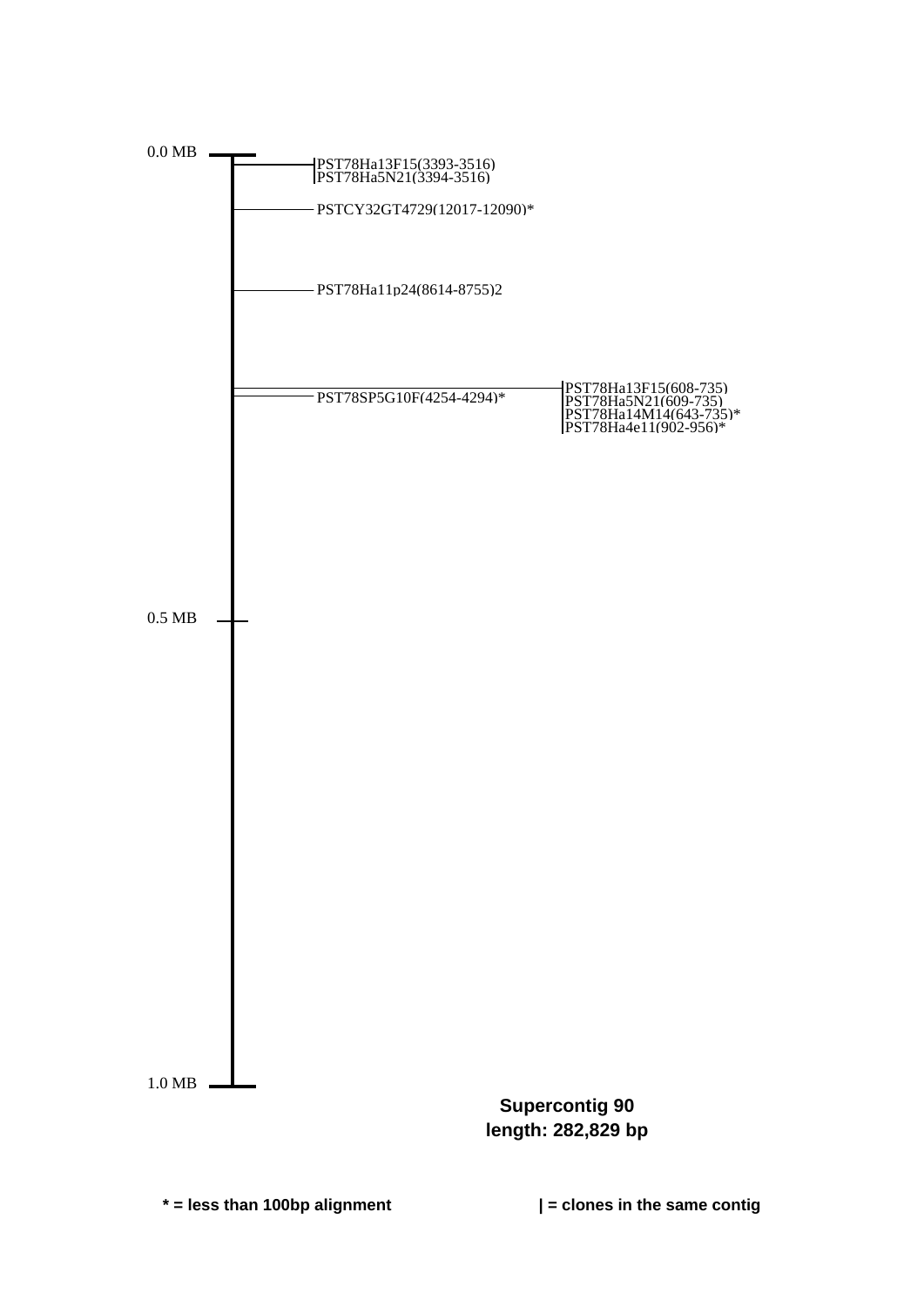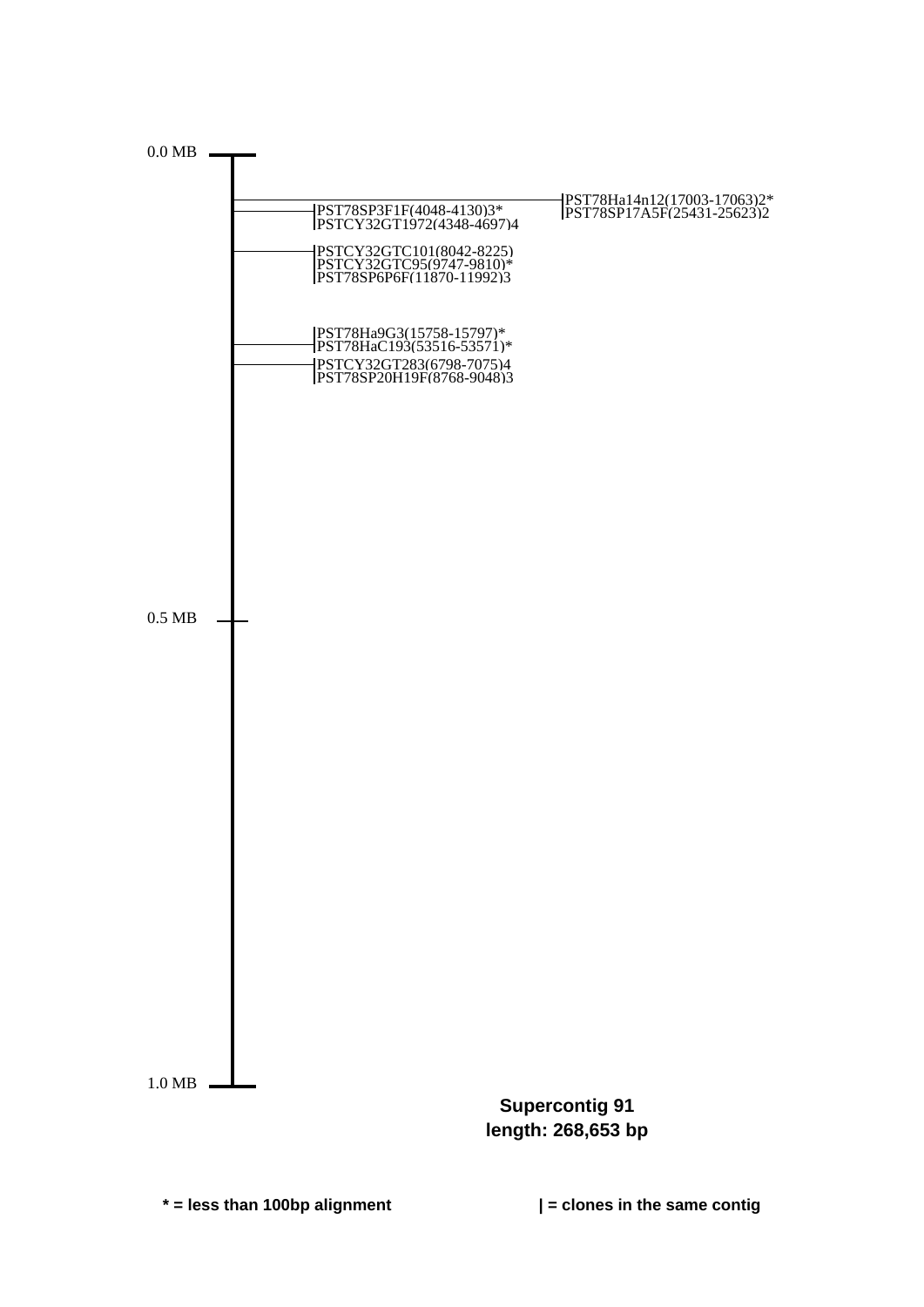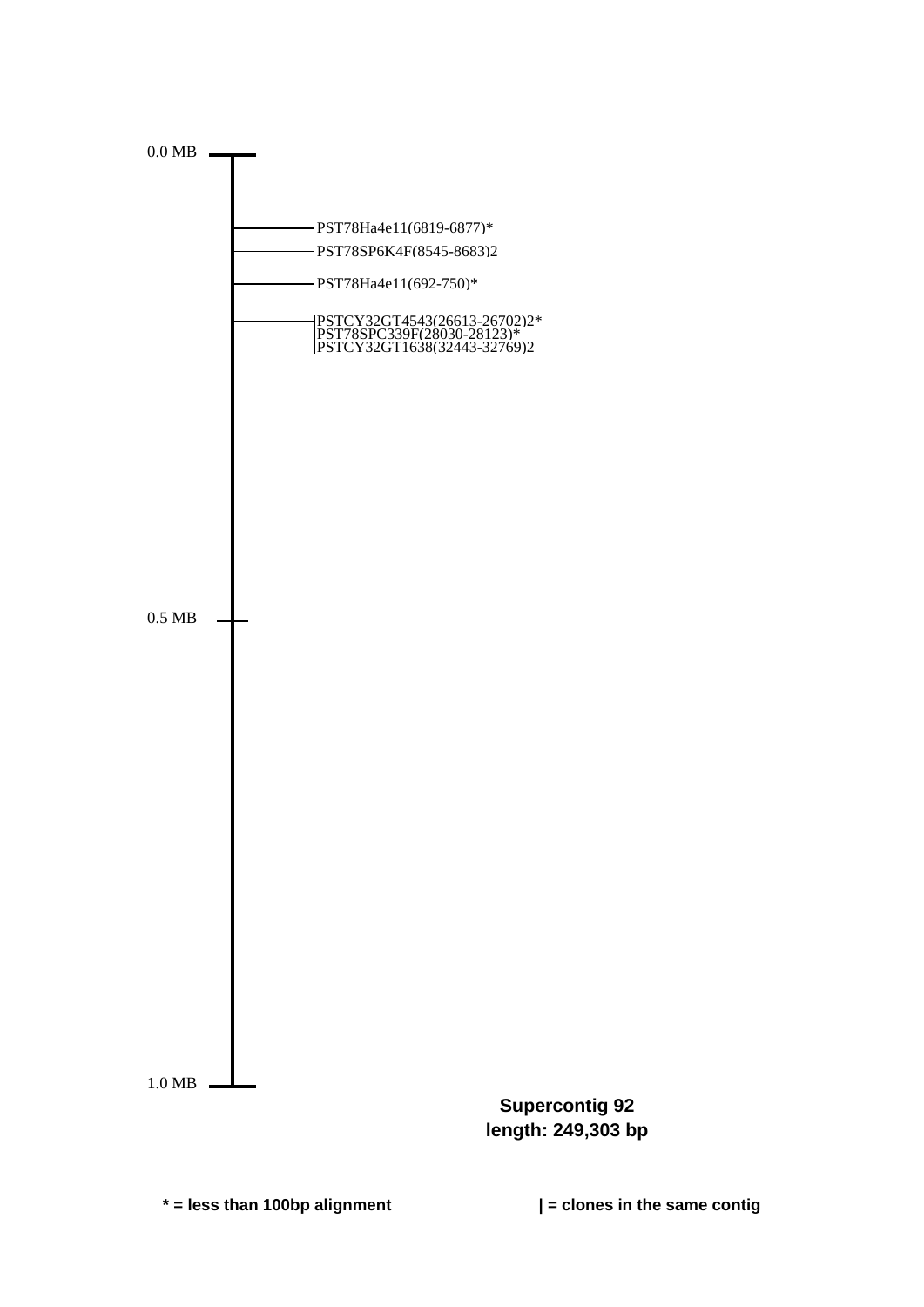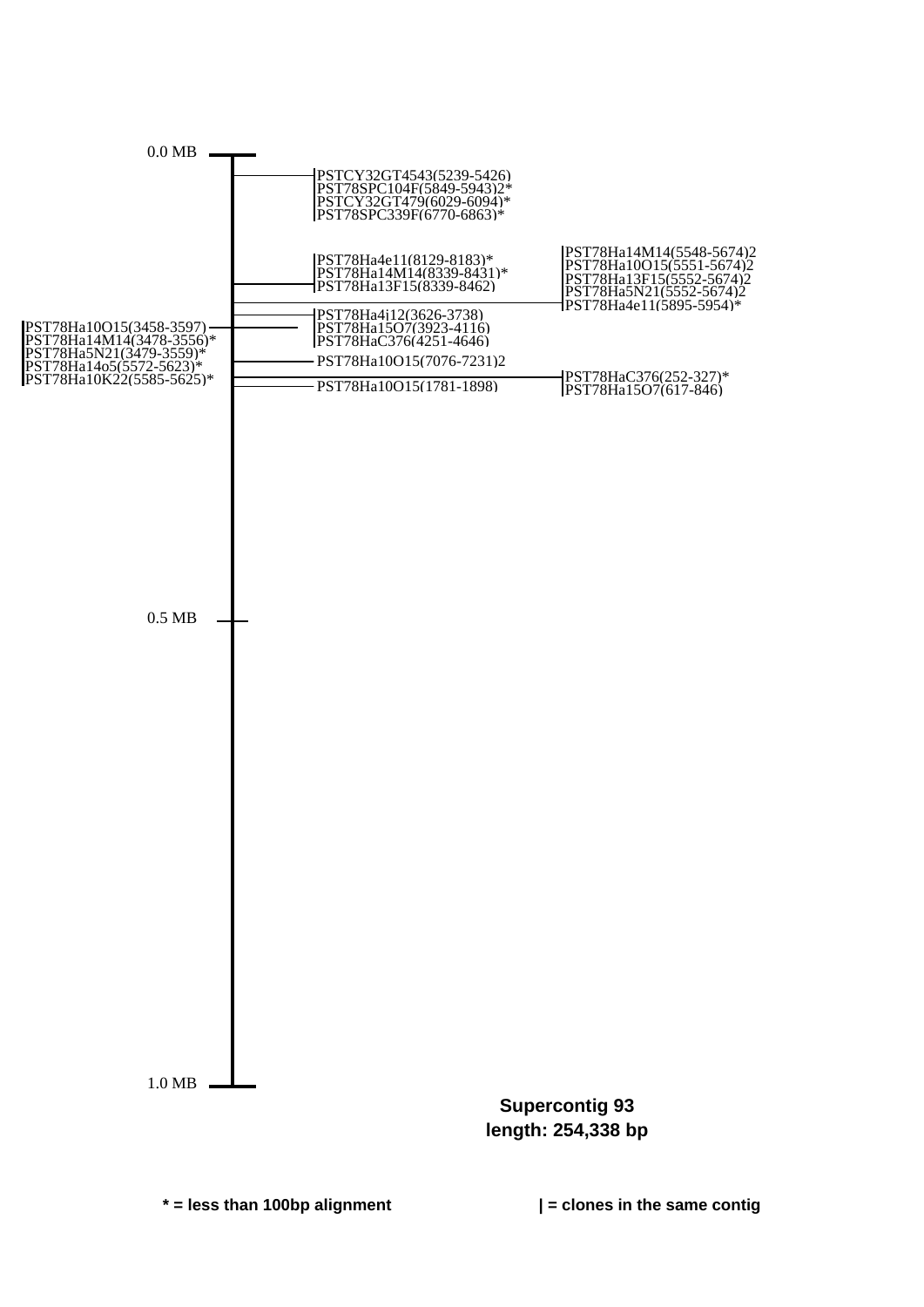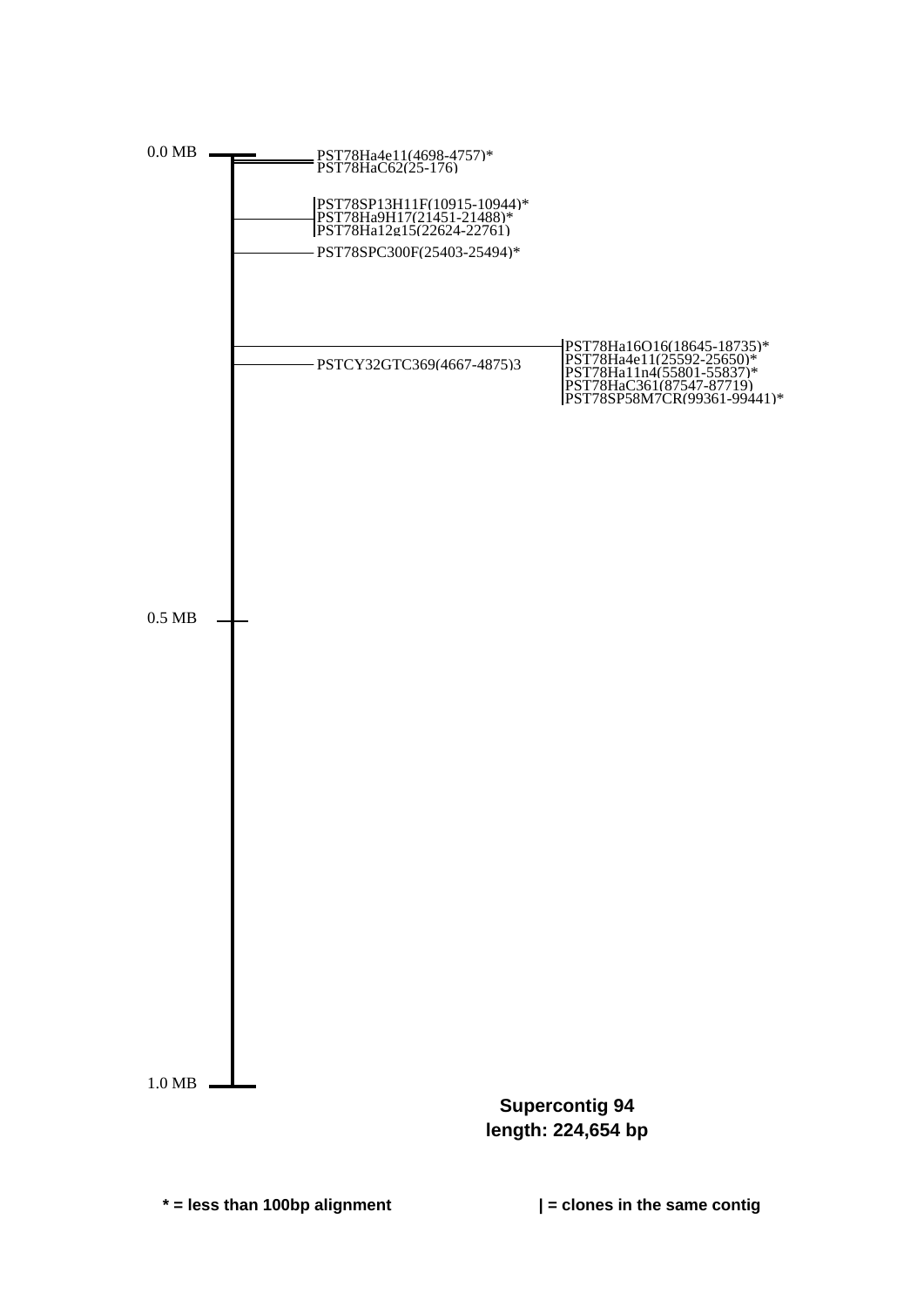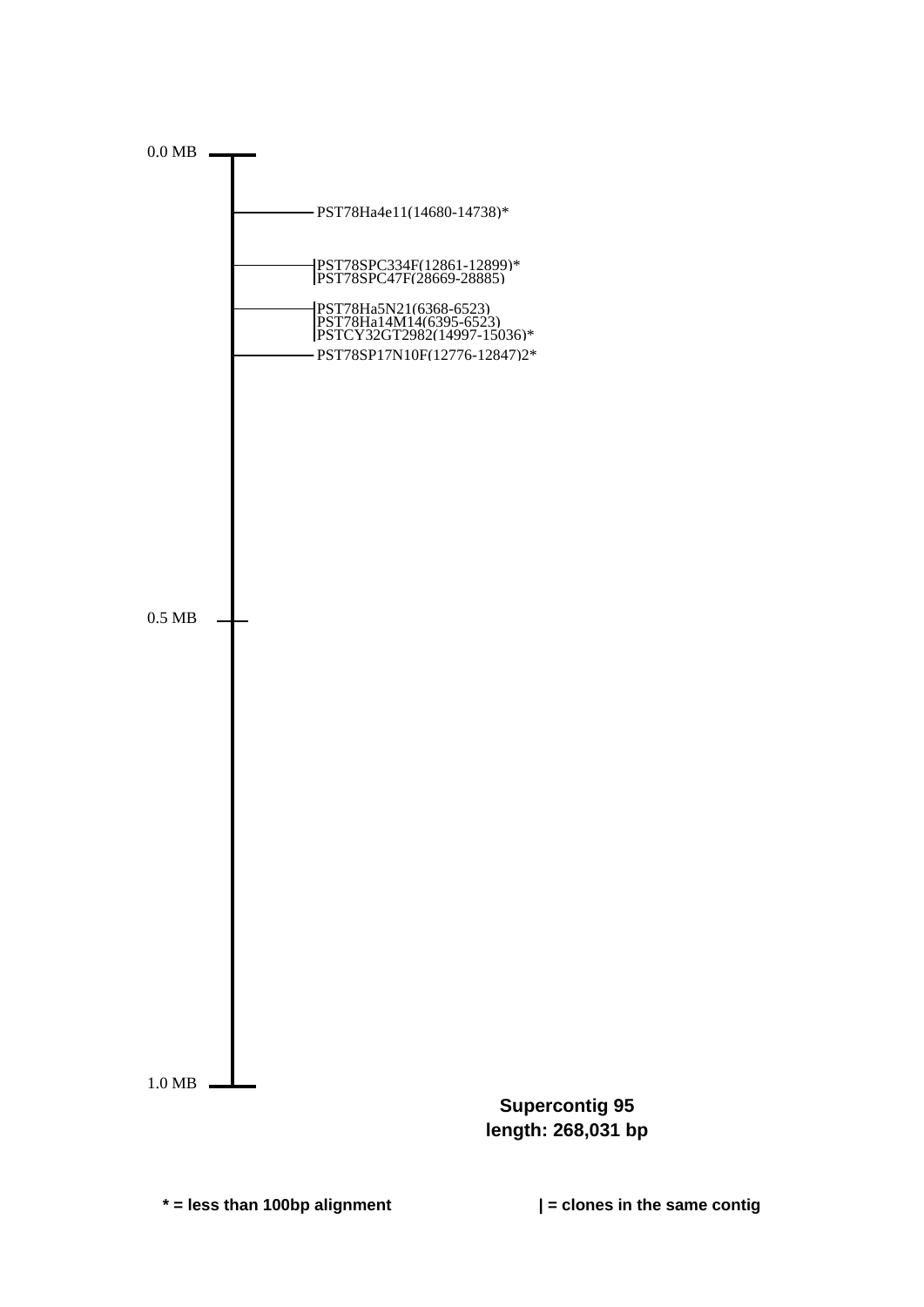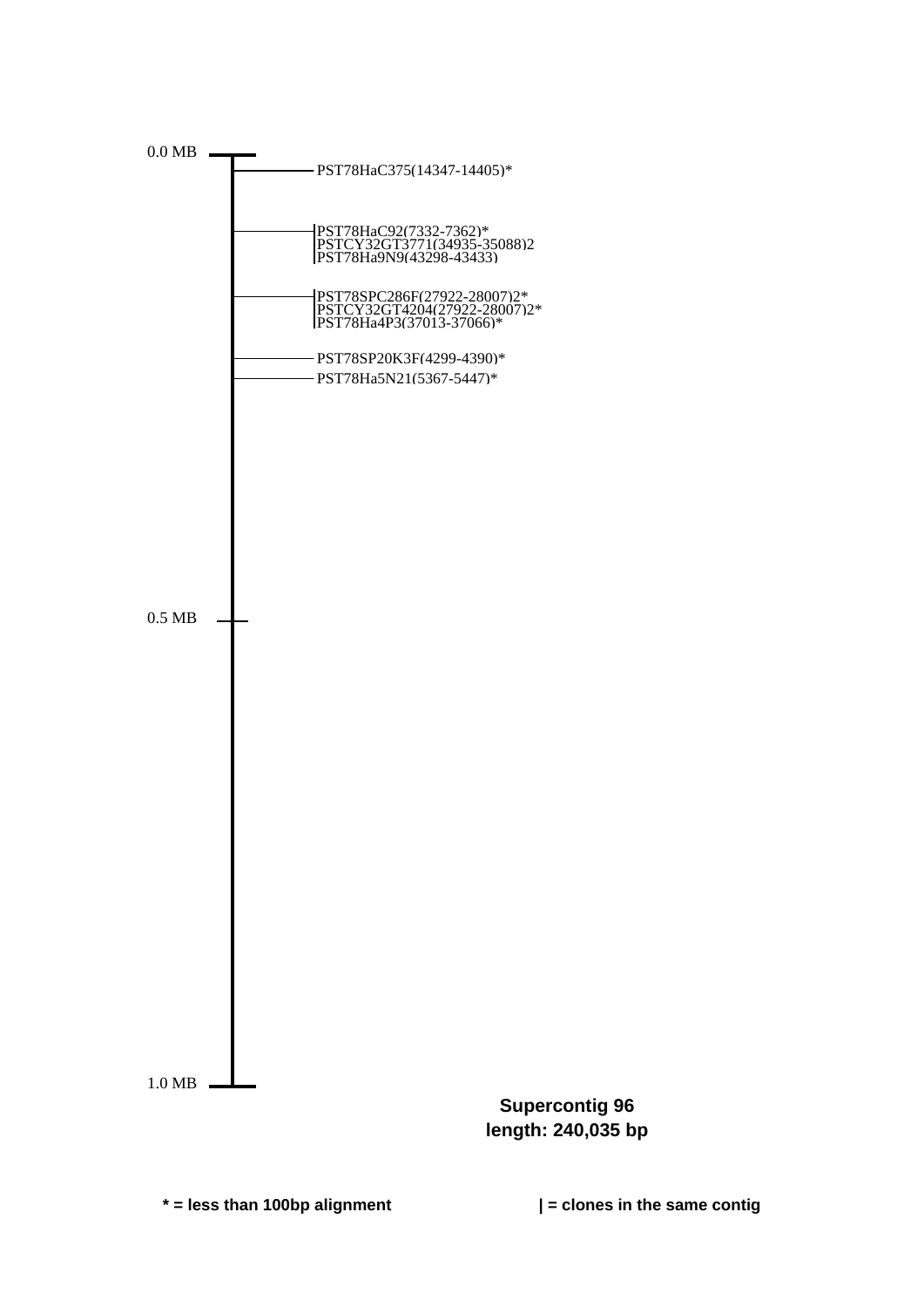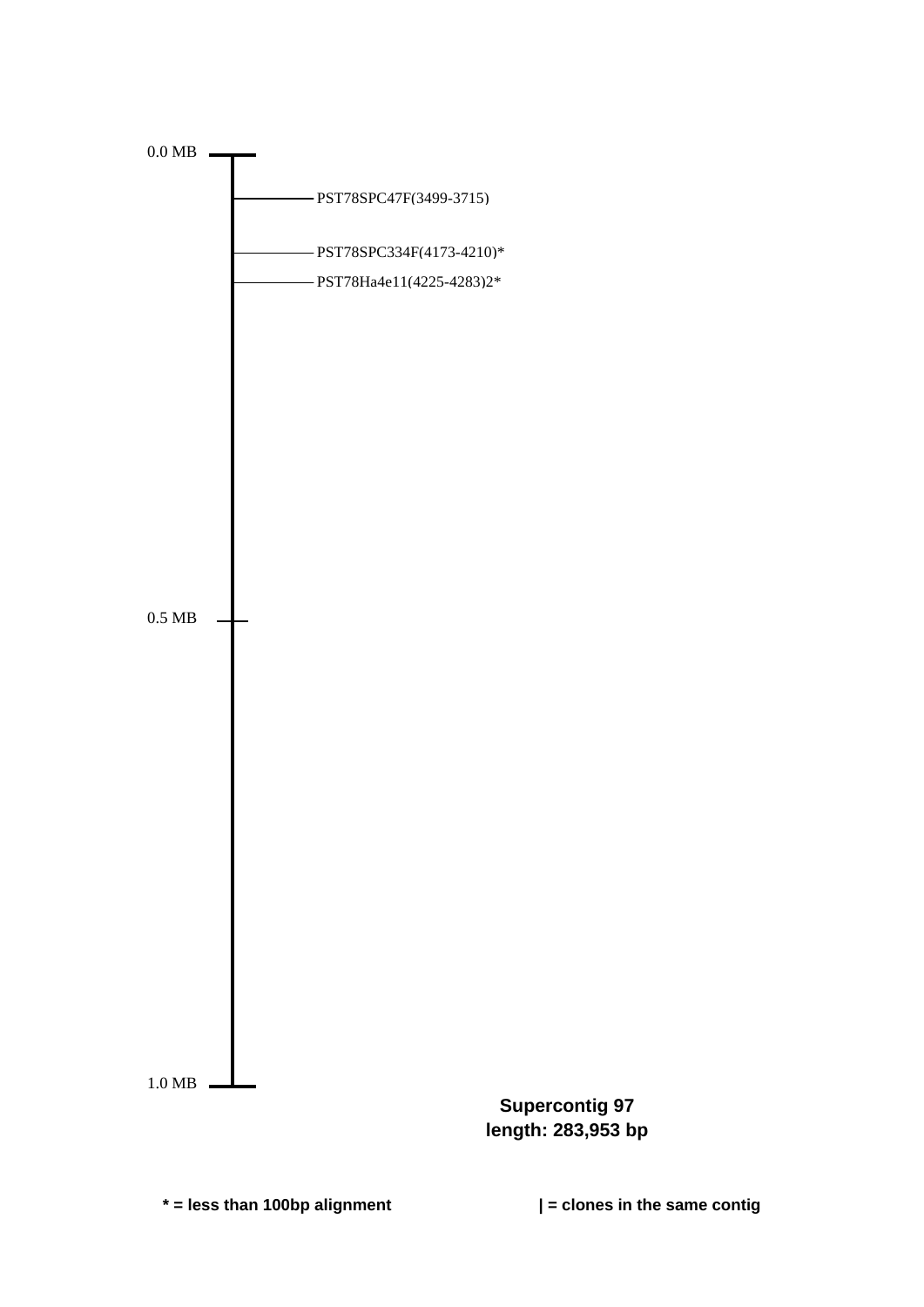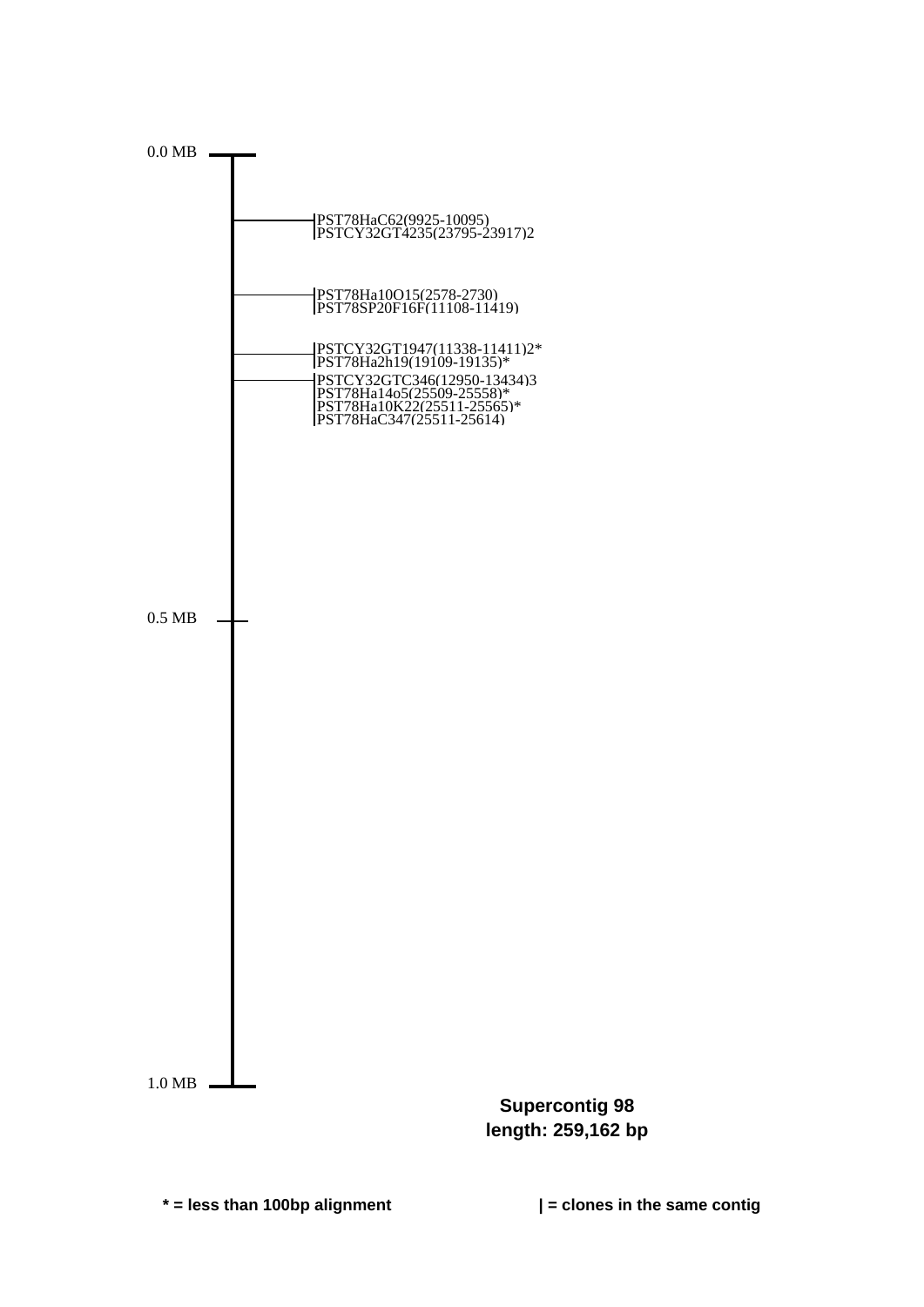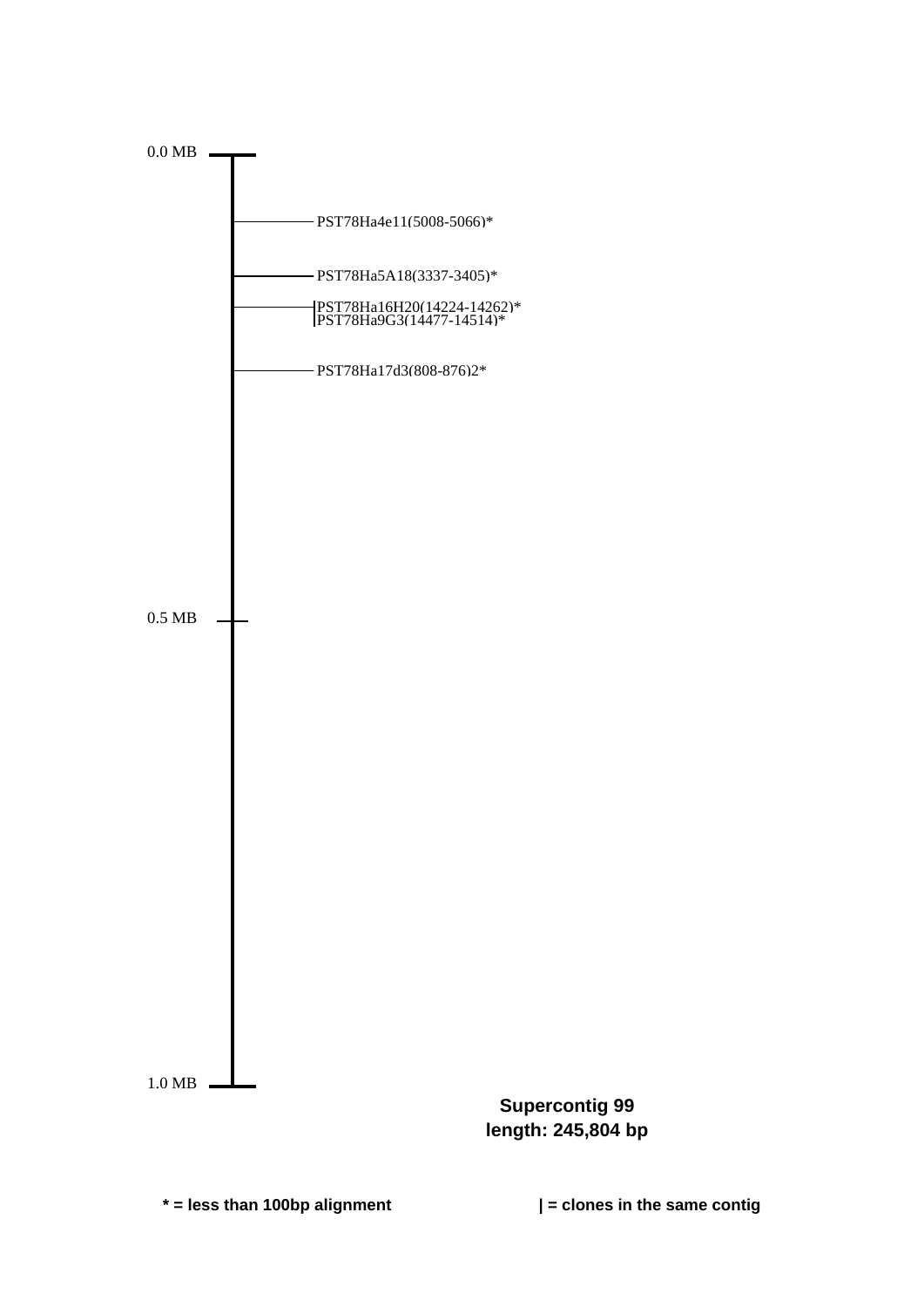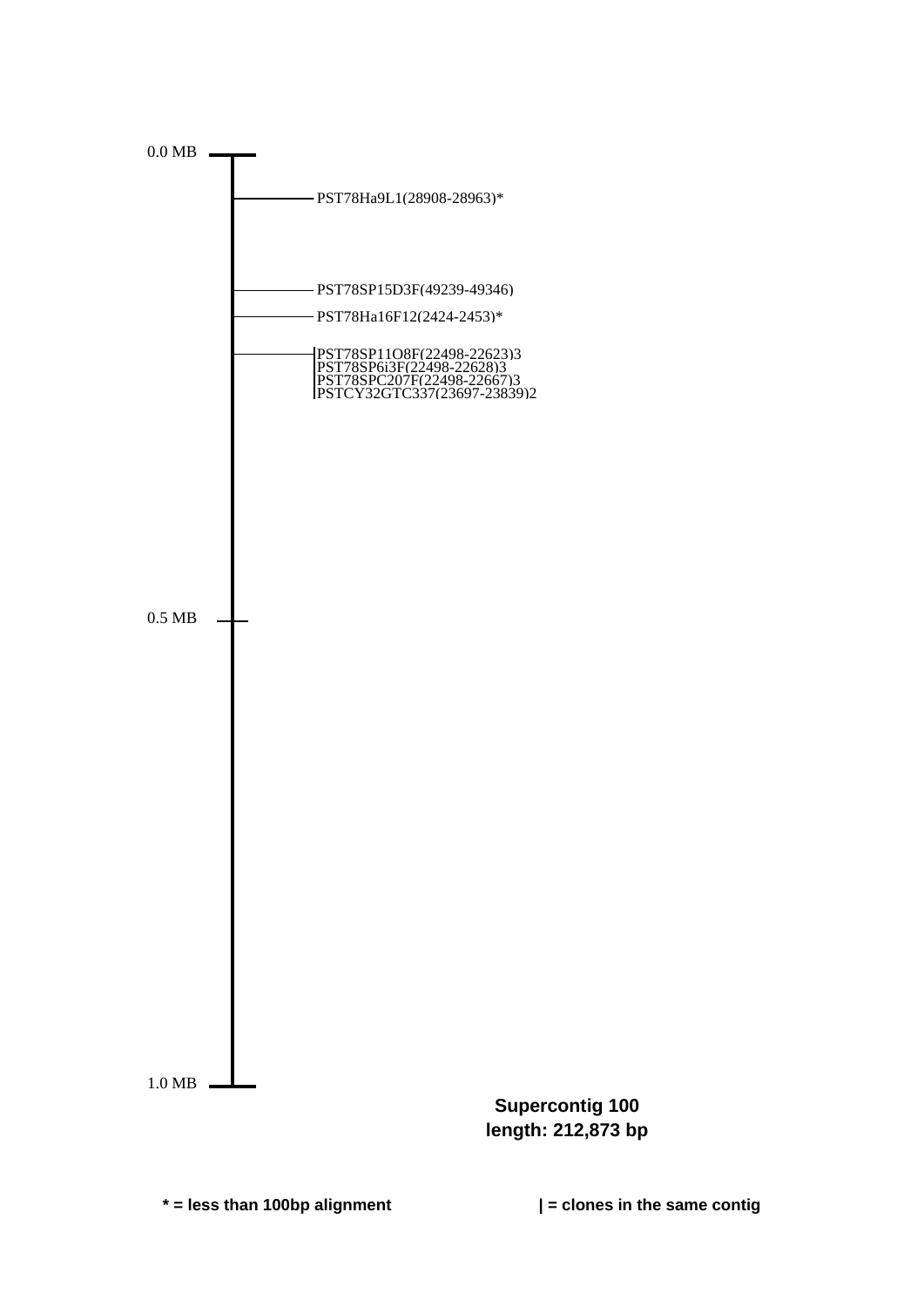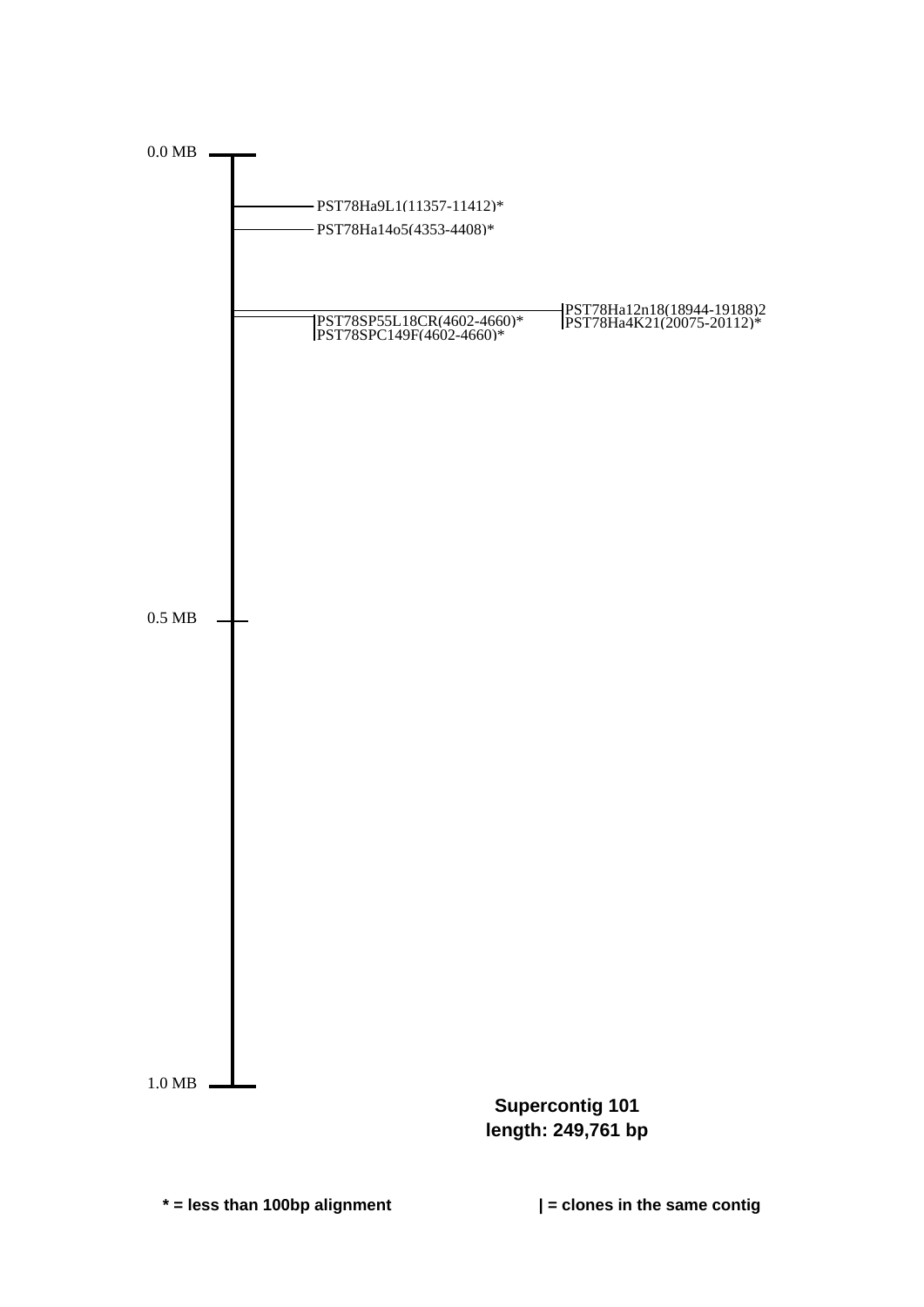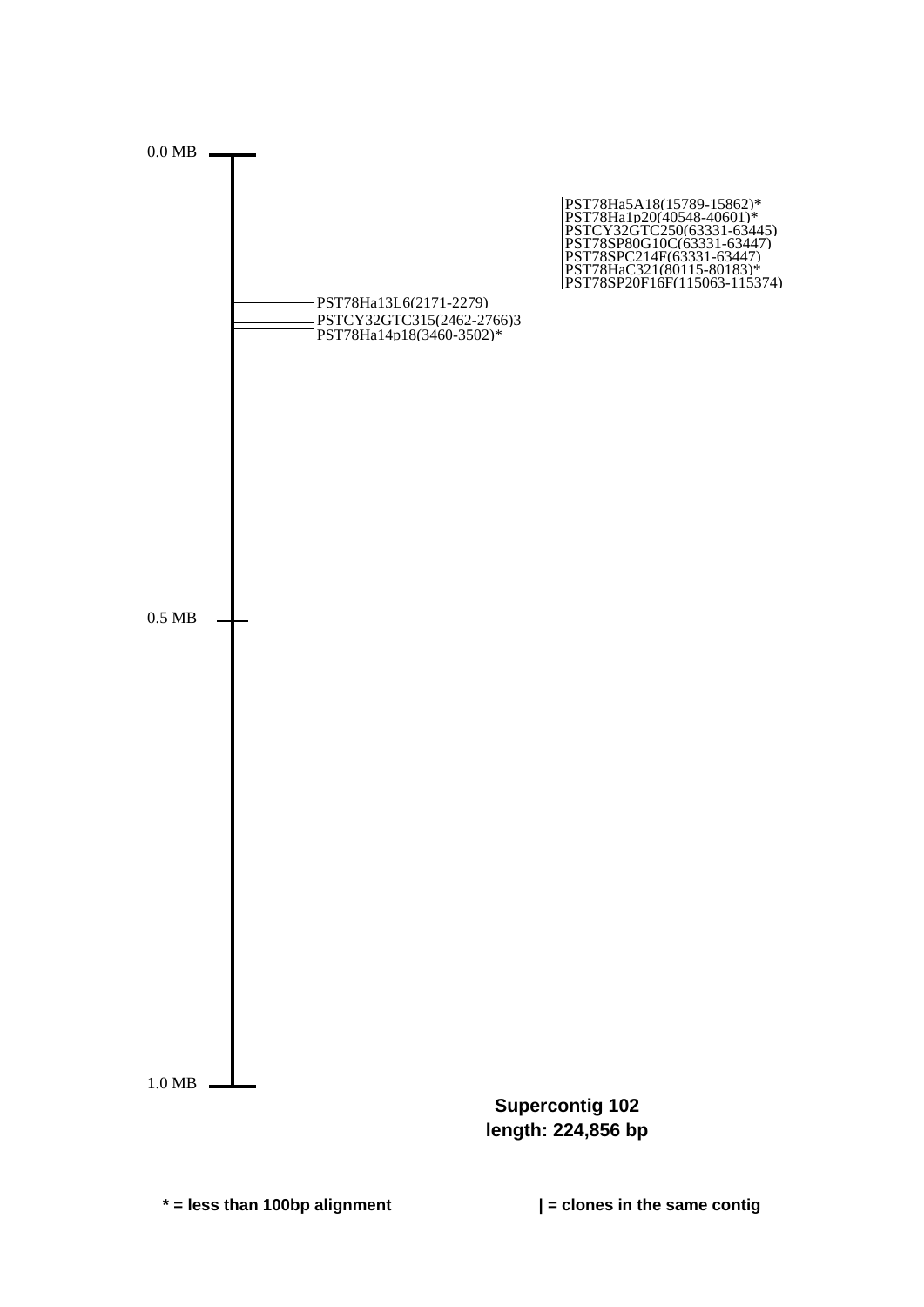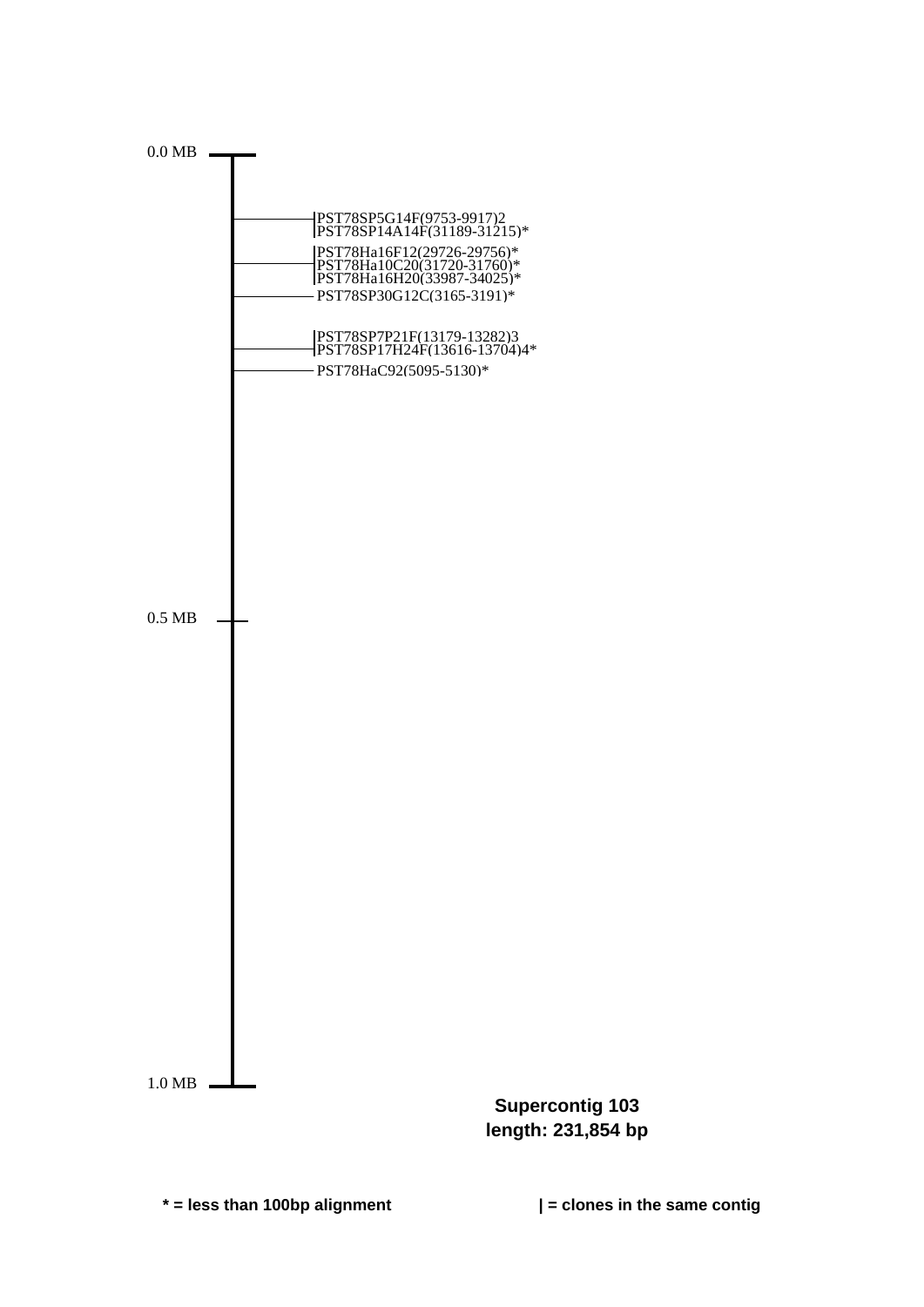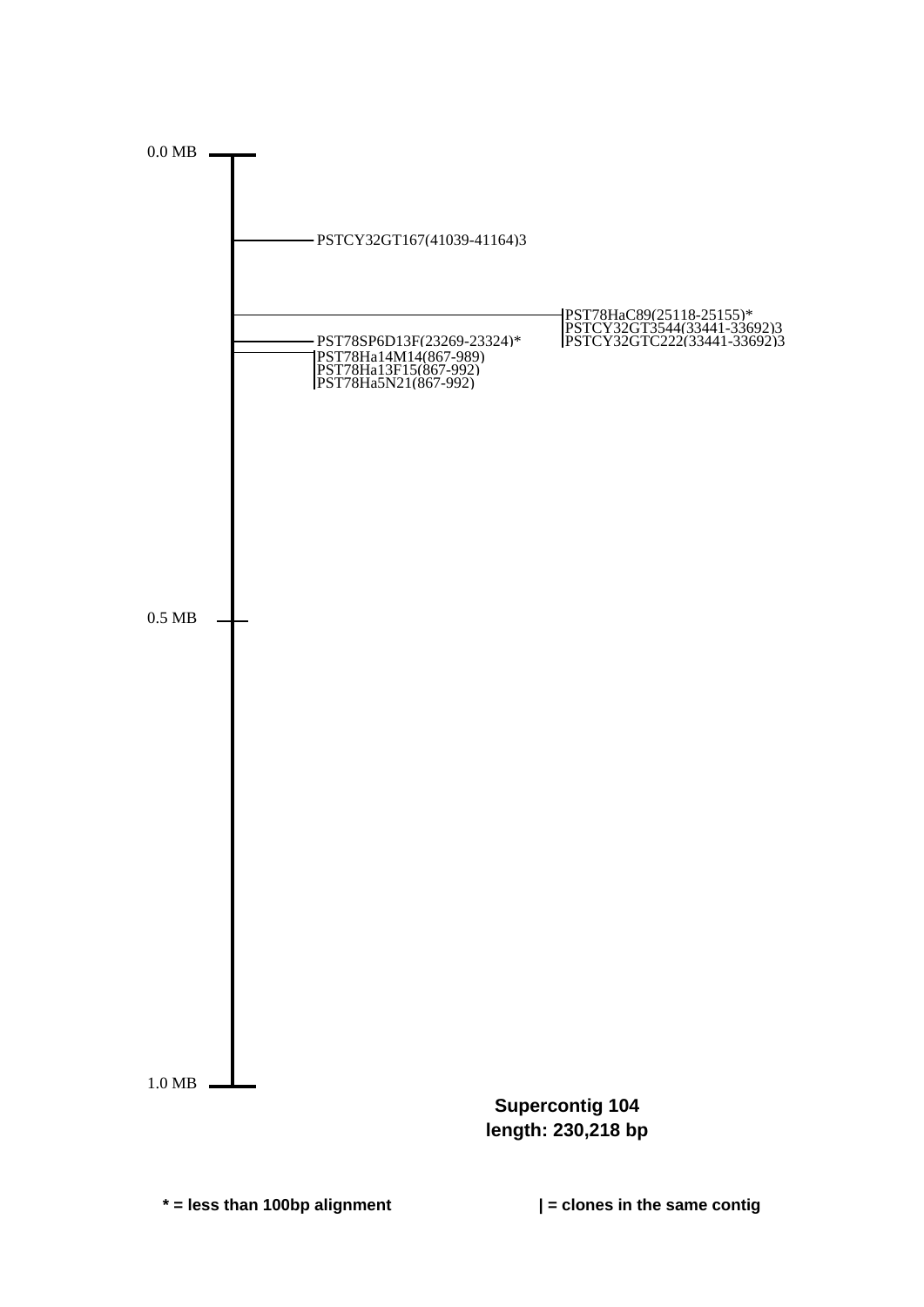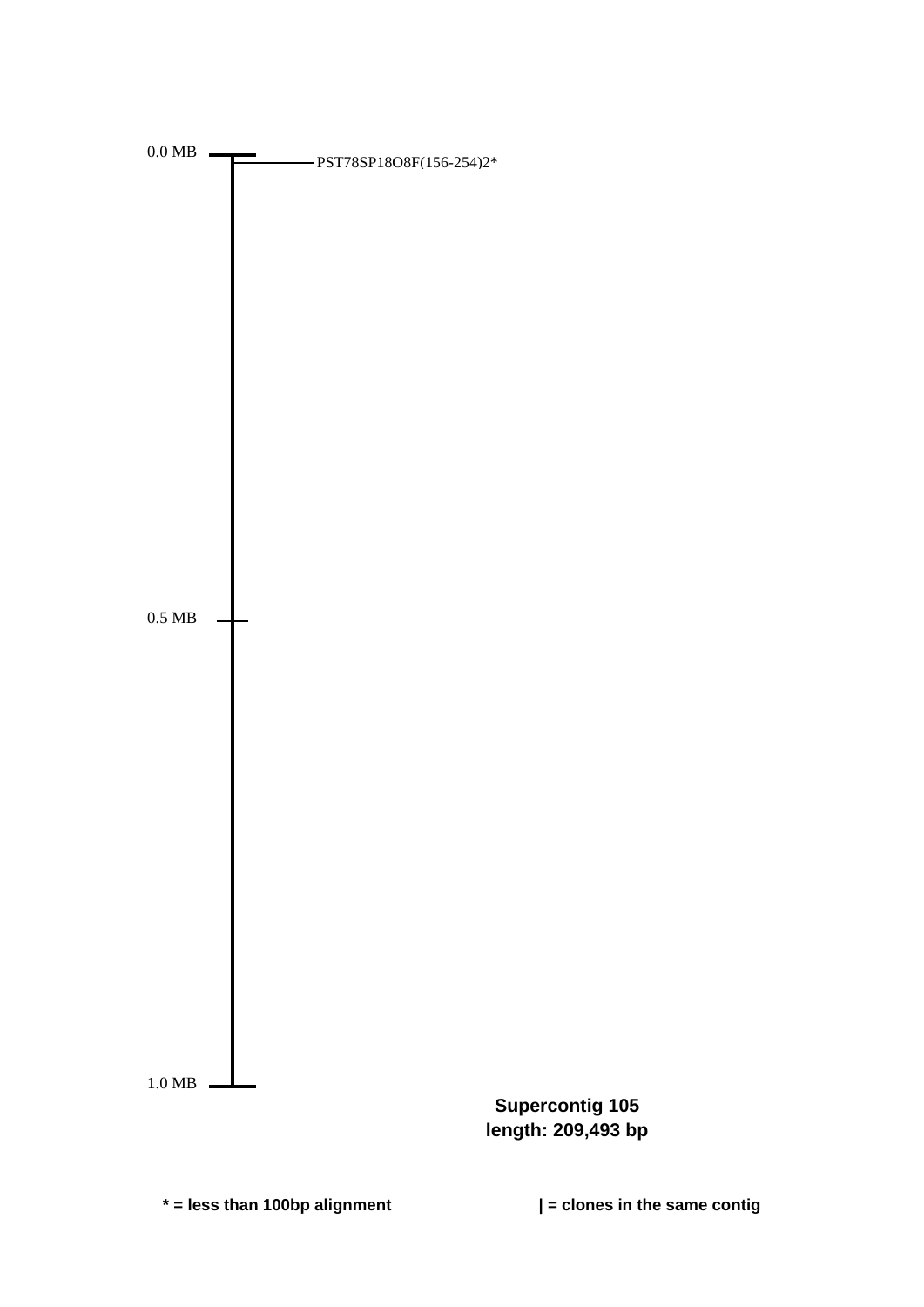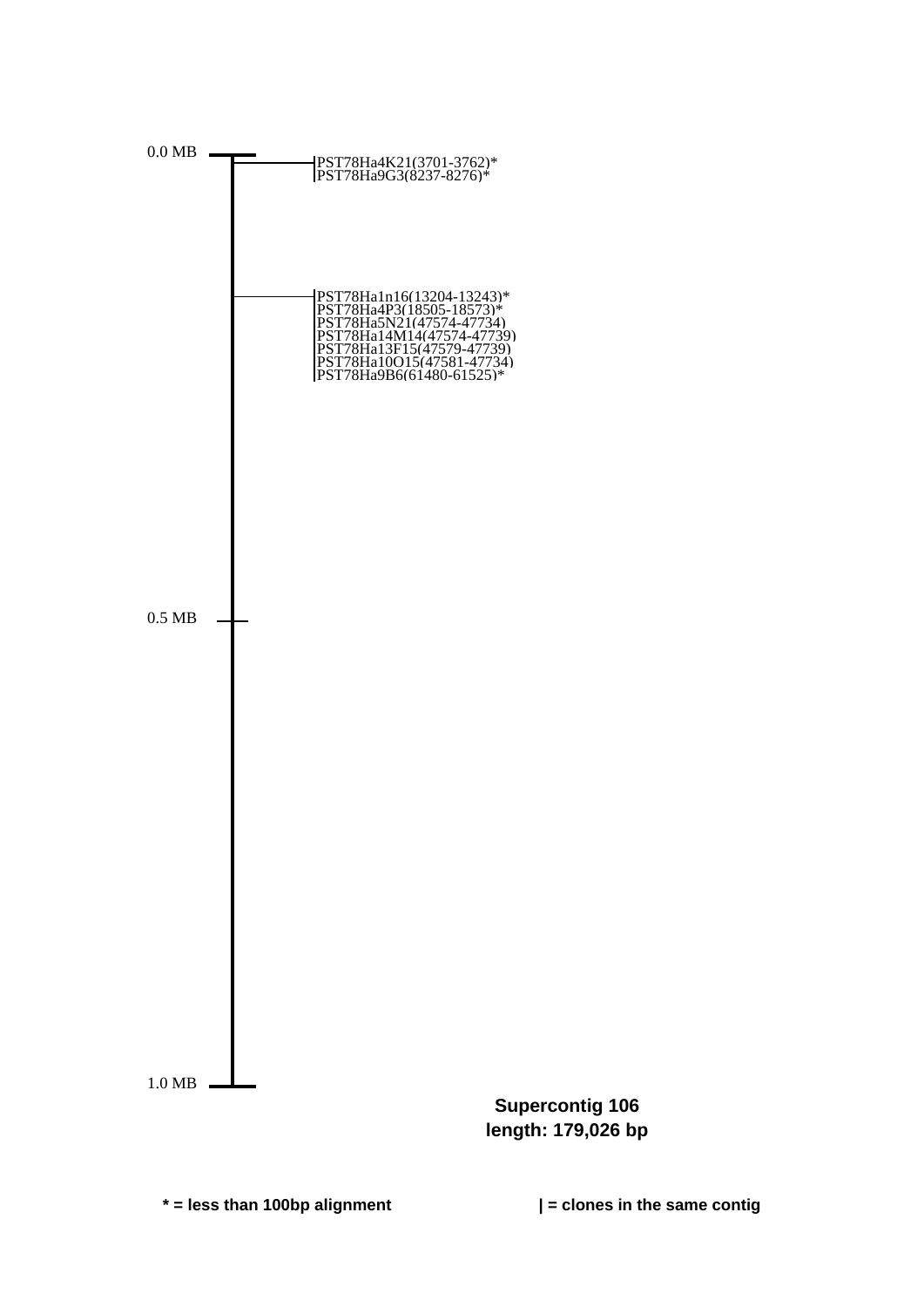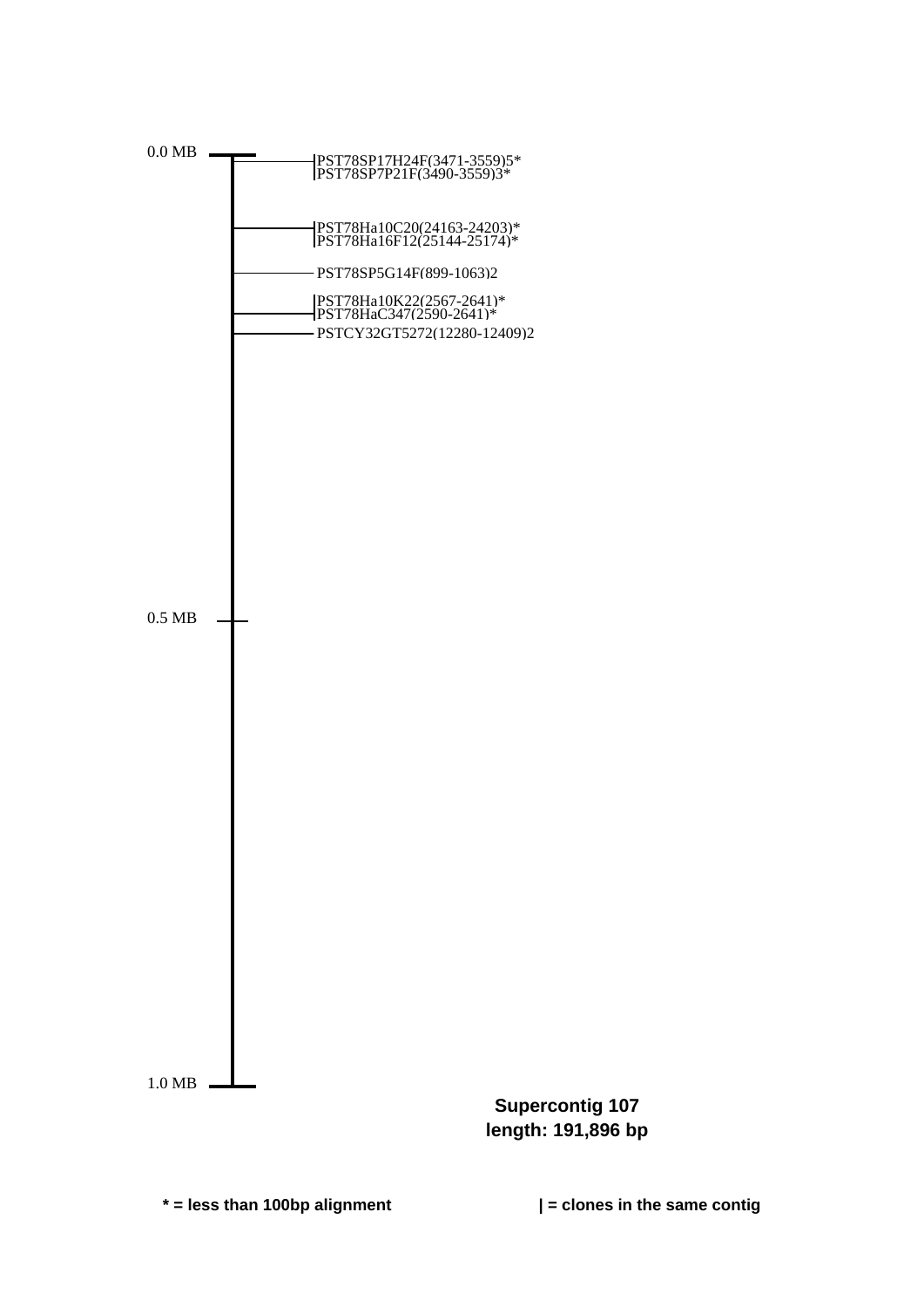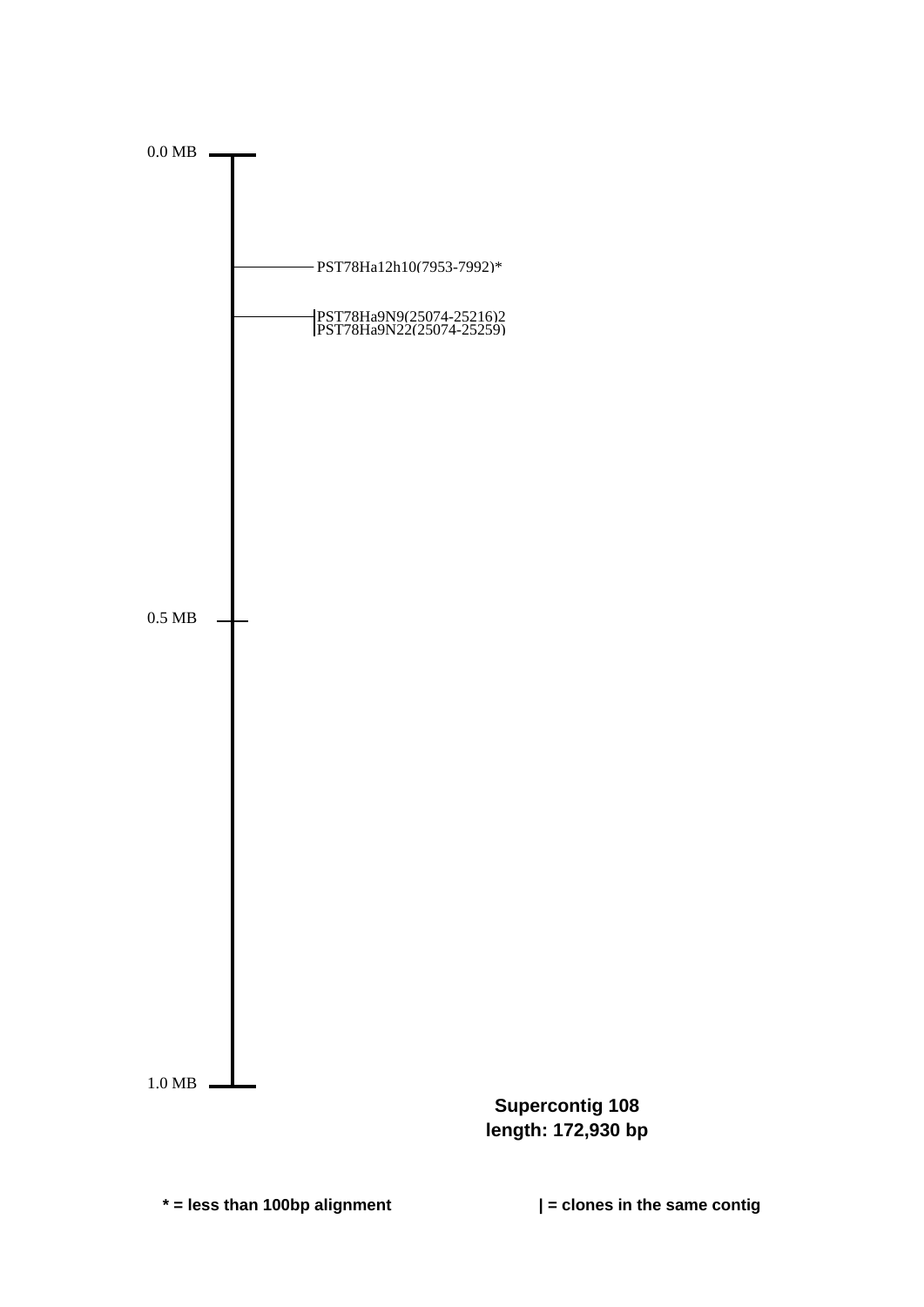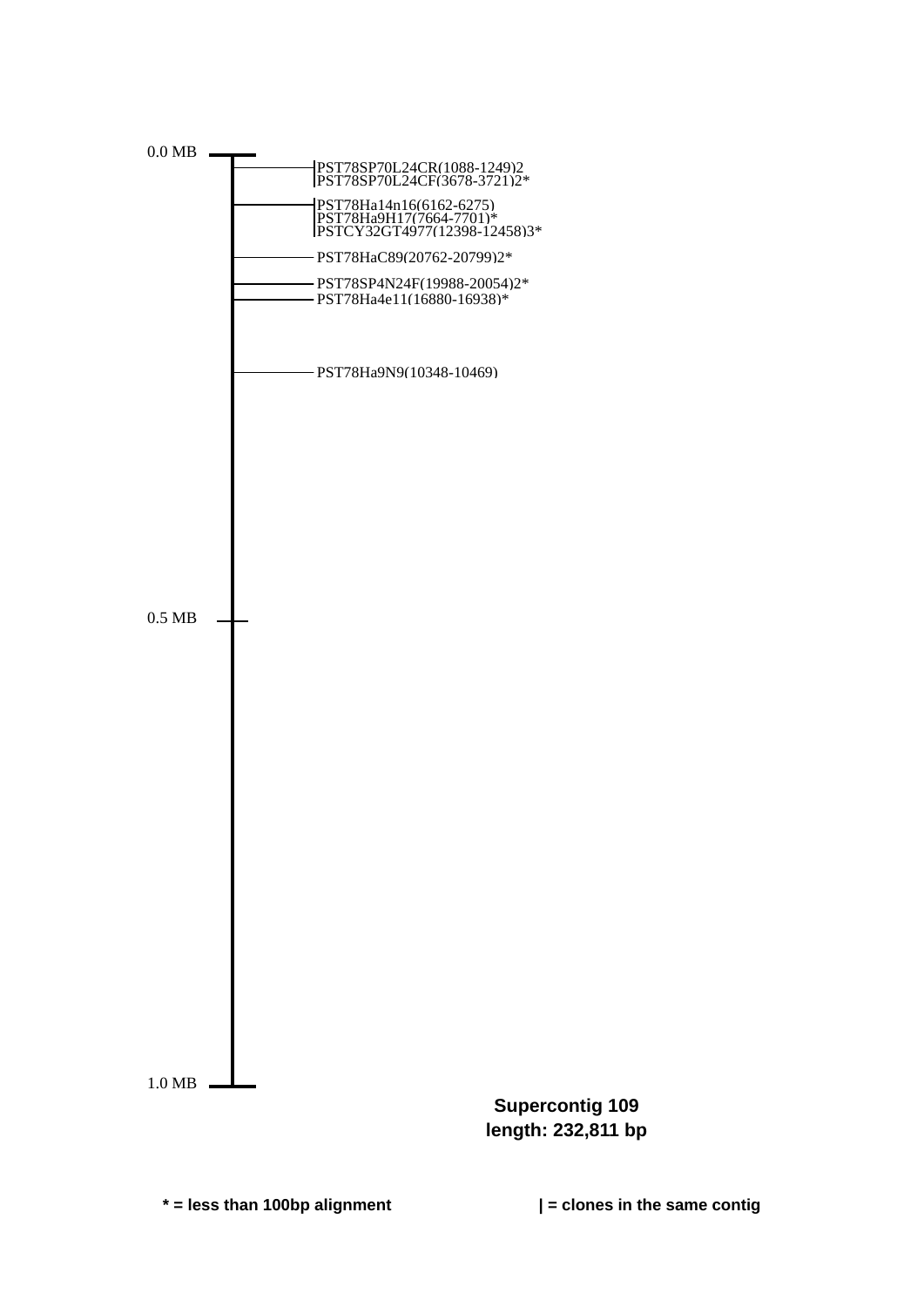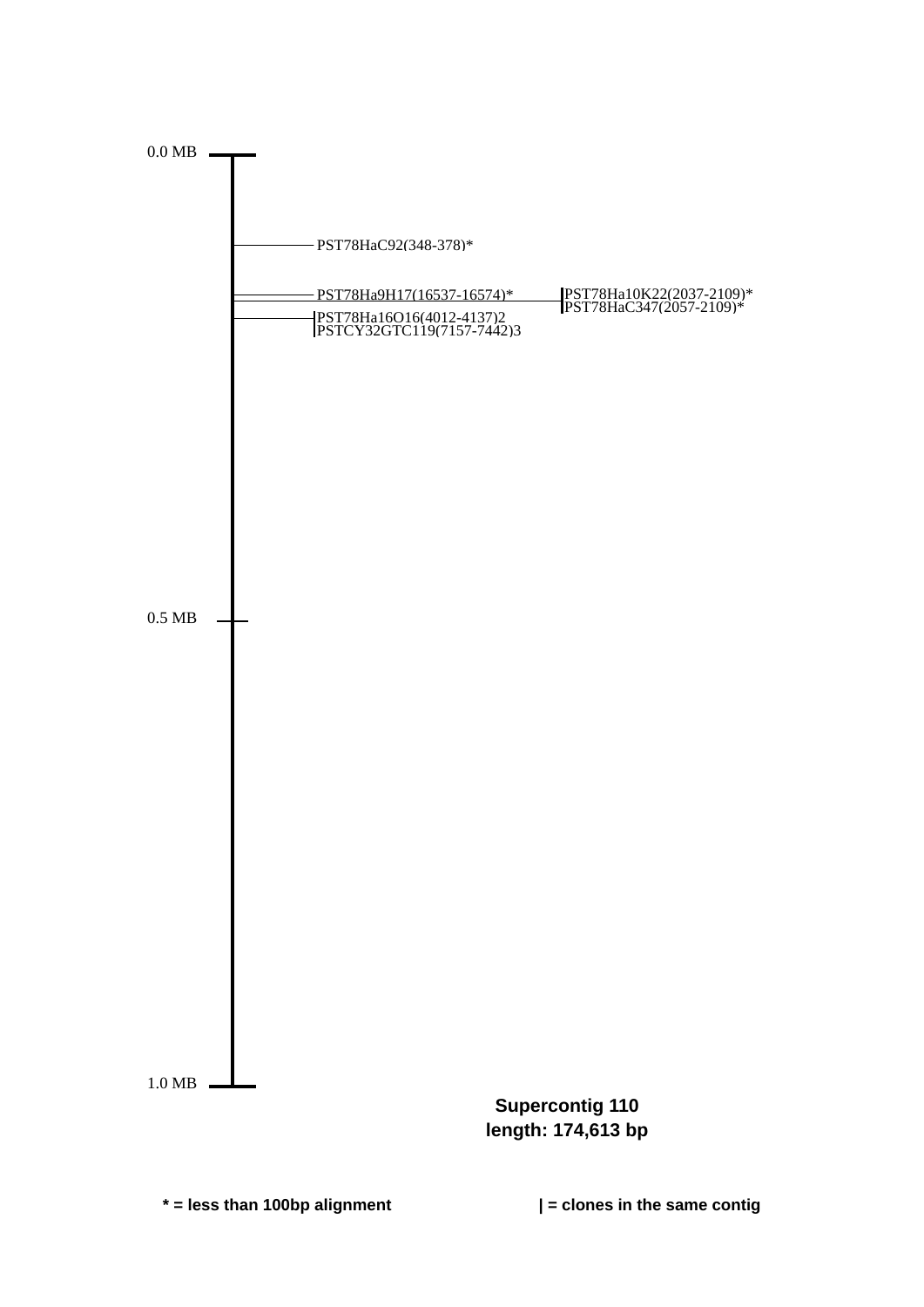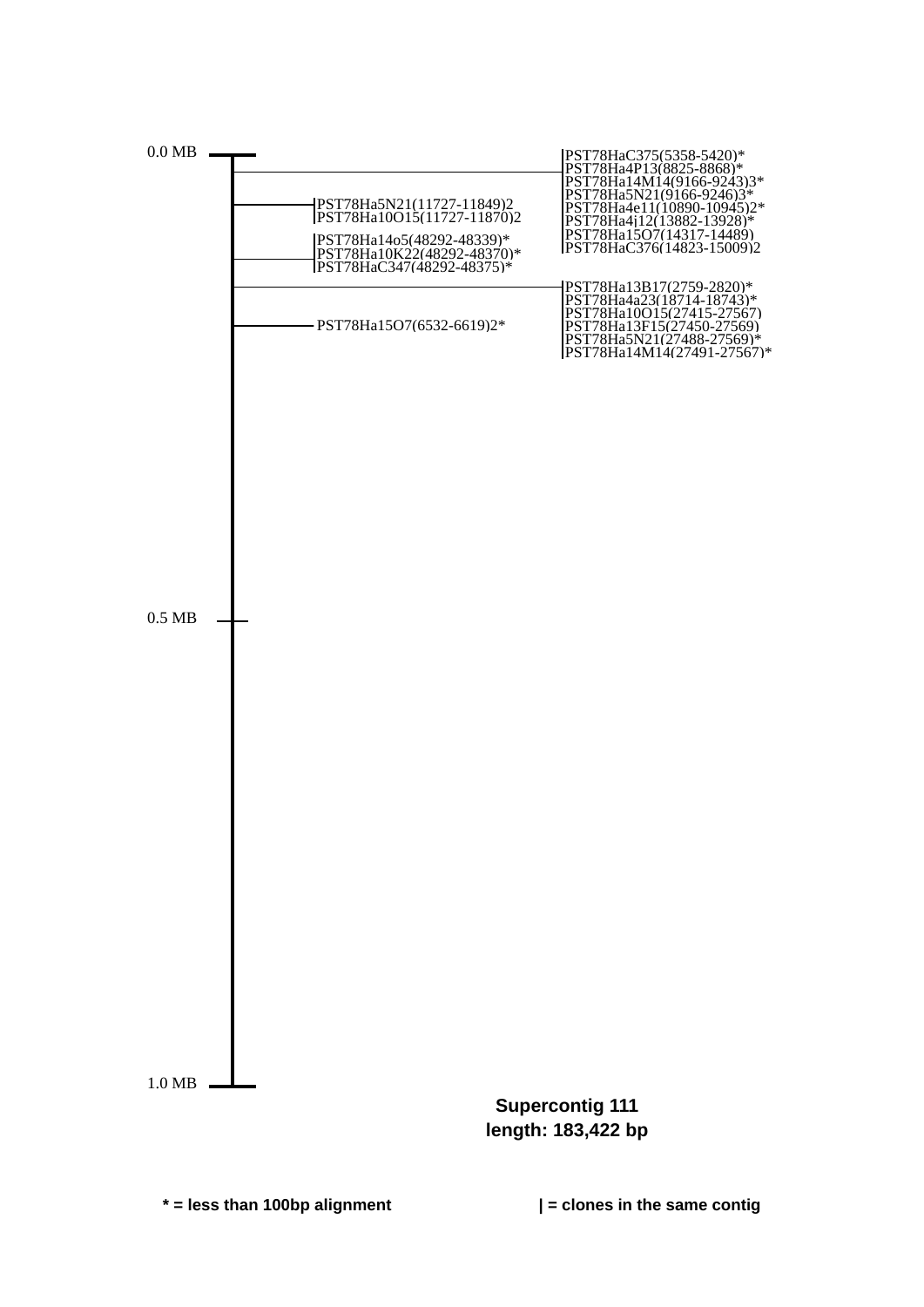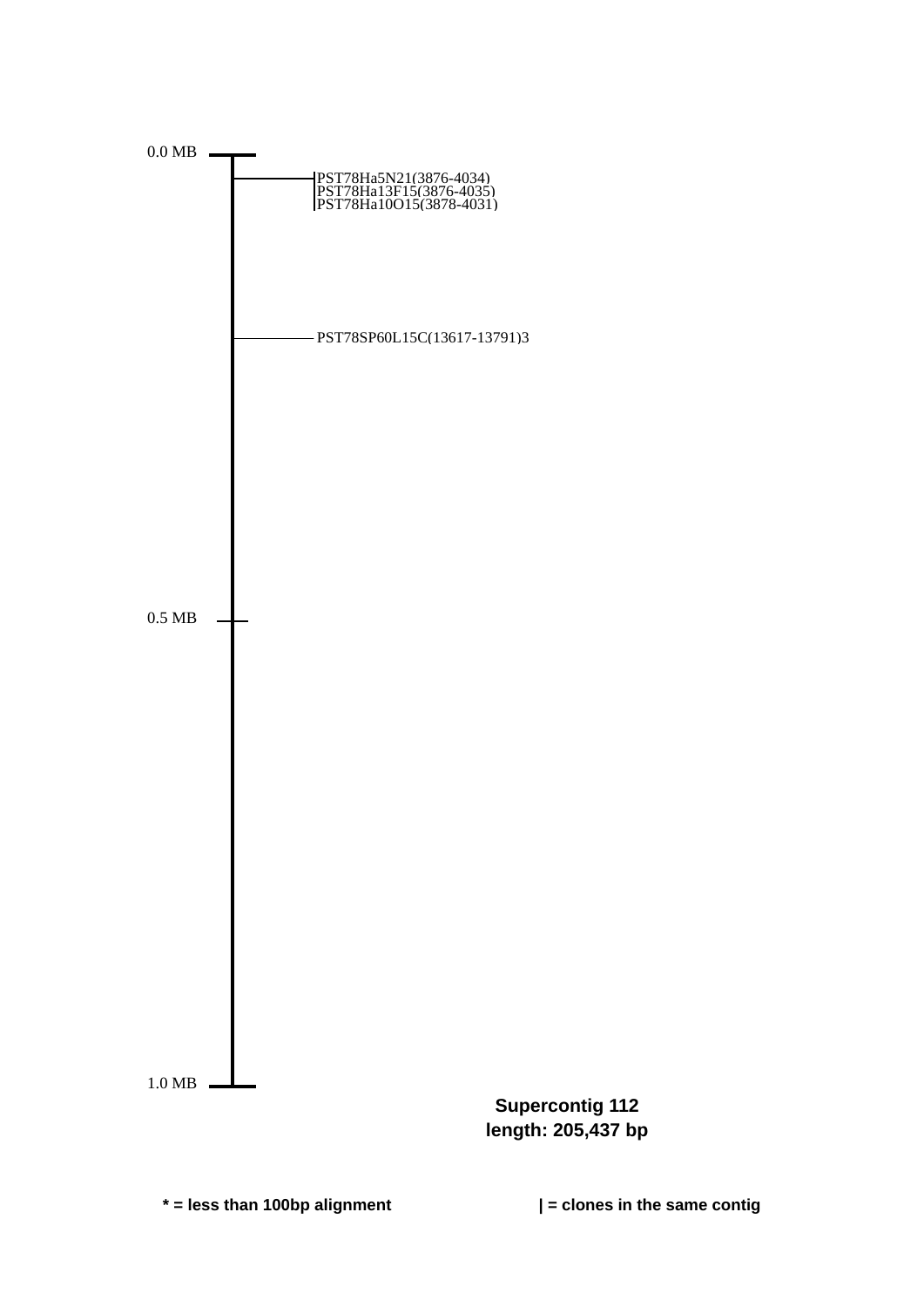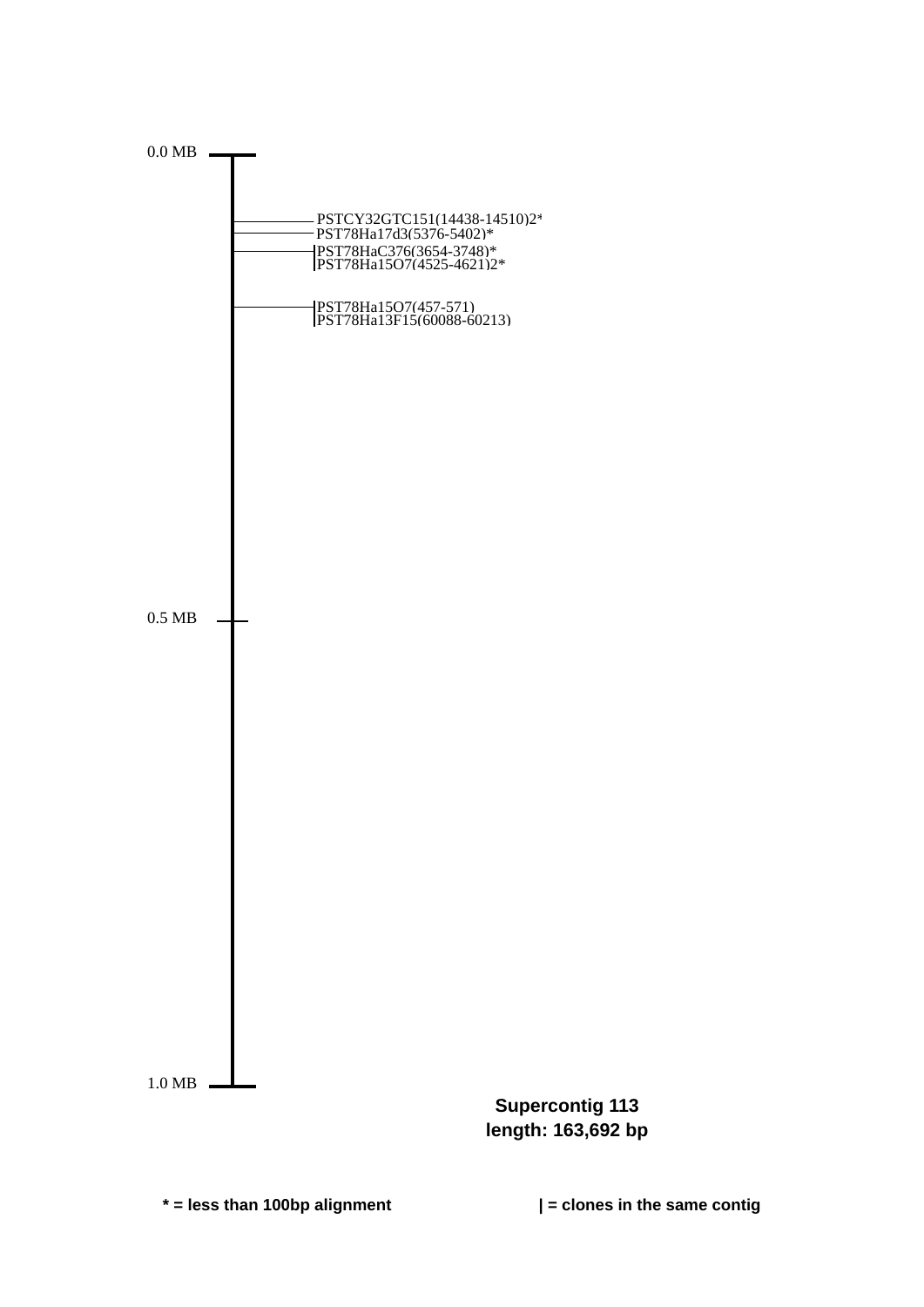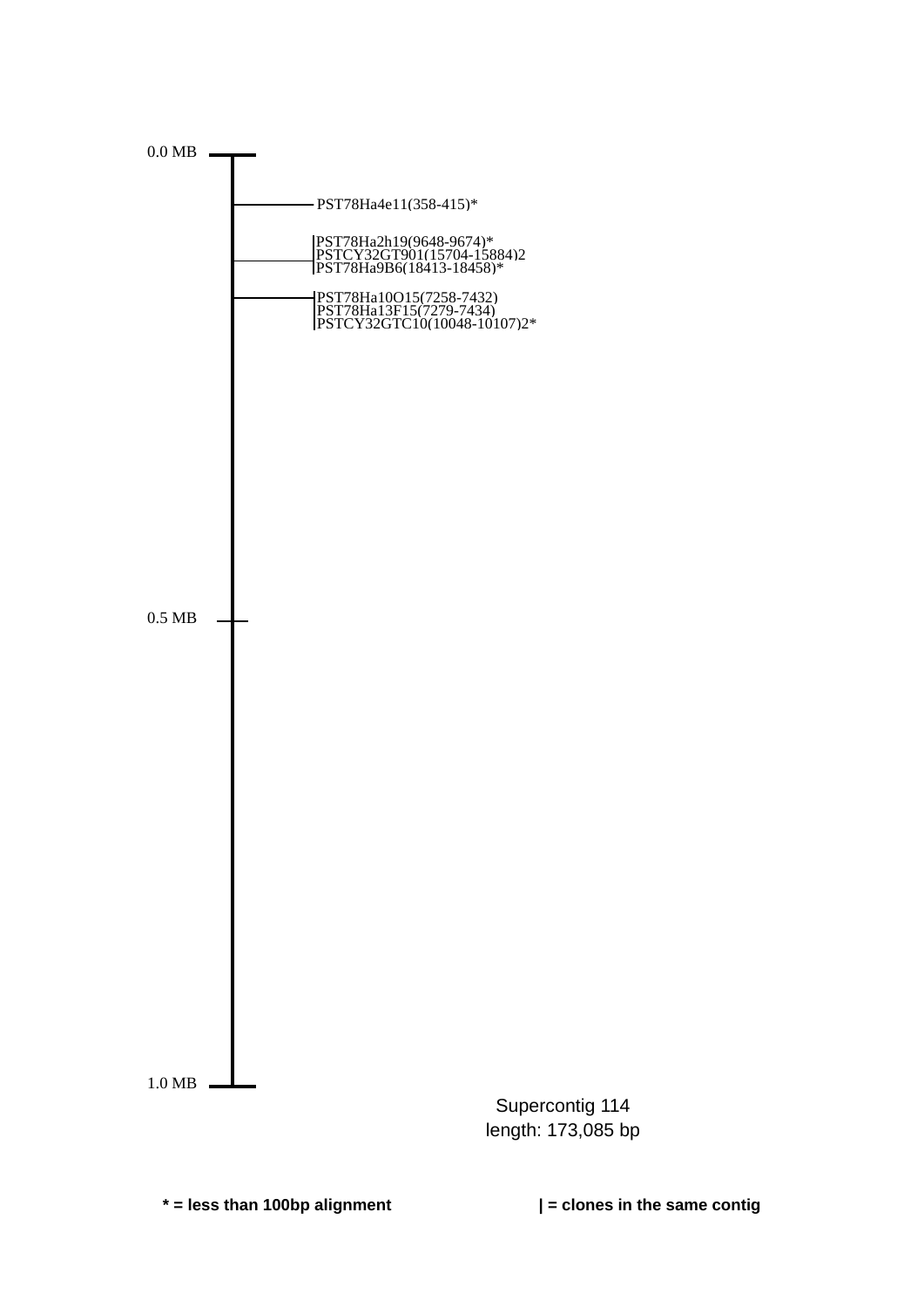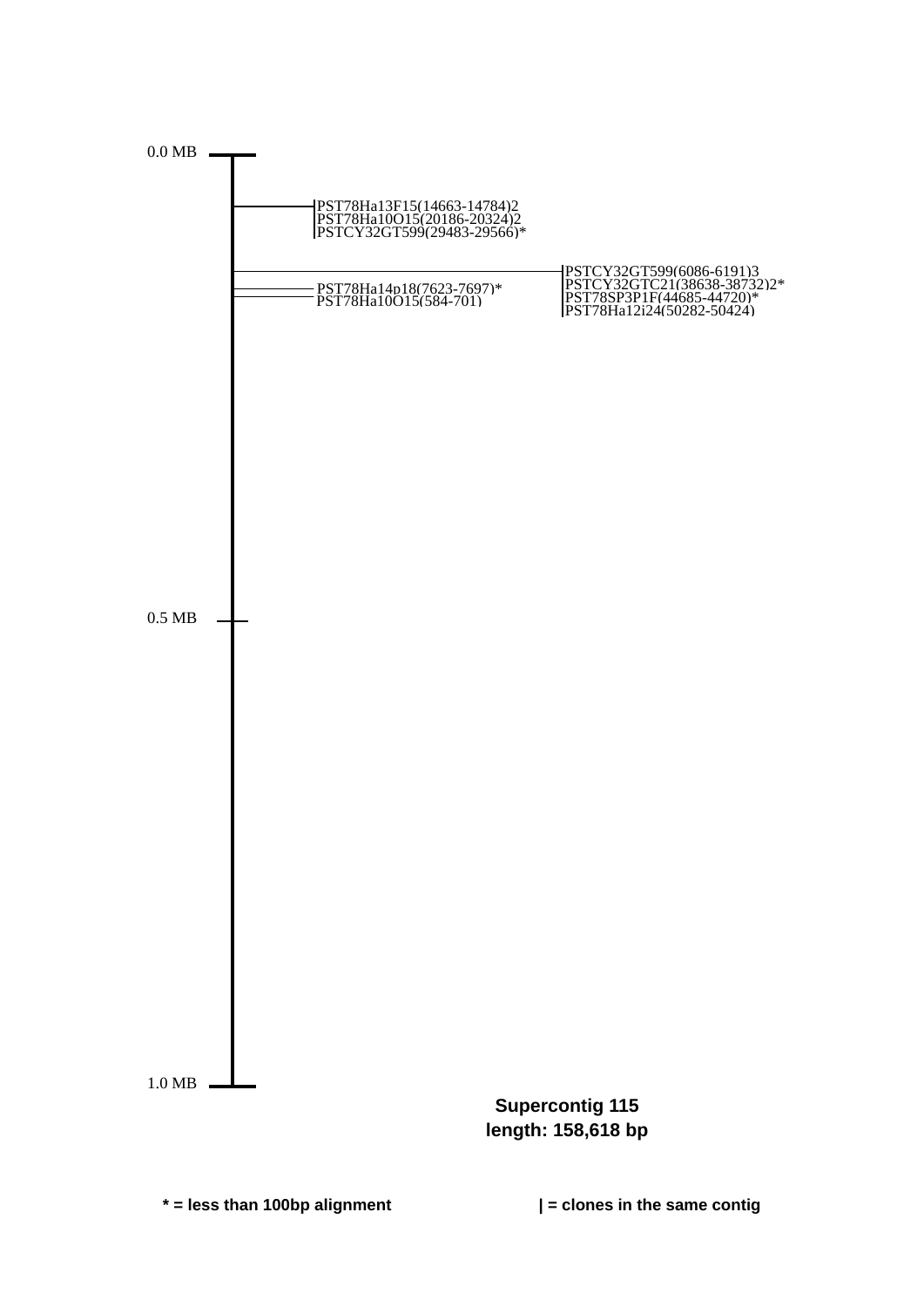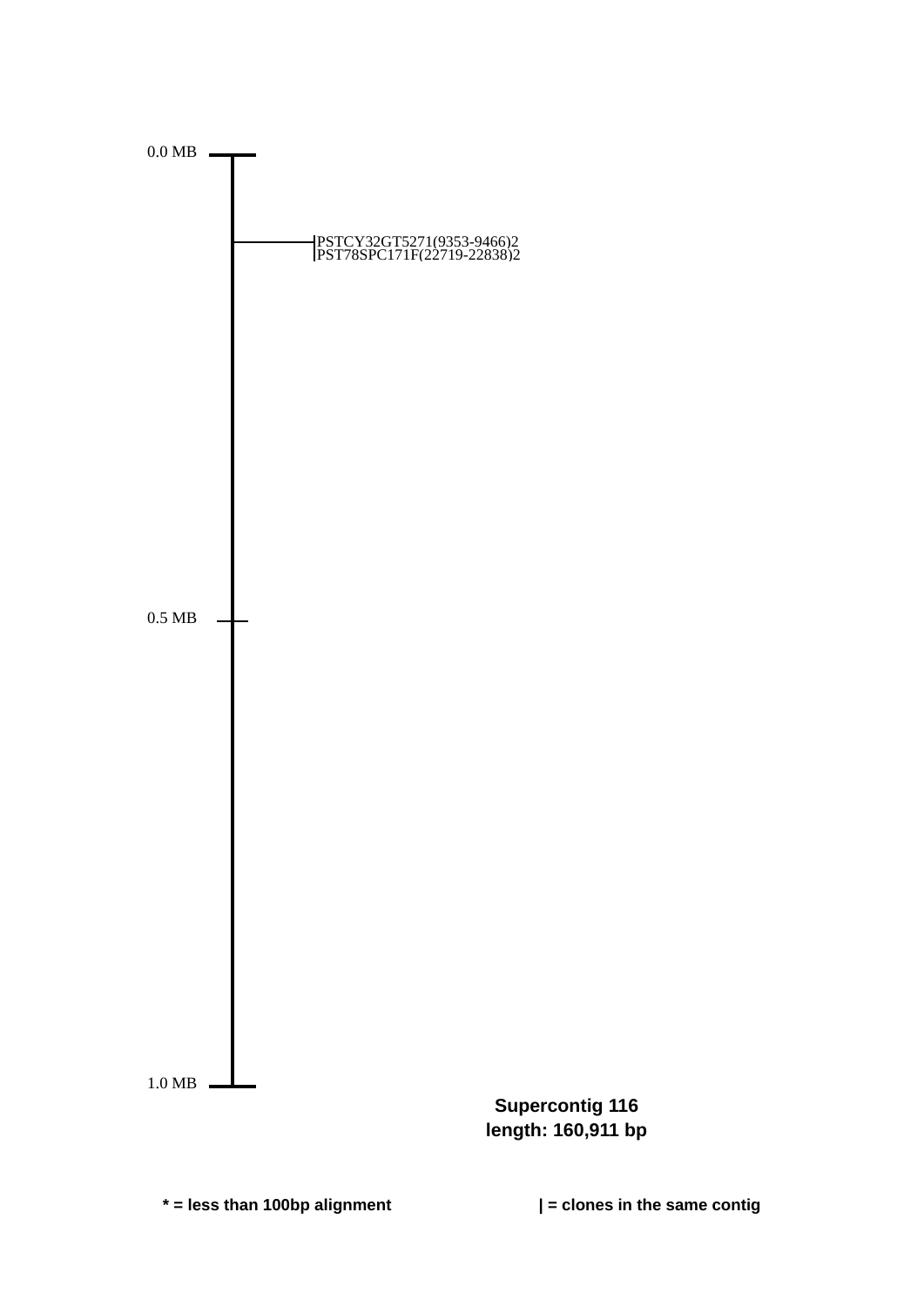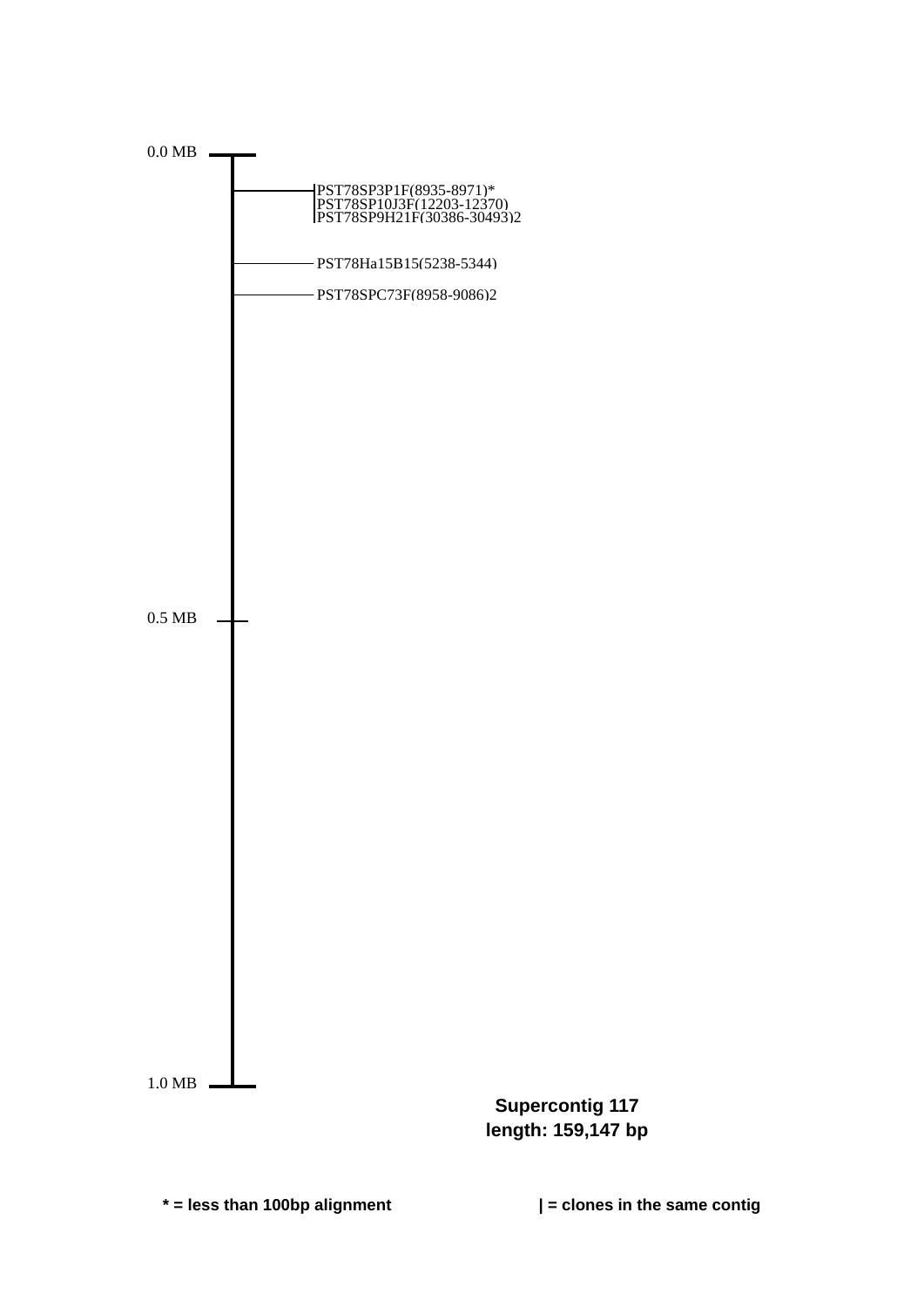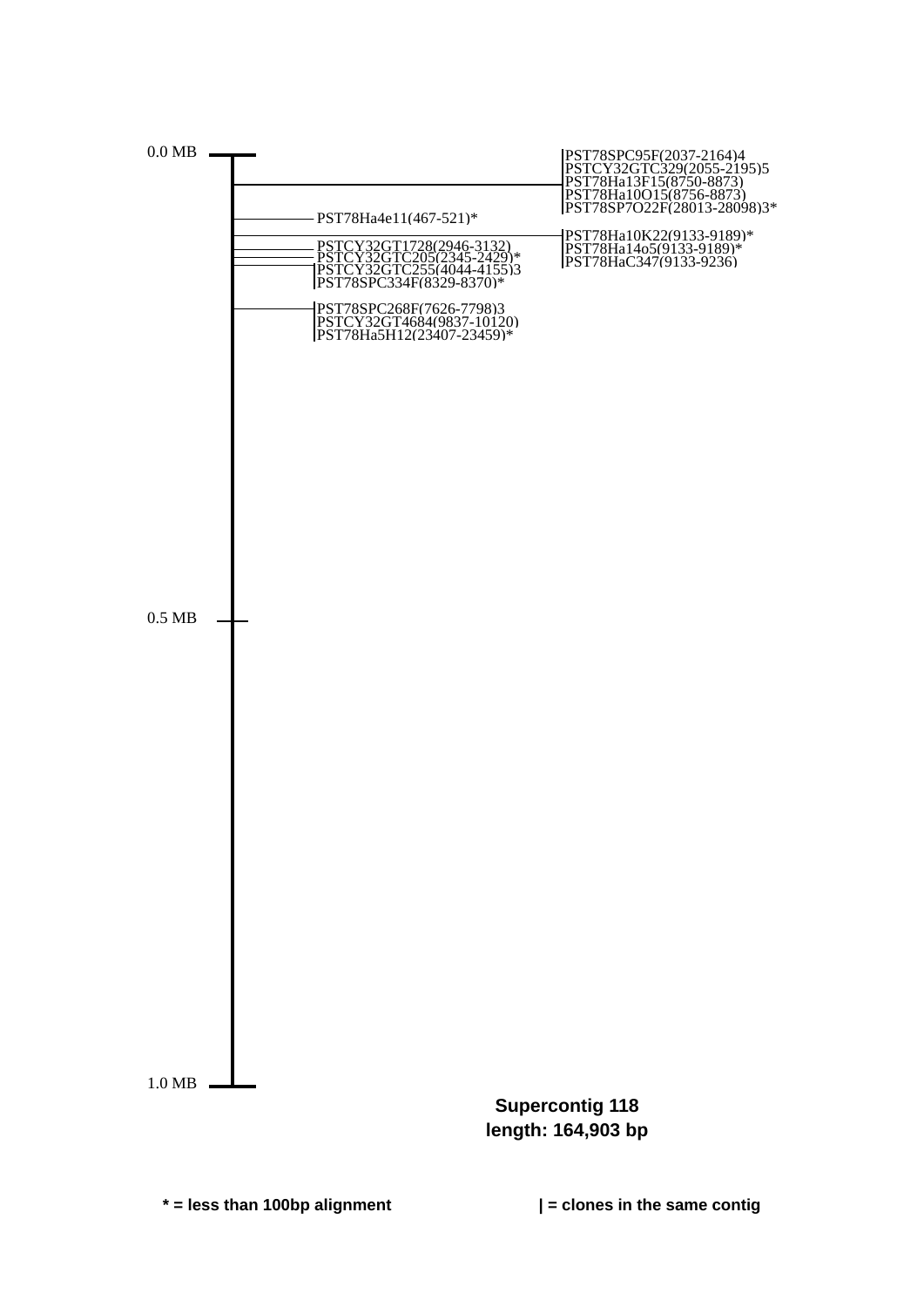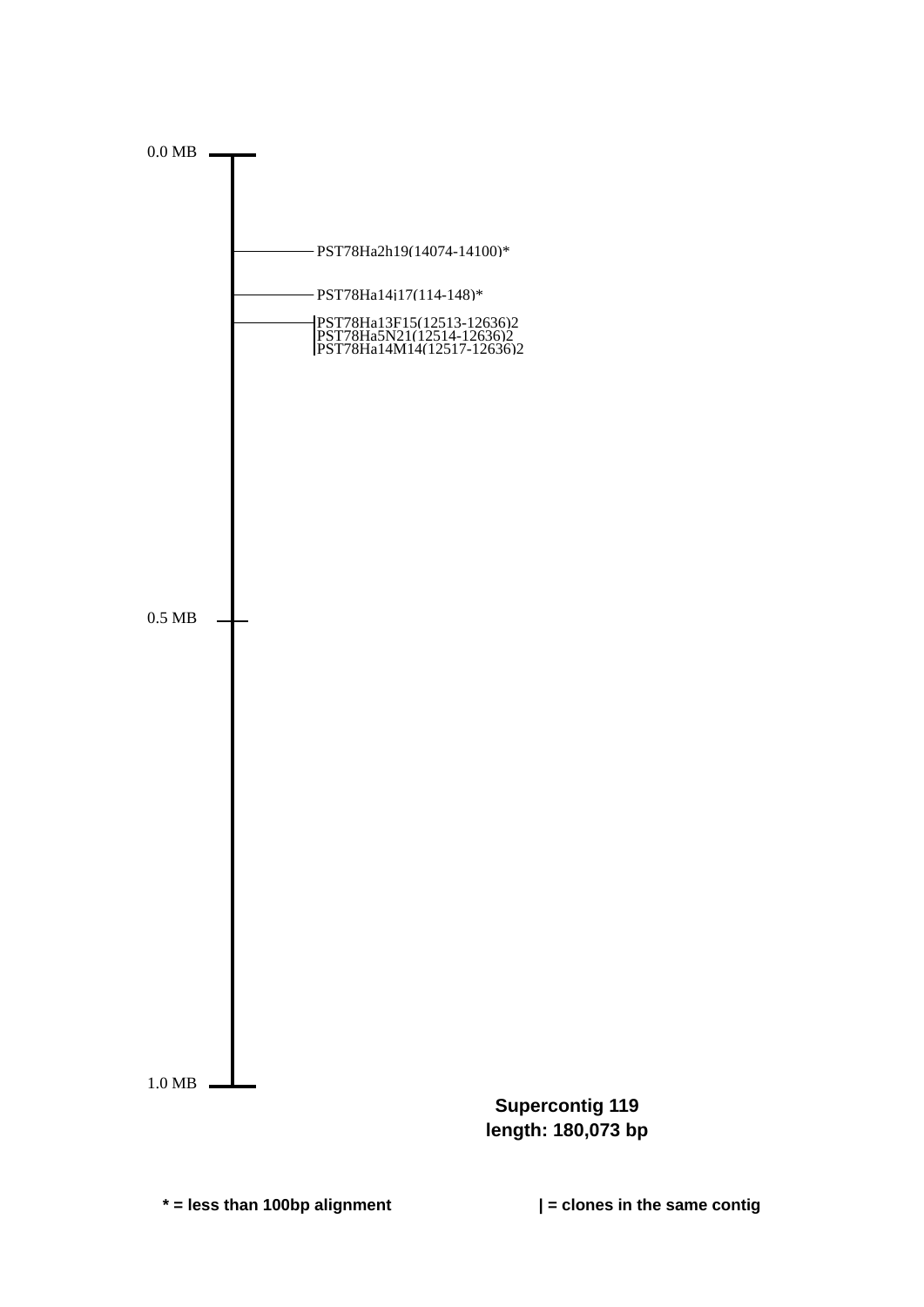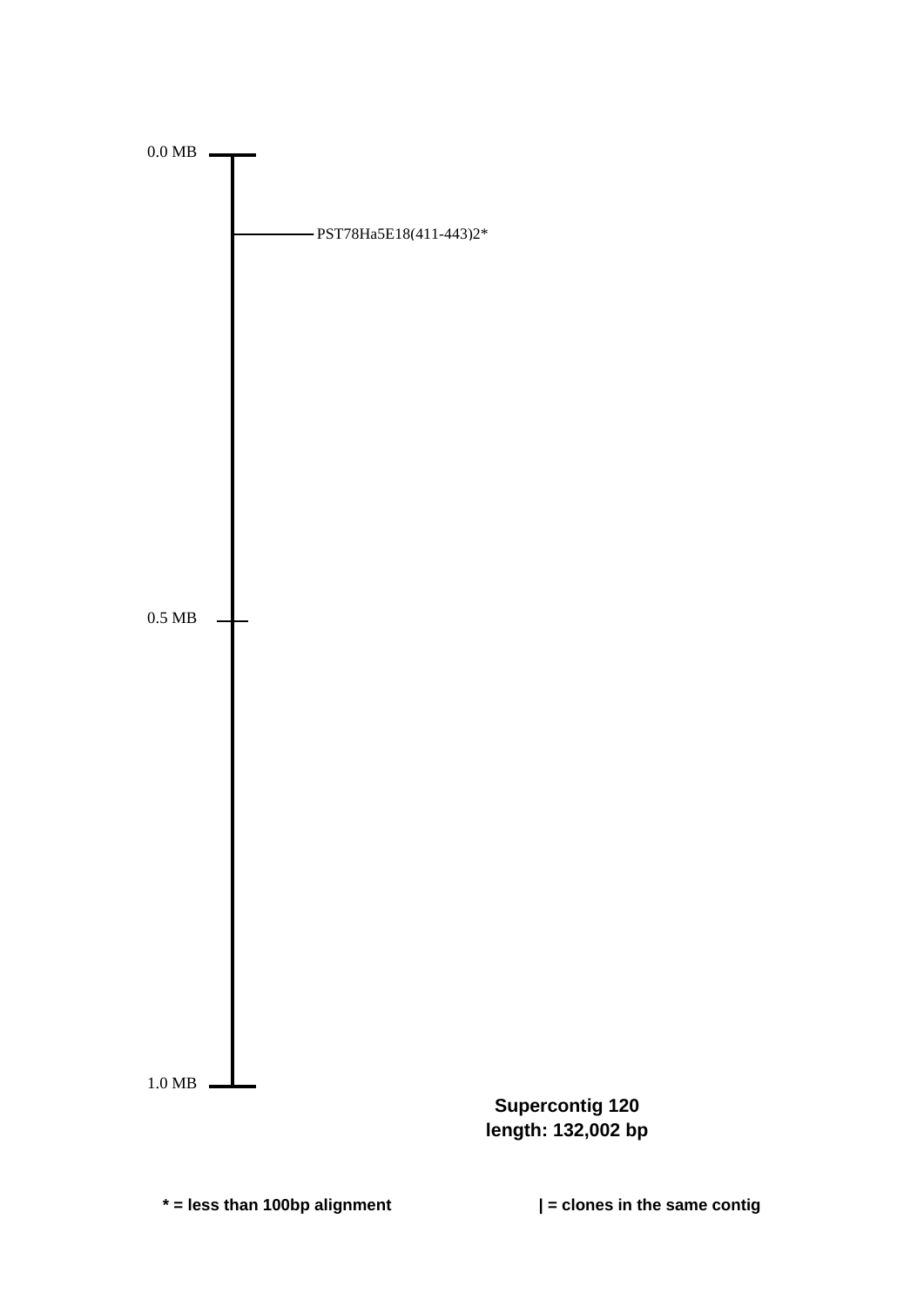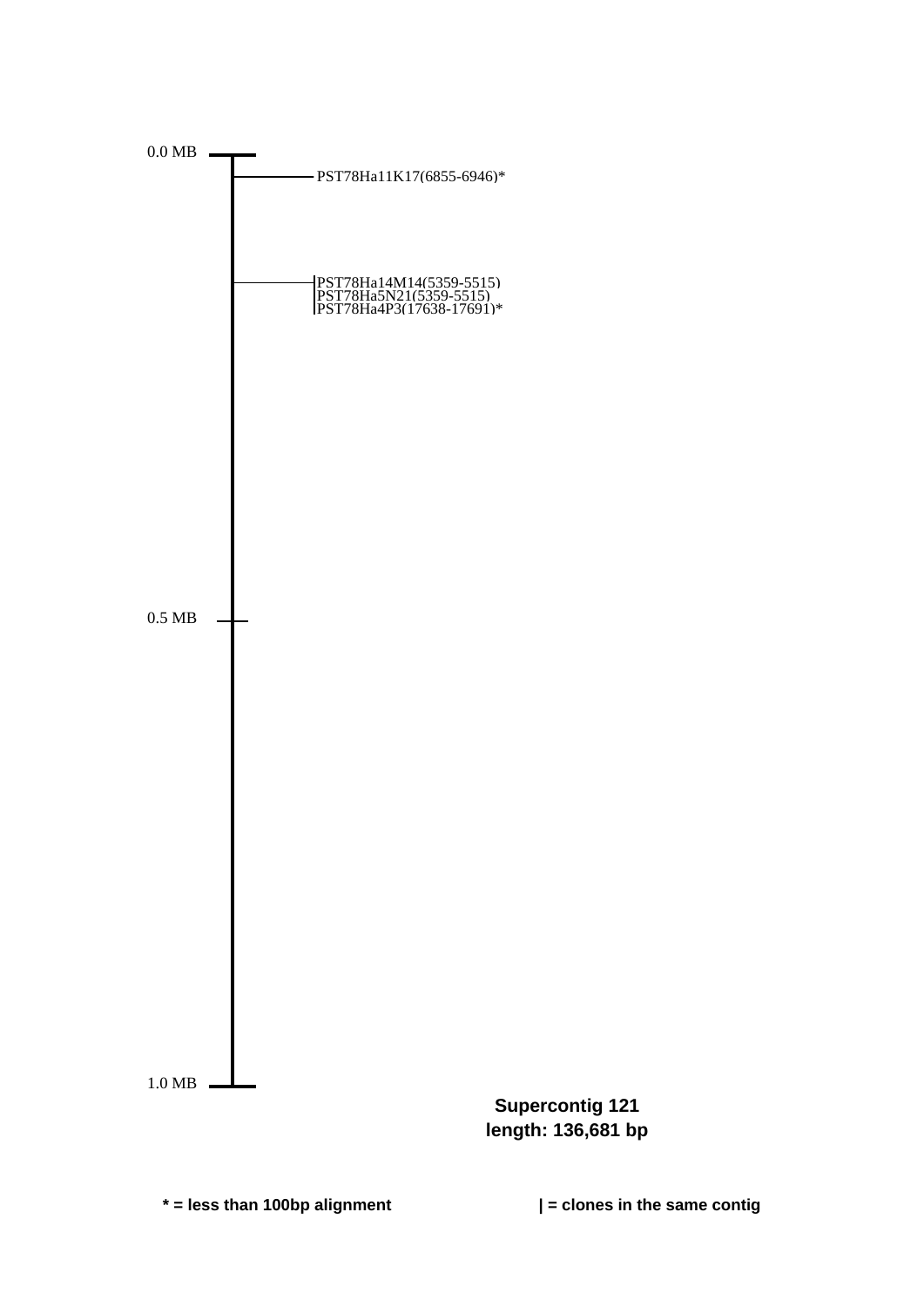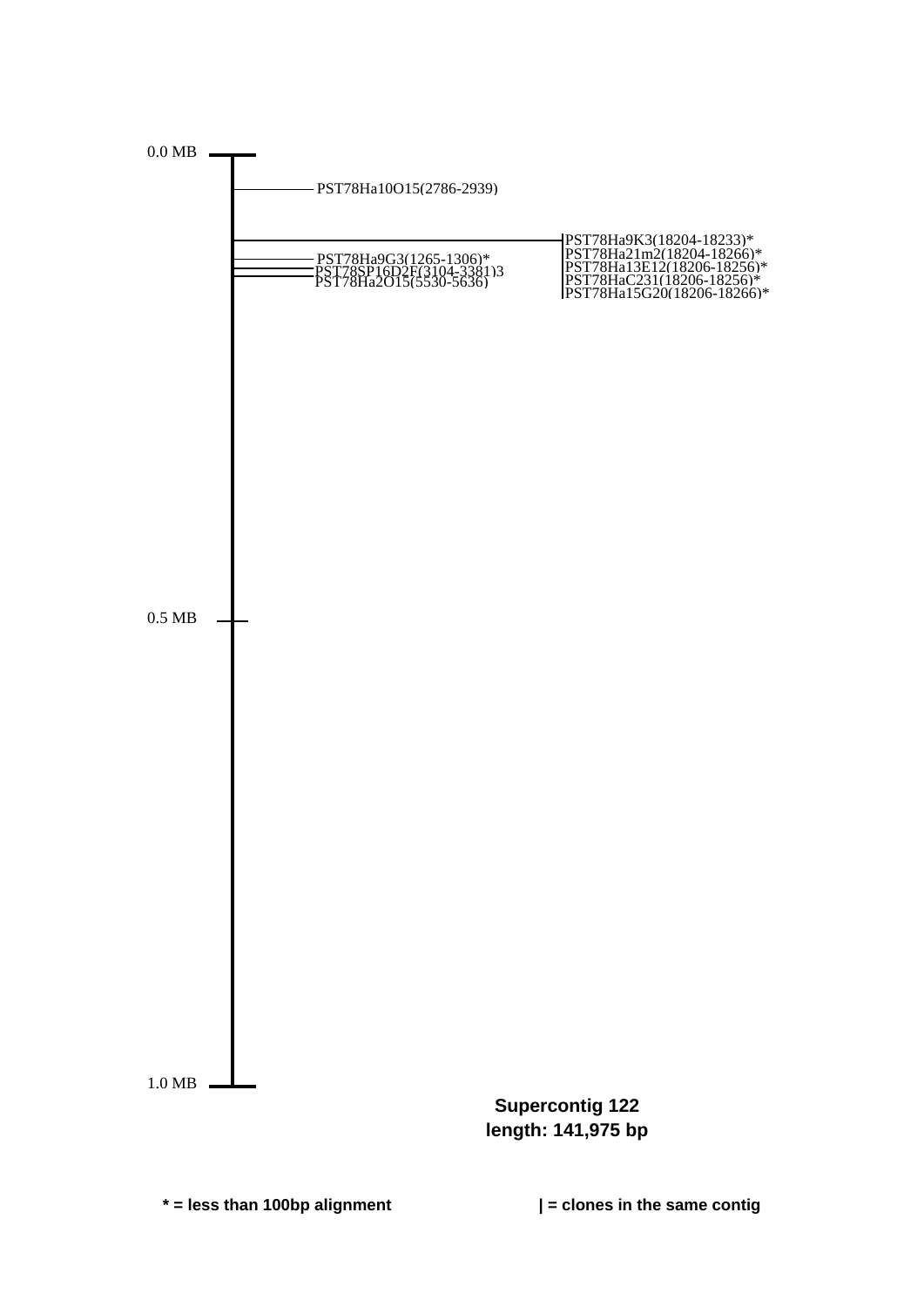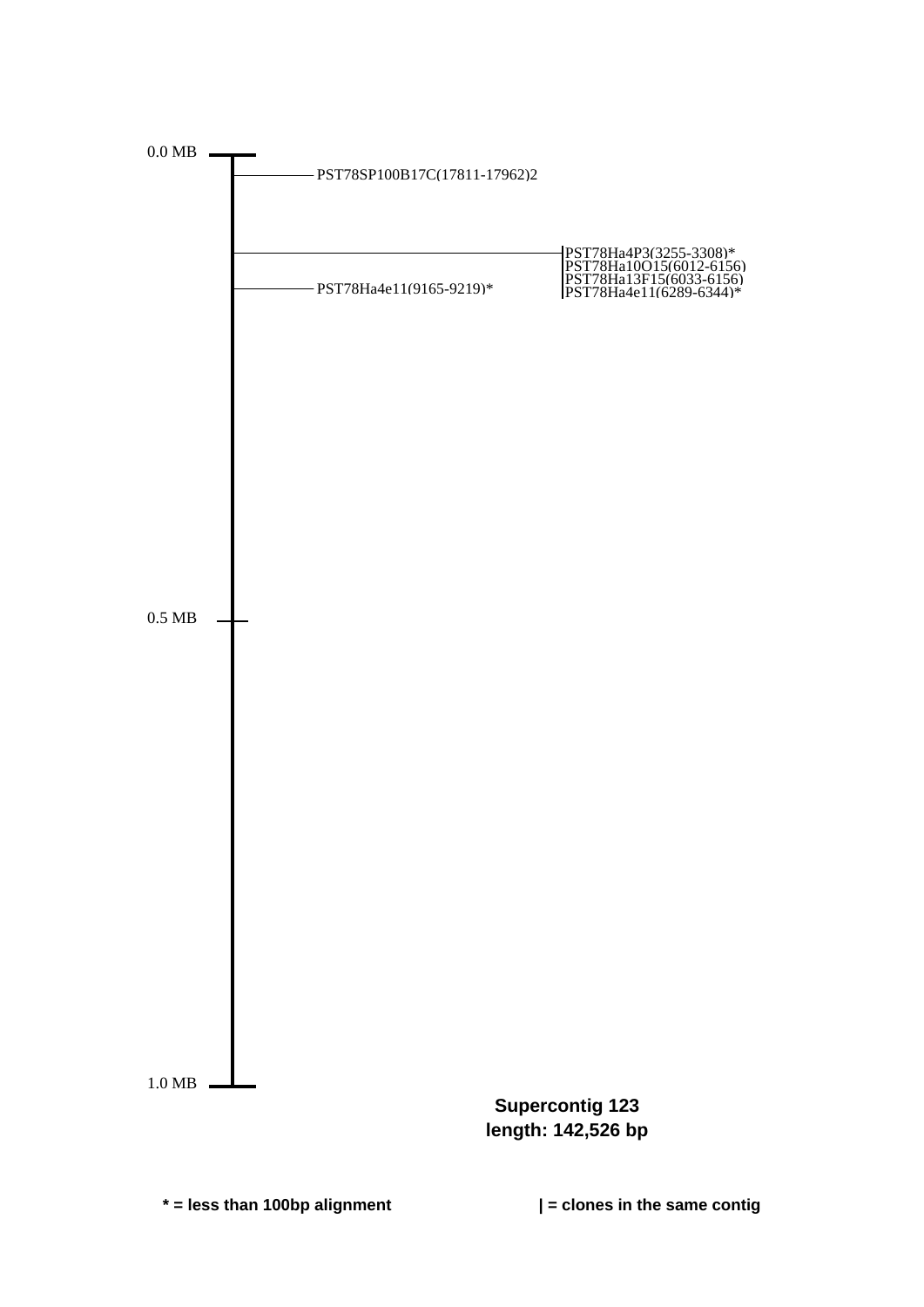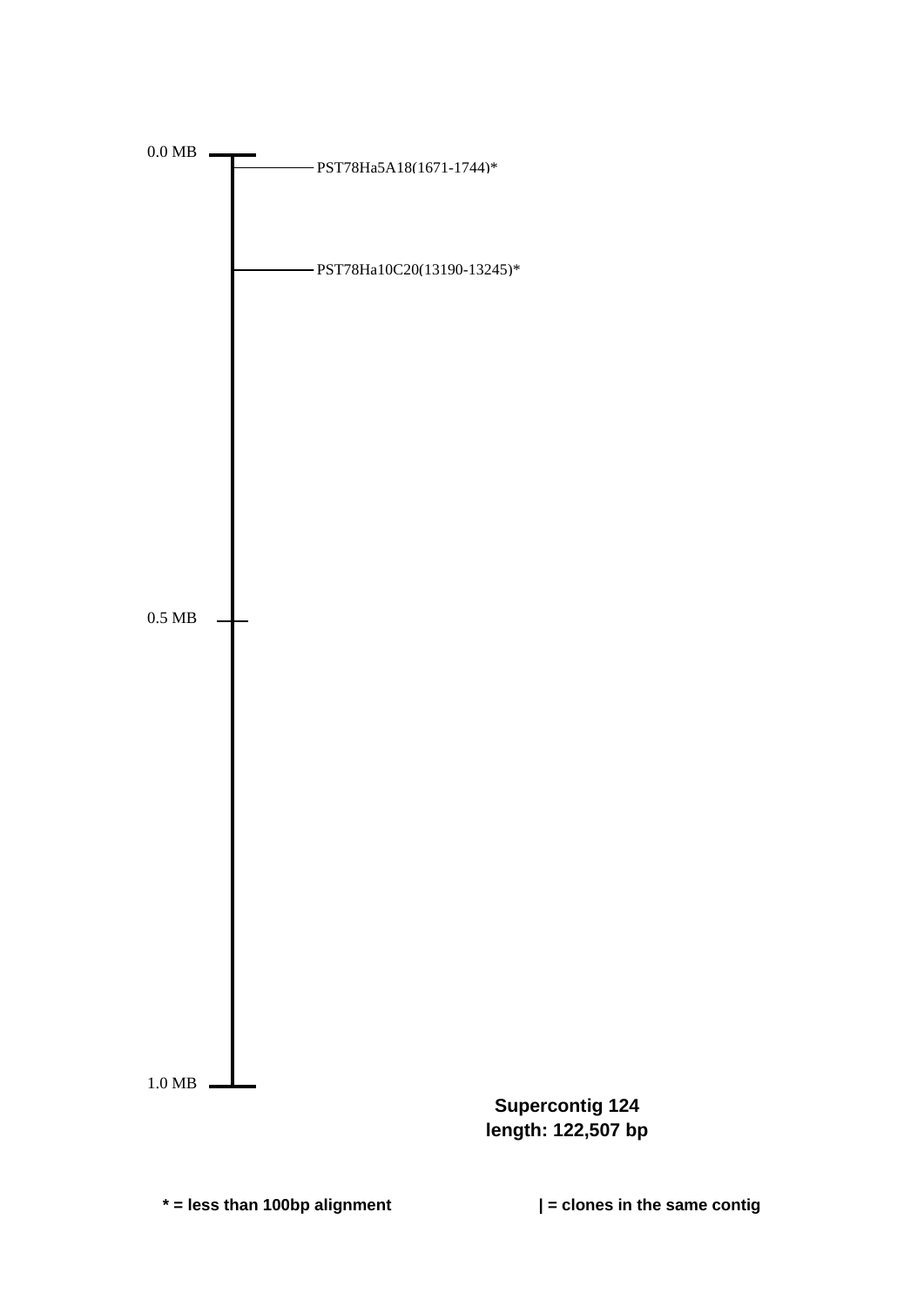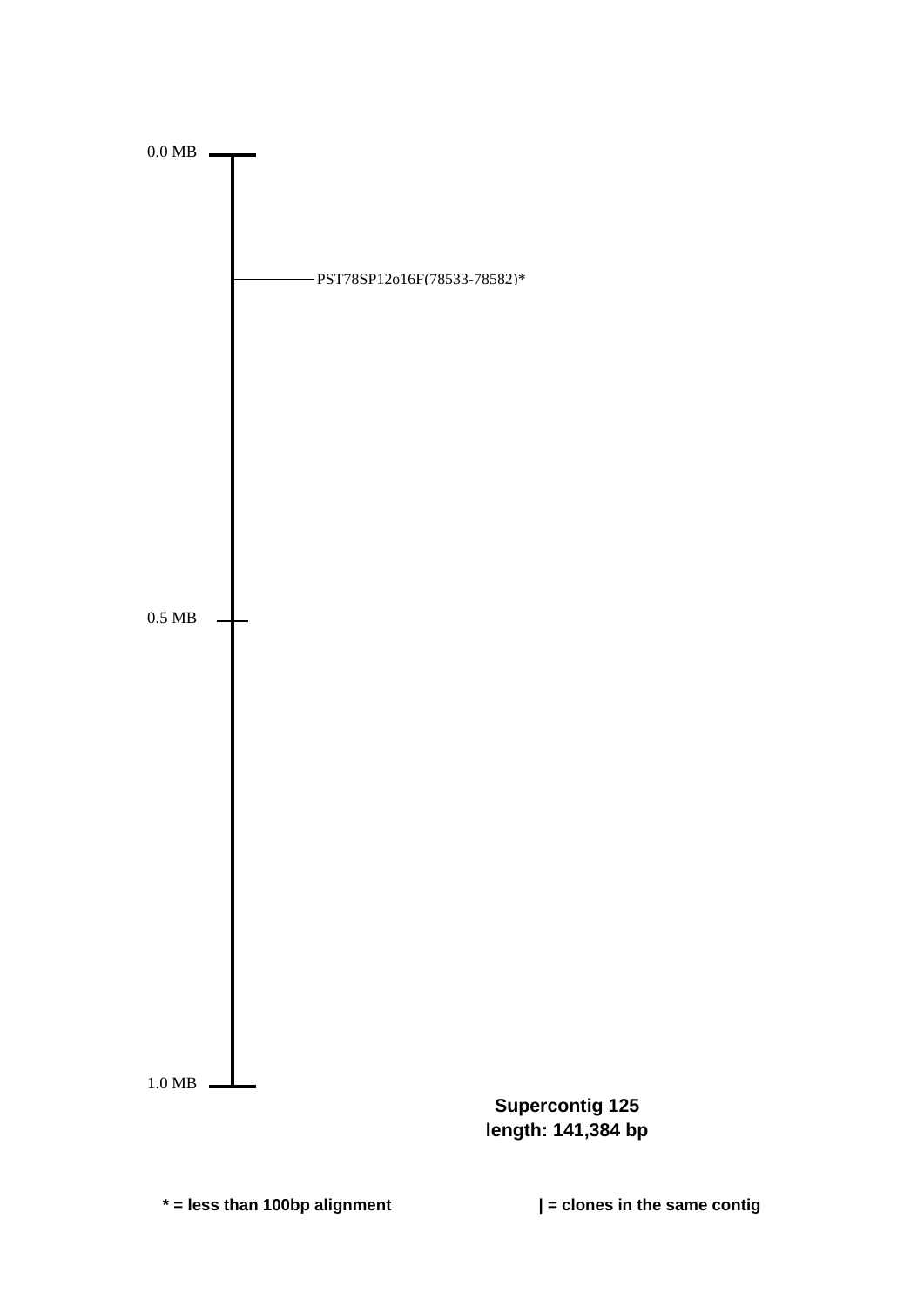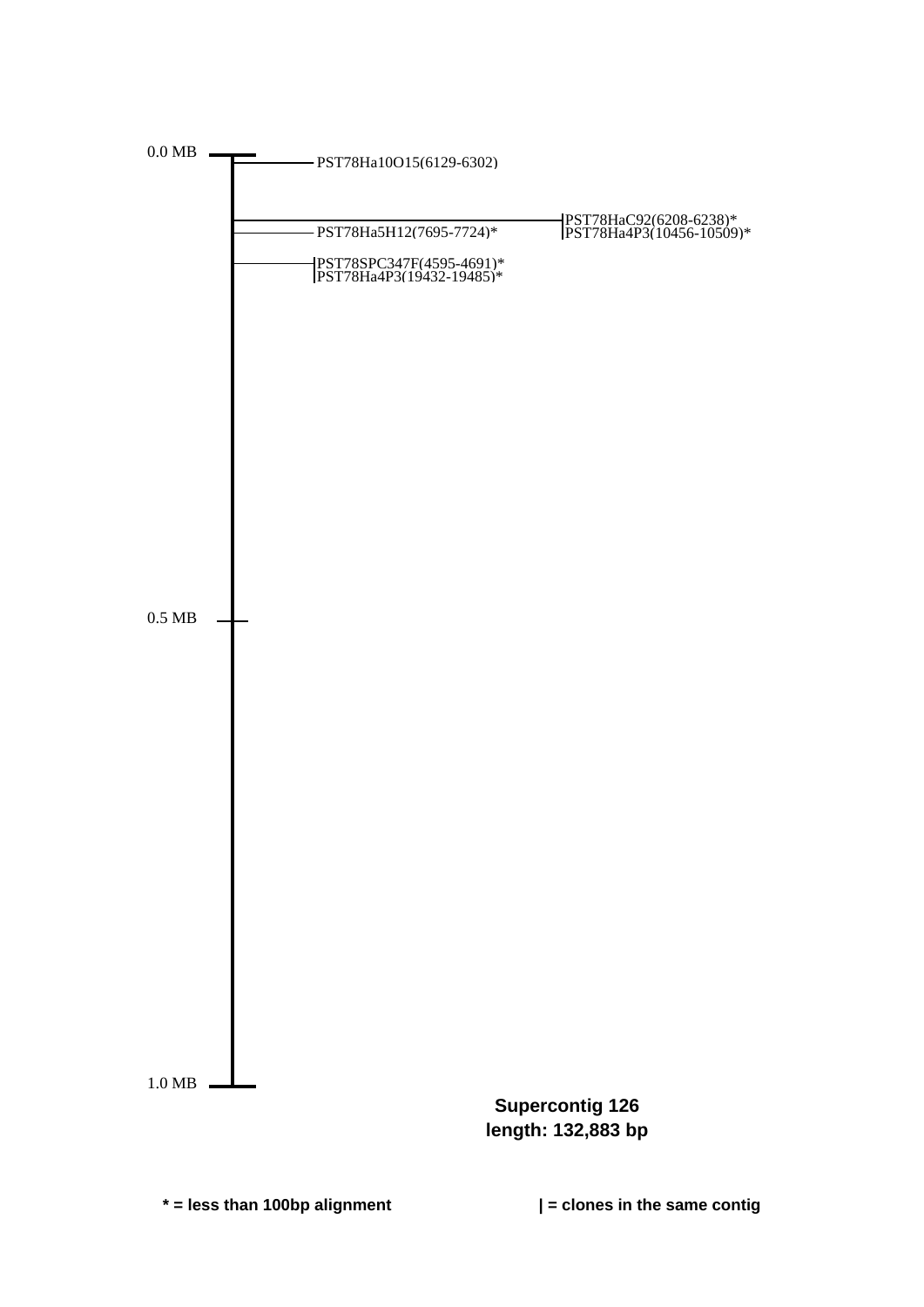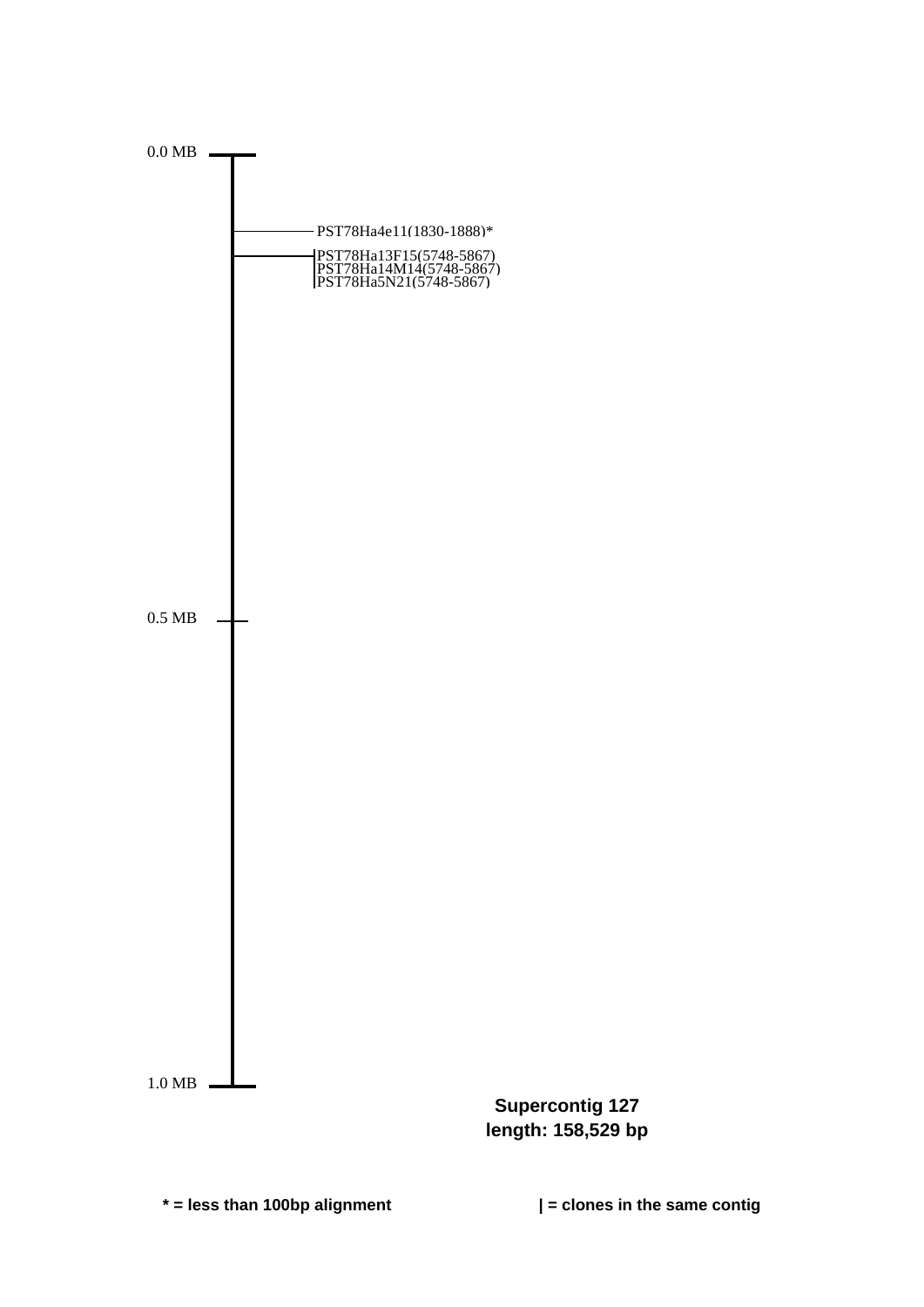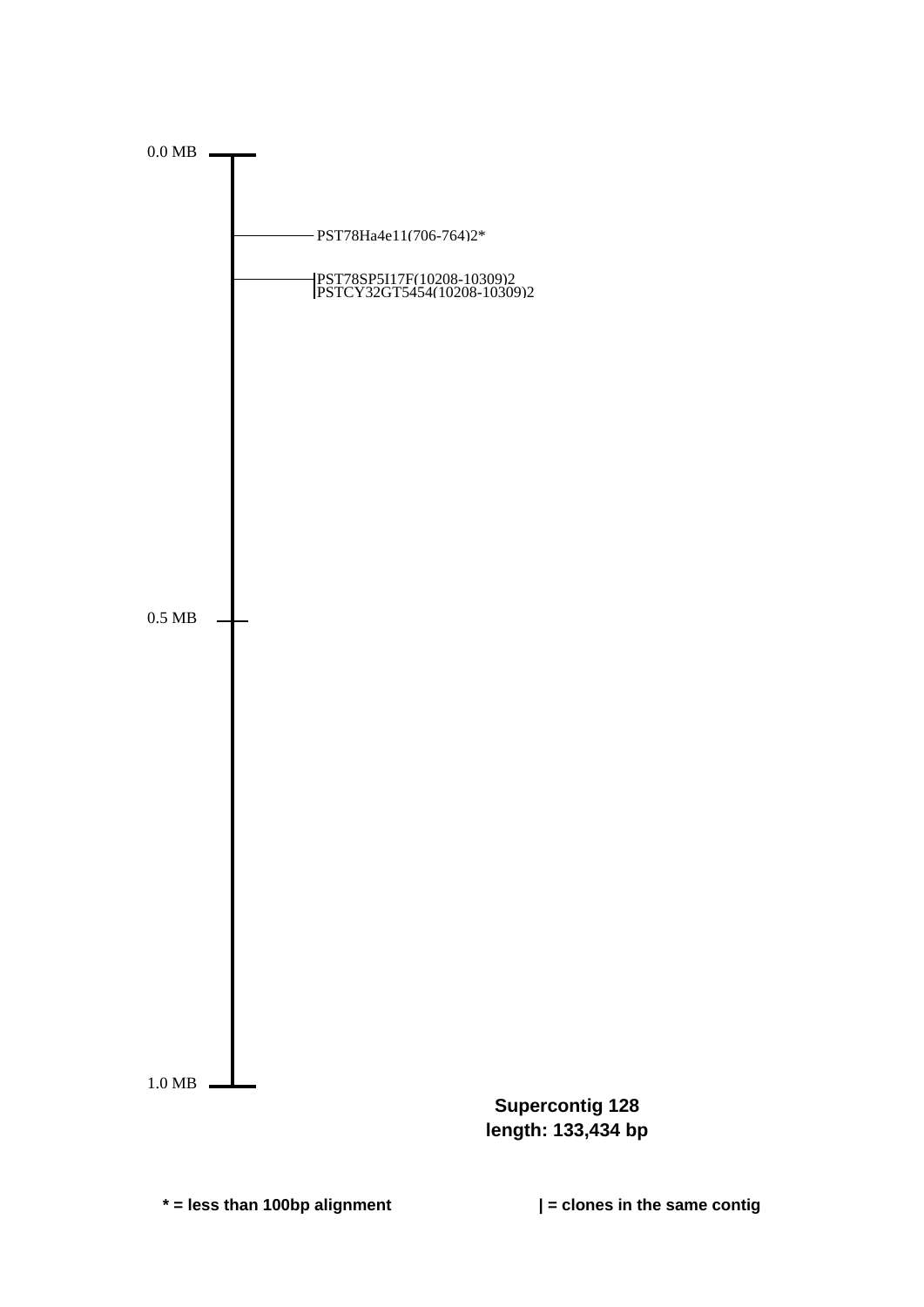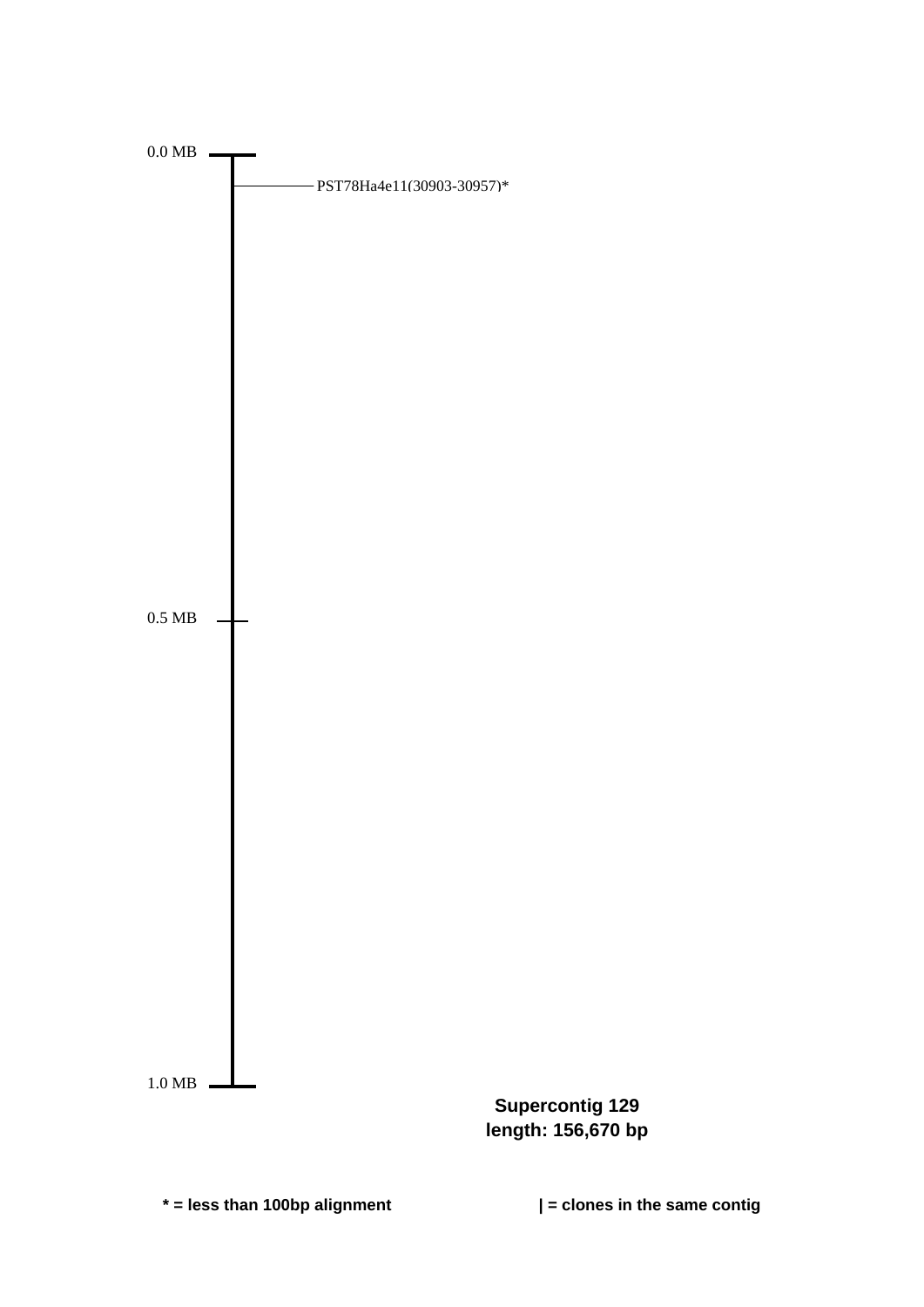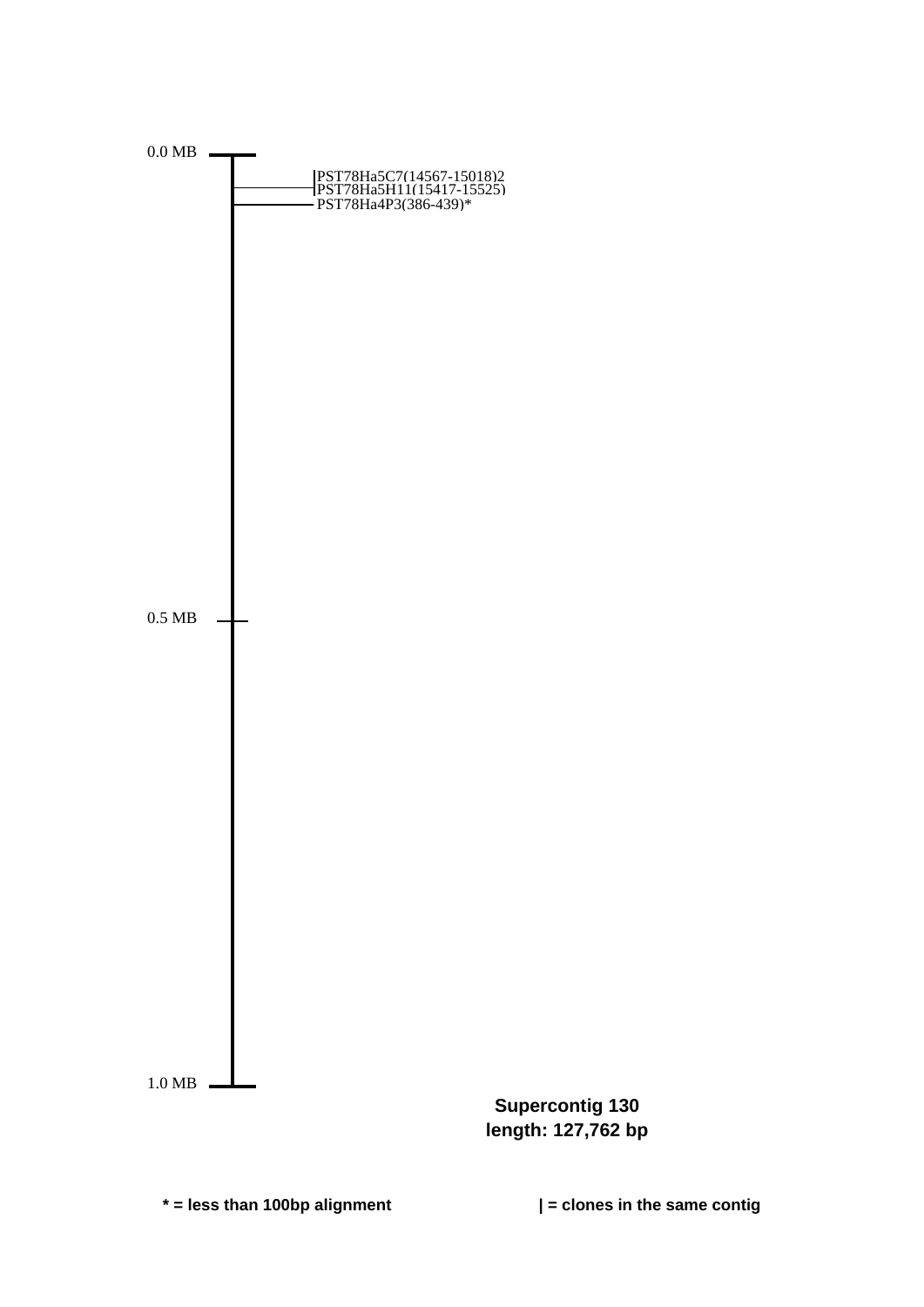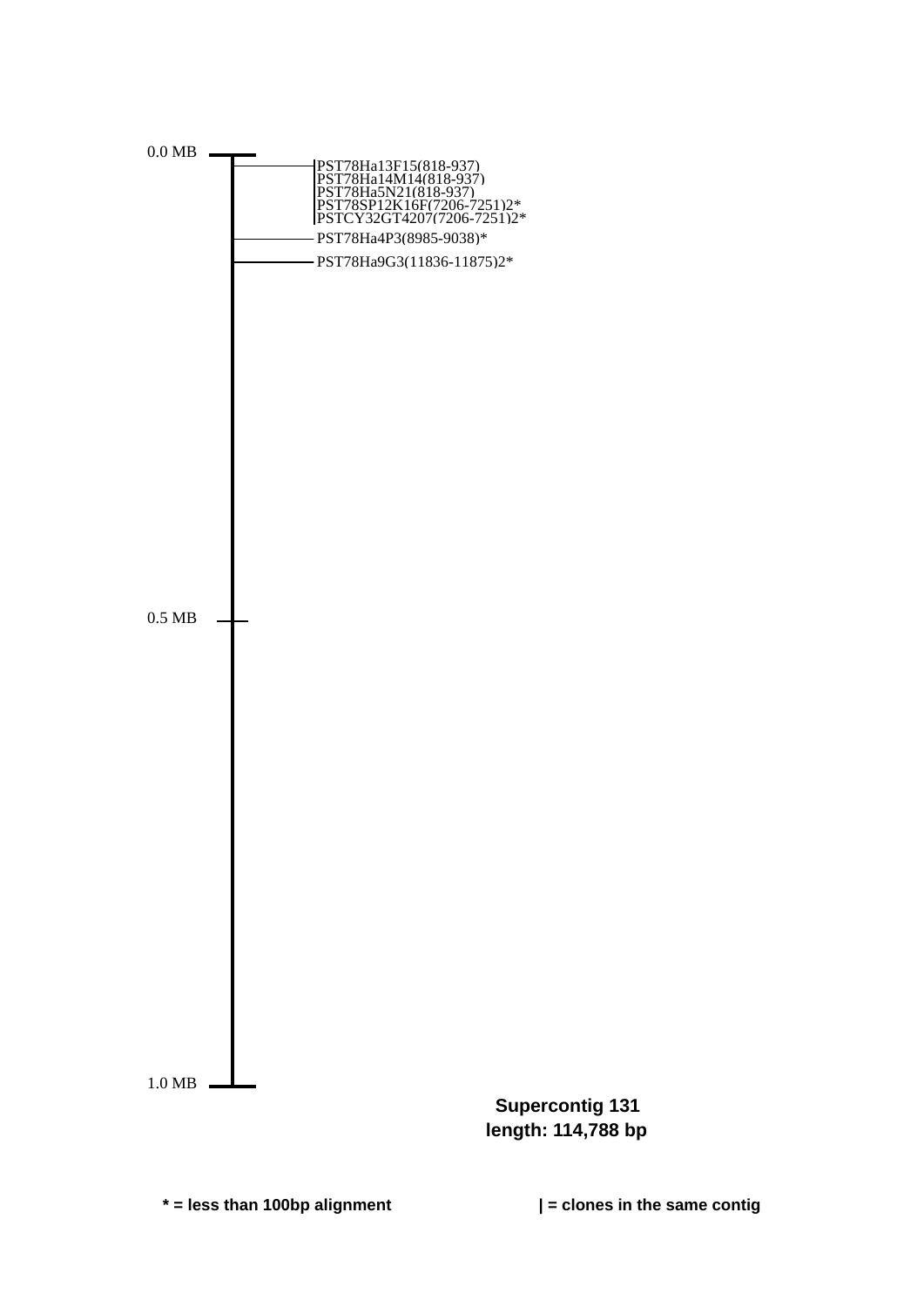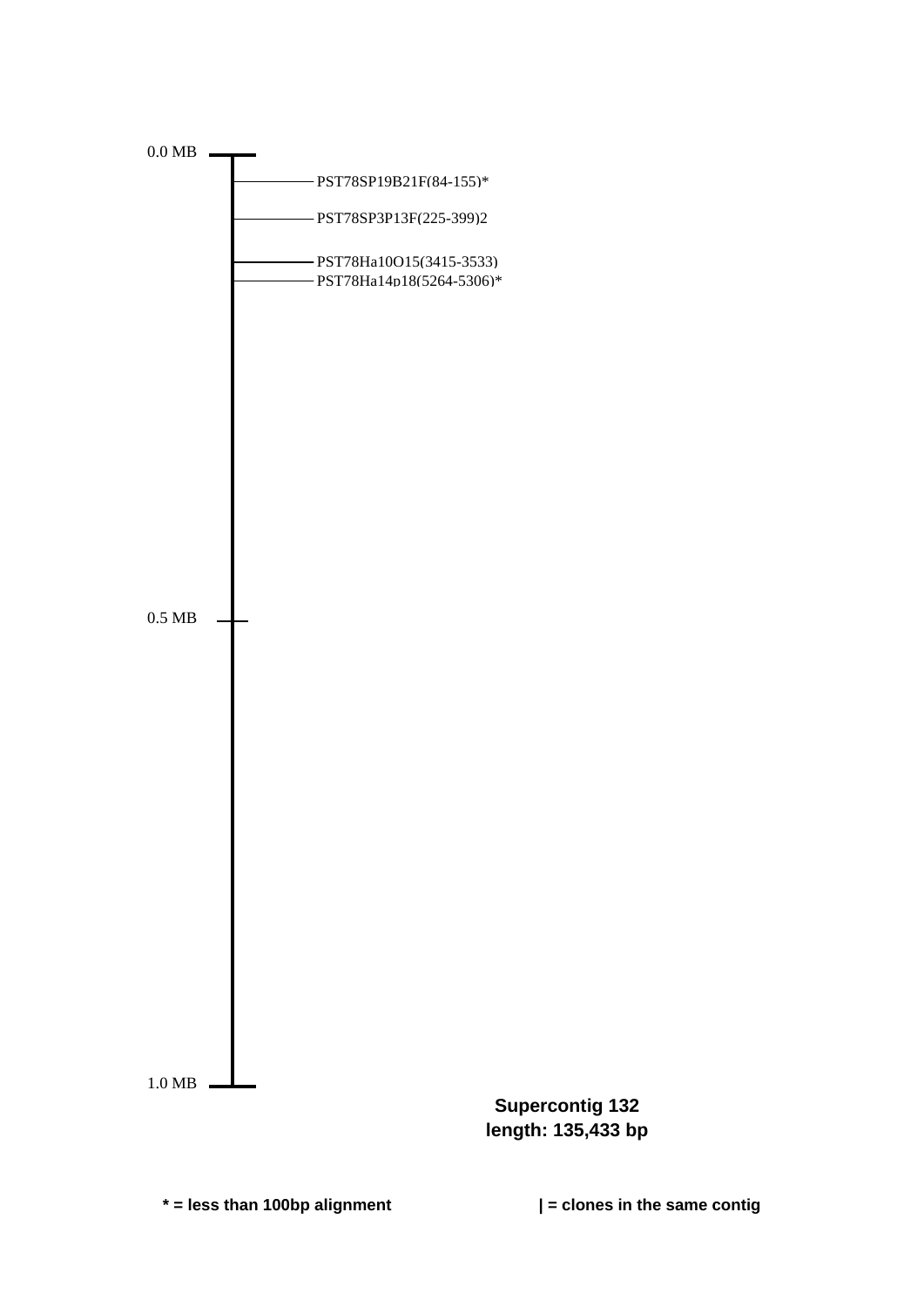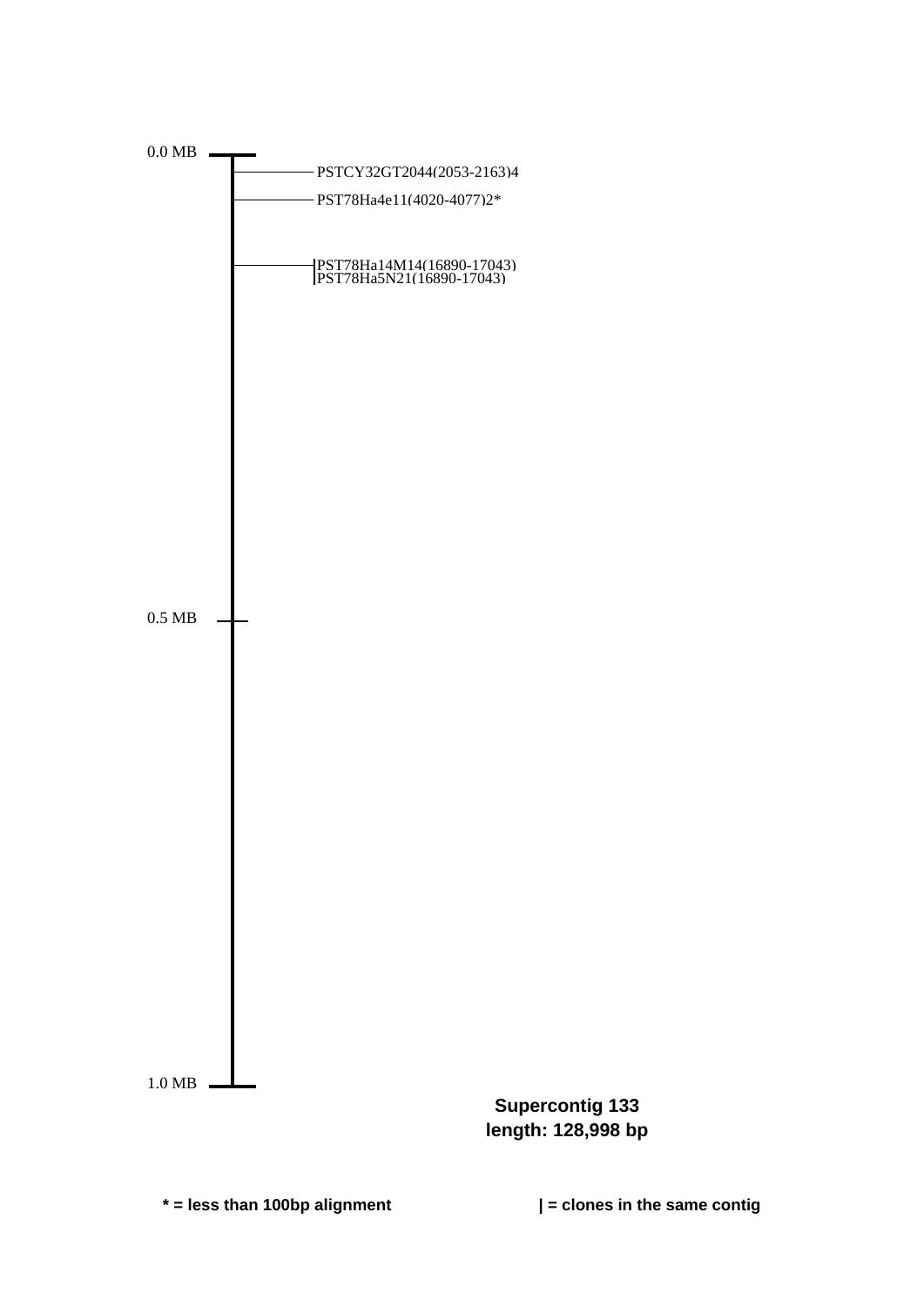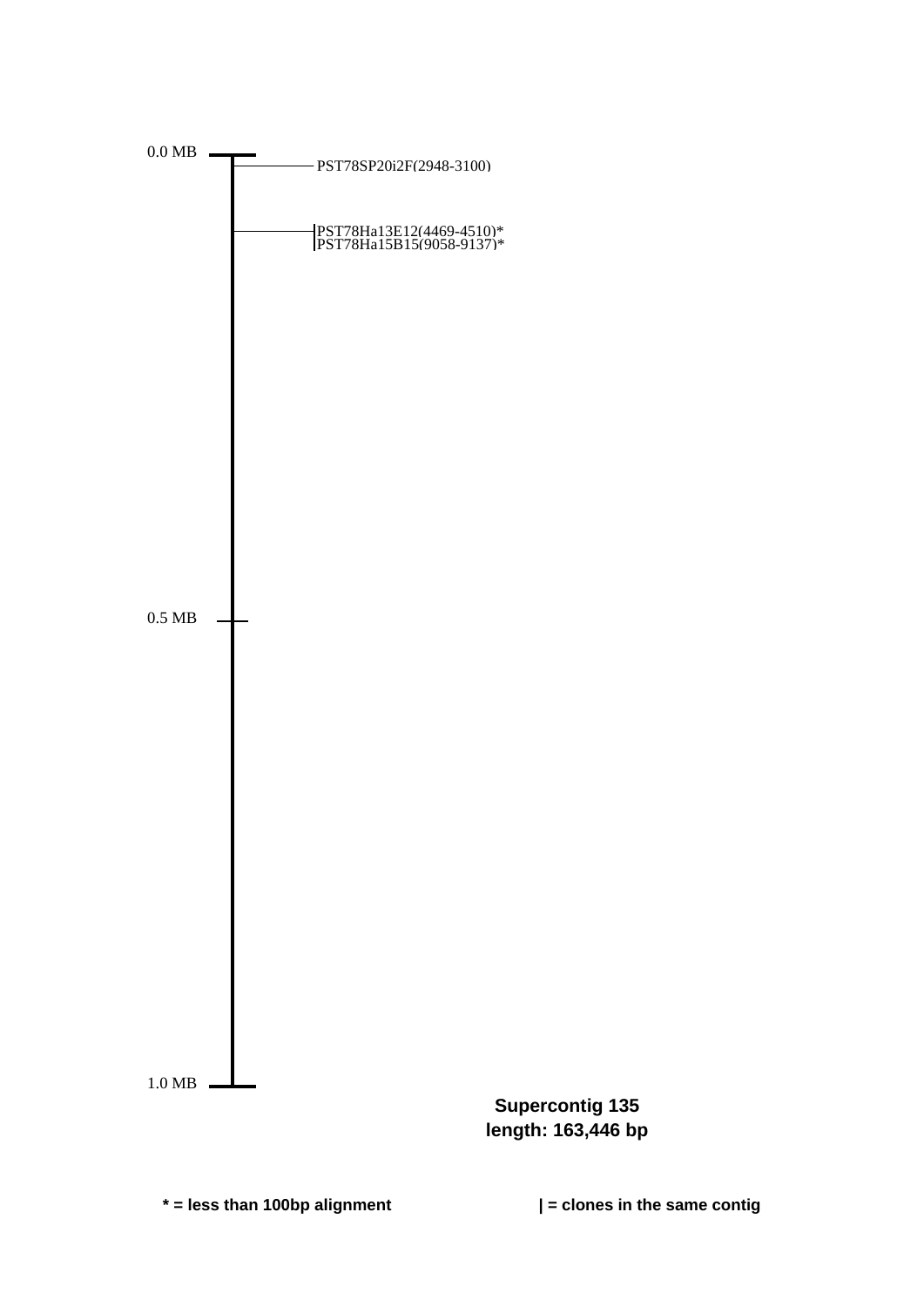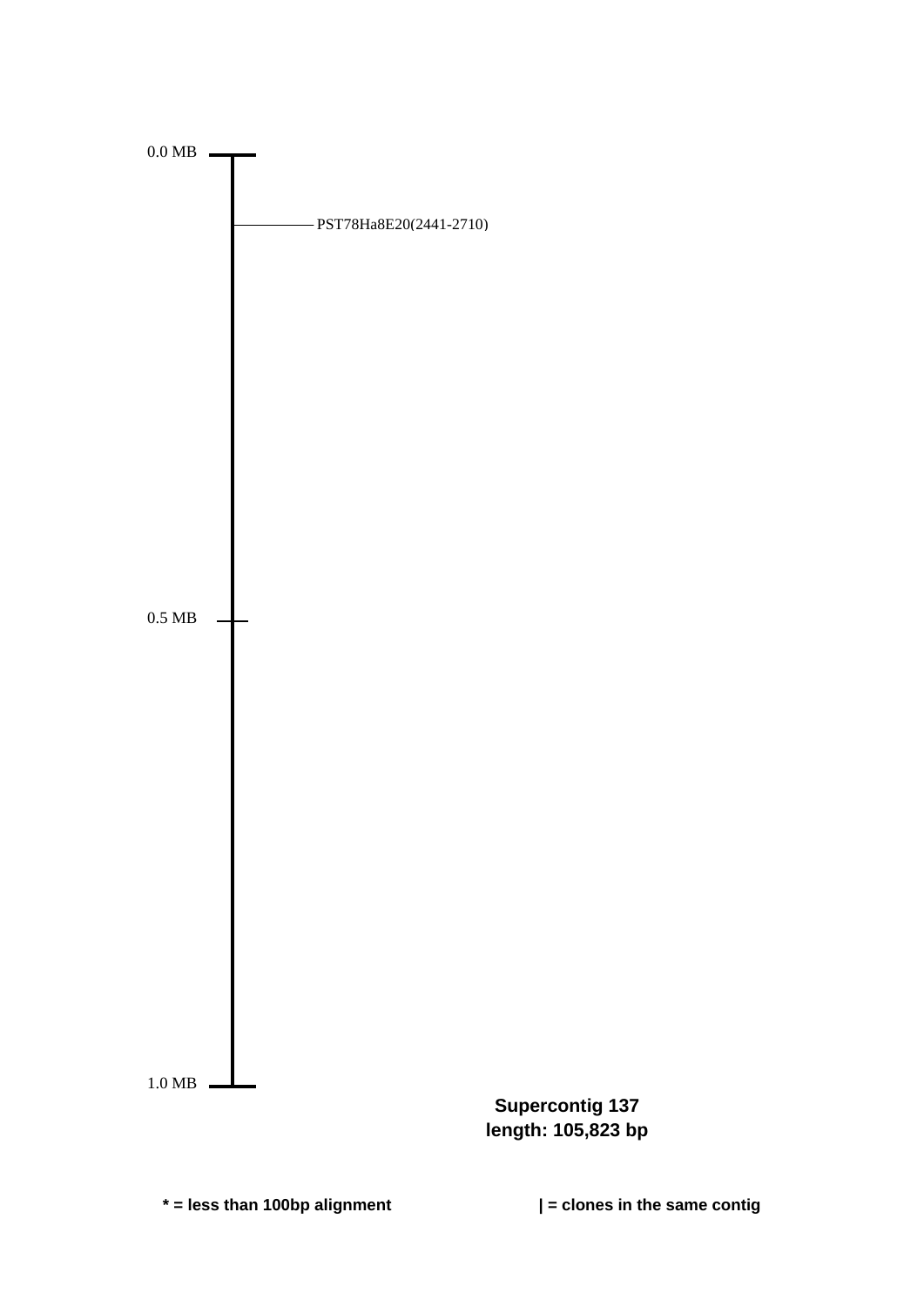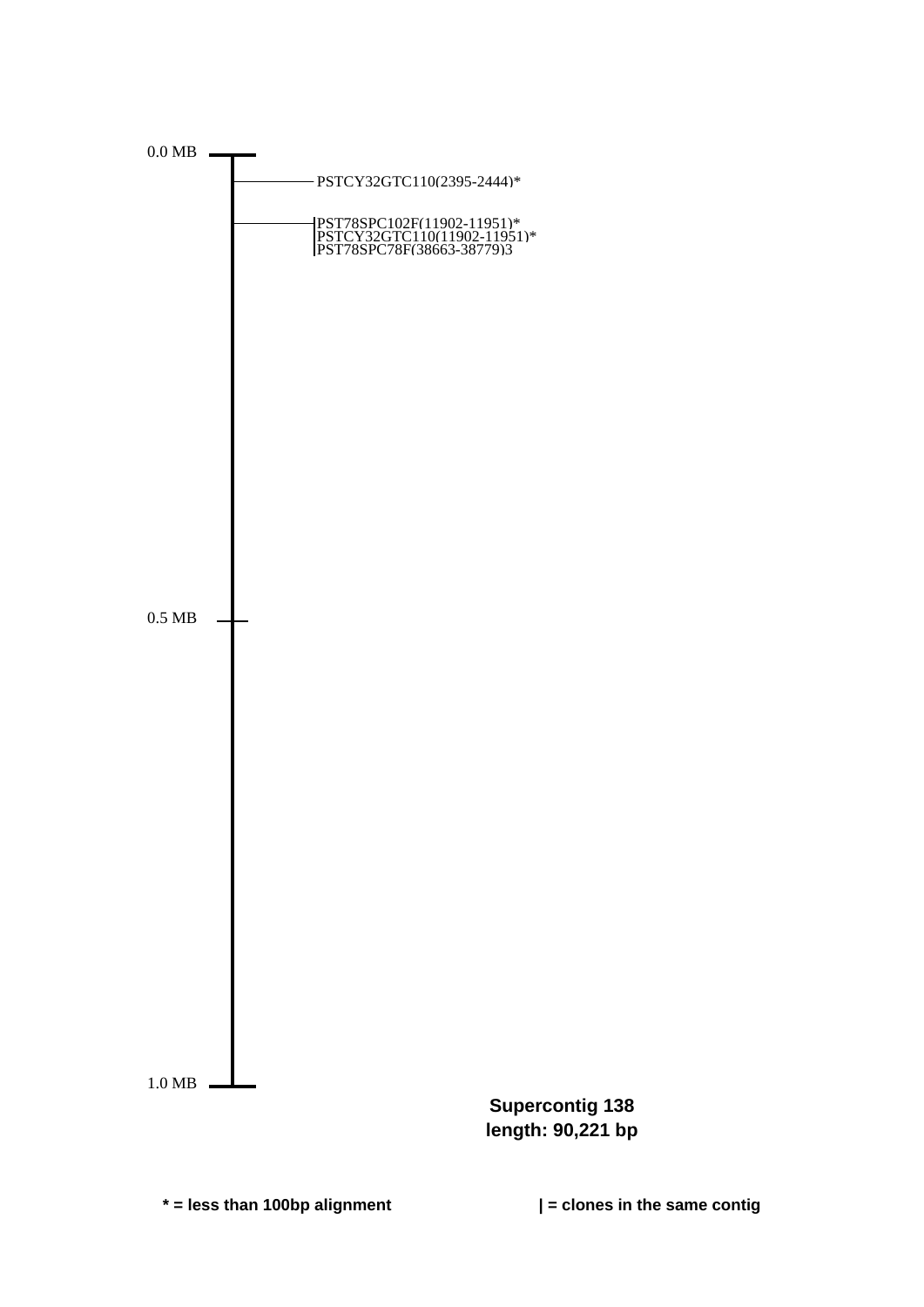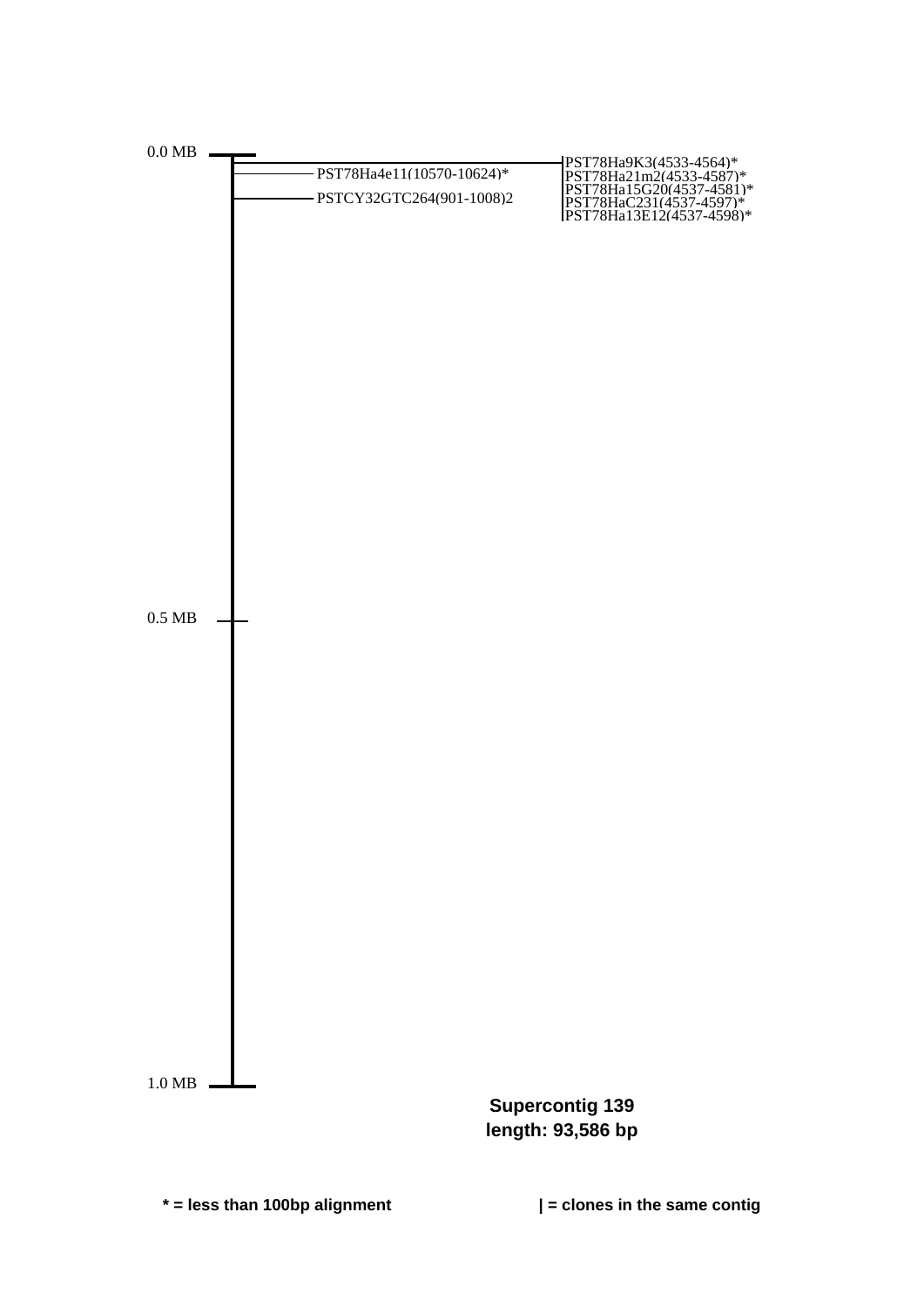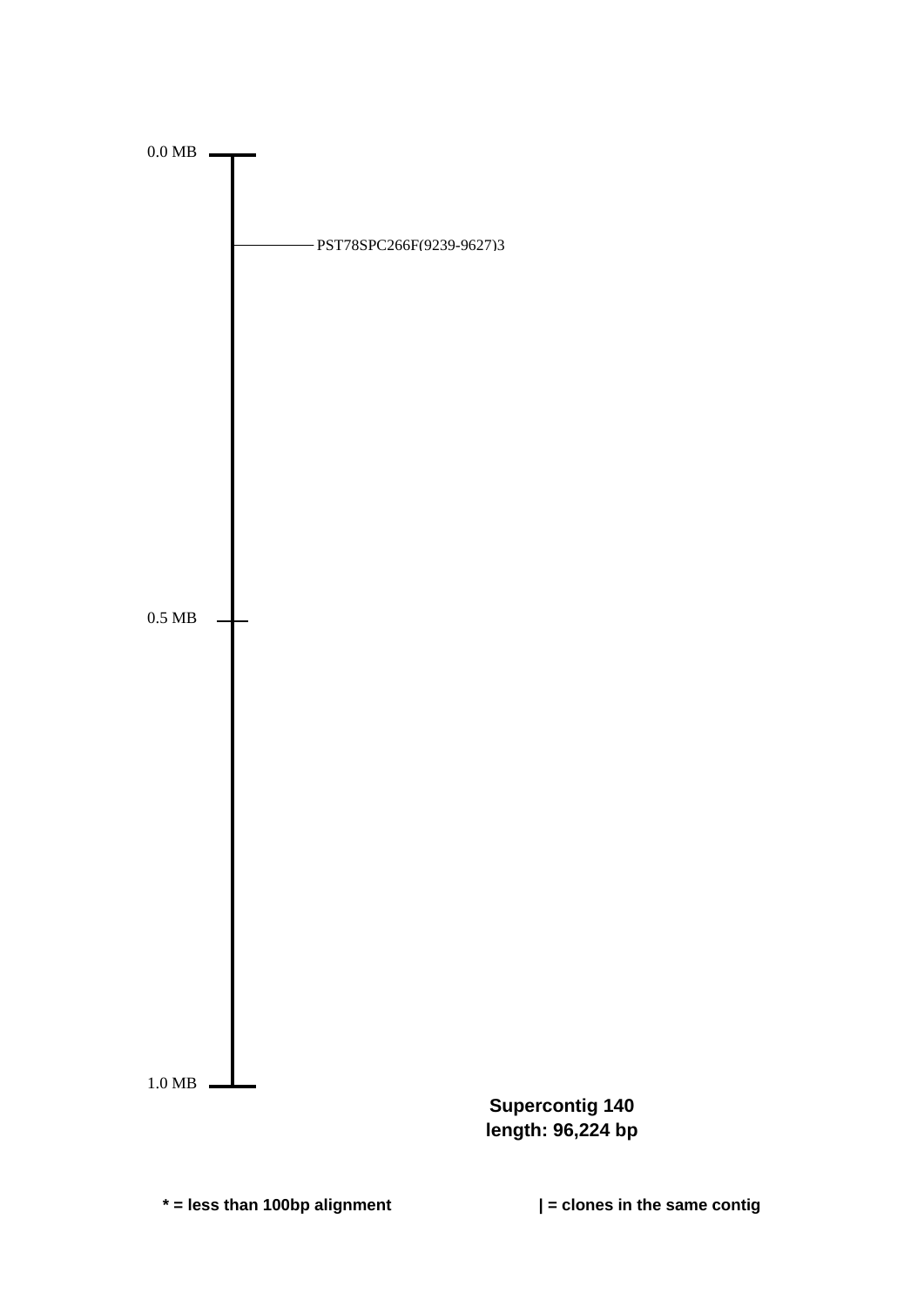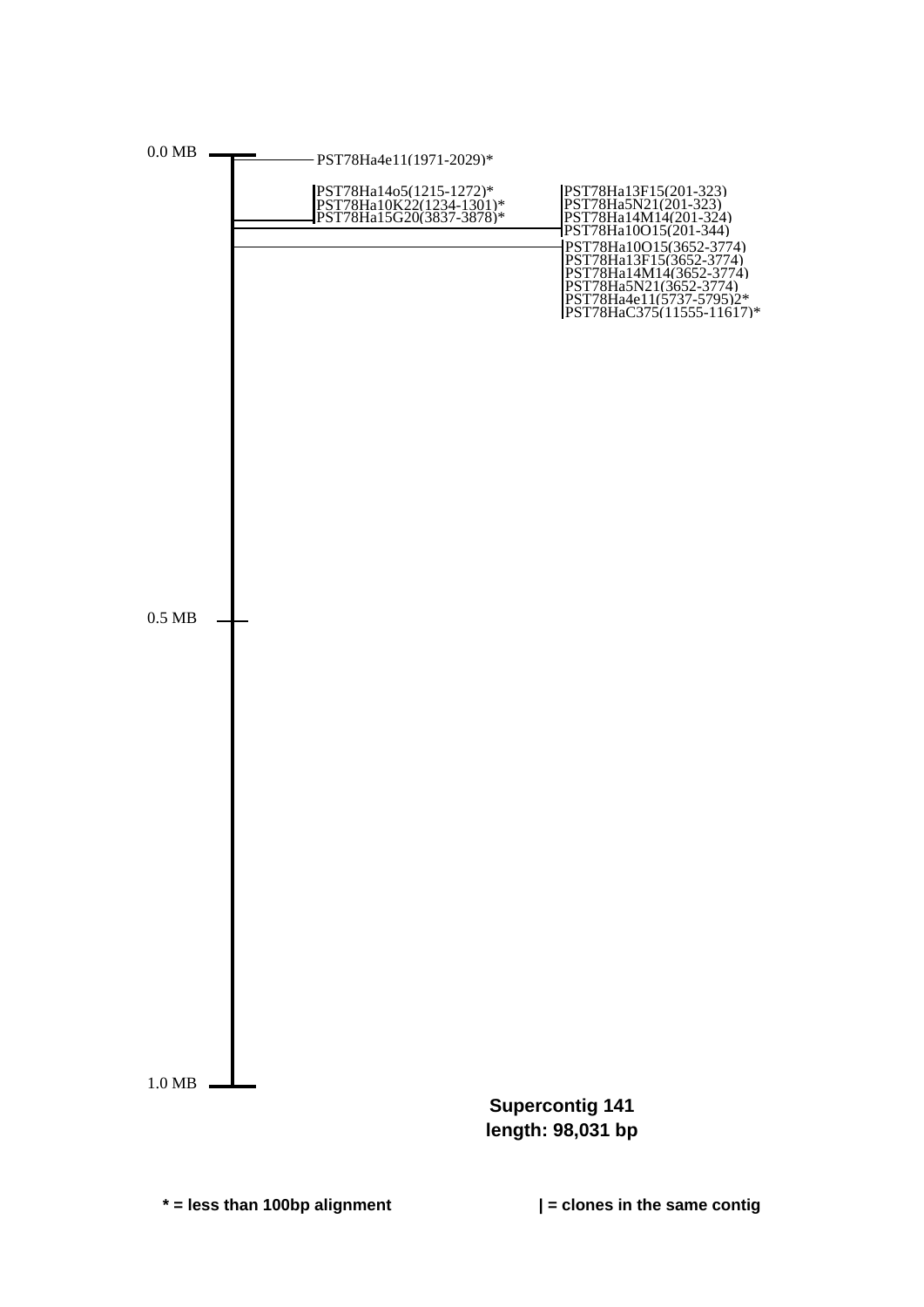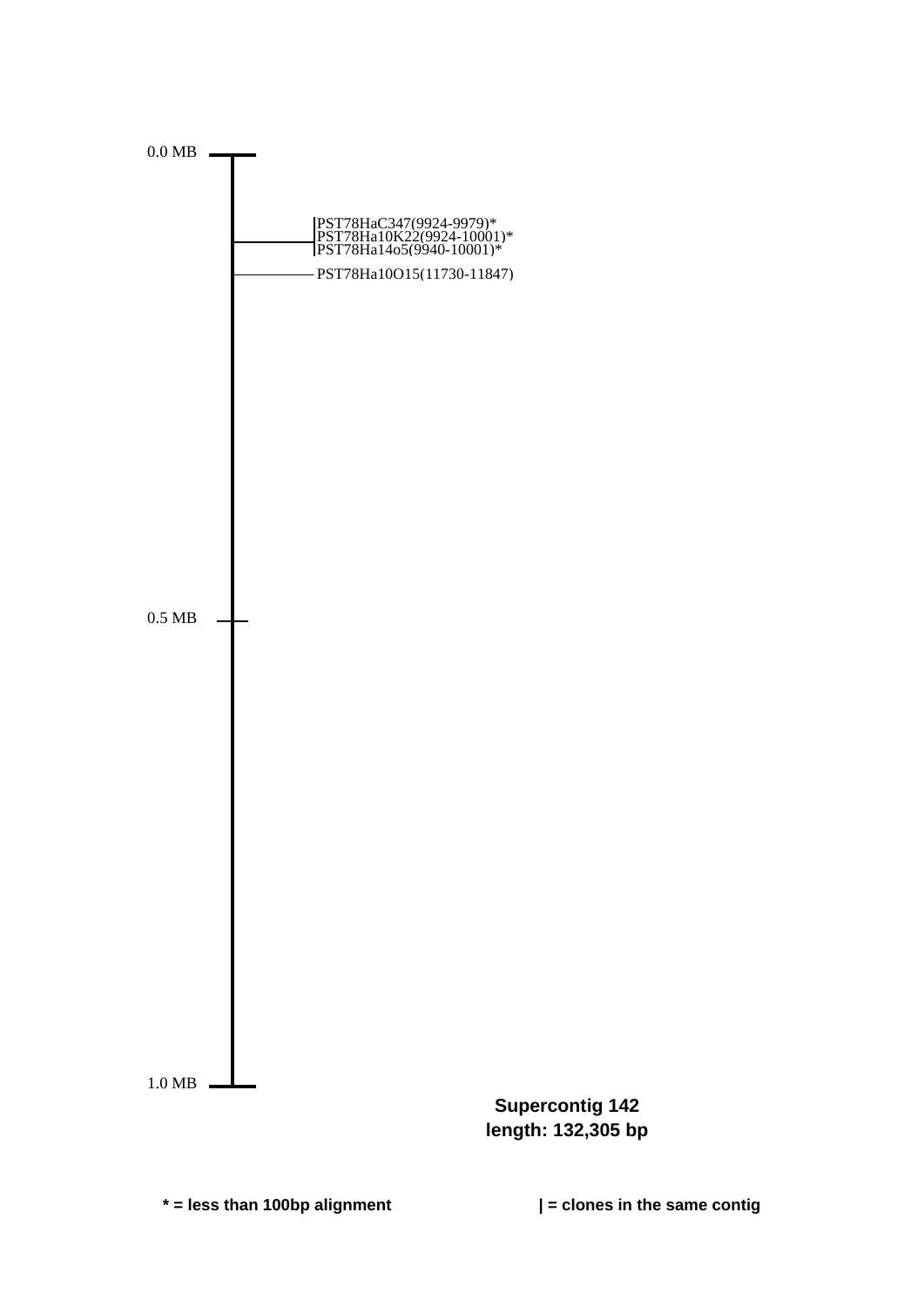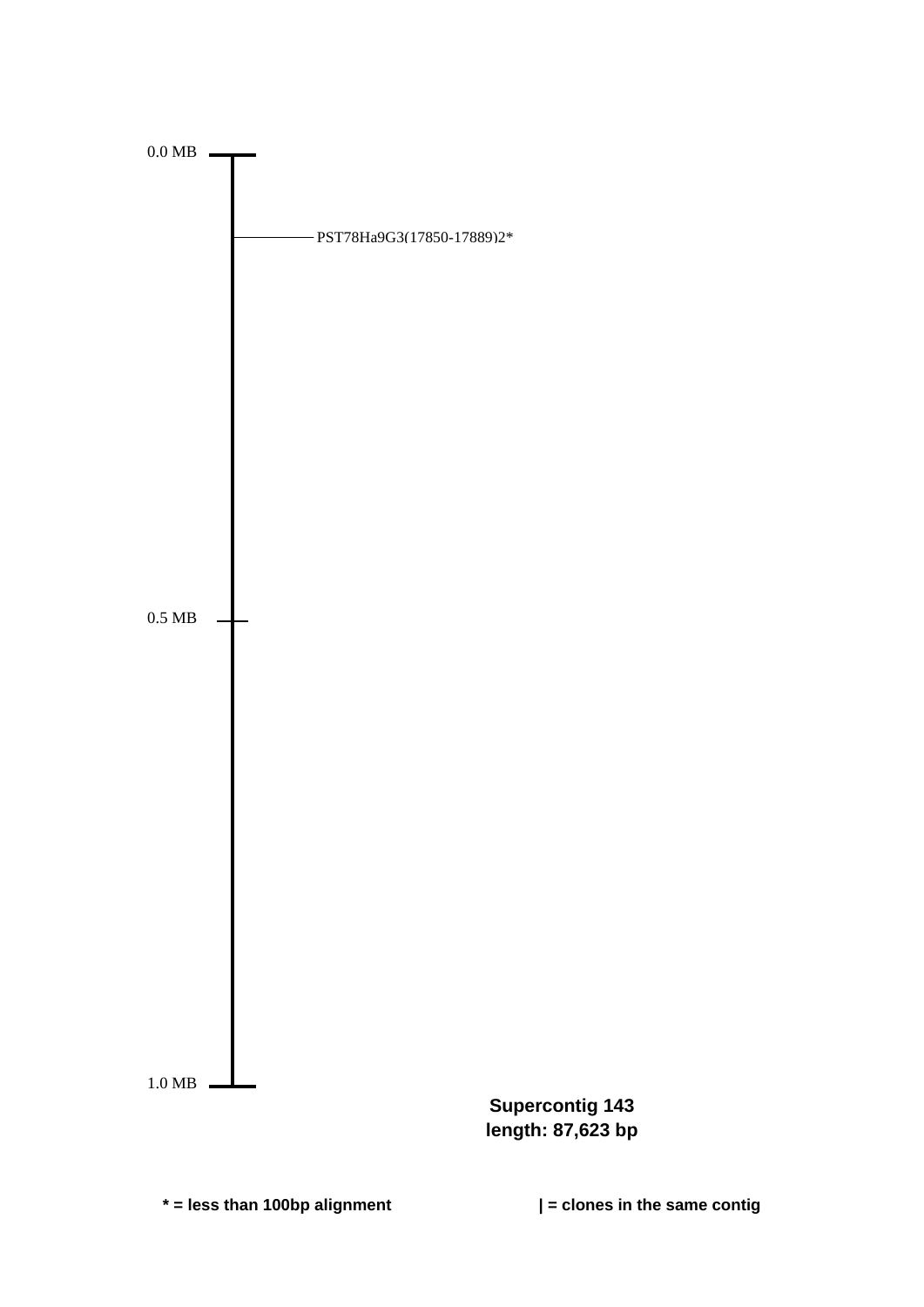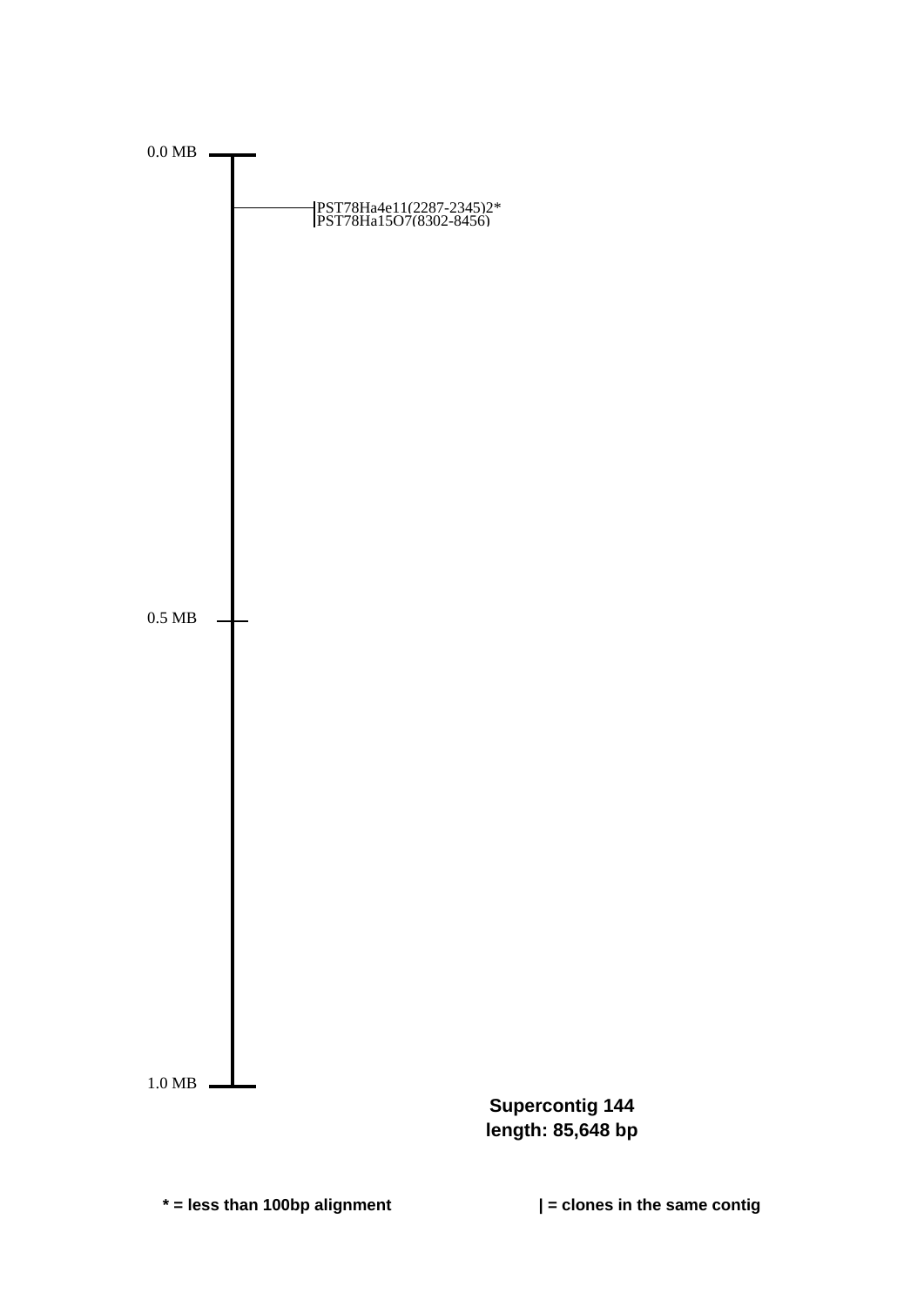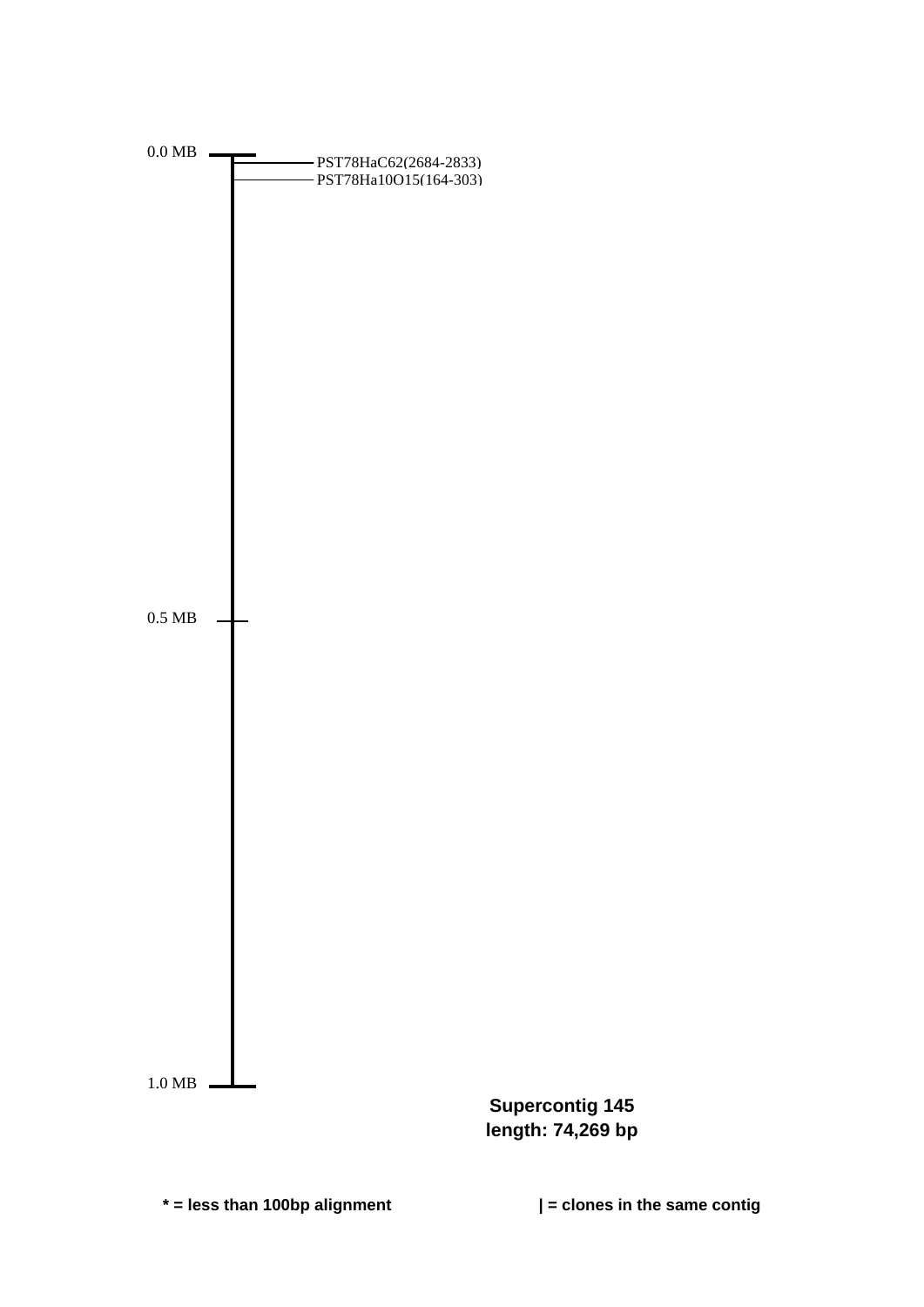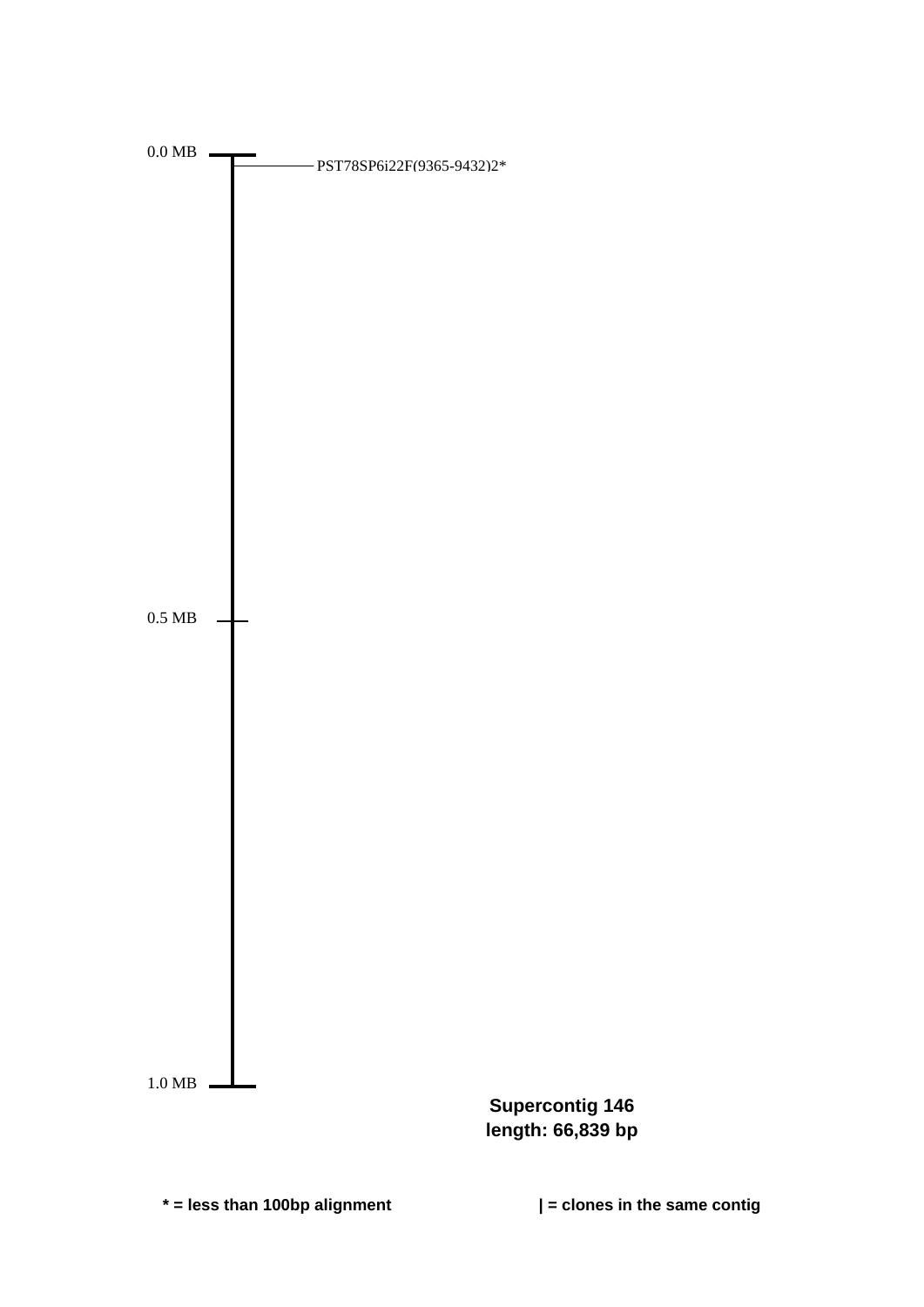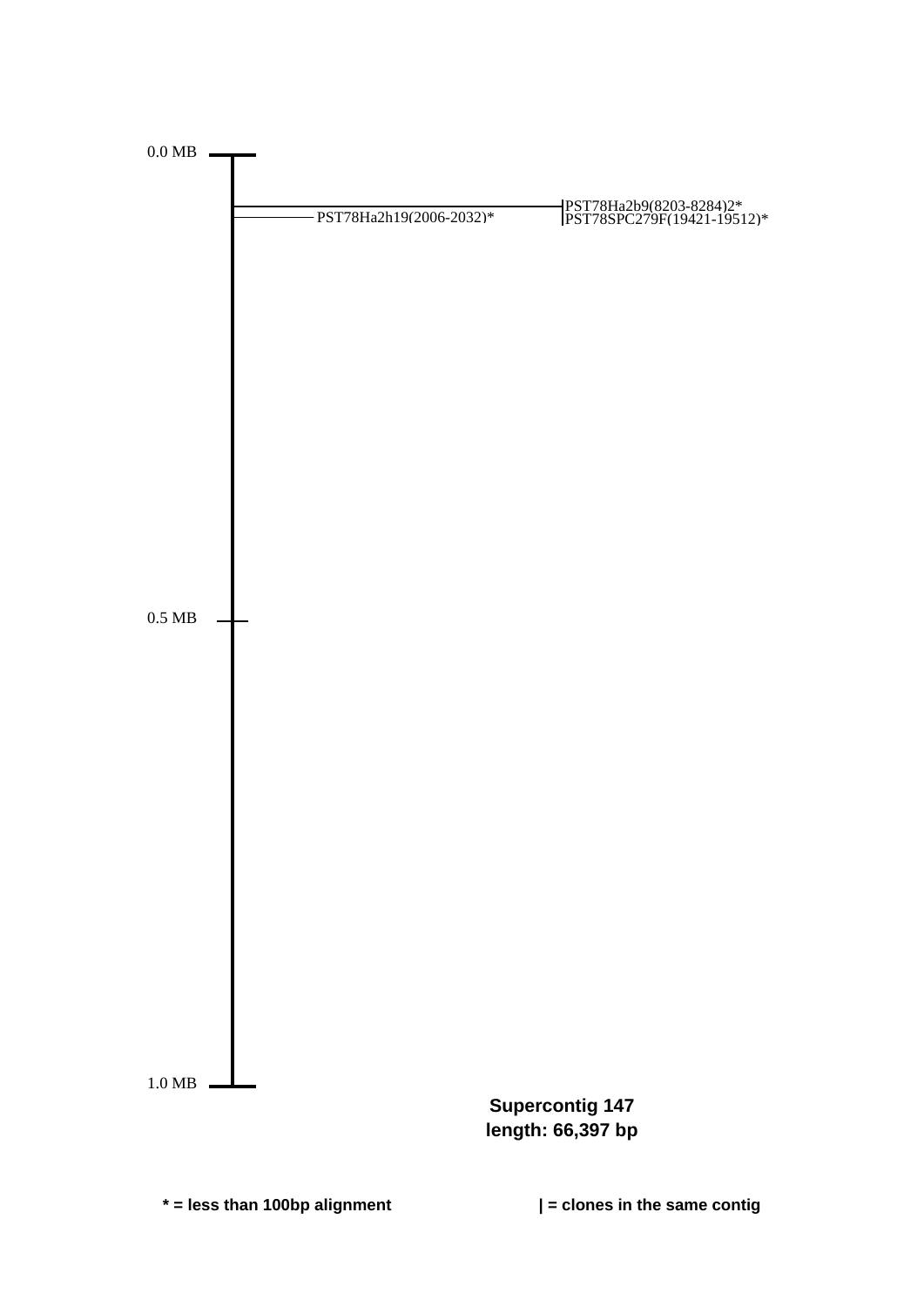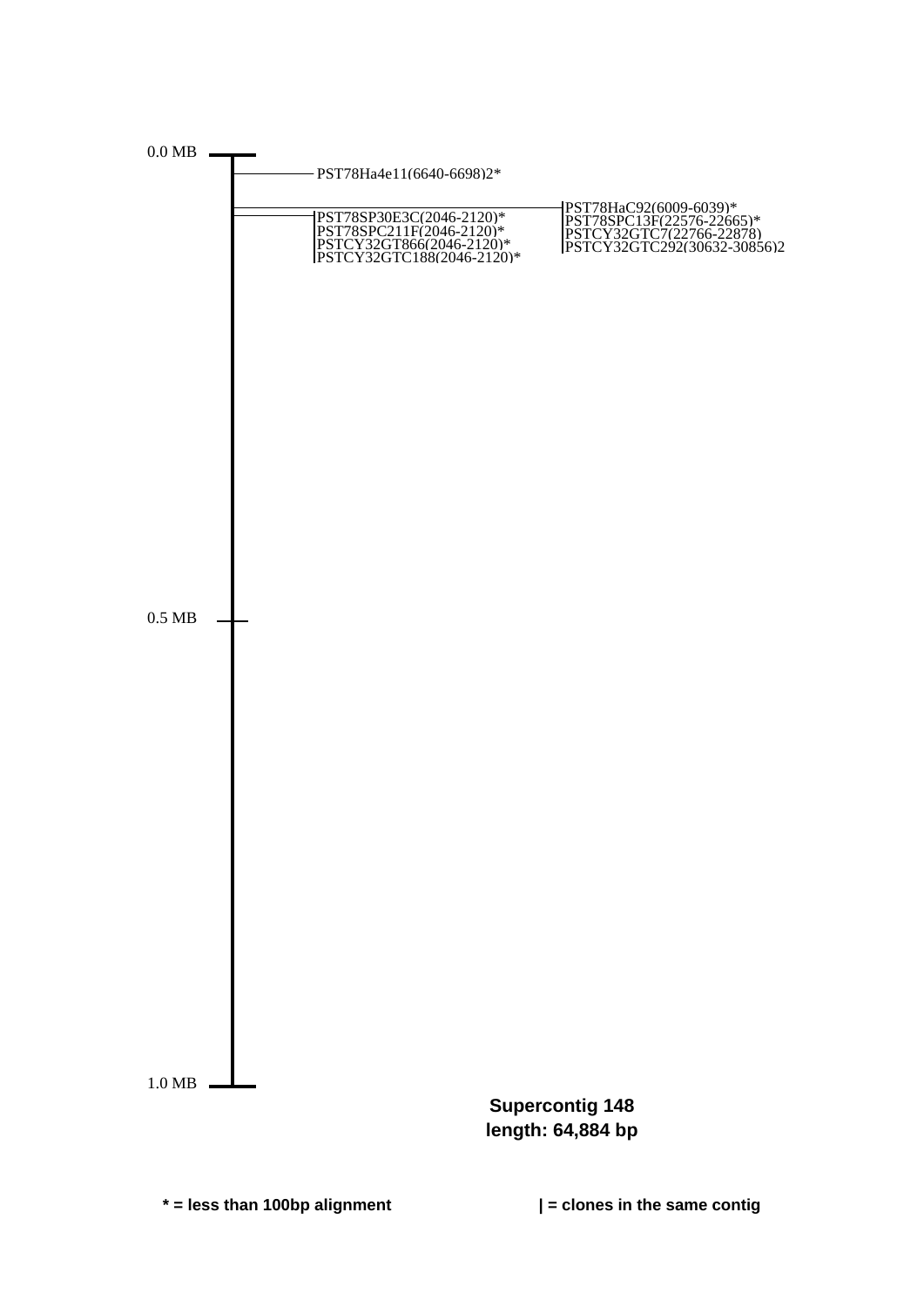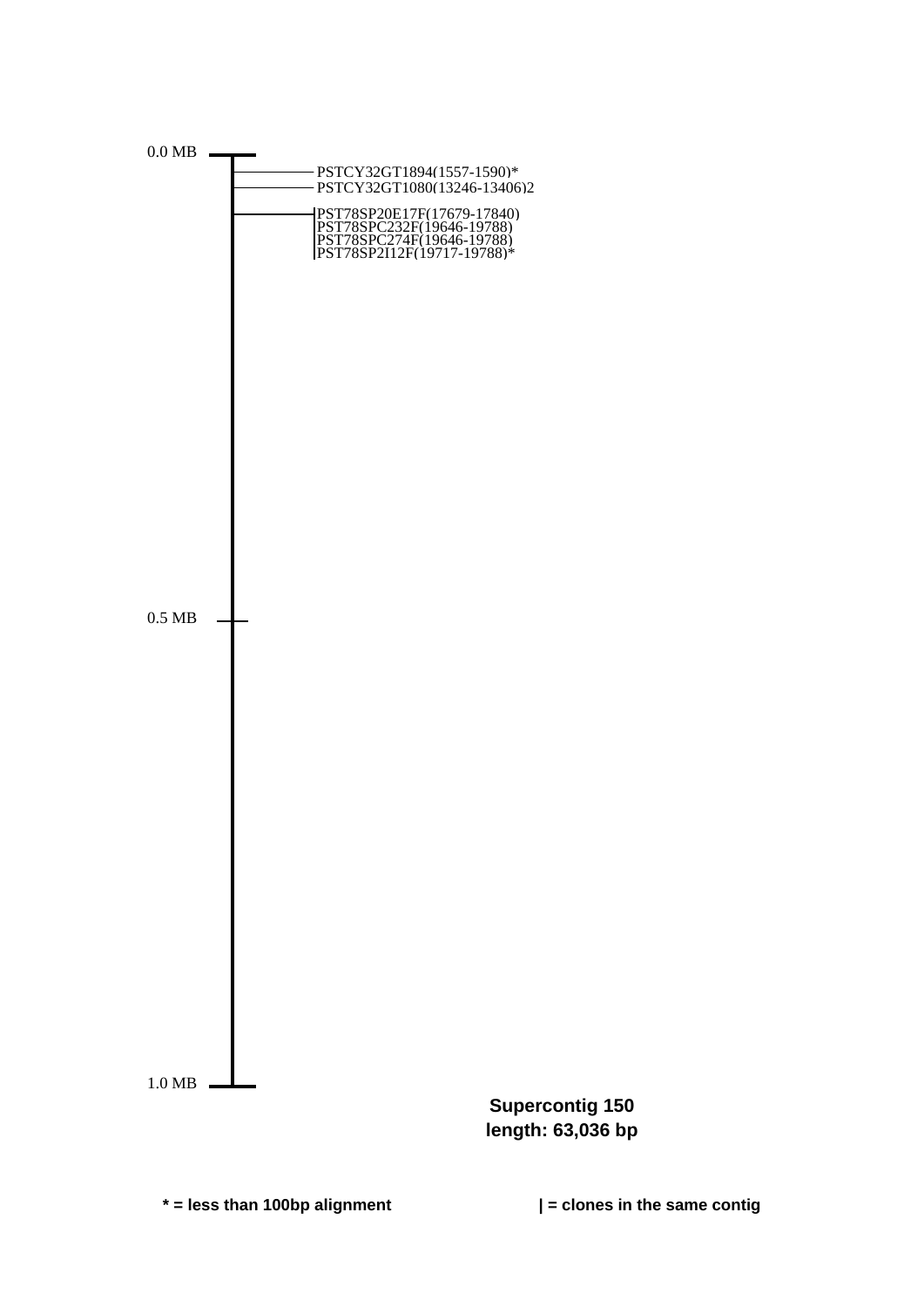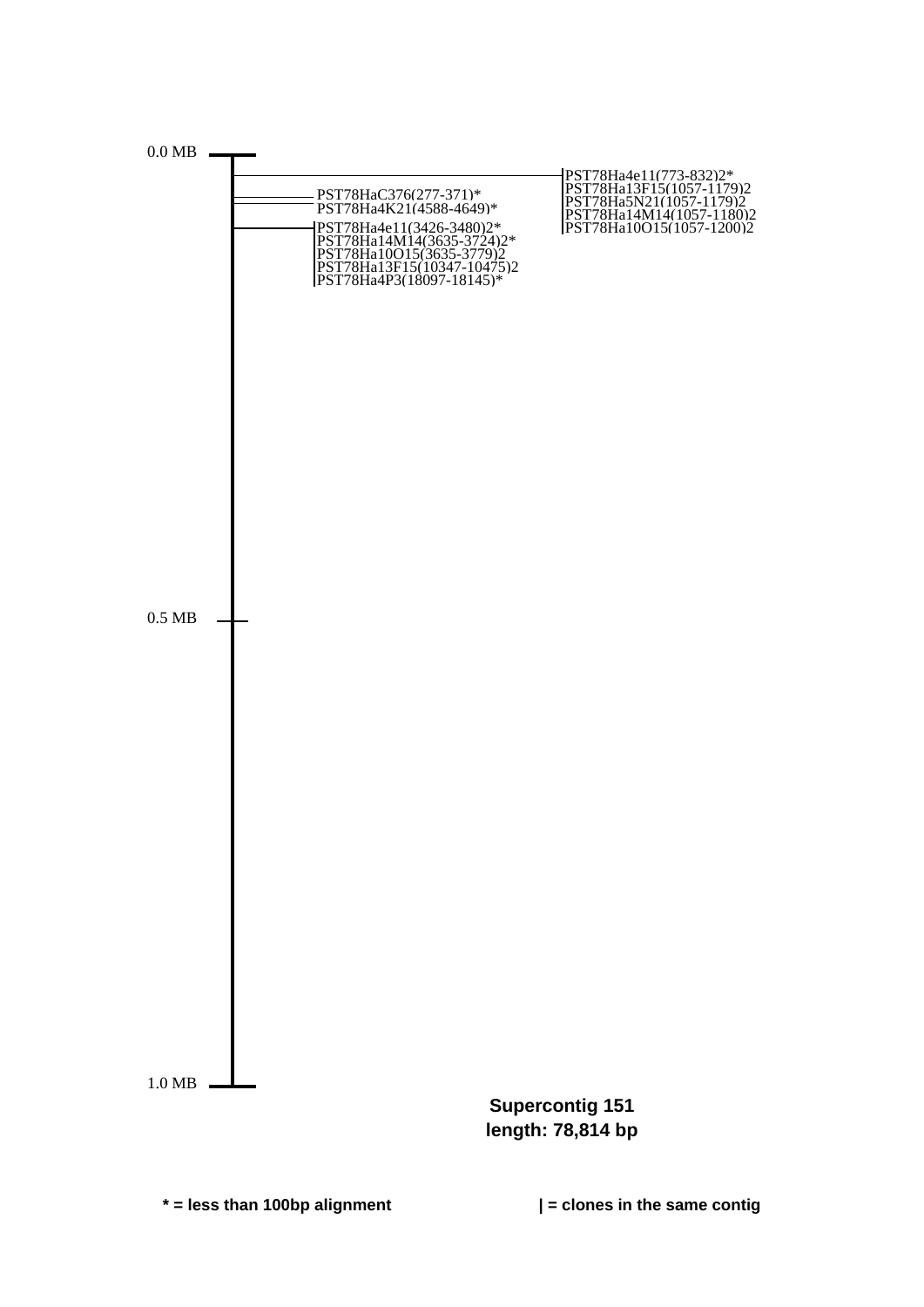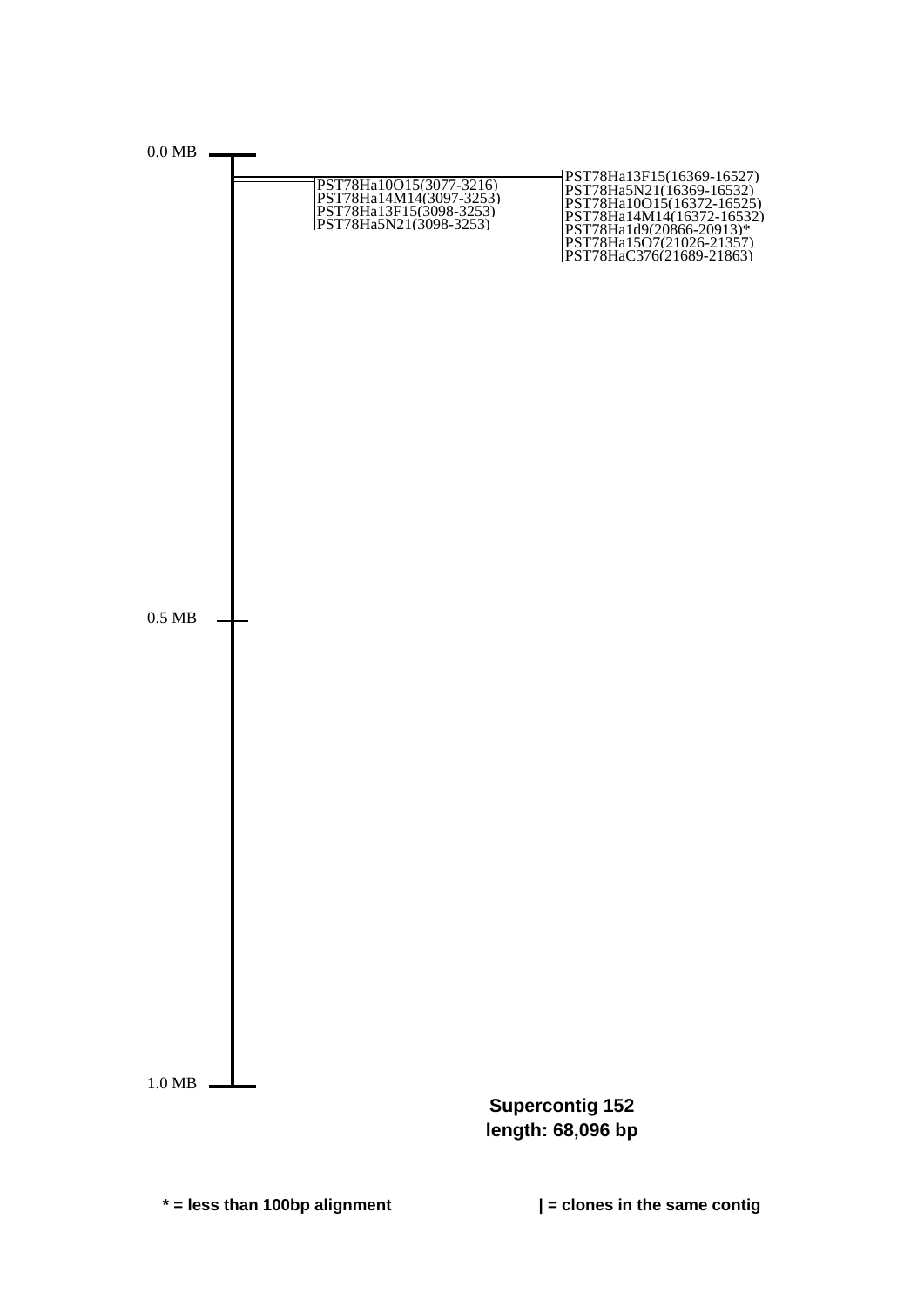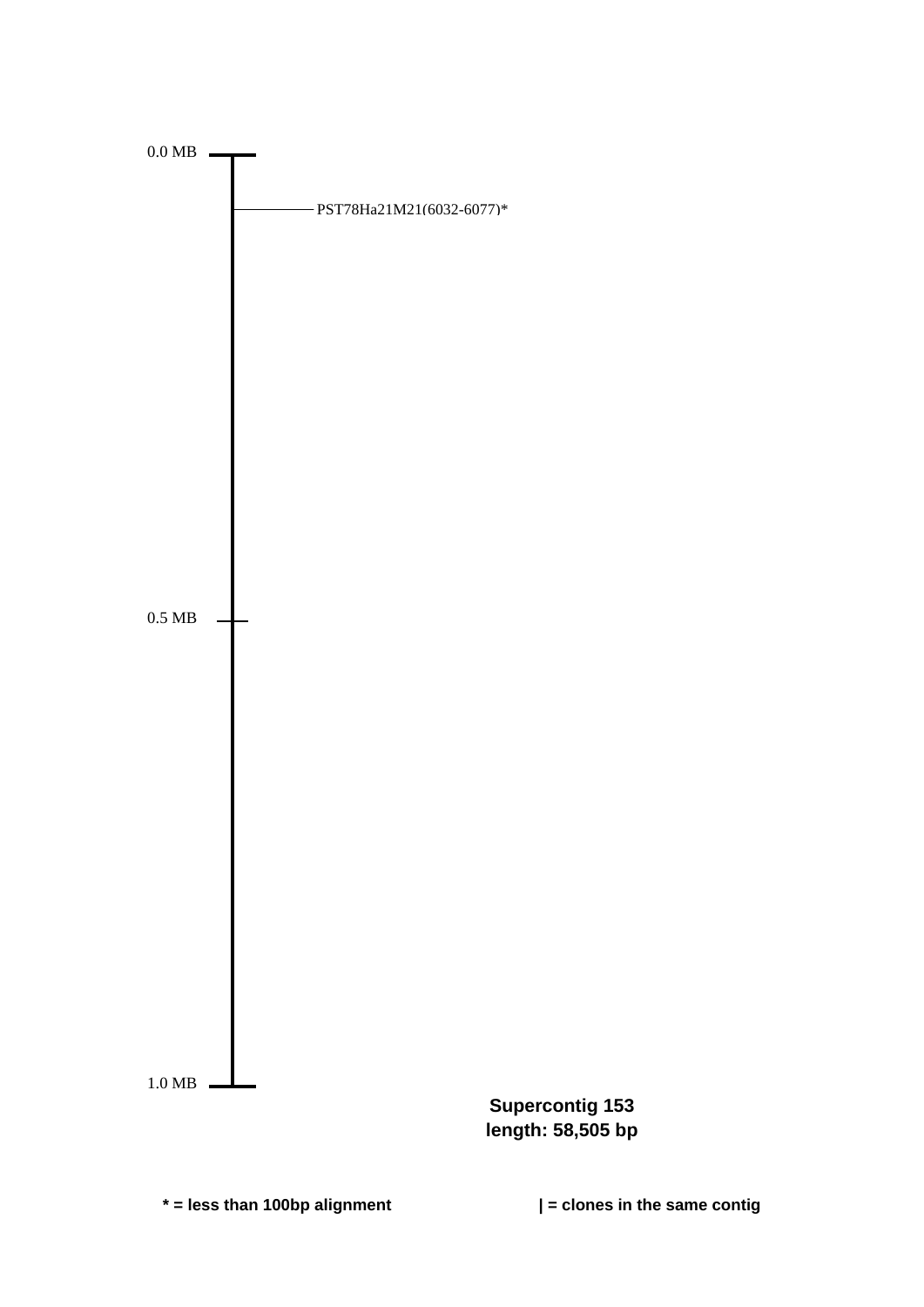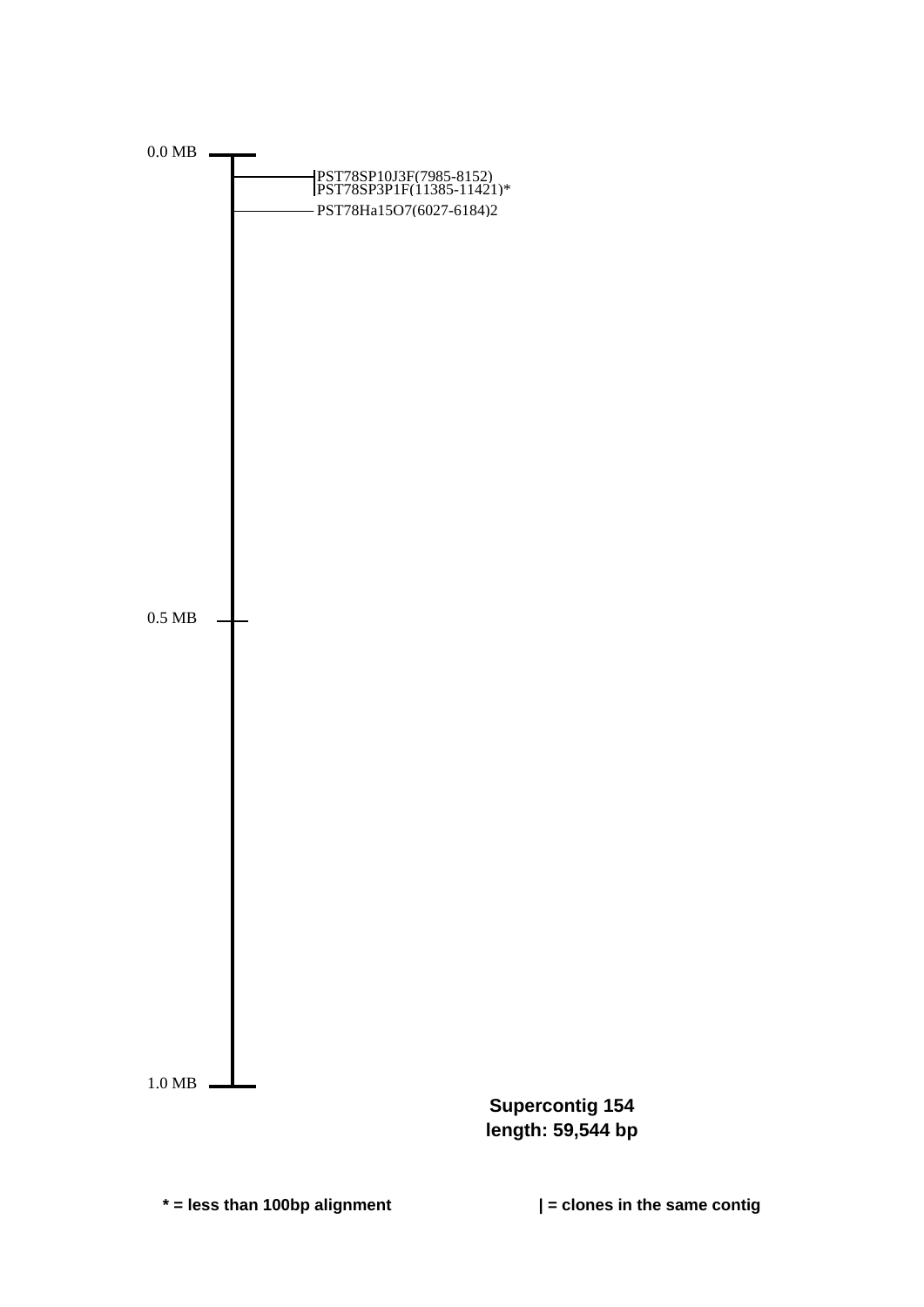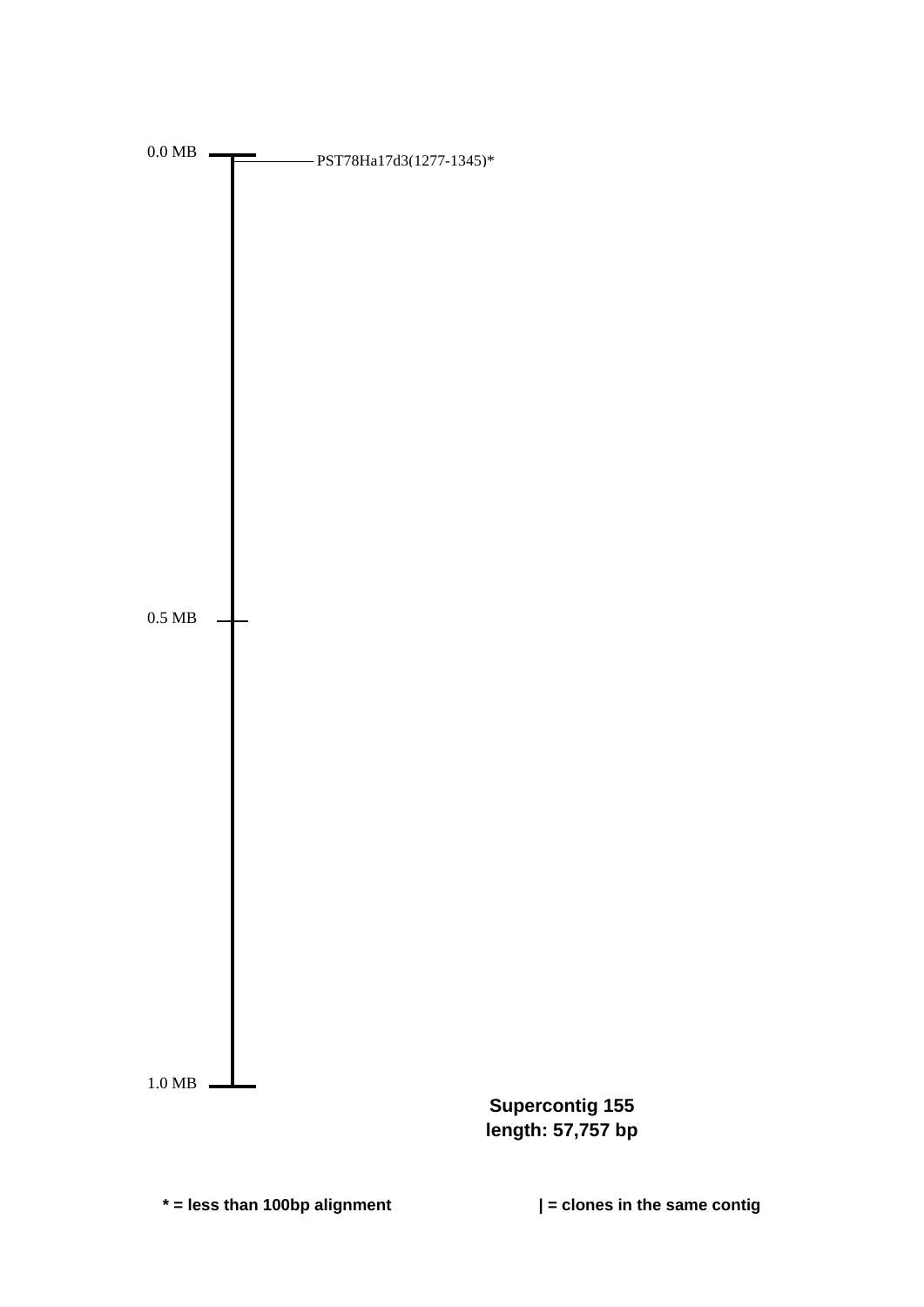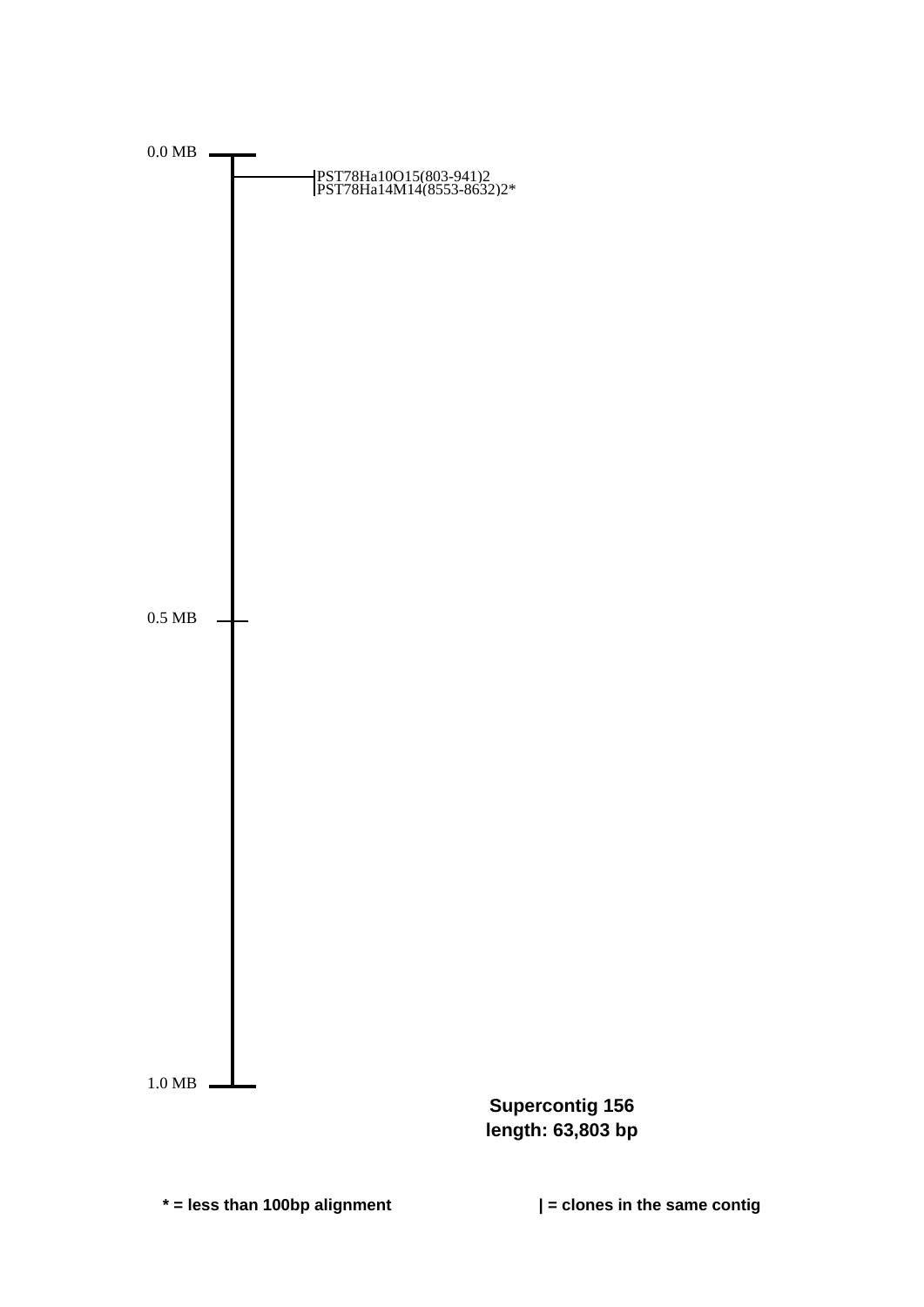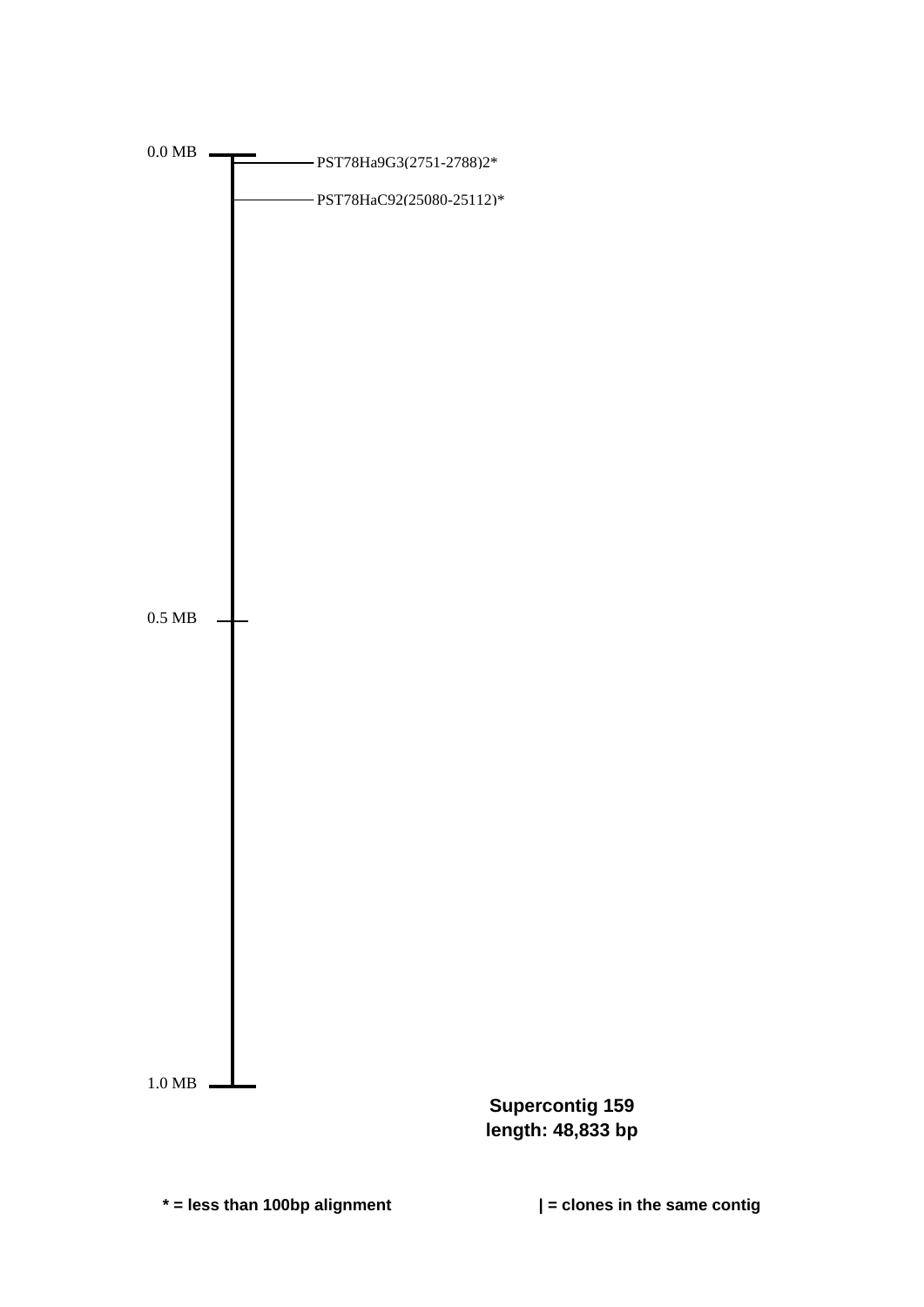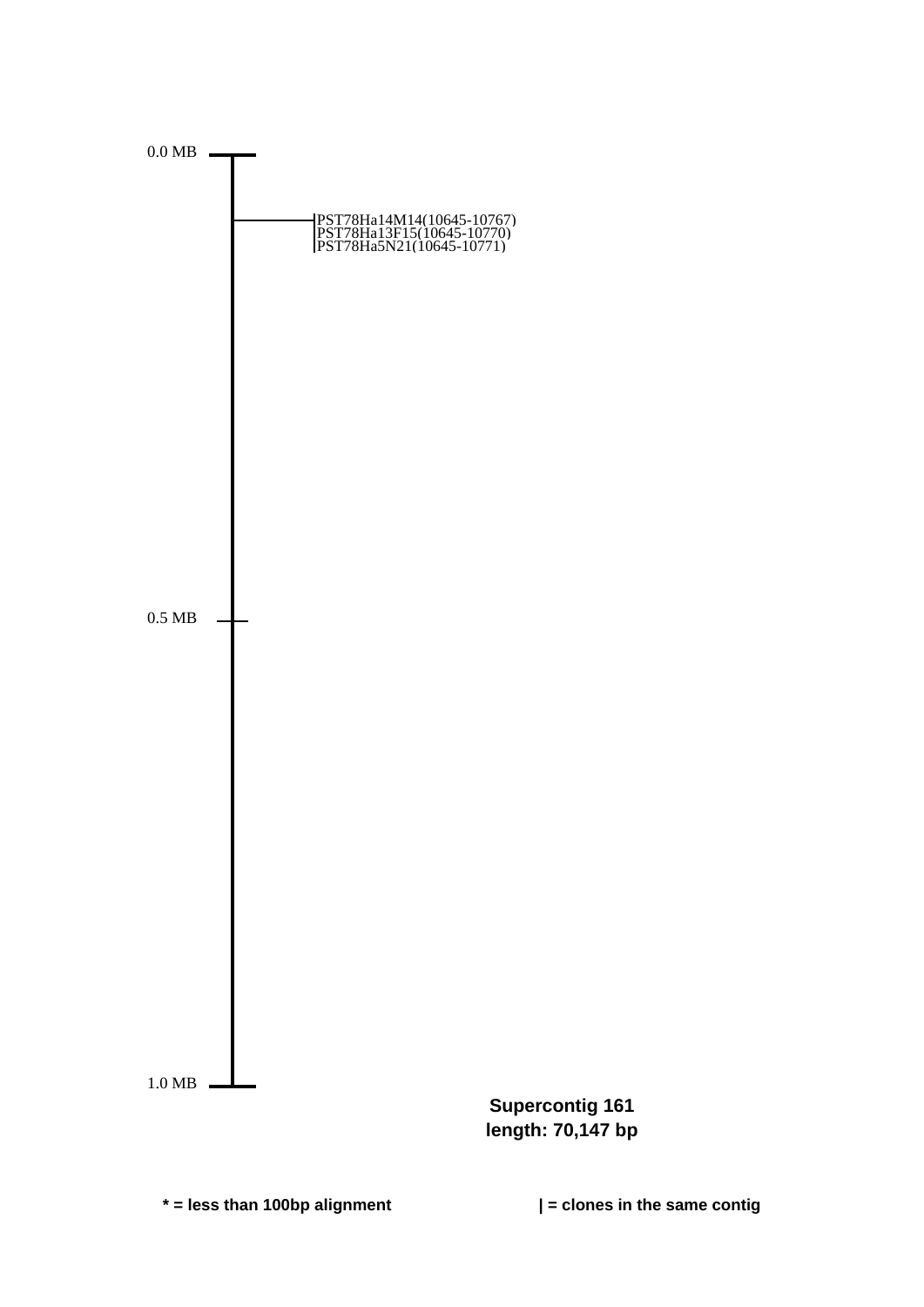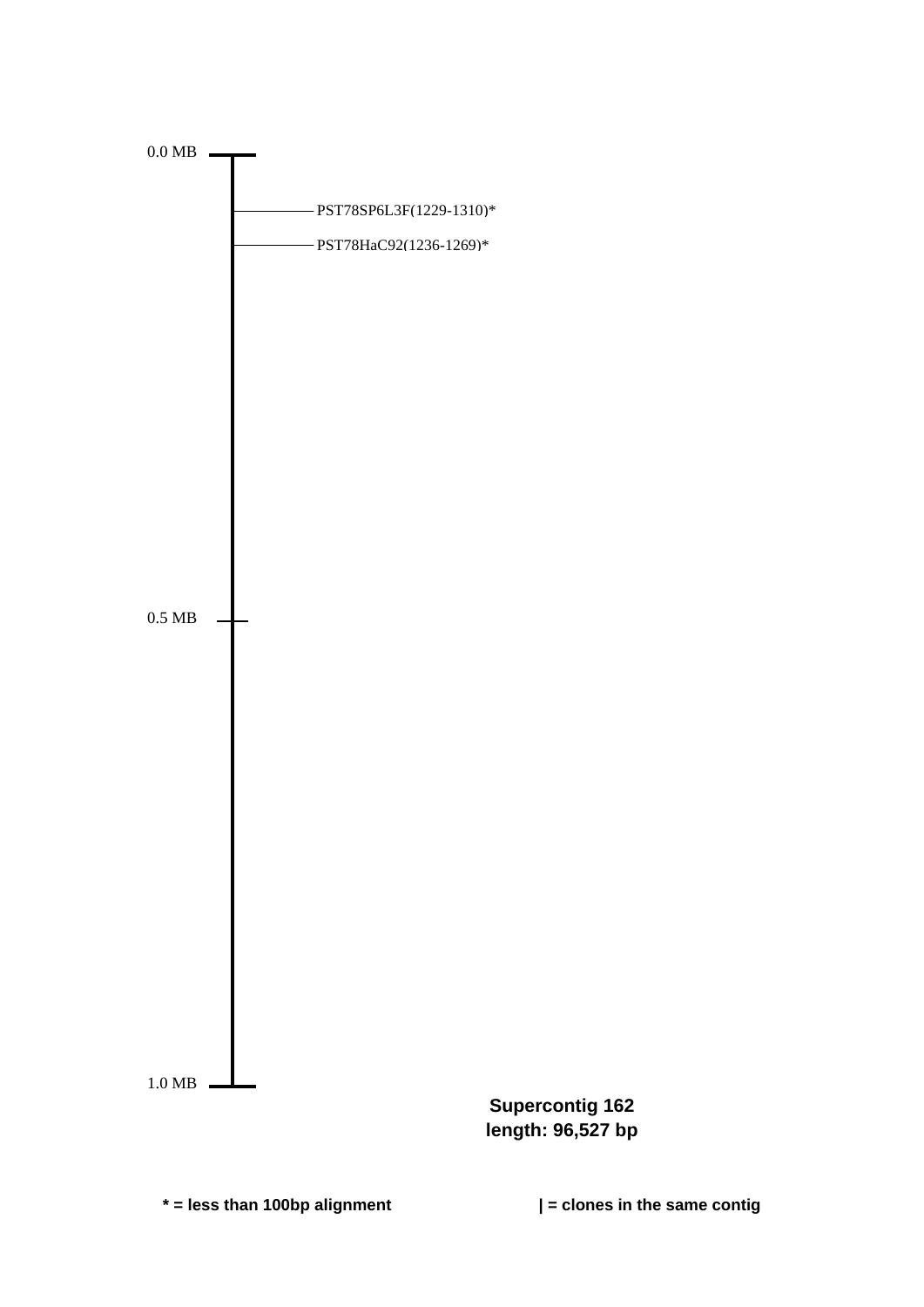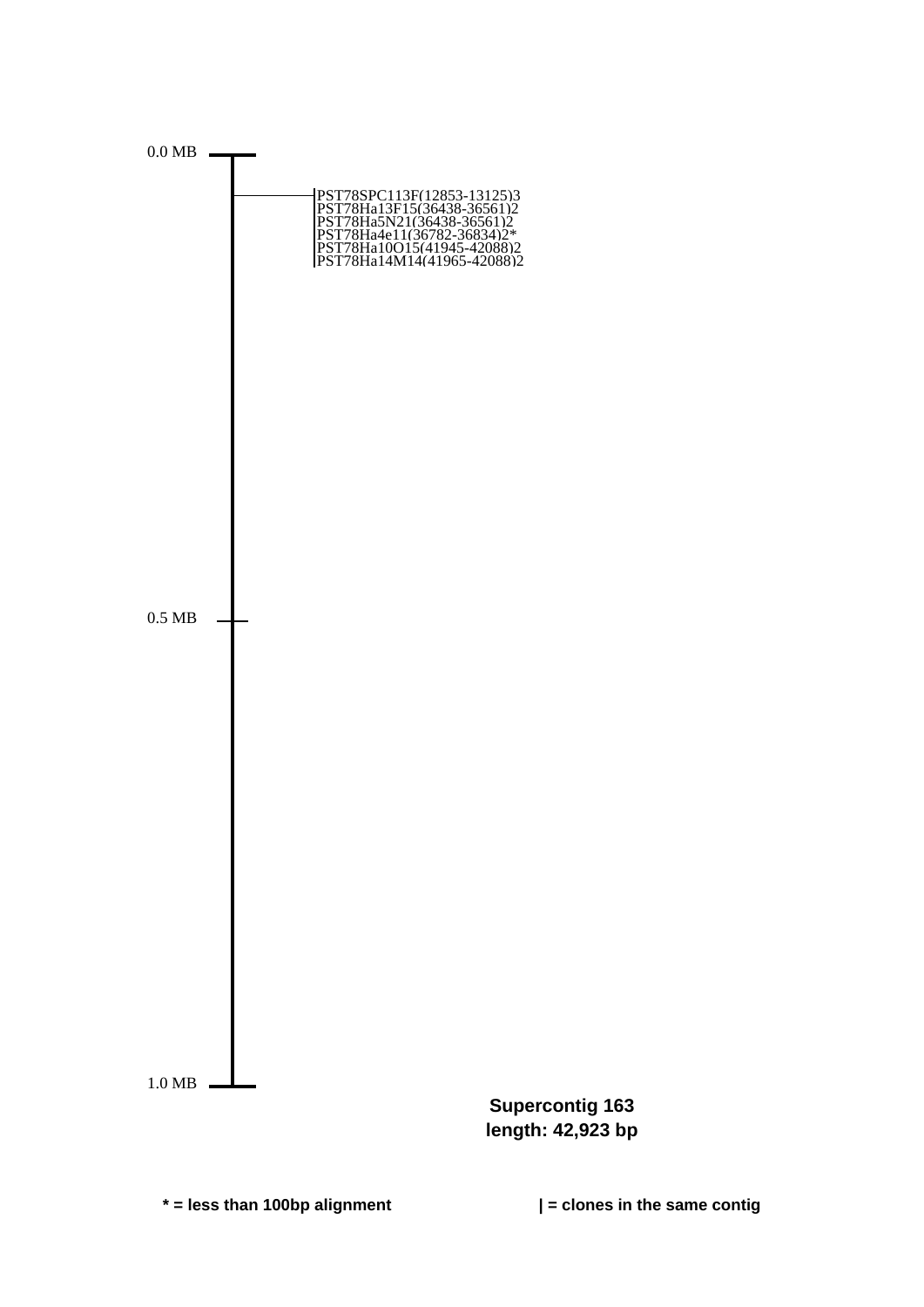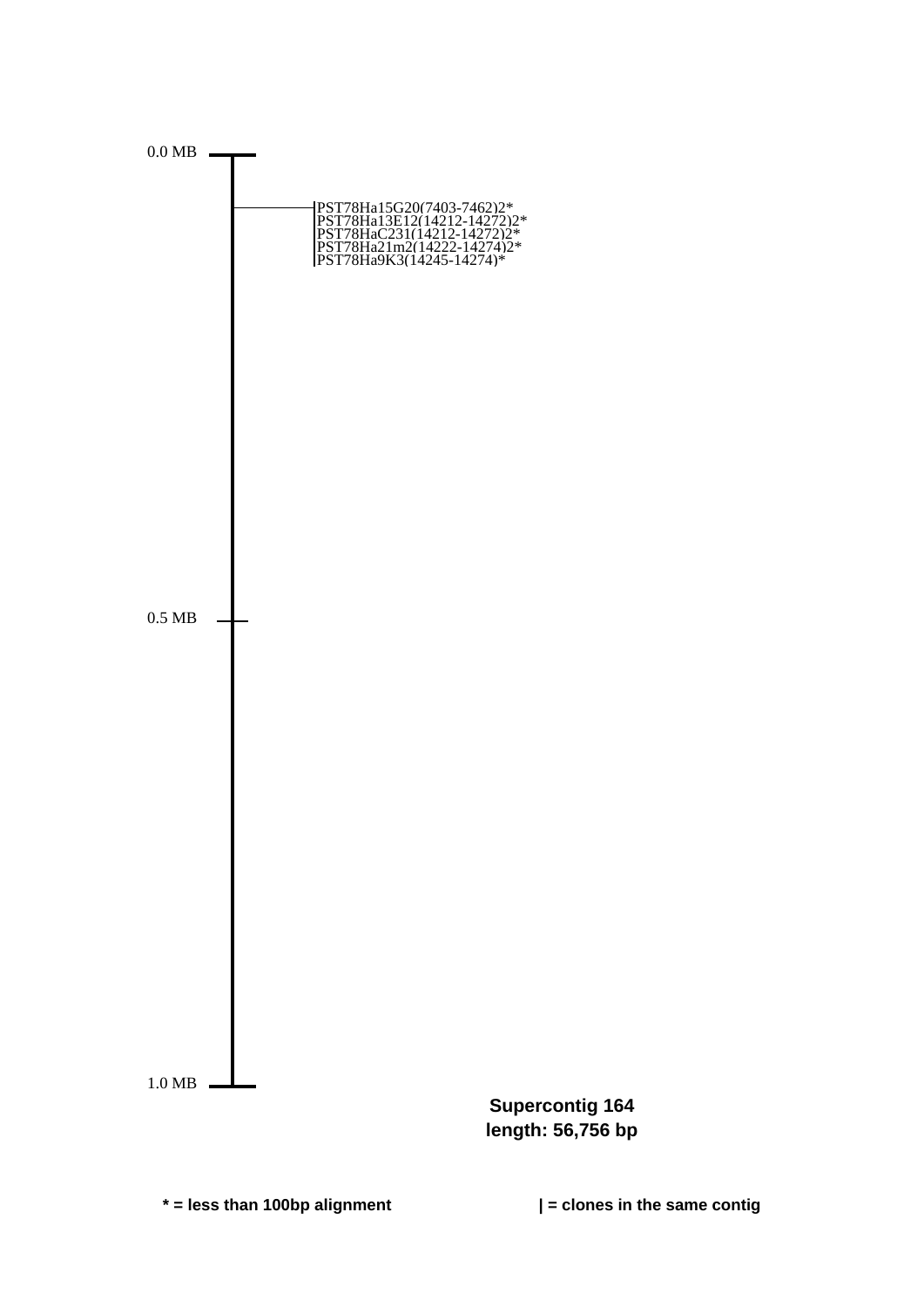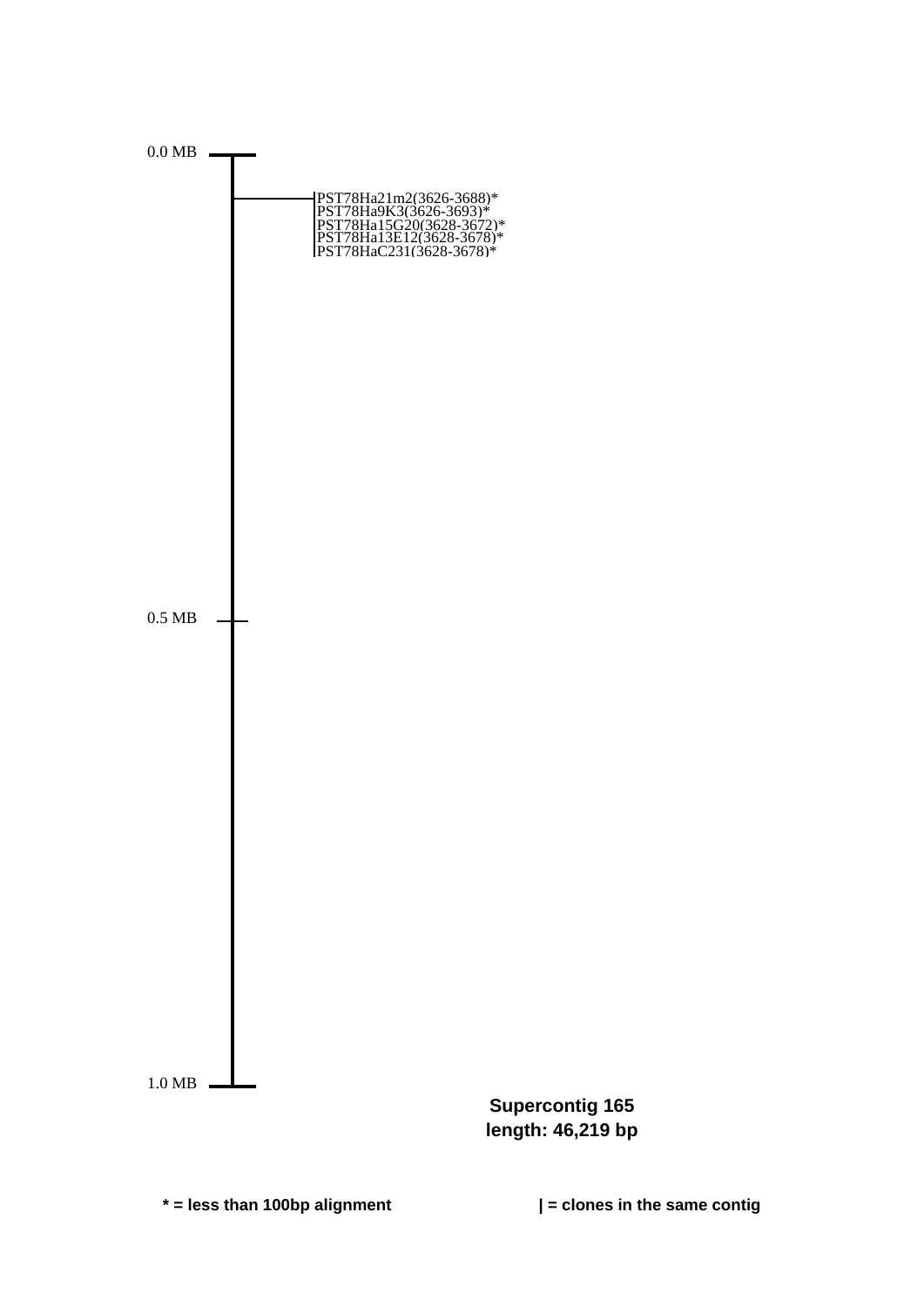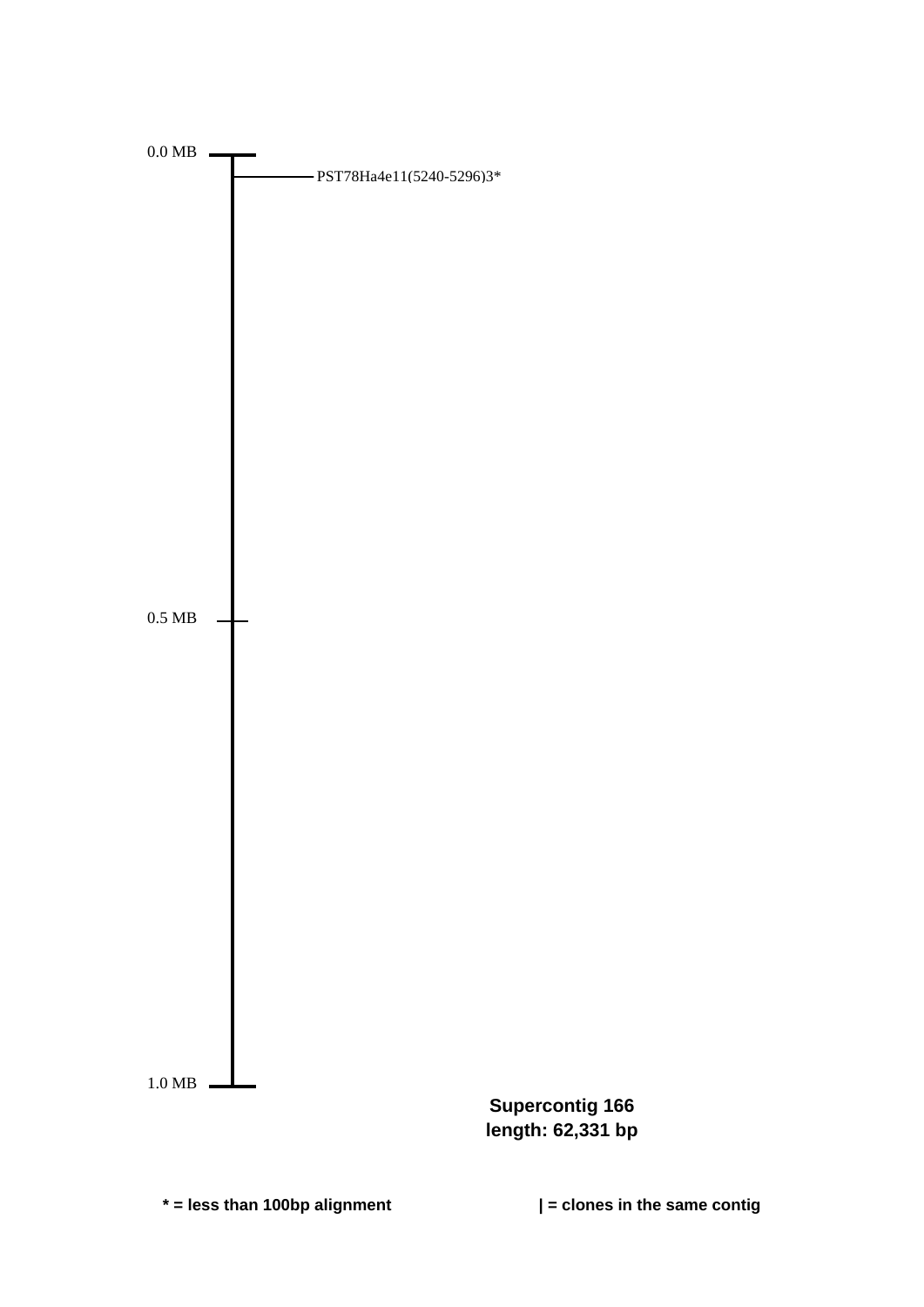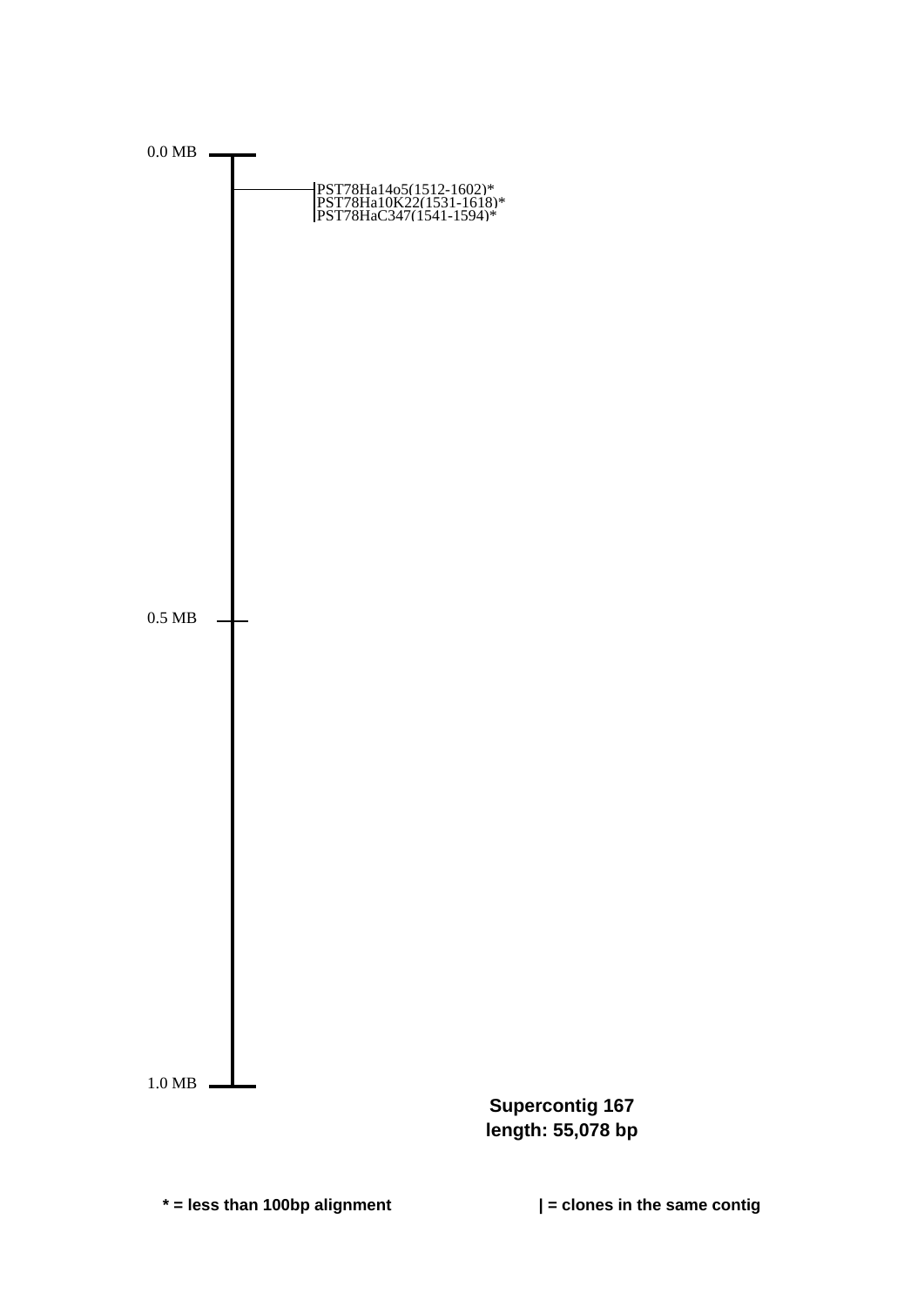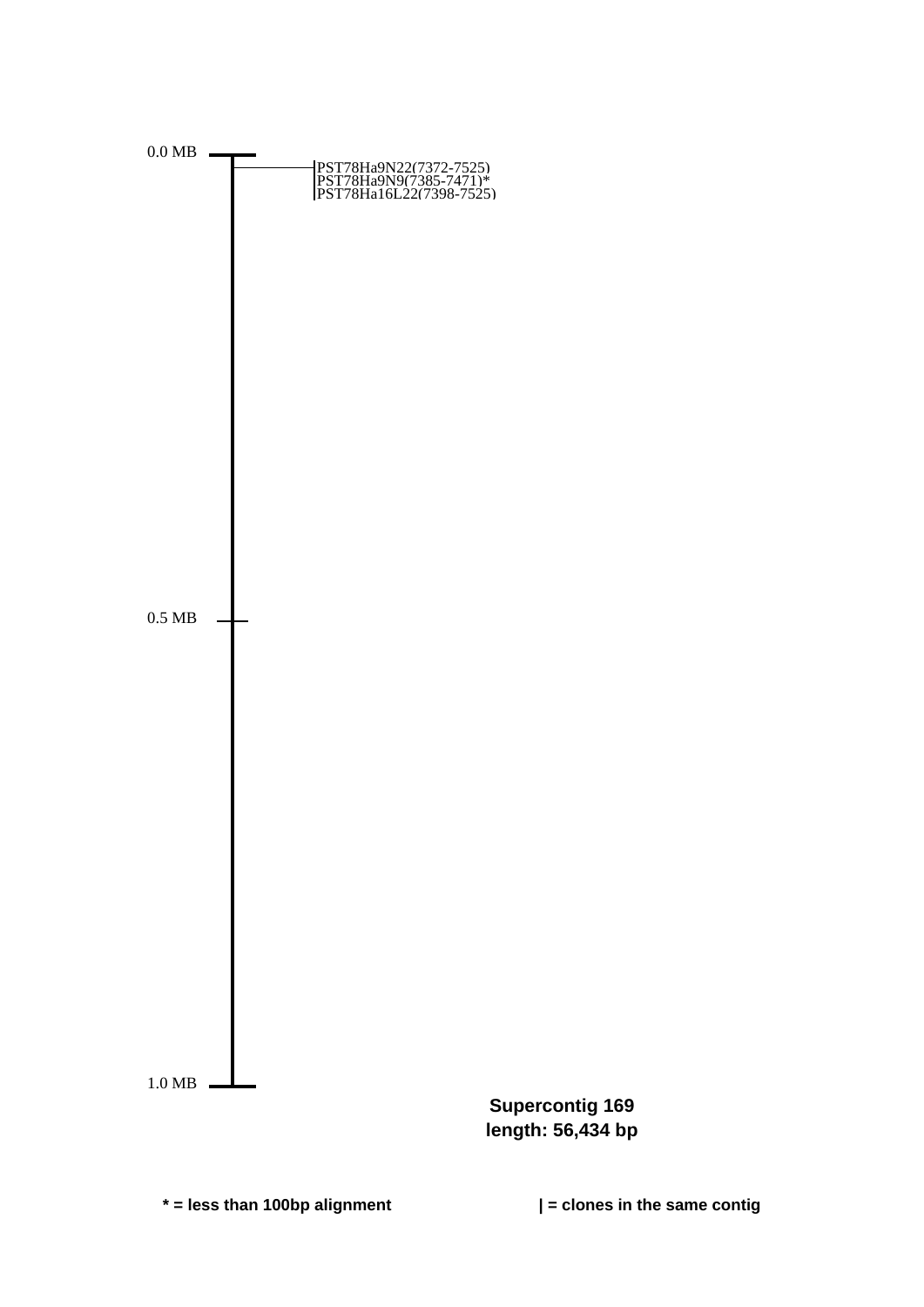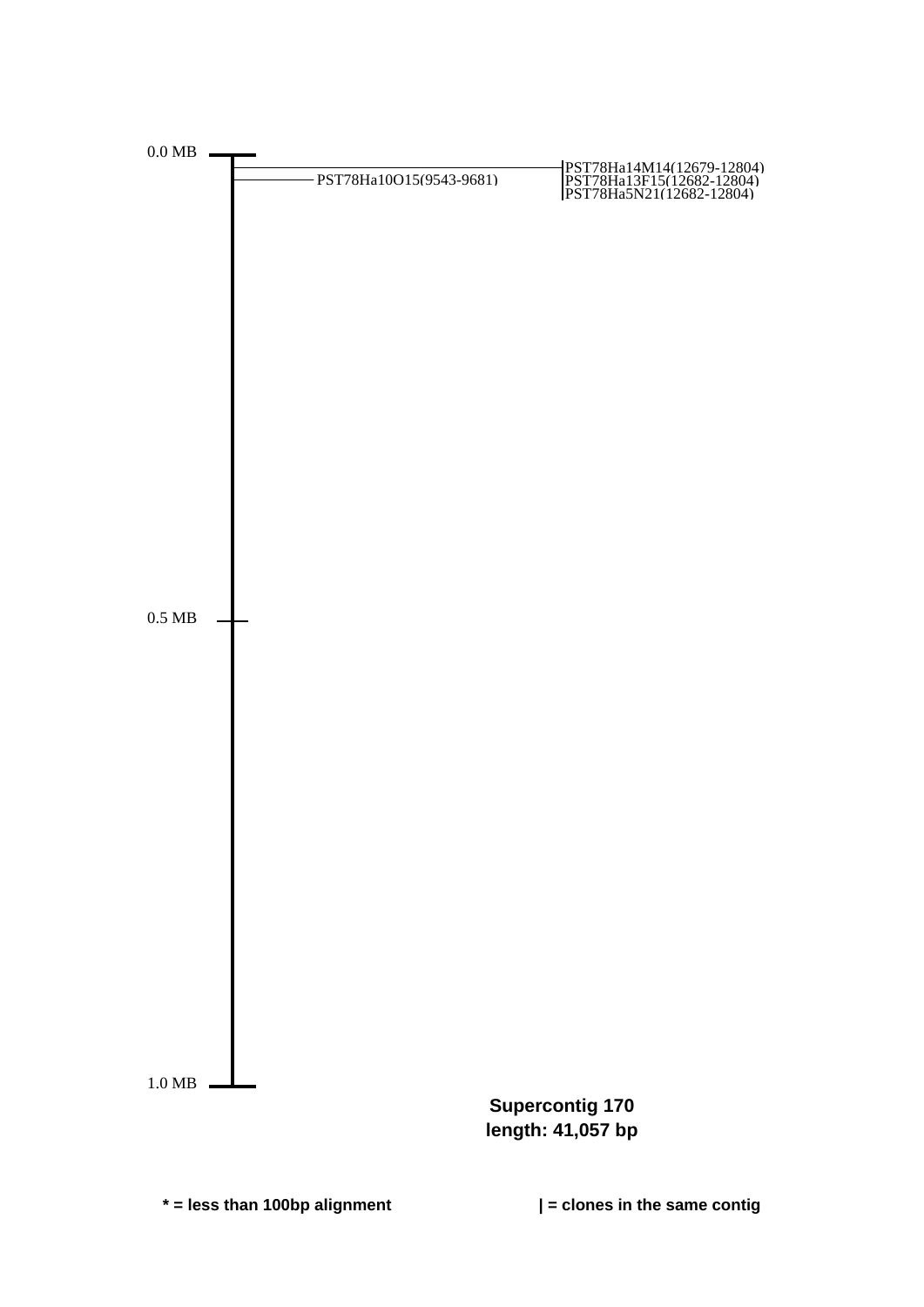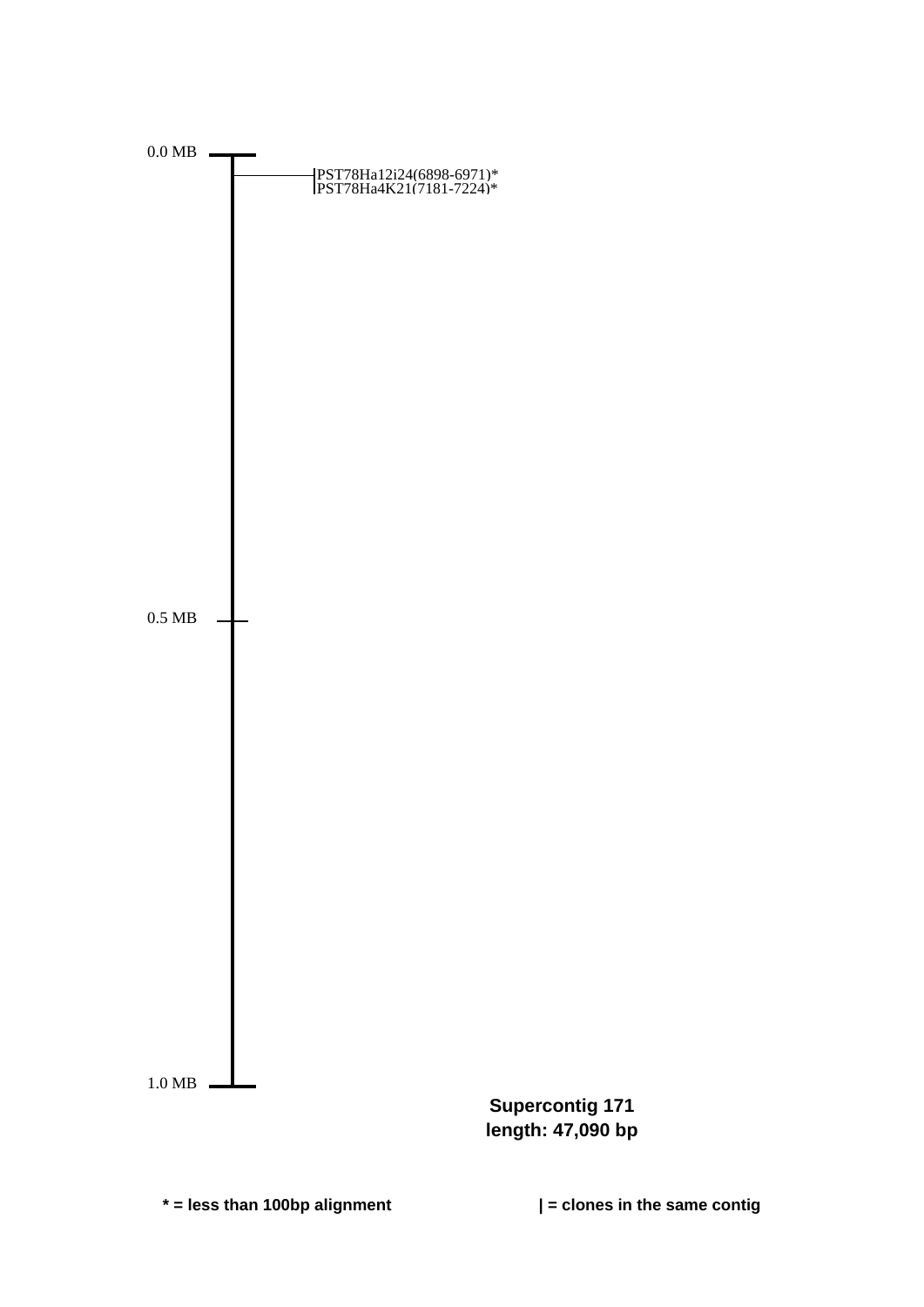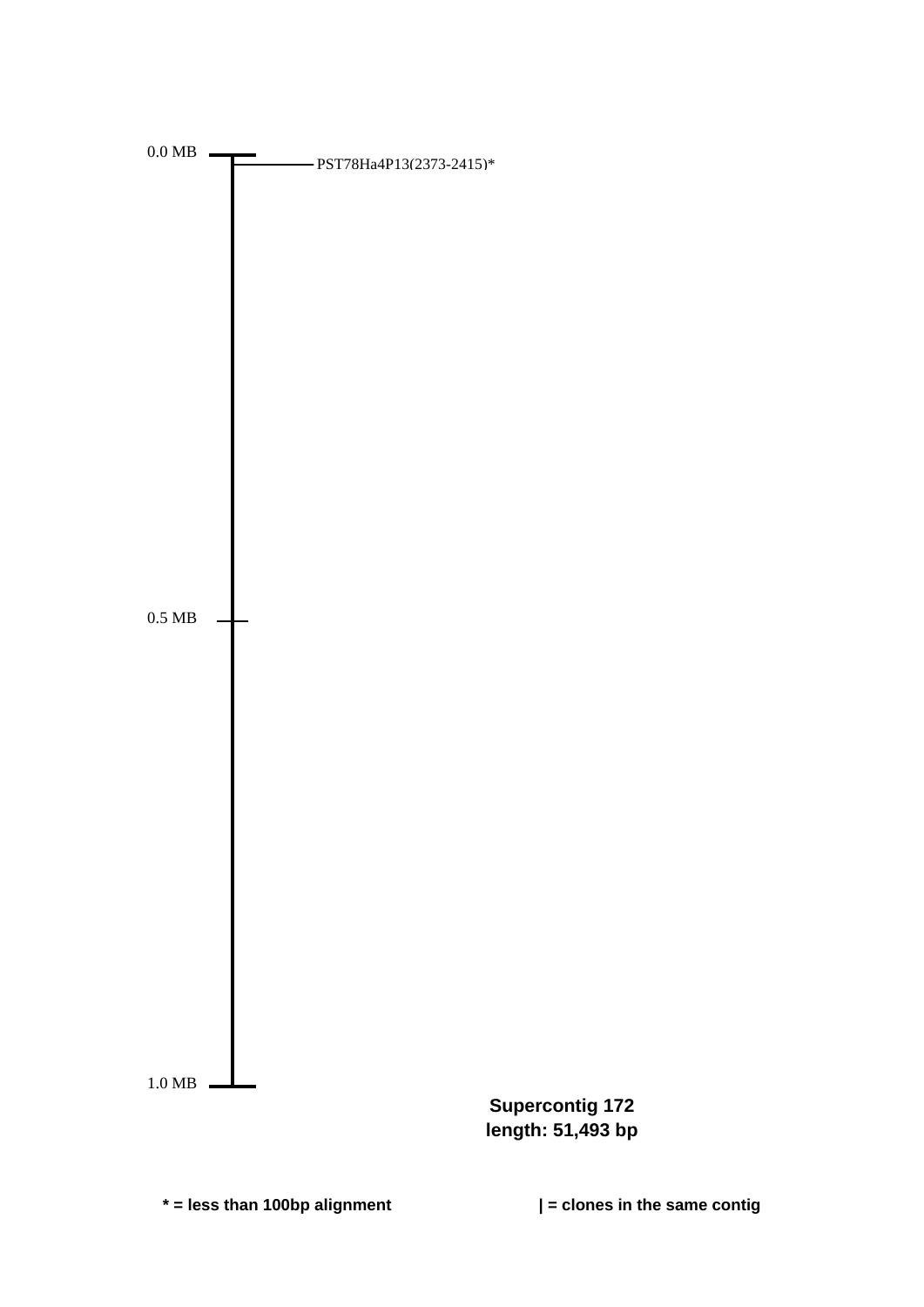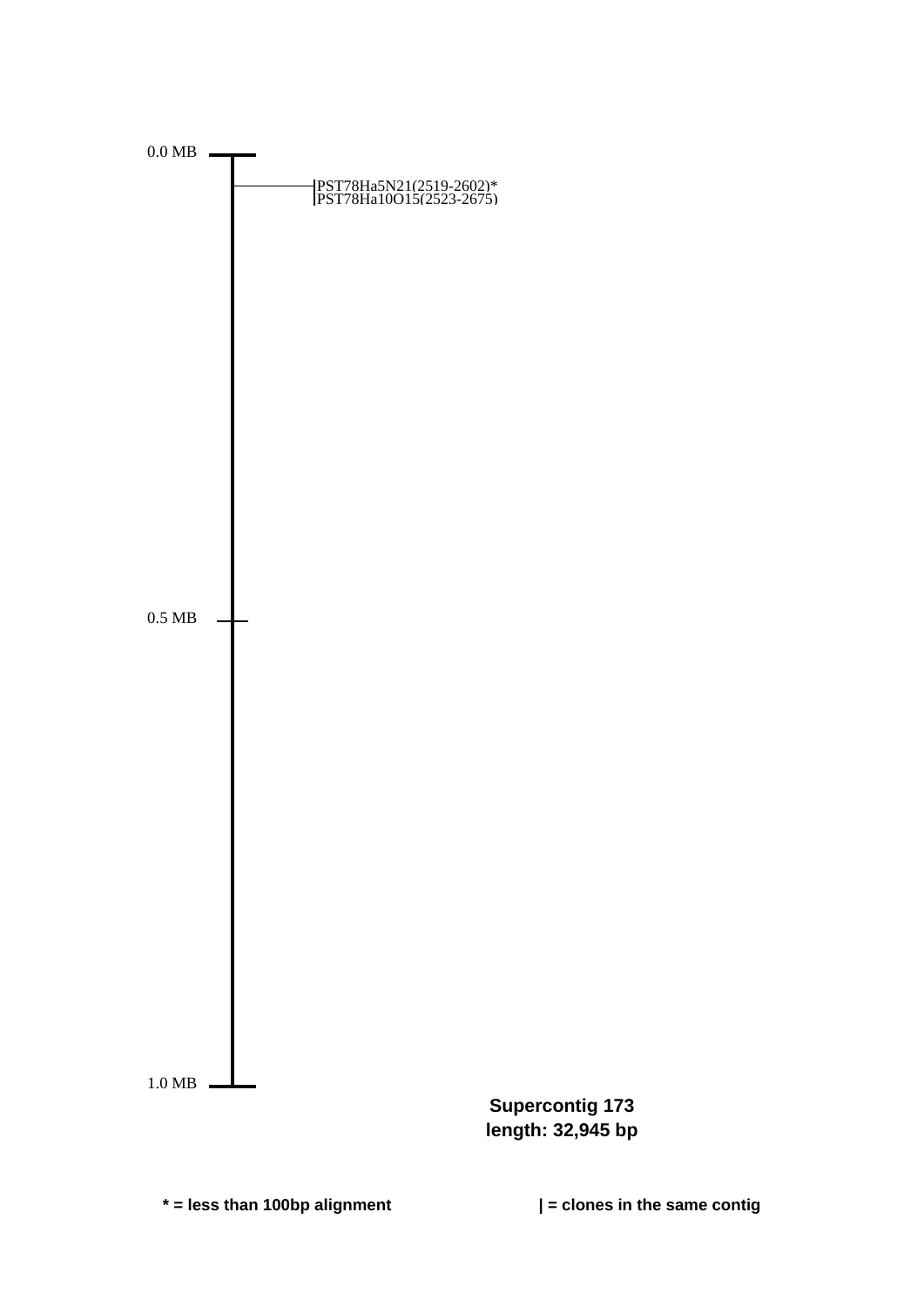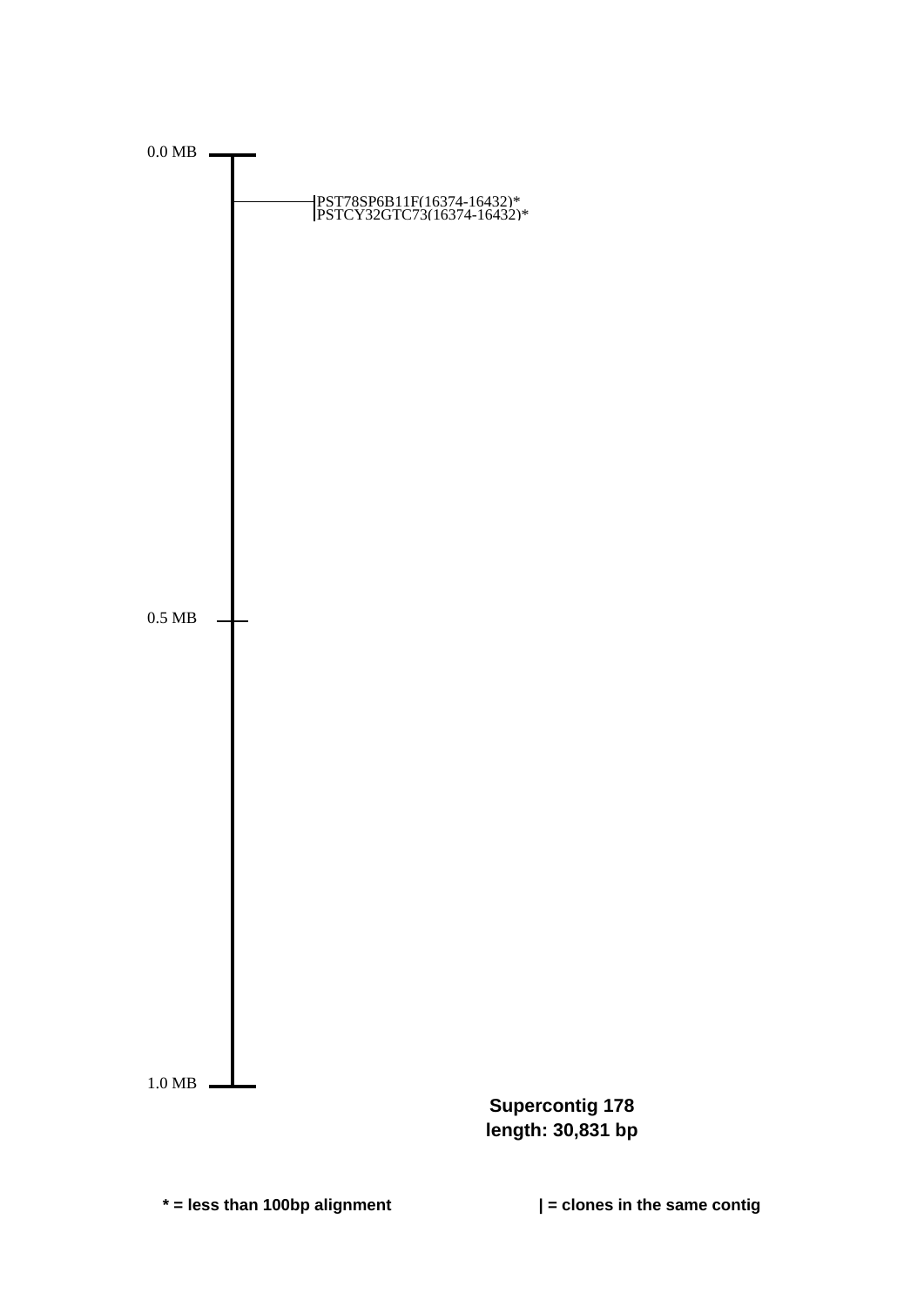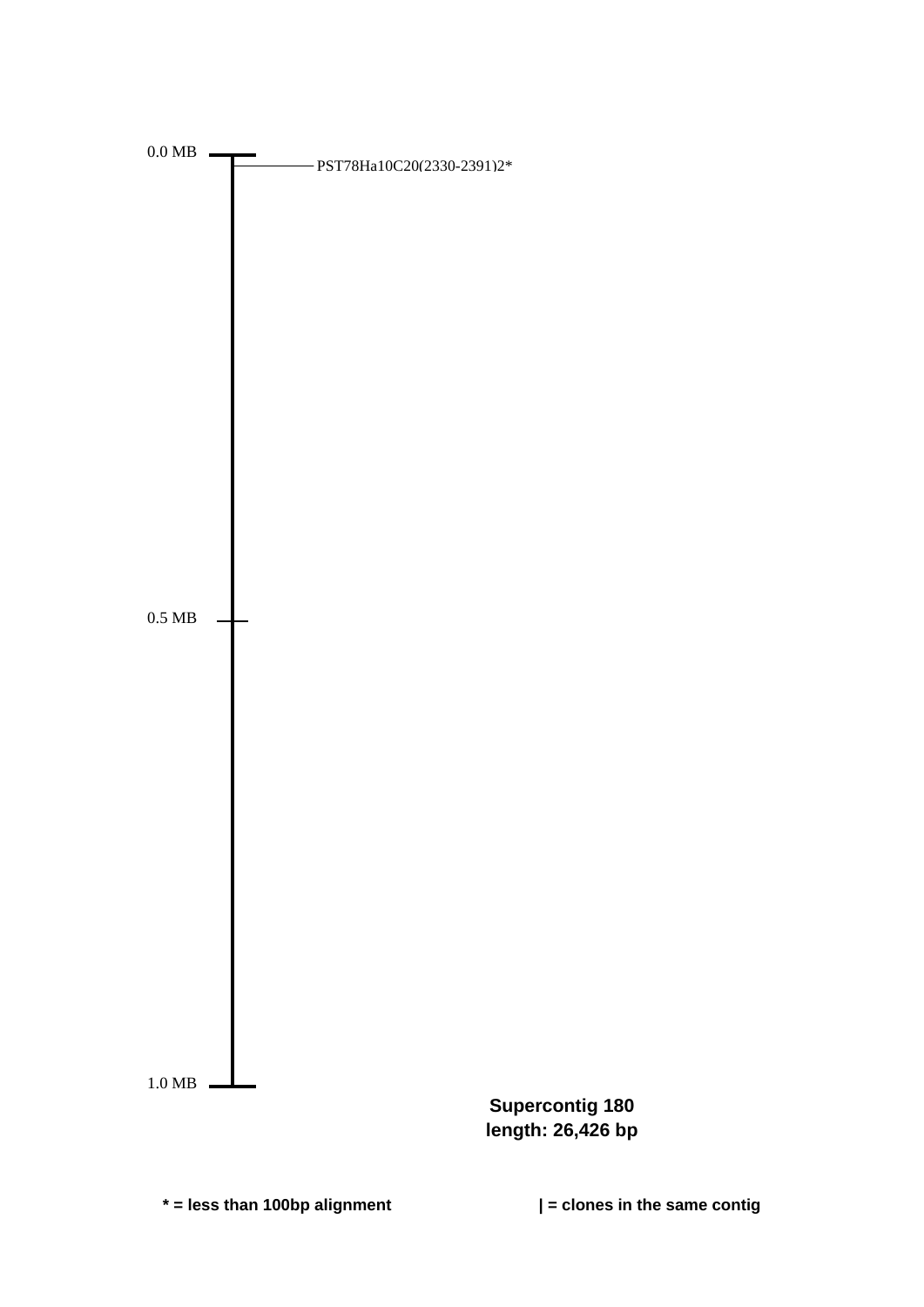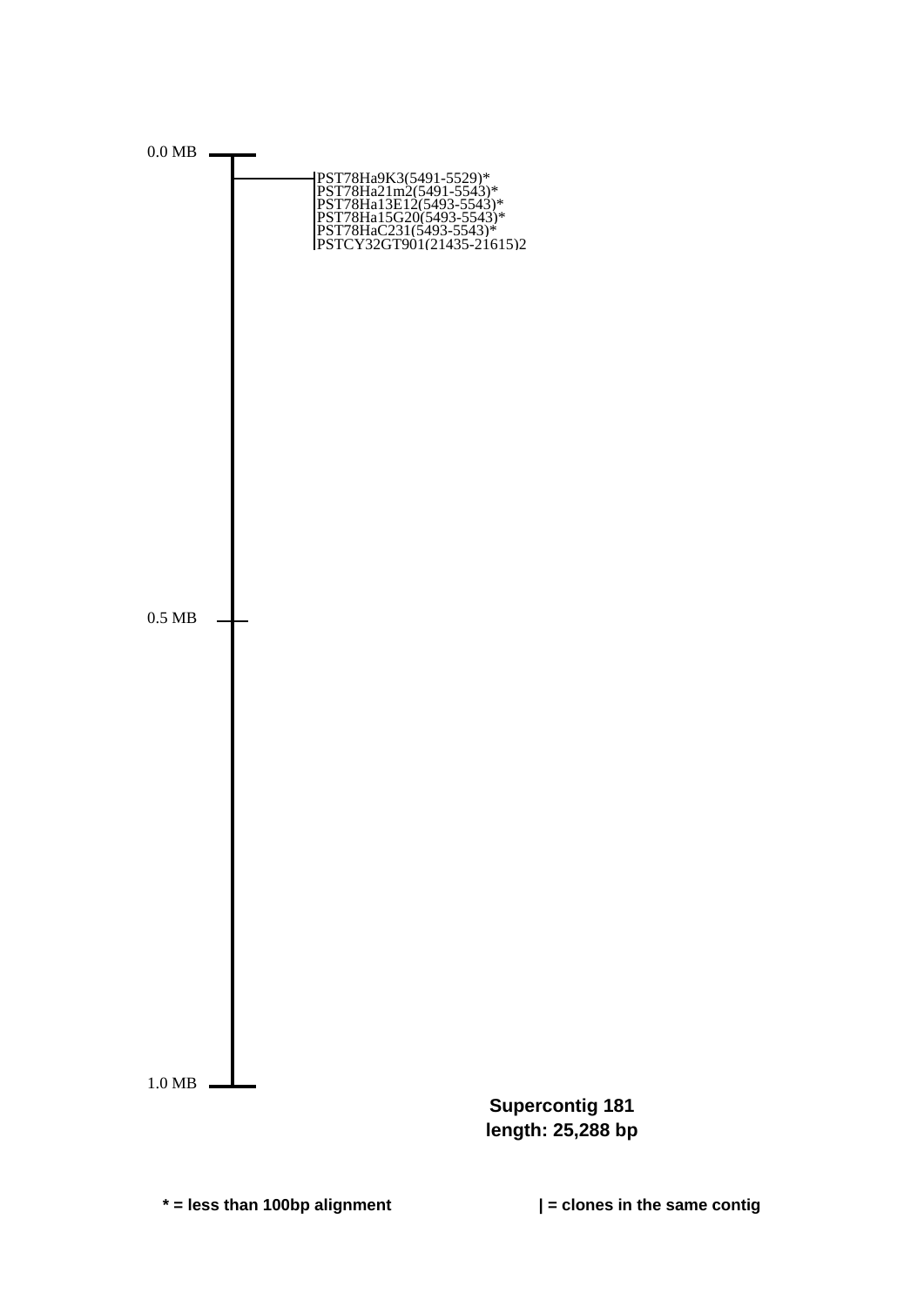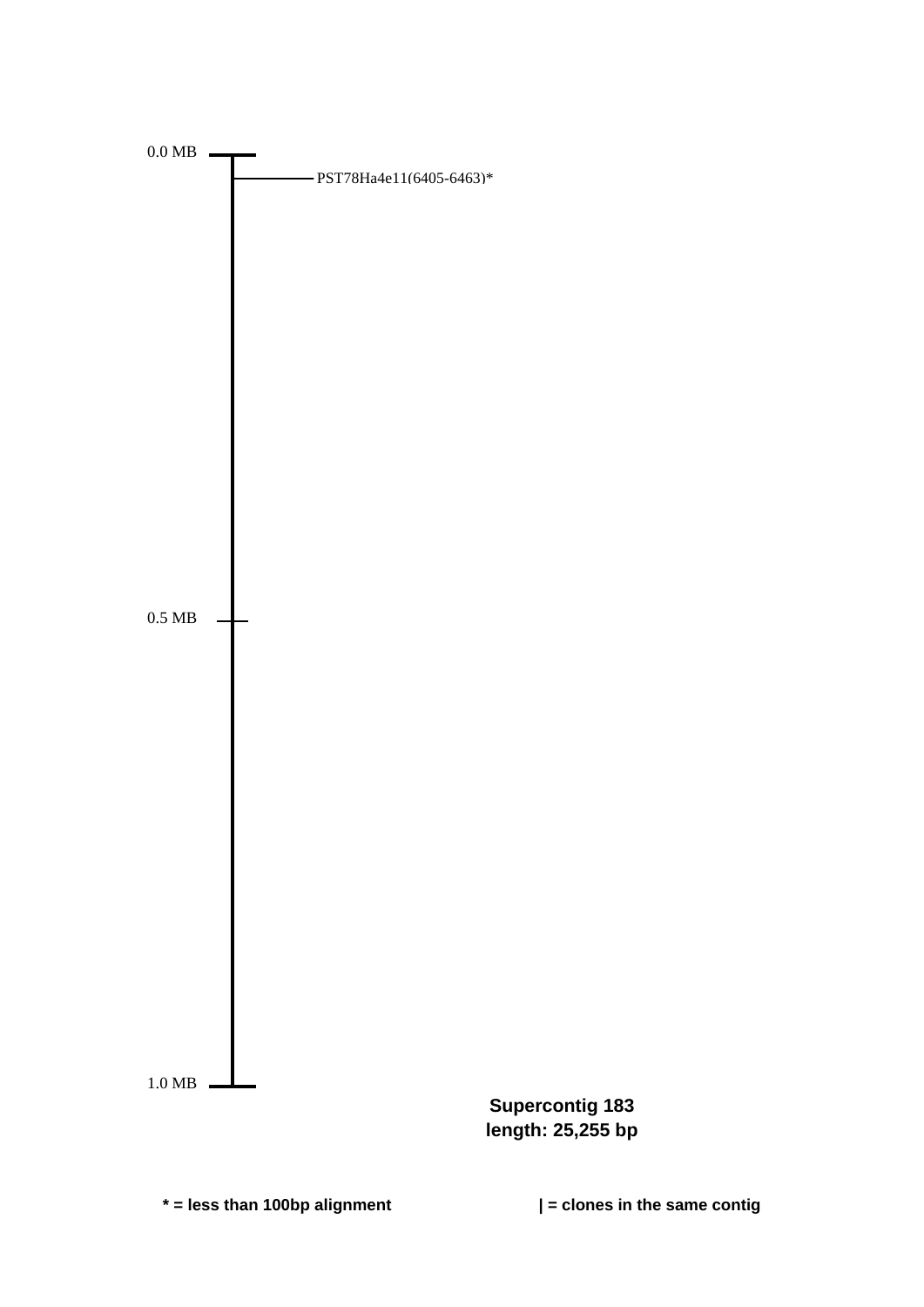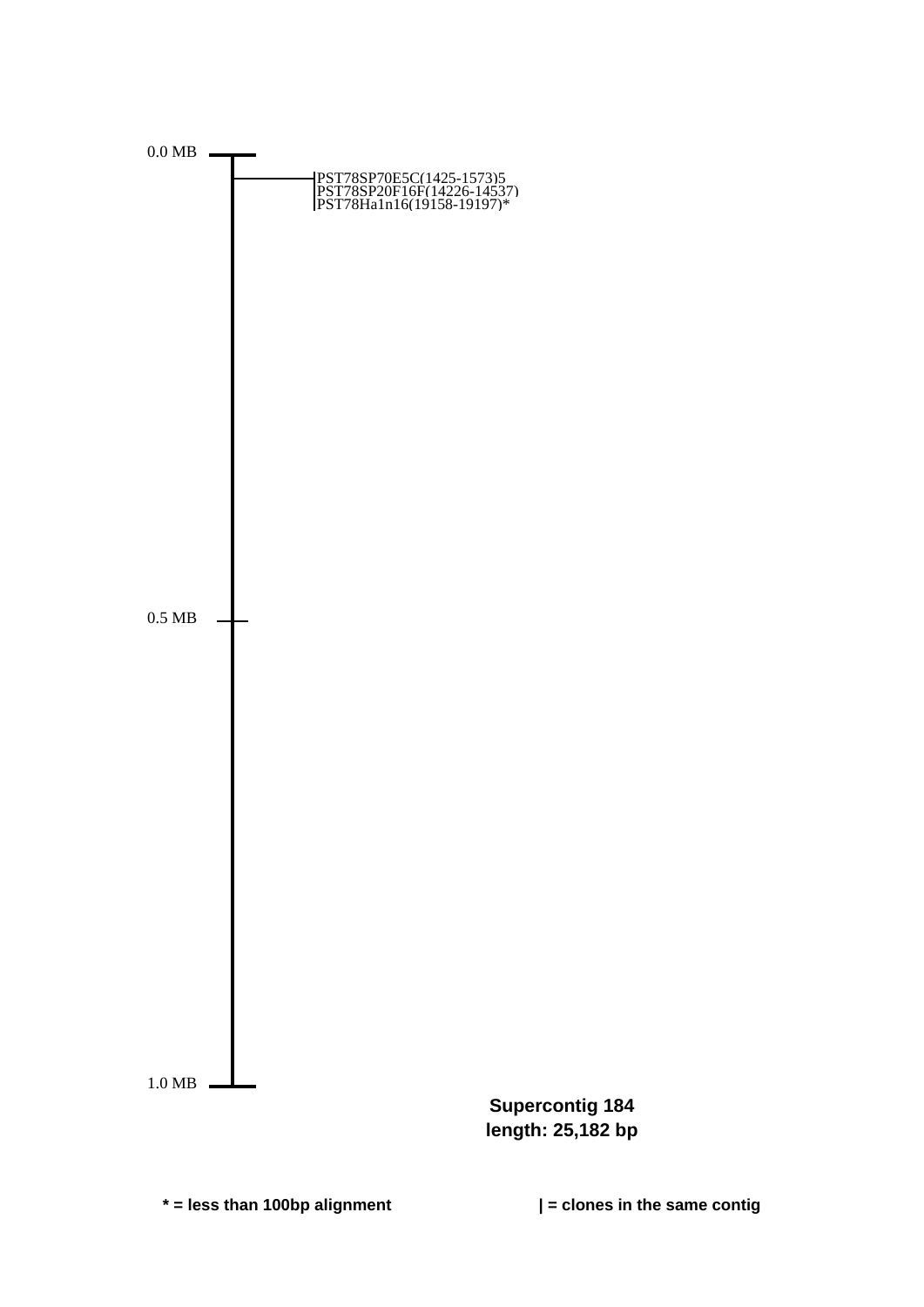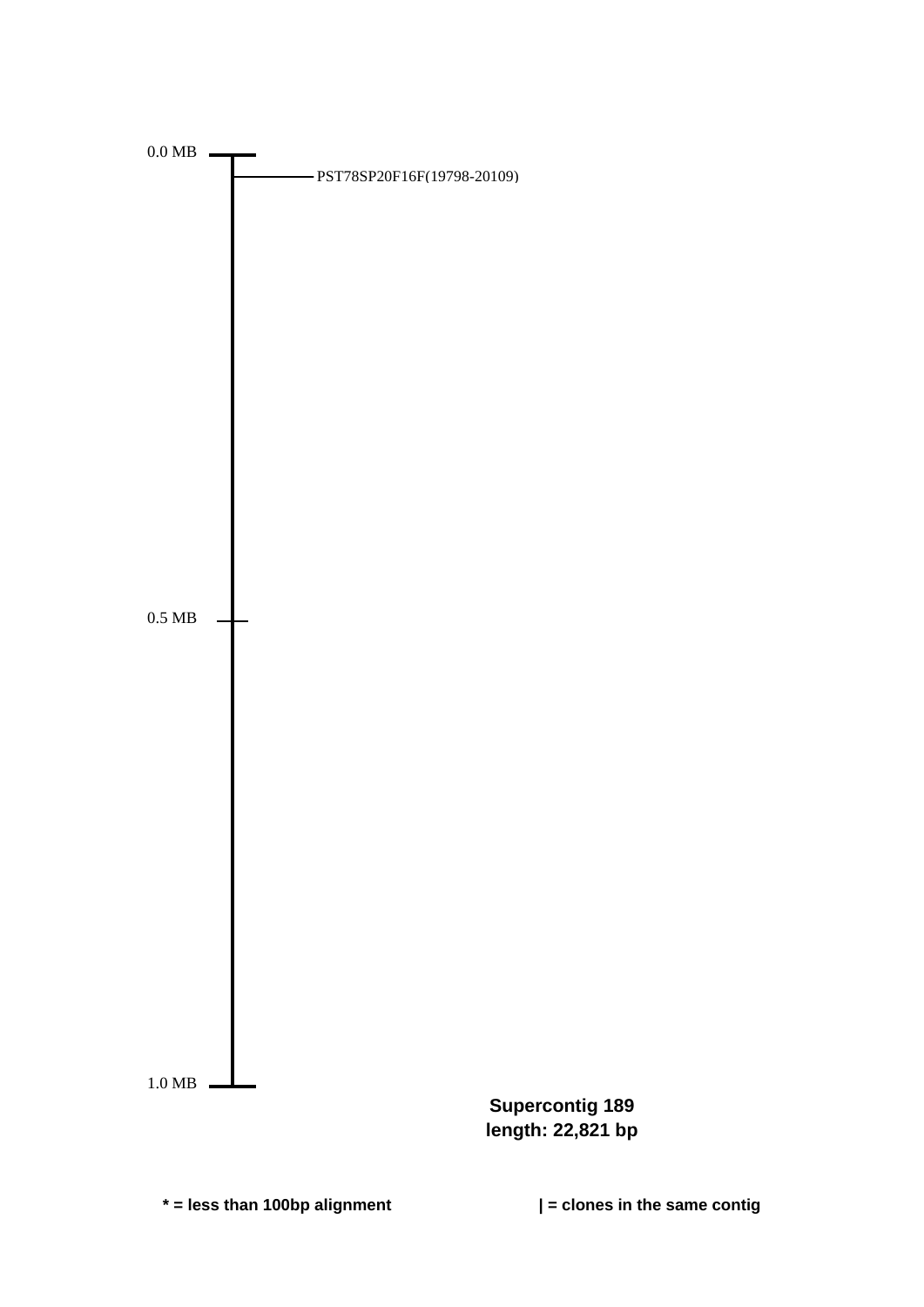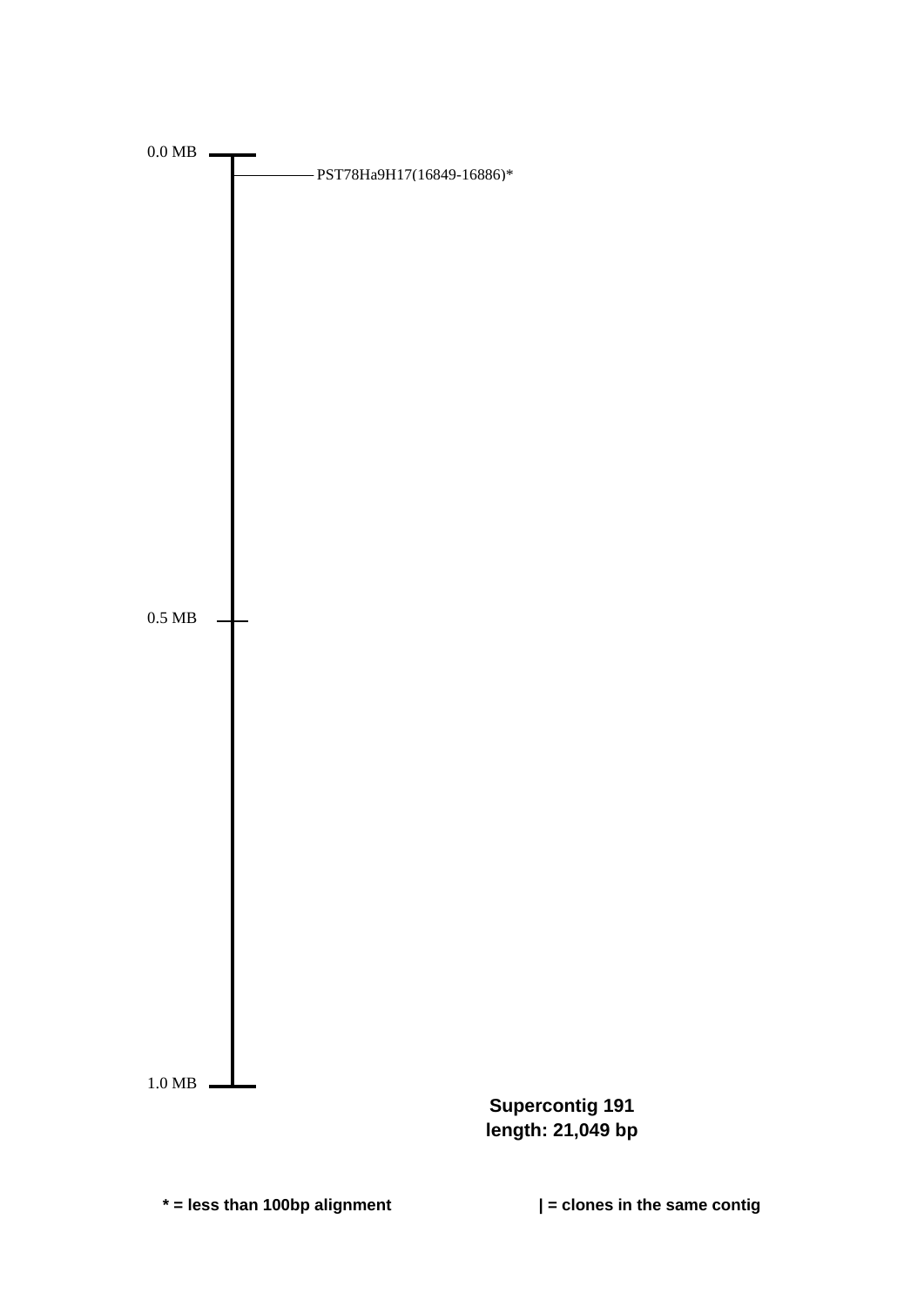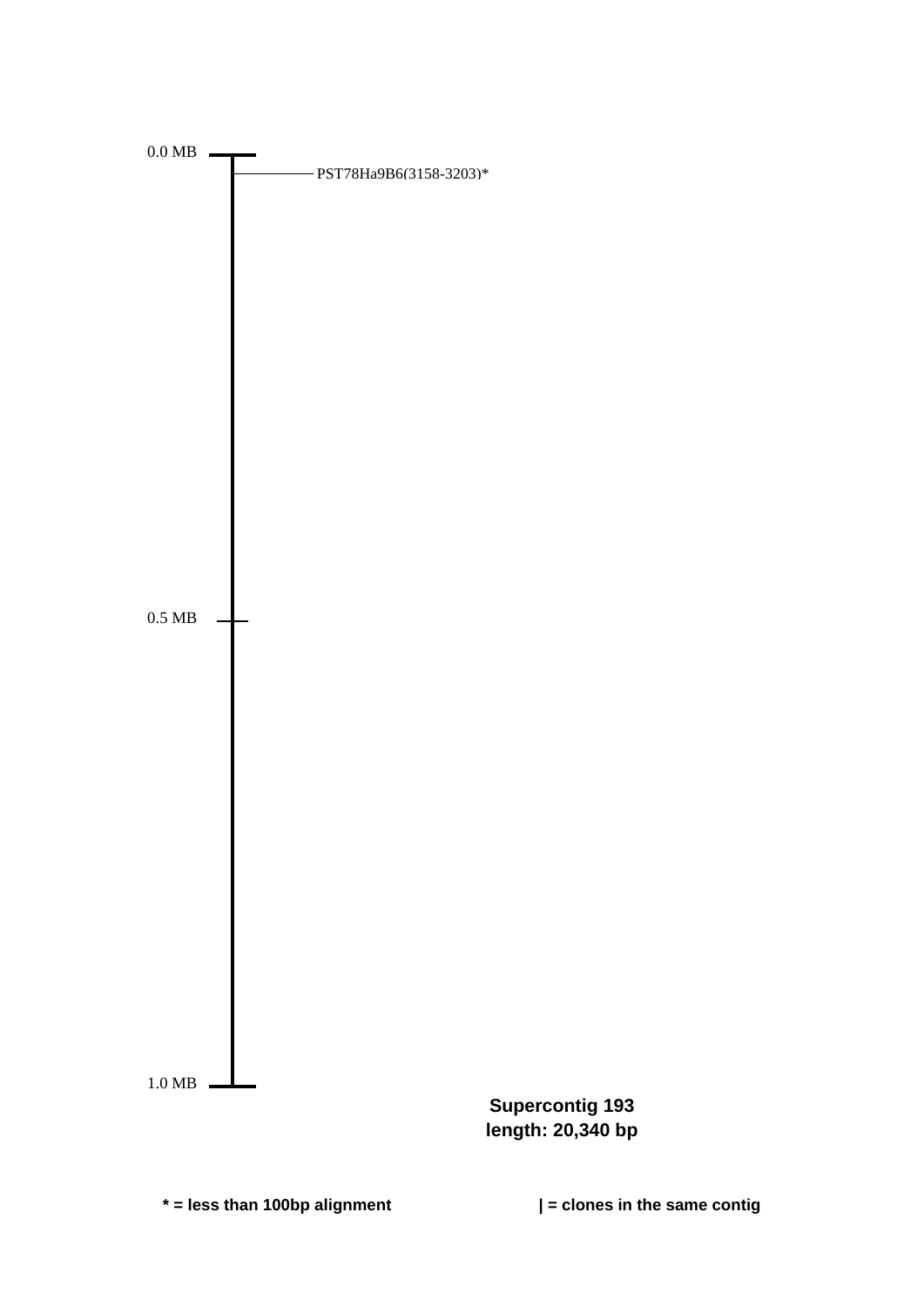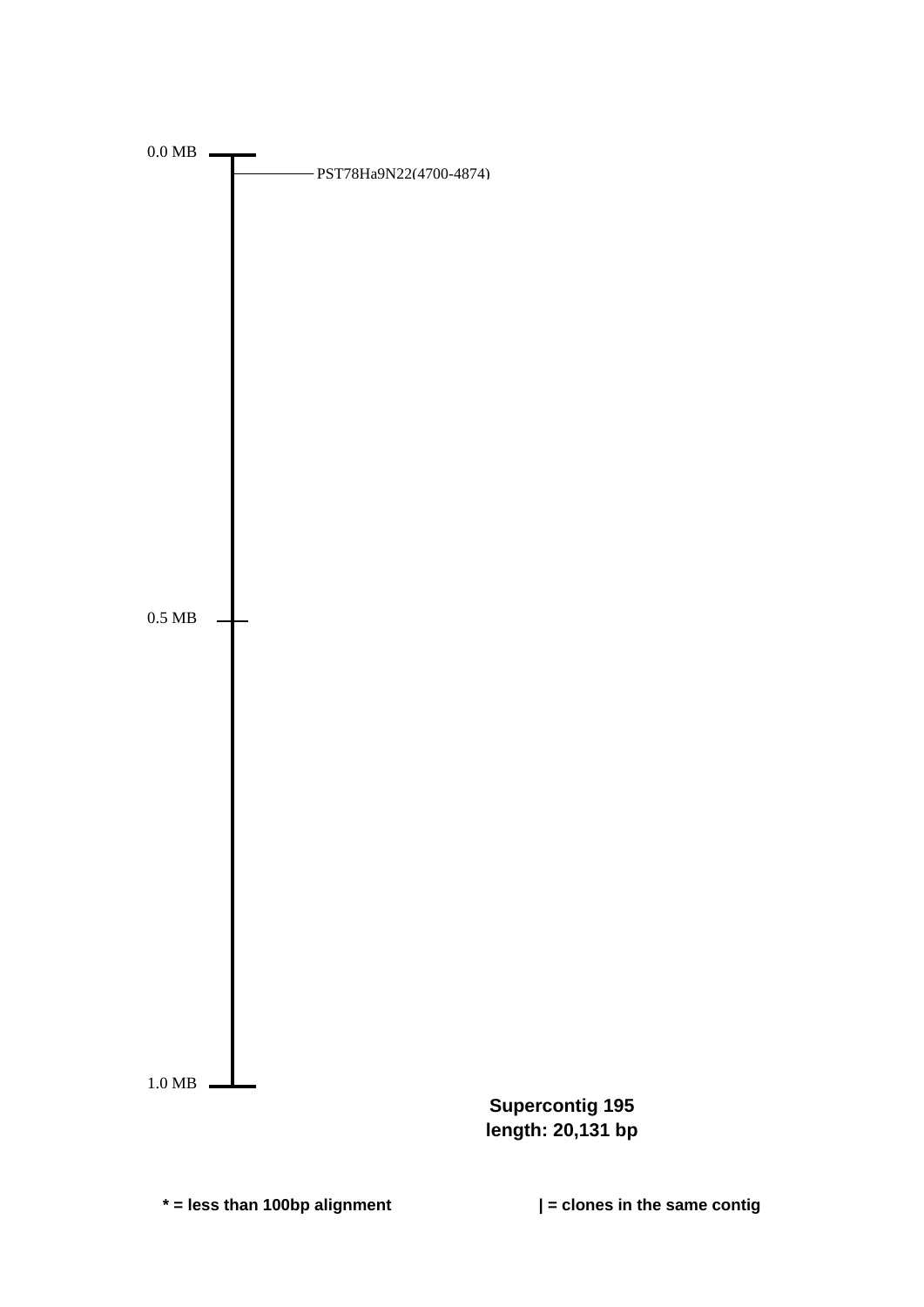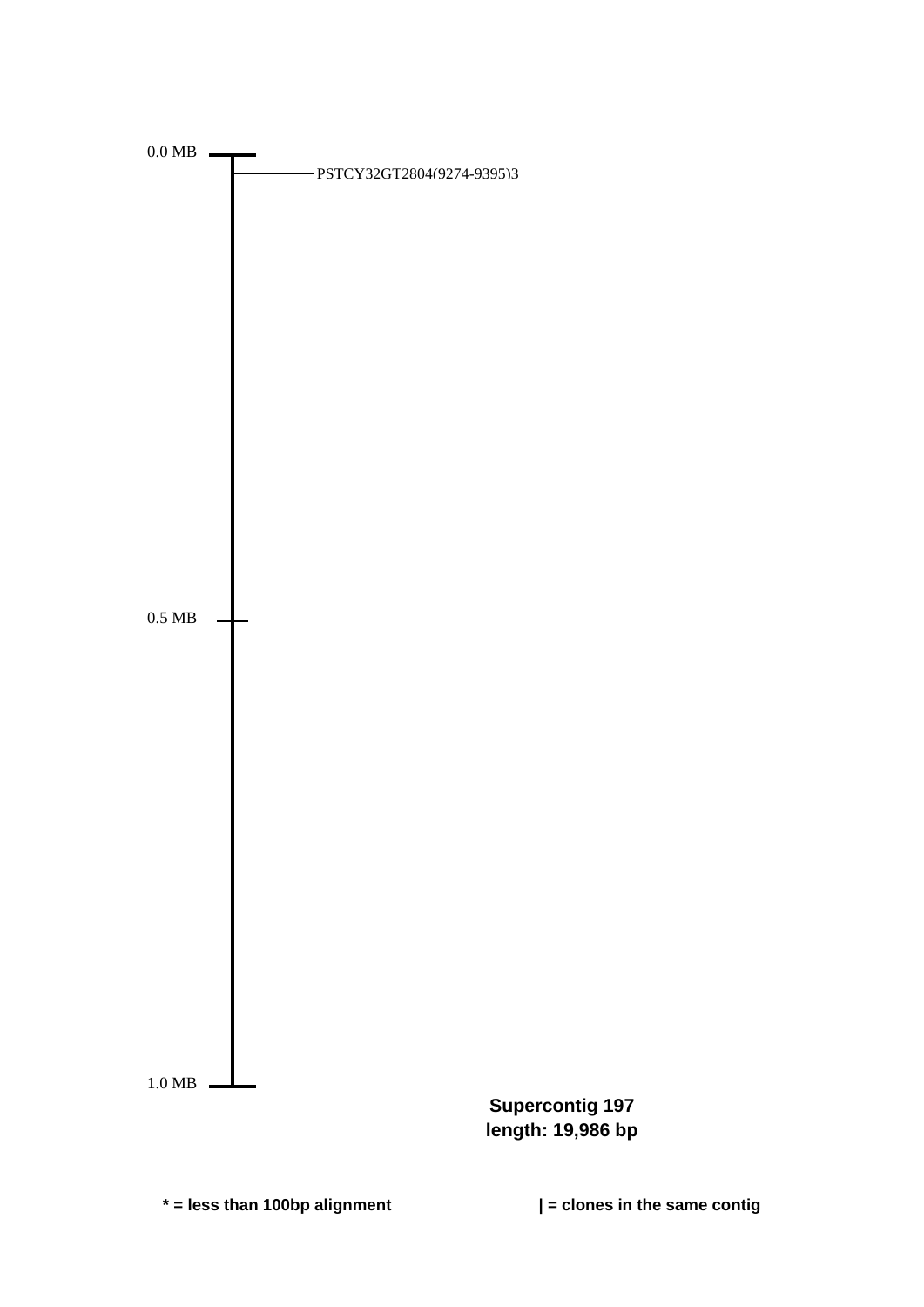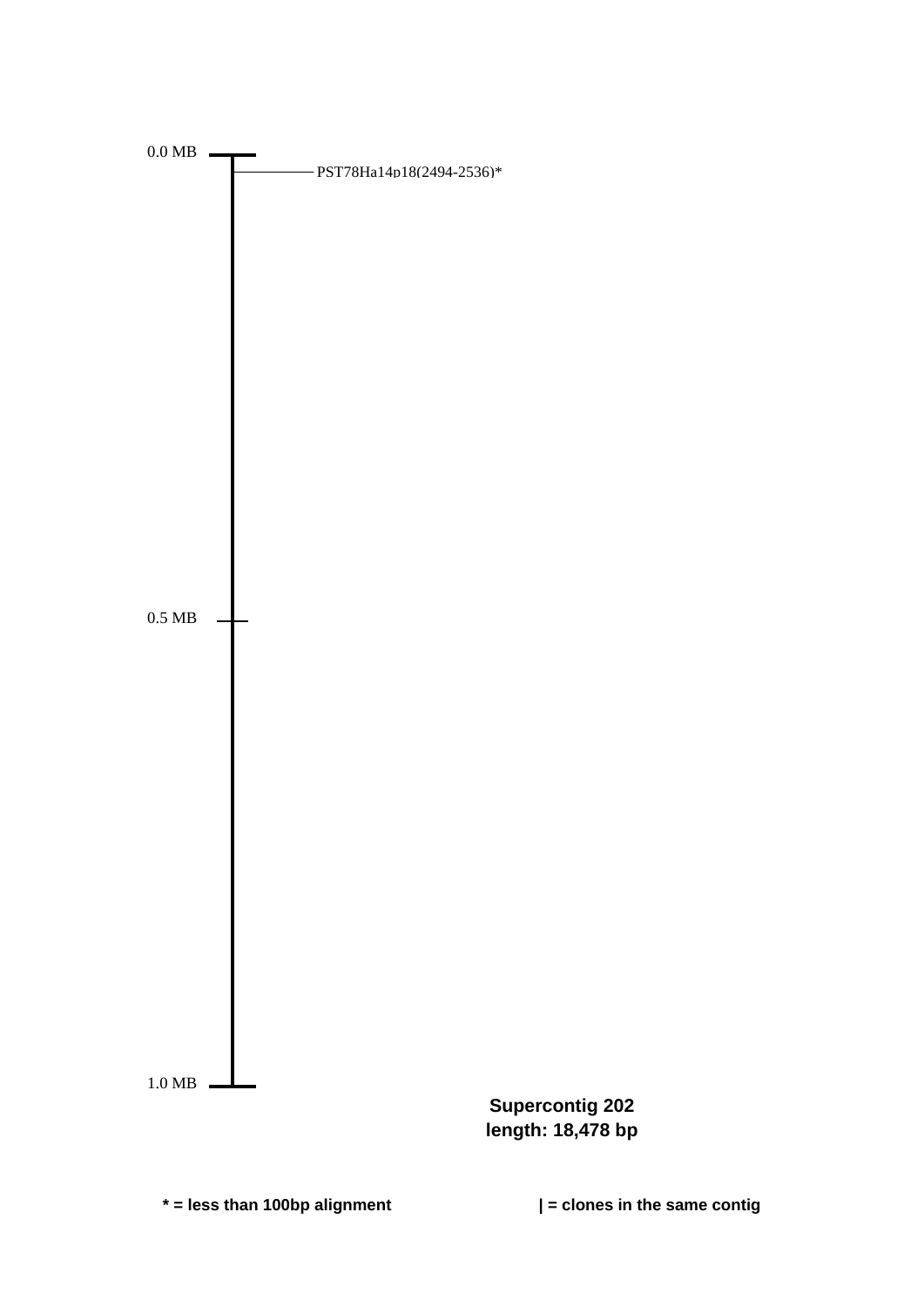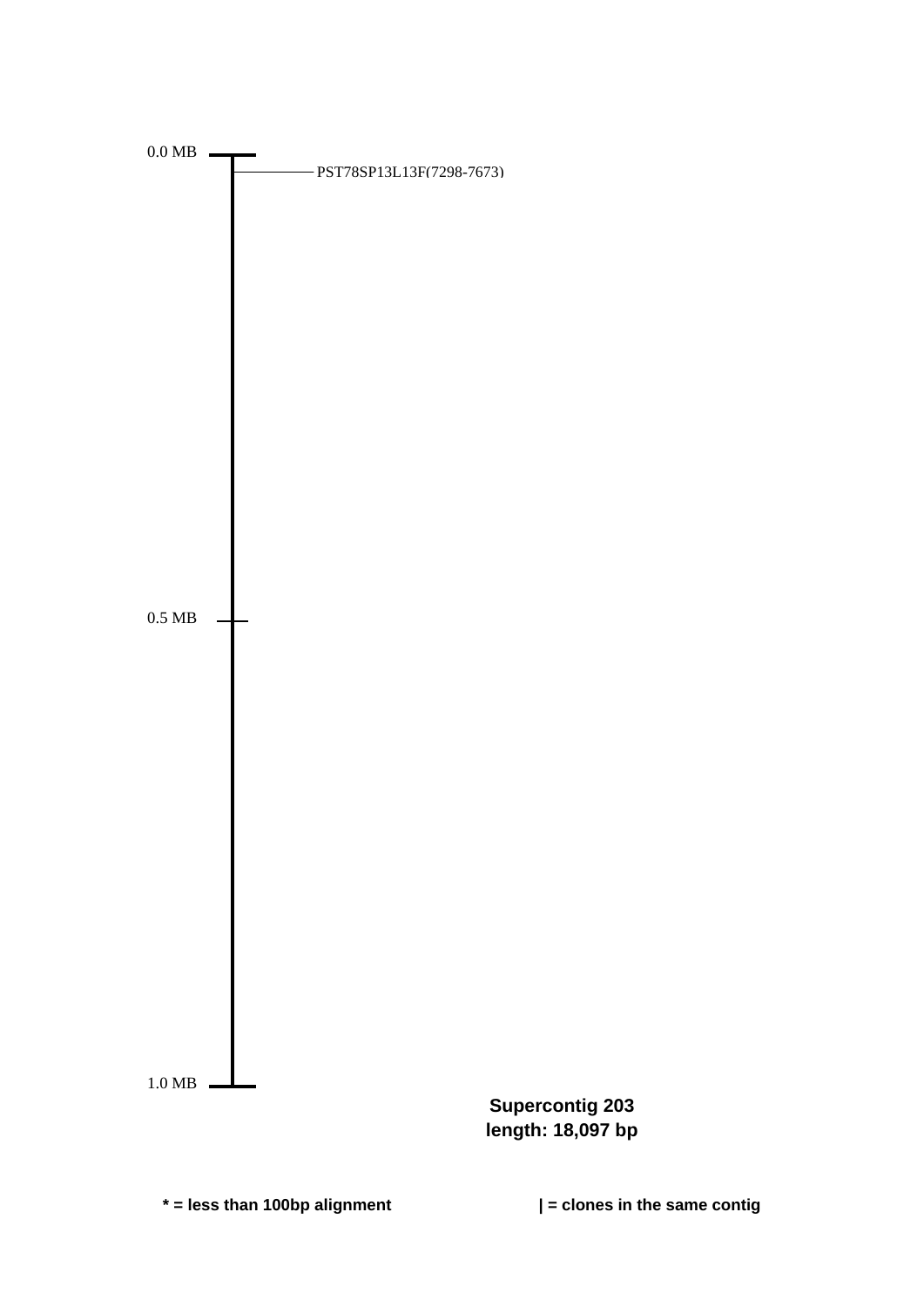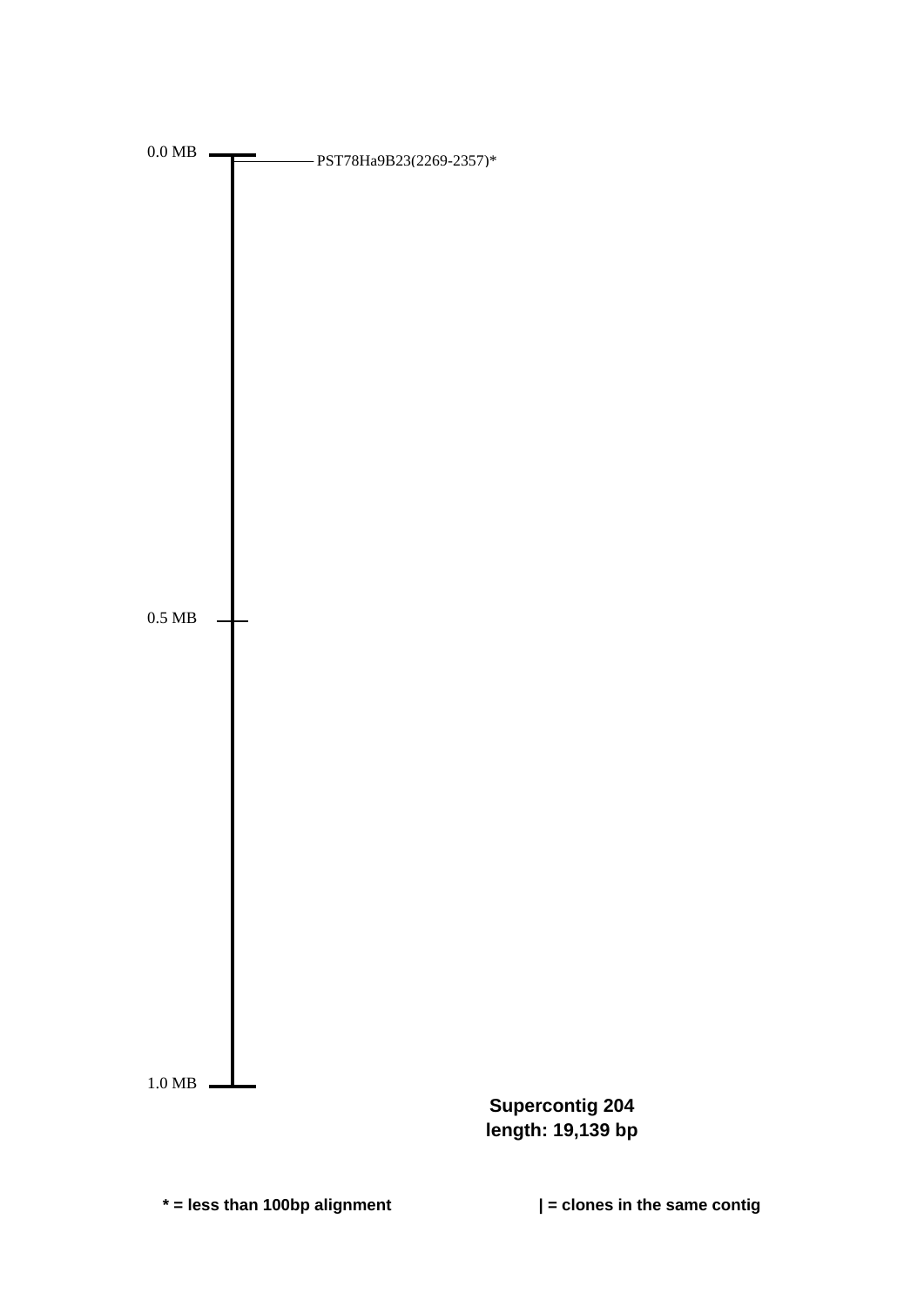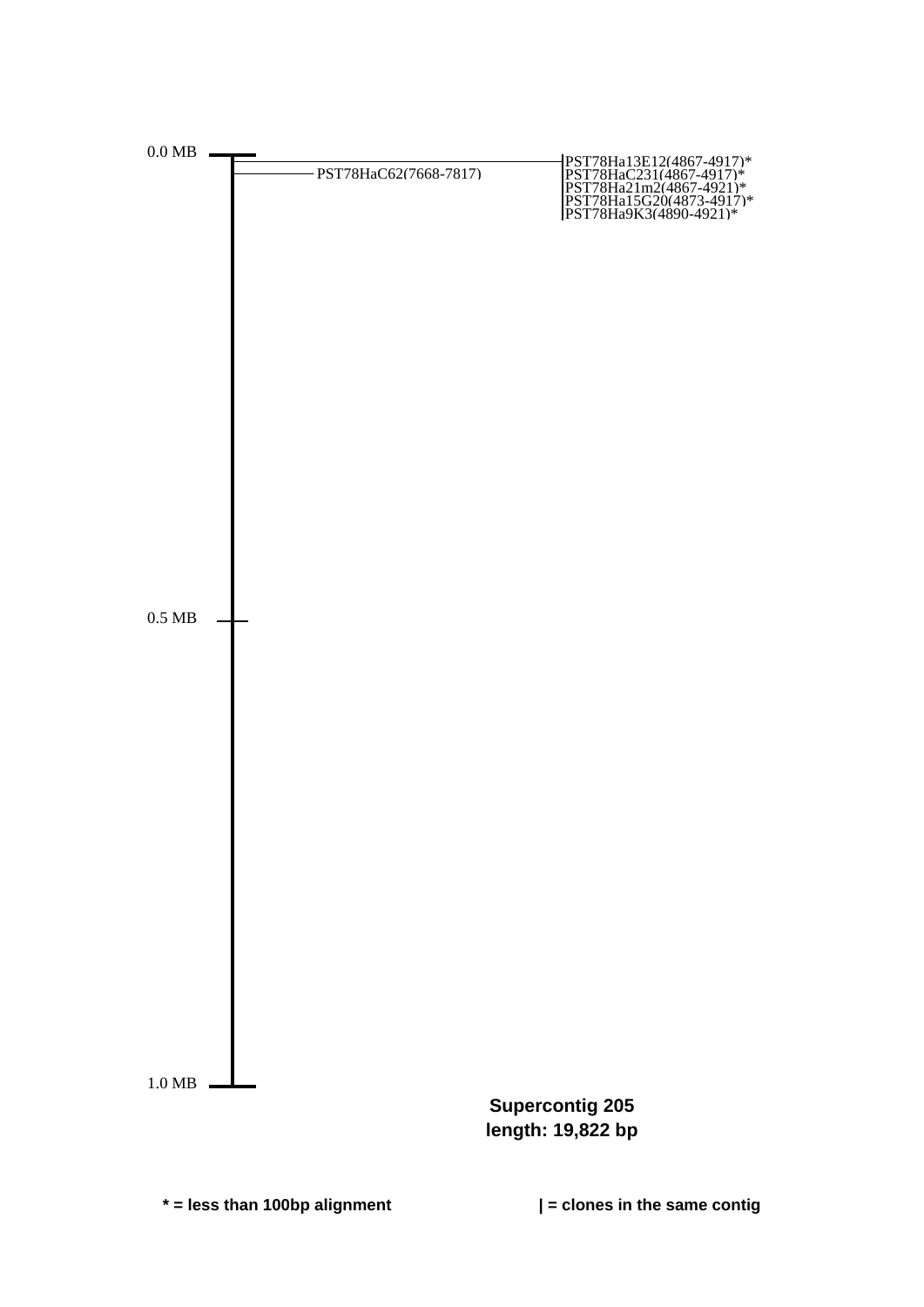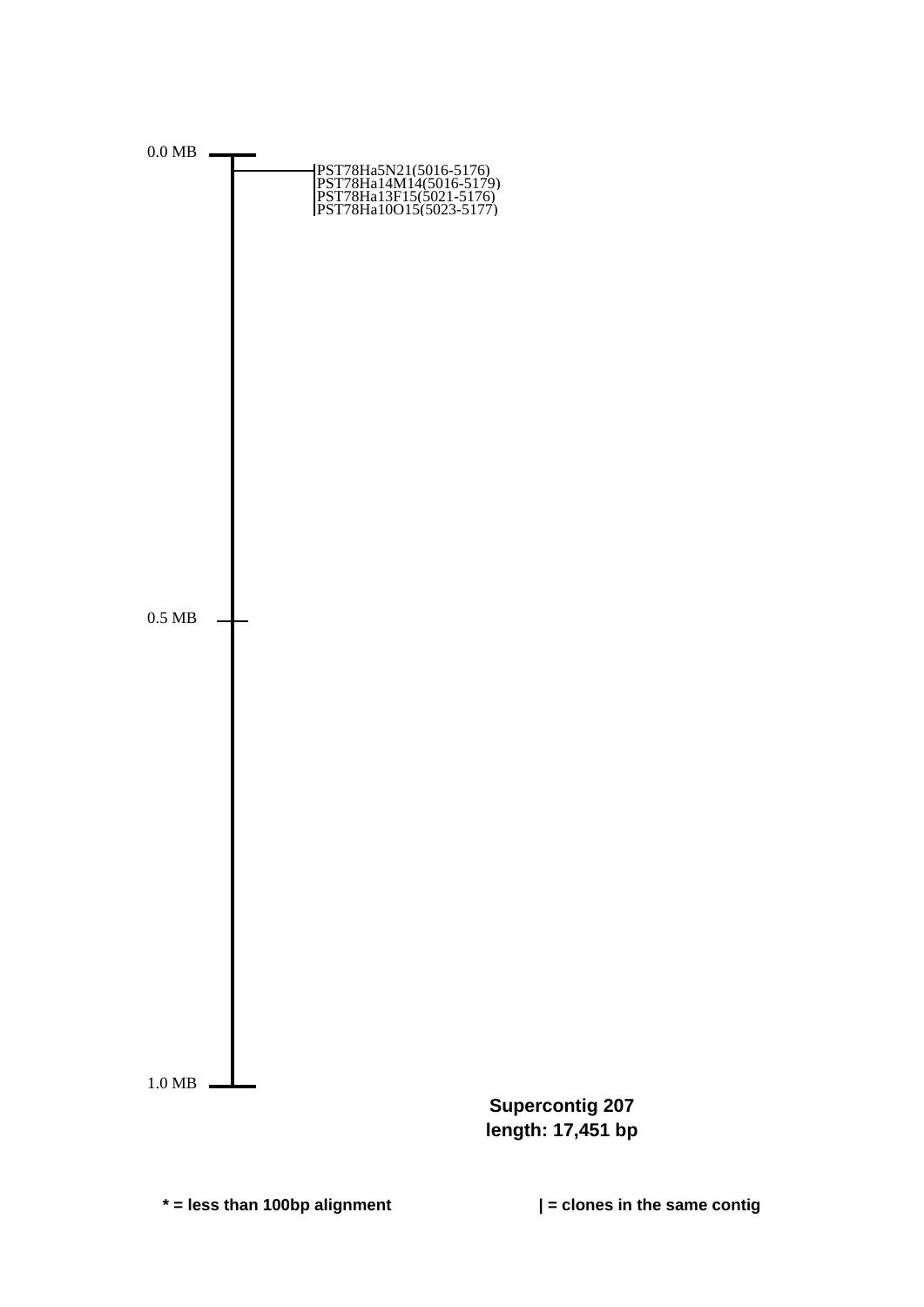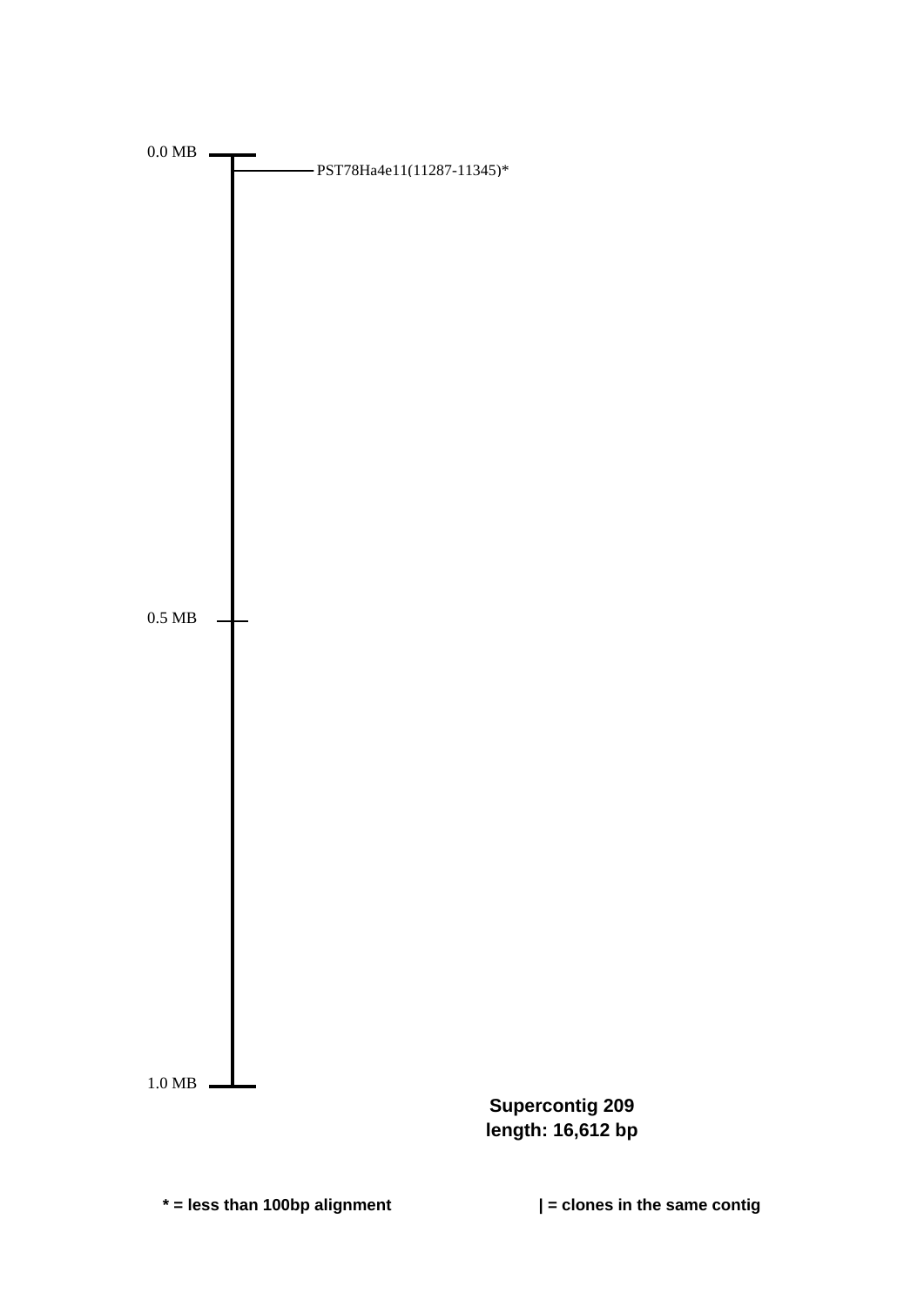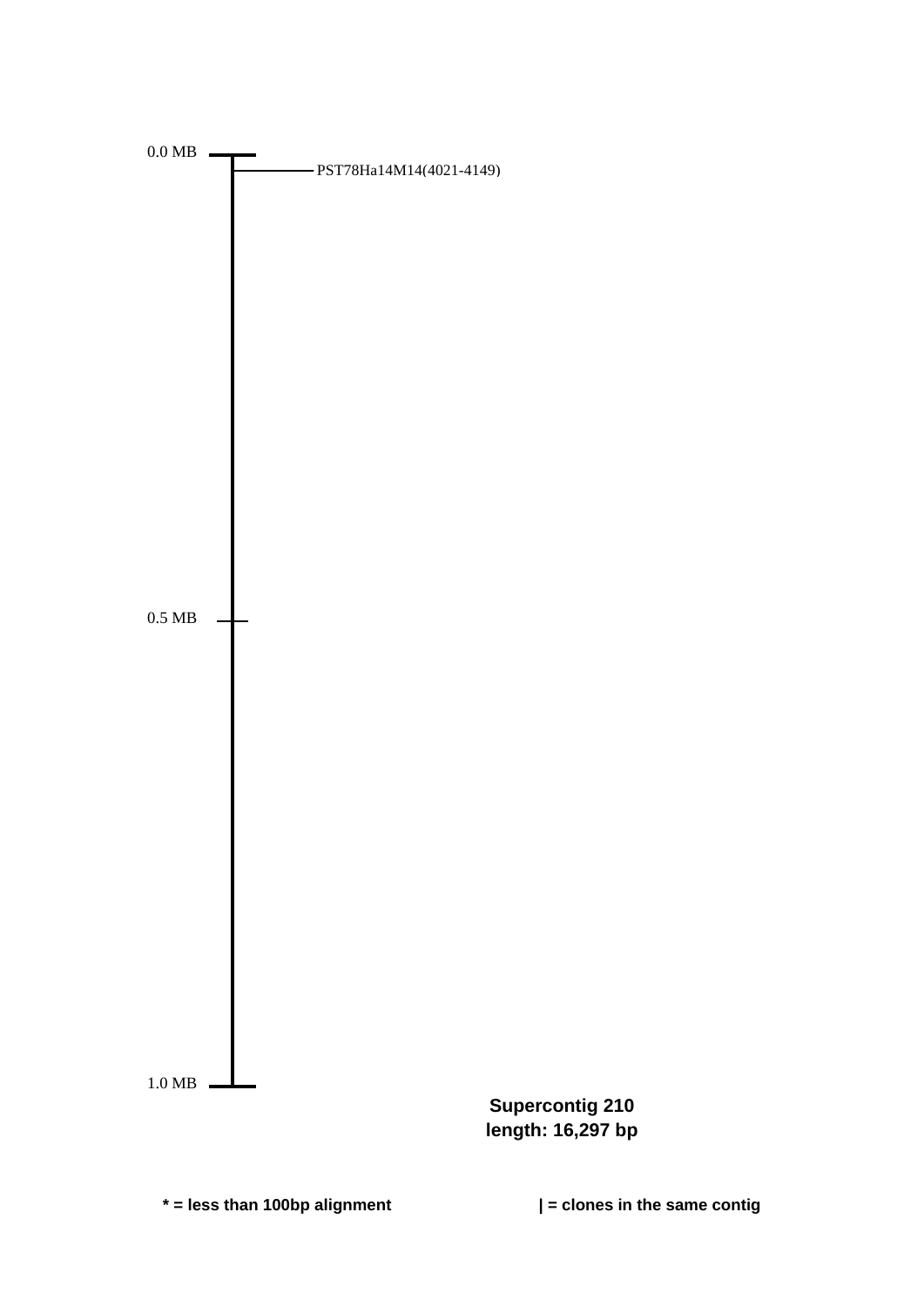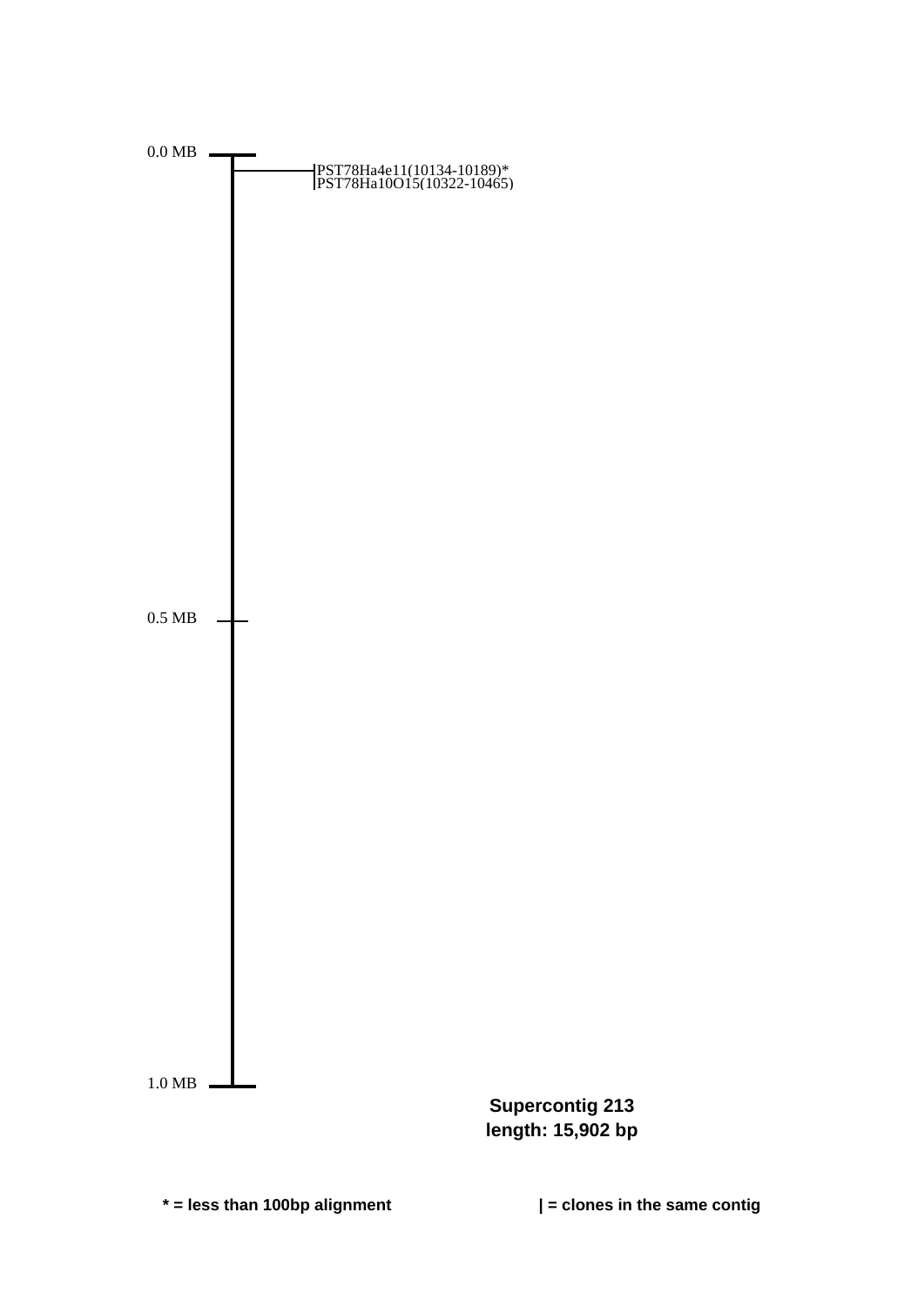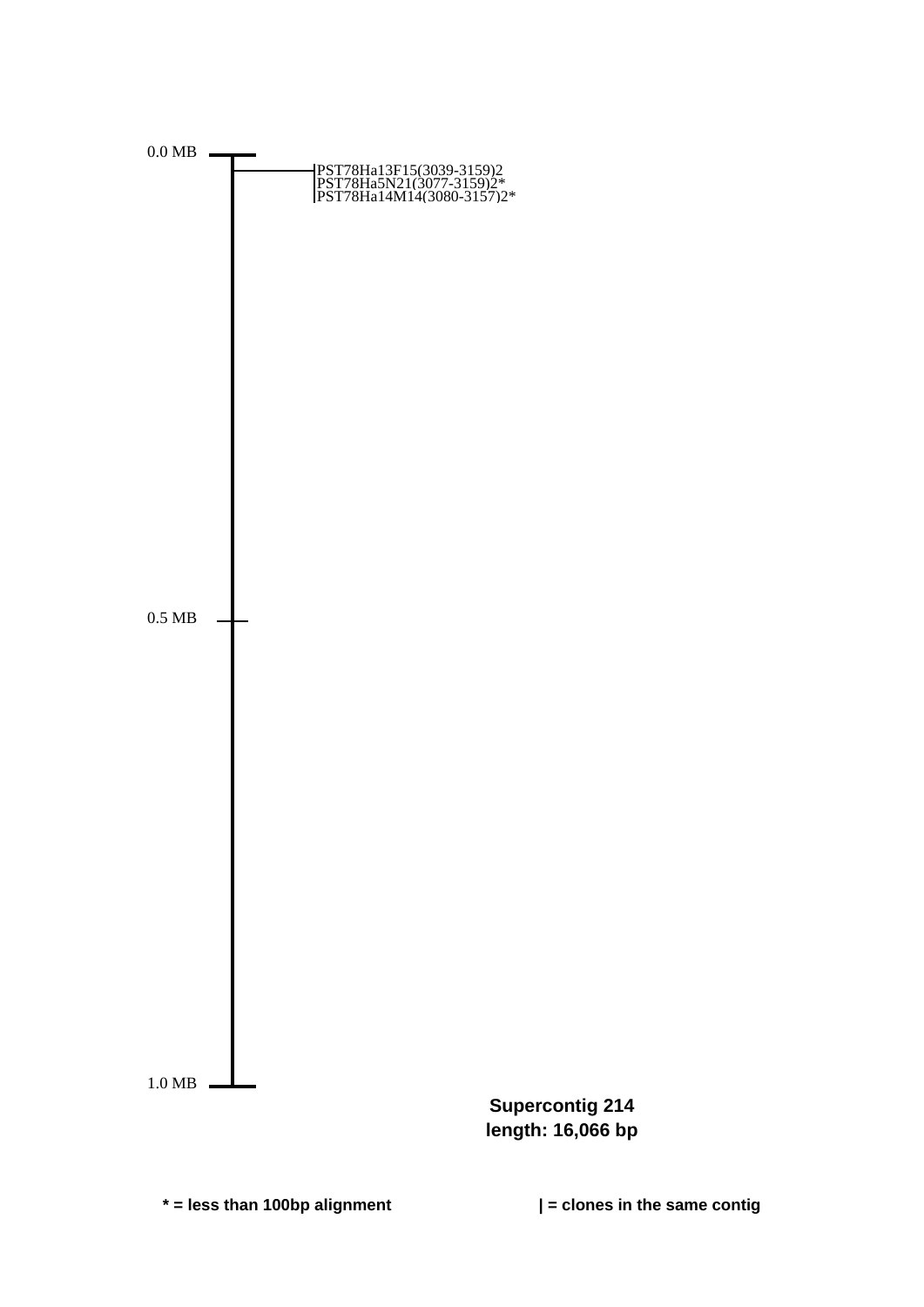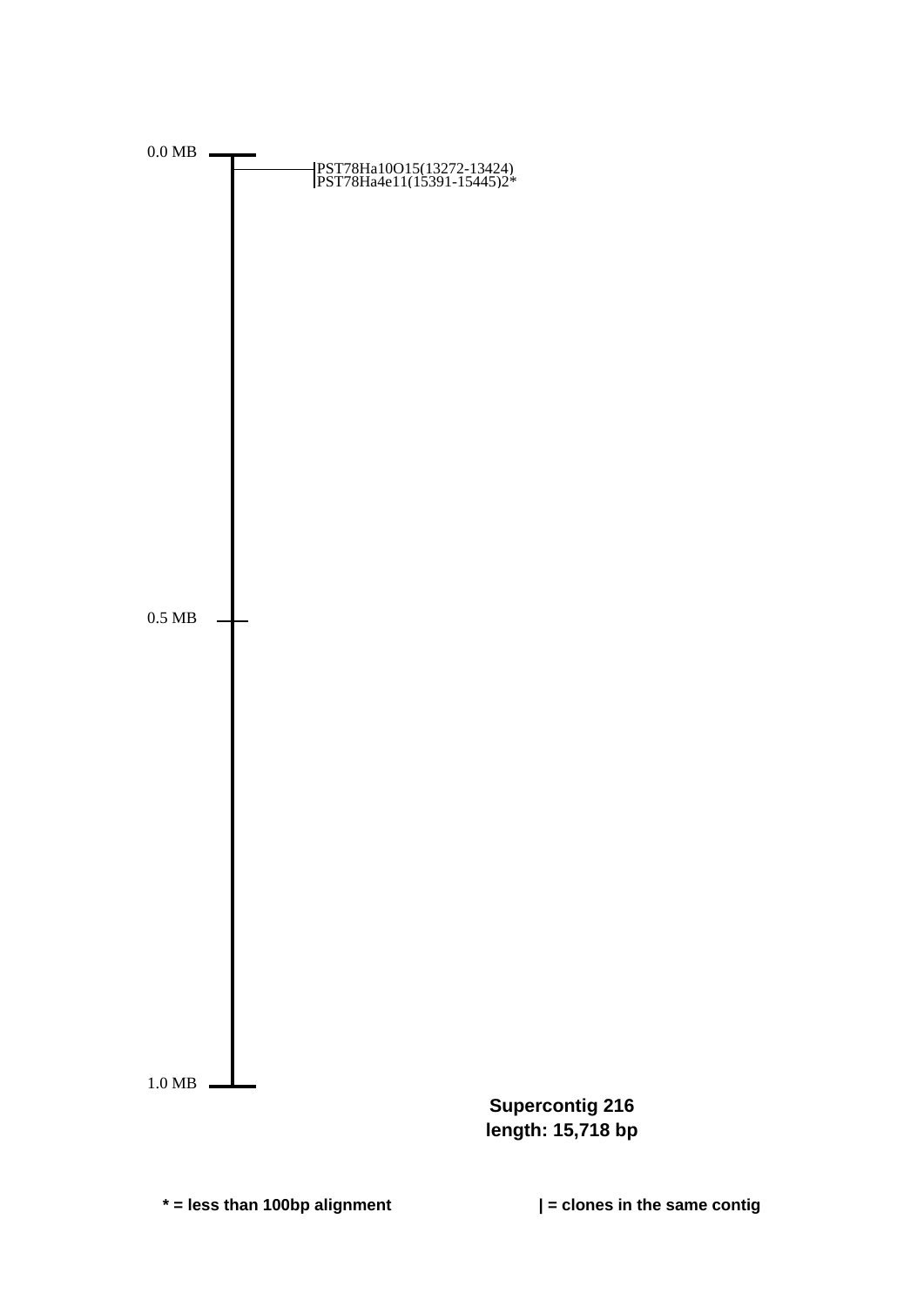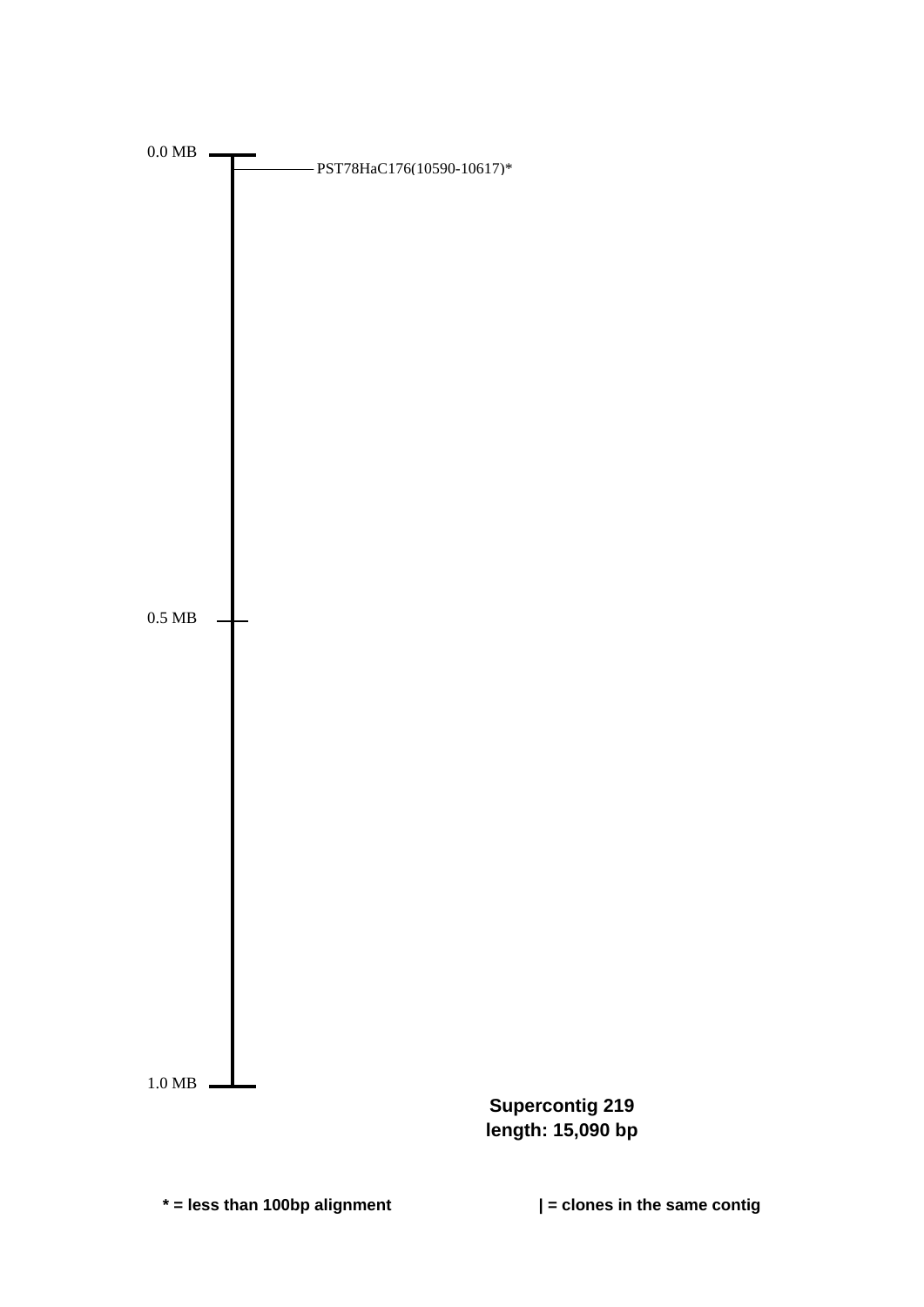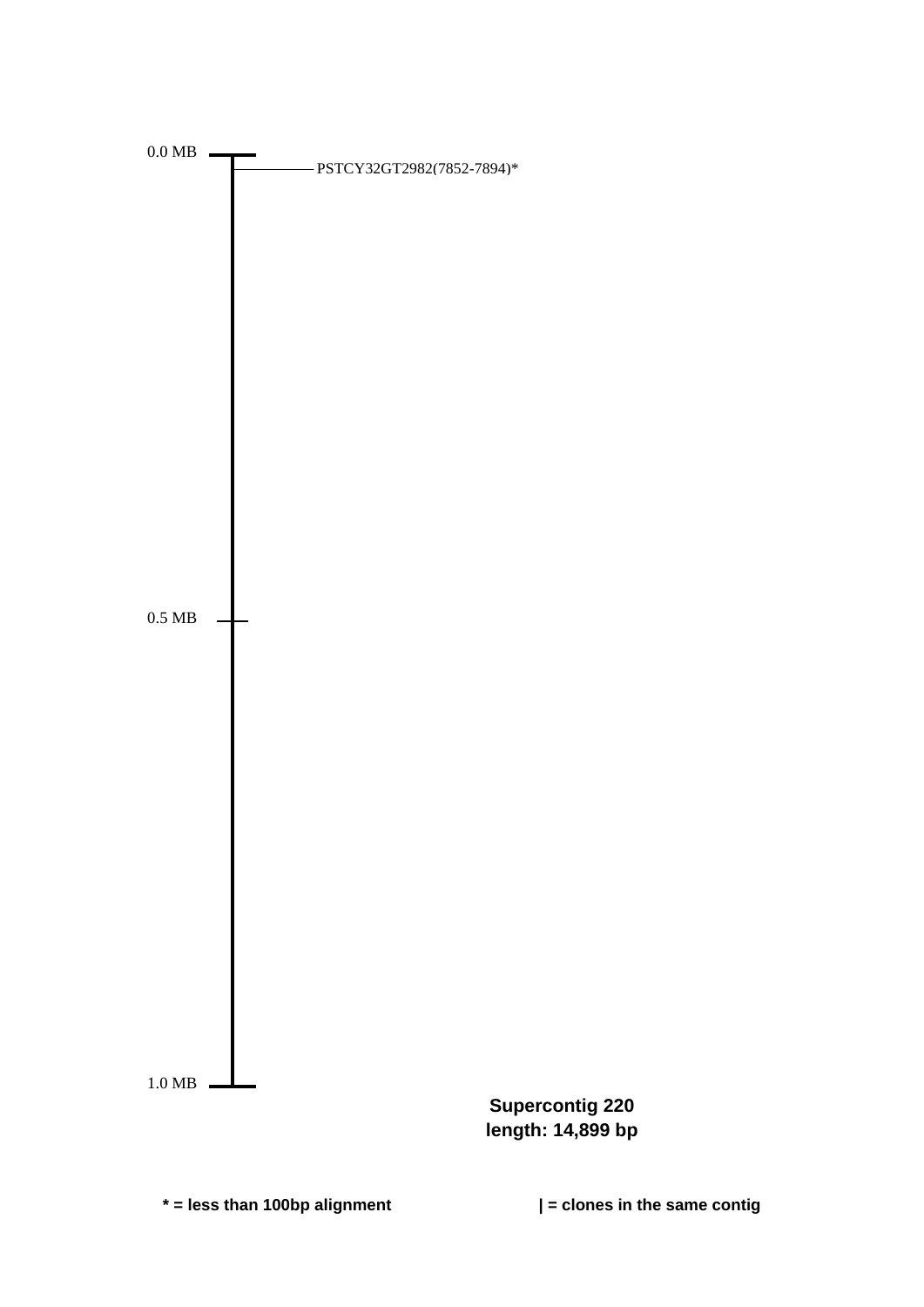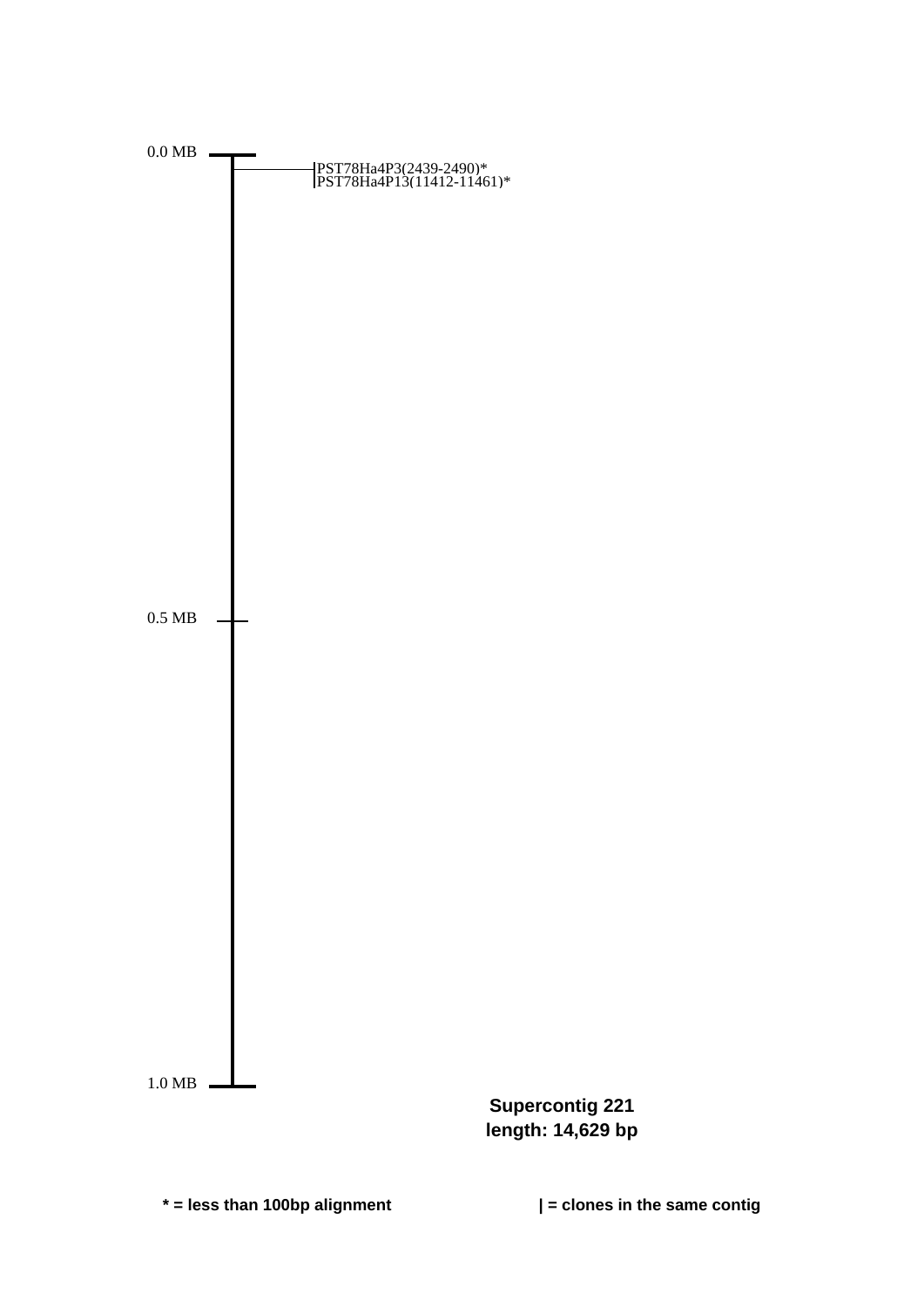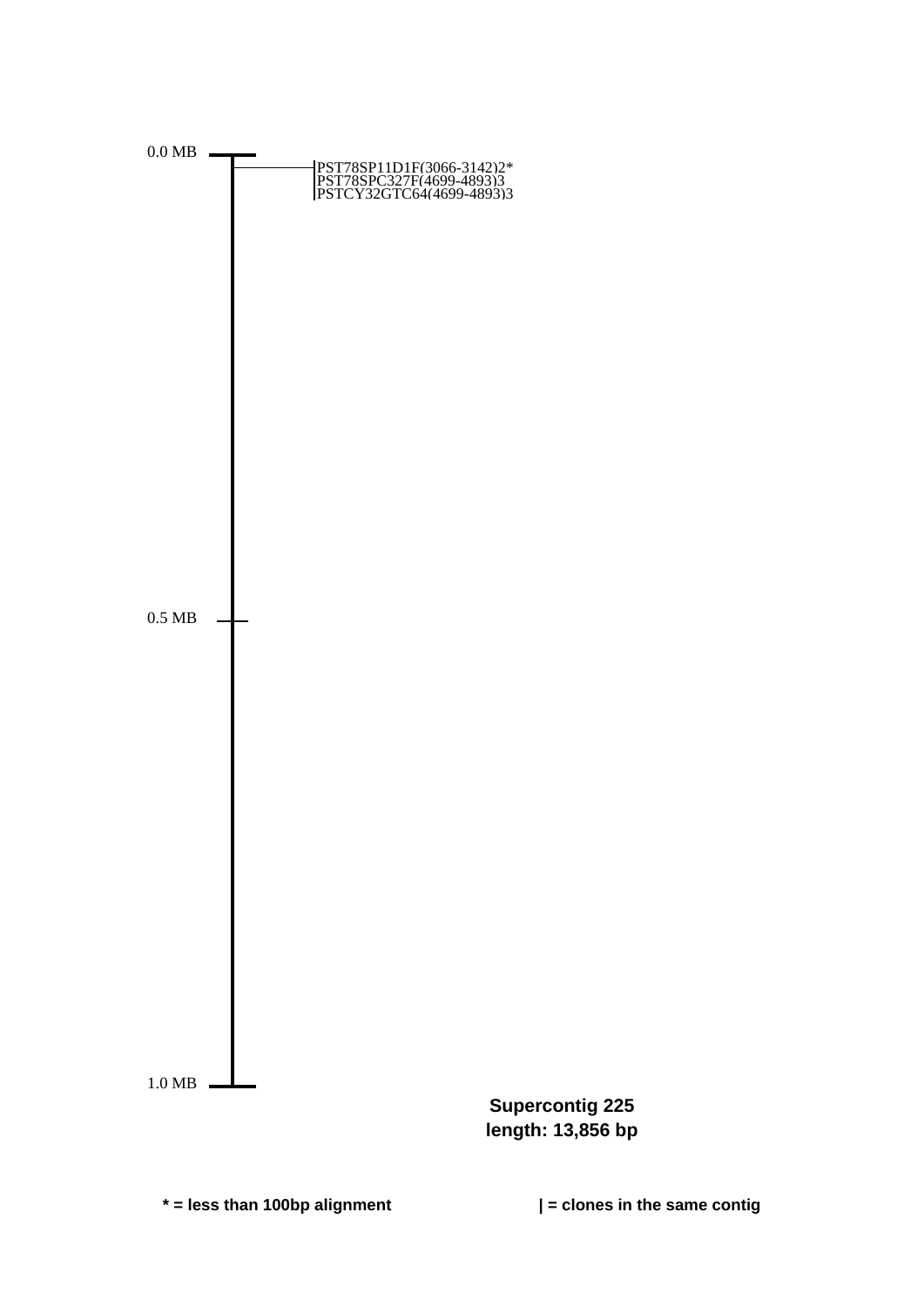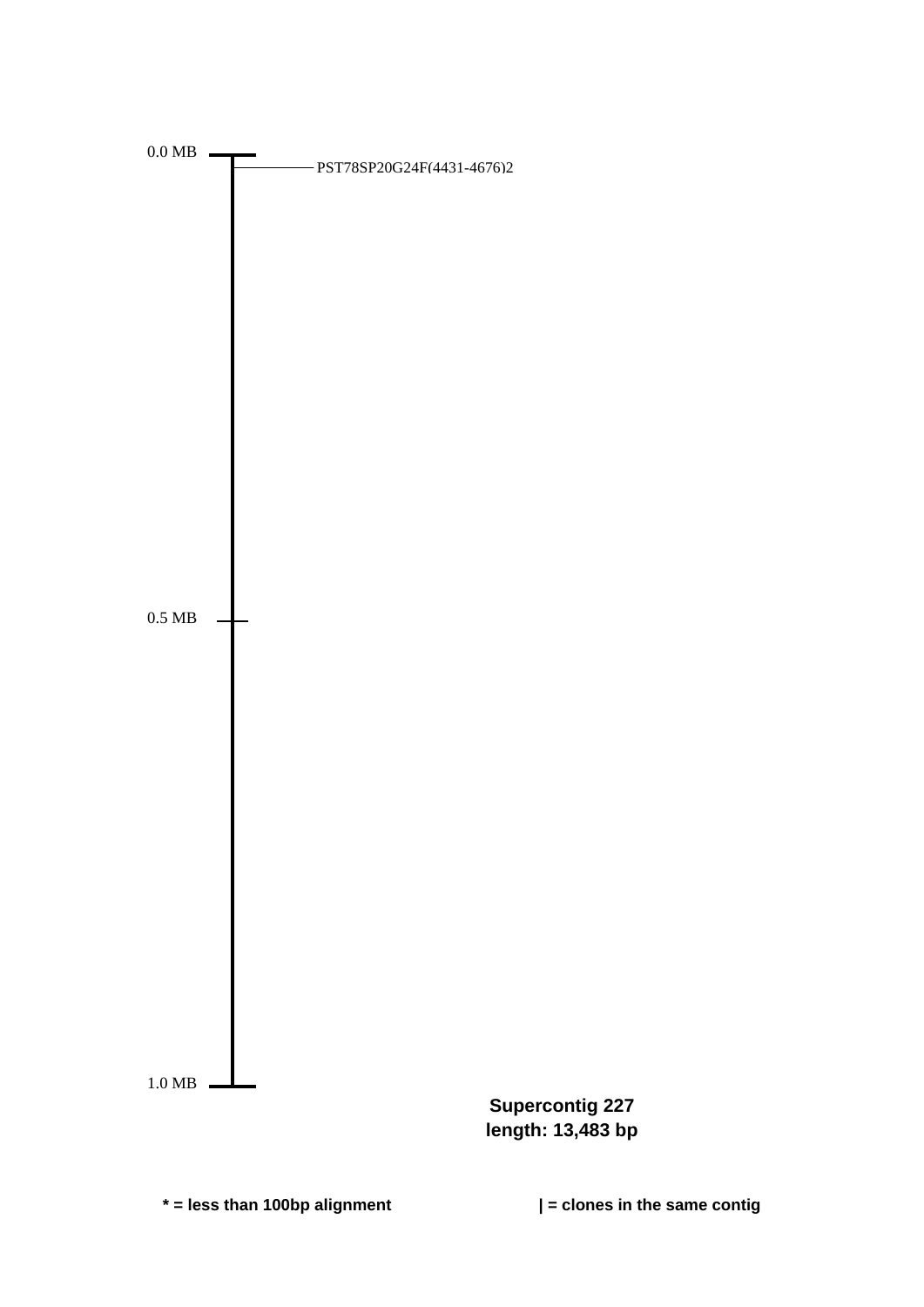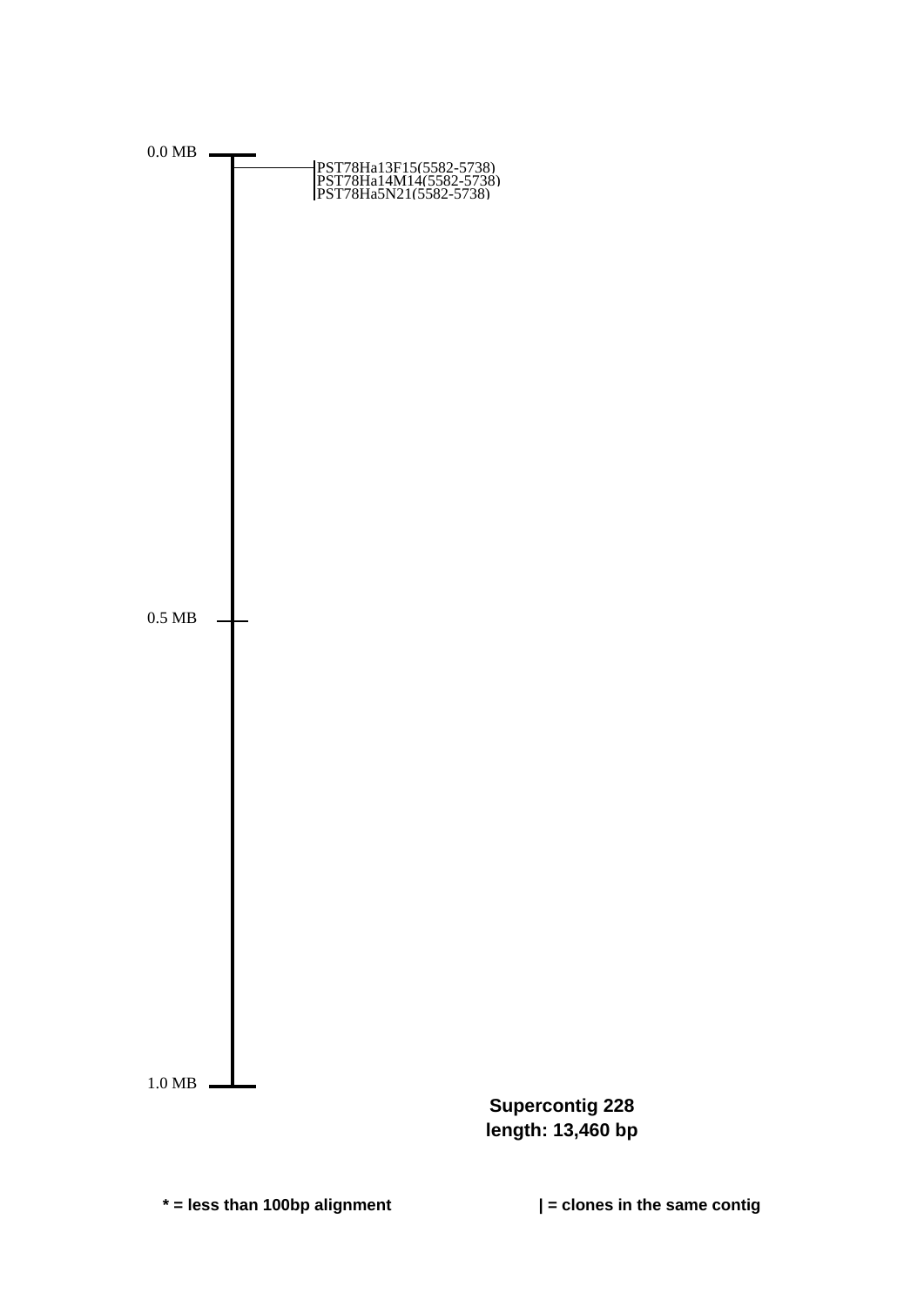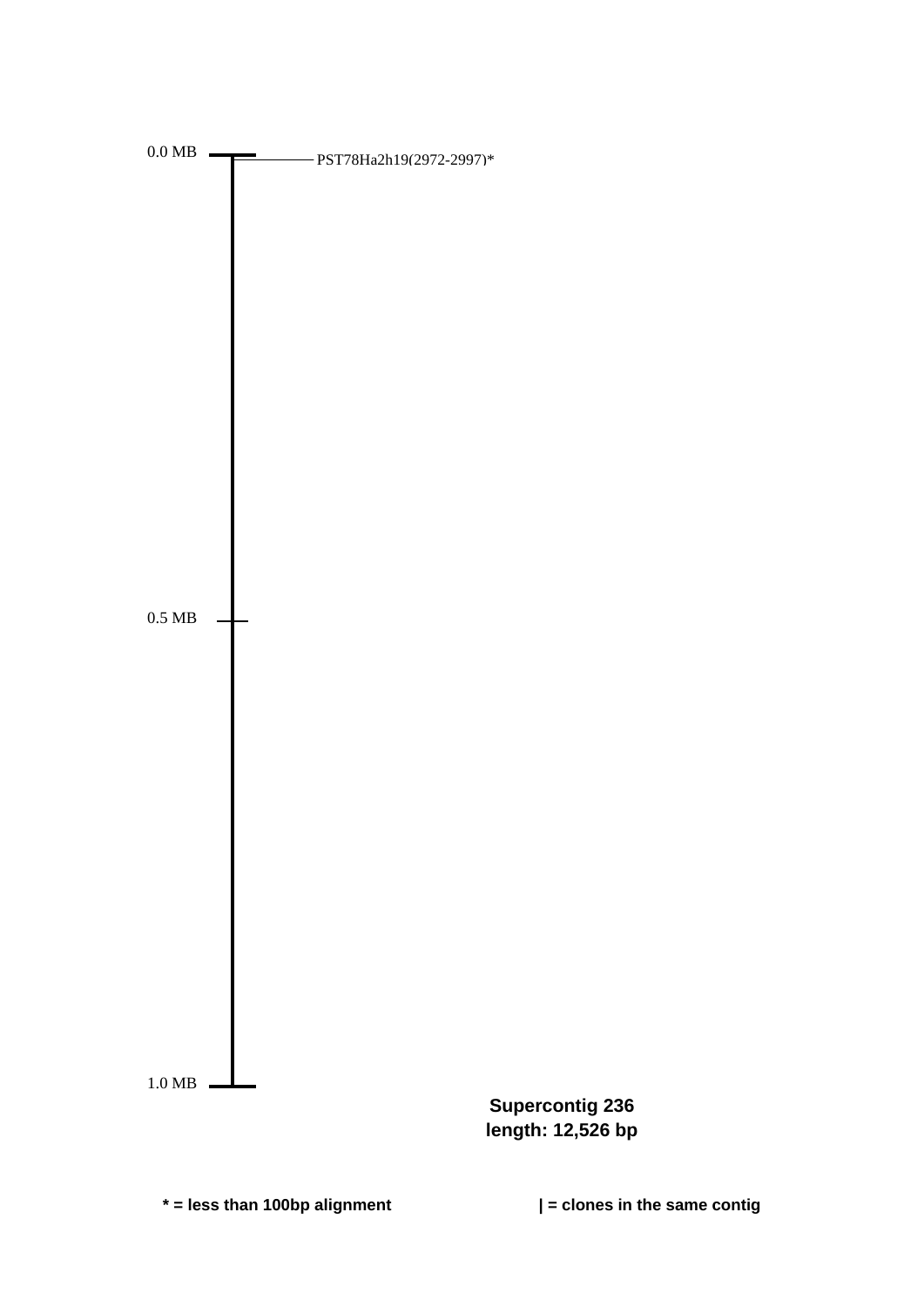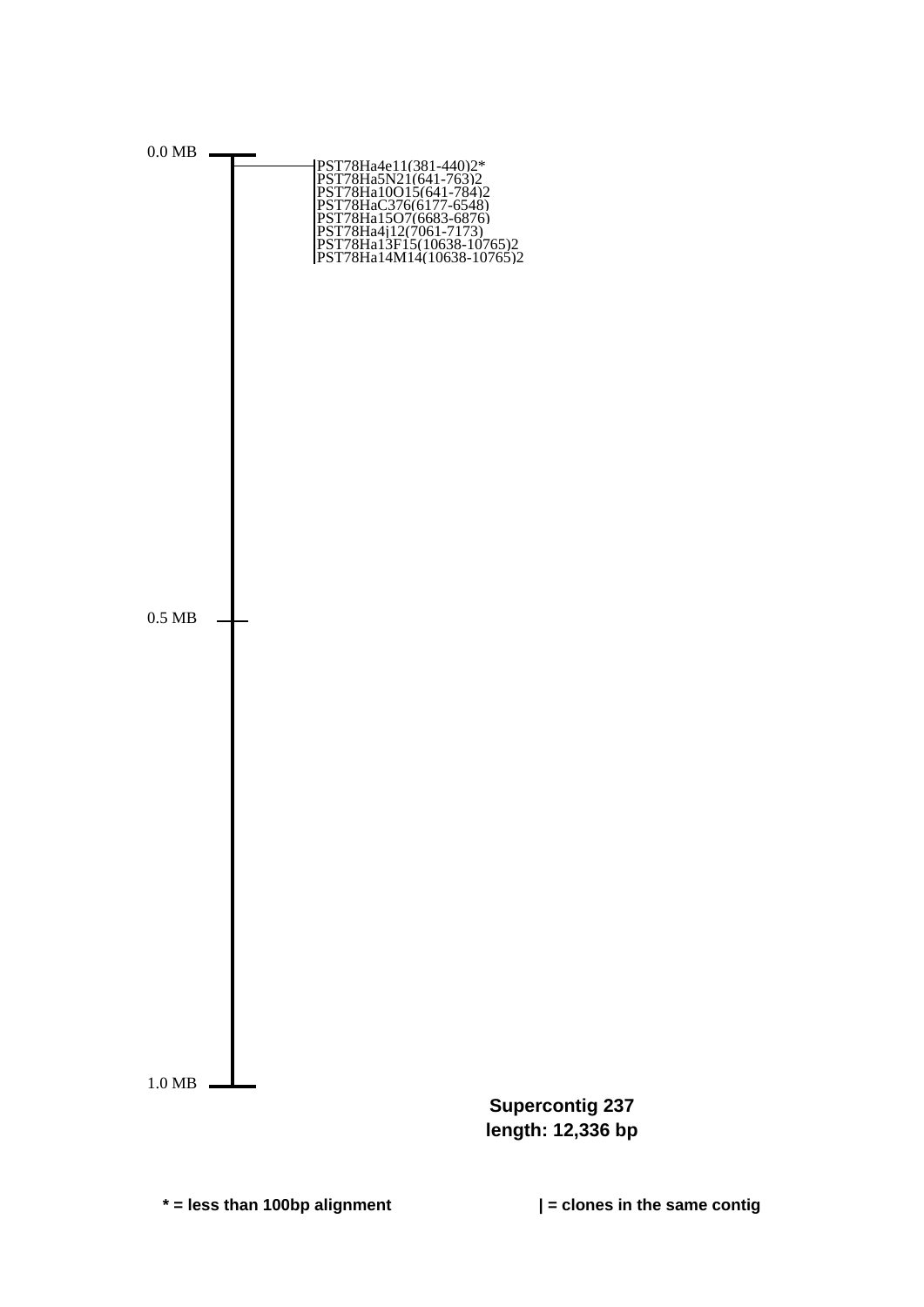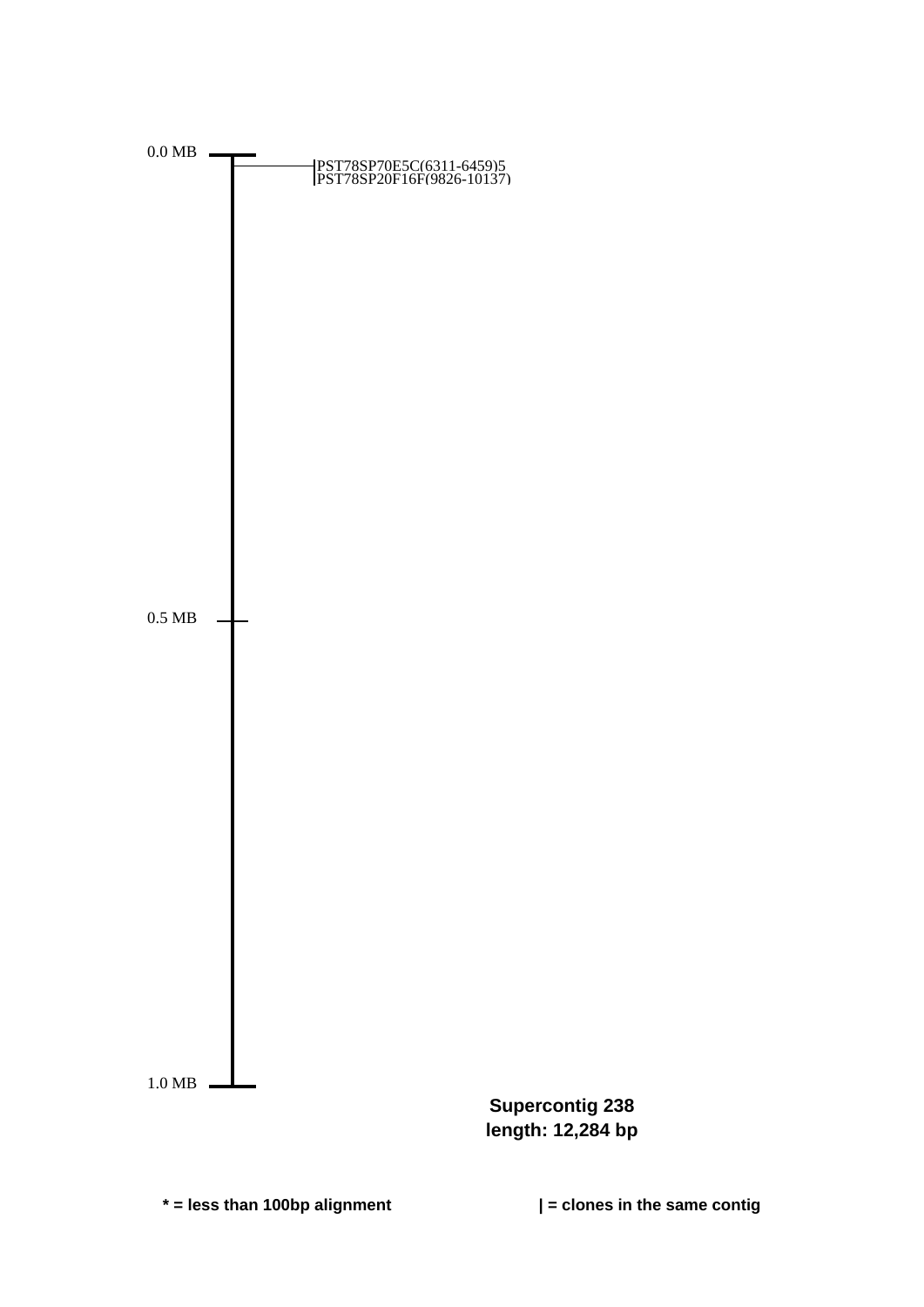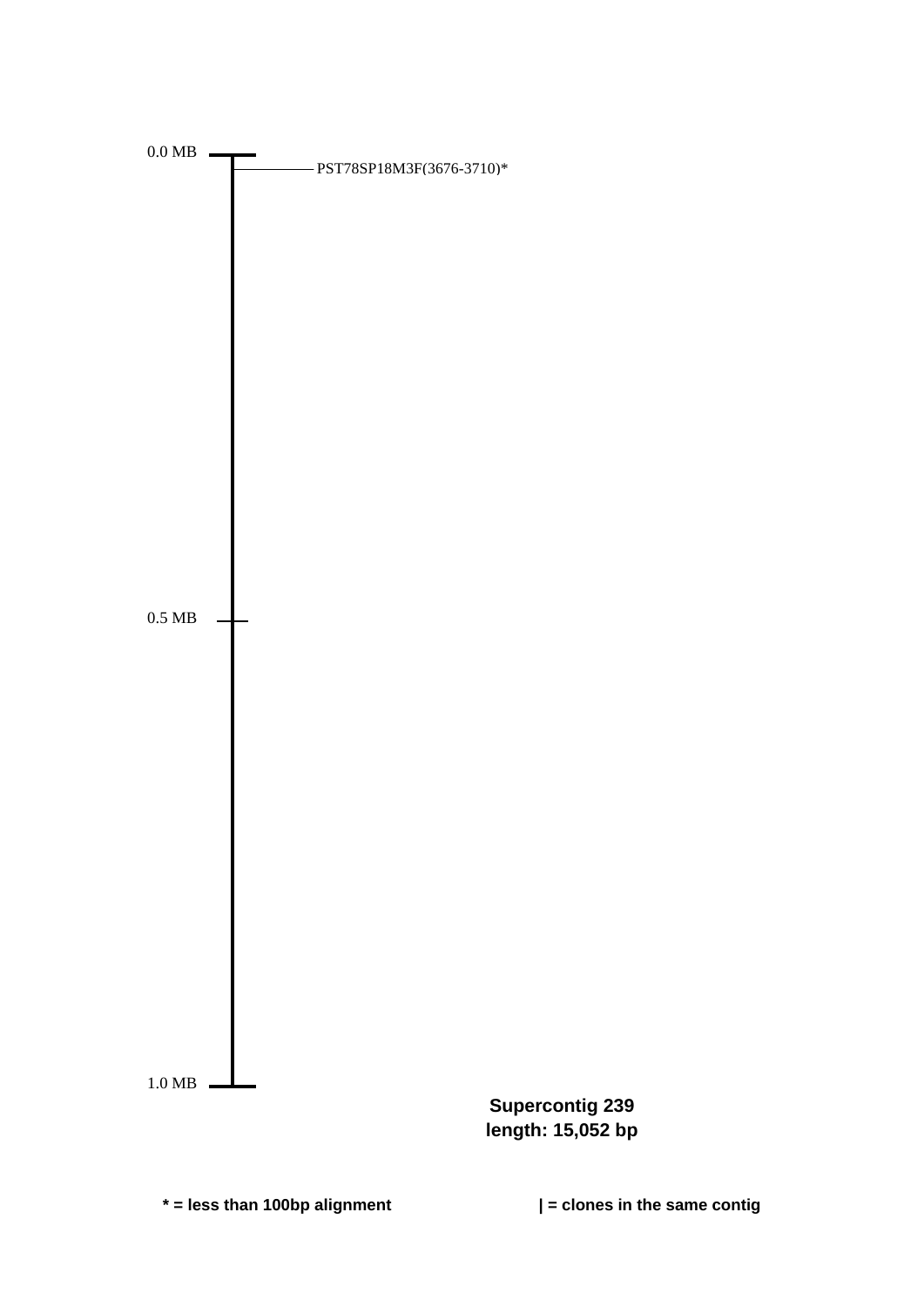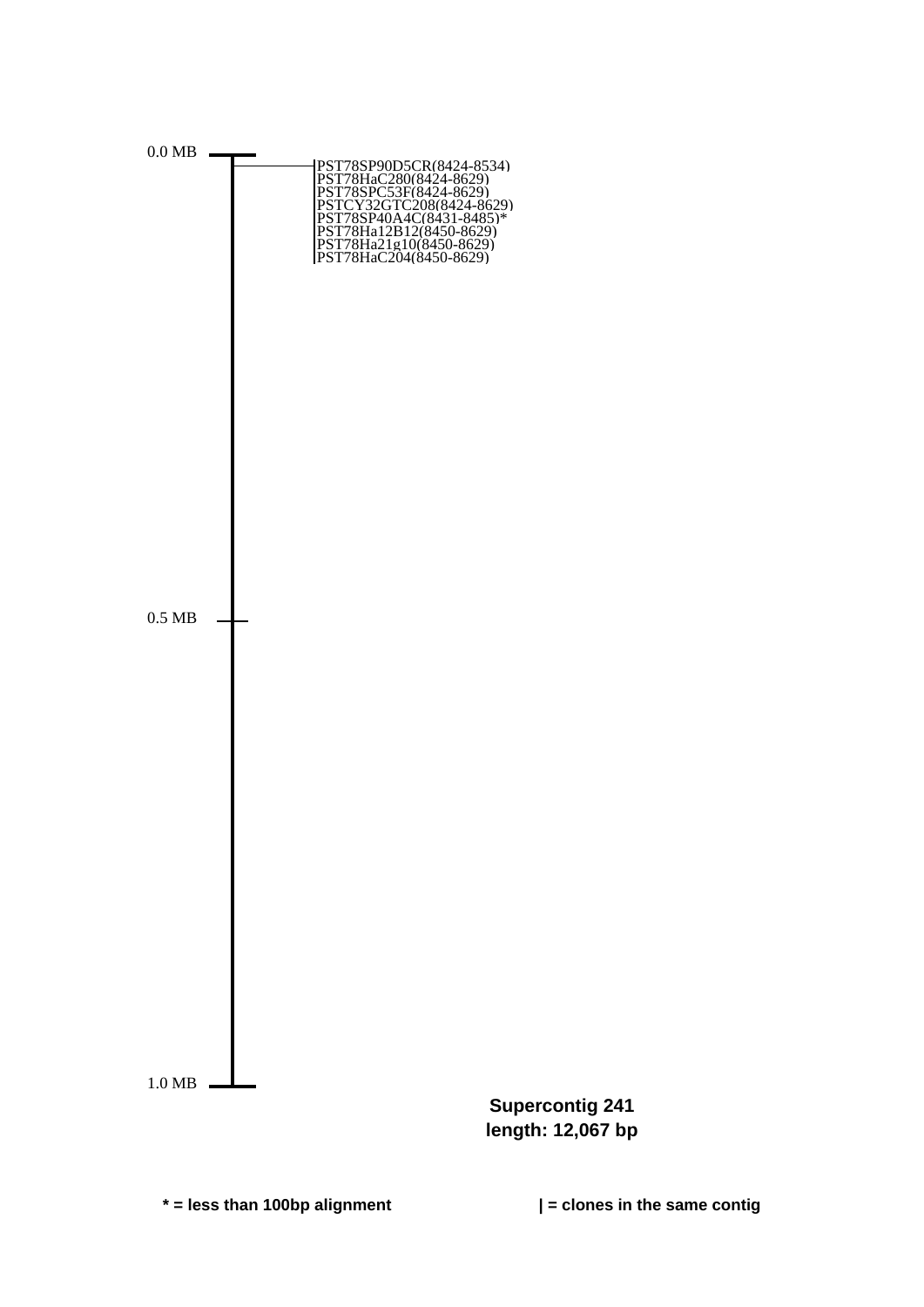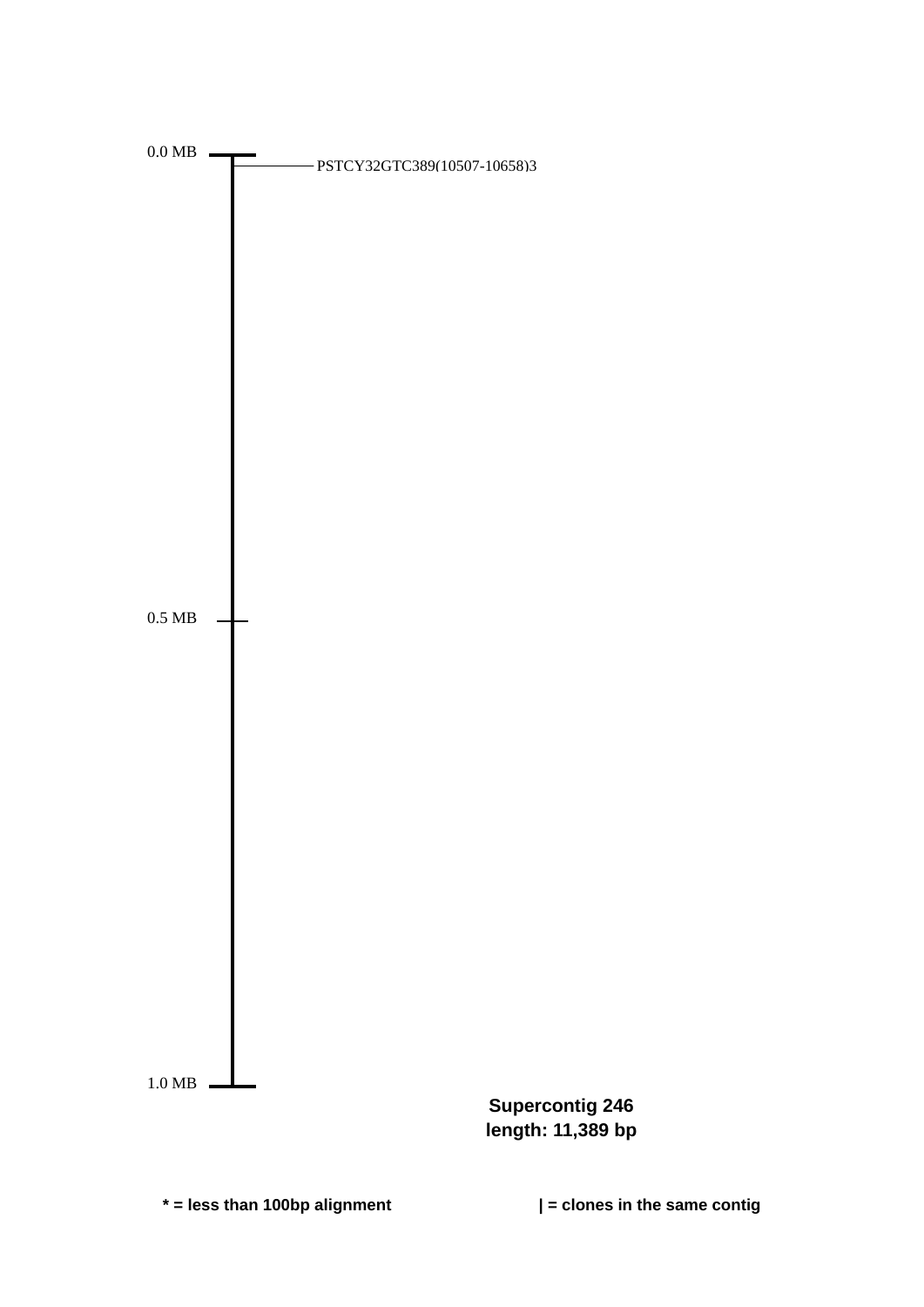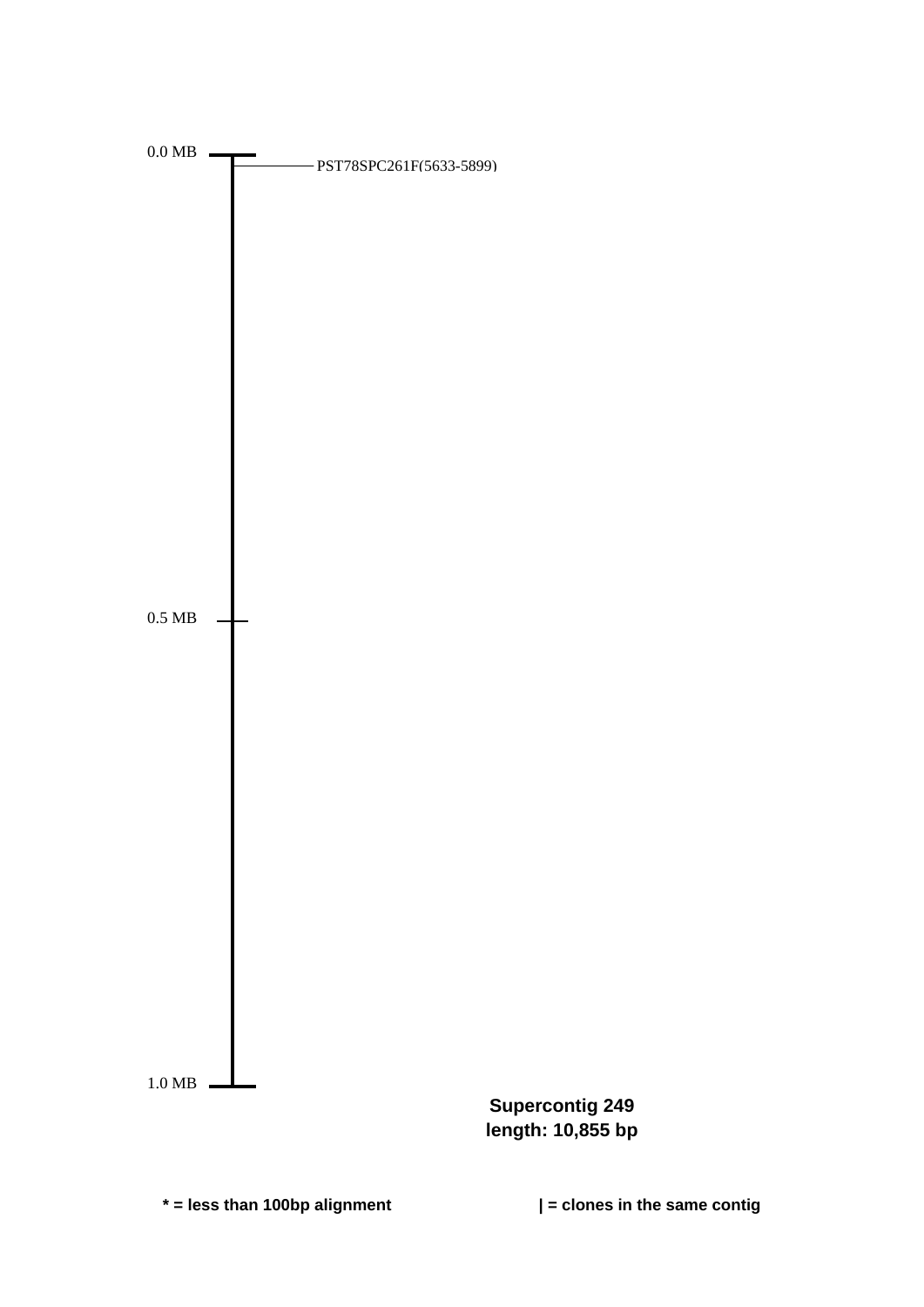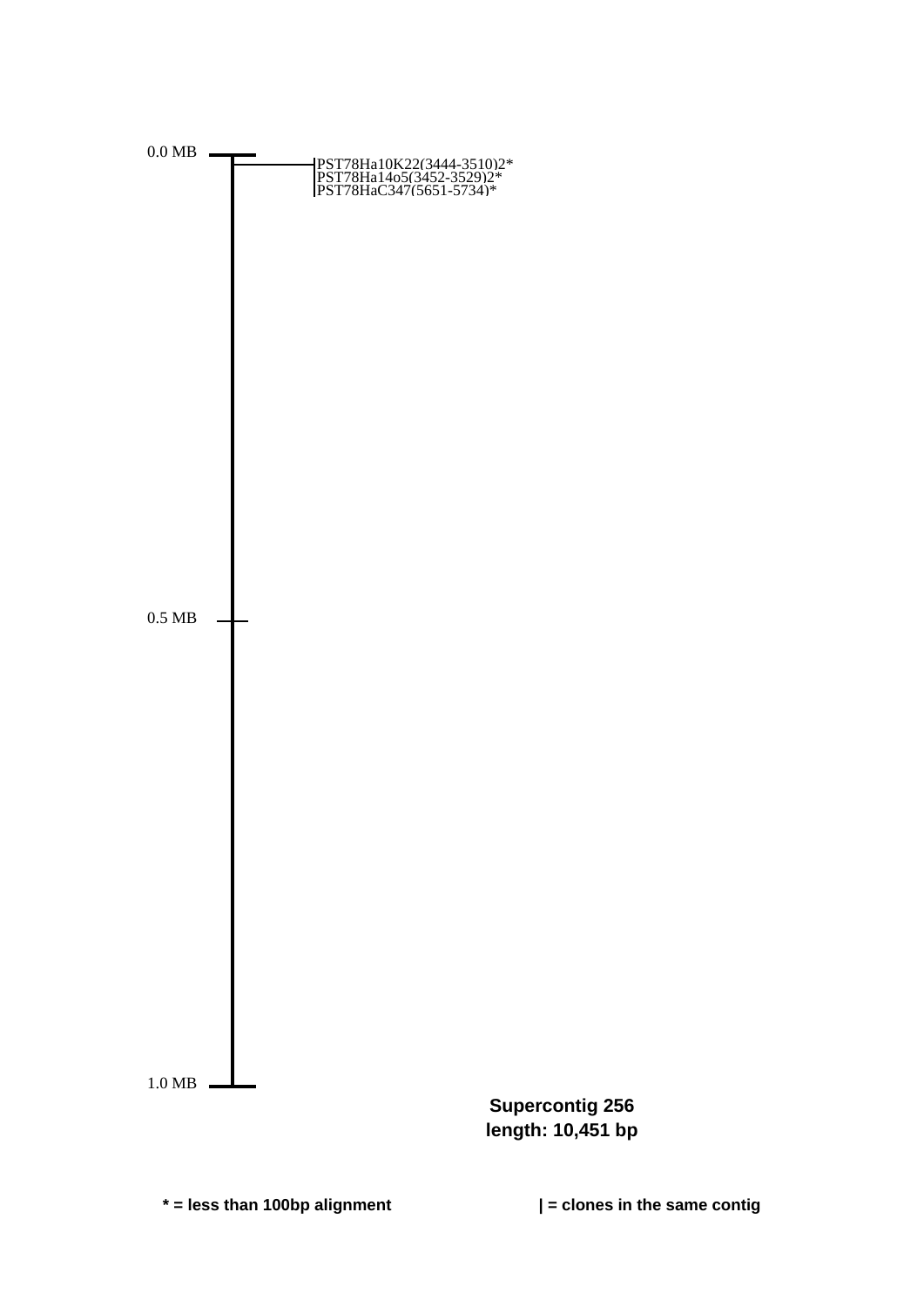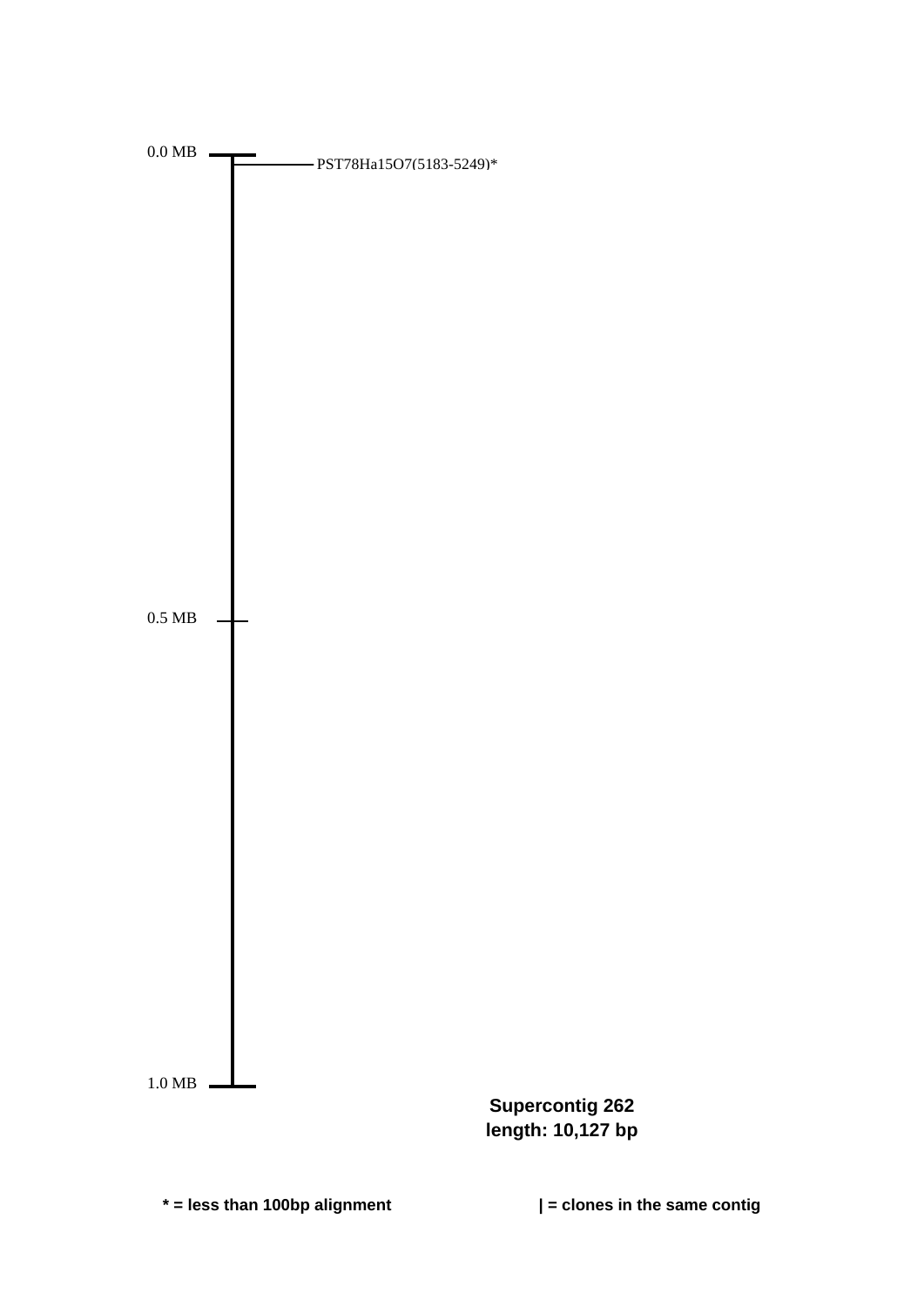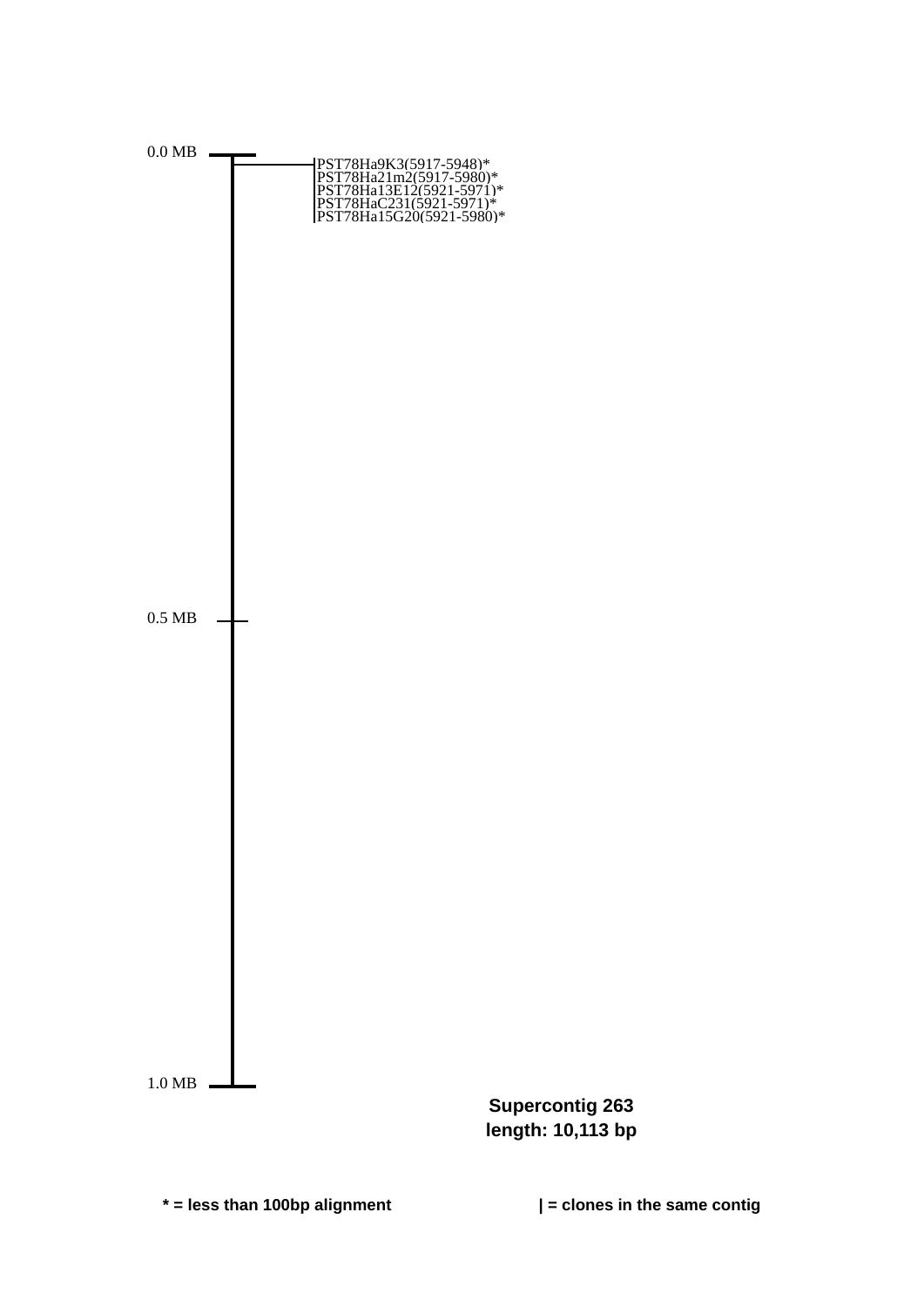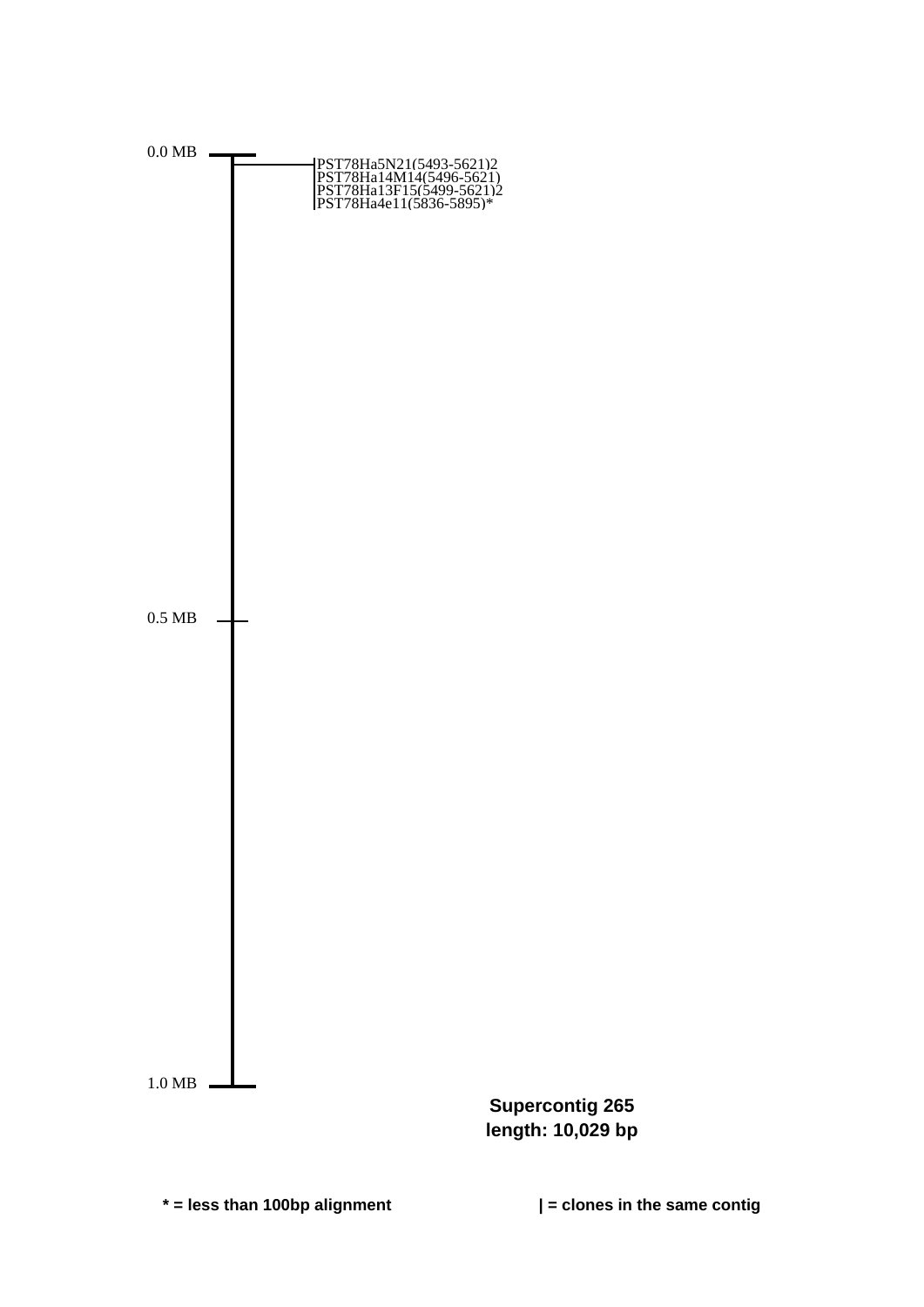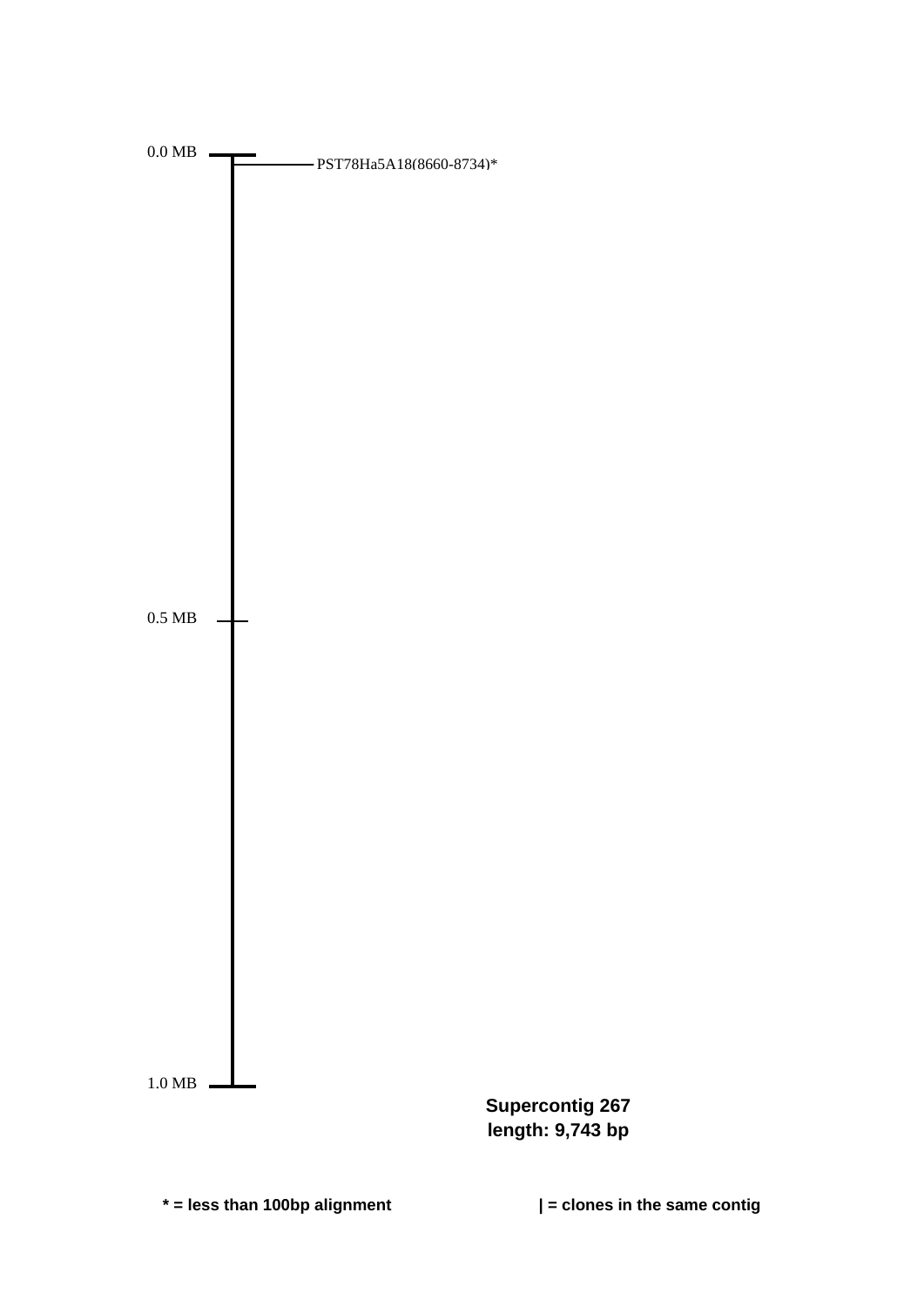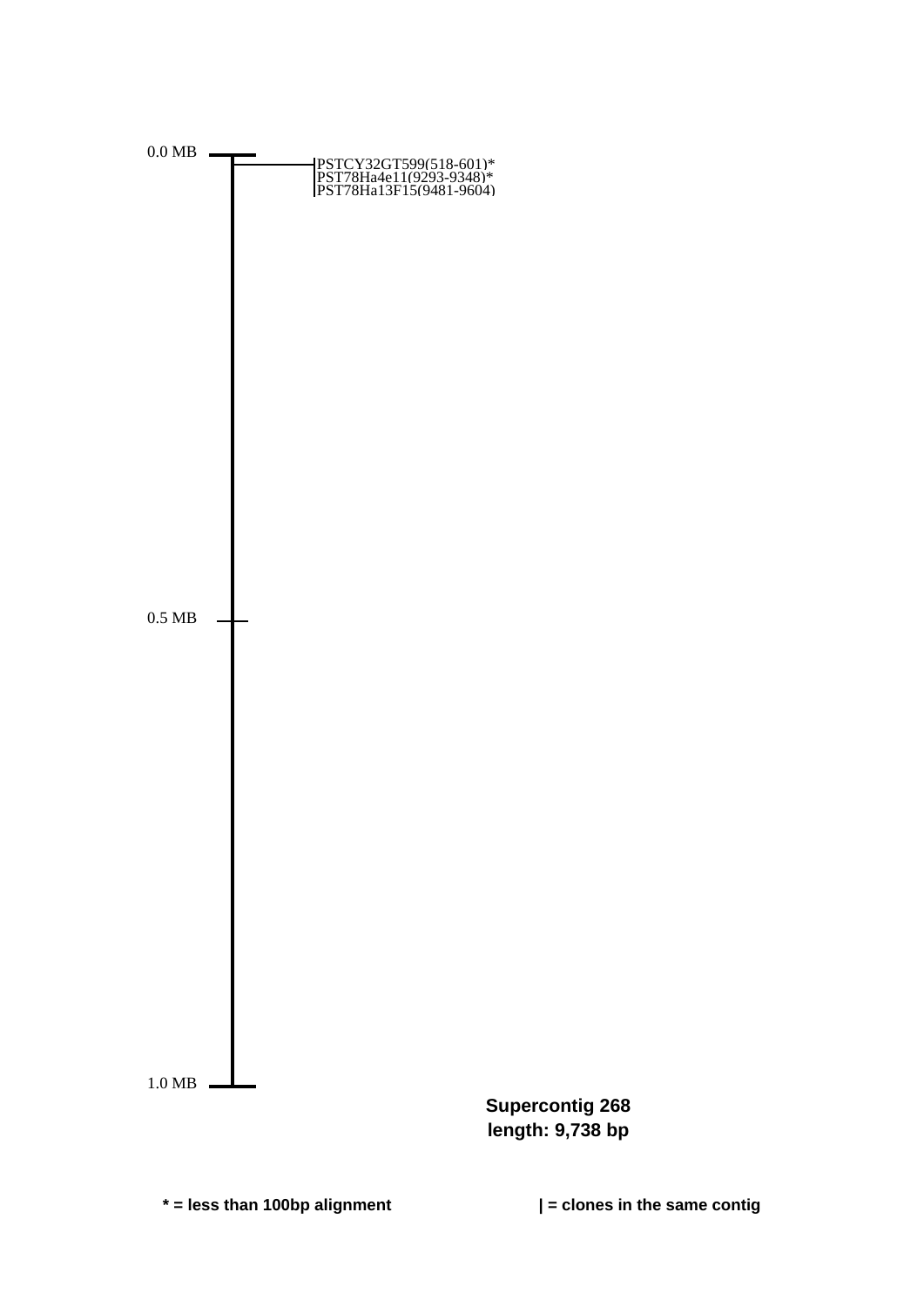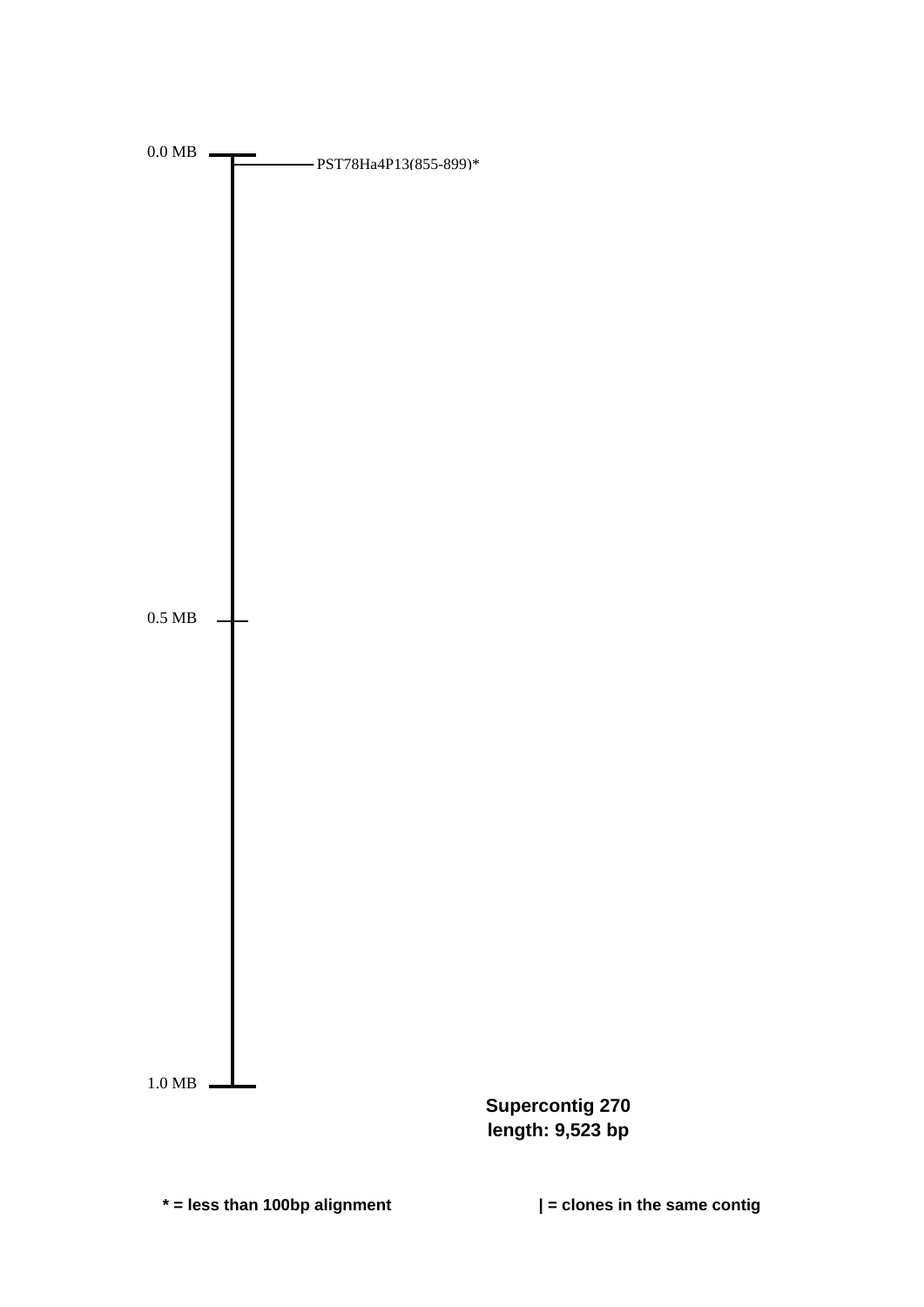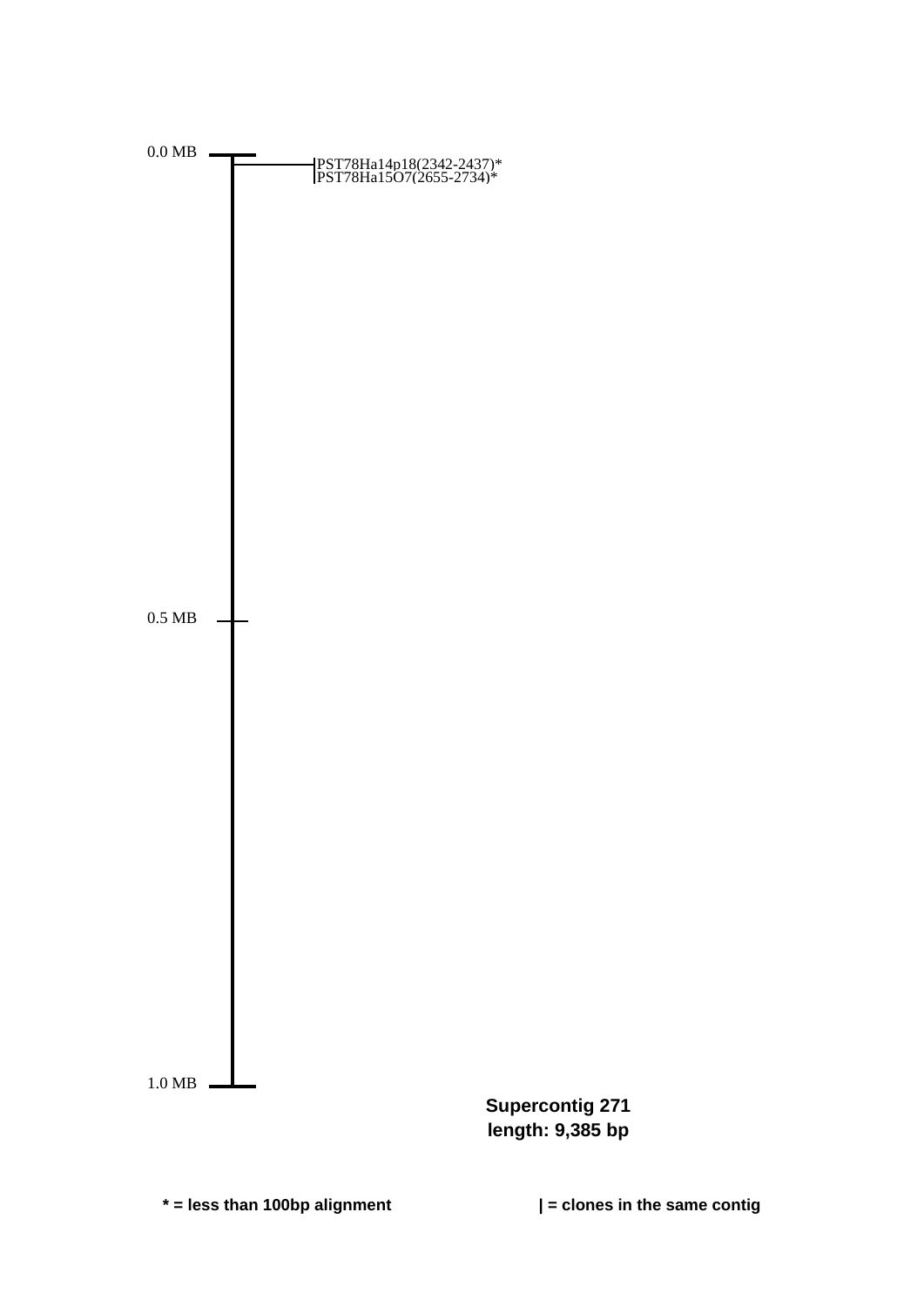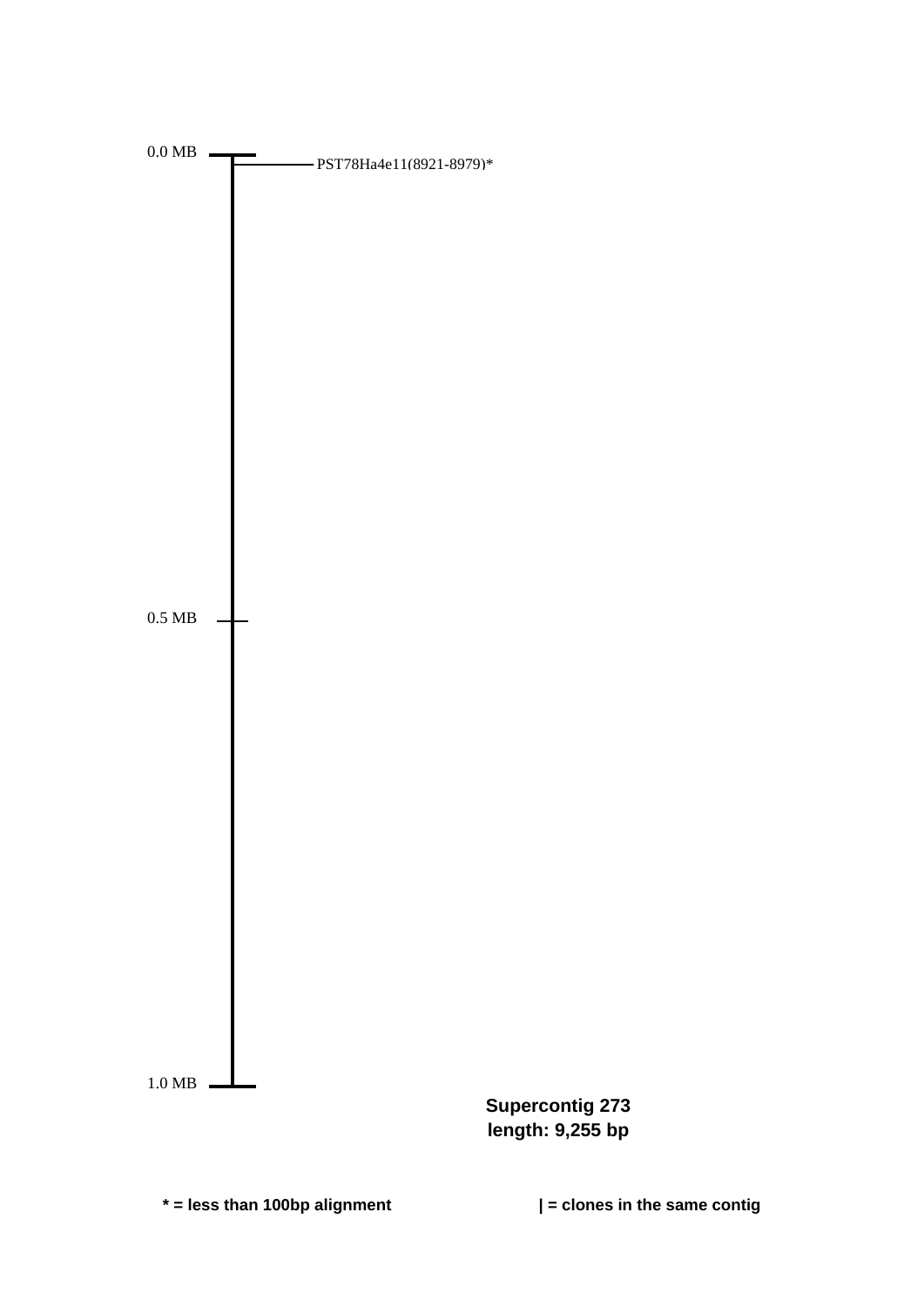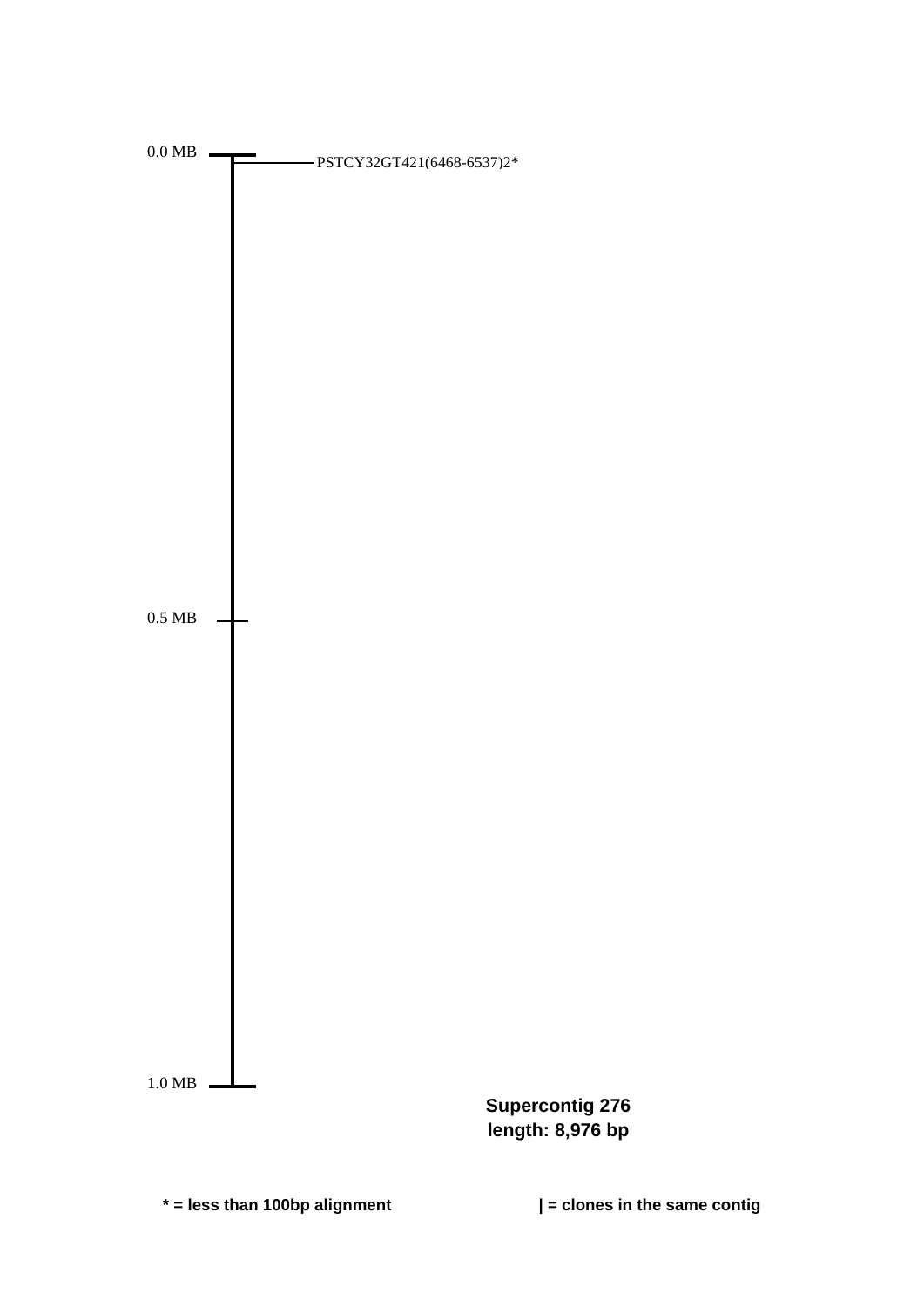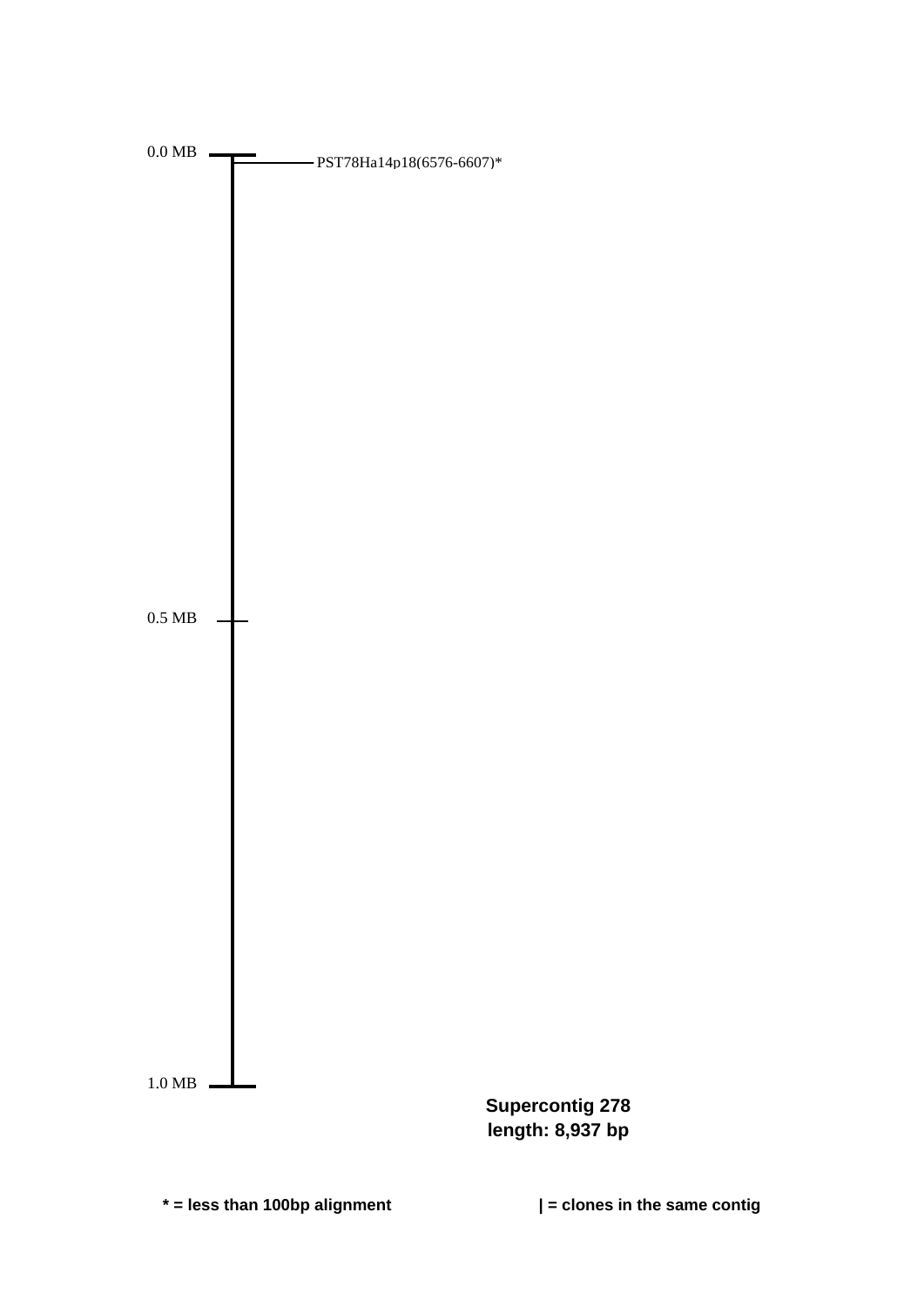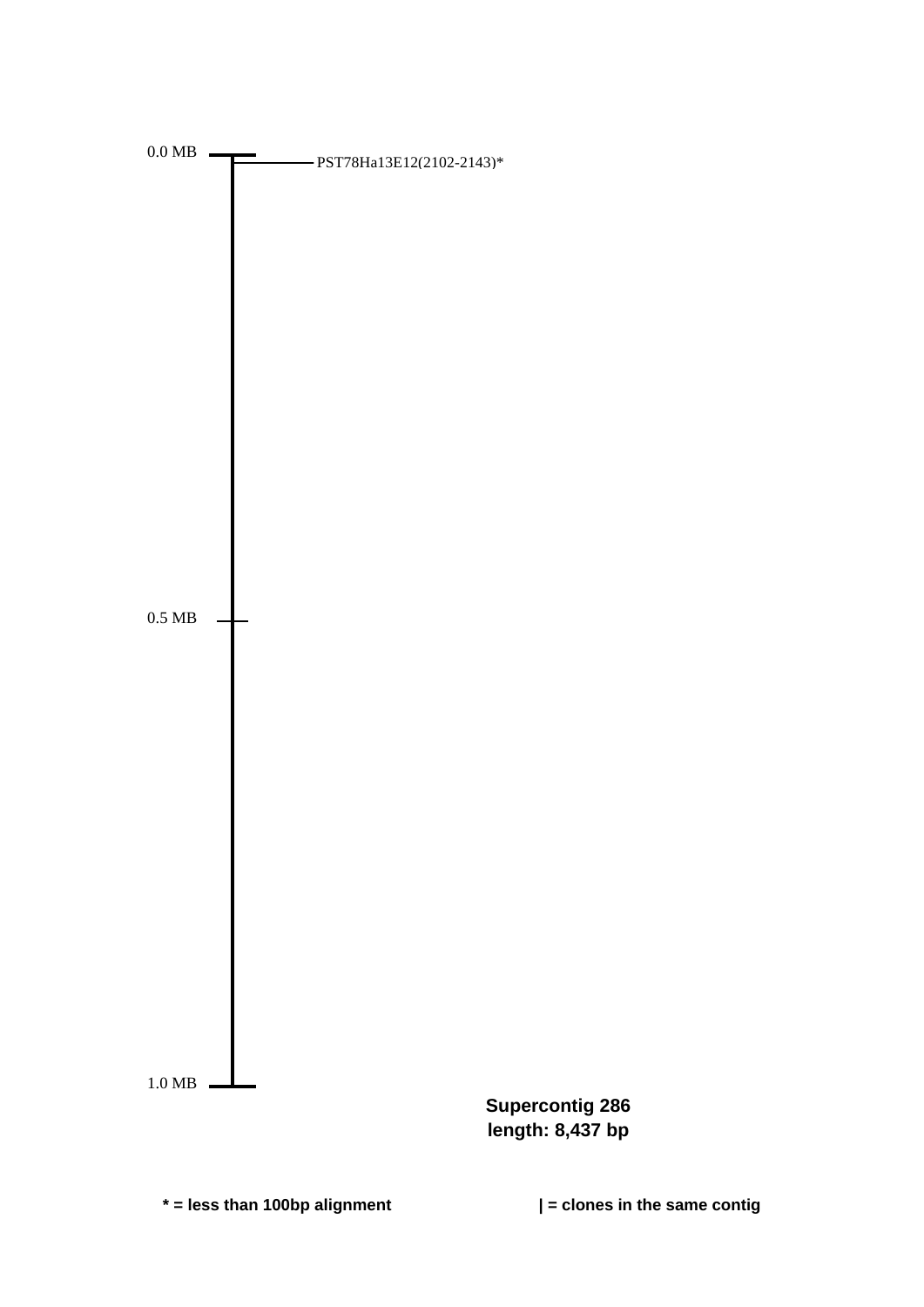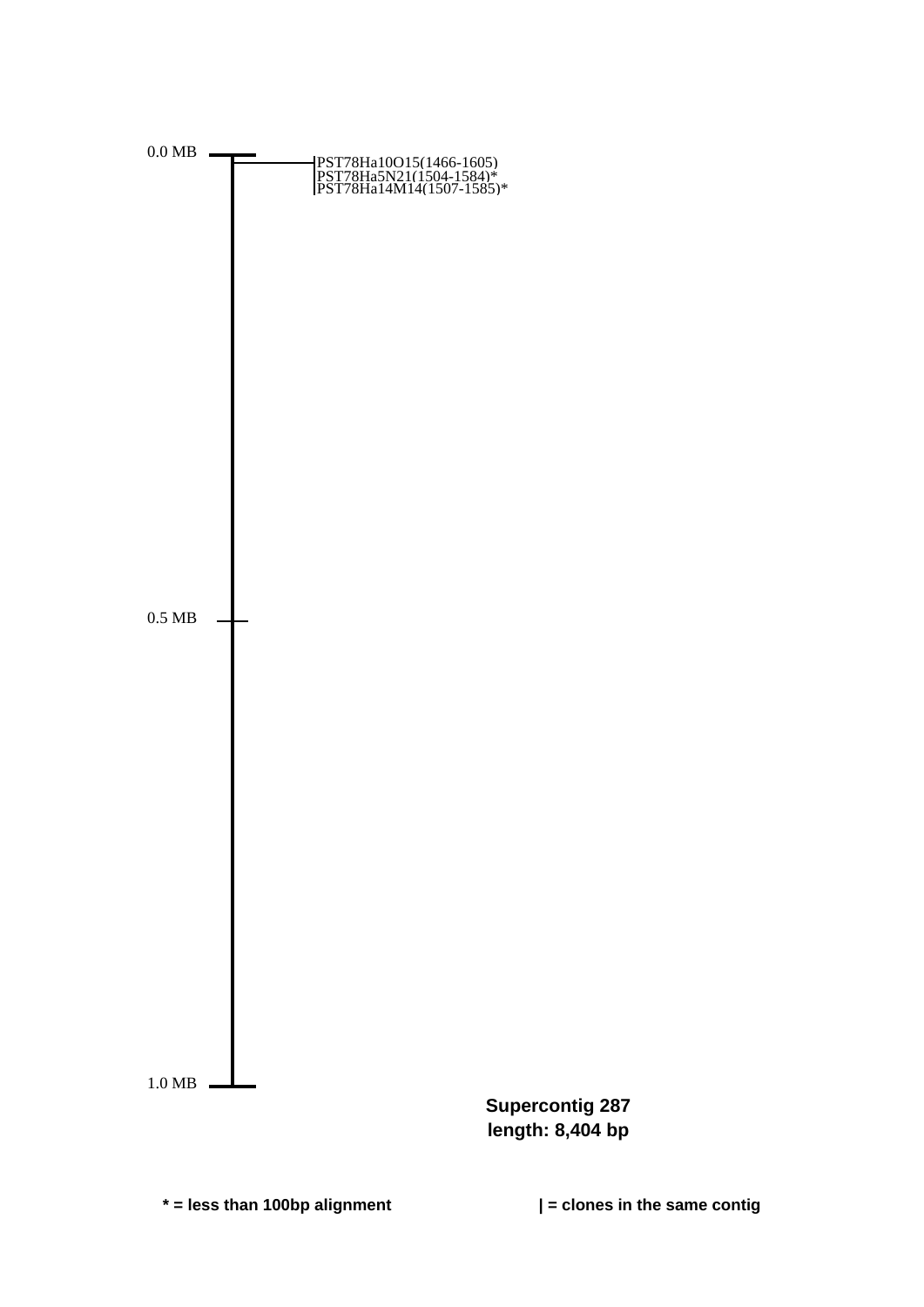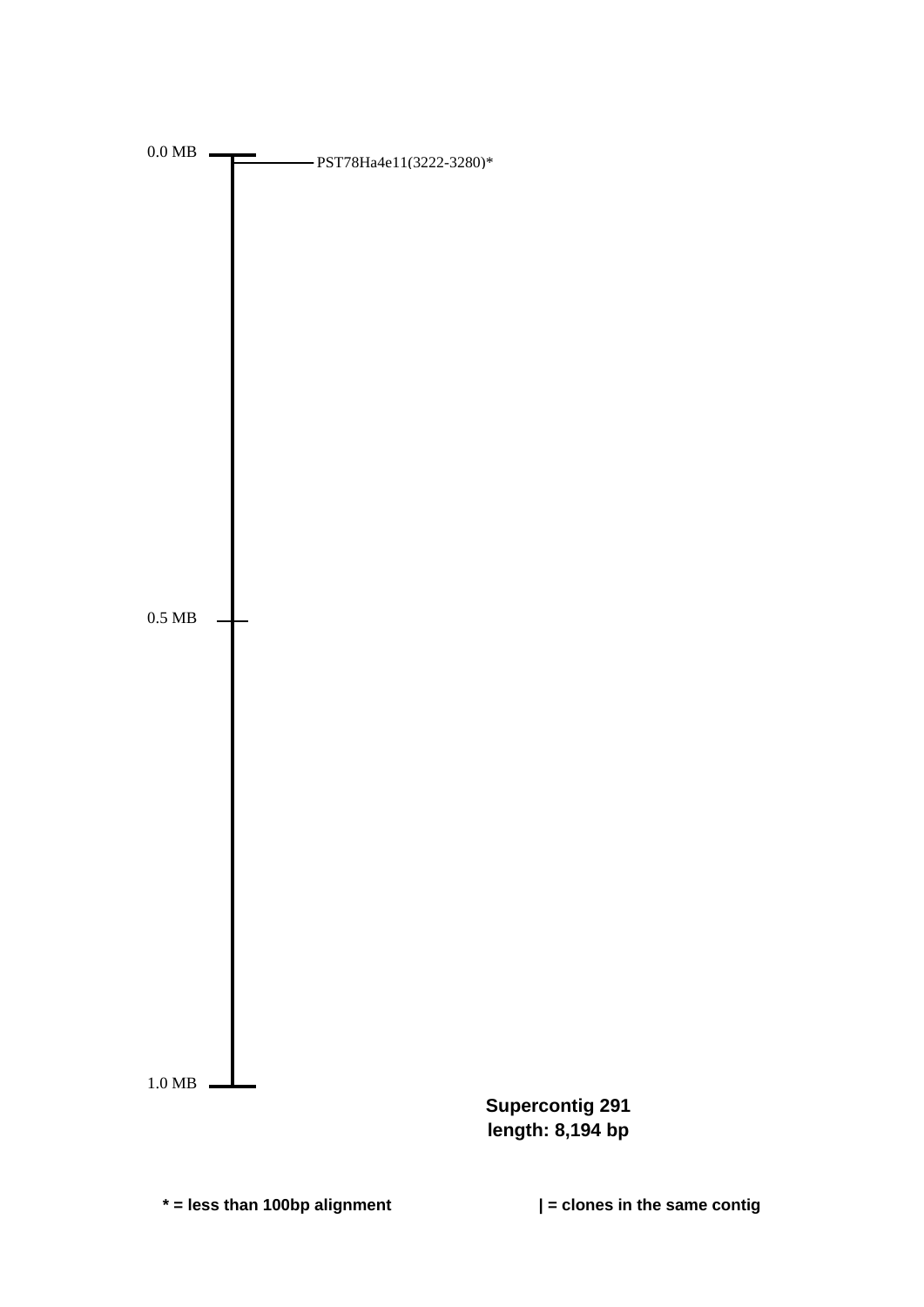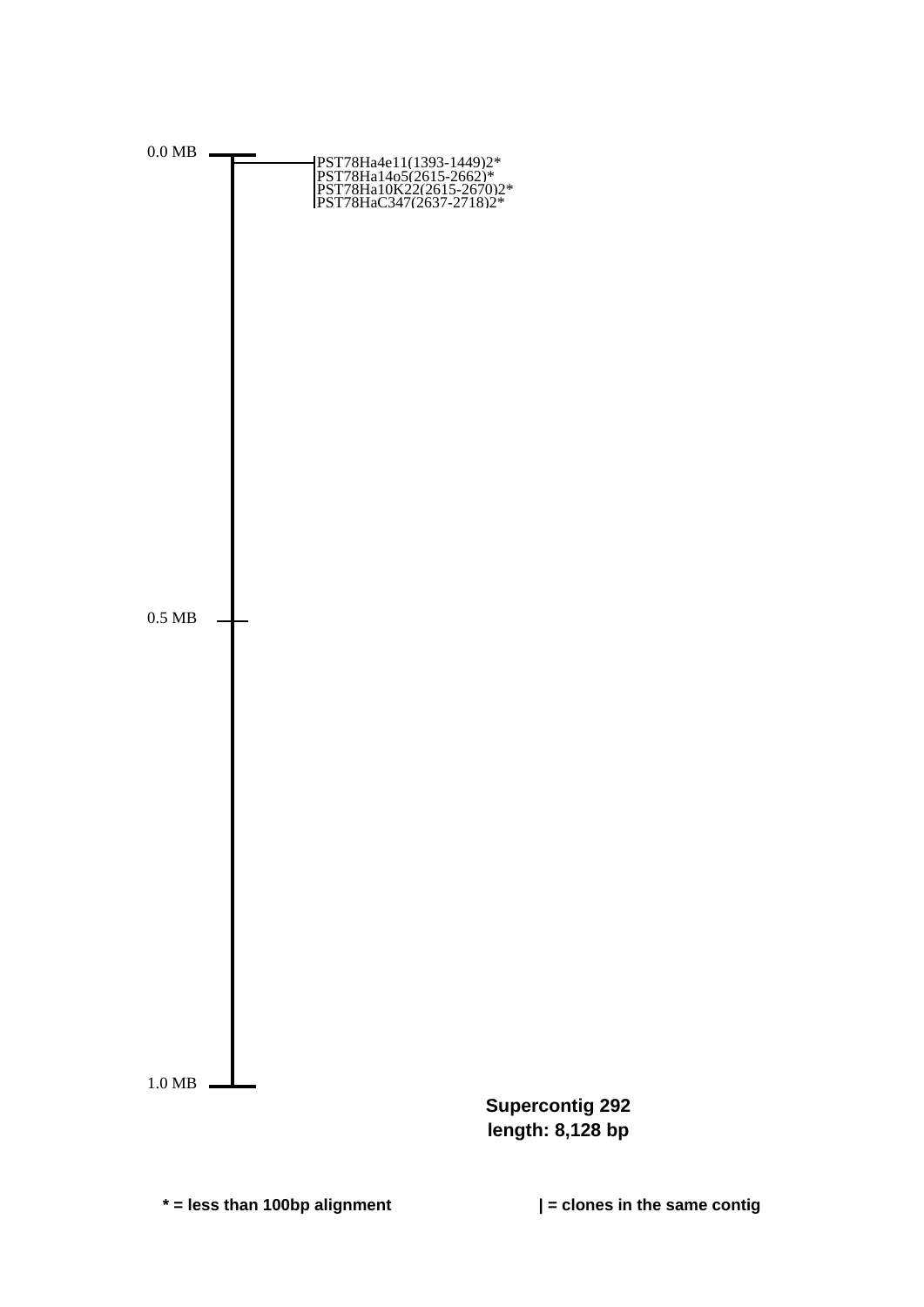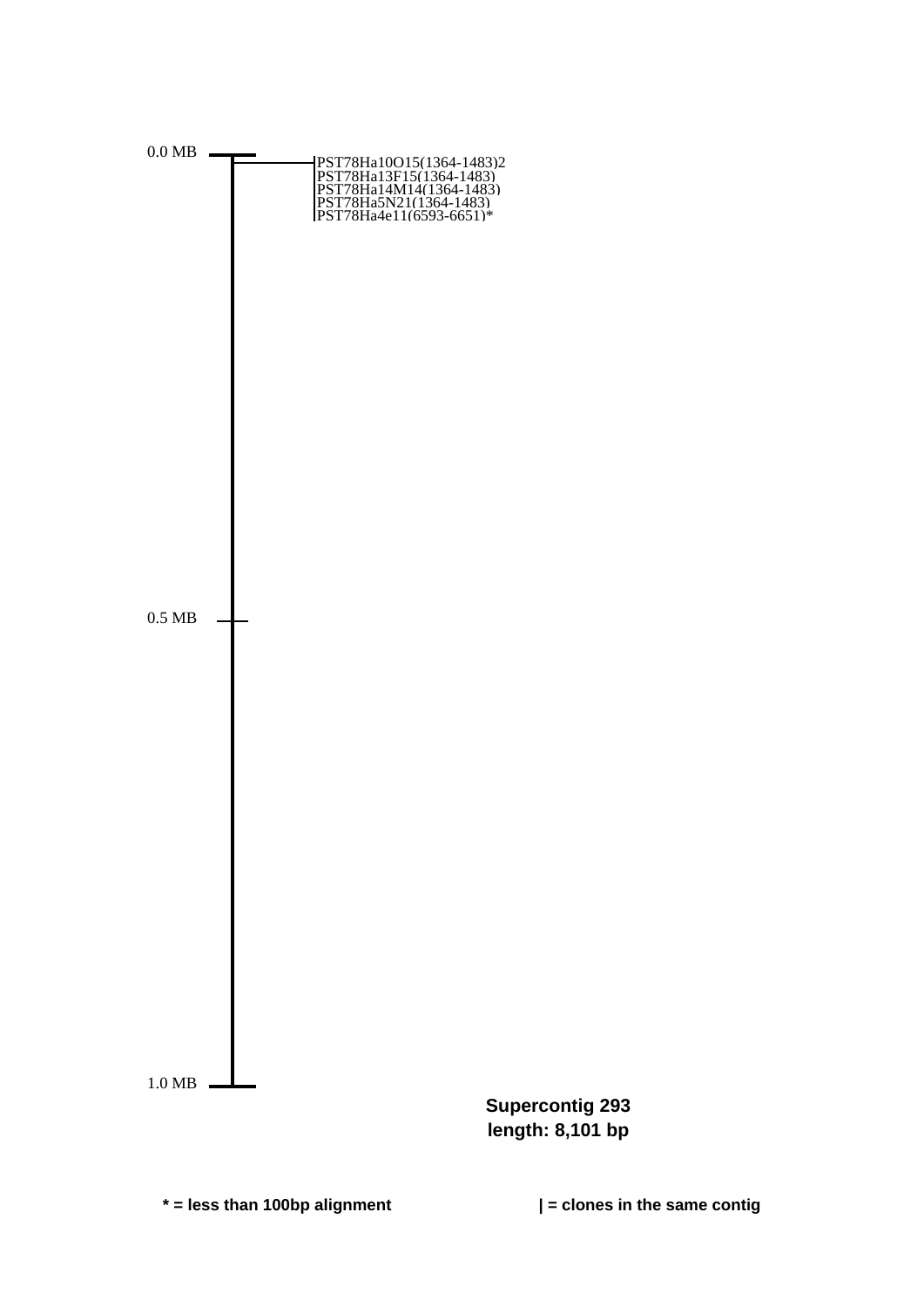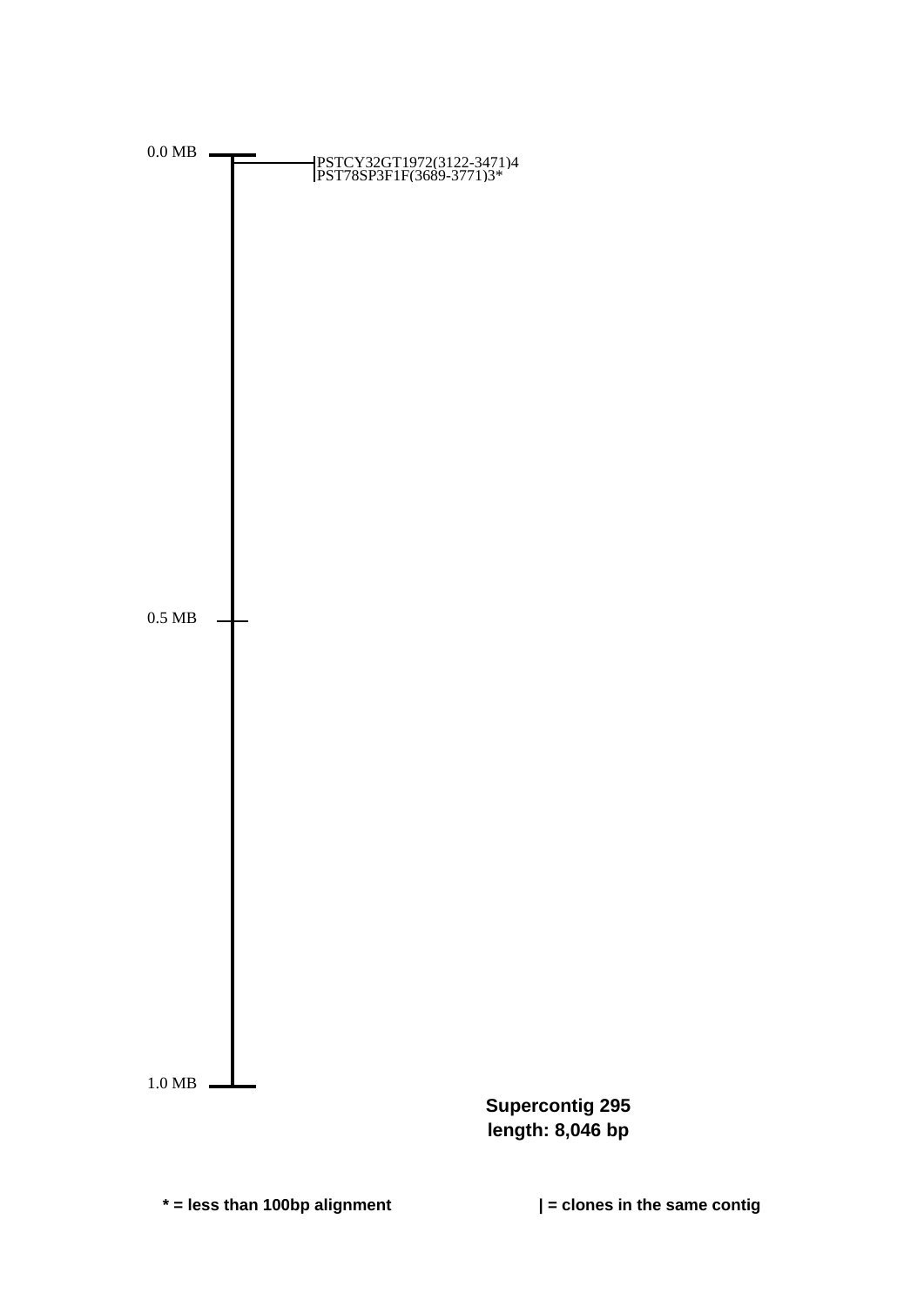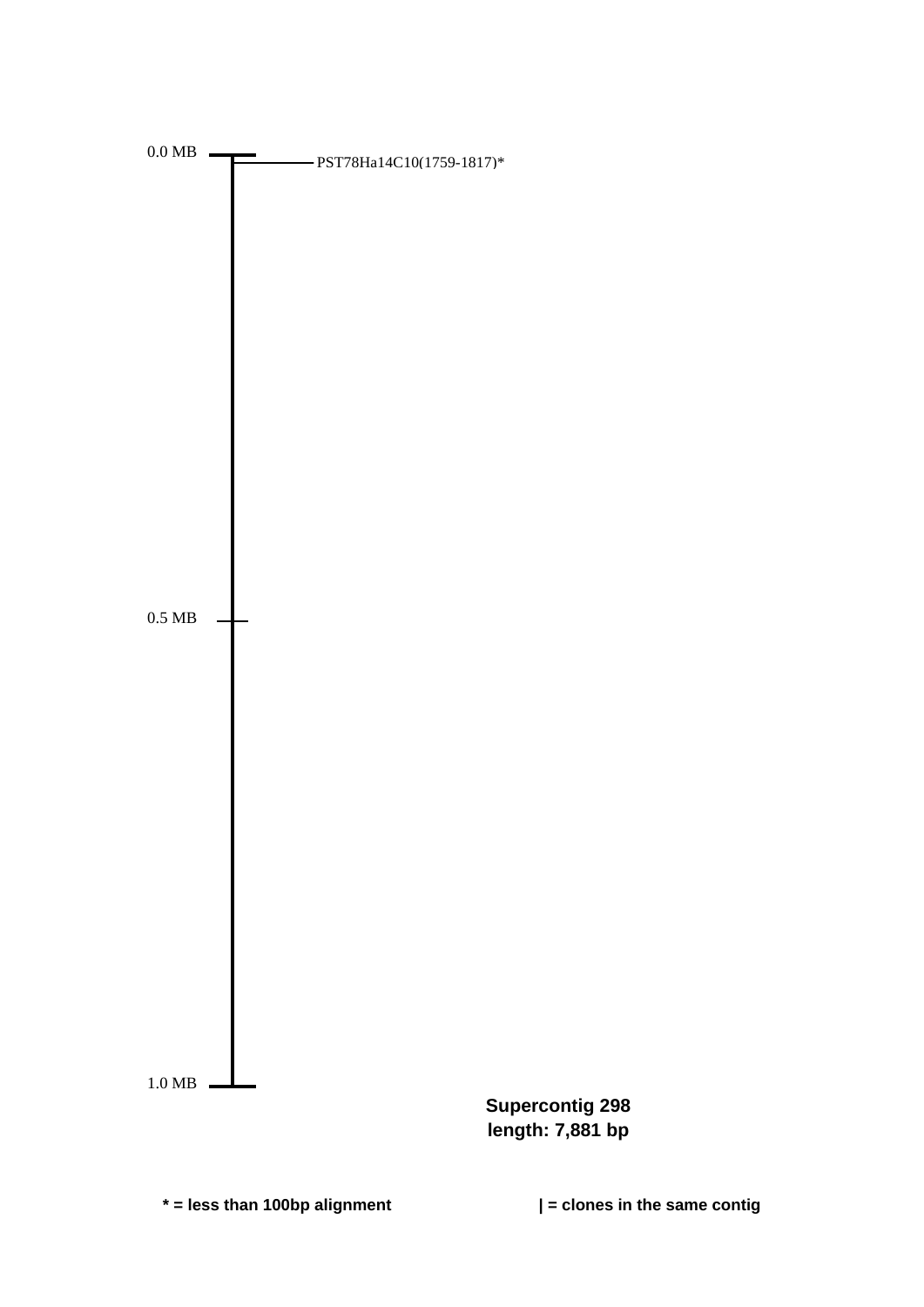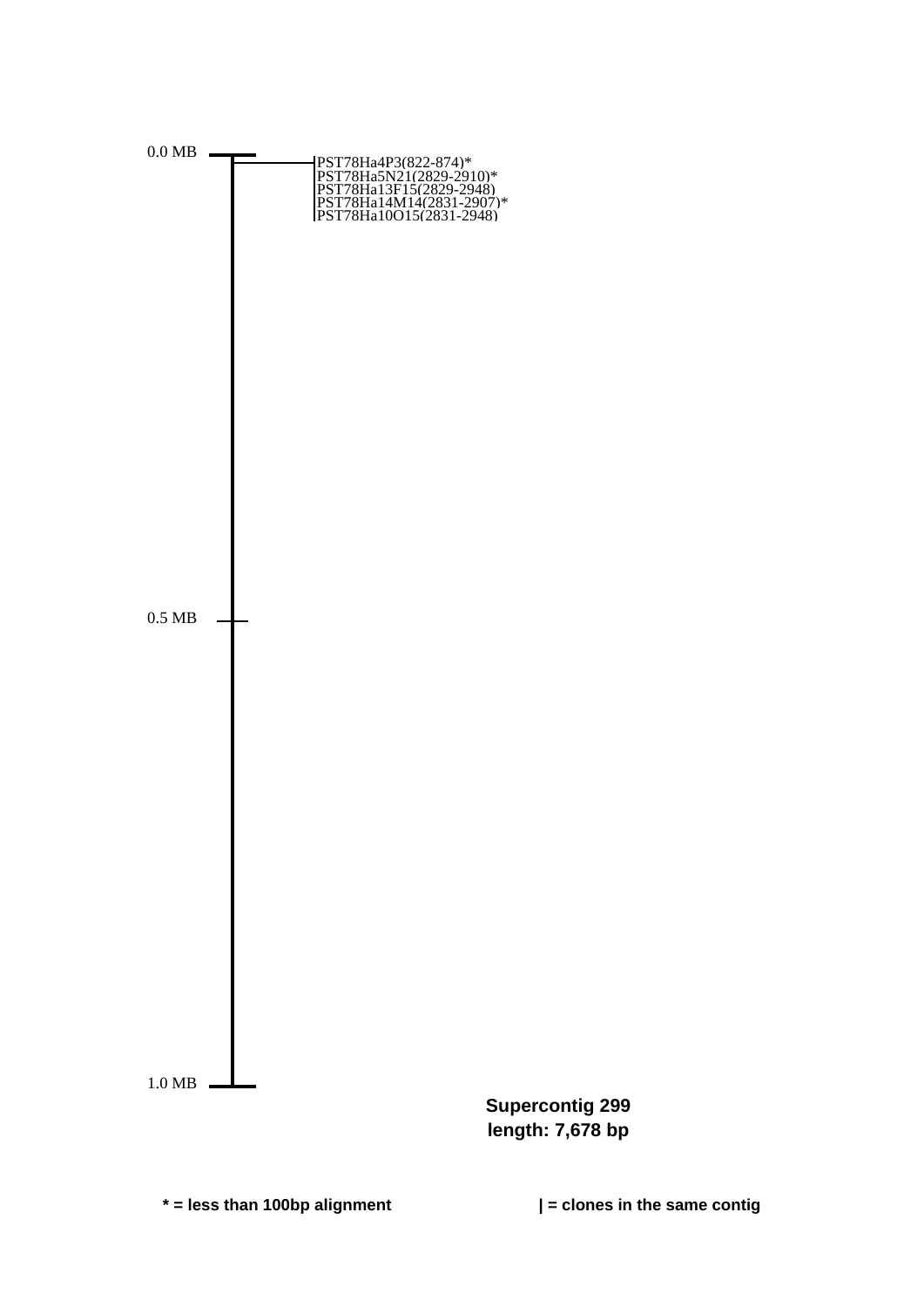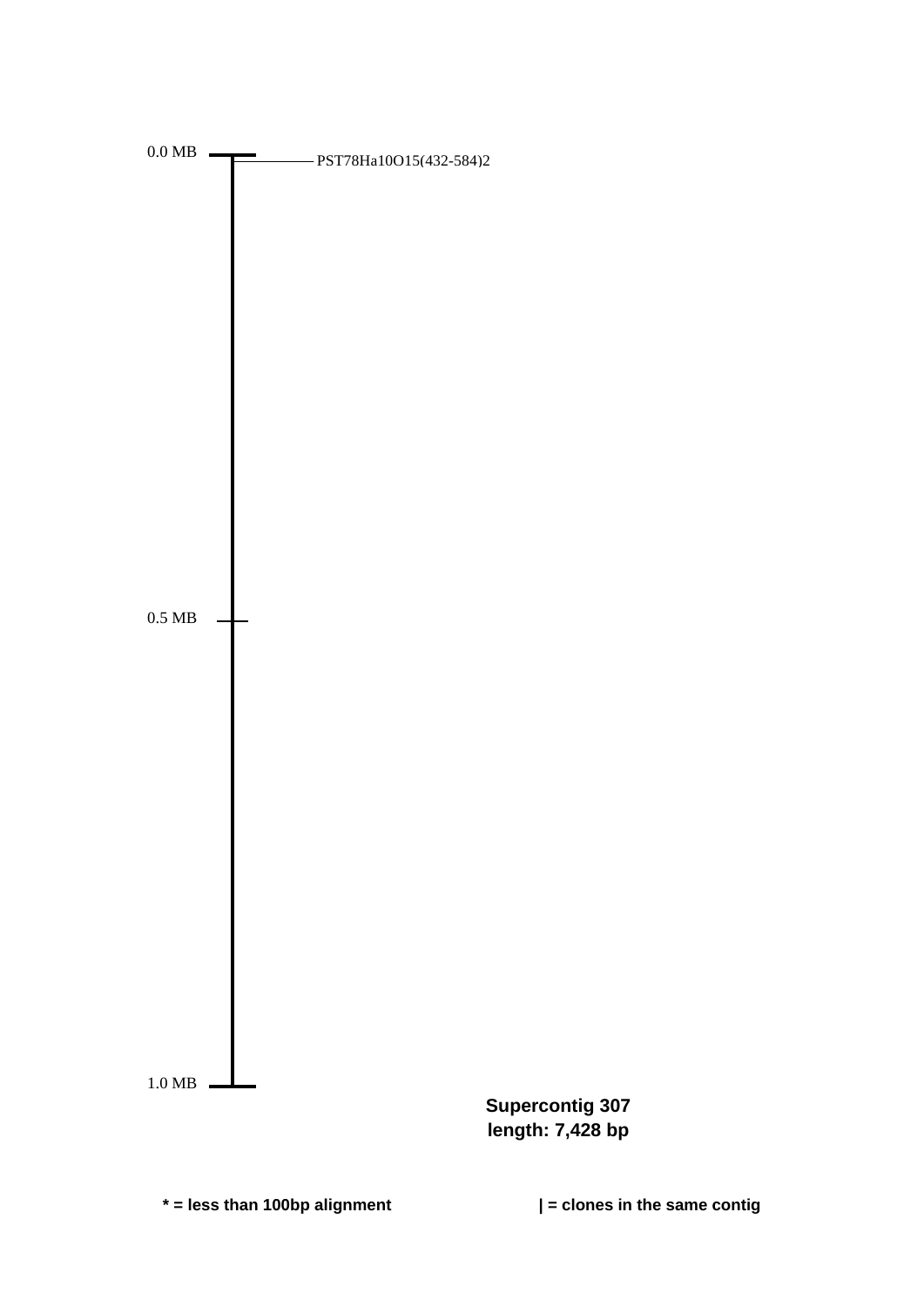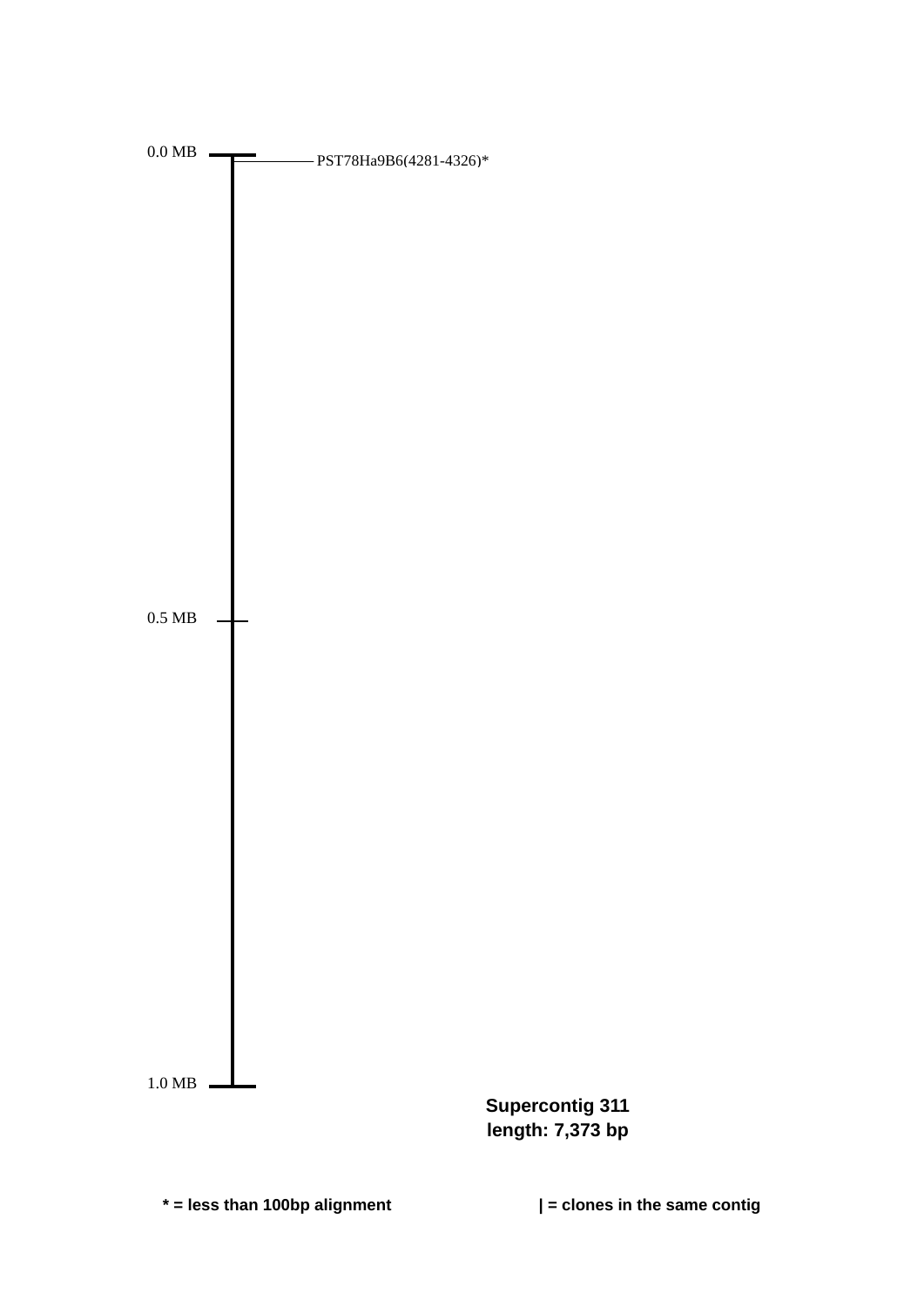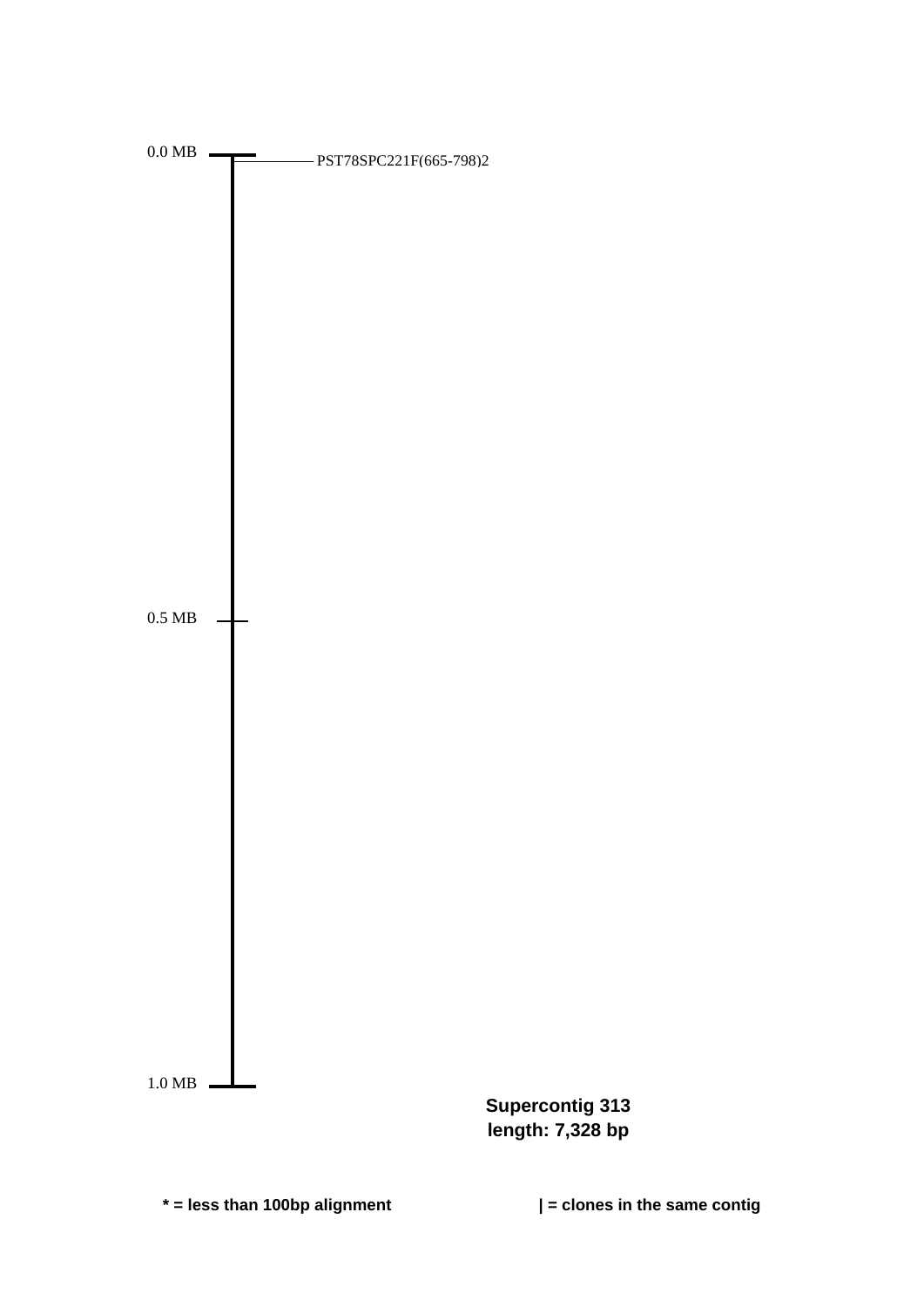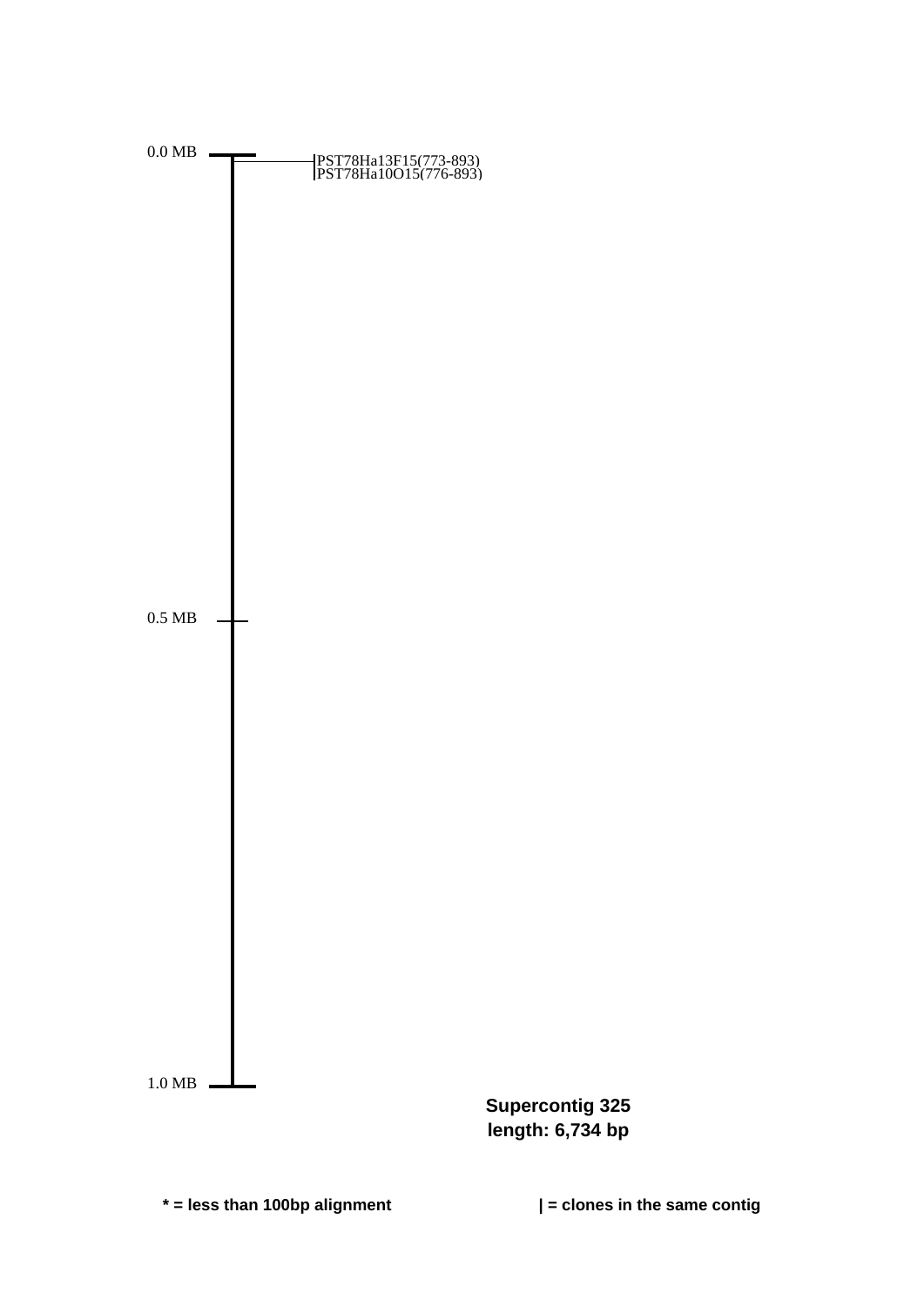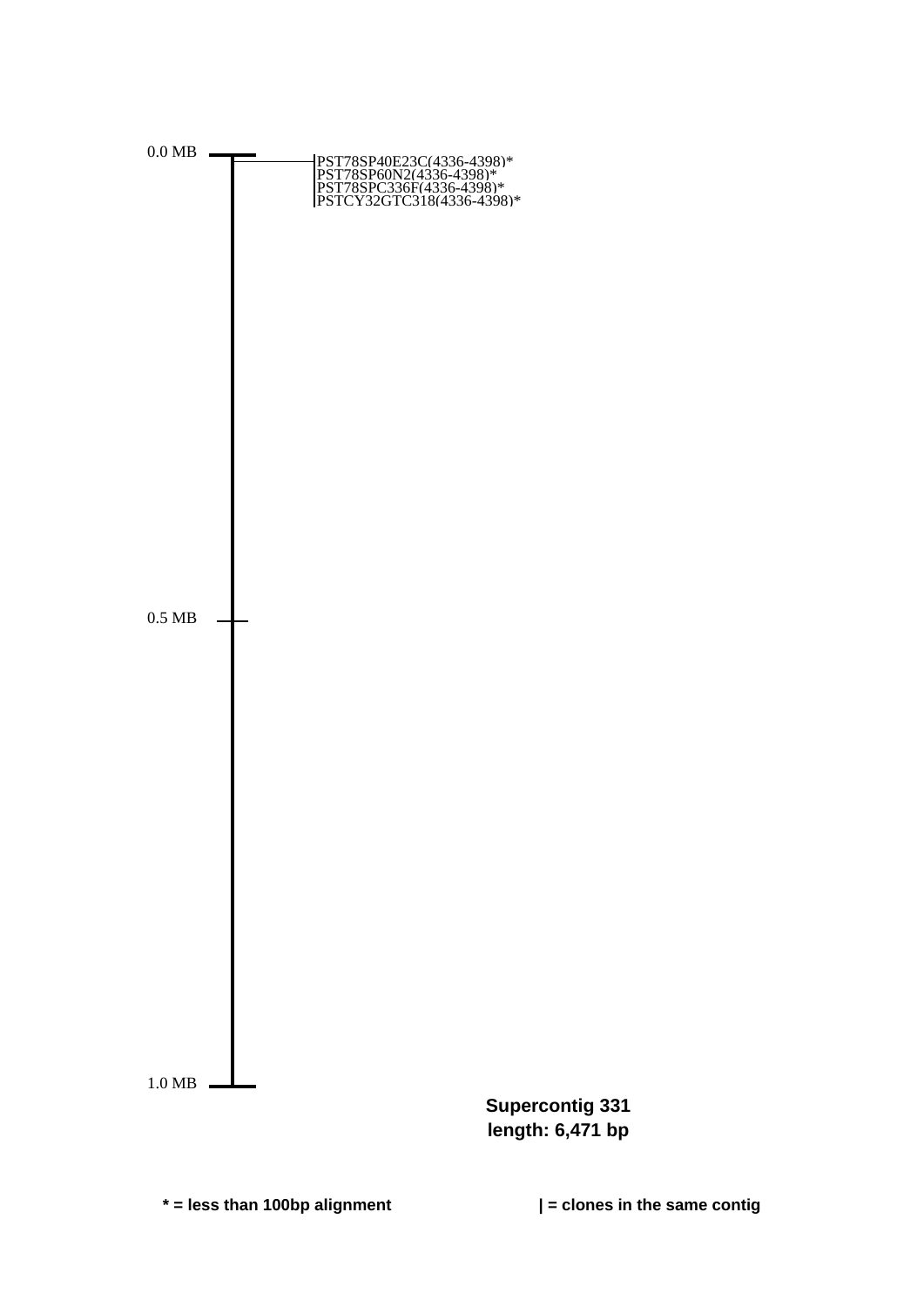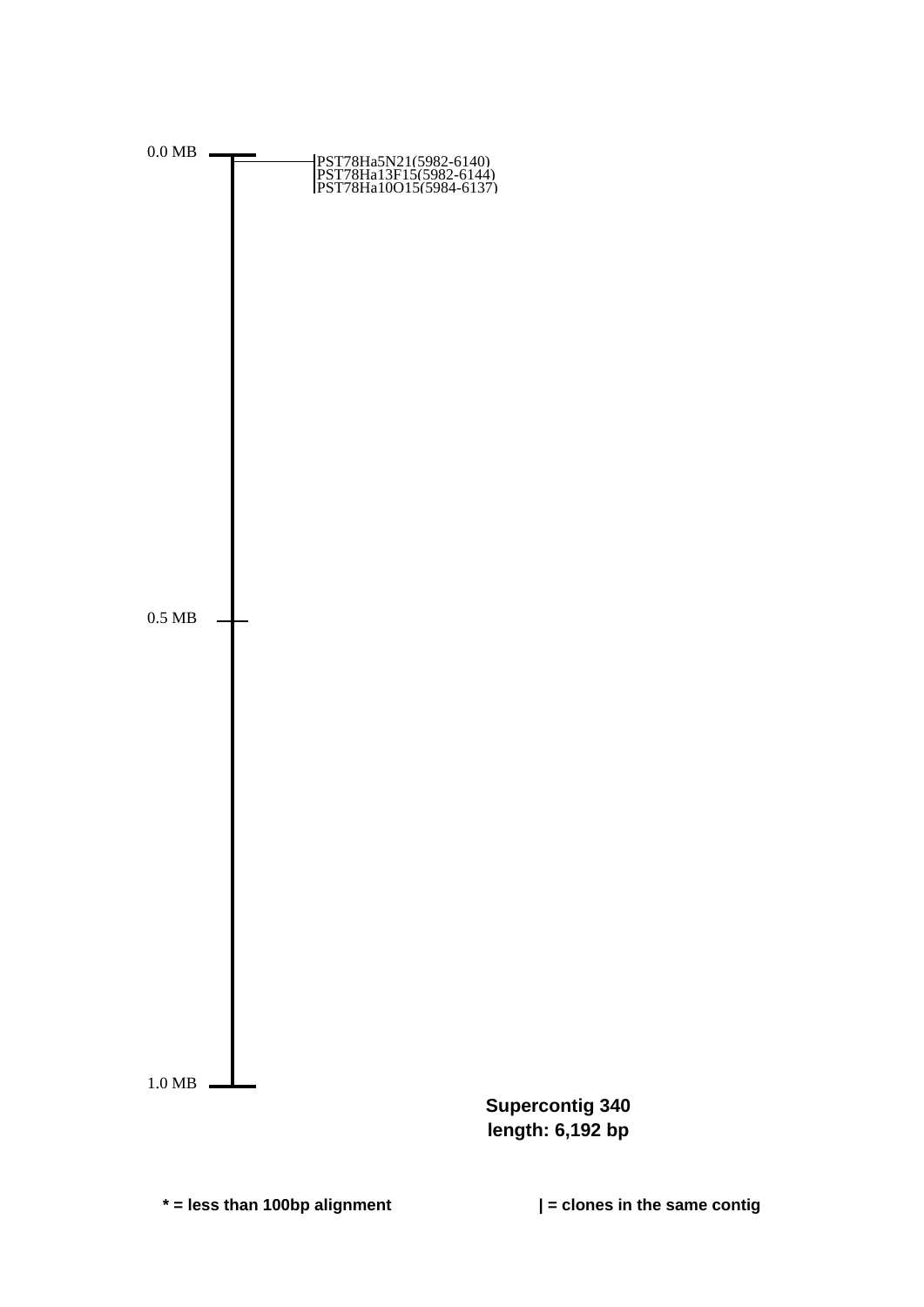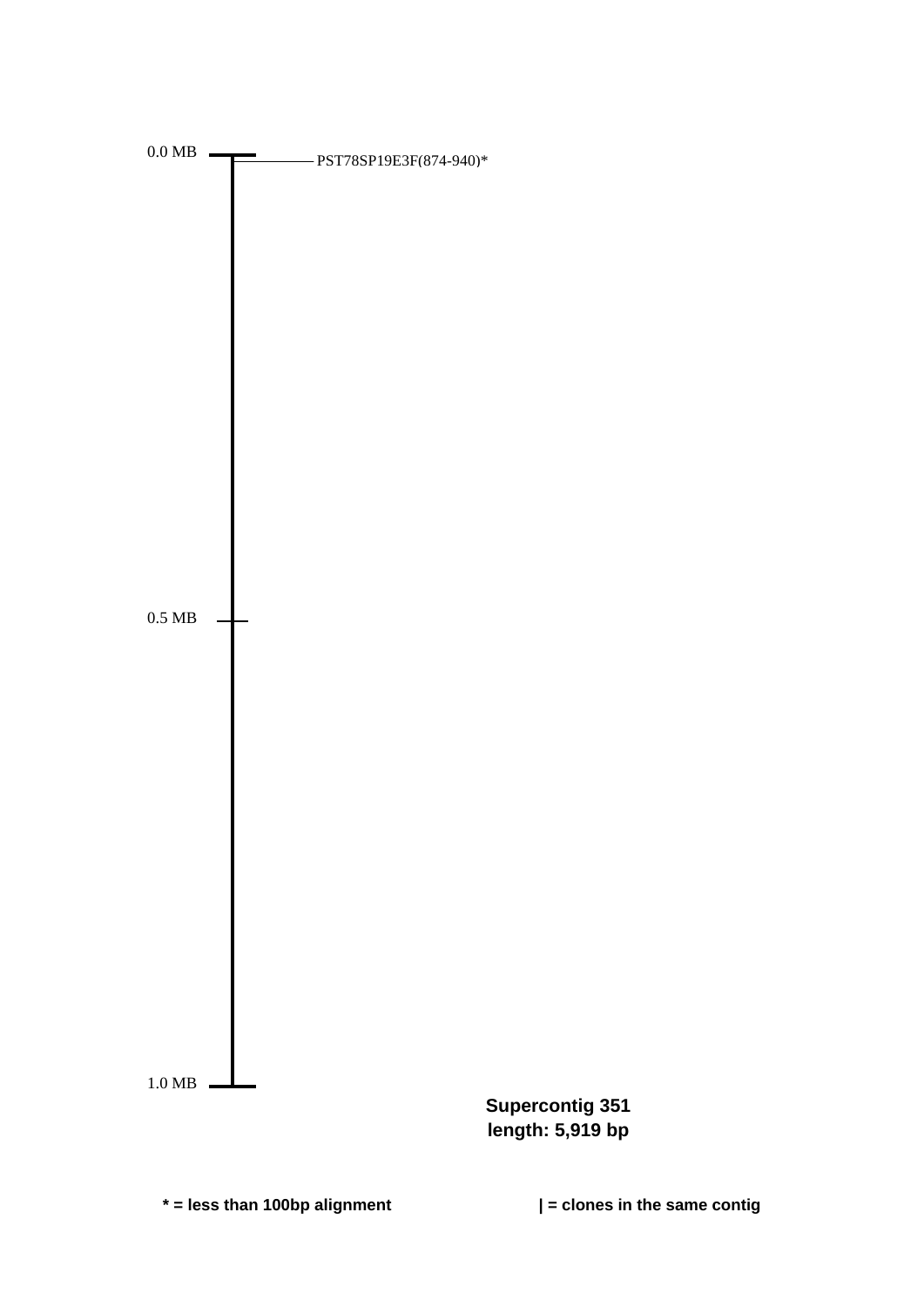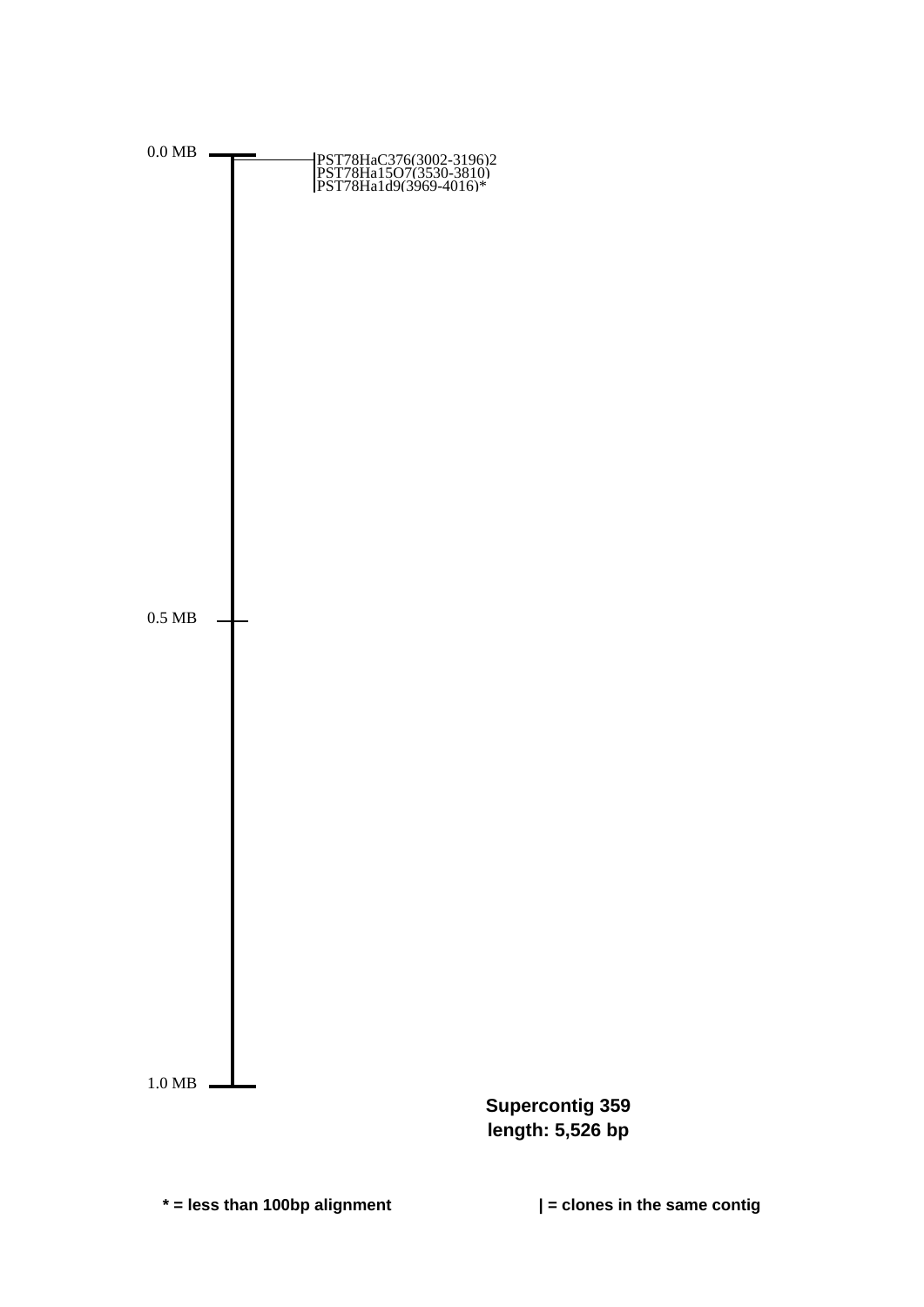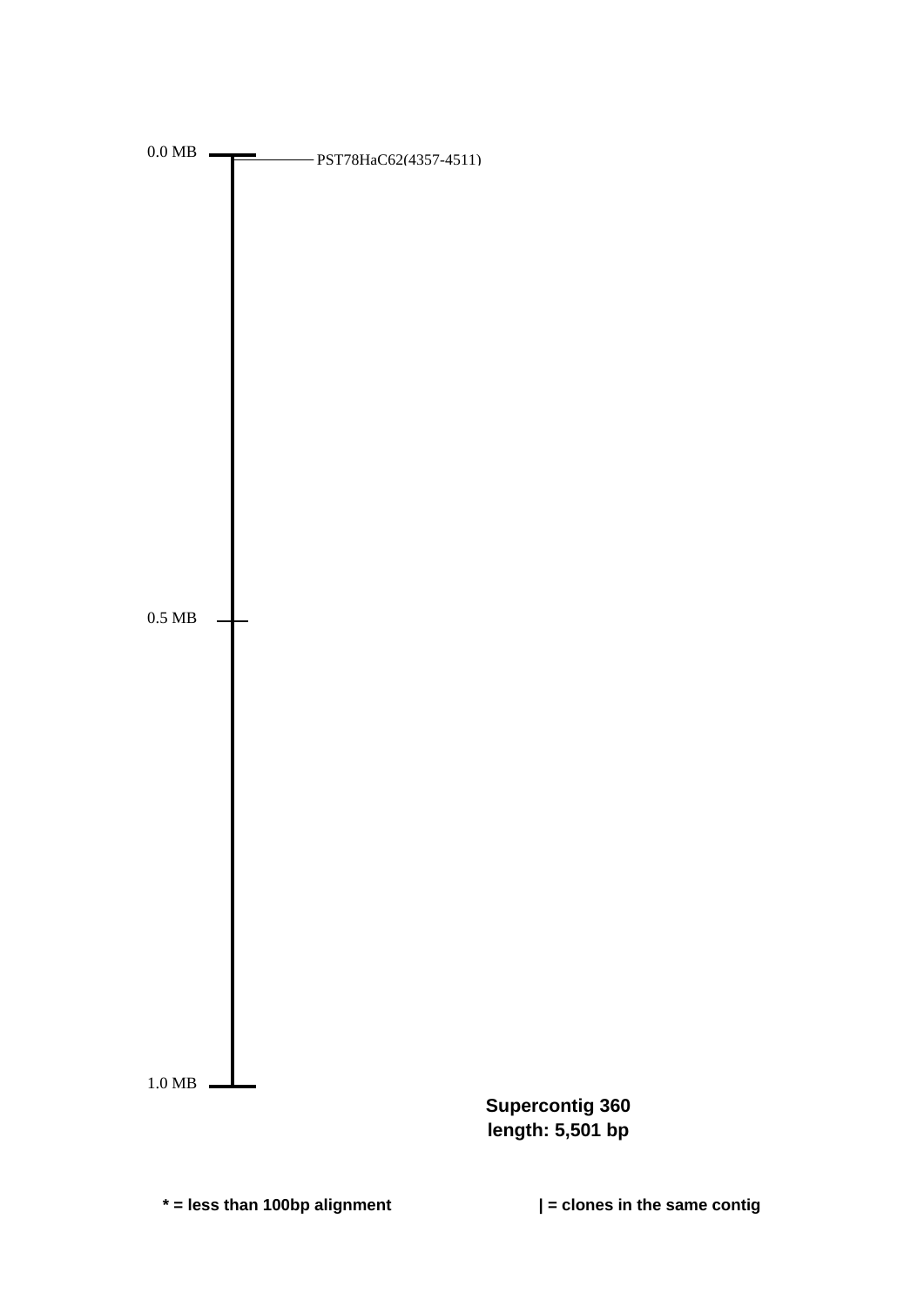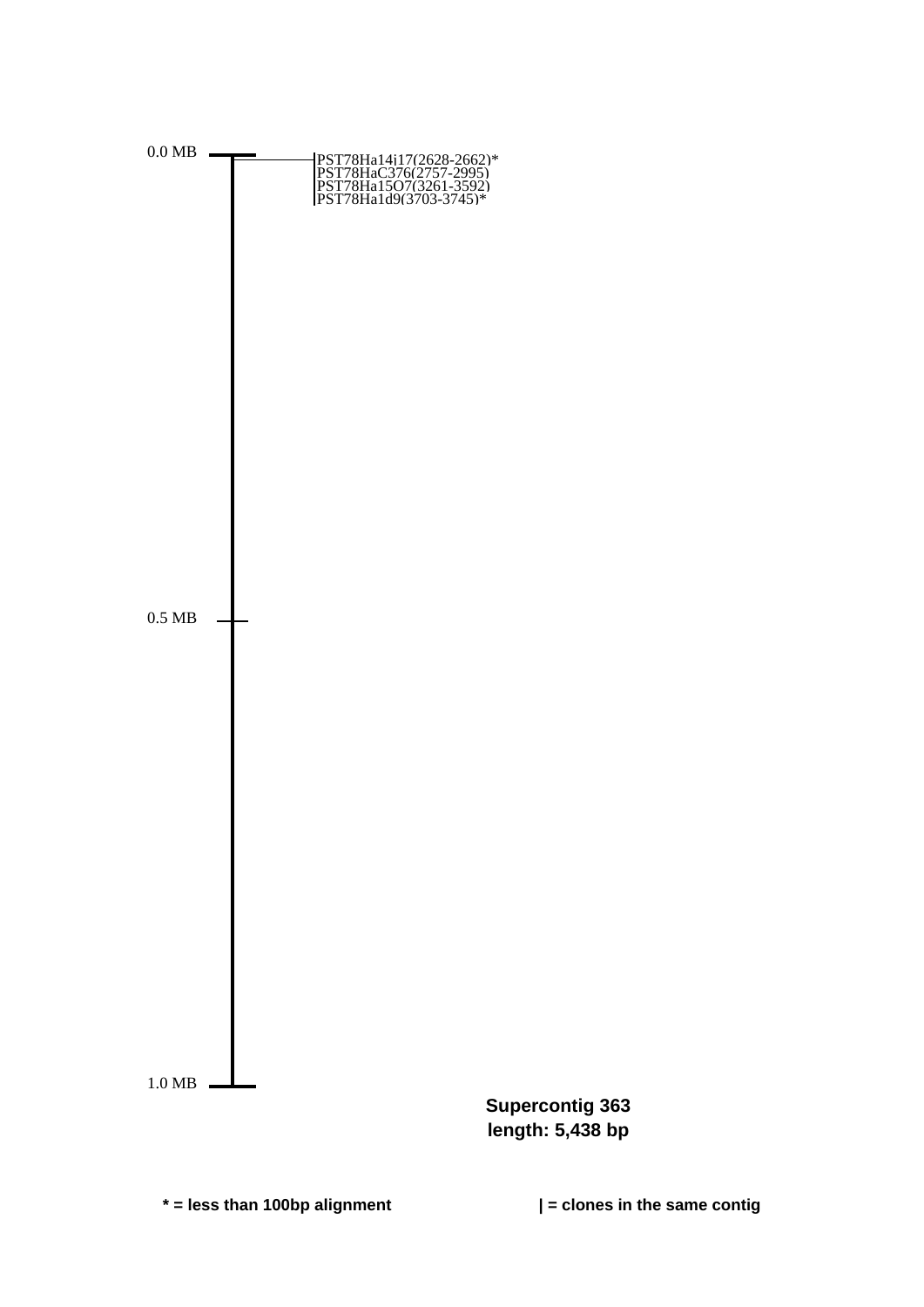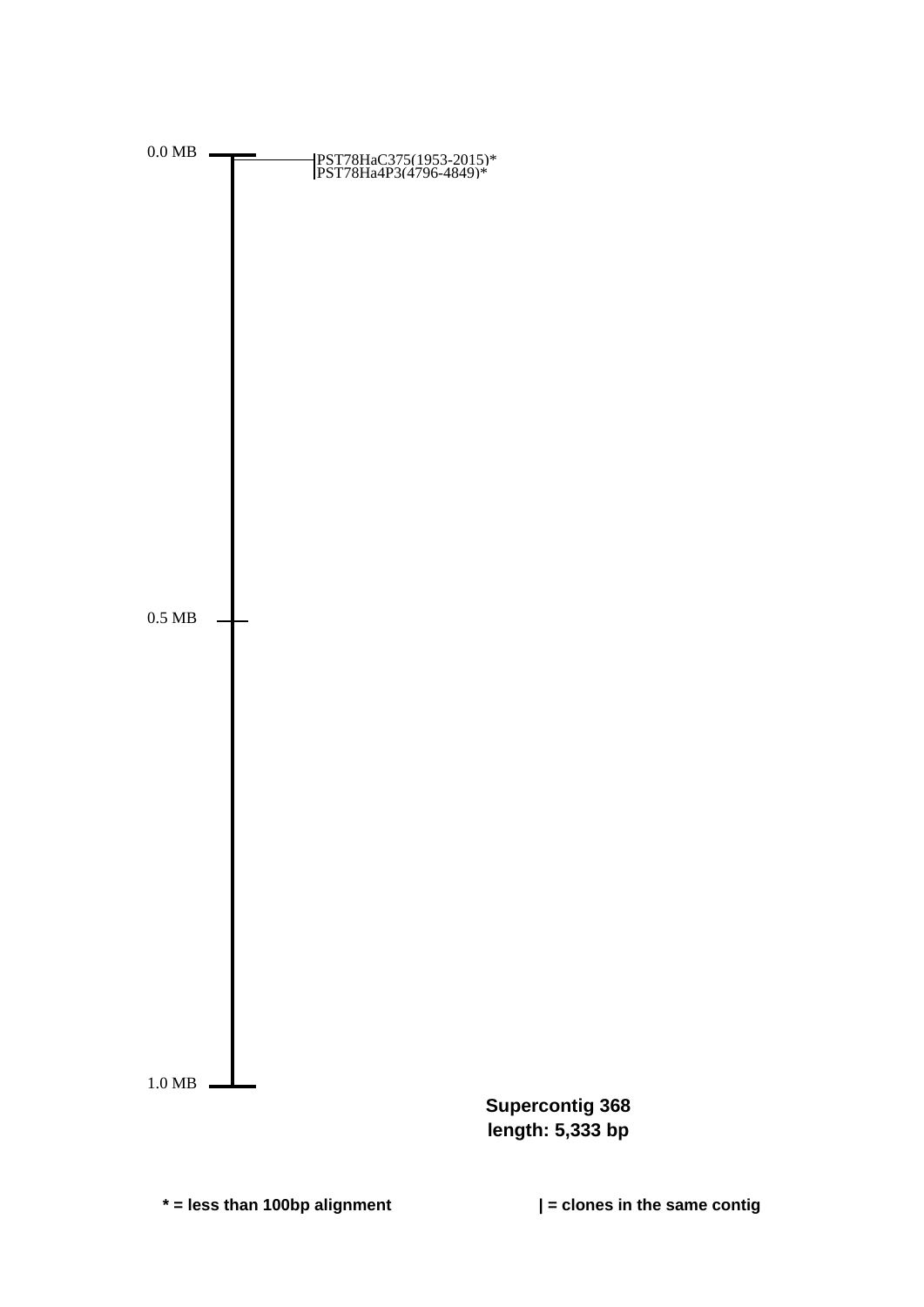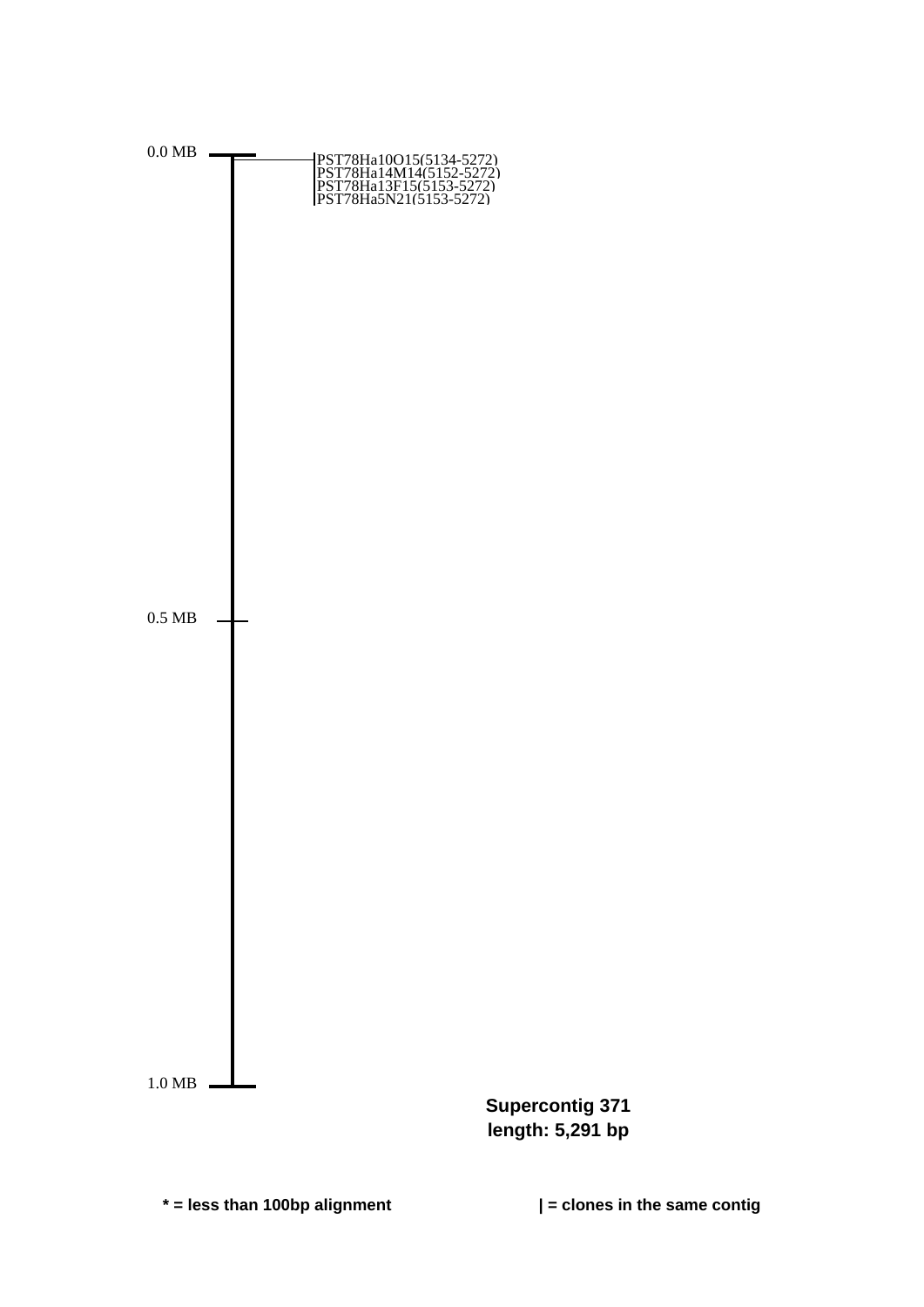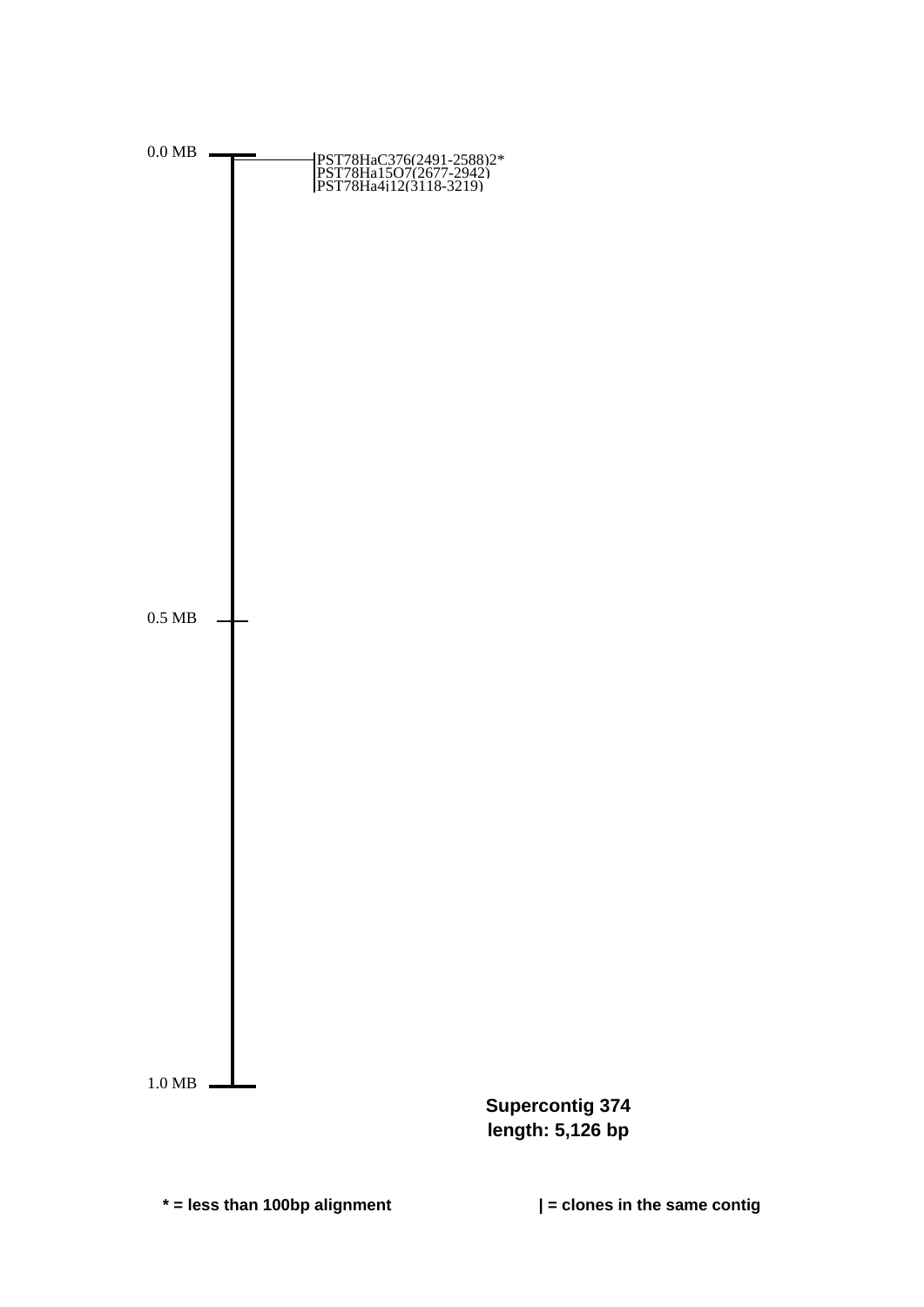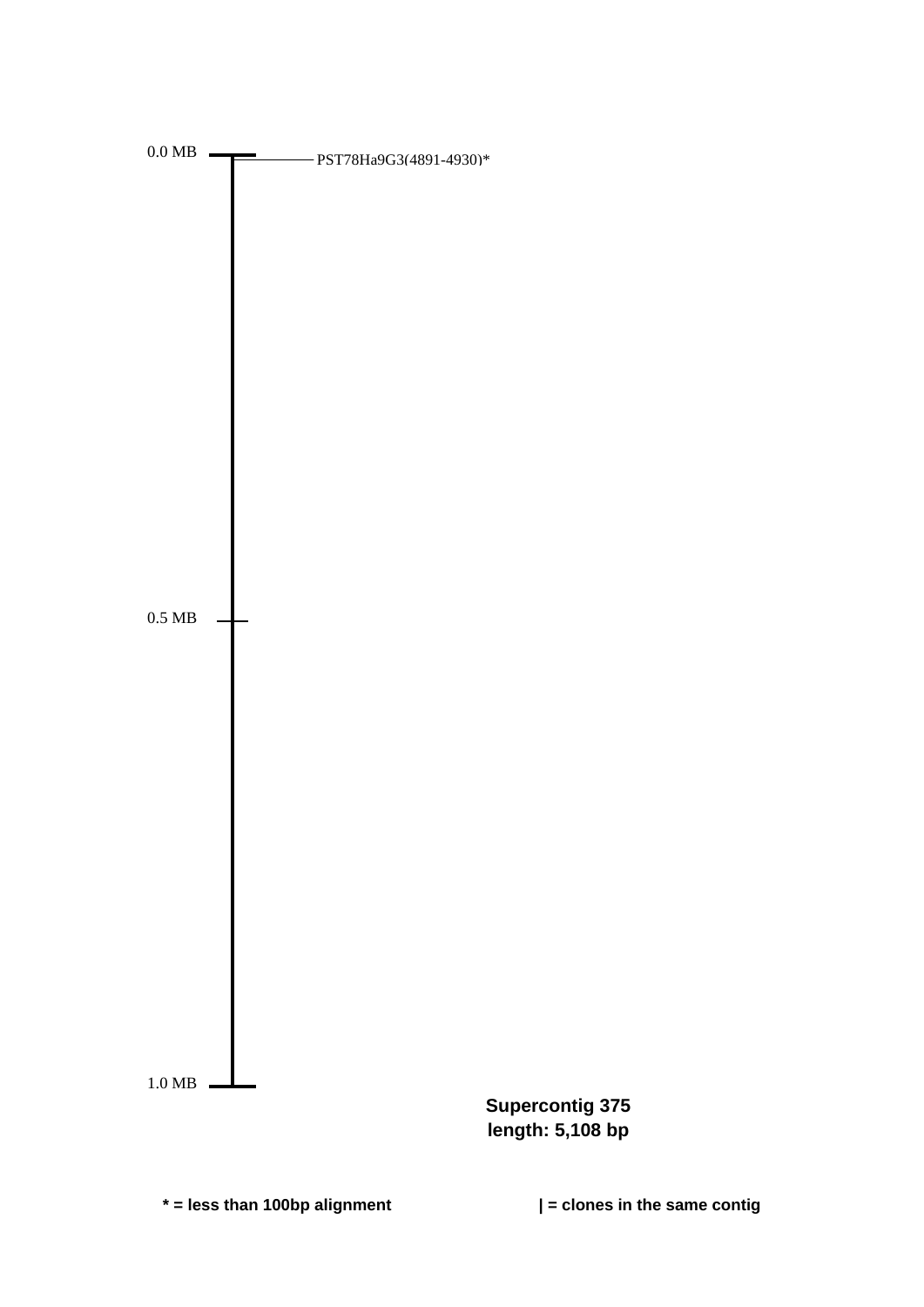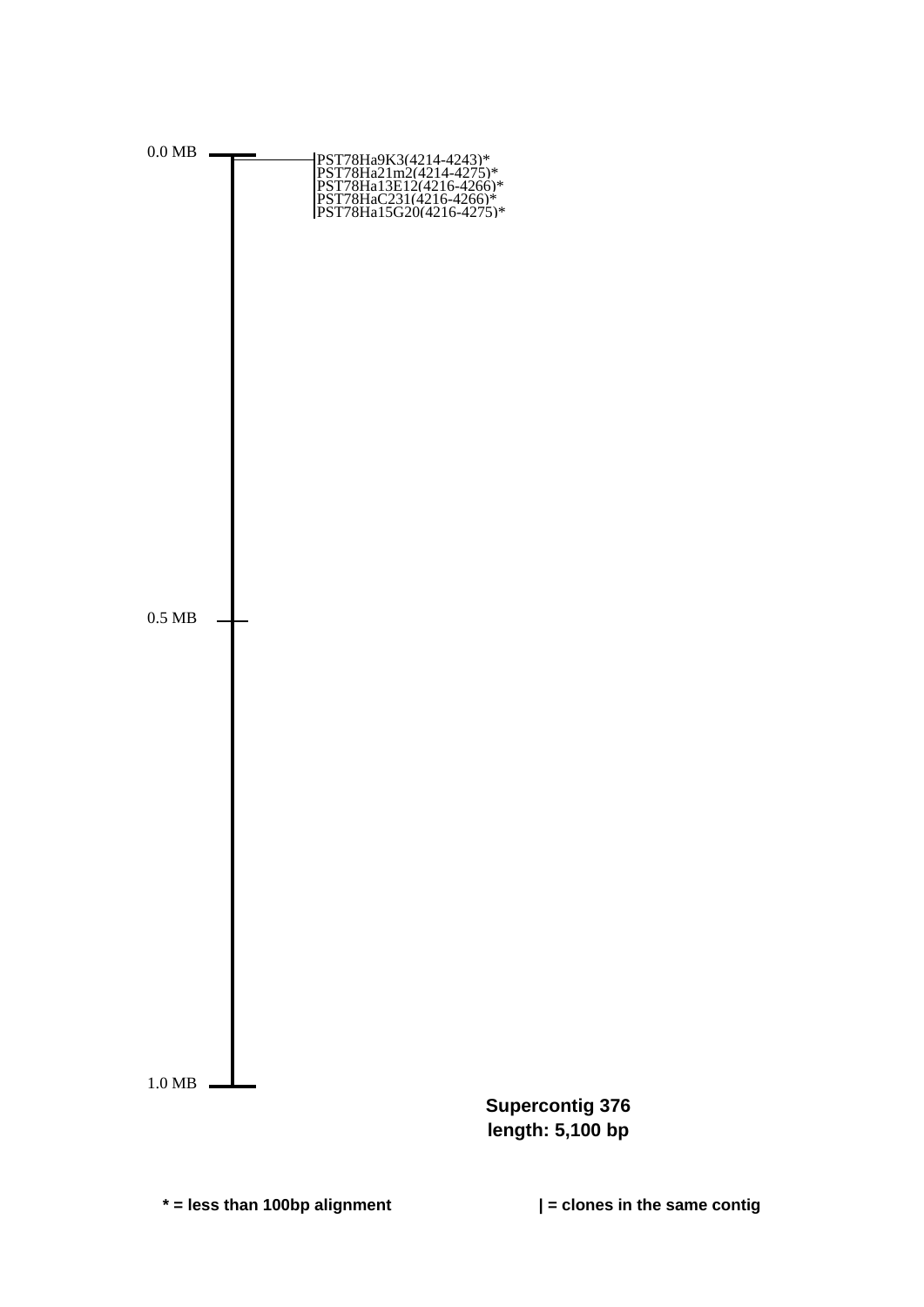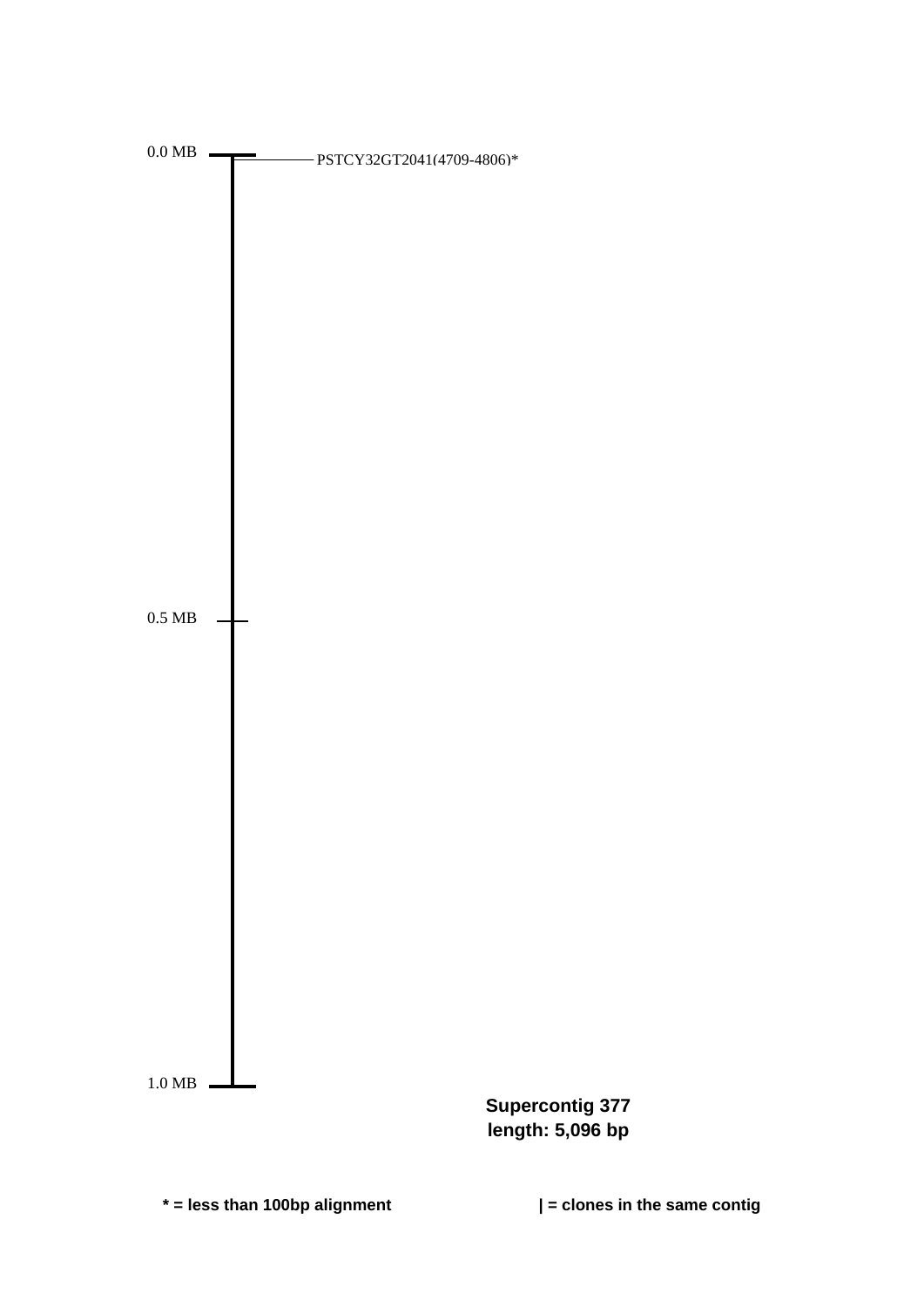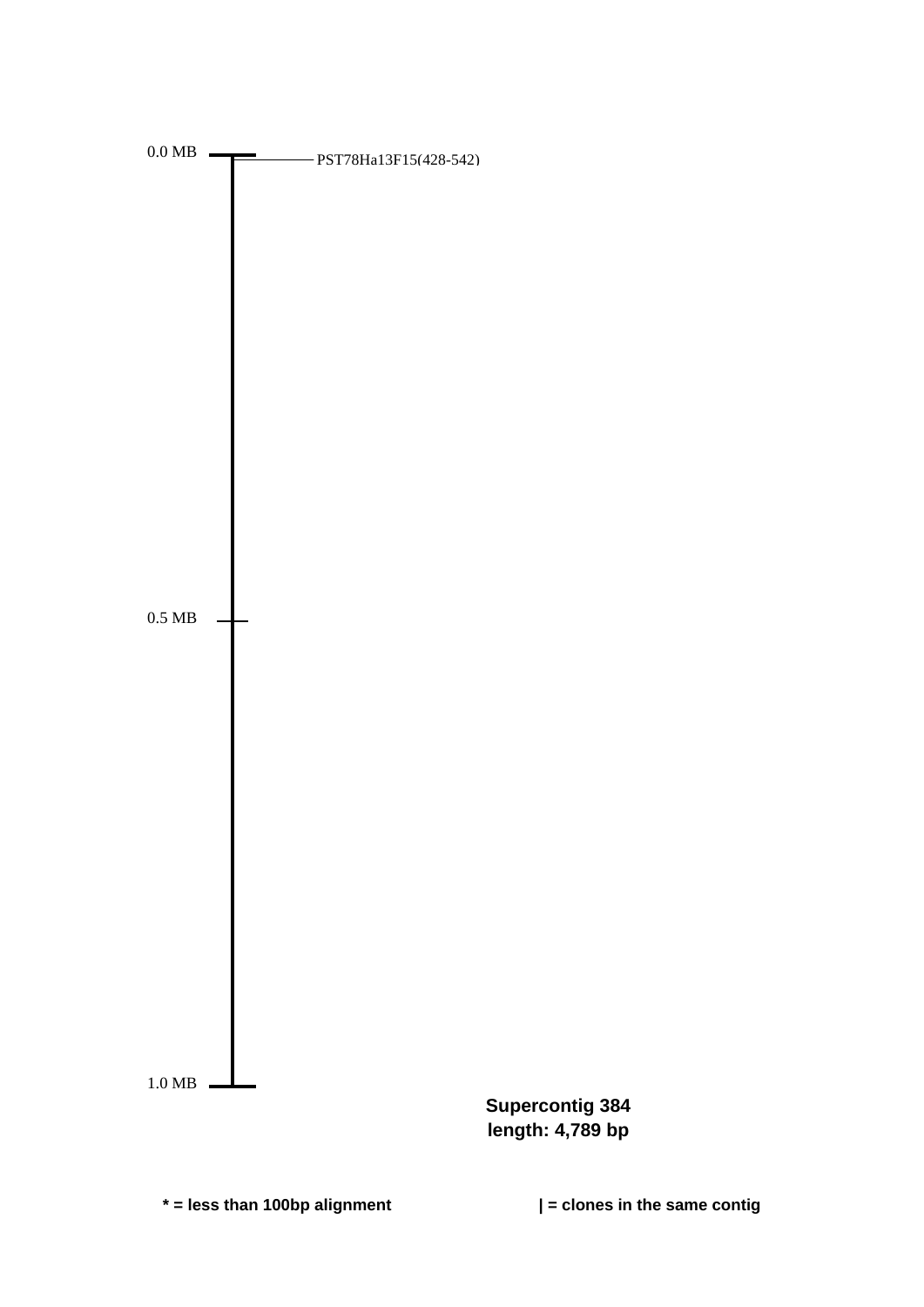